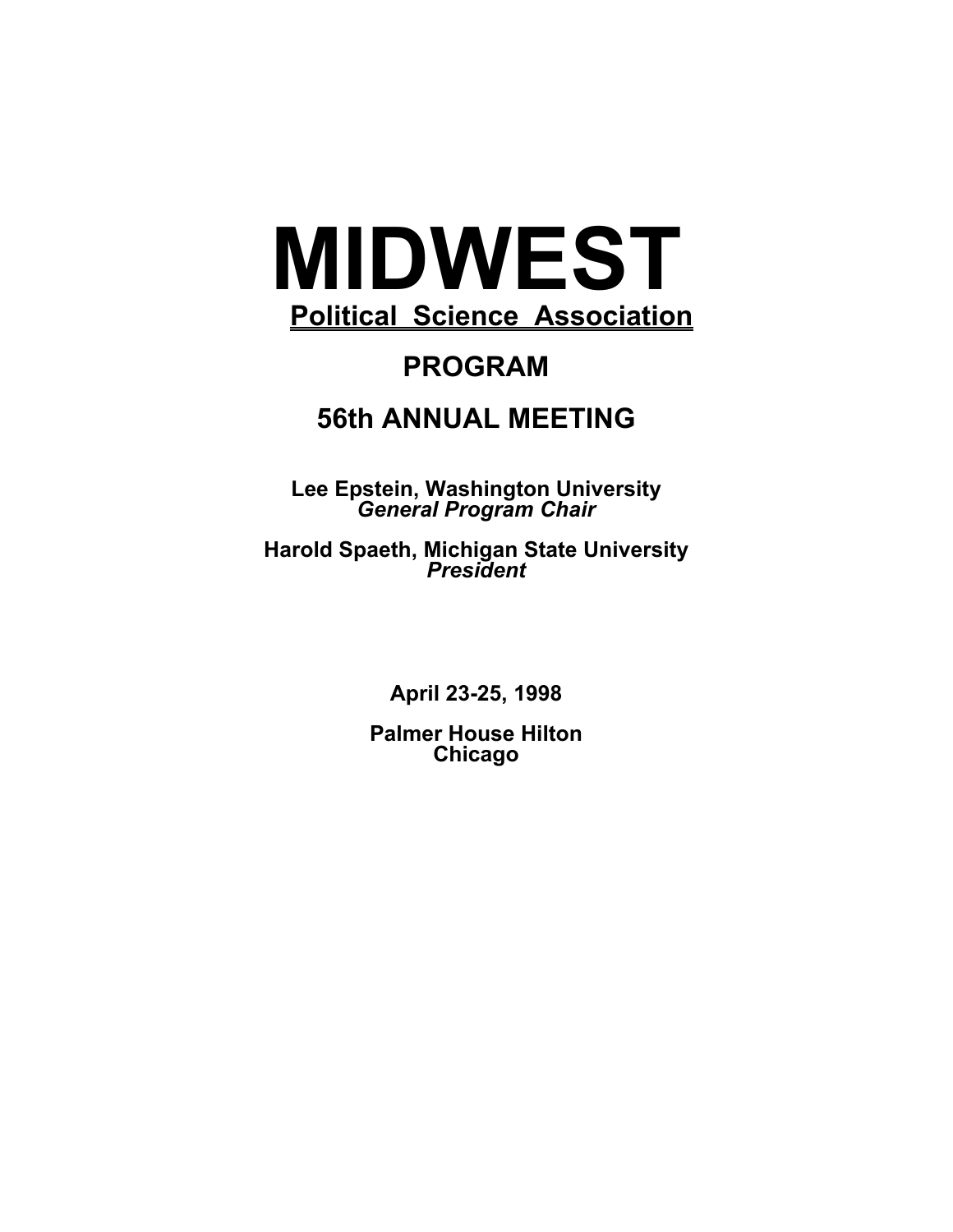# **MIDWEST Political Science Association**

#### **OFFICERS AND EXECUTIVE COUNCIL**

#### **President:**

Harold Spaeth, Michigan State University *harold.spaeth@ssc.msu.edu*

#### **President-elect:**

James L. Gibson, University of Houston *jgibson@uh.edu* 

#### **Vice Presidents:**

Paul Allen Beck, Ohio State University *paul.beck@polisci.sbs.ohio-state.edu*

Virginia Gray, University of Minnesota *vgray@polisci.umn.edu*

#### **Executive Director:**

John P. Pelissero, Loyola University Chicago *jpeliss@luc.edu*

#### **Treasurer:**

Timothy B. Krebs, Illinois Wesleyan University *tkrebs@titan.iwu.edu*

#### **Editor, AJPS:**

Gregory Caldeira, Ohio State University *caldeira.1@osu.edu*

#### **Program Chair, 1998:**

Lee Epstein, Washington University *epstein@artsci.wustl.edu*

#### **Past President:**

Arlene W. Saxonhouse, University of Michigan *awsaxon@umich.edu*

#### **Executive Council (term):**

#### (1998)

Allan J. Cigler, University of Kansas Melinda Gann Hall, Michigan State Univ. Jeffrey A. Segal, SUNY-Stony Brook Lana Stein, Univ. of Missouri, St. Louis Nancy H. Zingale, University of St. Thomas

#### (1999)

Linda Bennett, Northern Kentucky Univ. Nancy Burns, University of Michigan Gary King, Harvard University Herbert M. Kritzer, University of Wisconsin Kenneth Williams, Michigan State Univ.

#### (2000)

Michael Dawson, University of Chicago Joanna Scott, Eastern Michigan University Barbara Burrell, University of Wisconsin Michael Margolis, University of Cincinnati Steven E. Schier, Carleton College

#### **Administrative Assistant:**

Travis Cook, Loyola University Chicago *tcook@luc.edu*

#### **MPSA Office**

Loyola University Chicago 6525 N. Sheridan Road, Chicago, IL 60626 800-782-1178, Fax: 773-508-3102 Website: http://www.luc.edu/orgs/mpsa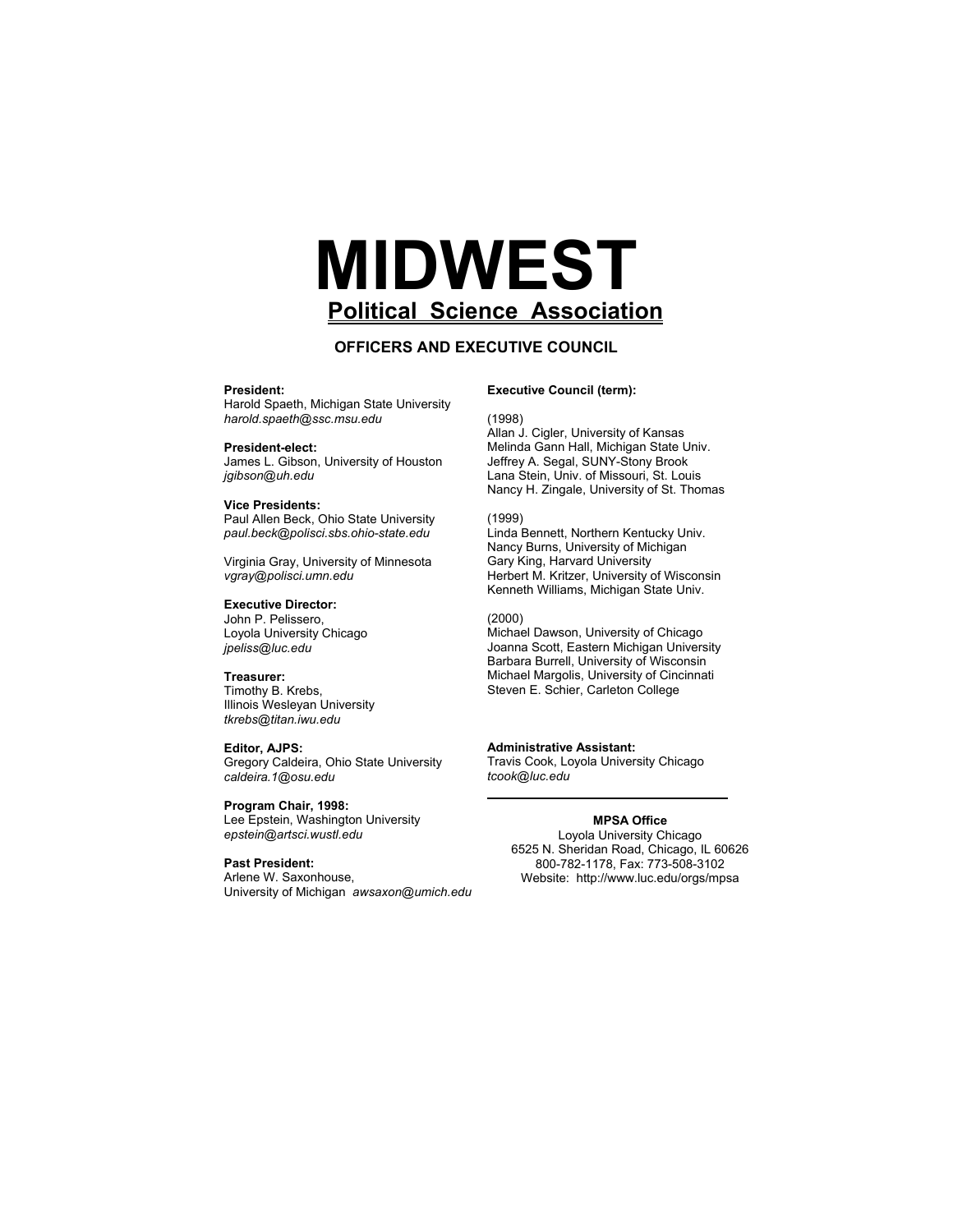# **TABLE OF CONTENTS**

| COURTESY LISTING OF RELATED GROUPS=MEETINGS AND |  |
|-------------------------------------------------|--|
|                                                 |  |
|                                                 |  |
|                                                 |  |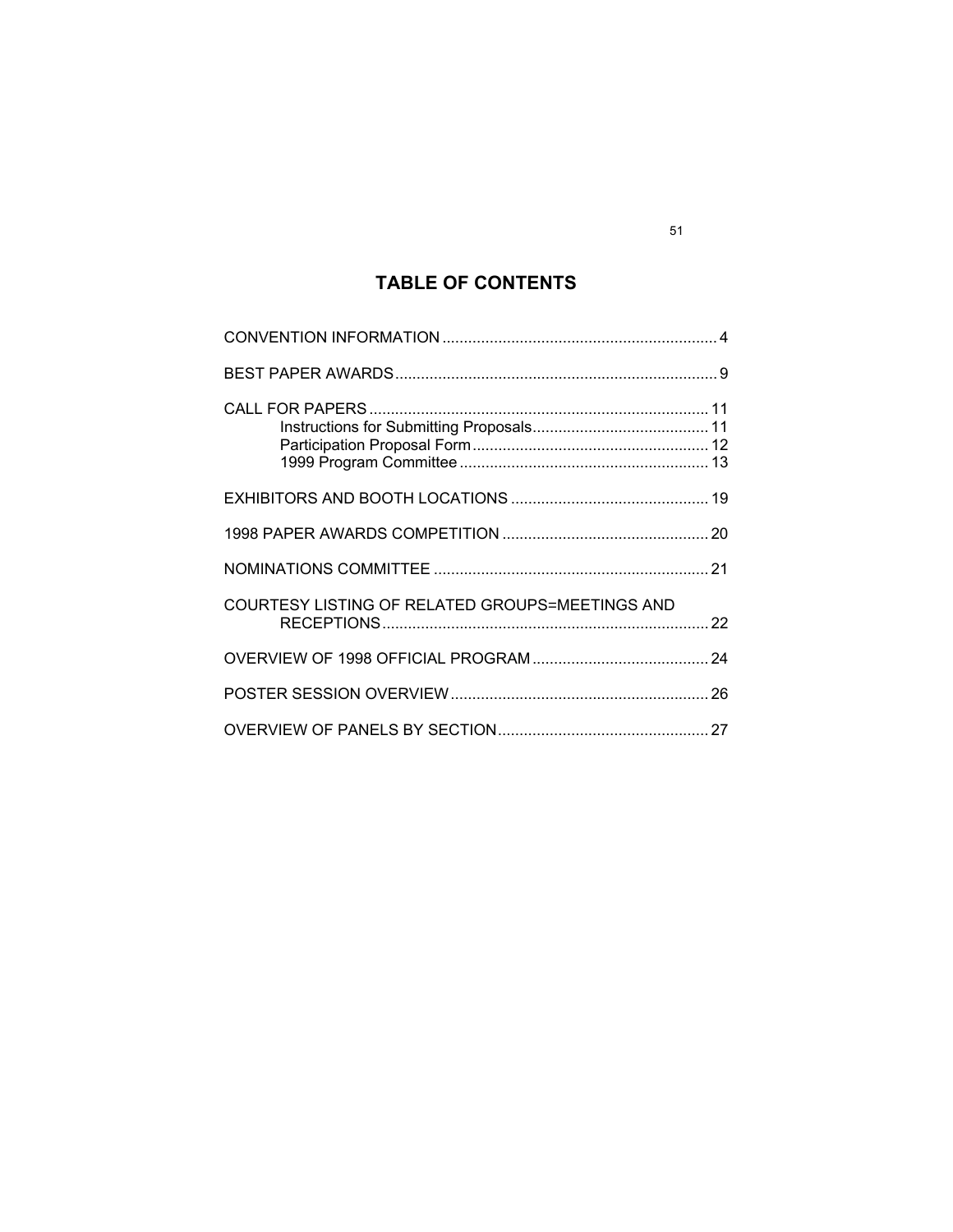# FLOOR PLANS ................................BACK PAGES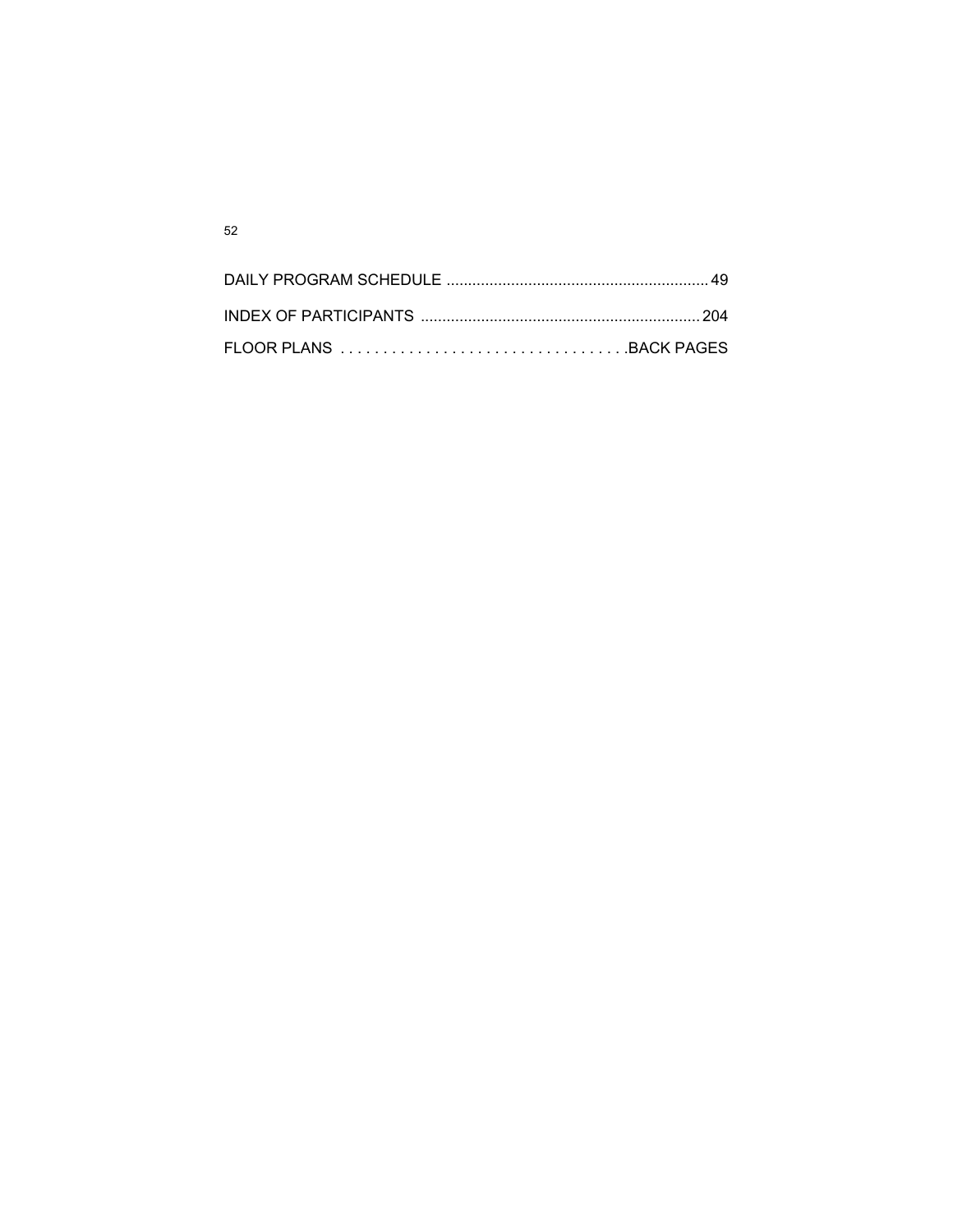# **CONVENTION INFORMATIONCONVENTION INFORMATION**

# **Palmer House Hilton**

The Palmer House is one of the finest hotels in Chicago, and it is located right in the heart of downtown. Its many services include restaurants, lounges, health club, indoor swimming pool, and retail shops. The newest restaurant is the ABig Downtown,@ a lively place located on the Wabash Street level. Palmer House personnel will be happy to assist in any way that they can to help insure that your stay here is a pleasant one. Maps of the Palmer House meeting locations can be found on the back pages of the program booklet. Handicap accessibility information is available from the meeting registration desk.

The Congress Hotel, located at 520 S. Michigan Avenue (about 5 blocks from the Palmer House), has been designated as an overflow hotel. Directions to the Congress will be found on page 6.

#### **Convention Registration**

Everyone participating in the meeting must register. The meeting registration center is found inside the entrance to the lower exhibit hall, two escalator flights up from the hotel lobby. Registration fees for the meeting: Members: \$40. Student or retired members: \$15. Nonmembers: \$65. Nonmember student or retired persons: \$20. Undergraduates: \$5. Membership in the association is \$35 per year (\$15 for student and retired) and includes a subscription to the *American Journal of Political Science*.

#### **Exhibit Hall**

The central location for the convention is the Lower Exhibit Hall, which is located on the 3rd floor, two escalator rides up from the hotel lobby.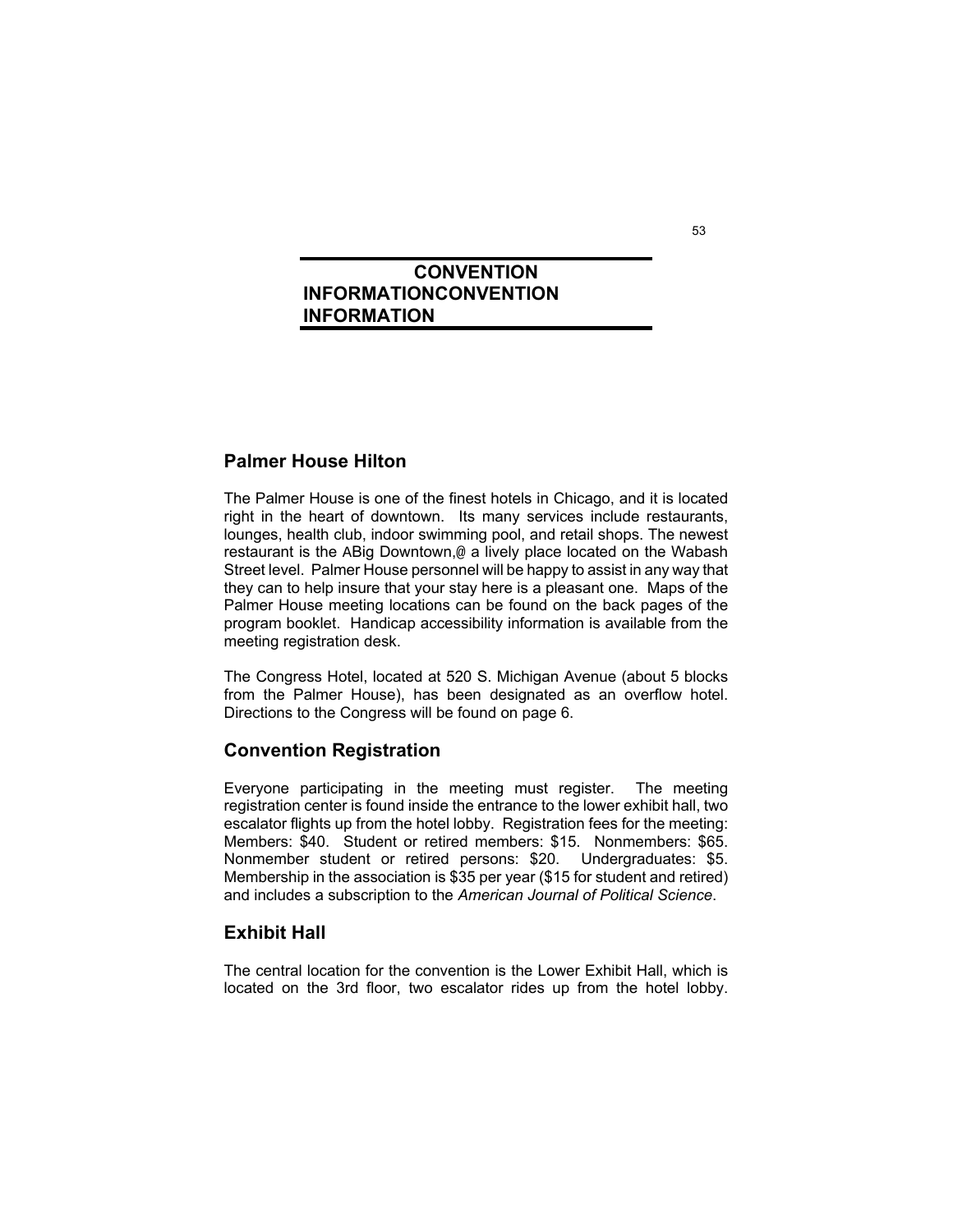Registration, paper sales, and exhibits will be located in this Exhibit Hall.

#### **Panel Meeting Rooms**

Most of the panel sessions will be held on the 7th floor in the Burnham, Clark, Dearborn, LaSalle, Montrose, and Sandburg wings. A map of the 7th floor conference center can be found on the back pages of the program. We will also be using meeting space on the 3rd, 4th, 5th and 6th floors. Maps of the floors are also found in the back of the program. An overview of panels by section begins on page 27.

#### **Meeting Room Locations**

| 1st Floor            | <b>Empire Room</b>                               |                                                  |
|----------------------|--------------------------------------------------|--------------------------------------------------|
| 3rd Floor            | Lower Exhibit Hall<br>Crystal Room<br>PDR 9      | <b>Cresthill Room</b><br>Wabash Parlor           |
| 4th Floor            | Upper Exhibit Hall (and access to PDRs 16,17,18) |                                                  |
| 5th Floor            |                                                  | Private Dining Rooms (PDR) 16, 17, 18, PDR Foyer |
| 6th Floor            | Parlors C, D, F                                  |                                                  |
| 7th Floor<br>_aSalle | <b>Burnham</b><br>Clark<br>Montrose              | Dearborn<br>Sandburg                             |

## **Poster Sessions**

Research posters will be displayed each day of the conference in the Upper Exhibit Hall, on the 4th floor, and in the PDR Foyer on the 5th floor. Posters may be viewed from 8:30 to 5:15. Each session is about 4 hours long. The authors will be present for the first two hours of their time slot to answer questions and distribute copies of their research findings. Everyone is encouraged to browse the poster sessions throughout the day. Authors may set up their poster displays beginning at 7:30 am and 12:30 pm. All necessary posting materials will be supplied. Authors must remove all poster materials at the conclusion of their session. An overview of the poster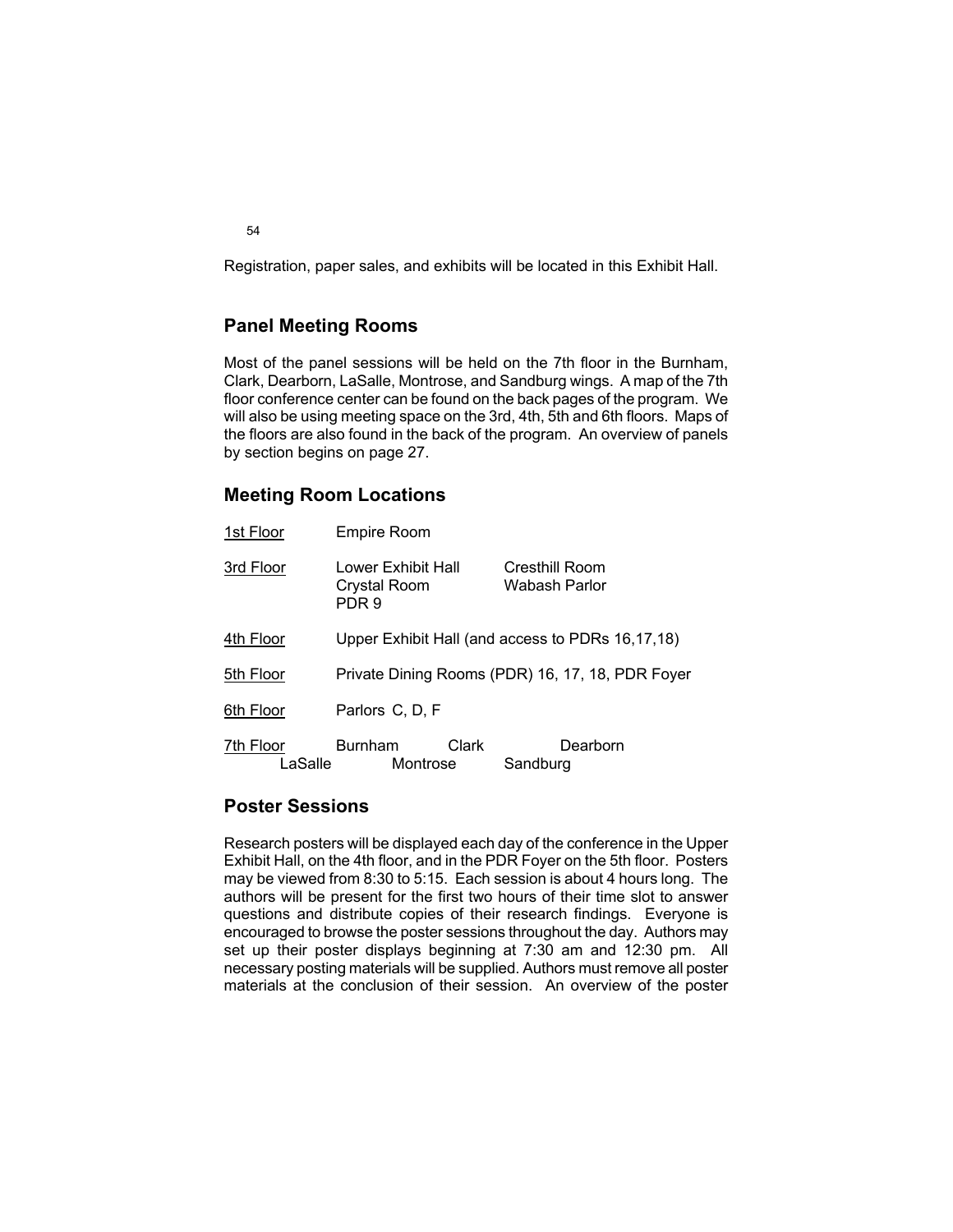sessions will be found on page 26. **Paper Sales**

| Thursday    | Friday         | Saturday       |
|-------------|----------------|----------------|
| 9 am - 5 pm | $9$ am $-5$ pm | $9$ am $-2$ pm |

Papers will be sold in the Lower Exhibit Hall for \$ 1.00 each. Late papers may be brought directly to the paper sales area. Each author whose papers are delivered to the paper sales area will receive a coupon for a discount registration fee for the 1999 convention.

## **Citation of MPSA Papers**

Association policy is that papers presented at the annual meeting are in the public domain and may not be restricted from citation or attribution.

#### **About Unsold Papers and Paper Requests**

Authors may retrieve any unsold papers beginning at 12:00 noon on Saturday. All authors should check with Paper Sales on Saturday to pick up their Paper Request Forms that will contain the names and addresses of individuals who would like to receive a copy of a paper that is sold out or unavailable. After the Exhibit Hall closes at 2 pm on Saturday, Paper Request Forms will be available from the MPSA office.

#### **Placement Center**

The placement center is located in the Mezzanine area, one escalator ride up from the hotel lobby. Candidates should check in with the receptionist at the placement center. Schools that wish to interview candidates should also register with the receptionist. Candidates and schools will be assigned message boxes. Placement center hours of operation:

| Thursday               | <b>Friday</b>  | Saturday     |
|------------------------|----------------|--------------|
| 11 am - $5 \text{ pm}$ | $9$ am $-5$ pm | 9 am - 12 pm |

### **Ground Transportation and Parking**

The Congress Hotel is located at 520 S. Michigan Avenue, 5 blocks from the Palmer House. Exit the Palmer House at Monroe and walk one block East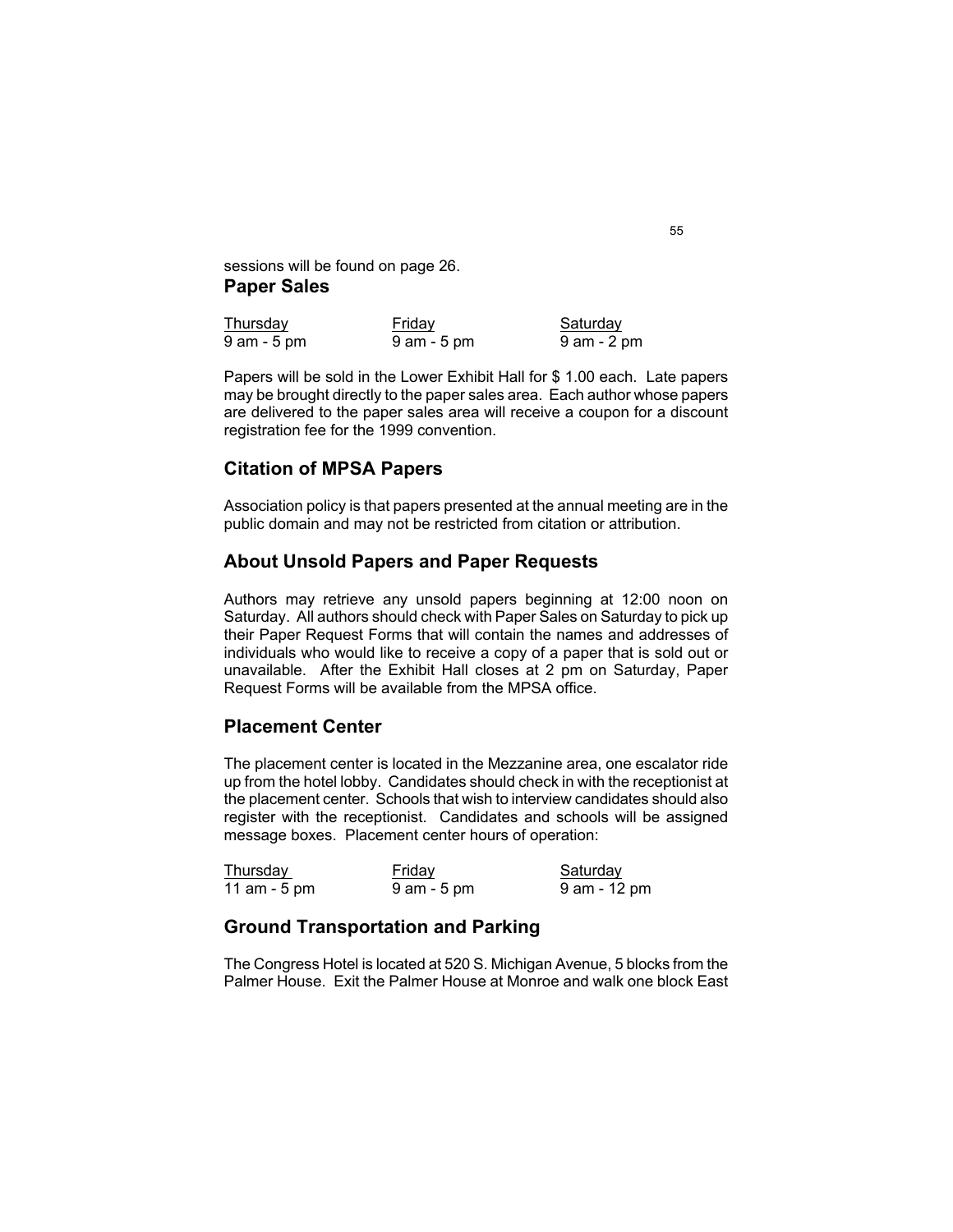to Michigan Avenue. Turn right and walk South for 5 blocks to the Congress Hotel. Public Transportation between the Palmer House and the Congress is available on CTA bus routes #3 and 4, which run North and South on Michigan Avenue between Monroe and Congress.

Continental Air Transport runs a bus service from the Palmer House to O'Hare and Midway airports. Inquire at the hotel to receive details about this service. The CTA "El" train runs to O'Hare Airport, Terminal 4, and Midway Airport. The fare is \$1.50.

If you drive to the hotel, parking is available in the Grant Park or Monroe Street garages, located in between Michigan Avenue and Lake Shore Drive. The Palmer House garage is at 55 E. Monroe, just East of the hotel. Have your parking receipt validated at hotel registration. Valet parking is also available to hotel guests.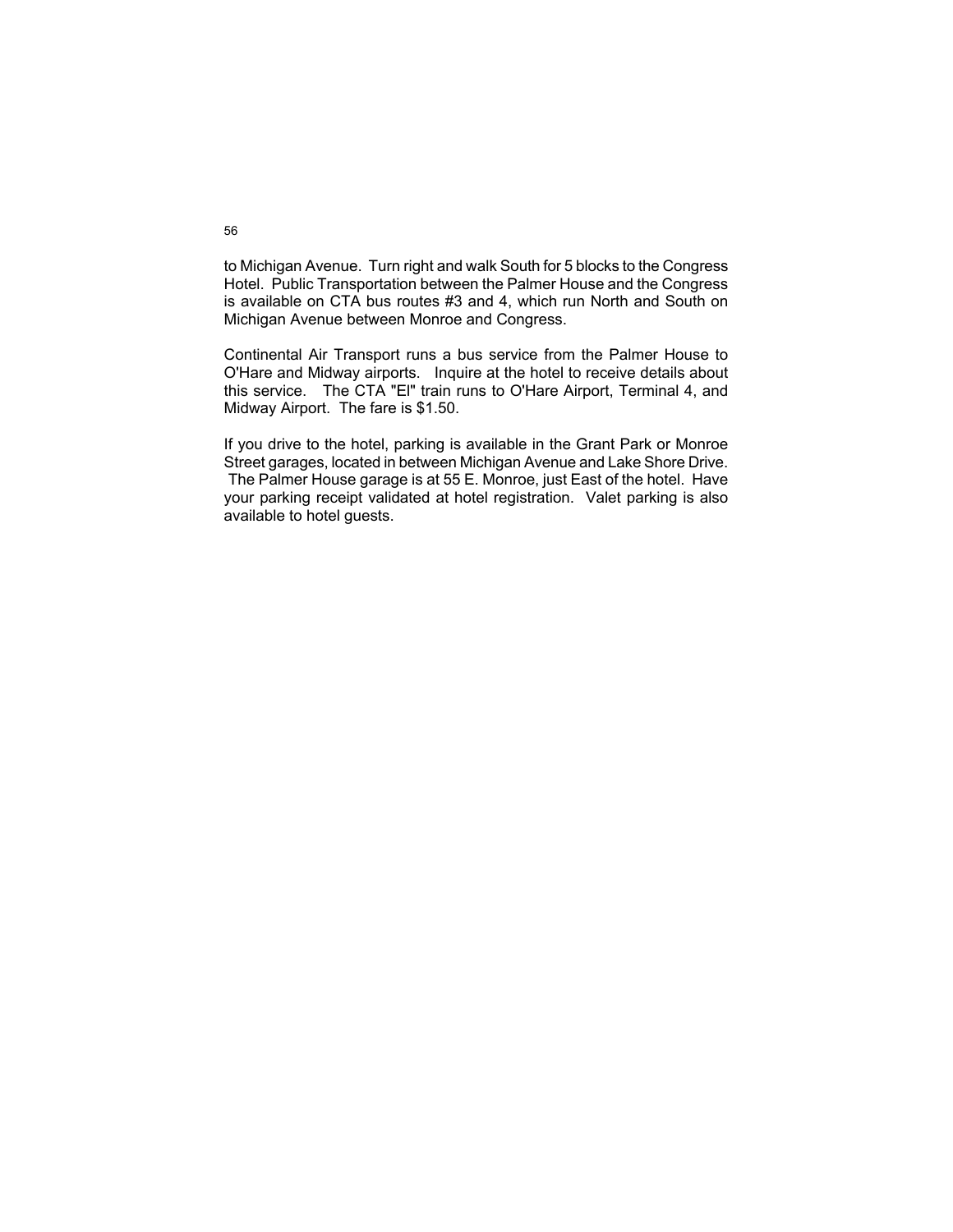# **BEST PAPER AWARDS BEST PAPER AWARDS**

# **Friday, April 24, 1998 5:30 pm**

# **Empire Room**

# **PI SIGMA ALPHA AWARD**

*for best paper*, 1997

"A Statistical Model for Multiparty Electoral Data."

**Jonathan Katz**, California Institute of Technology **Gary King**, Harvard University

Committee: Micheal Giles, Emory University (Chair) Barry Ames, University of Pittsburgh Jan Leighley, Texas A&M University

#### **THE WESTVIEW PRESS AWARD**

*for best paper by a graduate student, 1997*

"The President's Policy Influence From Going Public: A Formal and Empirical Analysis."

\_\_\_\_\_\_\_\_\_\_\_\_\_\_\_\_\_\_\_\_\_\_\_\_\_\_\_\_\_\_\_\_\_\_\_\_\_\_\_\_\_\_\_\_\_\_\_\_\_\_\_\_\_\_

**Brandice Canes**, Stanford University

Committee: Jack Knight, Washington University (Chair) Mark Hurwitz, Michigan State University Richard Timpone, SUNY-Stony Brook

 $\_$  , and the set of the set of the set of the set of the set of the set of the set of the set of the set of the set of the set of the set of the set of the set of the set of the set of the set of the set of the set of th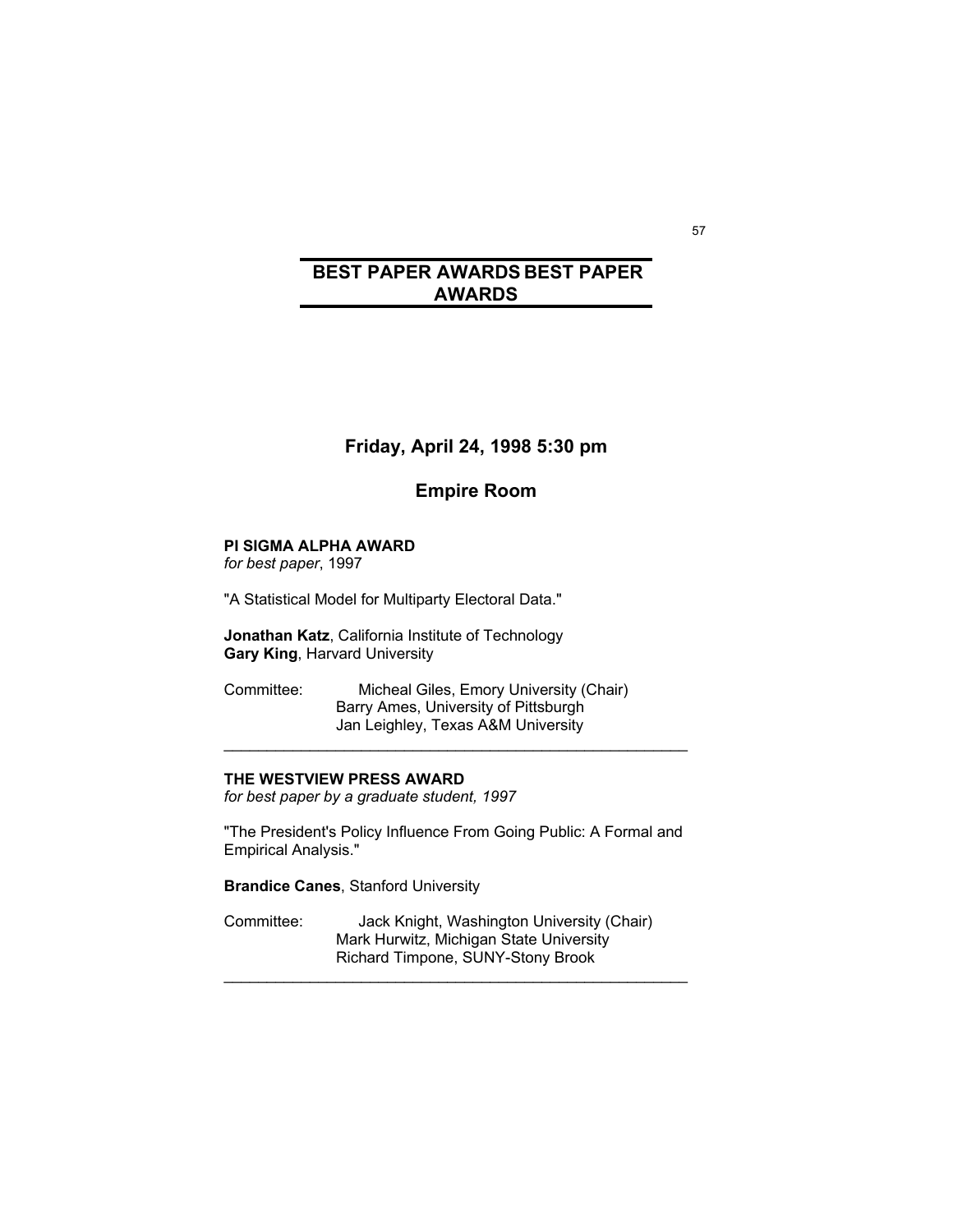#### **SOPHONISBA BRECKINRIDGE AWARD**

*for best paper about women and politics*

"Justice for All: Wartime Rape and Women's Human Rights."

**Mary Ann R. Tétreault**, Iowa State University

MPSA Committee on the Status of Women: Virginia Sapiro, University of Wisconsin-Madison (Chair) Valerie Hoekstra, SUNY-Stony Brook Anne Hopkins, University of Minnesota Lana Stein, University of Missouri-St. Louis Diana Owen, Georgetown Univeristy

#### **ROBERT H. DURR AWARD**

*for best paper applying quantitative methods to a substantive problem*

\_\_\_\_\_\_\_\_\_\_\_\_\_\_\_\_\_\_\_\_\_\_\_\_\_\_\_\_\_\_\_\_\_\_\_\_\_\_\_\_\_\_\_\_\_\_\_\_\_\_\_\_\_\_

"A New Approach for Modeling Strategic Voting in Multiparty Systems."

**R. Michael Alvarez**, California Institute of Technology **Jonathan Nagler**, University of California-Riverside

Committee: Janet Box-Steffensmeier, Ohio State University (Chair) Jim Stimson, University of Minnesota Timothy Hagle, University of Iowa

#### **PATRICK J. FETT AWARD**

*for best paper on the scientific study of Congress and the Presidency*

\_\_\_\_\_\_\_\_\_\_\_\_\_\_\_\_\_\_\_\_\_\_\_\_\_\_\_\_\_\_\_\_\_\_\_\_\_\_\_\_\_\_\_\_\_\_\_\_\_\_\_\_\_\_

"The President's Policy Influence From Going Public: A Formal and Empirical Analysis."

**Brandice Canes**, Stanford University

Committee: David Rohde, Michigan State University (Chair) Gary Miller, Washington University-St. Louis Rene Smith, University of Rochester

\_\_\_\_\_\_\_\_\_\_\_\_\_\_\_\_\_\_\_\_\_\_\_\_\_\_\_\_\_\_\_\_\_\_\_\_\_\_\_\_\_\_\_\_\_\_\_\_\_\_\_\_\_\_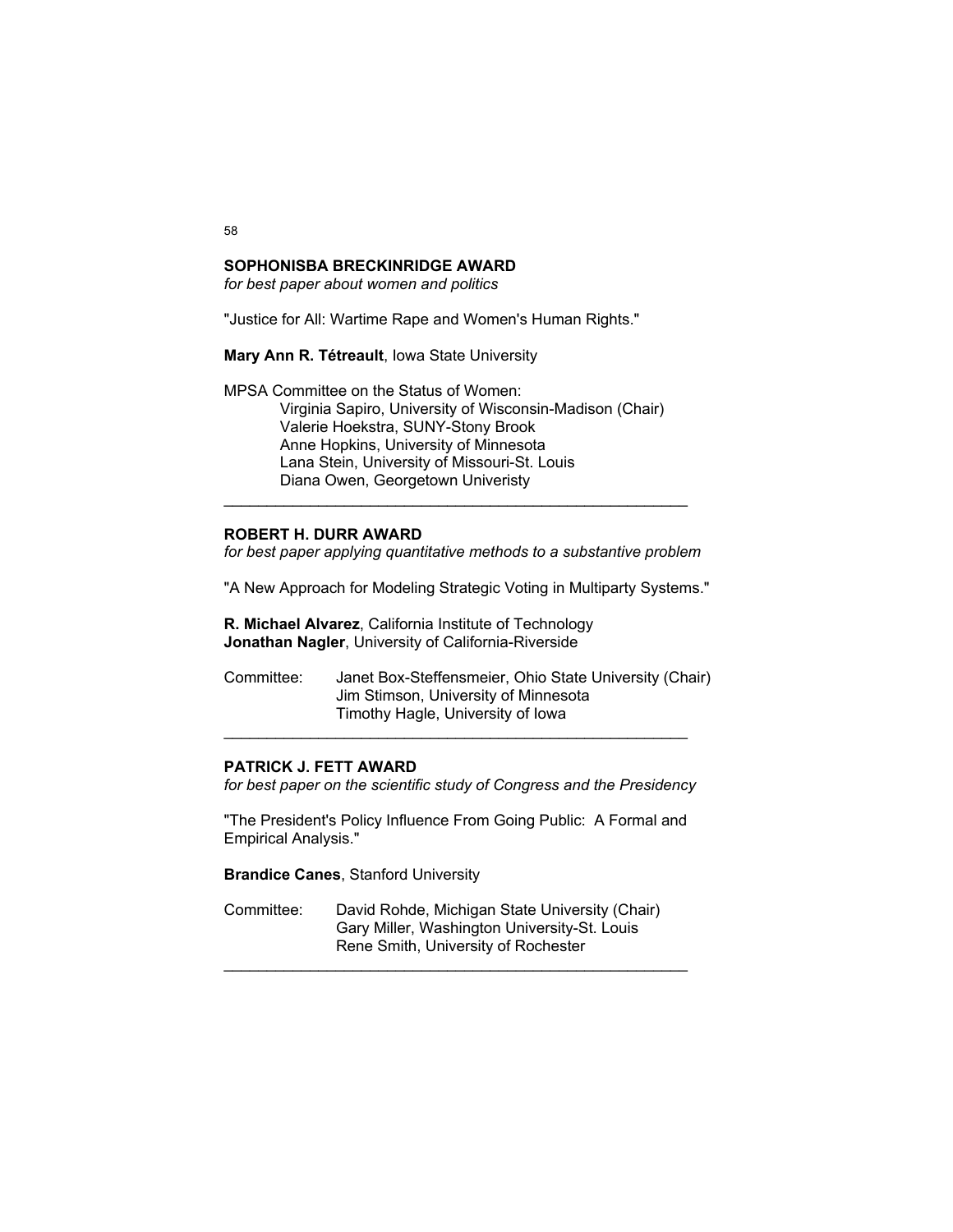# **ELECTION OF OFFICERS**

The Nominating Committee, chaired by **Susan B. Hansen** (University of Pittsburgh) and including **Darren Davis** (Michigan State University), **Michael Gant** (University of Tennessee-Knoxville), **Carol Mershon** (University of Virginia) and **Jeff Segal** (SUNY-Stony Brook), will submit the following slate of officers and executive council members to the membership for approval at the annual business meeting on Friday, April 24, 1998, in the Empire Room.

President-elect (1998-99):

**Milton Lodge**, *SUNY-Stony Brook*

Vice-President (1998-2000):

**Lee Epstein**, *Washington University*

Council Members (1998-2001):

**James Campbell**, *Louisiana State University* **Jan Leighley**, *Texas A&M University* **Kenneth J. Meier,** *Texas A&M University* **Rod Kiewiet**, *California Institute of Technology* **Marianne Stewart**, *University of North Texas*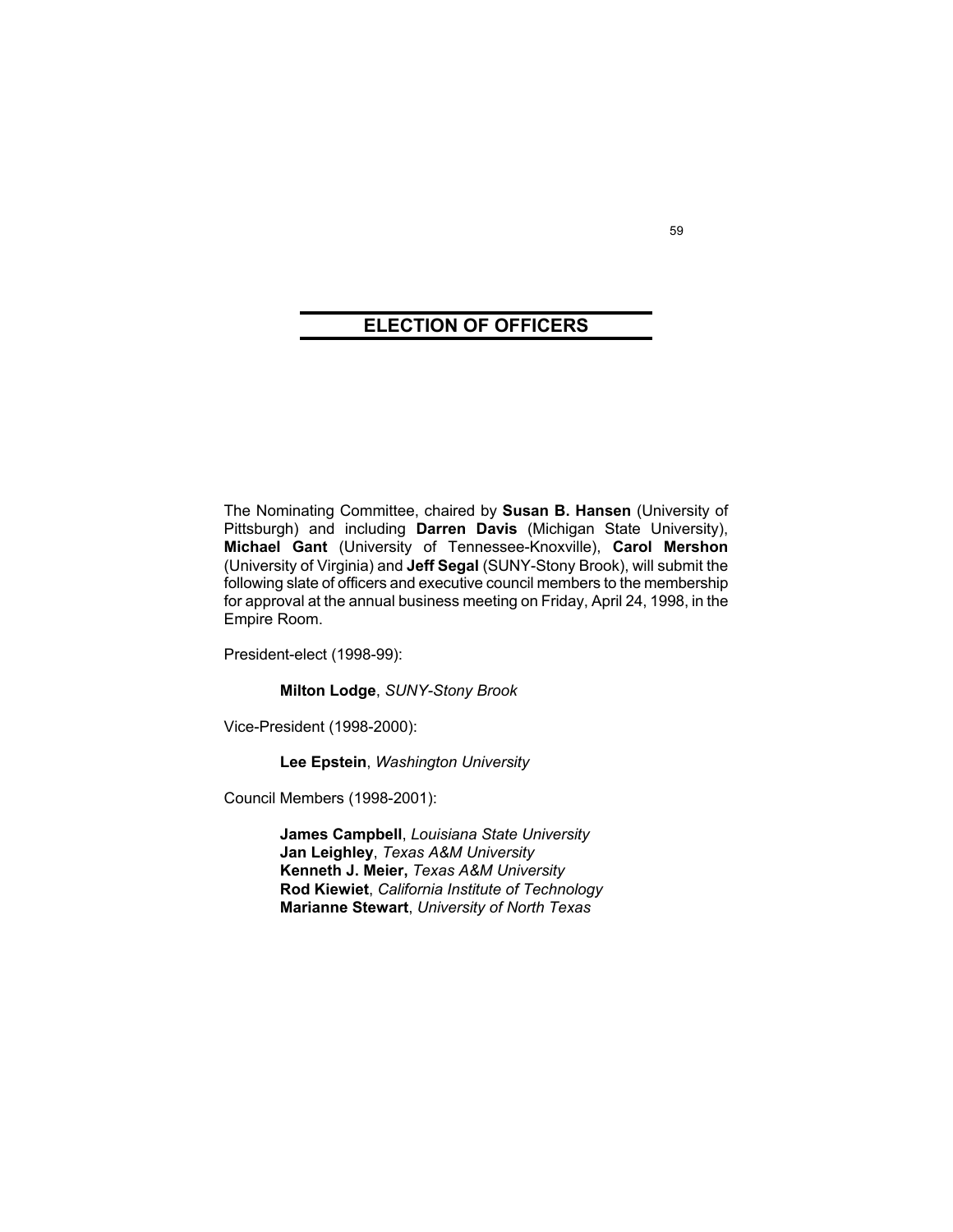# **CALL FOR PAPERSCALL FOR PAPERS**

# **Midwest Political Science Association 57th Annual Meeting, April 15-17, 1999 Palmer House Hilton, Chicago**  *Theme:* **A***Democracy and the New Millennium***@**

**General Program Chair: Paula D. McClain, University of Virginia** 

#### **DEADLINE: September 15, 1998**

#### **Instructions for Submitting ProposalsInstructions for Submitting Proposals:**

Proposals should be submitted using the AParticipation Proposal Form,@ which is available on the next page. Proposals should be sent directly to the section heads listed below. Do not send the same proposal to more than two section heads. Please inform each section head if you have submitted your proposal to another section.

If you are offering to serve as a panel chair or discussant, please indicate your fields of expertise and provide a statement of your interests. Individuals may participate on no more than two panels. Participants may give one paper presentation and have one other panel role (as chair, discussant, co-author). Individuals with proposals that do not fit into one of the sections listed below, and groups not affiliated with the MPSA that wish to sponsor panels, should contact the general program chair.

The program committee will also organize a series of Poster Sessions by subject area. If you are interested in participating in a poster session or would like additional information about the nature of a poster session, contact the appropriate section head.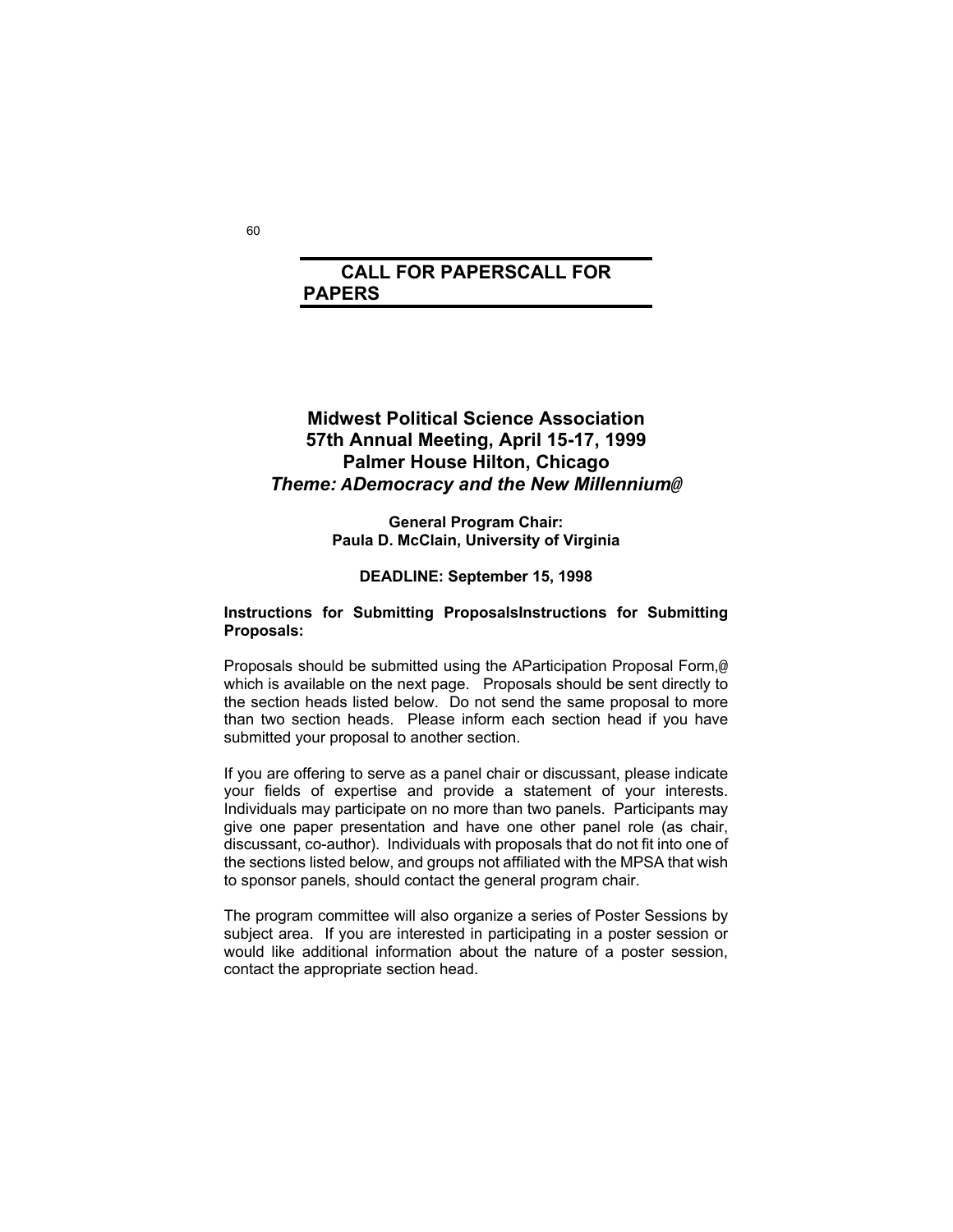*The Midwest Political Science Association reserves the right to accept or reject any proposal received from an individual or individuals desiring to participate in the meeting.*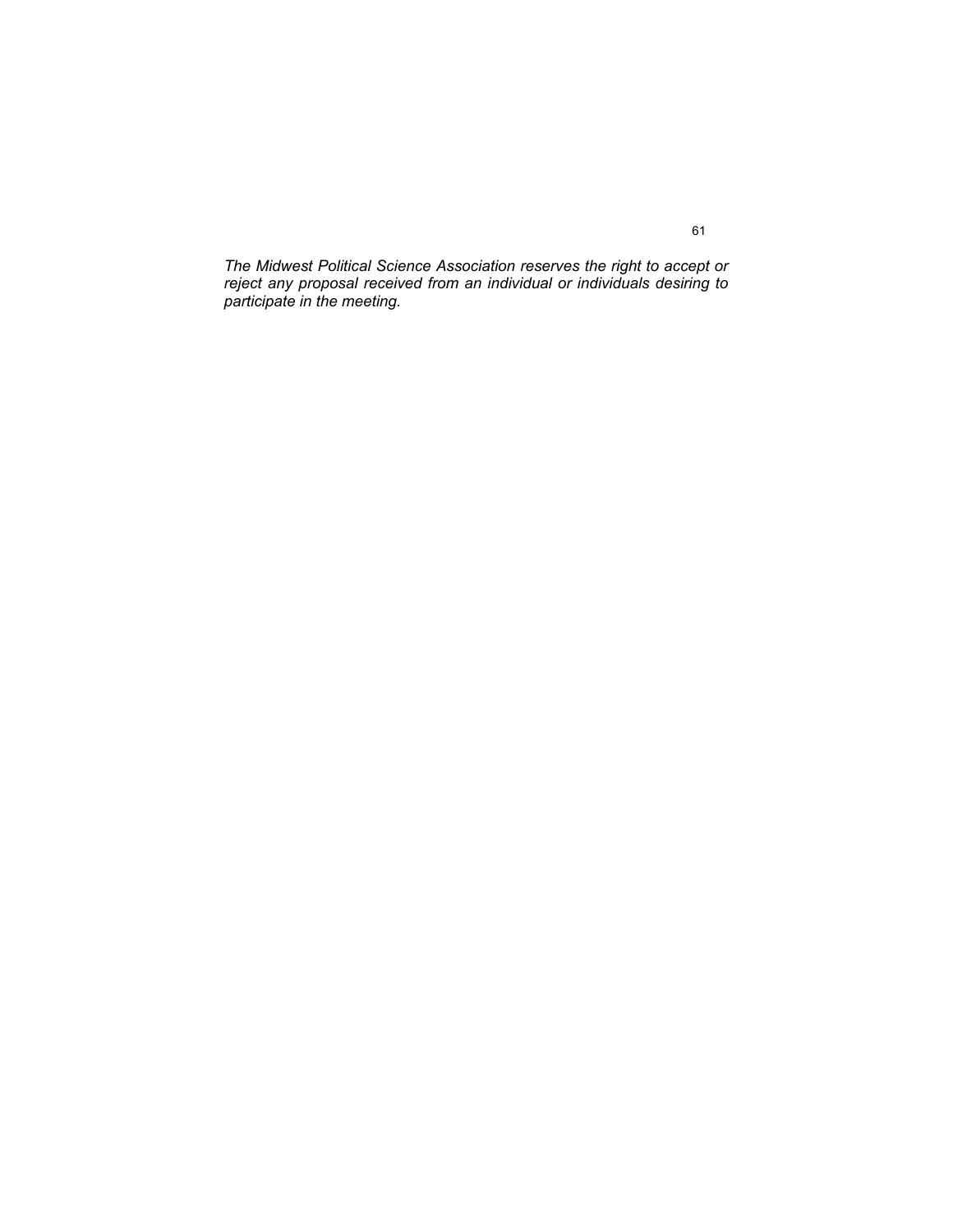# **Participation Proposal FormParticipation Proposal Form**

- 1. I propose to:
- $\square$  serve as a panel chair or discussant (please attach a statement of your interests)
- $\Box$  present a paper (please attach the title and an abstract)
- $\Box$  present a poster (please attach the title and an abstract)
- $\Box$  organize a roundtable/panel (please attach the panel, including names of participants)

2. Name: \_\_\_\_\_\_\_\_\_\_\_\_\_\_\_\_\_\_\_\_\_\_\_\_\_\_\_\_\_\_\_\_\_\_\_\_\_\_\_\_\_\_\_\_\_\_\_\_\_\_

3. Contact Information Address:

| Work Phone: |        |
|-------------|--------|
| Home Phone: |        |
| Fax:        | Email: |

\_\_\_\_\_\_\_\_\_\_\_\_\_\_\_\_\_\_\_\_\_\_\_\_\_\_\_\_\_\_\_\_\_\_\_\_\_\_\_\_\_\_\_\_\_\_\_\_\_\_\_\_\_\_\_\_\_\_

4. Present Institutional Affiliation: \_\_\_\_\_\_\_\_\_\_\_\_\_\_\_\_\_\_\_\_\_\_\_\_\_\_\_\_\_\_\_

5. Program Committee Section(s) to which you are submitting. You are limited to two:

6. Ph.D. Degree Received in 19\_\_\_\_\_

7. Poster Presentation: The program committee will organize a series of poster panels by subject area. Check here if you would be willing to present a poster in the event that the section head(s) cannot include your paper proposal on a panel

8. Have you submitted other proposals to the program committee or been asked to serve as a panelist in a capacity other than as paper giver? If so, please provide details on your other proposals or roles (you are limited to two panels and just one single-authored paper):

Please mail or fax a copy of this form and your proposal to the chair(s) of the relevant section(s).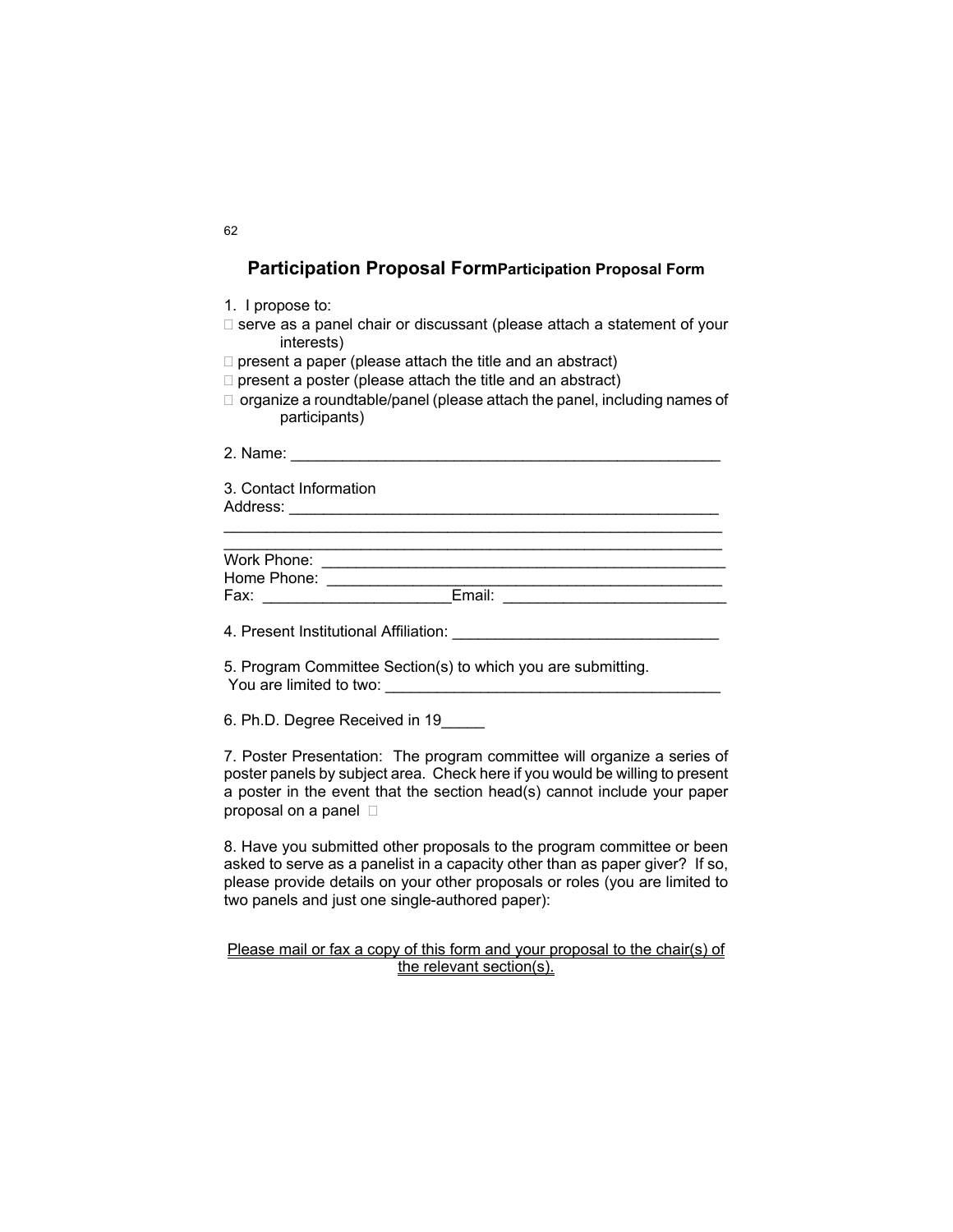| 1999 PROGRAM COMMITTEEPROGRAM COMMITTEE                                                                 |                                                                                                                                                                                                                                 |  |
|---------------------------------------------------------------------------------------------------------|---------------------------------------------------------------------------------------------------------------------------------------------------------------------------------------------------------------------------------|--|
| Section/Section Head                                                                                    | Mailing Address/Voice/Fax/E-mail                                                                                                                                                                                                |  |
| General Program Chair<br>Paula D. McClain,<br>University of Virginia                                    | Department of Government<br>232 Cabell Hall<br>University of Virginia<br>Charlottesville, Virginia 22903<br>Phone: (804) 924-3614<br>Fax: (804) 924-3359 (office fax)<br>(804) 979-0312 (home fax)<br>email: pdm6t@Virginia.edu |  |
| 1. Comparative Politics<br><b>Industrialized Countries</b><br>Raymond Duch,<br>University of Houston    | Department of Political Science<br>University of Houston<br>4800 Calhoun<br>Houston, Texas 77204-3474<br>Phone: (713) 743-3913<br>Fax: (713) 874-1093<br>email: rduch@uh.edu                                                    |  |
| 2. Comparative Politics<br><b>Developing Countries</b><br>Robert Fatton,<br>University of Virginia      | Department of Government and Foreign<br>Affairs<br>232 Cabell Hall<br>University of Virginia<br>Charlottesville, VA 22903<br>Phone: (804) 924-3663<br>Fax: (804) 924-3359<br>email: rf@Virginia.edu                             |  |
| 3. Comparative Politics<br><b>Transitions Toward Democracy</b><br>Donna Bahry,<br>Vanderbilt University | Department of Political Science<br>Box 1665-B<br>Vanderbilt University<br>Nashville, TN 37235<br>Phone: (615) 322-6222<br>Fax: (615) 343-6003<br>email: BahryDL@ctrvax.vanderbilt.edu                                           |  |
| 4. International Relations<br>Richard Payne,<br>Illinois State University                               | Department of Political Science<br>Illinois State University<br>Campus Box 4600<br>Normal, Illinois 61790-4600<br>Phone: (309) 438-5393<br>Fax: (309) 438-5310<br>e-mail: rjpayne@ilstu.edu                                     |  |
| 5. International Political Economy                                                                      | Department of Political Science<br>210 Barrows Hall 1950                                                                                                                                                                        |  |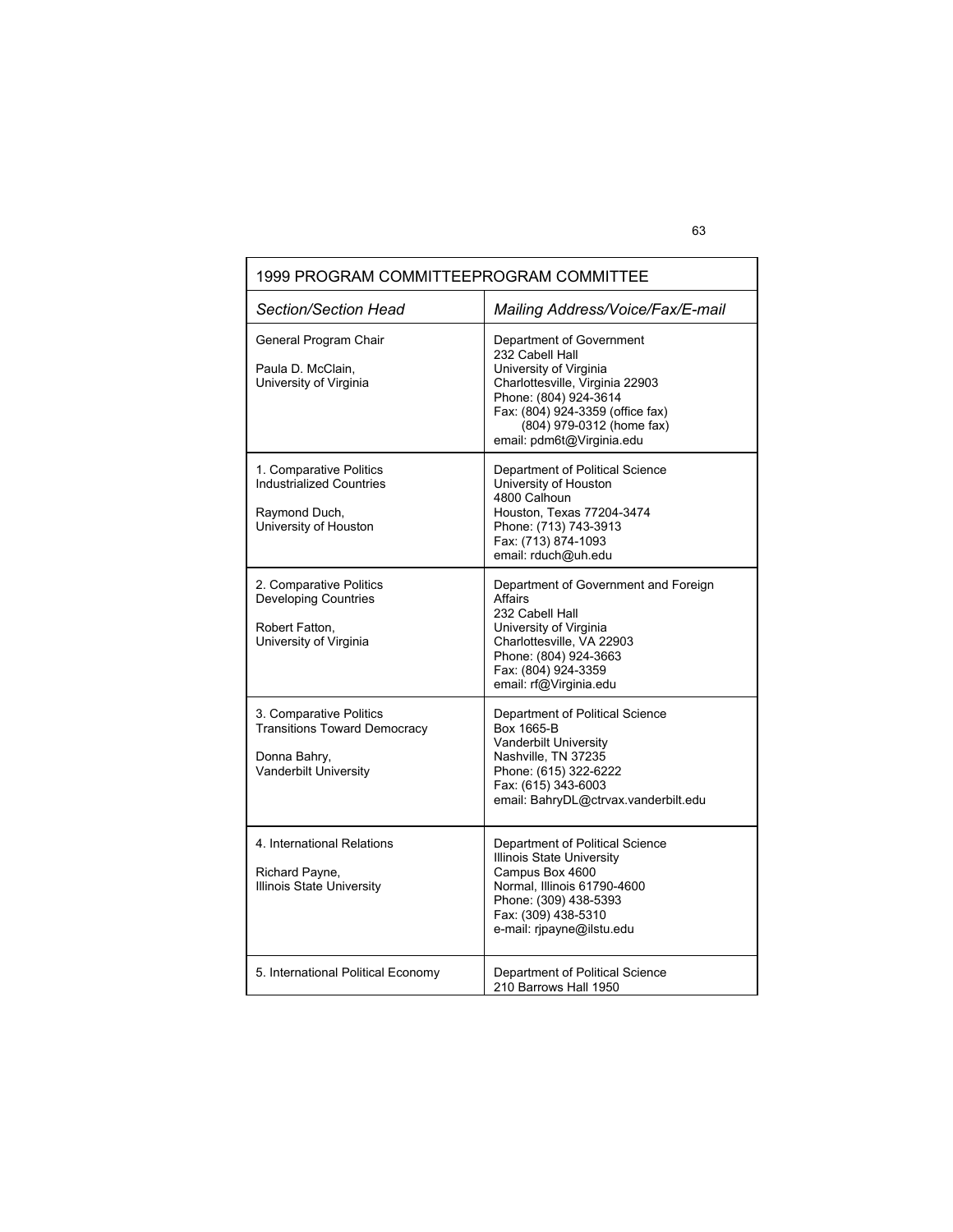| 1999 PROGRAM COMMITTEEPROGRAM COMMITTEE                                                            |                                                                                                                                                                                                                                                      |  |
|----------------------------------------------------------------------------------------------------|------------------------------------------------------------------------------------------------------------------------------------------------------------------------------------------------------------------------------------------------------|--|
| Beth Simmons,<br>University of California, Berkeley                                                | University of California, Berkeley<br>Berkeley, CA 94720-1950<br>Phone: (510) 642-4640<br>Fax: (510) 642-9515<br>email: bsimmons@socrates.berkeley.edu                                                                                               |  |
| 6. Political Psychology and Public<br>Opinion<br>Larry D. Bobo,<br><b>Harvard University</b>       | Department of Sociology<br><b>Harvard University</b><br>580 William James Hall<br>33 Kirkland Street<br>Cambridge, MA 02138<br>Phone: (617) 495-8702<br>Fax: (617) 496-5794 (office fax)<br>(617) 264-9307 (home fax)<br>email: bobo@wjh.harvard.edu |  |
| 7. Elections, Voting Behavior, and<br>Participation<br>Steven E. Finkel,<br>University of Virginia | Department of Government and Foreign<br>Affairs<br>232 Cabell Hall<br>University of Virginia<br>Charlottesville, Virginia 22903<br>Phone: (804) 924-6994<br>Fax: (804) 924-3359<br>email: sef@Virginia.edu                                           |  |
| 8. Mass Media and Political<br>Communication<br>Pippa Norris,<br><b>Harvard University</b>         | Kennedy School of Government<br><b>Harvard University</b><br>Cambridge, MA 021138<br>Phone: (617) 495-1475<br>Fax: (617) 495-8696<br>email: Pippa_Norris@Harvard.edu                                                                                 |  |
| 9. Gender and Politics<br>Lee Ann Banaszak,<br>Pennsylvania State University<br>and                | Lee Ann Banaszak<br>Department of Political Science<br>The Pennsylvania State University<br>107 Burrowes Building<br>University Park, PA 16803<br>Phone: (814) 865-6573<br>Fax: (814) 863-8979<br>e-mail: lab14@psu.edu                              |  |
| Sue Tolleson-Rinehart<br>University of North Carolina,<br>Chapel Hill                              | Sue Tolleson-Rinehart<br><b>Center for Pharmaceutical Outcomes</b><br>Research<br>School of Pharmacy<br>University of North Carolina,<br>Chapel Hill<br>CB #7360, Beard Hall                                                                         |  |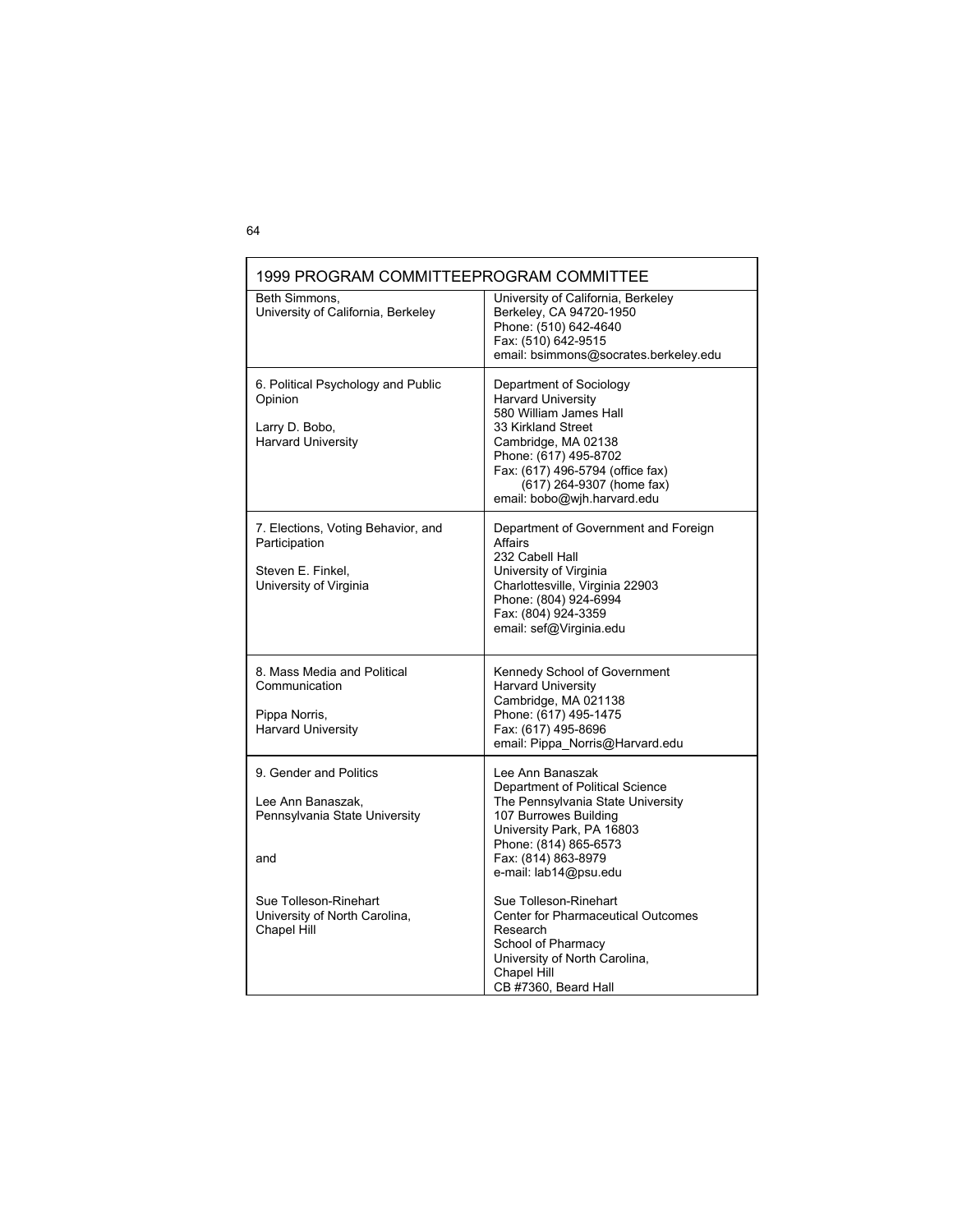| 1999 PROGRAM COMMITTEEPROGRAM COMMITTEE                                                                          |                                                                                                                                                                                                                                |  |
|------------------------------------------------------------------------------------------------------------------|--------------------------------------------------------------------------------------------------------------------------------------------------------------------------------------------------------------------------------|--|
|                                                                                                                  | Chapel Hill, NC 27599-7360<br>Phone: (919) 962-0081<br>Fax: (919) 966-8486<br>e-mail: suetr@unc.edu                                                                                                                            |  |
| 10. Race, Class and Ethnicity<br>Ron Brown,<br>Wayne State University                                            | Department of Political Science<br>2013 F/AB<br>Wayne State University<br>Detroit, MI<br>Phone: (313)577-6339<br>Fax: (313) 577-1274<br>email: aa4723@wayne.edu                                                                |  |
| 11. Political Theory and Philosophy:<br><b>Theorists and Texts</b><br>Dan Sabia,<br>University of South Carolina | Department of Government and International<br><b>Studies</b><br>University of South Carolina<br>Columbia, SC 29208<br>Phone: (803) 777-4547<br>Fax: (803) 777-8255<br>email: sabiad@garnet.cla.sc.edu                          |  |
| 12. Political Theory and Philosophy:<br>Approaches<br>Richard Dagger,<br>Arizona State University                | Department of Political Science<br>Arizona State University<br>Tempe, AZ 85287-2001<br>Phone: (602) 965-1312<br>Fax: (602) 965-3929<br>email: icrkd@asuvm.inre.asu.edu                                                         |  |
| 13. Formal Modeling<br>Charles M. Cameron,<br>Columbia University                                                | Department of Political Science<br>Columbia University<br>725 International Affairs<br>420 W. 118 <sup>th</sup> Street<br>New York, New York 10027<br>Phone: (212) 854-4302<br>Fax: (212) 222-0598<br>email: cmc1@columbia.edu |  |
| 14. Methodology<br>Walter R. Mebane, Jr.,<br><b>Cornell University</b>                                           | Department of Government<br>121 McGraw Hall<br><b>Cornell University</b><br>Ithaca, NY 14853-4601<br>Phone: (607) 255-3868<br>Fax: (607) 255-4530<br>email: wrm1@Cornell.edu                                                   |  |
| 15. Political Parties and Interest Groups                                                                        | Until September 1, 1998:<br>Department of Government                                                                                                                                                                           |  |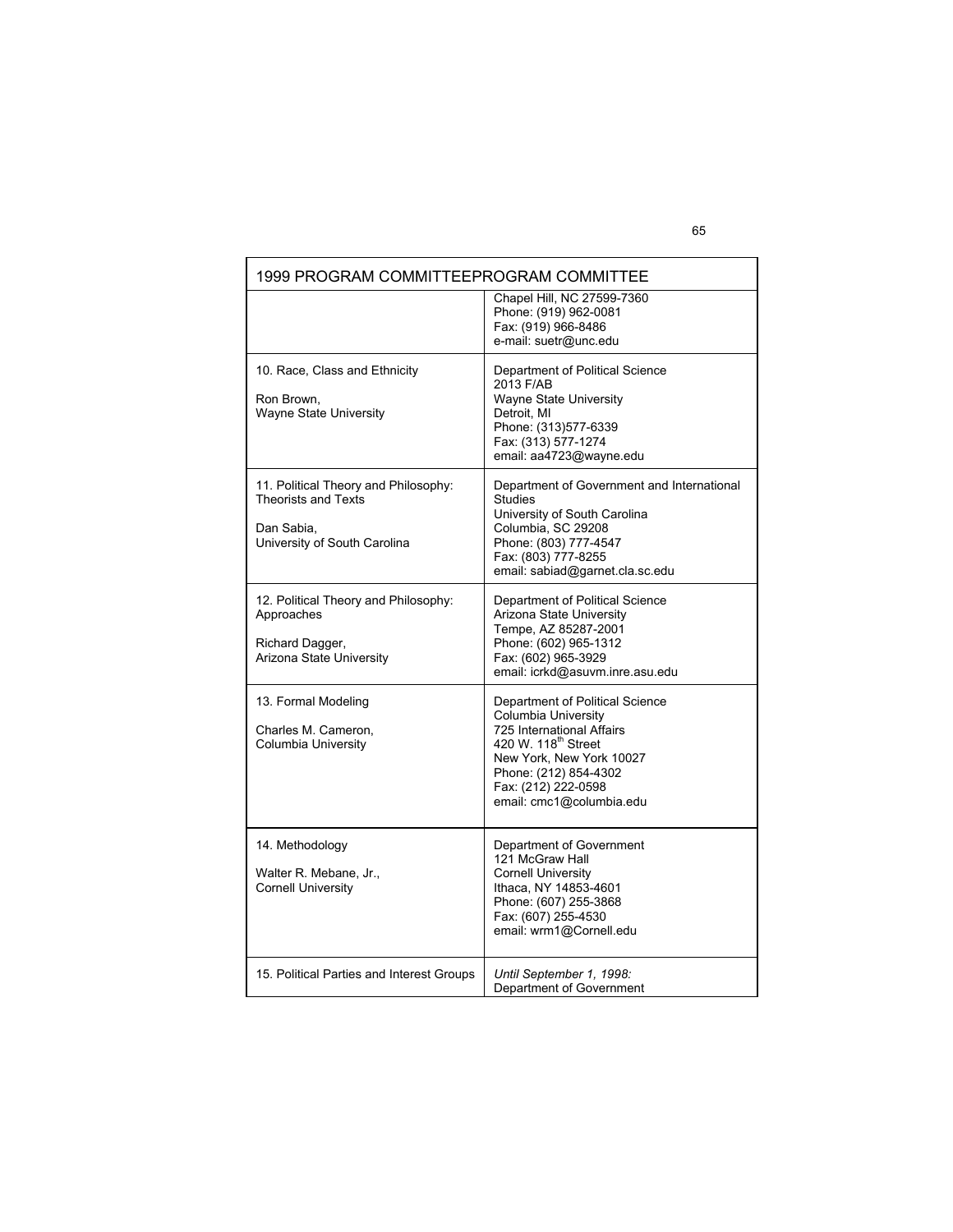| 1999 PROGRAM COMMITTEEPROGRAM COMMITTEE                                                                                                                                                                                                                                                                           |
|-------------------------------------------------------------------------------------------------------------------------------------------------------------------------------------------------------------------------------------------------------------------------------------------------------------------|
|                                                                                                                                                                                                                                                                                                                   |
| Colby College<br>Waterville, ME 04901<br>Phone: (207) 872-3271<br>Fax: (207) 872-3263<br>email: Ismaisel@colby.edu<br>After September 1, 1998:<br>Brookings Institution<br>1775 Massachusetts Avenue, N.W.<br>Washington, D.C. 20036<br>Phone: (202) 797-6000<br>Fax: (202) 797-6004<br>email: Ismaisel@colby.edu |
| Center for the Study of the Presidency<br><b>Bush School of Government and Public</b><br>Service<br>Texas A & M University<br>College Station, TX 77843-4349<br>Phone: (409) 845-9764<br>Fax: (409)<br>email: gedwards@TAMU.edu                                                                                   |
| Department of Political Science<br>University of Nebraska-Lincoln<br>Lincoln, NE 68588-0328<br>Phone: (402) 472-3220/2341<br>Fax: (402) 472-8192<br>email: jhibbing@unlinfo.unl.edu                                                                                                                               |
| Department of Political Science<br>University of Wisconsin<br>1050 Bascom Mall<br>Madison, WI 53706-1389<br>Office Phone: (608) 263-1793<br>Office Fax: (608) 265-2663<br>Home Phone: (608) 238-7734<br>Home Fax: (608) 238-0766                                                                                  |
| Department of Political Science<br>Ketchum Hall 106<br>University of Colorado<br>Boulder, CO 80309-0333<br>Phone: (303) 492-8723<br>Fax: (303) 492-0978<br>email: john.mciver@colorado.edu                                                                                                                        |
|                                                                                                                                                                                                                                                                                                                   |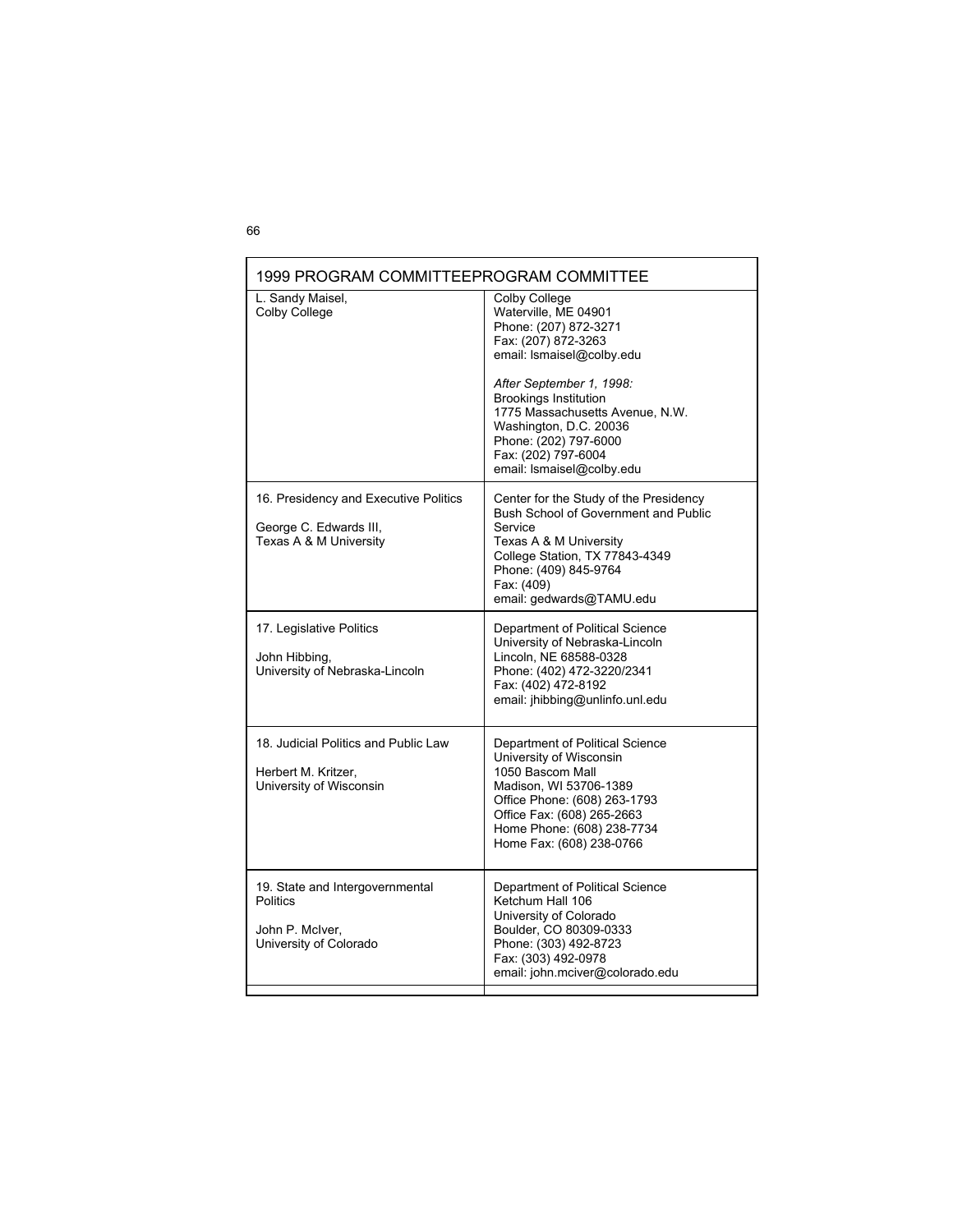| 1999 PROGRAM COMMITTEEPROGRAM COMMITTEE                                             |                                                                                                                                                                                                                            |  |
|-------------------------------------------------------------------------------------|----------------------------------------------------------------------------------------------------------------------------------------------------------------------------------------------------------------------------|--|
| 20. Urban and Local Politics<br>Katherine Tate,<br>University of California, Irvine | Department of Politics & Society<br>University of California, Irvine<br>3151 Social Science Plaza<br>Irvine, CA 92697-5100<br>Phone: (949) 824-1869<br>Fax: (949) 824-8762<br>email: ktate@uci.edu                         |  |
| 21. Public Policy<br>Susan MacManus,<br>University of South Florida                 | Department of Government & International<br>Affairs<br>University of South Florida<br>4202 E. Fowler Avenue, SOC 107<br>Tampa, Florida 33620<br>Phone: (813) 949-0320<br>Fax: (813) 949-6923<br>e-mail: samacmanus@aol.com |  |
| 22. Public Administration<br>Joseph Stewart, Jr.,<br>University of New Mexico       | Department of Political Science<br>University of New Mexico<br>2072 Social Sciences Building<br>Albuquerque, New Mexico 87131-1121<br>Phone: (505) 277-7390<br>Fax: (505) 277-2821<br>email: joestew@unm.edu               |  |
| 23. Political Culture<br>Ronald Inglehart,<br>University of Michigan                | Institute for Social Research<br>University of Michigan<br>Ann Arbor, Michigan 48106-1248<br>Phone: (313) 936-1767<br>Fax: (313) 764-3341<br>email: rfi@umich.edu                                                          |  |
| 24. Teaching Political Science<br>Edward Sidlow,<br>Eastern Michigan University     | Department of Political Science<br>Eastern Michigan University<br>601 Pray-Harrold<br>Ypsilanti, Michigan 48197<br>Phone: (734) 487-3113<br>Fax: (734) 487-3340<br>email: ed.sidlow@emich.edu                              |  |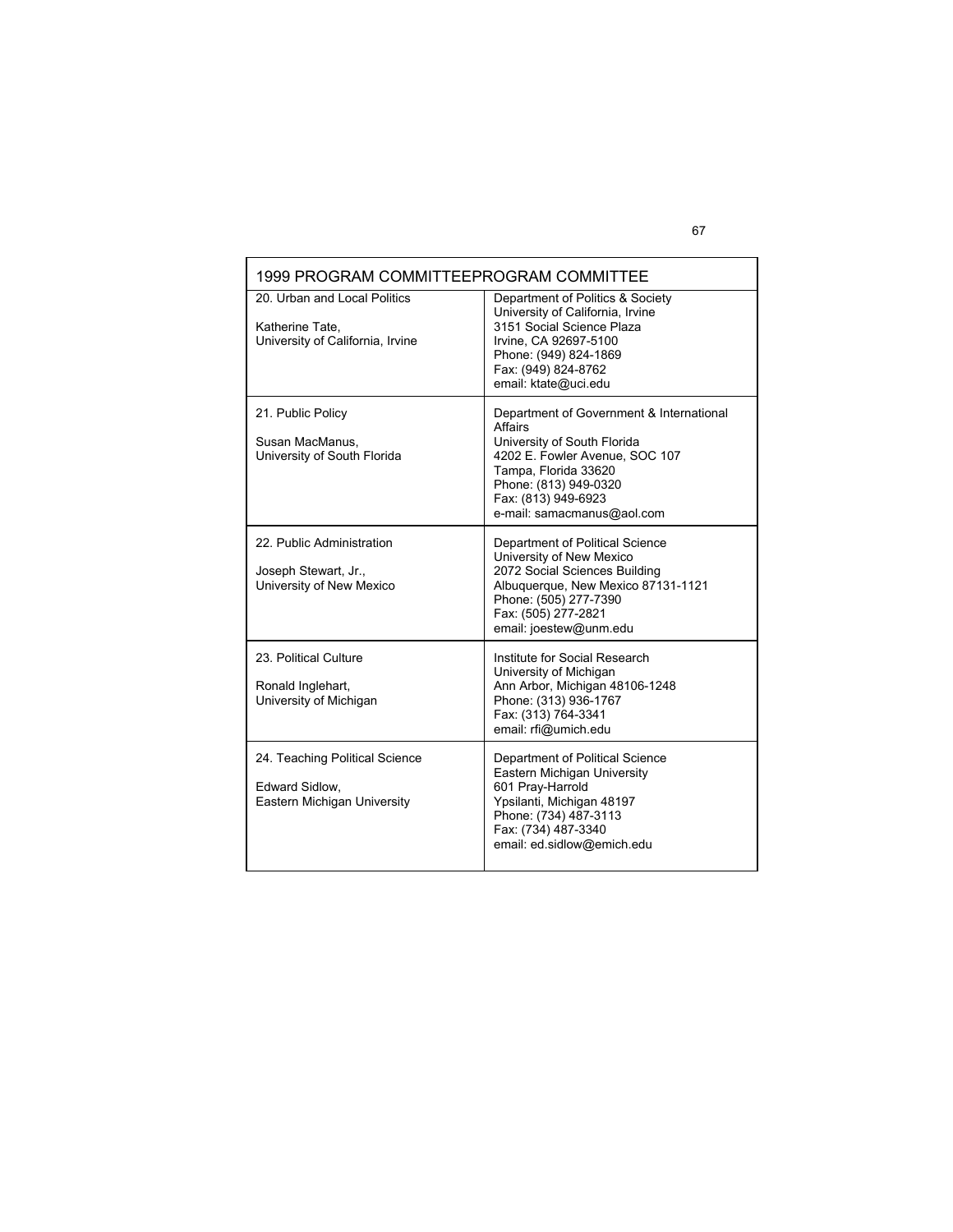# **EXHIBITORS AND BOOTH LOCATIONSEXHIBITORS AND BOOTH LOCATIONS**

ADDISON WESLEY LONGMAN (27,28) ALLYN & BACON (33) AMERICAN JUDICATURE SOCIETY (34) ASSOCIATION BOOK EXHIBIT (37) ASSOCIATION OF AMERICAN UNIVERSITY PRESSES (32) BASIC BOOKS (9) BROOKINGS INSTITUTION PRESS (36) CAMBRIDGE UNIVERSITY PRESS (11,12) CHATHAM HOUSE PUBLISHERS (29,30) CONCORD COALITION (8) CQ PRESS (16,17) F.E. PEACOCK PUBLISHERS (2) GARLAND PUBLISHING (41) GEORGETOWN UNIVERSITY PRESS (36) HARCOURT BRACE COLLEGE PUBLISHERS (42) HOUGHTON MIFFLIN COMPANY (20,21) LIBERTY FUND, INC. (22) M.E. SHARPE (44) MCGRAW-HILL (3) MICROCASE CORPORATION (24) NELSON-HALL PUBLISHERS (38) NEW YORK TIMES (5) OHIO STATE UNIVERSITY PRESS (23) OXFORD UNIVERSITY PRESS (1) PRENTICE HALL (39) PRINCETON UNIVERSITY PRESS (4) ROWMAN & LITTLEFIELD PUBLISHERS, INC. (35) SAGE PUBLICATIONS, INC. (6,7) UNIVERSITY PRESS OF KANSAS (18,19) UNIVERSITY OF MICHIGAN PRESS (43) UNIVERSITY OF CHICAGO PRESS (40) W.W. NORTON AND COMPANY (25) WADSWORTH PUBLISHING/ITP (10) WESTVIEW PRESS (26)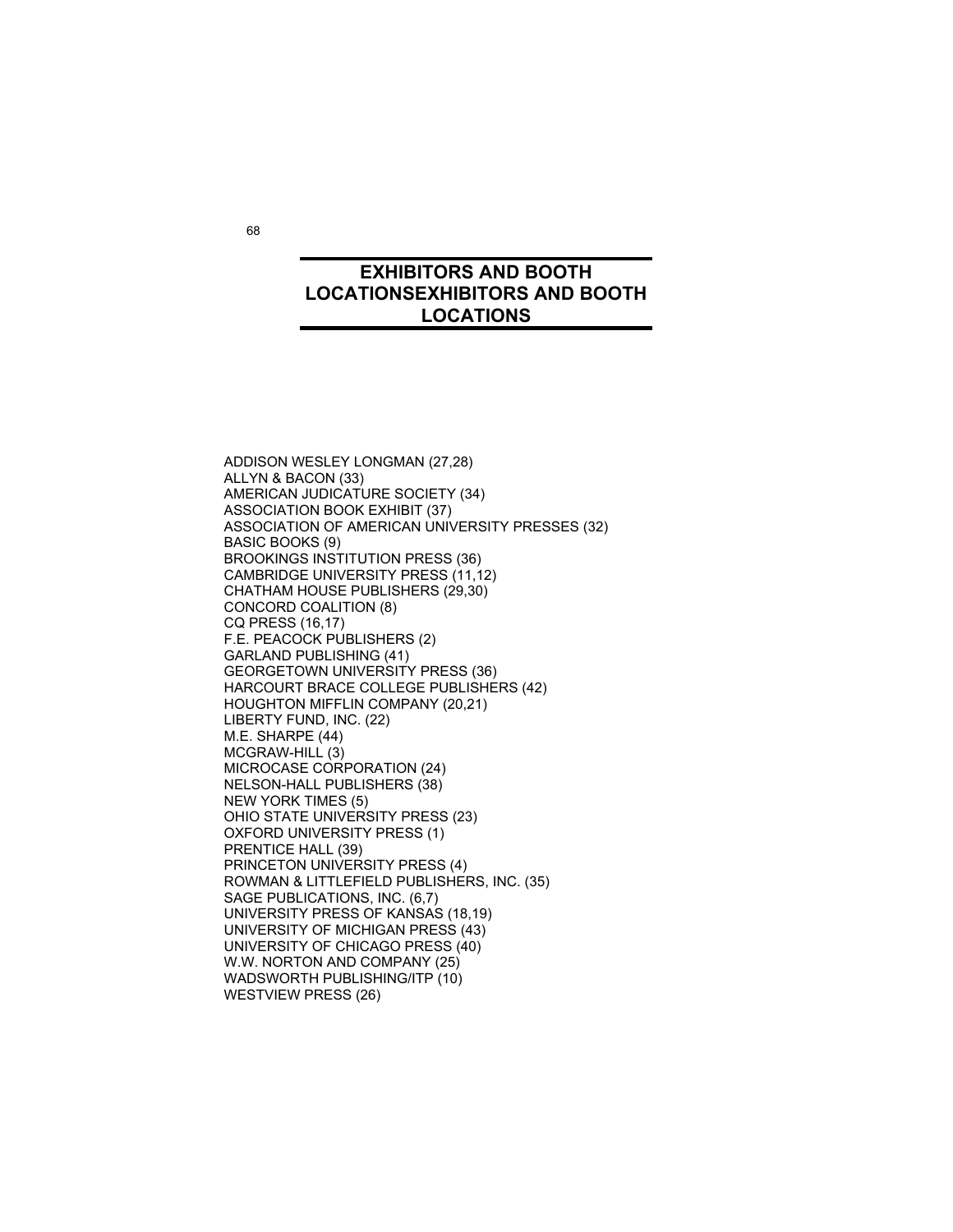WORTH PUBLISHERS (13,14,15) YALE UNIVERSITY PRESS (31)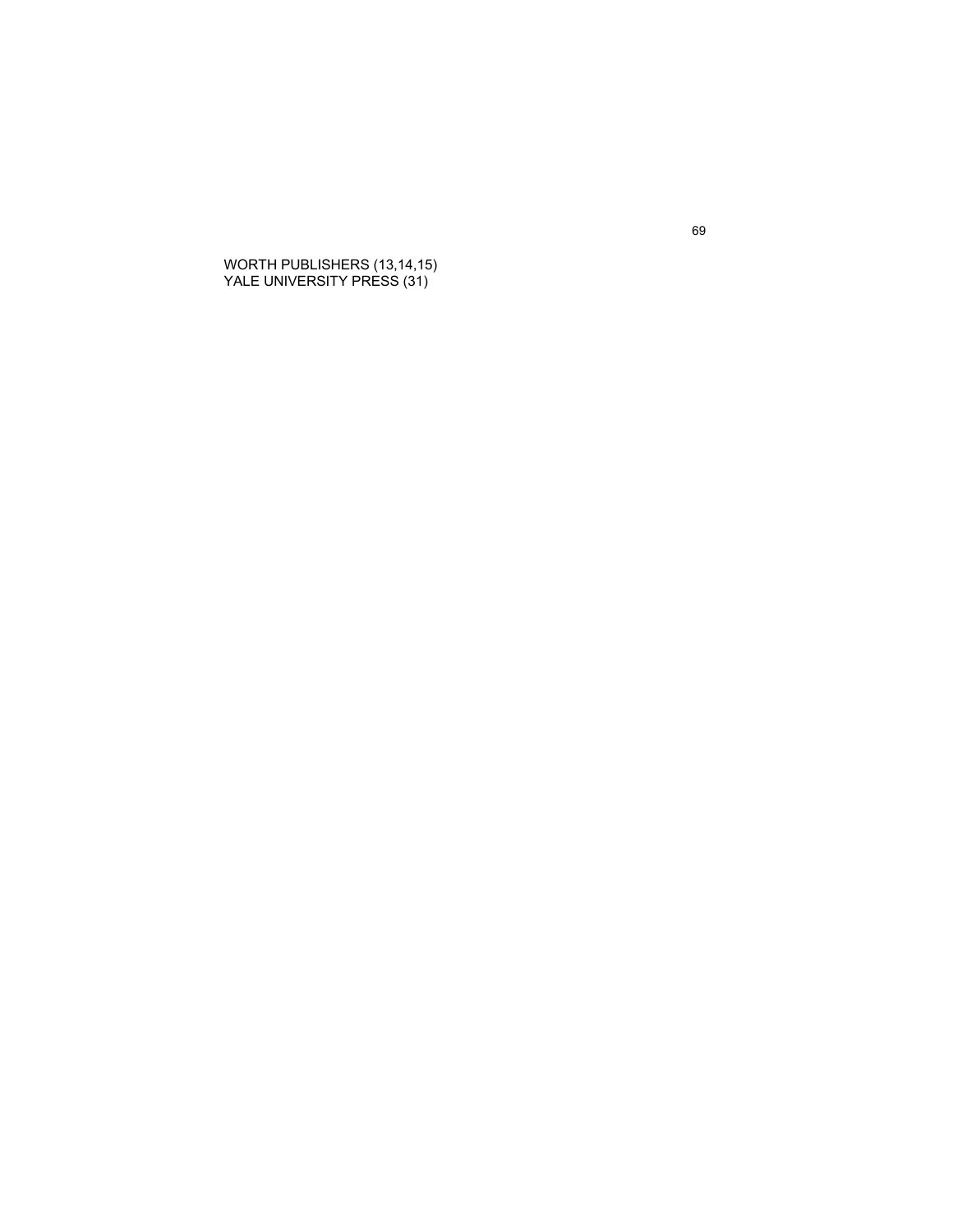# **1998 PAPER AWARDS COMPETITIONPAPER AWARDS COMPETITION**

#### **PANEL CHAIRS and SECTION HEADS:**

Panel Chairs and Section Heads may nominate papers delivered at the 1998 meeting for one of five awards that are given for outstanding papers. We strongly encourage all panel chairs and section heads to participate in the nominating process. To nominate papers for consideration, panel chairs and section heads should do the following:

Obtain three copies of the paper from the author(s) and forward them to the appropriate Award Committee Chair by July 1, 1998. (It is recommended that you do this immediately after the meeting so that the paper is not inadvertently forgotten.) Committee decisions will be made by December 1, 1998 and sent to MPSA President James L. Gibson.

#### **AWARDS and COMMITTEES**

#### **PI SIGMA ALPHA AWARD**

*A \$250 award for the best paper delivered at the convention*.

Arthur Miller, University of Iowa (Chair)

#### **WESTVIEW PRESS AWARD**

*A \$100 award for the best paper delivered by a graduate student.*

Kenneth Meier, Texas A&M University (Chair)

#### **SOPHONISBA BRECKINRIDGE AWARD**

*A \$100 award for the best paper written about women and politics.*

Nancy Burns, University of Michigan (Chair)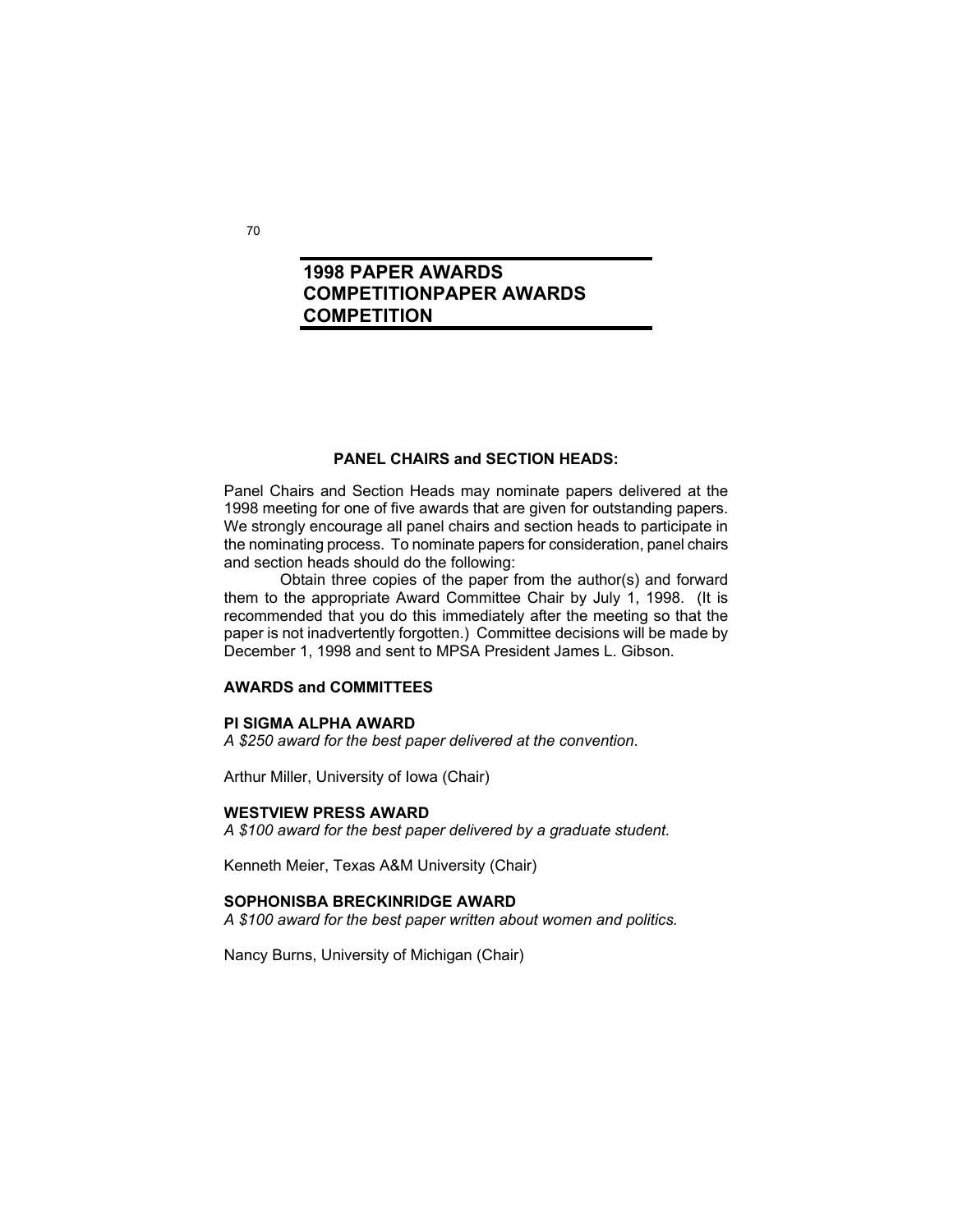#### **ROBERT H. DURR AWARD**

*A \$100 award for the best paper applying quantitative methods to a substantive problem in political science.*

Phil Schrodt, University of Kansas (Chair)

#### **PATRICK J. FETT AWARD**

*A \$100 award for the best paper on the scientific study of Congress and the Presidency.*

Steve Smith, University of Minnesota (Chair)

Patrick J. Fett, who died in 1996, was a gifted young scholar whose contributions to the scientific study of Congress and the Presidency have been significant. In 1996 he shared the Pi Sigma Alpha Award for best paper given at the 1995 convention of the MPSA. To recognize his scholarship, the MPSA has established the *Patrick J. Fett Award.* The memorial award will be made for the first time at this year=s meeting.

#### **NOMINATIONS COMMITTEENOMINATIONS COMMITTEE**

President-elect James L. Gibson has appointed the following persons to the Nominations Committee. Please send all nominations for president, vicepresident and executive council (term 1999-2002) by August 15, 1998 to:

#### **Jeffrey Segal (CHAIR)**

SUNY-Stony Brook Political Science Department Stony Brook, NY 11794-4392

(516) 632-7662 jsegal@datalab2.sbs.sunysb.edu

**Christian Davenport**, University of Colorado **Raymond Duch**, University of Houston **James Farr**, University of Minnesota **Diane Mutz**, University of Wisconsin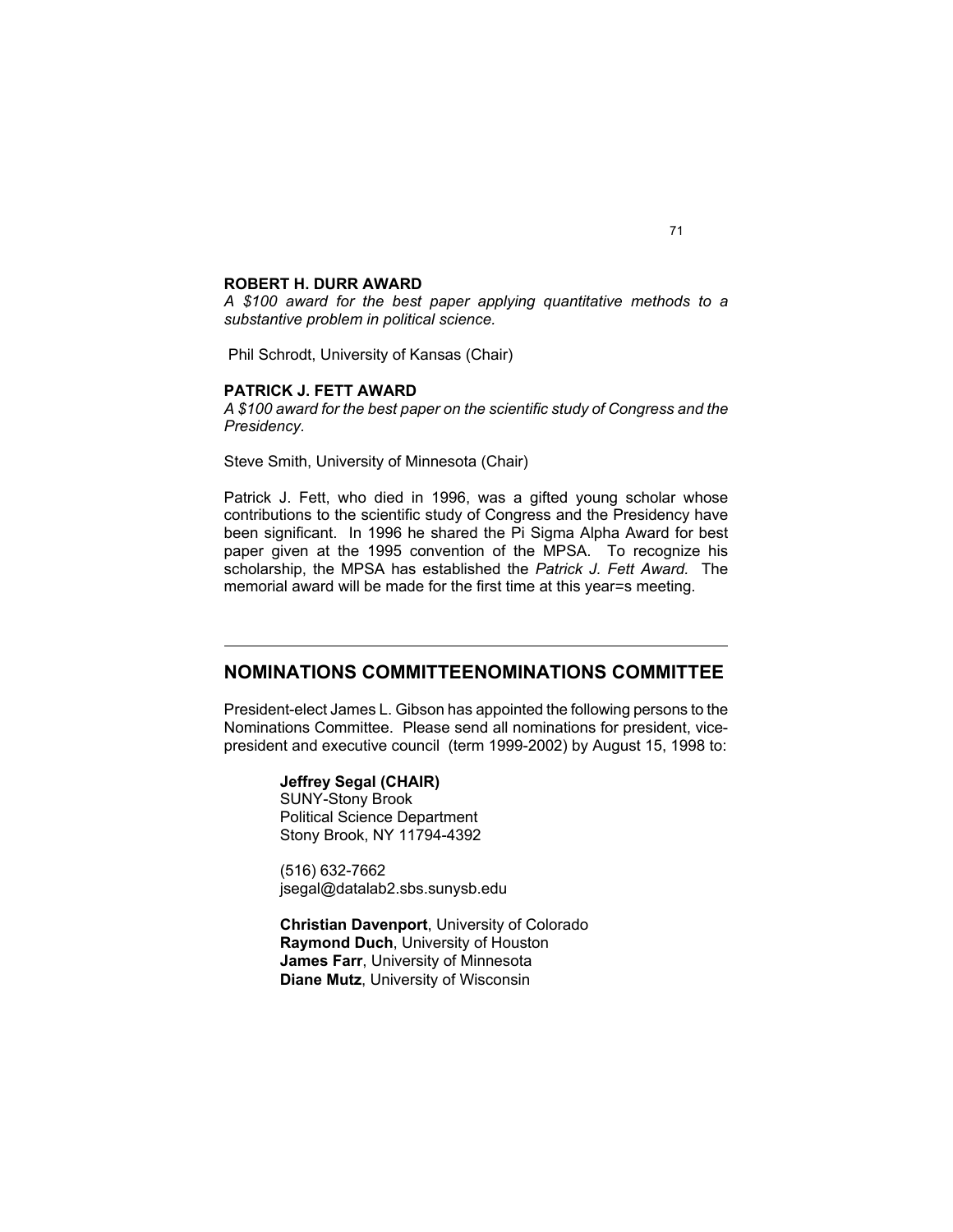# **COURTESY LISTING OF RELATED GROUPS<sup>=</sup> MEETINGS AND RECEPTIONSCOURTESY LISTING OF RELATED GROUPS=MEETINGS AND RECEPTIONS**

| Thursday, April 23                                                                            |                                                      |
|-----------------------------------------------------------------------------------------------|------------------------------------------------------|
| <b>PS Meeting</b>                                                                             | 12:00 pm - 3:00 pm<br><b>CRESTHILL</b>               |
| Political Organizations and Parties Section Meeting<br>American Political Science Association | 5:30 pm - 6:30 pm<br><b>SANDBURG 2</b>               |
| University of Michigan Reception                                                              | 6:00 pm - 8:00 pm<br><b>PDR 17</b>                   |
| Indiana University Reception                                                                  | $6:00 \text{pm} - 8:00 \text{pm}$<br><b>PDR 18</b>   |
| Friday, April 24                                                                              |                                                      |
| Midwest Women=s Caucus Breakfast                                                              | 7:00 am - 8:15 am<br><b>PDR 18</b>                   |
| Mid-American Conference<br>Department Chairs Breakfast                                        | 7:30 am - 9:00 am<br><b>CRESTHILL</b>                |
| Midwest Public Administration Caucus                                                          | 12:30 pm - 1:30 pm<br><b>PDR 17</b>                  |
| Policy Studies Organization Meeting                                                           | 1:30 pm - 3:15 pm<br><b>CRESTHILL</b>                |
| American Political Science Association<br>Focus Group                                         | 1:30 pm $-3:15$ pm<br><b>CLARK7</b>                  |
| American Political Science Association<br>Annual Meeting Committee                            | 1:30 pm - 5:30 pm<br><b>PDR 16</b>                   |
| Ohio State University Reception                                                               | 6:00 pm - 8:00 pm<br><b>PDR 16</b>                   |
| University of Illinois, Urbana-Champaign Reception                                            | $6:00 \text{ pm} - 8:00 \text{ pm}$<br><b>PDR 17</b> |
| University of Iowa Reception                                                                  | 6:00 pm - 8:00 pm<br><b>LASALLE 5</b>                |
| University of Minnesota Reception                                                             | $6:00 \text{ pm} - 8:00 \text{ pm}$<br><b>PDR 18</b> |
| University of Wisconsin-Madison Reception                                                     | 6:00 pm - 8:00 pm<br><b>LASALLE 2</b>                |
| Midwest Women=s Caucus Reception                                                              | 6:30 pm - 8:00 pm<br><b>LASALLE 1</b>                |
|                                                                                               |                                                      |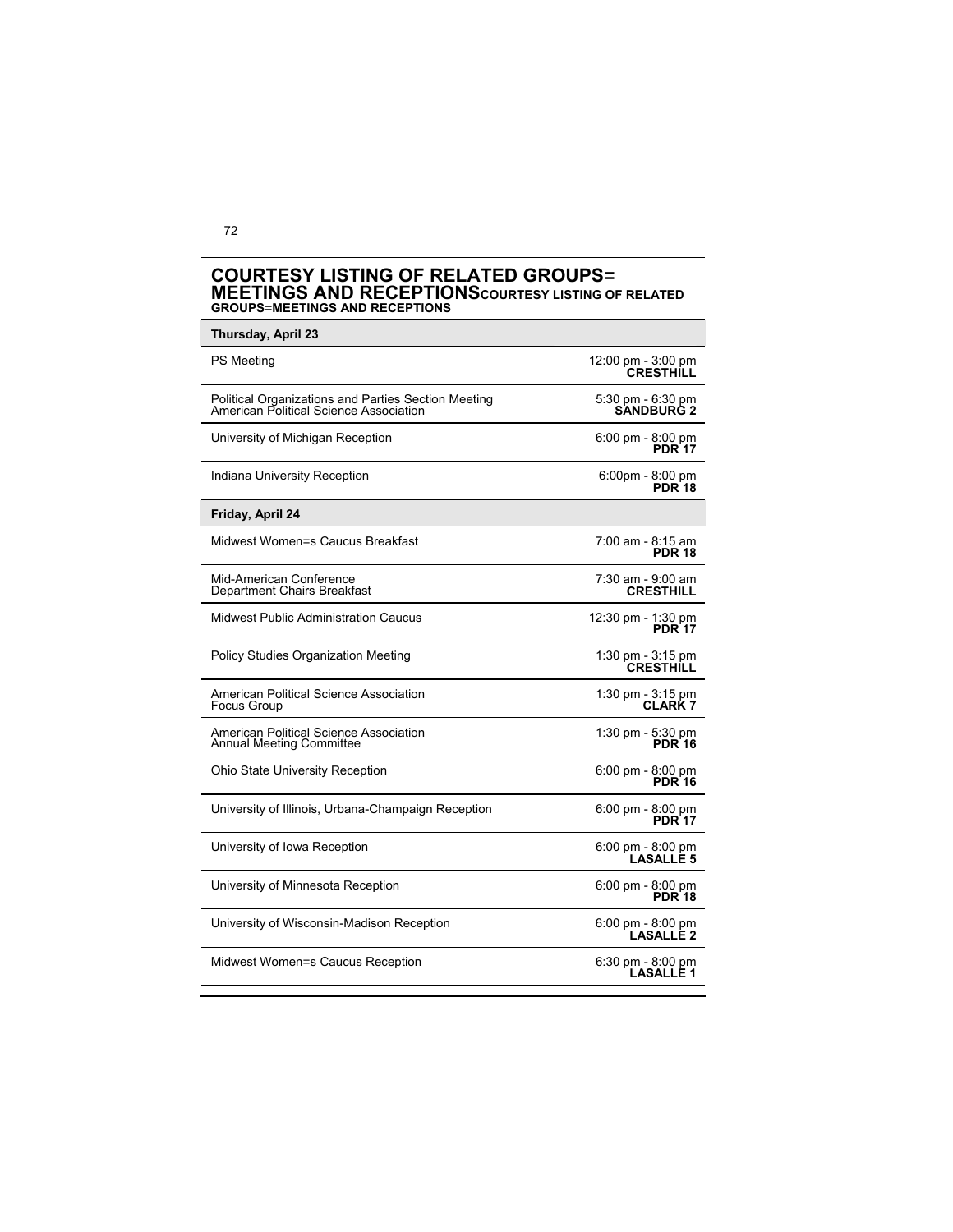# **COURTESY LISTING OF RELATED GROUPS<sup>=</sup> MEETINGS AND RECEPTIONSCOURTESY LISTING OF RELATED GROUPS=MEETINGS AND RECEPTIONS**

| Washington University Reception                                                                     | 10:00 pm - 12:00 am<br><b>PDR 17</b>   |
|-----------------------------------------------------------------------------------------------------|----------------------------------------|
| University of Houston/ Rice University Reception<br>in Honor of James L. Gibson, New MPSA President | 10:00 pm - 12:00 am<br><b>PDR 18</b>   |
| Saturday, April 25                                                                                  |                                        |
| American Political Science Association Council Meeting                                              | 9:00 am - 5:00 pm<br><b>WABASH</b>     |
| American Political Science Association Council Luncheon                                             | 12:30 PM - 1:30 PM<br>PDR <sub>9</sub> |

**Please Conaiglets** the survey form found in **your panel room and drop it into the SURVEY ENVELOPE in the panel room at the end of your panel. Thank you.** 

# **Authors: Please pick up your Paper Request Sheets and Unsold Papers at 12:00 noon on Saturday**

# **OVERVIEW OF 1998 OFFICIAL PROGRAMOVERVIEW OF 1998 OFFICIAL PROGRAM**

| <b>Thursday, April 23</b> |                             |                    |
|---------------------------|-----------------------------|--------------------|
| $8:00$ am - 1:00 pm       | <b>MPSA Council Meeting</b> | Dearborn 1         |
| $9:00$ am - $5:00$ pm     | Registration                | Lower Exhibit Hall |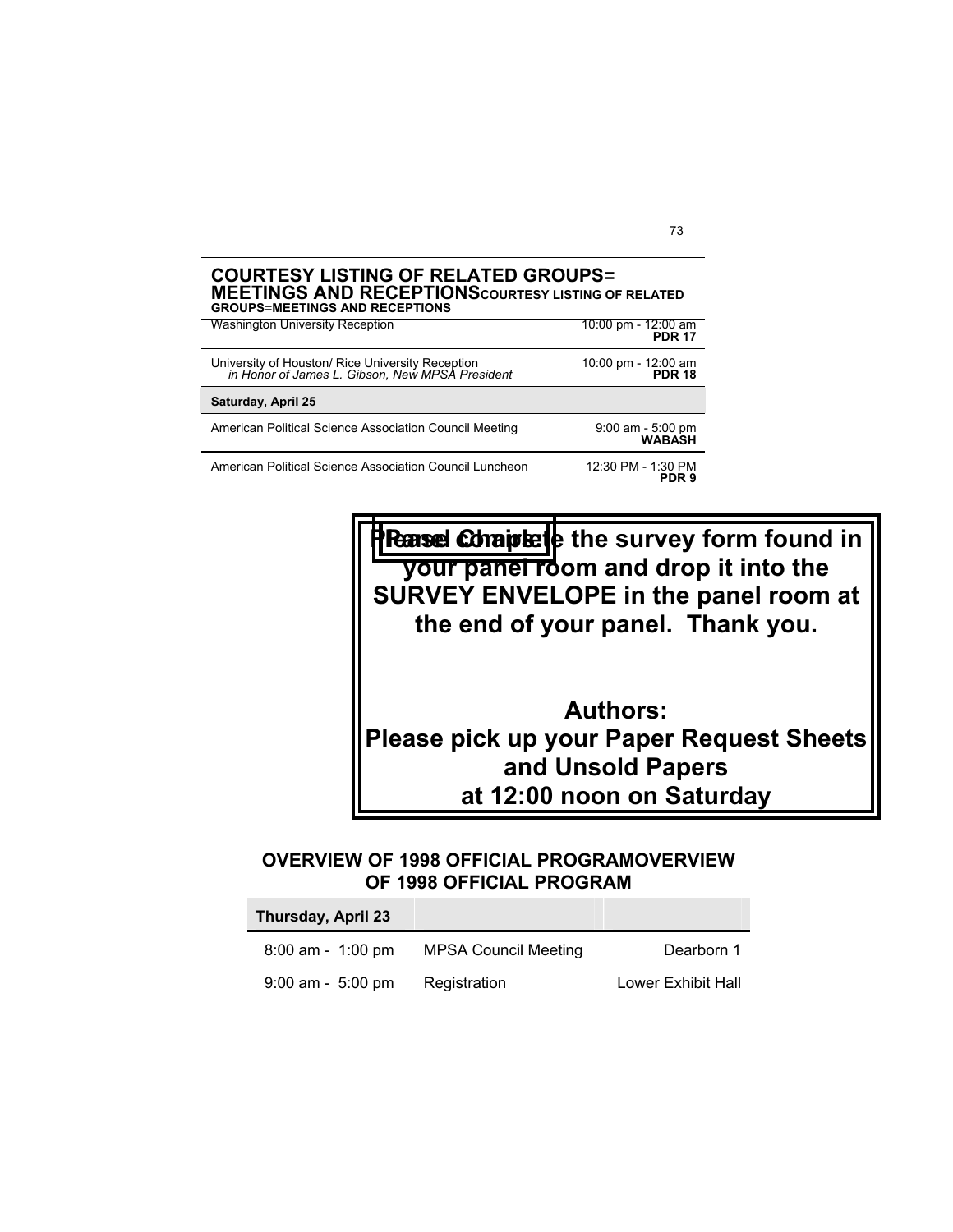# **OVERVIEW OF 1998 OFFICIAL PROGRAMOVERVIEW OF 1998 OFFICIAL PROGRAM**

| 9:00 am - 5:00 pm     | <b>Exhibits and</b><br>Paper Sales               | Lower Exhibit Hall            |
|-----------------------|--------------------------------------------------|-------------------------------|
| 11:00 am - 5:00 pm    | <b>Placement Center</b>                          | Mezzanine                     |
| 11:00 am - 12:45 pm   | Panels                                           | (see pp. 49-57)               |
| 1:30 pm - 3:15 pm     | Panels                                           | (see pp. 58-69)               |
| 1:30 pm - 5:15 pm     | Poster Session 1                                 | <b>Upper Exhibit Hall</b>     |
| 1:30 pm $-5:15$ pm    | Poster Session 2<br>(Teaching Political Science) | <b>PDR Foyer</b><br>5th Floor |
| $3:30$ pm - $5:15$ pm | Panels                                           | (see pp. 70-78)               |
| Friday, April 24      |                                                  |                               |
| $8:00$ am - 5:00 pm   | Registration                                     | Lower Exhibit Hall            |
| $8:30$ am - 10:15 am  | Panels                                           | (see pp. 79-90)               |
| 8:30 am - 12:15 pm    | Poster Session 3                                 | <b>Upper Exhibit Hall</b>     |
| $9:00$ am - $5:00$ pm | <b>Placement Center</b>                          | Mezzanine                     |
| $9:00$ am - $5:00$ pm | <b>Exhibits and</b><br>Paper Sales               | <b>Exhibit Hall</b>           |
| 10:30 am - 12:15 pm   | Panels                                           | (see pp. 91-100)              |
| 1:30 pm - $3:15$ pm   | Panels                                           | (see pp. 101-111)             |
| 1:30 pm - 5:15 pm     | Poster Session 4                                 | <b>Upper Exhibit Hall</b>     |
| 3:30 pm - 5:15 pm     | Panels                                           | (see pp. 112-121)             |
| 3:30 pm - 5:30 pm     | <b>AJPS Editorial Board</b><br>Meeting           | Crystal Room                  |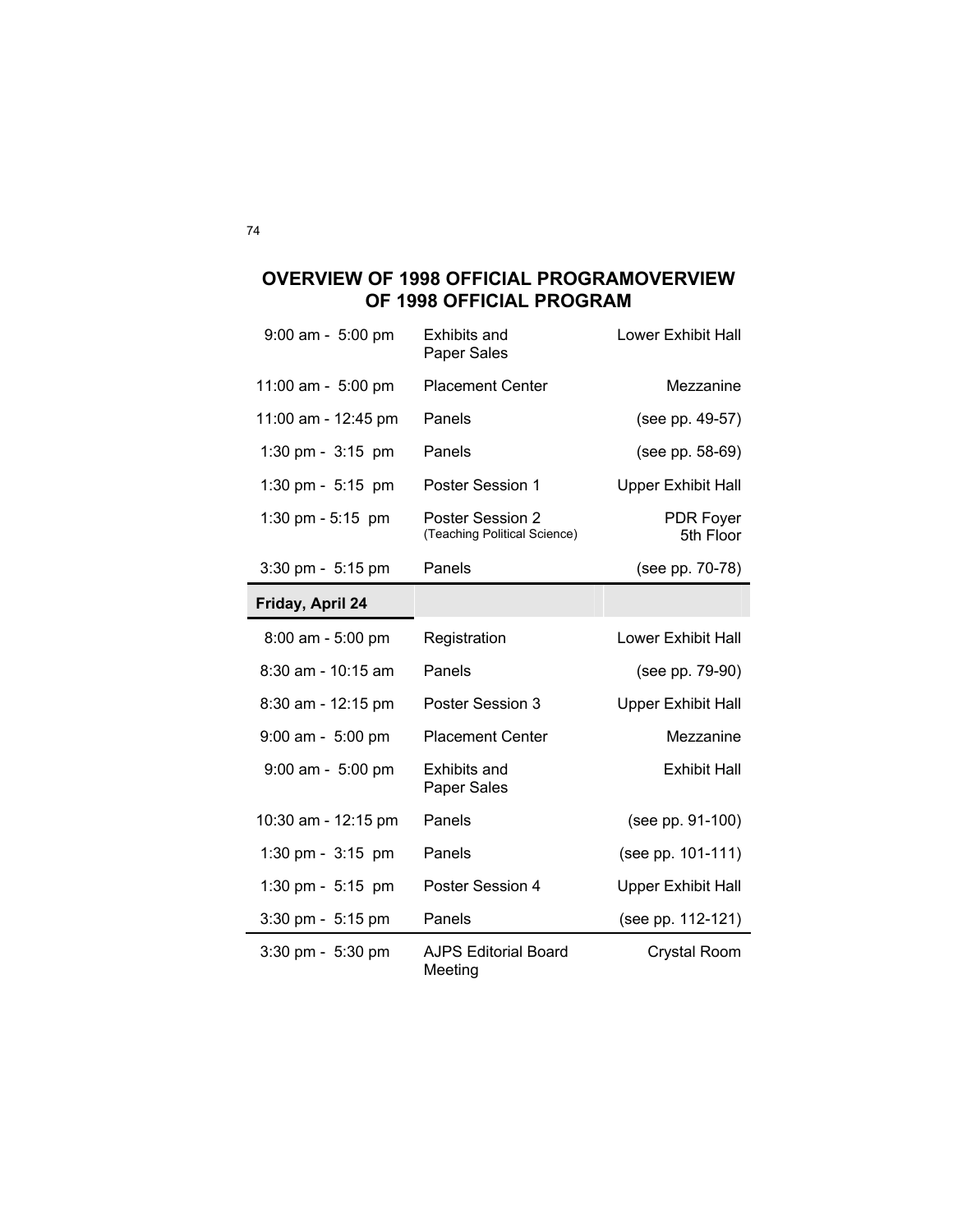# **OVERVIEW OF 1998 OFFICIAL PROGRAMOVERVIEW OF 1998 OFFICIAL PROGRAM**

| 5:30 pm $-6:00$ pm                  | Business Meeting,<br>Awards                      | <b>Empire Room</b>            |
|-------------------------------------|--------------------------------------------------|-------------------------------|
| 6:00 pm - 8:00 pm                   | President=s Reception                            | <b>Empire Room</b>            |
| $6:30 \text{ pm} - 9:30 \text{ pm}$ | Poster Session 5<br>(Teaching Political Science) | <b>PDR Foyer</b><br>5th Floor |
| <b>Saturday, April 25</b>           |                                                  |                               |
| $8:00$ am - 2:00 pm                 | Registration                                     | <b>Exhibit Hall</b>           |
| $8:30$ am - 10:15 am                | Panels                                           | (see pp. 122-133)             |
| 8:30 am - 12:15 pm                  | Poster Session 6                                 | <b>Upper Exhibit Hall</b>     |
| $9:00$ am - 10:15 am                | New MPSA<br><b>Council Meeting</b>               | Crystal                       |
| $9:00$ am - 2:00 pm                 | <b>Placement Center</b>                          | Mezzanine                     |
| $9:00$ am - 2:00 pm                 | Exhibits and<br>Paper Sales                      | Lower Exhibit Hall            |
| 10:30 am - 12:15 pm                 | Panels                                           | (see pp. 134-143)             |
| 12:30 pm - 1:30 pm                  | 1999 Program<br><b>Committee Meeting</b>         | Crystal                       |
| 1:30 pm - $3:15$ pm                 | Panels                                           | (see pp. 144-154)             |
| 1:30 pm - 5:15 pm                   | Poster Session 7                                 | <b>Upper Exhibit Hall</b>     |
| $3:30$ pm - $5:15$ pm               | Panels                                           | (see pp. 155-163)             |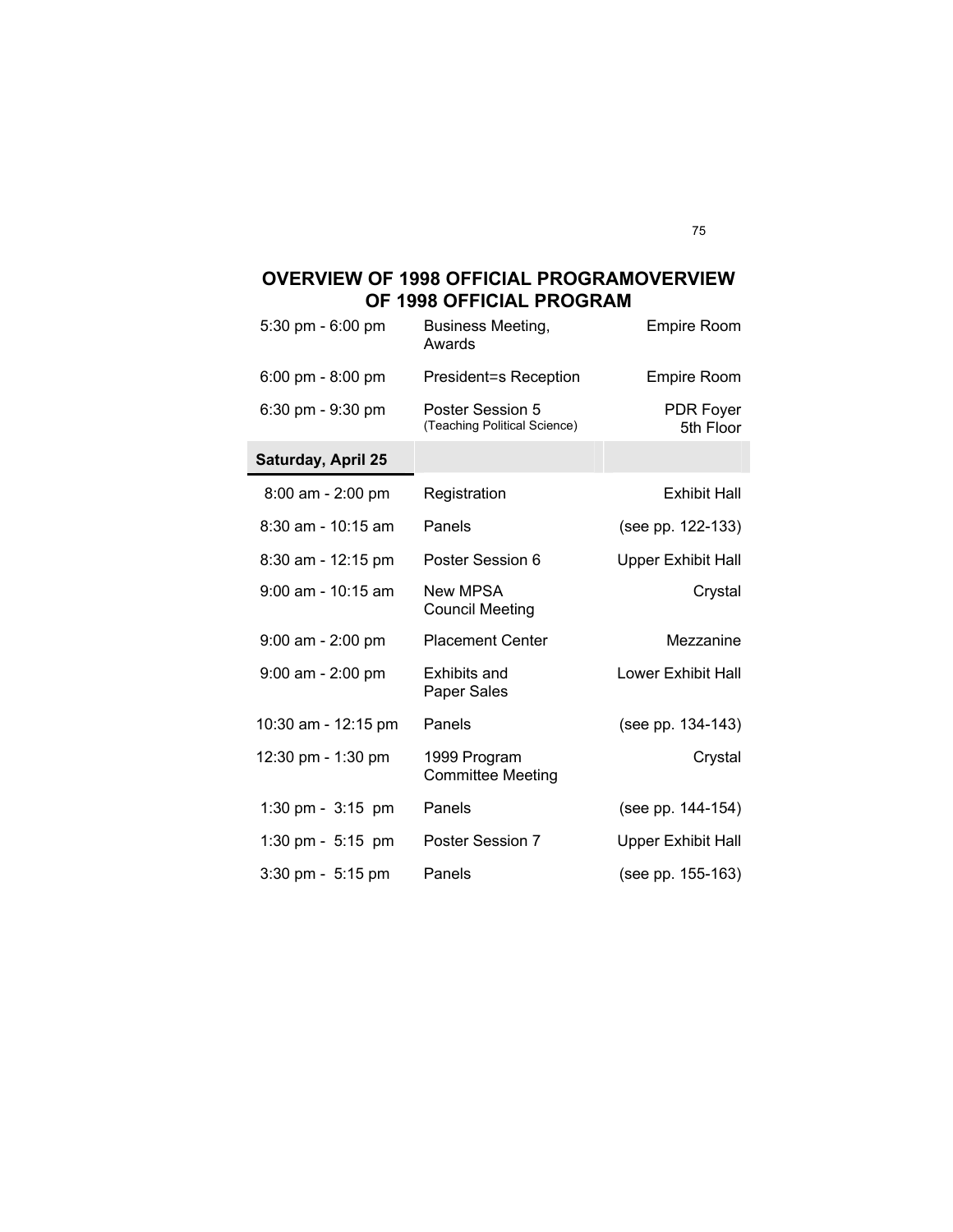# POSTER SESSION OVERVIEWPOSTER SESSION OVERVIEW

| <b>Thursday, April 23</b>                                                                                                                                                                                                                 |                                   |                                        |
|-------------------------------------------------------------------------------------------------------------------------------------------------------------------------------------------------------------------------------------------|-----------------------------------|----------------------------------------|
| Poster Session 1<br><b>Comparative Politics:Industrialized Countries</b><br><b>Comparative Politics: Developing Countries</b><br>Comparative Politics: Transitions<br><b>Gender and Politics</b><br>Political Theory: Theorists and Texts | $1:30$ pm -<br>$5:15$ pm          | Upper Exhibit Hall<br>4th Floor        |
| Poster Session 2<br><b>Teaching Political Science</b>                                                                                                                                                                                     | $1:30$ pm -<br>$5:15$ pm          | <b>PDR Fover</b><br>5th Floor          |
| Friday, April 24                                                                                                                                                                                                                          |                                   |                                        |
| Poster Session 3<br>Elections, Voting Behavior and Participation<br>Legislative Politics                                                                                                                                                  | $8:30$ am -<br>$12:15 \text{ pm}$ | <b>Upper Exhibit Hall</b><br>4th Floor |
| Poster Session 4<br>Presidency and Executive Politics<br>State and Intergovernmental Politics<br><b>Public Policy</b><br><b>Public Administration</b>                                                                                     | $1:30$ pm -<br>$5:15$ pm          | <b>Upper Exhibit Hall</b><br>4th Floor |
| Poster Session 5<br><b>Teaching Political Science</b>                                                                                                                                                                                     | $6:30$ pm -<br>9:30 pm            | <b>PDR Fover</b><br>5th Floor          |
| Saturday, April 25                                                                                                                                                                                                                        |                                   |                                        |
| Poster Session 6<br>Methodology<br>Judicial Politics and Public Law                                                                                                                                                                       | $8:30$ am -<br>12:15 pm           | <b>Upper Exhibit Hall</b><br>4th Floor |
| Poster Session 7<br>Political Psychology and Public Opinion<br>Mass Media and Political Communication<br><b>Political Parties and Interest Groups</b>                                                                                     | $1:30$ pm -<br>$5:15$ pm          | <b>Upper Exhibit Hall</b><br>4th Floor |

The *American Journal of Political Science* would like to announce a poster competition for the best posters presented at the 1998 Annual Meeting. A committee will nominate posters presented based on their contribution to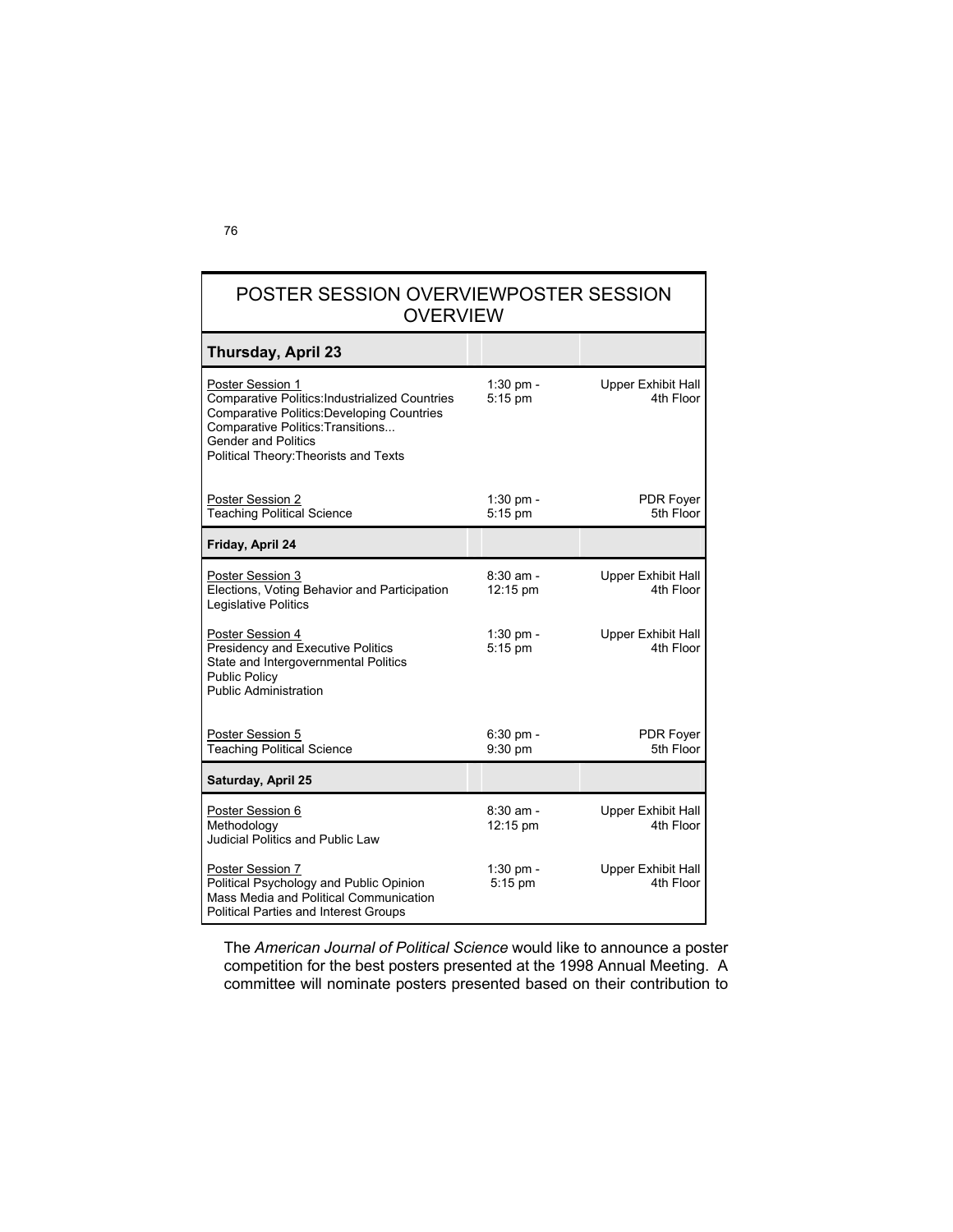scholarship. The committee will select five to be published as extended abstracts in a special section of the *AJPS*.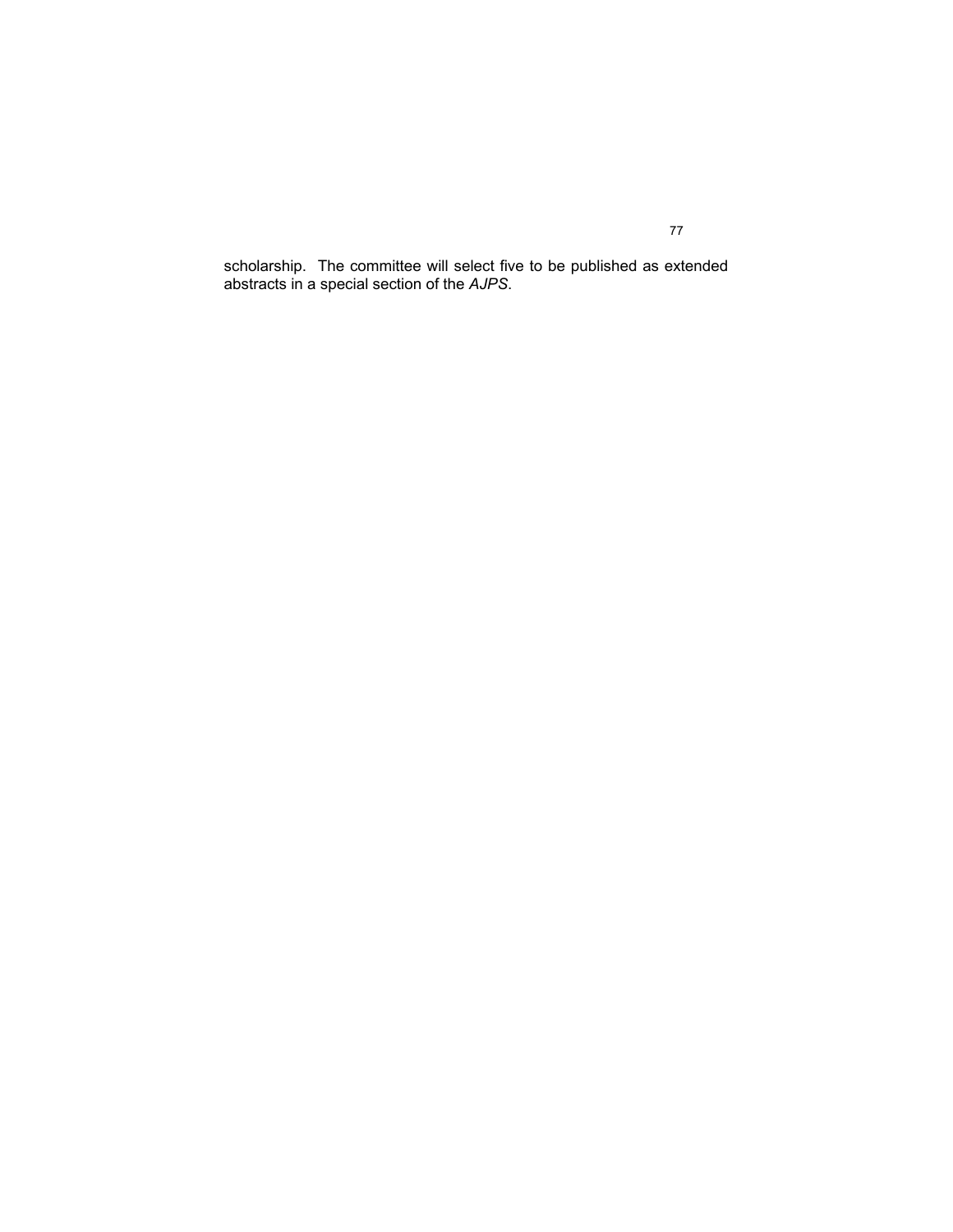# **OVERVIEW OF PANELS BY SECTIONOVERVIEW OF PANELS BY SECTION**

Section 1. Comparative Politics--Industrialized Countries Carol Mershon, University of Virginia

| Panel 1-1.  | <b>CHANGE AND ADAPTATION IN EUROPEAN</b>         |                   |
|-------------|--------------------------------------------------|-------------------|
|             | <b>POLITICAL PARTIES</b>                         | THU 11:00         |
|             |                                                  | <b>SANDBURG 2</b> |
| Panel 1-2.  | THE DECLINE OF PARTY IDENTIFICATIONS AND         |                   |
|             | <b>PARTY ORGANIZATIONS?</b>                      | THU 1:30          |
|             |                                                  | <b>SANDBURG 2</b> |
| Panel 1-3.  | <b>INSTITUTIONS AND REPRESENTATION IN</b>        |                   |
|             | <b>PARLIAMENTARY DEMOCRACIES</b>                 | FRI 1:30          |
|             |                                                  | <b>SANDBURG 2</b> |
| Panel 1-4.  | <b>CONSTITUTIONAL CHANGE IN BRITAIN AND</b>      |                   |
|             | <b>CANADA: PROSPECTS AND PROCESSES</b>           | THU 1:30          |
|             |                                                  | <b>SANDBURG 3</b> |
| Panel 1-5.  | THEORETICAL ADVANCES IN THE STUDY OF             |                   |
|             | <b>INSTITUTIONS: NEW BOOKS BY TSEBELIS/MONEY</b> |                   |
|             | <b>AND HUBER</b>                                 | FRI 3:30          |
|             |                                                  | <b>LASALLE 5</b>  |
| Panel 1-6.  | <b>DISPROPORTIONALITY IN ELECTORAL SYSTEMS</b>   |                   |
|             | AND DISCONTINUITY IN ELECTORAL OUTCOMES          | THU 3:30          |
|             |                                                  | <b>SANDBURG 2</b> |
| Panel 1-7.  | SPATIAL MODELS, PARTY CUES, AND VOTE             |                   |
|             | <b>CHOICE</b>                                    | SAT 8:30          |
|             |                                                  | <b>SANDBURG 2</b> |
| Panel 1-8   | <b>CONTENTIOUS POLITICS: NEW DIRECTIONS IN</b>   |                   |
|             | <b>PROTEST RESEARCH</b>                          | FRI 8:30          |
|             |                                                  | <b>SANDBURG 4</b> |
| Panel 1-9.  | PUBLIC REACTIONS TO EUROPEAN INTEGRATION         | SAT 10:30         |
|             |                                                  | <b>SANDBURG 2</b> |
| Panel 1-10. | <b>SUPPORT FOR EUROPEAN UNITY: INTEGRATING</b>   |                   |
|             | <b>MASS AND ELITE PERSPECTIVES</b>               | THU 3:30          |
|             |                                                  | <b>SANDBURG 3</b> |
| Panel 1-11. | A EUROPE OF REGIONS?                             | FRI 3:30          |
|             |                                                  |                   |
|             |                                                  | <b>SANDBURG 2</b> |
| Panel 1-12. | POLICY MAKING IN THE EUROPEAN UNION:             |                   |
|             | SUPRANATIONAL AND NATIONAL PERSPECTIVES          | FRI 10:30         |
|             |                                                  | <b>SANDBURG 2</b> |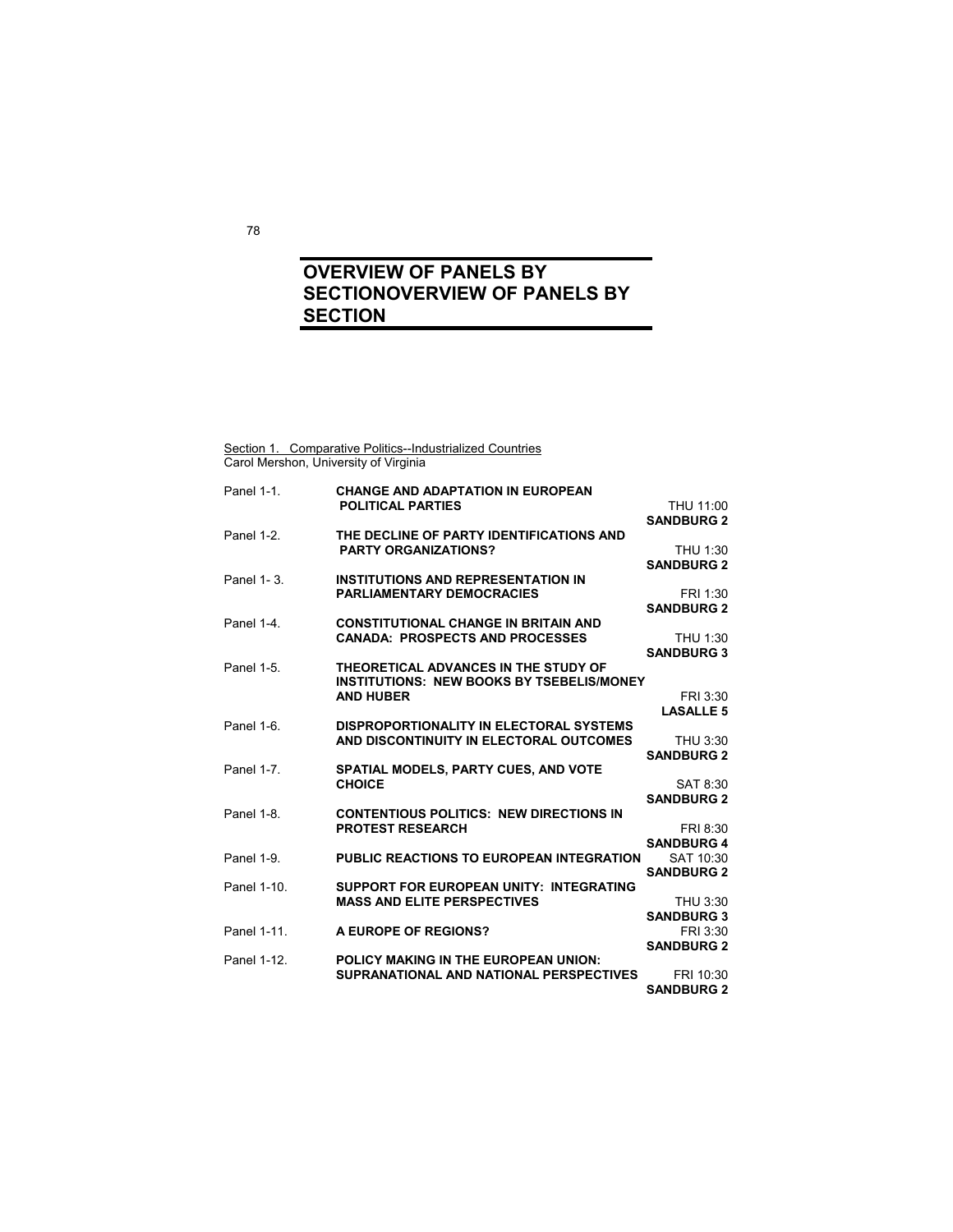| Panel 1-13.       | DETERMINANTS OF POLICY INNOVATION AND           |                      |
|-------------------|-------------------------------------------------|----------------------|
|                   | <b>POLICY OUTCOMES</b>                          | FRI 8:30             |
|                   |                                                 | <b>SANDBURG 2</b>    |
| Panel 1-14.       | THE WELFARE STATE: DEVELOPMENT AND              |                      |
|                   | <b>RETRENCHMENT</b>                             | THU 11:00            |
|                   |                                                 | <b>SANDBURG 3</b>    |
| Panel 1-15.       | <b>GAME THEORY AND COMPARATIVE POLITICAL</b>    |                      |
|                   | <b>ECONOMY: EXPLAINING POLICY CHANGE ACROSS</b> |                      |
|                   | THE ADVANCED INDUSTRIAL COUNRTIES               | SAT 1:30             |
|                   |                                                 | <b>SANDBURG 2</b>    |
| Panel 1-16        | AID, TRADE, AND CAPITAL: ON POLITICAL           |                      |
|                   | <b>COOPERATION AND COMPETITION AMONG AND</b>    |                      |
|                   | <b>WITHIN INDUSTRIALIZED COUNTRIES</b>          | SAT 3:30             |
|                   |                                                 | <b>SANDBURG 2</b>    |
| Panel 1-17.       | <b>WEST EUROPEAN MODELS, CENTRAL EUROPEAN</b>   |                      |
|                   | <b>CHOICES</b>                                  | SAT 10:30            |
|                   |                                                 | <b>SANDBURG 3</b>    |
| Section 1 Posters | THEMES IN COMPARATIVE POLITICS-                 |                      |
|                   | <b>INDUSTRIALIZED COUNTRIES</b>                 | THU 1:30             |
|                   |                                                 | <b>UPPER EXHIBIT</b> |

Section 2. Comparative Politics-Developing Countries Barbara Geddes, UCLA

| Panel 2-1.  | ATTITUDES TOWARD DEMOCRACY IN CENTRAL          |                   |
|-------------|------------------------------------------------|-------------------|
|             | <b>AMERICA</b>                                 | THU 11:00         |
|             |                                                | <b>SANDBURG 4</b> |
| Panel 2-2.  | THE CONSEQUENCES OF ELECTORAL                  |                   |
|             | <b>INSTITUTIONS</b>                            | THU 1:30          |
|             |                                                | <b>SANDBURG 4</b> |
| Panel 2-3.  | <b>MODELS OF OPPOSITION AND TRANSITION</b>     | THU 3:30          |
|             |                                                | <b>SANDBURG 4</b> |
| Panel 2-4.  | <b>CONTENTIOUS POLITICS: NEW DIRECTIONS IN</b> |                   |
|             | <b>PROTEST RESEARCH</b>                        | FRI 8:30          |
|             |                                                | <b>SANDBURG 4</b> |
| Panel 2-5.  | <b>LABOR AND OPPOSITION IN MEXICO</b>          | SAT 10:30         |
|             |                                                | <b>SANDBURG 4</b> |
| Panel 2-6   | <b>EXTERNAL INFLUENCES ON AFRICAN</b>          |                   |
|             | <b>INSTITUTIONS</b>                            | FRI 1:30          |
|             |                                                | <b>SANDBURG 4</b> |
| Panel 2-7   | THE POLITICAL ECONOMY OF SOUTHEAST ASIA        | FRI 3:30          |
|             |                                                | <b>SANDBURG 4</b> |
| Panel 2-8.  | <b>UNCERTAIN TRANSITIONS</b>                   | SAT 3:30          |
|             |                                                | <b>SANDBURG 4</b> |
| Panel 2-9   | THE POLITICIZATION OF ETHNIC AND RELIGIOUS     |                   |
|             | <b>IDENTITY</b>                                | SAT 1:30          |
|             |                                                | <b>SANDBURG 4</b> |
| Panel 2-10. | SURVIVAL AND MONARCHY IN THE MIDDLE EAST       | SAT 8:30          |
|             |                                                | <b>SANDBURG 4</b> |
| Panel 2-11. | <b>TIME AND INSTITUTIONS</b>                   | FRI 3:30          |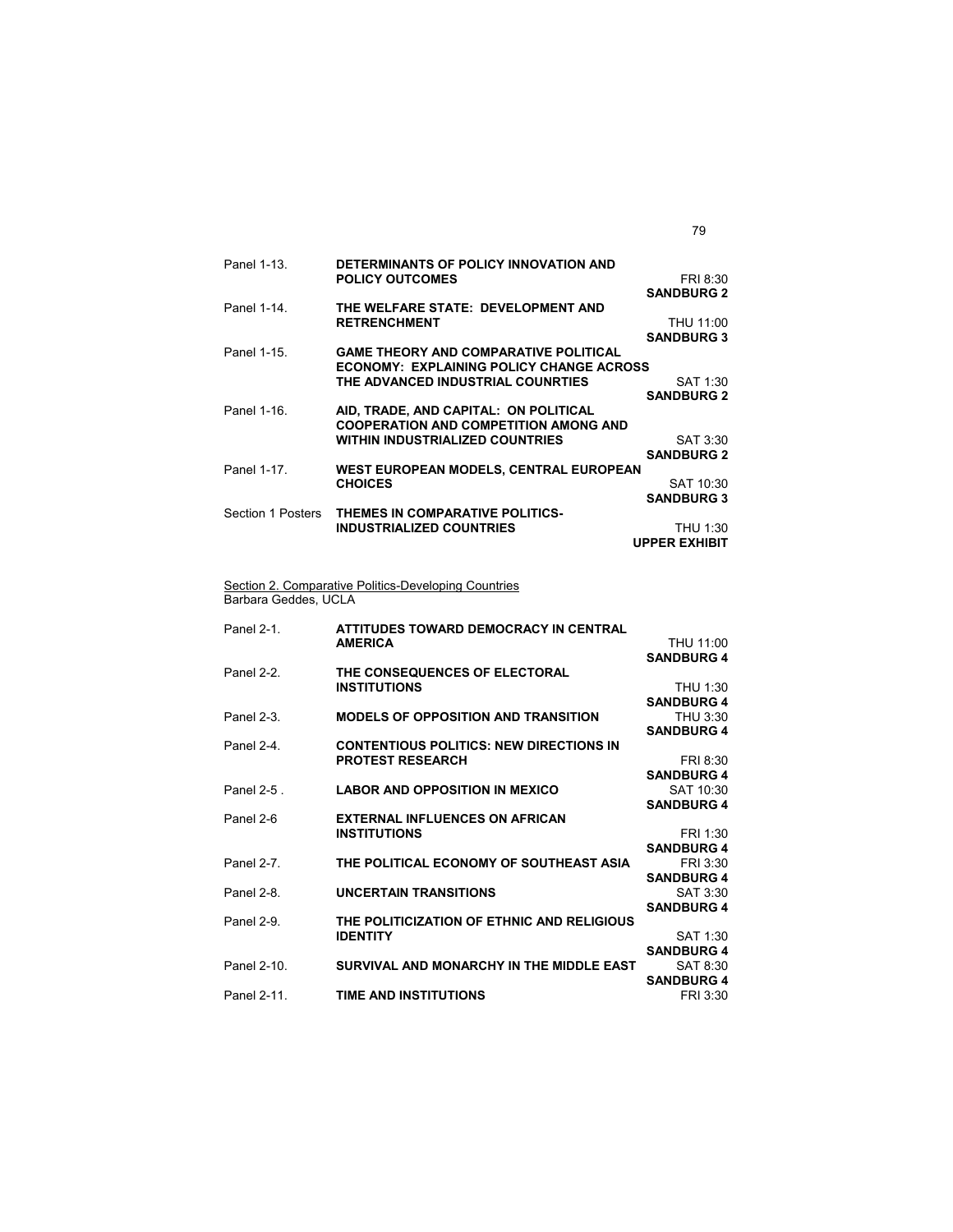#### **SANDBURG 5**

Section 2 Posters **DEMOCRACY IN PRACTICE AND ECONOMIC REFORM IN DEVELOPING COUNTRIES** THU 1:30 THU 1:30<br>**UPPER EXHIBIT**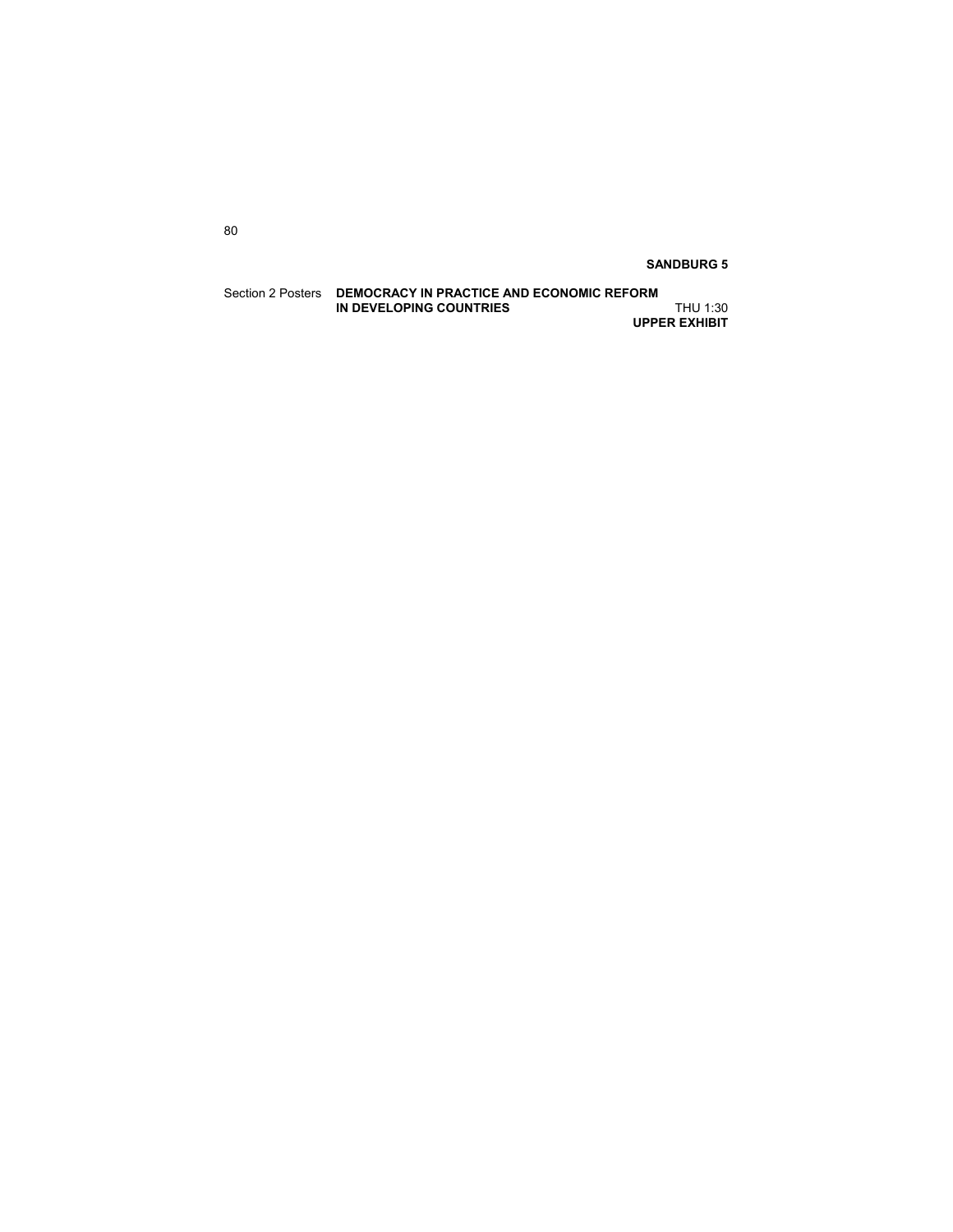Section 3. Comparative Politics-Transitions Toward Democracy Thomas F. Remington, Emory University

| Panel 3-1.  | ELECTIONS AND PARTY DEVELOPMENT IN THE<br><b>RUSSIAN FEDERATION</b>                                                                              | FRI 8:30                                            |
|-------------|--------------------------------------------------------------------------------------------------------------------------------------------------|-----------------------------------------------------|
| Panel 3-2.  | POLITICAL INSTITUTIONS AND DEMOCRATIZATION<br><b>IN EASTERN EUROPE</b>                                                                           | <b>SANDBURG 5</b><br>THU 3:30                       |
| Panel 3-3.  | PUBLIC OPINION, POLITICAL PARTICIPATION,<br>AND ECONOMIC REFORM IN LATIN AMERICA                                                                 | <b>SANDBURG 5</b><br>FRI 8:30                       |
| Panel 3-4.  | POLITICAL TRANSITION AND POLICY DILEMMAS<br>IN EASTERN EUROPE AND THE FORMER SOVIET<br><b>UNION</b>                                              | <b>SANDBURG 3</b><br>THU 1:30                       |
| Panel 3-5.  | <b>CONDITIONS AND QUALITIES OF DEMOCRATIC</b><br><b>LEGITIMACY</b>                                                                               | <b>SANDBURG 5</b><br>FRI 10:30<br><b>SANDBURG 5</b> |
| Panel 3-6.  | <b>OPPOSITION AND PARTICIPATION IN</b><br><b>AUTHORITARIAN AND DEMOCRATIZING REGIMES</b>                                                         | SAT 8:30<br><b>SANDBURG 3</b>                       |
| Panel 3-7.  | POLITICAL MOBILIZATION AND PUBLIC POLICY<br><b>IN EAST ASIA</b>                                                                                  | SAT 10:30<br><b>SANDBURG 5</b>                      |
| Panel 3-8.  | POLITICAL CONFLICT AND POLITICAL JUSTICE<br><b>IN AFRICA</b>                                                                                     | SAT 8:30                                            |
| Panel 3-9.  | <b>PARTICIPATION AND DEMOCRATIZATION IN</b><br><b>LATIN AMERICA</b>                                                                              | <b>SANDBURG 5</b><br>FRI 1:30                       |
| Panel 3-10. | ASSESSING THE IMPACT OF ELECTORAL<br>STRUCTURE ON THE LEGISLATIVE RECRUITMENT<br>OF WOMEN AND MINORITIES: EVIDENCE FROM<br><b>HYBRID SYSTEMS</b> | <b>SANDBURG 3</b><br>FRI 1:30<br><b>SANDBURG 5</b>  |
| Panel 3-11. | <b>FEDERAL ARRANGEMENTS IN TRANSITIONAL</b><br><b>STATES</b>                                                                                     | FRI 3:30                                            |
| Panel 3-12. | BEYOND THE RETURN OF THE LEFT IN<br><b>POST-COMMUNIST STATES</b>                                                                                 | <b>SANDBURG 3</b><br>SAT 3:30                       |
| Panel 3-13. | <b>TIME AND INSTITUTIONS</b>                                                                                                                     | <b>SANDBURG 5</b><br>FRI 3:30<br><b>SANDBURG 5</b>  |
| Panel 3-14. | <b>COMMUNIST SUCCESSOR PARTIES IN</b><br><b>COMPARATIVE PERSPECTIVE</b>                                                                          | THU 11:00<br><b>SANDBURG 5</b>                      |
| Panel 3-15. | <b>CHANGING LEGISLATIVE INSTITUTIONS IN</b>                                                                                                      |                                                     |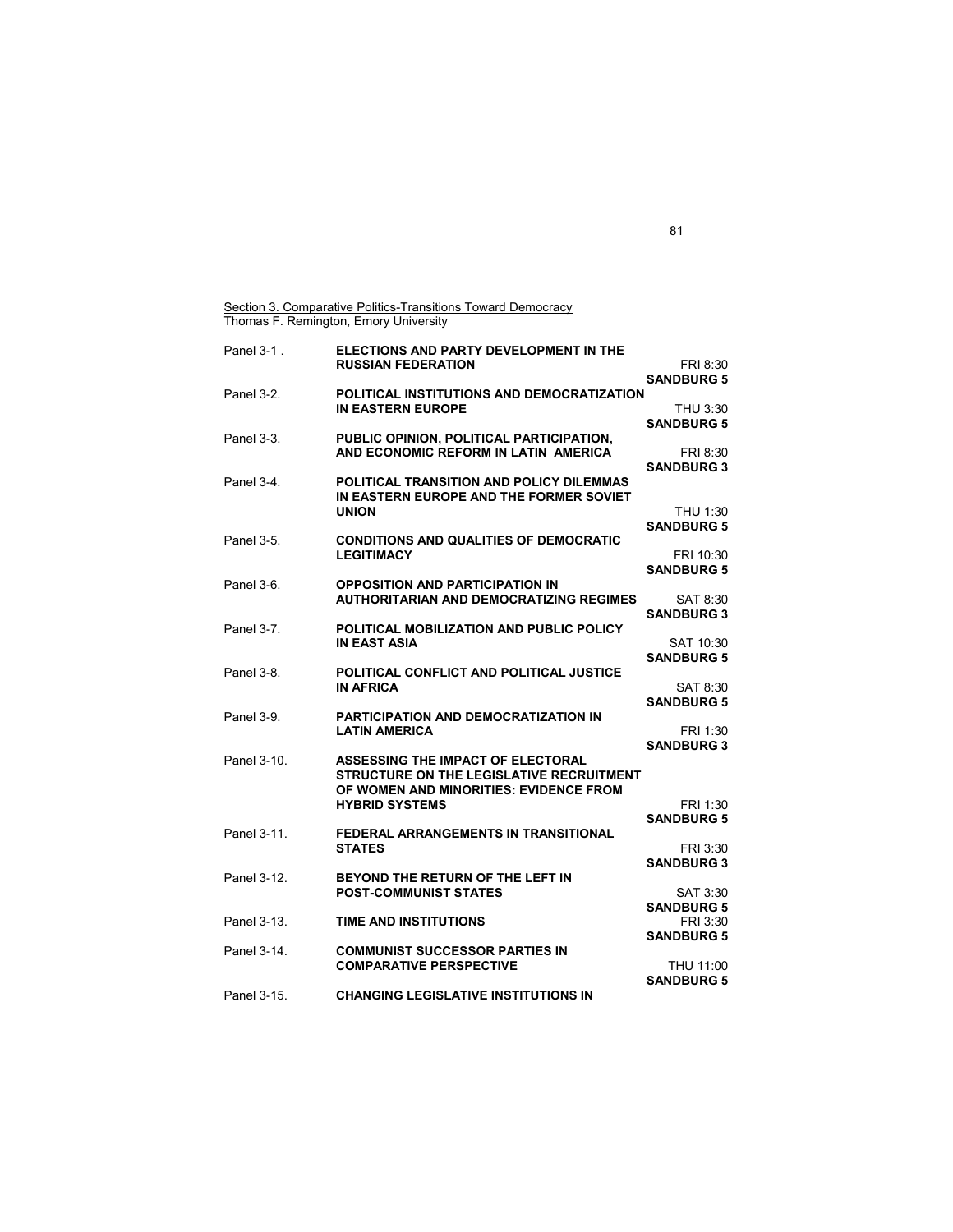|                                    | <b>POST-COMMUNIST EUROPE</b>                                                 | SAT 3:30<br><b>SANDBURG 3</b>    |
|------------------------------------|------------------------------------------------------------------------------|----------------------------------|
| Panel 3-16.                        | <b>PARTY POLITICS AND POLITICAL CHANGE IN</b><br><b>CENTRAL EUROPE</b>       | SAT 1:30<br><b>SANDBURG 5</b>    |
| Panel 3-17.                        | THE ROLE OF ACTORS AND INSTITUTIONS IN<br><b>CONSOLIDATING DEMOCRACY</b>     | SAT 1:30                         |
| Section 3 Posters                  | THEMES IN COMPARATIVE POLITICS-DEVELOPING                                    | <b>SANDBURG 3</b>                |
|                                    | <b>COUNTRIES</b>                                                             | THU 1:30<br><b>UPPER EXHIBIT</b> |
| Section 4. International Relations |                                                                              |                                  |
|                                    | Christian A. Davenport, University of Colorado                               |                                  |
| Panel 4-1.                         | <b>RECONSIDERING THE STATE IN INTERNATIONAL</b>                              |                                  |
|                                    | <b>RELATIONS</b>                                                             | THU 1:30<br><b>SANDBURG 6</b>    |
| Panel 4-2.                         | THE DYNAMICS OF INTERNATIONAL<br><b>DECISION-MAKING</b>                      | FRI 10:30                        |
| Panel 4-3.                         | <b>PATTERNS OF CIVILIAN CONTROL OF THE</b>                                   | <b>SANDBURG 6</b>                |
|                                    | <b>AMERICAN MILITARY</b>                                                     | SAT 1:30                         |
| Panel 4-4.                         | <b>MAKING THE NATIONAL INTERNATIONAL:</b>                                    | <b>LASALLE 3</b>                 |
|                                    | <b>DETERMINANTS AND CONSEQUENCES OF</b><br><b>STATE-SPONSORED REPRESSION</b> | FRI 3:30                         |
| Panel 4-5.                         | <b>TOWARDS A MORE HUMAN POLITY: EXTERNAL</b>                                 | <b>SANDBURG 6</b>                |
|                                    | <b>INFLUENCES ON HUMAN RIGHTS</b>                                            | THU 3:30                         |
| Panel 4-6.                         | <b>BRINGING THE BASTARDS TO JUSTICE:</b>                                     | <b>SANDBURG 6</b>                |
|                                    | DYNAMICS AND PROBLEMS OF TRUTH AND<br><b>RECONCILIATION</b>                  | FRI 1:30                         |
|                                    |                                                                              | <b>SANDBURG 6</b>                |
| Panel 4-7.                         | AFRICAN-AMERICANS AND INTERNATIONAL<br><b>LINKAGES</b>                       | FRI 10:30                        |
| Panel 4-8.                         | <b>EXTERNAL-INTERNAL LINKAGES WITHIN</b>                                     | <b>SANDBURG 7</b>                |
|                                    | <b>MODERNNATION-STATES</b>                                                   | SAT 1:30<br><b>SANDBURG 6</b>    |
| Panel 4-9.                         | <b>MORE CORRELATES OF WAR</b>                                                | SAT 10:30                        |
| Panel 4-10.                        | THE DYNAMICS OF SECURING STATE SECURITY                                      | <b>SANDBURG 6</b><br>THU 11:00   |
| Panel 4-11.                        | <b>DANGEROUS LIAISONS AND THE</b>                                            | <b>SANDBURG 6</b>                |
|                                    | <b>PROLIFERATION OF NUCLEAR THREATS</b>                                      | FRI 8:30                         |
| Panel 4-12.                        | <b>WHITHER THE STATE?</b>                                                    | <b>SANDBURG 6</b><br>FRI 8:30    |
|                                    |                                                                              | <b>SANDBURG 7</b>                |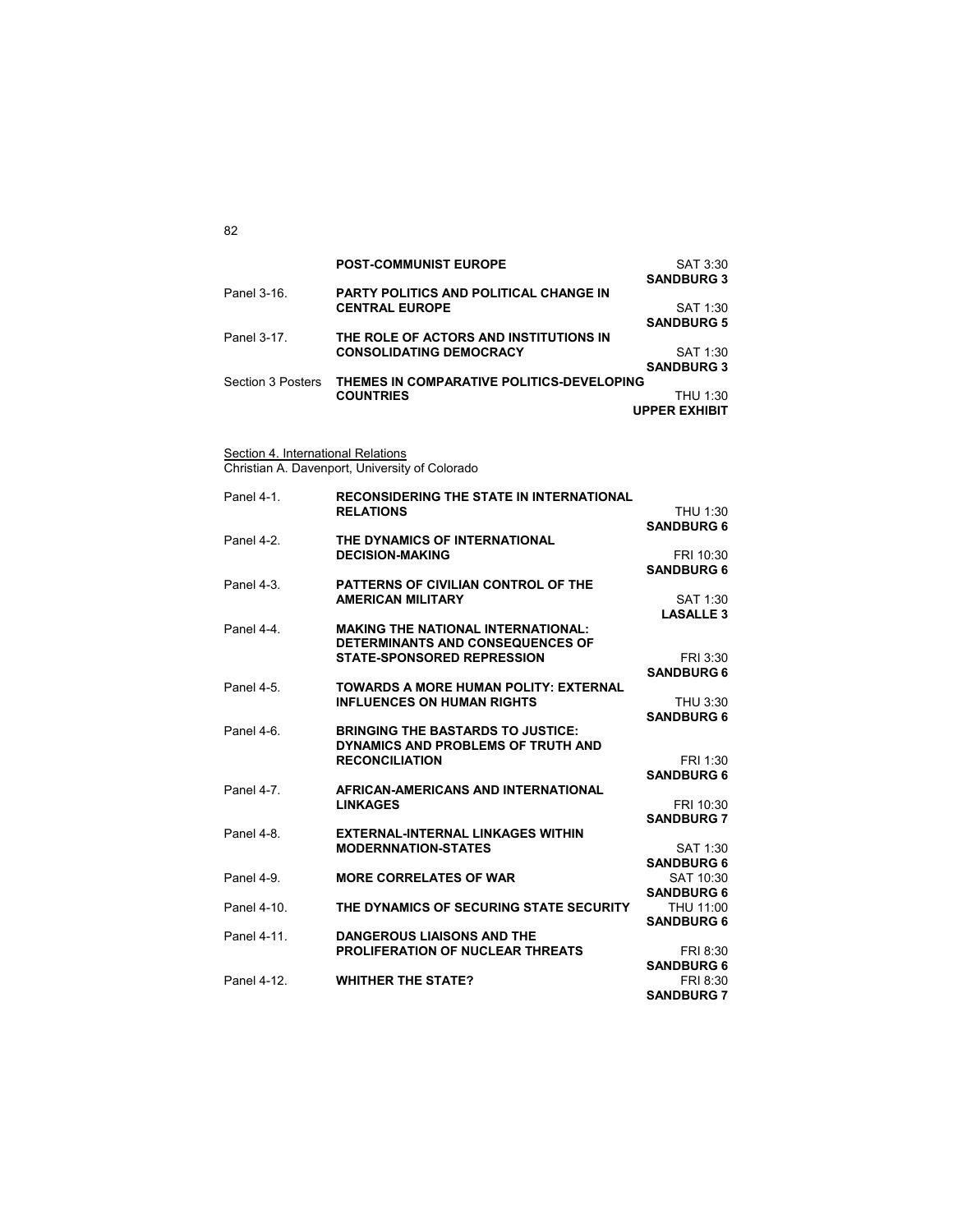| Panel 4-13. | <b>POLIT ICAL REPRESSION AND INTERNATIONAL</b><br><b>INTERACTIONS</b>  | SAT 10:30                     |
|-------------|------------------------------------------------------------------------|-------------------------------|
| Panel 4-14. | NATO AND, NAFTA: 21 <sup>ST</sup> CENTURY COMMUNITY<br><b>BUILDING</b> | <b>SANDBURG 7</b><br>SAT 3:30 |
| Panel 4-15. | NORMS OR NONSENSE? RE-EXPLORING THE                                    | <b>SANDBURG 6</b>             |
|             | <b>DEMOCRATIC PEACE</b>                                                | THU 3:30<br><b>SANDBURG 7</b> |

Section 5. International Political Economy Edward D. Mansfield, Ohio State University

| Panel 5-1. | <b>ECONOMIC INTEGRATION IN THE EUROPEAN</b>          |                   |
|------------|------------------------------------------------------|-------------------|
|            | <b>UNION</b>                                         | THU 11:00         |
|            |                                                      | <b>SANDBURG 7</b> |
| Panel 5-2. | THE POLITICAL ECONOMY OF REGIONALISM                 | THU 1:30          |
|            |                                                      | <b>SANDBURG 7</b> |
| Panel 5-3. | <b>ECONOMIC REFORM IN DEVELOPING COUNTRIES</b>       | SAT 1:30          |
|            |                                                      | <b>SANDBURG 7</b> |
| Panel 5-4. | THE POLITICAL ECONOMY OF UNITED STATES               |                   |
|            | <b>TRADE POLICY</b>                                  | SAT 10:30         |
|            |                                                      | <b>CLARK 7</b>    |
| Panel 5-5. | <b>MONETARY POLICY-MAKING: CENTRAL</b>               |                   |
|            | <b>BANKERS, ELECTED POLITICIANS, AND VOTERS</b>      | FRI 1:30          |
|            |                                                      | <b>SANDBURG 7</b> |
| Panel 5-6. | <b>MONETARY POLICY-MAKING: POLICY OUTCOMES</b>       | FRI 3:30          |
|            |                                                      | <b>SANDBURG 7</b> |
| Panel 5-7. | <b>MONETARY POLICY-MAKING IN INTERNATIONAL</b>       |                   |
|            | AND DEVELOPING CONTEXTS                              | SAT 8:30          |
|            |                                                      | <b>SANDBURG 7</b> |
| Panel 5-8. | <b>GLOBALIZATION AND THE INTERNATIONAL POLITICAL</b> |                   |
|            | <b>ECONOMY</b>                                       | FRI 10:30         |
|            |                                                      | <b>SANDBURG 4</b> |
|            |                                                      |                   |

Section 6. Political Psychology and Public Opinion Kathleen M. McGraw, SUNY at Stony Brook

| Panel 6-1  | <b>POLITICAL TRUST</b>                           | SAT 8:30         |
|------------|--------------------------------------------------|------------------|
|            |                                                  | <b>BURNHAM1</b>  |
| Panel 6-2. | <b>POLITICAL SOPHISTICATION</b>                  | THU 11:00        |
|            |                                                  | <b>BURNHAM 2</b> |
| Panel 6-3. | <b>POLITICAL ATTITUDES: GAYS AND LESBIANS IN</b> |                  |
|            | <b>THE DEMOCRATIC PROCESS</b>                    | FRI 10:30        |
|            |                                                  | <b>BURNHAM1</b>  |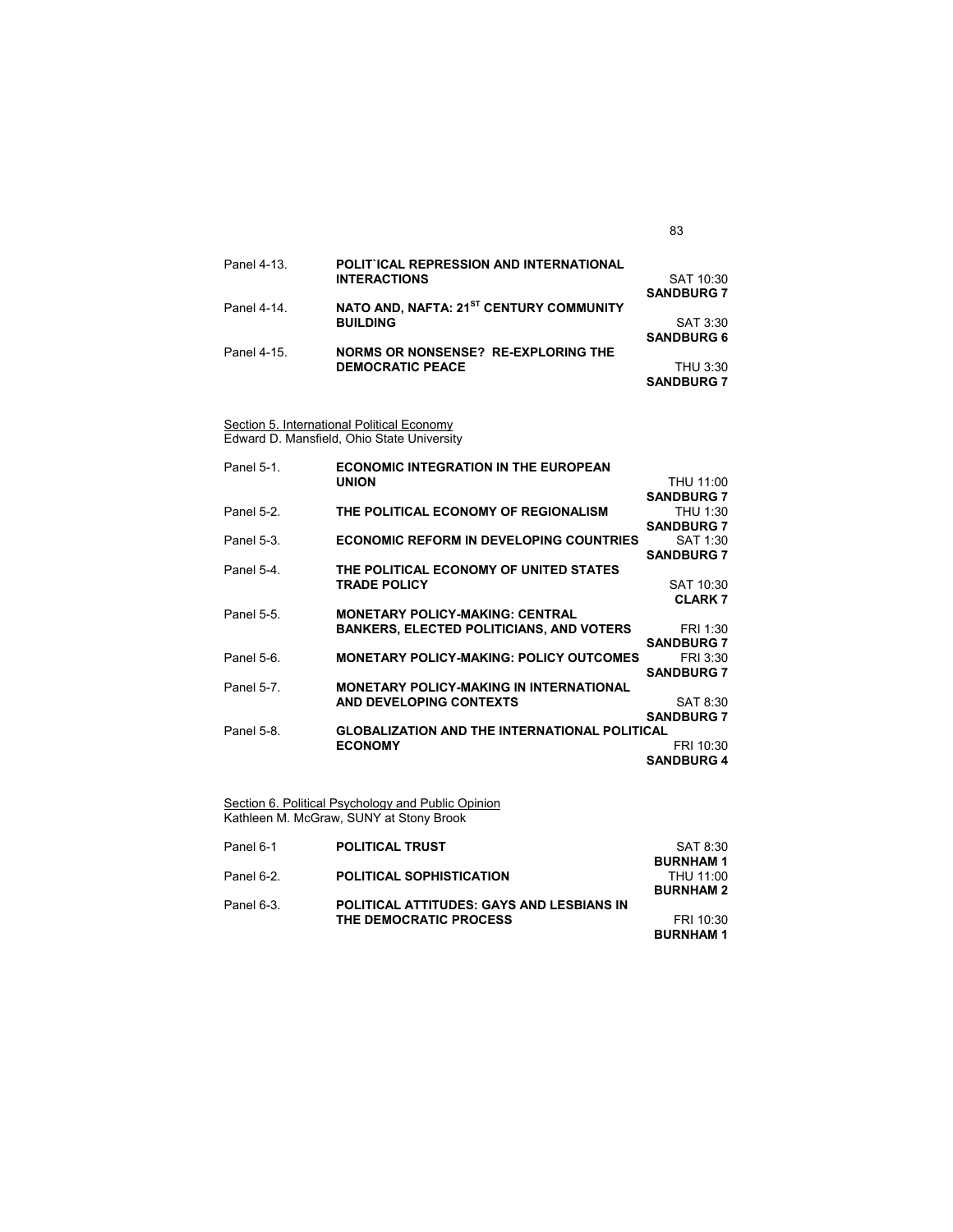| Panel 6-4.        | <b>DISCUSSION AND THE POLITICS OF IDENTITY</b>                  | FRI 8:30                     |
|-------------------|-----------------------------------------------------------------|------------------------------|
|                   |                                                                 | <b>BURNHAM1</b>              |
| Panel 6-5.        | <b>MODELS OF TURNOUT</b>                                        | FRI 1:30                     |
|                   |                                                                 | <b>BURNHAM1</b>              |
| Panel 6-6.        | <b>ECONOMIC PERCEPTIONS AND PUBLIC OPINION</b>                  | SAT 1:30                     |
|                   |                                                                 | <b>BURNHAM1</b>              |
| Panel 6-7.        | <b>CONTEXTUAL FORCES AND POLITICAL ATTITUDES</b>                | FRI 10:30                    |
|                   |                                                                 | <b>BURNHAM2</b>              |
| Panel 6-8.        | <b>POLITICAL KNOWLEDGE</b>                                      | SAT 10:30<br><b>BURNHAM1</b> |
| Panel 6-9.        | <b>FOREIGN POLICY ATTITUDES</b>                                 | FRI 8:30                     |
|                   |                                                                 | <b>BURNHAM2</b>              |
| Panel 6-10.       | PUBLIC OPINION AND VIEWS ABOUT GOVERNMENT                       | THU 1:30                     |
|                   |                                                                 | <b>BURNHAM1</b>              |
| Panel 6-11.       | PUBLIC OPINION ON POLICY ISSUES                                 | THU 11:00                    |
|                   |                                                                 | <b>BURNHAM1</b>              |
| Panel 6-12.       | <b>CANDIDATE CHARACTERISTICS AND ELECTORAL</b>                  |                              |
|                   | <b>SUPPORT</b>                                                  | SAT 3:30                     |
|                   |                                                                 | <b>BURNHAM1</b>              |
| Panel 6-13.       | ELITE INFLUENCE, VALUES, AND PUBLIC OPINION                     | THU 3:30                     |
|                   |                                                                 | <b>BURNHAM1</b>              |
| Panel 6-14.       | <b>SIGNALING AND LEARNING: ADVANCES IN</b>                      |                              |
|                   | POLITICAL PSYCHOLOGY                                            | FRI 3:30                     |
|                   |                                                                 | <b>BURNHAM1</b>              |
| Panel 6-15.       | PERCEIVING AND USING PUBLIC OPINION                             | SAT 10:30                    |
|                   |                                                                 | <b>BURNHAM2</b>              |
| Panel 6-16.       | <b>ROUNDTABLE: THE RELATIONSHIPS BETWEEN</b>                    |                              |
|                   | PUBLIC OPINION AND PUBLIC POLICY--MOODS,                        |                              |
|                   | <b>CYCLES, AND SWINGS IN AMERICAN PUBLIC</b><br><b>OPINION.</b> | FRI 1:30                     |
|                   |                                                                 | <b>BURNHAM2</b>              |
| Section 6 Posters | POLITICAL PSYCHOLOGY AND PUBLIC OPINION                         | SAT 1:30                     |
|                   |                                                                 | <b>UPPER EXHIBIT</b>         |
|                   |                                                                 |                              |

Section 7. Elections, Voting Behavior, and Participation Robert Huckfeldt, Indiana University

| Panel 7-1. | <b>ELECTORAL DYNAMICS</b>                  | SAT 8:30        |
|------------|--------------------------------------------|-----------------|
|            |                                            | <b>BURNHAM1</b> |
| Panel 7-2. | POLITICAL INTERMEDIATION IN CROSS-NATIONAL |                 |
|            | <b>PERSPECTIVE</b>                         | THU 3:30        |
|            |                                            | <b>BURNHAM4</b> |
| Panel 7-3. | <b>INFORMATION, VOTING, AND CAMPAIGNS</b>  | SAT 10:30       |
|            |                                            | <b>BURNHAM4</b> |
| Panel 7-4. | <b>MAJOR PARTY ALTERNATIVES</b>            | THU 11:00       |
|            |                                            | <b>BURNHAM4</b> |
| Panel 7-5. | <b>PARTIES, ISSUES, AND IDEOLOGY</b>       | SAT 3:30        |
|            |                                            | <b>BURNHAM4</b> |
| Panel 7-6. | <b>RELIGION AND POLITICS</b>               | THU 1:30        |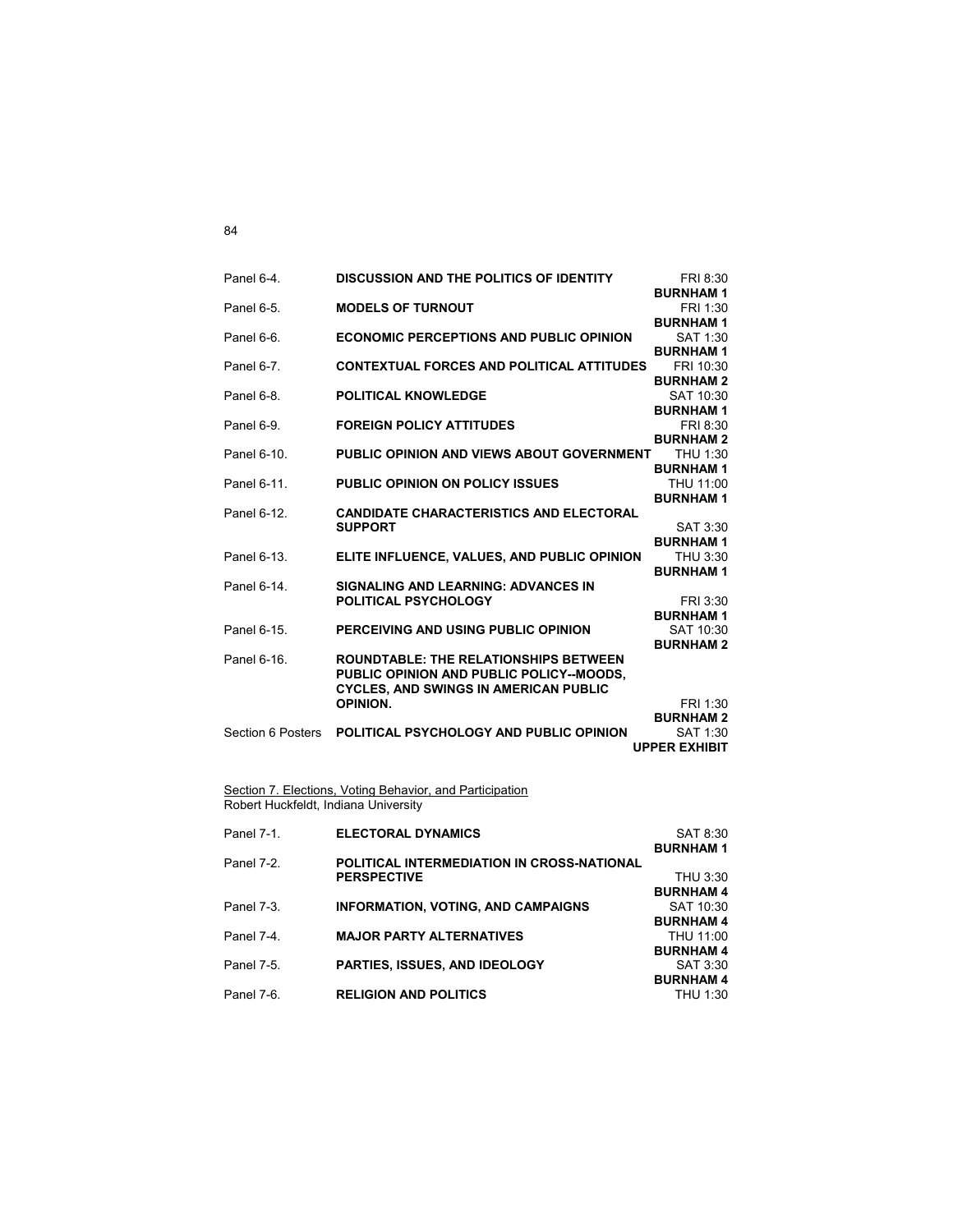|                   |                                                               | <b>BURNHAM4</b>             |
|-------------------|---------------------------------------------------------------|-----------------------------|
| Panel 7-7         | SOCIAL CAPITAL AND DEMOCRATIC POLITICS                        | FRI 3:30<br><b>BURNHAM4</b> |
| Panel 7-8.        | <b>CAMPAIGNS AND ELECTIONS</b>                                | SAT 10:30                   |
|                   |                                                               | <b>LASALLE 1</b>            |
| Panel 7-9.        | ALTERNATIVE SOURCES OF POLITICAL<br><b>INFORMATION</b>        |                             |
|                   |                                                               | SAT 8:30<br><b>BURNHAM4</b> |
| Panel 7-10        | <b>CONGRESSIONAL ELECTIONS</b>                                | FRI 3:30                    |
|                   |                                                               | <b>BURNHAM2</b>             |
| Panel 7-11        | INSTITUTIONAL EFFECTS ON ELECTORAL POLITICS                   | FRI 10:30                   |
|                   |                                                               | <b>BURNHAM4</b>             |
| <b>Panel 7-12</b> | UNDERSTANDING PARTICIPATION AND TURNOUT                       | SAT 3:30                    |
|                   |                                                               | <b>BURNHAM2</b>             |
| Panel 7-13.       | <b>GROUPS, PROCESS, AND POLITICS</b>                          | FRI 8:30                    |
|                   |                                                               | <b>BURNHAM4</b>             |
| Panel 7-14        | <b>ISSUES, CAMPAIGNS, AND PRESIDENTIAL</b><br><b>APPROVAL</b> | SAT 1:30                    |
|                   |                                                               | <b>BURNHAM2</b>             |
| Panel 7-15.       | <b>MONEY AND POLITICS</b>                                     | SAT 1:30                    |
|                   |                                                               | <b>BURNHAM4</b>             |
| Panel 7-16.       | POLITICAL AMBIVALENCE                                         | THU 1:30                    |
|                   |                                                               | <b>BURNHAM2</b>             |
| Panel 7-17.       | <b>GENDER, RACE, AND POLITICS</b>                             | THU 3:30                    |
|                   |                                                               | <b>BURNHAM2</b>             |
| Panel 7-18.       | <b>MODELS OF TURNOUT</b>                                      | FRI 1:30                    |
|                   |                                                               | <b>BURNHAM1</b>             |
| Panel 7-19.       | THE CONDORCET JURY THEOREM, THE SWING                         |                             |
|                   | <b>VOTER CURSE AND INFORMATIONAL CASCADES</b>                 | THU 3:30                    |
|                   |                                                               | <b>LASALLE 1</b>            |
| Section 7 Posters | NEW INSIGHTS IN ELECTIONS, VOTING BEHAVIOR,                   |                             |
|                   | <b>AND PARTICIPATION</b>                                      | FRI 8:30                    |
|                   |                                                               | <b>UPPER EXHIBIT</b>        |

Section 8. Mass Media and Political Communication Kevin B. Smith, University of Nebraska

| Panel 8-1. | STYLE, SUBSTANCE AND SPIN: THE ELEMENTS OF    |                |
|------------|-----------------------------------------------|----------------|
|            | <b>POLITICAL PERSUASION</b>                   | THU 11:00      |
|            |                                               | <b>CLARK 5</b> |
| Panel 8-2. | THE ELECTORAL IMPLICATIONS OF MEDIA           |                |
|            | <b>EXPOSURE</b>                               | SAT 10:30      |
|            |                                               | <b>CLARK 5</b> |
| Panel 8-3  | <b>MASS MEDIA AND DEMOCRATIC CITIZENSHIP</b>  | FRI 10:30      |
|            |                                               | <b>CLARK 5</b> |
| Panel 8-4. | <b>TECHNOLOGY AND THE DECENTRALIZATION OF</b> |                |
|            | THE MASS MEDIA                                | THU 1:30       |
|            |                                               | <b>CLARK 5</b> |
| Panel 8-5. | THE MEDIA=S IMPACT ON PUBLIC POLICY           | FRI 8:30       |
|            |                                               | <b>CLARK 5</b> |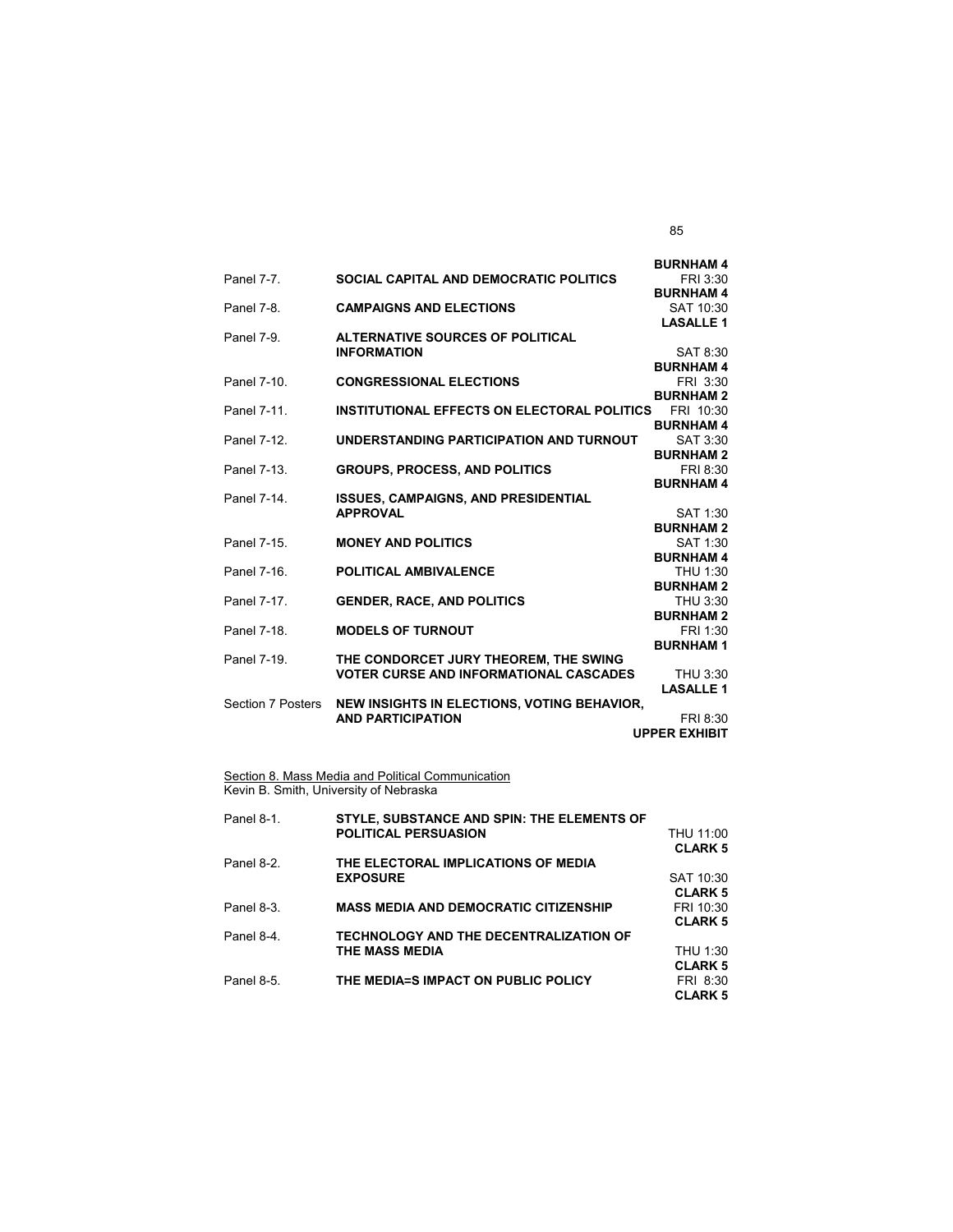| Panel 8-6   | POLITICAL COMMUNICATION AND THE INTERNET                   | SAT 8:30<br><b>CLARK 5</b> |
|-------------|------------------------------------------------------------|----------------------------|
| Panel 8-7   | <b>BALANCE AND BIAS IN MEDIA COVERAGE</b>                  | SAT 3:30<br><b>CLARK 5</b> |
| Panel 8-8.  | <b>CULTIVATING AND CUTTING THE MEDIA MIDDLEMAN:</b>        |                            |
|             | <b>HOW POLITICIANS SHAPE AND USE INFORMATION</b>           | FRI 1:30                   |
|             |                                                            | <b>CLARK 5</b>             |
| Panel 8-9.  | <b>FRAMING THE ISSUES: HOW THE MEDIA SHAPES</b>            |                            |
|             | PUBLIC POLICY AND OPINION                                  | FRI 3:30                   |
|             |                                                            | <b>CLARK 5</b>             |
| Panel 8-10. | <b>VALUES, MORALS AND THE MEDIA: ENTERTAINMENT</b>         |                            |
|             | AS POLITICAL COMMUNICATION                                 | THU 3:30                   |
|             |                                                            | <b>CLARK 5</b>             |
|             | Section 8 Posters <b>THEMES IN POLITICAL COMMUNICATION</b> | SAT 1:30                   |
|             |                                                            | <b>UPPER EXHIBIT</b>       |

| Section 9. Gender and Politics |  |
|--------------------------------|--|
|--------------------------------|--|

Liane C. Kosaki, University of Wisconsin-Madison

| Panel 9-1. | <b>ROUNDTABLE ON FEMINIST EPISTEMOLOGY</b>       | FRI 3:30         |
|------------|--------------------------------------------------|------------------|
|            |                                                  | <b>CLARK 7</b>   |
| Panel 9-2. | <b>ROUNDTABLE ON WOMEN IN PARLIAMENTS</b>        | THU 3:30         |
|            |                                                  | <b>CLARK 7</b>   |
| Panel 9-3. | <b>ROUNDTABLE TO HONOR DIANE BLAIR</b>           | SAT 3:30         |
|            |                                                  | <b>CLARK 7</b>   |
| Panel 9-4. | <b>ROUNDTABLE ON TEACHING POLITICAL SCIENCE:</b> |                  |
|            | A GENDERED ENTERPRISE                            | FRI 8:30         |
|            |                                                  | <b>PDR 18</b>    |
| Panel 9-5. | <b>GENDER, RACE, AND POLITICS</b>                | THU 3:30         |
|            |                                                  | <b>BURNHAM2</b>  |
| Panel 9-6. | PRESIDENTIAL WIVES AND PRESIDENTIAL              |                  |
|            | <b>POLITICS</b>                                  | FRI 1:30         |
|            |                                                  | <b>BURNHAM 5</b> |
| Panel 9-7  | <b>GENDER IDEOLOGY, WORK, AND WELFARE</b>        |                  |
|            | <b>REFORM</b>                                    | FRI 3:30         |
|            |                                                  | <b>BURNHAM 5</b> |
| Panel 9-8. | <b>REPRESENTING WOMEN=S INTERESTS</b>            | SAT 1:30         |
|            |                                                  | <b>CLARK 7</b>   |
| Panel 9-9. | DIFFERENT SETTINGS FOR THE DIFFERENT VOICE       | THU 3:30         |
|            |                                                  | <b>BURNHAM 5</b> |
| Panel 9-10 | NEW PERSPECTIVES ON THE GENDER GAP               | FRI 10:30        |
|            |                                                  | <b>BURNHAM 5</b> |
| Panel 9-11 | <b>GENDER POLITICS FROM A COMPARATIVE</b>        |                  |
|            | <b>PERSPECTIVE</b>                               | FRI 8:30         |
|            |                                                  | <b>BURNHAM 5</b> |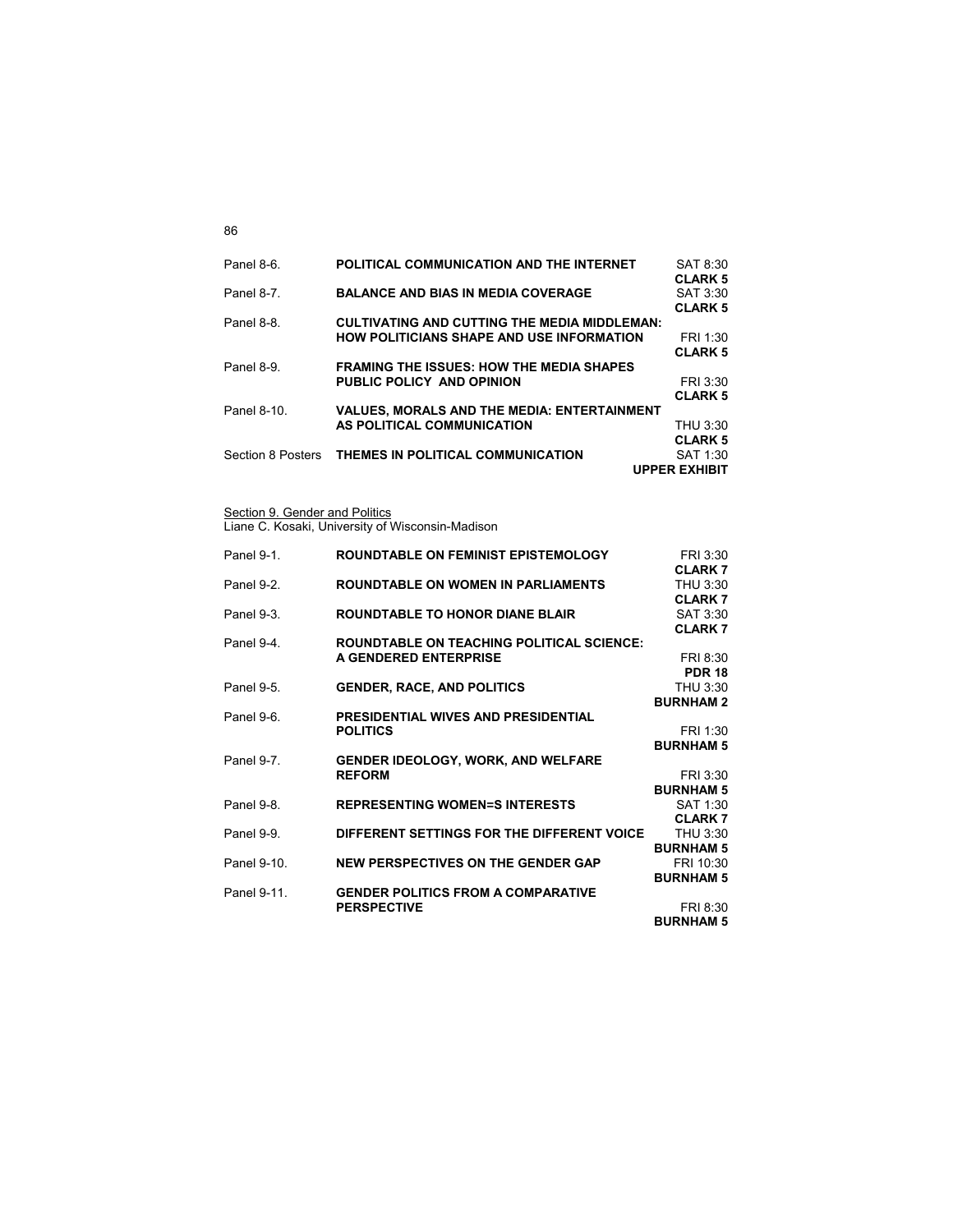| Panel 9-12. | <b>GENDER AND THE MEDIA</b>                                           | THU 1:30<br><b>BURNHAM 5</b> |
|-------------|-----------------------------------------------------------------------|------------------------------|
| Panel 9-13. | <b>WOMEN AS POLICYMAKERS FROM A</b><br><b>COMPARATIVE PERSPECTIVE</b> | SAT 10:30                    |
|             |                                                                       | <b>BURNHAM 5</b>             |
| Panel 9-14. | LIVING DOUBLE LIVES: GENDER IMPACT ON                                 |                              |
|             | <b>POLITICAL CAREERS</b>                                              | SAT 1:30                     |
|             |                                                                       | <b>BURNHAM 5</b>             |
| Panel 9-15. | ABORTION AND FAMILY ISSUES IN LAW AND                                 |                              |
|             | <b>POLITICS</b>                                                       | SAT 3:30                     |
|             |                                                                       | <b>BURNHAM 5</b>             |
| Panel 9-16. | <b>WOMEN AS ACTIVISTS</b>                                             | FRI 10:30                    |
|             |                                                                       | <b>CLARK7</b>                |
| Panel 9-17. | <b>WOMEN, ECONOMICS, AND WELFARE REFORM</b>                           | SAT 8:30                     |
|             |                                                                       | <b>CLARK7</b>                |
| Panel 9-18. | <b>GENDER POLITICS AND POLICIES</b>                                   | THU 11:00                    |
|             |                                                                       | <b>BURNHAM 5</b>             |
| Panel 9-19. | <b>GENDER AND THE COURTS</b>                                          | FRI 8:30                     |
|             |                                                                       | <b>CLARK7</b>                |
|             | Section 9 Posters NEW DIRECTIONS IN GENDER RESEARCH                   | THU 1:30                     |
|             |                                                                       |                              |
|             |                                                                       | <b>UPPER EXHIBIT</b>         |

87

# Section 10. Race, Class, and Ethnicity

Darren Davis, Michigan State University

| Panel 10-1. | <b>CONTEMPORARY PERSPECTIVES ON RACE AND</b> |                   |
|-------------|----------------------------------------------|-------------------|
|             | AFRICAN AMERICAN POLITICAL PARTICIPATION     | THU 1:30          |
|             |                                              | <b>DEARBORN 2</b> |
| Panel 10-2. | THE INFLUENCE OF RACE AND THE STRUCTURING    |                   |
|             | OF AMERICAN POLITICS                         | THU 11:00         |
|             |                                              | <b>DEARBORN 2</b> |
| Panel 10-3. | <b>CONTEXTUAL EXPLANATIONS OF LATINO</b>     |                   |
|             | <b>POLITICAL PARTICIPATION</b>               | SAT 1:30          |
|             |                                              | <b>DEARBORN 2</b> |
| Panel 10-4. | INDIVIDUAL SUPPORT FOR AMELIORATIVE          |                   |
|             | <b>RACIAL POLICIES</b>                       | FRI 8:30          |
|             |                                              | <b>DEARBORN 2</b> |
| Panel 10-5. | THE REPRESENTATION OF RACE IN LEGISLATIVE    |                   |
|             | <b>VOTING BEHAVIOR</b>                       | FRI 10:30         |
|             |                                              | <b>DEARBORN 2</b> |
| Panel 10-6. | <b>ROUNDTABLE: THE MEASUREMENT OF RACE:</b>  |                   |
|             | <b>RACIAL DICHOTOMIZATION IN A MULTI-</b>    |                   |
|             | <b>CULTURAL SOCIETY</b>                      | FRI 3:30          |
|             |                                              | <b>DEARBORN 2</b> |
| Panel 10-7. | <b>ROUNDTABLE: RACIAL AND POLITICAL</b>      |                   |
|             | <b>INTOLERANCE ON THE INTERNET</b>           | FRI 1:30          |
|             |                                              | <b>DEARBORN 2</b> |
|             |                                              |                   |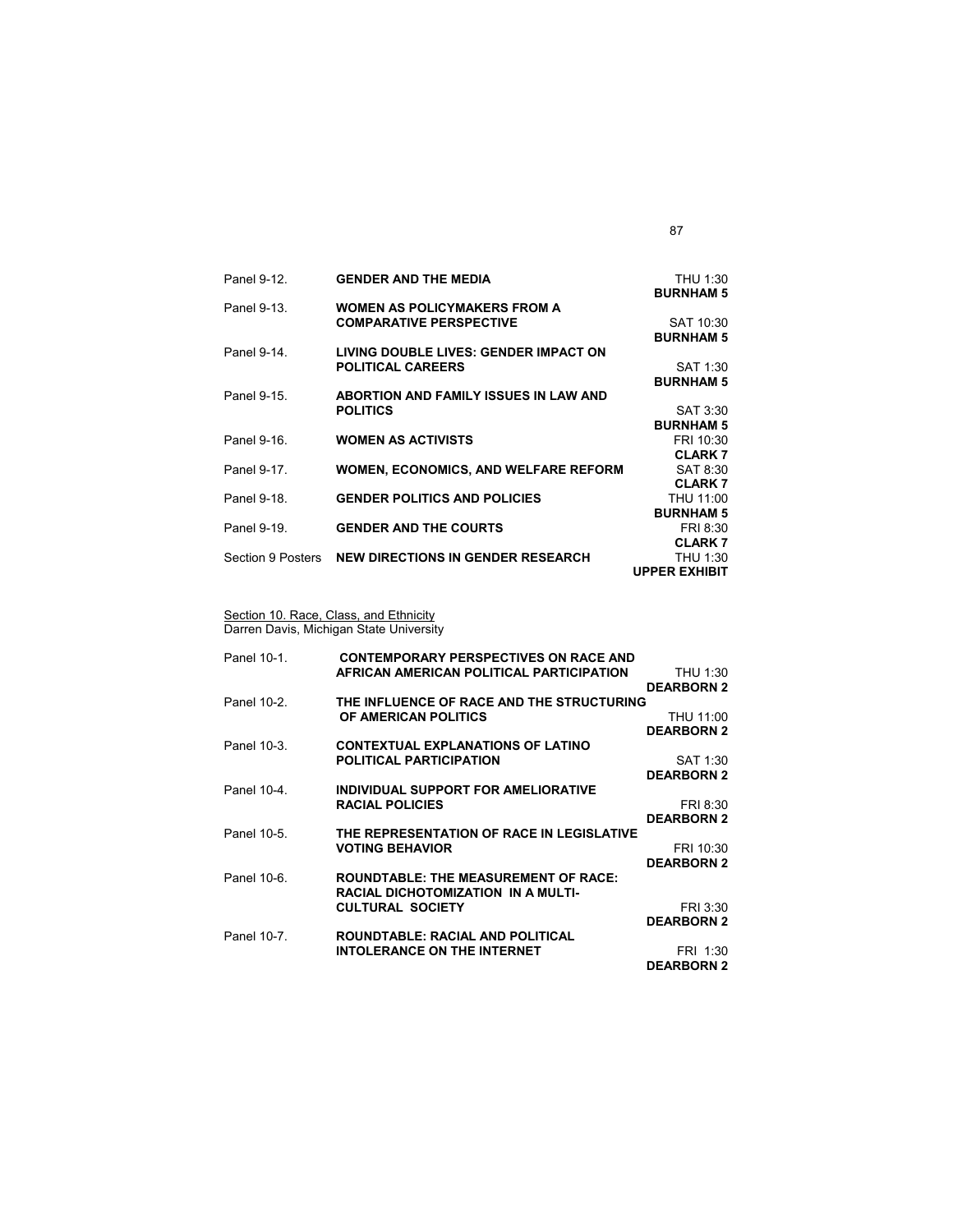| Panel 10-8.  | <b>CROSS-NATIONAL PERSPECTIVES ON RACE</b>   |                   |
|--------------|----------------------------------------------|-------------------|
|              | <b>AND ETHNICITY</b>                         | SAT 8:30          |
|              |                                              | <b>DEARBORN 2</b> |
| Panel 10-9.  | <b>EXPERIMENTAL RESEARCH DESIGNS AND THE</b> |                   |
|              | SIGNIFICANCE OF RACE AND RACIAL BIAS         | SAT 10:30         |
|              |                                              | <b>DEARBORN 2</b> |
| Panel 10-10. | NEW PERSPECTIVES ON CIVIL RIGHTS             | SAT 3:30          |
|              |                                              | <b>DEARBORN 2</b> |

Section 11. Political Theory and Philosophy-Theorists and Texts James Farr, University of Minnesota

| Panel 11-1.  | <b>DEBATING DEWEY AND PRAGMATISM</b>          | FRI 8:30                      |
|--------------|-----------------------------------------------|-------------------------------|
|              |                                               | <b>MONTROSE 2</b>             |
| Panel 11-2.  | <b>CONSCIENCE AND COMMUNITY</b>               | THU 11:00                     |
| Panel 11-3.  | <b>MADISON AND HAMILTON ANEW</b>              | <b>MONRTOSE 2</b><br>THU 1:30 |
|              |                                               | <b>MONTROSE 2</b>             |
| Panel 11-4.  | <b>RECONSIDERING ROUSSEAU</b>                 | THU 3:30                      |
|              |                                               | <b>MONTROSE 2</b>             |
| Panel 11-5.  | <b>THEORIZING "INDIA"</b>                     | FRI 10:30                     |
|              |                                               | <b>MONTROSE 2</b>             |
| Panel 11-6.  | <b>SANDEL AND HIS CRITICS</b>                 | FRI 10:30                     |
|              |                                               | <b>SANDBURG 3</b>             |
| Panel 11-7.  | <b>NEW THOUGHTS ON HOBBES AND LOCKE</b>       | FRI 3:30                      |
|              |                                               | <b>MONTROSE 2</b>             |
| Panel 11-8.  | SPEECHES AND DISCOURSES OF UNION              | SAT 8:30                      |
|              |                                               | <b>MONTROSE 2</b>             |
| Panel 11-9.  | <b>IMAGES, SPACES, TOCQUEVILLE</b>            | SAT 10:30                     |
|              |                                               | <b>MONTROSE 2</b>             |
| Panel 11-10. | PHILOSOPHY AND POETRY                         | FRI 1:30<br><b>MONTROSE 2</b> |
| Panel 11-11  | ASSESSING ARENDT: A ROUNDTABLE OF NEW         |                               |
|              | <b>VOICES</b>                                 | SAT 1:30                      |
|              |                                               | <b>MONTROSE 2</b>             |
| Panel 11-12. | <b>CONFRONTING THE &gt;60S: A ROUNDTABLE</b>  | FRI 3:30                      |
|              |                                               | <b>MONTROSE 3</b>             |
|              | Section 11 Posters THEMES IN POLITICAL THEORY | THU 1:30                      |
|              |                                               | <b>UPPER EXHIBIT</b>          |
|              |                                               |                               |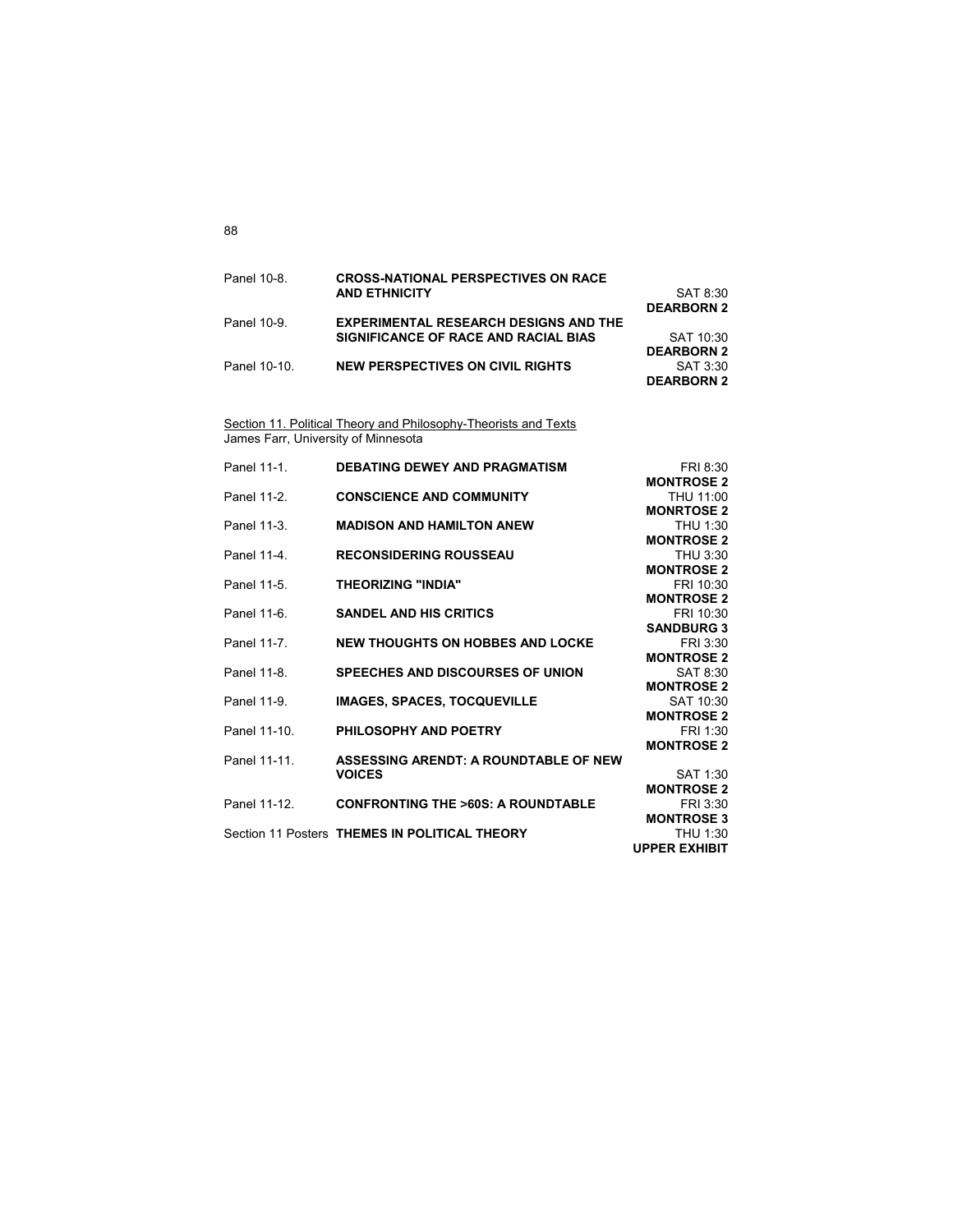Section 12. Political Theory and Philosophy-Approaches Jack Knight, Washington University

| Panel 12-1. | DRAWING THE BOUNDARIES OF THE COMMUNITY<br>OF CONCERN: A ROUNDTABLE DISCUSSION |                   |
|-------------|--------------------------------------------------------------------------------|-------------------|
|             | <b>ACROSS DISCIPLINES</b>                                                      | FRI 10:30         |
|             |                                                                                | <b>MONTROSE 3</b> |
| Panel 12-2. | <b>EXPERIMENTING WITH DEMOCRATIC</b>                                           |                   |
|             | <b>DELIBERATION</b>                                                            | FRI 1:30          |
|             |                                                                                | <b>MONTROSE 3</b> |
| Panel 12-3  | <b>HABERMAS AND RATIONAL CHOICE/SOCIAL</b>                                     |                   |
|             | <b>CHOICE THEORY</b>                                                           | THU 11:00         |
|             |                                                                                | <b>MONTROSE 3</b> |
| Panel 12-4  | <b>ISSUES IN ANALYTICAL POLITICAL THEORY</b>                                   | THU 1:30          |
|             |                                                                                | <b>MONTROSE 3</b> |
| Panel 12-5. | <b>LIBERALISM AND COMMUNITY</b>                                                | SAT 8:30          |
|             |                                                                                | <b>MONTROSE 3</b> |
| Panel 12-6. | <b>POLITICAL LIBERALISM</b>                                                    | SAT 1:30          |
|             |                                                                                | <b>MONTROSE 3</b> |
| Panel 12-7. | <b>THEORY AND HISTORY</b>                                                      | SAT 10:30         |
|             |                                                                                | <b>MONTROSE 3</b> |
| Panel 12-8. | POLITICAL THEORY AND PUBLIC AFFAIRS                                            | SAT 3:30          |
|             |                                                                                | <b>MONTROSE 3</b> |
| Panel 12-9. | <b>DEMOCRACY AND COMMUNITY</b>                                                 | FRI 8:30          |
|             |                                                                                | <b>MONTROSE 3</b> |

# Section 13. Formal Modeling

Itai Sened, Tel Aviv University

| Panel 13-1. | <b>FORMAL MODELING IN COMPARATIVE POLITICS</b>   | FRI 1:30         |
|-------------|--------------------------------------------------|------------------|
|             |                                                  | <b>LASALLE 1</b> |
| Panel 13-2. | <b>FORMAL MODELS OF U.S. LEGISLATIVE PROCESS</b> | FRI 3:30         |
|             |                                                  | <b>LASALLE 1</b> |
| Panel 13-3. | <b>NEW WAYS TO UNDERSTAND RATIONAL BEHAVIOR:</b> |                  |
|             | <b>EXPERIMENTS AND OTHER NEW IDEAS</b>           | FRI 10:30        |
|             |                                                  | <b>LASALLE 1</b> |
| Panel 13-4. | <b>FORMAL MODELS OF INTERACTIONS BETWEEN</b>     |                  |
|             | <b>VOTERS AND CANDIDATES</b>                     | SAT 8:30         |
|             |                                                  | <b>LASALLE 1</b> |
| Panel 13-5. | <b>FORMAL MODELS OF FEDERALISM AND LOCAL</b>     |                  |
|             | <b>GOVERNMENT</b>                                | THU 11:00        |
|             |                                                  | <b>LASALLE 1</b> |
| Panel 13-6. | <b>FORMAL MODELS OF LOBBYING AND INTEREST</b>    |                  |
|             | <b>GROUPS</b>                                    | SAT 1:30         |
|             |                                                  | <b>LASALLE 1</b> |
| Panel 13-7. | <b>FORMAL MODELS OF VIOLENT CONFLICT</b>         | FRI 8:30         |
|             |                                                  | <b>LASALLE 1</b> |
|             |                                                  |                  |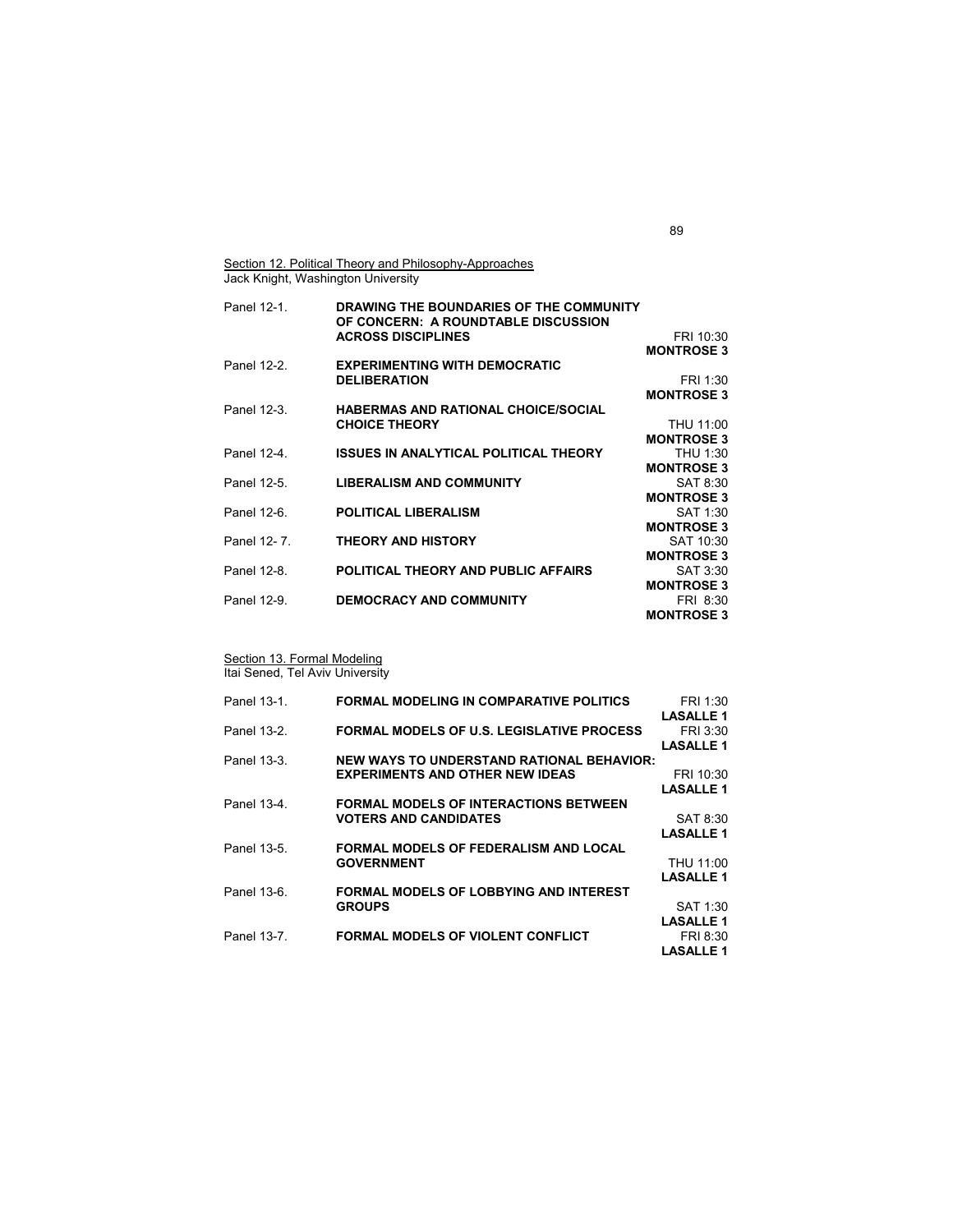| Panel 13-8.  | THE CONDORCET JURY THEOREM, THE SWING            |                  |
|--------------|--------------------------------------------------|------------------|
|              | <b>VOTER CURSE AND INFORMATIONAL CASCADES</b>    | THU 3:30         |
|              |                                                  | <b>LASALLE 1</b> |
| Panel 13-9.  | <b>MODELING POLITIES WITH PROPORTIONAL</b>       |                  |
|              | <b>ELECTORAL RULE</b>                            | THU 1:30         |
|              |                                                  | <b>LASALLE1</b>  |
| Panel 13-10. | <b>ROUNDTABLE ON FUTURE DIRECTIONS IN FORMAL</b> |                  |
|              | <b>MODELING</b>                                  | SAT 3:30         |
|              |                                                  | <b>LASALLE 1</b> |

Section 14. Methodology

Suzanna De Boef, Pennsylvania State University

| Panel 14-1.       | <b>METHODOLOGICAL ISSUES IN INTERNATIONAL</b>    |                              |
|-------------------|--------------------------------------------------|------------------------------|
|                   | <b>RELATIONS</b>                                 | FRI 8:30                     |
|                   |                                                  | <b>LASALLE 2</b>             |
| Panel 14-2.       | <b>NEW SURVEY TECHNIQUES</b>                     | SAT 3:30                     |
|                   |                                                  | <b>LASALLE 2</b>             |
| Panel 14-3.       | <b>MODELS OF PARTISANSHIP</b>                    | THU 1:30                     |
|                   |                                                  | <b>LASALLE 2</b>             |
| Panel 14-4.       | <b>SELECTION BIAS</b>                            | SAT 10:30                    |
|                   |                                                  | <b>LASALLE 2</b>             |
| Panel 14-5.       | <b>DURATION MODELS IN POLITICAL SCIENCE</b>      | SAT 1:30                     |
|                   |                                                  | <b>LASALLE 2</b>             |
| Panel 14-6.       | <b>ROUNDTABLE ON PERSISTENCE IN POLITICAL</b>    |                              |
|                   | <b>TIME SERIES</b>                               | FRI 1:30<br><b>LASALLE 2</b> |
| <b>Panel 14-7</b> | THE VOTING RIGHTS ACT AND MODELS FOR             |                              |
|                   | <b>REDISTRICTING</b>                             | FRI 3:30                     |
|                   |                                                  | <b>LASALLE 2</b>             |
| <b>Panel 14-8</b> | <b>DISCRETE/VOTE CHOICE MODELS</b>               | THU 11:00                    |
|                   |                                                  | <b>LASALLE 2</b>             |
| Panel 14-9.       | <b>MODELS OF LEGISLATIVE CHOICE AND BEHAVIOR</b> | FRI 10:30                    |
|                   |                                                  | <b>LASALLE 2</b>             |
| Panel 14-10       | <b>MODELING BUREAUCRATIC BEHAVIOR: FOUR</b>      |                              |
|                   | <b>GREAT PAPERS WITH REALLY AWFUL TITLES</b>     | FRI 3:30                     |
|                   |                                                  | <b>MONTROSE 7</b>            |
| Panel 14-11.      | <b>METHODS AND PUBLIC ADMINISTRATION (SIC):</b>  |                              |
|                   | <b>APPLICATIONS OF SUBSTANTIVE WEIGHTED</b>      |                              |
|                   | <b>LEAST SQUARES</b>                             | THU 3:30                     |
|                   |                                                  | <b>PDR 18</b>                |
|                   | Section 14 Posters METHODS IN POLITICAL SCIENCE  | SAT 8:30                     |
|                   |                                                  | <b>UPPER EXHIBIT</b>         |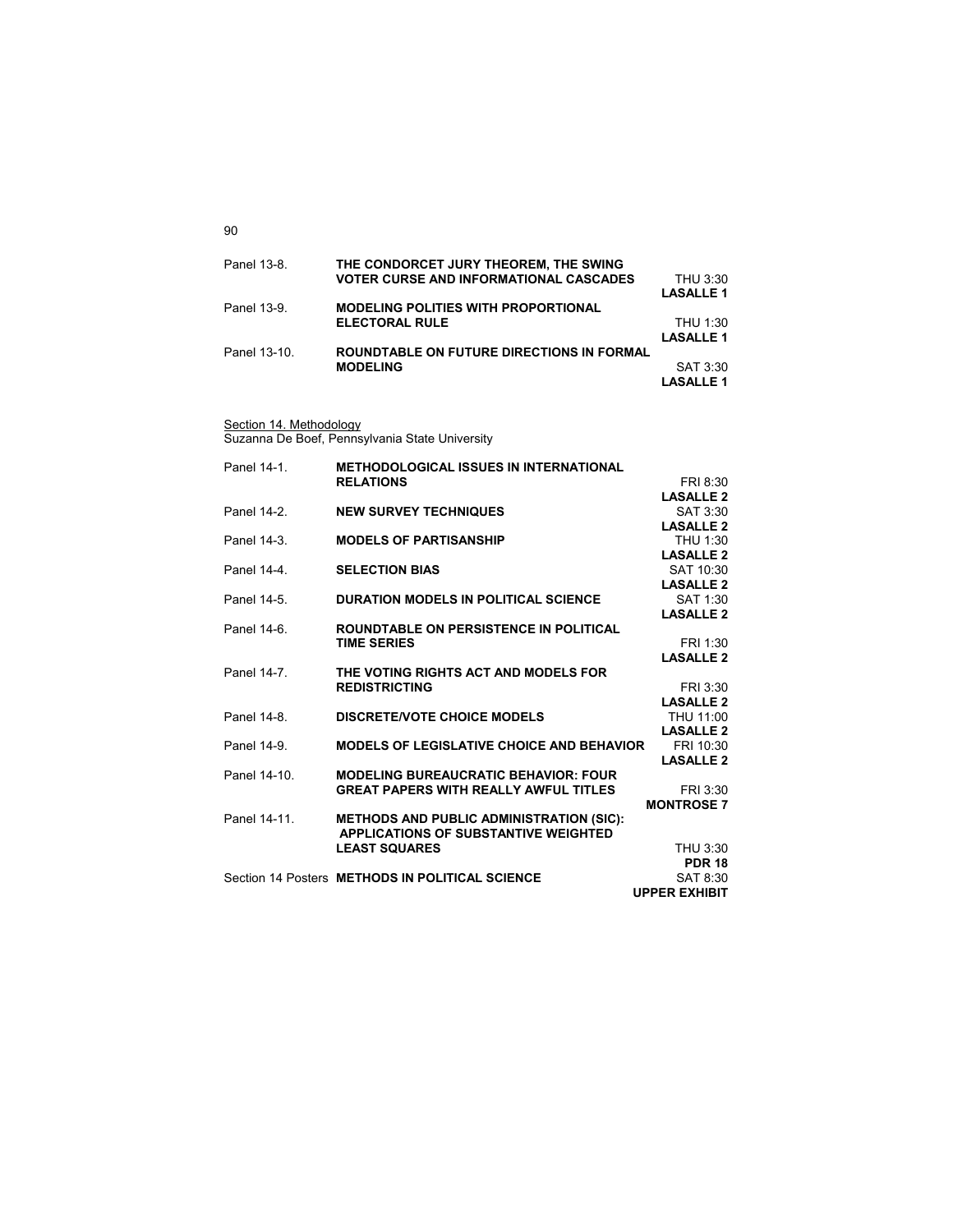| Section 15. Political Parties and Interest Groups |  |
|---------------------------------------------------|--|
| John R. Wright, George Washington University      |  |

| Panel 15B1.              | <b>PARTIES IN THE LEGISLATURE</b>                        | THU 11:00            |                               |  |
|--------------------------|----------------------------------------------------------|----------------------|-------------------------------|--|
|                          |                                                          | <b>MONTROSE 1</b>    |                               |  |
| Panel 15 <sub>B2</sub> . | <b>PARTY LOYALTY AND PARTY SWITCHING</b>                 | THU 1:30             |                               |  |
|                          |                                                          | <b>MONTROSE 1</b>    |                               |  |
| Panel 15B3.              | <b>INTEREST GROUPS IN THE STATES</b>                     | FRI 1:30             |                               |  |
|                          |                                                          | <b>CLARK 10</b>      |                               |  |
| Panel 15B4.              | <b>LOBBYING STRATEGIES</b>                               | FRI 10:30            |                               |  |
|                          |                                                          | <b>MONTROSE 1</b>    |                               |  |
| Panel 15B5.              | THE COORDINATION OF ELECTORAL RESOURCES:                 |                      | <b>STRATEGIES AND CONSEQU</b> |  |
|                          |                                                          | <b>MONTROSE 1</b>    |                               |  |
| Panel 15B6.              | THE POLITICS OF ORGANIZED RELIGION                       | SAT 8:30             |                               |  |
|                          |                                                          | <b>LASALLE 2</b>     |                               |  |
| Panel 15B7.              | <b>ALLOCATING CAMPAIGN MONEY</b>                         | FRI 1:30             |                               |  |
|                          |                                                          | <b>MONTROSE 1</b>    |                               |  |
| Panel 15B8.              | <b>INTEREST GROUPS AND PUBLIC POLICY</b>                 | SAT 8:30             |                               |  |
|                          |                                                          | <b>MONTROSE 1</b>    |                               |  |
| Panel 15B9.              | <b>PARTISANSHIP AND PARTY STRENGTH</b>                   | SAT 10:30            |                               |  |
|                          |                                                          | <b>MONTROSE 1</b>    |                               |  |
| Panel 15B10.             | <b>MONEY AND LEGISLATION</b>                             | SAT 1:30             |                               |  |
|                          |                                                          | <b>MONTROSE 1</b>    |                               |  |
| Panel 15B11.             | PARTY COMPETITION, ISSUES, AND ELECTORAL                 |                      |                               |  |
|                          | <b>OUTCOMES</b>                                          | SAT 3:30             |                               |  |
|                          |                                                          | <b>MONTROSE 1</b>    |                               |  |
| Panel 15B12.             | <b>NOMINATION CAMPAIGNS</b>                              | FRI 3:30             |                               |  |
|                          |                                                          |                      |                               |  |
|                          |                                                          | <b>MONTROSE 1</b>    |                               |  |
| Panel 15-13.             | <b>ROUNDTABLE ON LOBBYING: THEORISTS MEET</b>            |                      | <b>PRACTITIONERS</b> THU 3:30 |  |
|                          |                                                          | <b>MONTROSE 1</b>    |                               |  |
|                          | Section 15 Posters POLITICAL PARTIES AND INTEREST GROUPS | SAT 1:30             |                               |  |
|                          |                                                          | <b>UPPER EXHIBIT</b> |                               |  |

Section 16. Presidency and Executive Politics Jeffrey E. Cohen, University of Kansas

| Panel 16-1. | <b>AUTHOR MEETS CRITICS: JOHN GEER'S FROM</b>       |                  | <b>TEA LEAVES TO OPINION PO</b> |
|-------------|-----------------------------------------------------|------------------|---------------------------------|
|             |                                                     | <b>LASALLE 3</b> |                                 |
| Panel 16-2  | <b>PRESIDENTIAL WIVES AND PRESIDENTIAL POLITICS</b> | FRI 1:30         |                                 |
|             |                                                     | <b>BURNHAM 5</b> |                                 |
| Panel 16-3. | <b>PRESIDENTS AND FOREIGN POLICY MAKING</b>         | THU 3:30         |                                 |
|             |                                                     | <b>LASALLE 3</b> |                                 |
| Panel 16-4. | <b>PRESIDENTS AND ADMINISTRATIVE DECISION</b>       |                  |                                 |
|             | <b>MAKING</b>                                       | FRI 8:30         |                                 |
|             |                                                     | <b>LASALLE 3</b> |                                 |
| Panel 16-5. | HISTORICAL AND INTERPRETIVE PERSPECTIVES            |                  |                                 |
|             | ON THE PRESIDENCY                                   | SAT 10:30        |                                 |
|             |                                                     | <b>LASALLE 3</b> |                                 |
| Panel 16-6  | <b>PRESIDENTS AND THEIR PUBLICS</b>                 | THU 1:30         |                                 |
|             |                                                     |                  |                                 |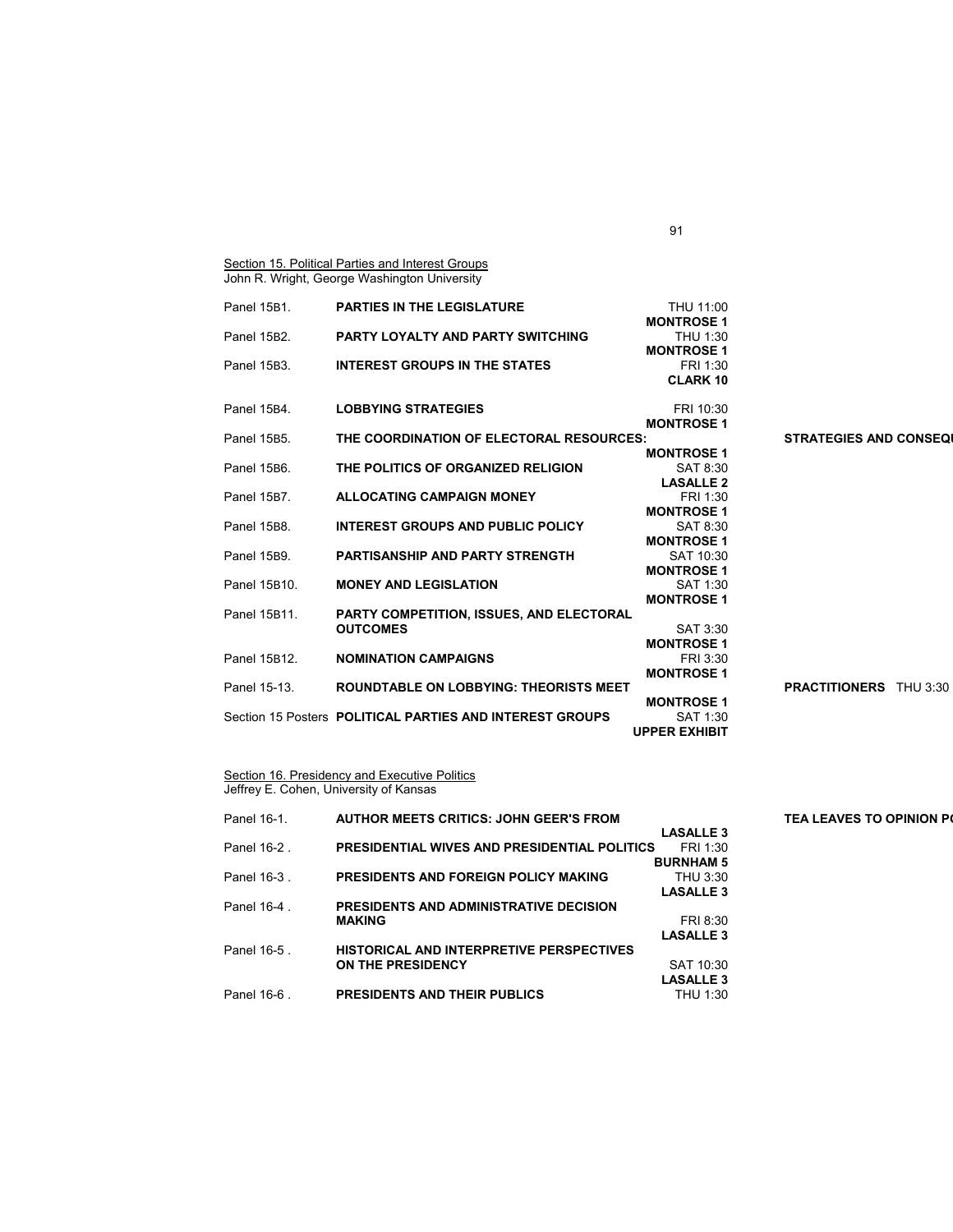|              |                                                             | <b>LASALLE 3</b>     |
|--------------|-------------------------------------------------------------|----------------------|
| Panel 16-7.  | <b>CIVIL-MILITARY RELATIONS</b>                             | SAT 1:30             |
|              |                                                             | <b>LASALLE 3</b>     |
| Panel 16-8.  | <b>PRESIDENTIAL RHETORIC AND ITS EFFECTS</b>                | SAT 8:30             |
|              |                                                             | <b>LASALLE 3</b>     |
| Panel 16-9.  | <b>PRESIDENTIAL RELATIONS WITH CONGRESS</b>                 | FRI 10:30            |
|              |                                                             | <b>LASALLE 3</b>     |
| Panel 16-10. | <b>PRESIDENTIAL NOMINATIONS</b>                             | SAT 3:30             |
|              |                                                             | <b>LASALLE 3</b>     |
| Panel 16-11. | PRESIDENTS, AGENDAS, AND THE MASS MEDIA                     | THU 11:00            |
|              |                                                             | <b>LASALLE 3</b>     |
|              | Section 16 Posters <b>PRESIDENCY AND EXECUTIVE POLITICS</b> | FRI 1:30             |
|              |                                                             | <b>UPPER EXHIBIT</b> |

Section 17. Legislative Politics

Sarah Binder, Brookings Institute and Forrest Maltzman, George Washington University

| Panel 17-1.  | THEORETICAL ADVANCES IN THE STUDY OF<br><b>INSTITUTIONS: NEW BOOKS BY TSEBELIS/MONEY</b> |                   |
|--------------|------------------------------------------------------------------------------------------|-------------------|
|              | <b>AND HUBER</b>                                                                         | FRI 3:30          |
|              |                                                                                          | <b>LASALLE 5</b>  |
| Panel 17-2.  | THE PARTY IS HERE                                                                        | FRI 10:30         |
|              |                                                                                          | <b>LASALLE 5</b>  |
| Panel 17-3.  | <b>MASTERS OF THE BEHAVIORAL STUDY OF</b>                                                |                   |
|              | <b>CONGRESS</b>                                                                          | THU 3:30          |
|              |                                                                                          | <b>LASALLE 5</b>  |
| Panel 17-4.  | <b>TESTING LEGISLATIVE THEORIES HISTORICALLY</b>                                         | FRI 1:30          |
|              |                                                                                          | <b>LASALLE 5</b>  |
| Panel 17-5.  | THEORIES OF DELEGATION AND BUREAUCRATIC                                                  |                   |
|              | <b>CONTROL</b>                                                                           | FRI 8:30          |
|              |                                                                                          | <b>LASALLE 5</b>  |
| Panel 17-6.  | <b>PATHWAYS OF REPRESENTATION</b>                                                        | SAT 3:30          |
|              |                                                                                          | <b>LASALLE 5</b>  |
| Panel 17-7.  | THE ELECTORAL CONNECTION I                                                               | THU 1:30          |
|              |                                                                                          | <b>LASALLE 5</b>  |
| Panel 17-8   | THE ELECTORAL CONNECTION II                                                              | SAT 10:30         |
|              |                                                                                          | <b>LASALLE 5</b>  |
| Panel 17-9.  | <b>HISTORICAL PERSPECTIVES ON CONGRESS</b>                                               | THU 1:30          |
|              |                                                                                          | <b>DEARBORN 1</b> |
|              |                                                                                          |                   |
| Panel 17-10. | <b>COMPETING THEORIES OF CONGRESSIONAL</b>                                               |                   |
|              | <b>COMMITTEES</b>                                                                        | SAT 8:30          |
|              |                                                                                          | <b>LASALLE 5</b>  |
| Panel 17-11  | <b>FOLLOW THE LEADER: NEW APPROACHES TO</b>                                              |                   |
|              | <b>CONGRESSIONAL LEADERSHIP</b>                                                          | SAT 1:30          |
|              |                                                                                          | <b>LASALLE 5</b>  |
| Panel 17-12. | <b>MEASUREMENT MATTERS</b>                                                               | SAT 10:30         |
|              |                                                                                          | <b>DEARBORN 1</b> |
| Panel 17-13. | <b>STRATEGIC DECISION MAKING IN CONGRESS</b>                                             | THU 3:30          |
|              |                                                                                          | <b>DEARBORN 1</b> |
| Panel 17-14. | <b>PARTIES IN THE LEGISLATURE</b>                                                        | THU 11:00         |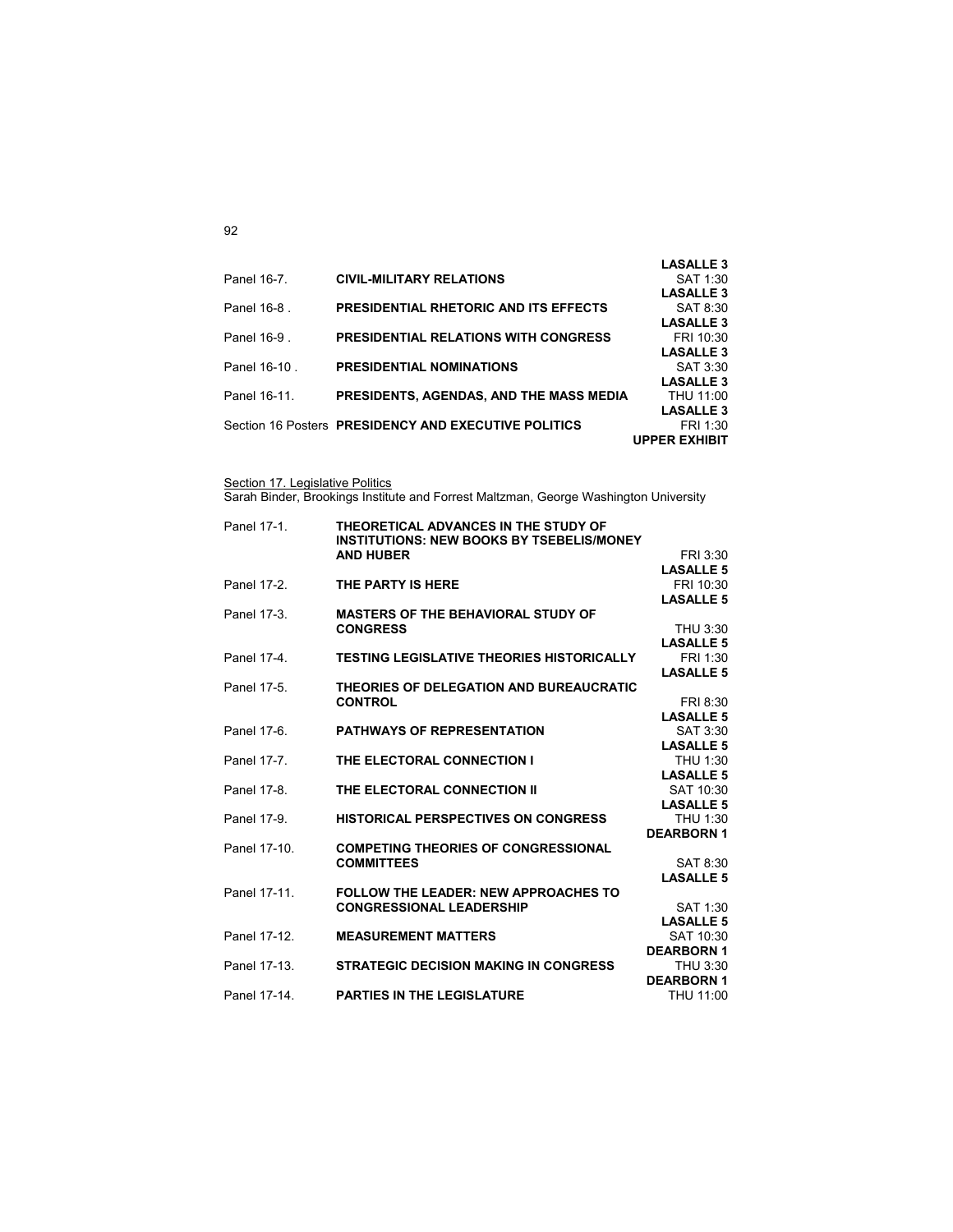|              |                                                | <b>MONTROSE 1</b>    |
|--------------|------------------------------------------------|----------------------|
| Panel 17-15. | INSTITUTIONS, CONFLICT, AND POLICYMAKING       | SAT 1:30             |
|              |                                                | <b>DEARBORN 1</b>    |
| Panel 17-16. | <b>CONGRESS, THE PUBLIC, AND THE PRESS</b>     | SAT 3:30             |
|              |                                                | <b>DEARBORN1</b>     |
| Panel 17-17. | <b>REPRESENTATION OF MINORITY INTERESTS IN</b> |                      |
|              | <b>CONGRESS</b>                                | FRI 3:30             |
|              |                                                | <b>DEARBORN1</b>     |
| Panel 17-18. | <b>POLITICS OF SEPARATED POWERS</b>            | SAT 8:30             |
|              |                                                | <b>DEARBORN1</b>     |
| Panel 17-19. | <b>MODELS OF LEGISLATIVE BEHAVIOR</b>          | FRI 1:30             |
|              |                                                | <b>DEARBORN1</b>     |
| Panel 17-20  | <b>INSTITUTIONS AND REPRESENTATION IN</b>      |                      |
|              | <b>PARLIAMENTARY DEMOCRACIES</b>               | FRI 1:30             |
|              |                                                | <b>SANDBURG 2</b>    |
| Panel 17-21. | <b>LEGISLATIVE PROCESS IN THE STATES</b>       | THU 11:00            |
|              |                                                | <b>LASALLE 5</b>     |
|              | Section 17 Posters LEGISLATIVE POLITICS        | FRI 8:30             |
|              |                                                | <b>UPPER EXHIBIT</b> |

### Section 18. Judicial Politics and Public Law Melinda Gann Hall, Michigan State University

| Panel 18-1   | <b>AGENDA SETTING IN THE UNITED STATES</b>                                |                                |
|--------------|---------------------------------------------------------------------------|--------------------------------|
|              | <b>SUPREME COURT</b>                                                      | THU 11:00                      |
|              |                                                                           | <b>PDR 18</b>                  |
| Panel 18-2   | <b>LOWER COURT RESPONSES TO THE UNITED</b><br><b>STATES SUPREME COURT</b> |                                |
|              |                                                                           | THU 1:30<br><b>DEARBORN 3</b>  |
| Panel 18-3   | <b>GROUP STRATEGIES AND SUCCESSES IN</b>                                  |                                |
|              | <b>LITIGATION</b>                                                         | SAT 8:30                       |
|              |                                                                           | <b>DEARBORN 3</b>              |
| Panel 18-4.  | <b>MODELS OF APPELLATE COURT DECISION</b>                                 |                                |
|              | <b>MAKING</b>                                                             | FRI 3:30                       |
|              |                                                                           | <b>DEARBORN 3</b>              |
| Panel 18-5.  | THE SUPREME COURT AND SEPARATION OF                                       |                                |
|              | <b>POWERS ISSUES</b>                                                      | SAT 1:30                       |
|              |                                                                           | <b>PDR 16</b>                  |
| Panel 18-6.  | ADHERENCE TO PRECEDENT IN THE UNITED                                      |                                |
|              | <b>STATES SUPREME COURT</b>                                               | FRI 10:30<br><b>DEARBORN 3</b> |
| Panel 18-7.  | <b>COMPARATIVE PERSPECTIVES ON JUDICIAL</b>                               |                                |
|              | <b>POLITICS</b>                                                           | SAT 10:30                      |
|              |                                                                           | <b>PDR 16</b>                  |
| Panel 18-8   | <b>MEASUREMENT AND DESIGN ISSUES IN JUDICIAL</b>                          |                                |
|              | <b>POLITICS RESEARCH</b>                                                  | THU 3:30                       |
|              |                                                                           | <b>DEARBORN 3</b>              |
| Panel 18-9   | PRESIDENTS AND THE SUPREME COURT                                          | FRI 10:30                      |
|              |                                                                           | <b>DEARBORN1</b>               |
| Panel 18-10. | <b>LOBBYISTS AND LITIGANTS IN COURT</b>                                   | FRI 8:30                       |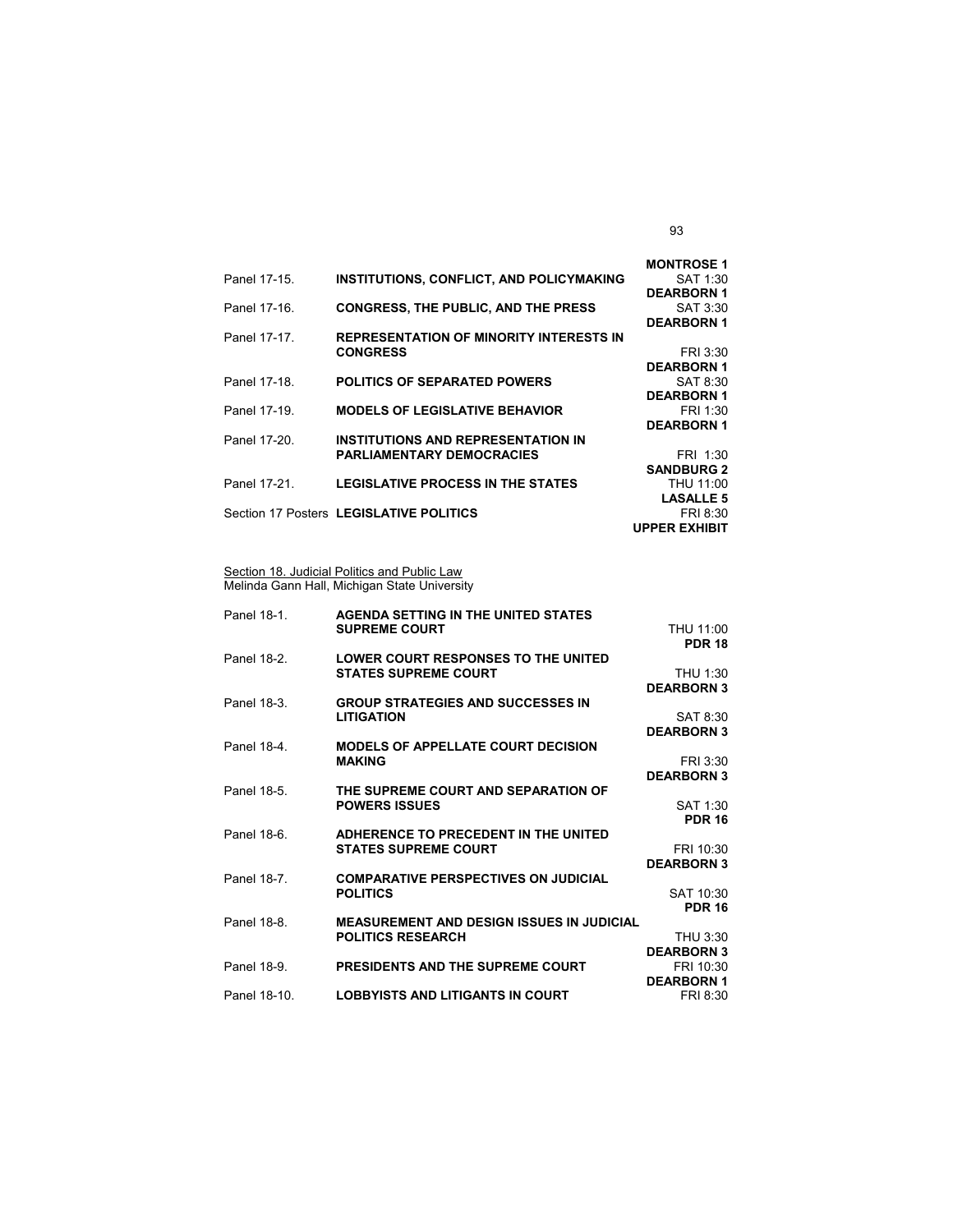|              |                                                               | <b>DEARBORN 3</b>    |                       |
|--------------|---------------------------------------------------------------|----------------------|-----------------------|
| Panel 18-11  | <b>CONFLICT AND CONSENSUS IN THE UNITED</b>                   |                      |                       |
|              | <b>STATES SUPREME COURT</b>                                   | SAT 3:30             |                       |
|              |                                                               | <b>DEARBORN 3</b>    |                       |
| Panel 18-12  | PUBLIC OPINION AND PUBLIC SUPPORT FOR                         |                      |                       |
|              | <b>COURTS</b>                                                 | SAT 10:30            |                       |
|              |                                                               | <b>DEARBORN 3</b>    |                       |
| Panel 18-13. | <b>COURTS IN DEVELOPING DEMOCRACIES</b>                       | FRI 8:30             |                       |
|              |                                                               | <b>PDR 16</b>        |                       |
| Panel 18-14. | <b>ISSUES IN STATE AND FEDERAL CONSTITUTIONAL</b>             |                      | <b>INTERPRETATION</b> |
|              |                                                               | <b>PDR 18</b>        |                       |
| Panel 18-15  | POSITIVE POLITICAL THEORY IN CONSTITUTIONAL                   |                      |                       |
|              | LAW AND JUDICIAL POLITICS RESEARCH                            | FRI 1:30             |                       |
|              |                                                               | <b>DEARBORN 3</b>    |                       |
|              | Section 18 Posters THEMES IN JUDICIAL POLITICS AND PUBLIC LAW | SAT 8:30             |                       |
|              |                                                               | <b>UPPER EXHIBIT</b> |                       |

Section 19. State and Intergovernmental Politics Paul Brace, Rice University

| Panel 19-1. | <b>MODELS OF INNOVATION AND DIFFUSION IN STATE</b> |                  |
|-------------|----------------------------------------------------|------------------|
|             | <b>POLITICS</b>                                    | FRI 8:30         |
|             |                                                    | <b>CLARK 10</b>  |
| Panel 19-2. | THE POLITICS OF SUBNATIONAL ECONOMIC               |                  |
|             | <b>DEVELOPMENT</b>                                 | THU 1:30         |
|             |                                                    | <b>CLARK 10</b>  |
| Panel 19-3. | <b>CAMPAIGNS AND ELECTIONS IN THE STATES</b>       | SAT 1:30         |
|             |                                                    | <b>CLARK 10</b>  |
| Panel 19-4. | <b>INTEREST GROUPS IN THE STATES</b>               | FRI 1:30         |
|             |                                                    | <b>CLARK 10</b>  |
| Panel 19-5. | <b>LEGISLATIVE PROCESS IN THE STATES</b>           | THU 11:00        |
|             |                                                    | <b>LASALLE 5</b> |
| Panel 19-6. | <b>ENVIRONMENTAL POLITICS IN THE STATES</b>        | SAT 8:30         |
|             |                                                    | <b>CLARK 10</b>  |
| Panel 19-7. | THE POLITICS OF HEALTHCARE IN THE STATES           | FRI 10:30        |
|             |                                                    | <b>CLARK10</b>   |
| Panel 19-8. | THE POLITICS OF TAXING AND SPENDING IN THE         |                  |
|             | <b>STATES</b>                                      | SAT 10:30        |
|             |                                                    | <b>CLARK 10</b>  |
| Panel 19-9. | <b>WELFARE POLICY IN THE STATES</b>                | FRI 3:30         |
|             |                                                    | <b>CLARK 10</b>  |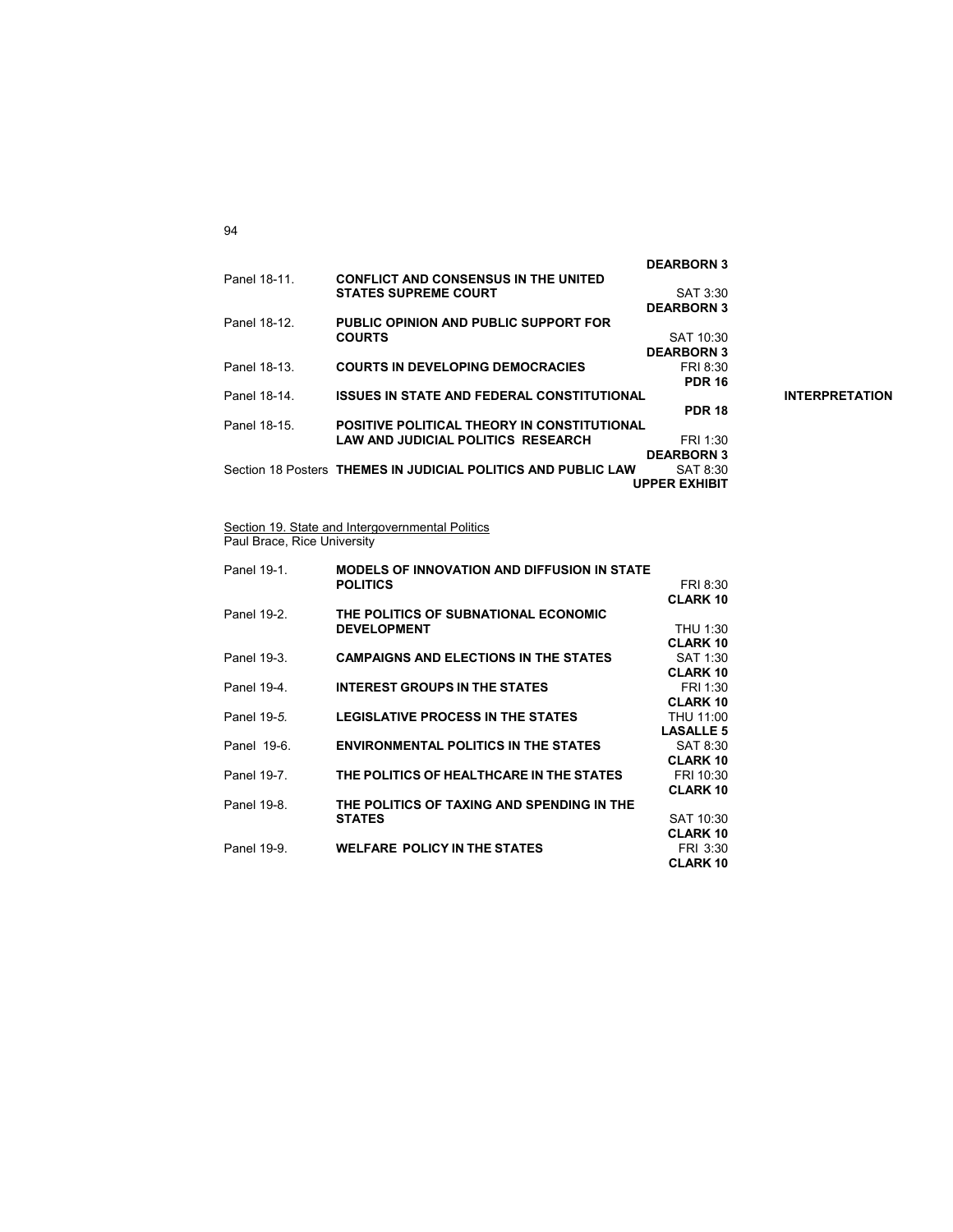| Panel 19-10. | ELECTIONS AND PARTICIPATION IN THE STATES            | FRI 3:30<br><b>PDR 18</b>   |
|--------------|------------------------------------------------------|-----------------------------|
| Panel 19-11. | THE POLITICS OF EDUCATION IN THE STATES              | SAT 3:30<br><b>CLARK 10</b> |
| Panel 19-12. | STATE CAPACITY TO IMPLEMENT WELFARE<br><b>REFORM</b> | THU 11:00                   |
|              |                                                      | <b>PDR 17</b>               |

95

Section 20. Urban and Local Politics Lana Stein, University of Missouri-St. Louis

| Panel 20-1. | <b>ROUNDTABLE: POLITICIAN OR MANAGER? AN</b><br>ASSESSMENT OF THE MAYORALTY OF RICHARD |                  |
|-------------|----------------------------------------------------------------------------------------|------------------|
|             | <b>M. DALEY</b>                                                                        | FRI 1:30         |
|             |                                                                                        | <b>LASALLE 3</b> |
| Panel 20-2  | <b>ISSUES IN CITY COUNCIL REPRESENTATION</b>                                           | THU 11:00        |
|             |                                                                                        | <b>PDR 16</b>    |
| Panel 20-3  | POLITICS AND URBAN EDUCATION                                                           | THU 1:30         |
|             |                                                                                        | <b>PDR 16</b>    |
| Panel 20-4  | <b>EXAMINING URBAN ECONOMIC DEVELOPMENT</b>                                            | FRI 8:30         |
|             |                                                                                        | <b>DEARBORN1</b> |
| Panel 20-5. | <b>LOCAL DEVELOPMENT POLICIES AND POLITICS</b>                                         | SAT 8:30         |
|             |                                                                                        | <b>PDR 16</b>    |
| Panel 20-6. | <b>MUNICIPAL COMMUNITY INVOLVEMENT</b>                                                 | THU 3:30         |
|             |                                                                                        | <b>PDR 16</b>    |
| Panel 20-7. | <b>COMMUNITY ORGANIZATIONS</b>                                                         | SAT 3:30         |
|             |                                                                                        | <b>PDR 16</b>    |
| Panel 20-8. | RACE, GENDER, AND/OR STRUCTURE IN LOCAL                                                |                  |
|             | <b>SETTINGS</b>                                                                        | FRI 10:30        |
|             |                                                                                        | <b>PDR 16</b>    |

### Section 21. Public Policy

B. Dan Wood, Texas A&M University

| Panel 21-1. | THE POLITICS OF THE AGENDA                       | THU 3:30          |
|-------------|--------------------------------------------------|-------------------|
|             |                                                  | <b>SANDBURG 8</b> |
| Panel 21-2. | THE POLITICS OF EDUCATION POLICY                 | THU 11:00         |
|             |                                                  | <b>SANDBURG 8</b> |
| Panel 21-3. | THE POLITICS OF ENVIRONMENTAL REGULATION I       | SAT 8:30          |
|             |                                                  | <b>SANDBURG 8</b> |
| Panel 21-4. | THE POLITICS OF ENVIRONMENTAL REGULATION II      | THU 1:30          |
|             |                                                  | <b>SANDBURG 8</b> |
| Panel 21-5. | THE POLITICS OF HEALTH CARE                      | FRI 10:30         |
|             |                                                  | <b>SANDBURG 8</b> |
| Panel 21-6. | <b>DESIGNING PUBLIC POLICIES</b>                 | FRI 1:30          |
|             |                                                  | <b>SANDBURG 8</b> |
| Panel 21-7. | THE POLITICS OF WELFARE POLICY                   | FRI 3:30          |
|             |                                                  | <b>SANDBURG 8</b> |
| Panel 21-8. | <b>ADMINISTRATIVE POLICYMAKING AND POLITICAL</b> |                   |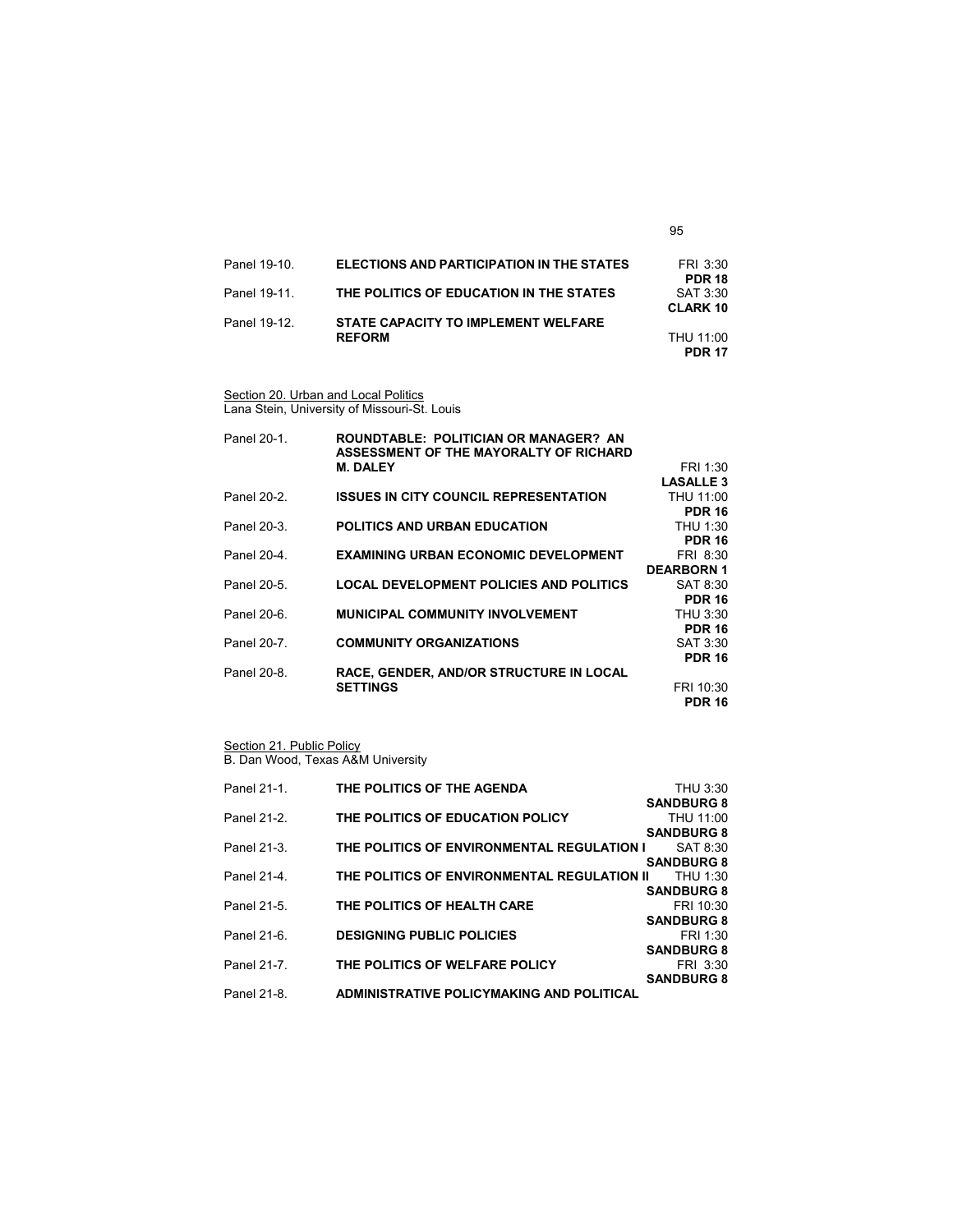|                                  | <b>INSTITUTIONS</b>                               | SAT 10:30            |
|----------------------------------|---------------------------------------------------|----------------------|
|                                  |                                                   | <b>SANDBURG 8</b>    |
| Panel 21-9.                      | THE POLITICS OF SIN                               | FRI 8:30             |
|                                  |                                                   | <b>SANDBURG 8</b>    |
| Panel 21-10.                     | <b>CRIMINAL JUSTICE POLICY</b>                    | SAT 1:30             |
|                                  |                                                   | <b>SANDBURG 8</b>    |
| Panel 21-11.                     | POLITICAL ECONOMY AND PUBLIC POLICIES             | SAT 3:30             |
|                                  |                                                   | <b>SANDBURG 8</b>    |
| Panel 21-12.                     | <b>FISCAL AND MONETARY POLICYMAKING</b>           | THU 3:30             |
|                                  |                                                   | <b>PDR 17</b>        |
| Panel 21-13.                     | <b>FEDERALISM AND DECENTRALIZATION</b>            | SAT 8:30             |
|                                  |                                                   | <b>PDR 17</b>        |
| Panel 21-14.                     | THE POLITICS OF FAMILIES AND FAMILY CARE          | FRI 10:30            |
|                                  |                                                   | <b>PDR 17</b>        |
| Panel 21-15.                     | <b>ROUNDTABLE ON THE POLICY PROCESS MODEL,</b>    |                      |
|                                  | <b>MERITS AND LIMITATIONS</b>                     | FRI 1:30             |
|                                  |                                                   | <b>PDR 17</b>        |
| Panel 21-16.                     | <b>WIN-WIN POLICY</b>                             | SAT 10:30            |
|                                  |                                                   | <b>PDR 17</b>        |
| Panel 21-17.                     | <b>DESIGNING PUBLIC POLICIES, THE COMPARATIVE</b> |                      |
|                                  | <b>PERSPECTIVE</b>                                | FRI 3:30             |
|                                  |                                                   | <b>PDR 17</b>        |
| Section 21 Posters PUBLIC POLICY |                                                   | FRI 1:30             |
|                                  |                                                   | <b>UPPER EXHIBIT</b> |

# Section 22. Public Administration

Kenneth J. Meier, Texas A&M University

| <b>Panel 22-1</b> | <b>NEW DIRECTIONS IN PUBLIC ADMINISTRATION</b>  |                   |
|-------------------|-------------------------------------------------|-------------------|
|                   | <b>THEORY: THEORIES OF BUREAUCRACY</b>          | FRI 10:30         |
|                   |                                                 | <b>PDR 18</b>     |
| Panel 22-2.       | <b>IMPLEMENTING EDUCATION POLICY</b>            | SAT 3:30          |
|                   |                                                 | <b>MONTROSE 2</b> |
| Panel 22-3.       | <b>BUREAUCRATIC DISCRETION AND</b>              |                   |
|                   | <b>IMPLEMENTATION</b>                           | FRI 8:30          |
|                   |                                                 | <b>PDR 17</b>     |
| Panel 22-4.       | <b>MODELING BUREAUCRATIC BEHAVIOR: FOUR</b>     |                   |
|                   | <b>GREAT PAPERS WITH REALLY AWFUL TITLES</b>    | FRI 3:30          |
|                   |                                                 | <b>MONTROSE 7</b> |
| Panel 22-5.       | <b>BUREAUCRACY AND THE LAW</b>                  | SAT 1:30          |
|                   |                                                 | <b>CLARK 5</b>    |
| Panel 22-6.       | <b>METHODS AND PUBLIC ADMINISTRATION (SIC):</b> |                   |
|                   | <b>APPLICATIONS OF SUBSTANTIVE WEIGHTED</b>     |                   |
|                   | <b>LEAST SQUARES</b>                            | THU 3:30          |
|                   |                                                 | <b>PDR 18</b>     |
| Panel 22-7.       | <b>VALUES, DECISION MAKING AND DISCRETION:</b>  |                   |
|                   | THE PEOPLE SIDE OF BUREAUCRACY                  | SAT 10:30         |
|                   |                                                 | <b>PDR 18</b>     |
| Panel 22-8.       | <b>STATE CAPACITY TO IMPLEMENT WELFARE</b>      |                   |
|                   | <b>REFORM: A COMPARISON ACROSS FOUR</b>         |                   |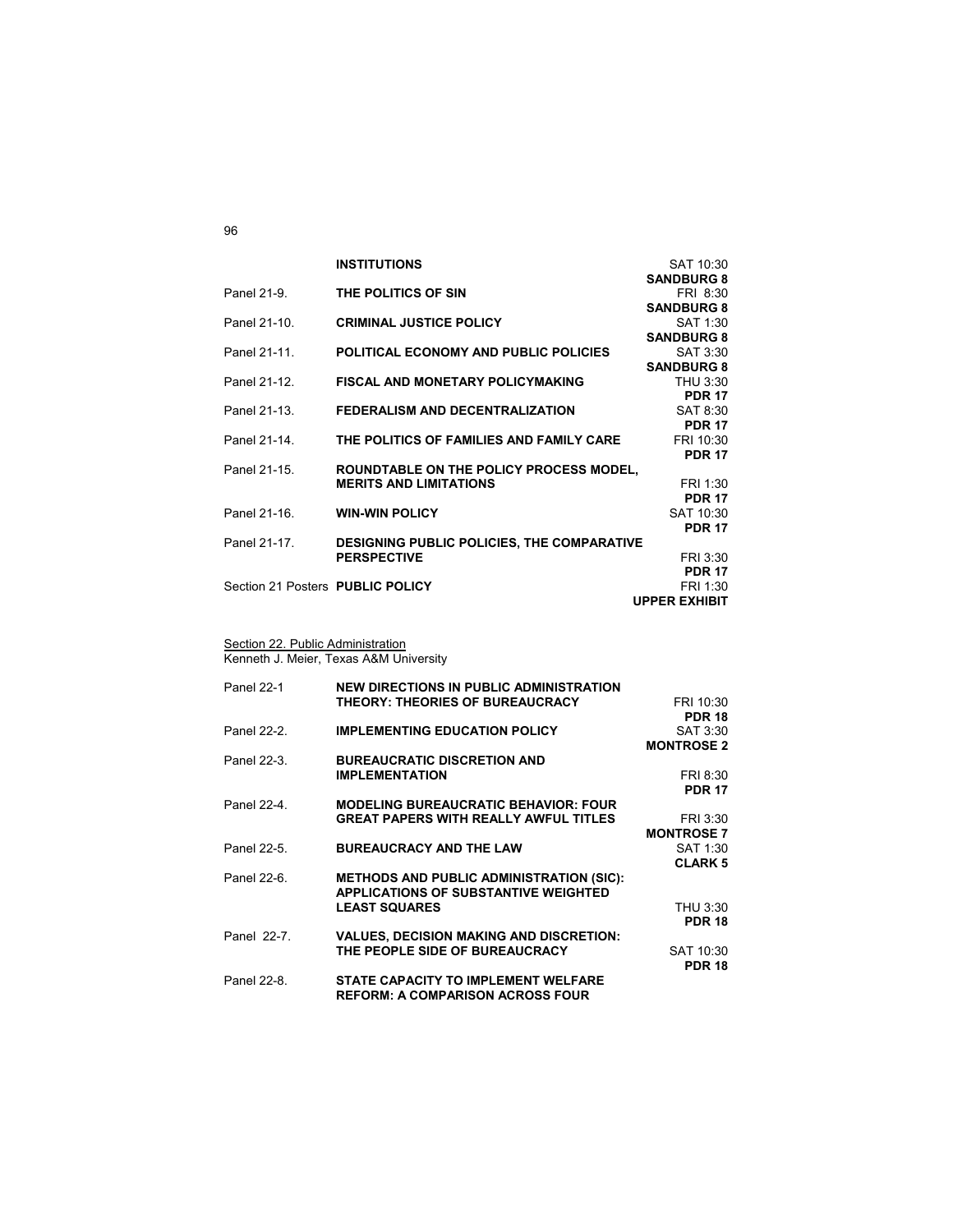|                                                                           | 97                               |
|---------------------------------------------------------------------------|----------------------------------|
| <b>MIDWESTERN STATES</b>                                                  | THU 11:00<br><b>PDR 17</b>       |
| Section 22 Posters INNOVATIVE RESEARCH IN PUBLIC<br><b>ADMINISTRATION</b> | FRI 1:30<br><b>UPPER EXHIBIT</b> |

Section 23. Political Culture James L. Gibson, University of Houston

| Panel 23-1. | <b>COORDINATION STRATEGIES, THE MASS PUBLIC</b>    |                   |
|-------------|----------------------------------------------------|-------------------|
|             | <b>AND POLITICAL CULTURE</b>                       | THU 11:00         |
|             |                                                    | <b>MONTROSE 7</b> |
| Panel 23-2. | POLITICAL CULTURE AND THE POLITICS OF              |                   |
|             | <b>IDENTITY</b>                                    | THU 3:30          |
|             |                                                    | <b>MONTROSE 7</b> |
| Panel 23-3. | <b>MACRO-LEVEL DEMOCRATIZATION AND</b>             |                   |
|             | <b>POLITICAL CULTURE</b>                           | FRI 1:30          |
|             |                                                    | <b>MONTROSE 7</b> |
| Panel 23-4. | POLITICAL CULTURE AND THE TRANSFORMATION           |                   |
|             | <b>OF RUSSIA</b>                                   | FRI 10:30         |
|             |                                                    | <b>MONTROSE 7</b> |
| Panel 23-5. | POLITICAL CULTURE AND POLITICAL CHANGE IN          |                   |
|             | THE FAR EAST                                       | THU 1:30          |
|             |                                                    | <b>MONTROSE 7</b> |
| Panel 23-6. | TOLERANCE AND LEARNING DEMOCRATIC NORMS            | FRI 8:30          |
|             |                                                    | <b>MONTROSE 7</b> |
| Panel 23-7. | <b>RELIGION, RELIGIOSITY AND POLITICAL CULTURE</b> | SAT 10:30         |
|             |                                                    | <b>MONTROSE 7</b> |
| Panel 23-8. | <b>ENVIRONMENTALISM AND POLITICAL CULTURE</b>      | SAT 1:30          |
|             |                                                    | <b>MONTROSE 7</b> |
| Panel 23-9. | SOCIAL CAPITAL, CIVIL SOCIETY, AND                 |                   |
|             | <b>DEMOCRATIZATION</b>                             | SAT 3:30          |
|             |                                                    | <b>MONTROSE 7</b> |

Section 24. Teaching Political Science MaryAnne Borrelli, Connecticut College

| Panel 24-1. | DEVELOPING DEMOCRATIC CITIZENSHIP THROUGH<br>ACTIVE LEARNING: INSTRUCTIONAL INNOVATION<br>USING THE WORLD WIDE WEB: EXPERIENCES FROM |               |
|-------------|--------------------------------------------------------------------------------------------------------------------------------------|---------------|
|             | <b>THE CLASSROOM</b>                                                                                                                 | THU 1:30      |
|             |                                                                                                                                      | <b>PDR 18</b> |
| Panel 24-2  | THE POLITICAL SCIENCE CLASSROOM AS AN AGENT OF                                                                                       |               |
|             |                                                                                                                                      | <b>PDR 18</b> |

Panel 24-2. **THE POLITICAL SCIENCE CLASSROOM AS AN AGENT OF POLITICAL SOCIALIZATION**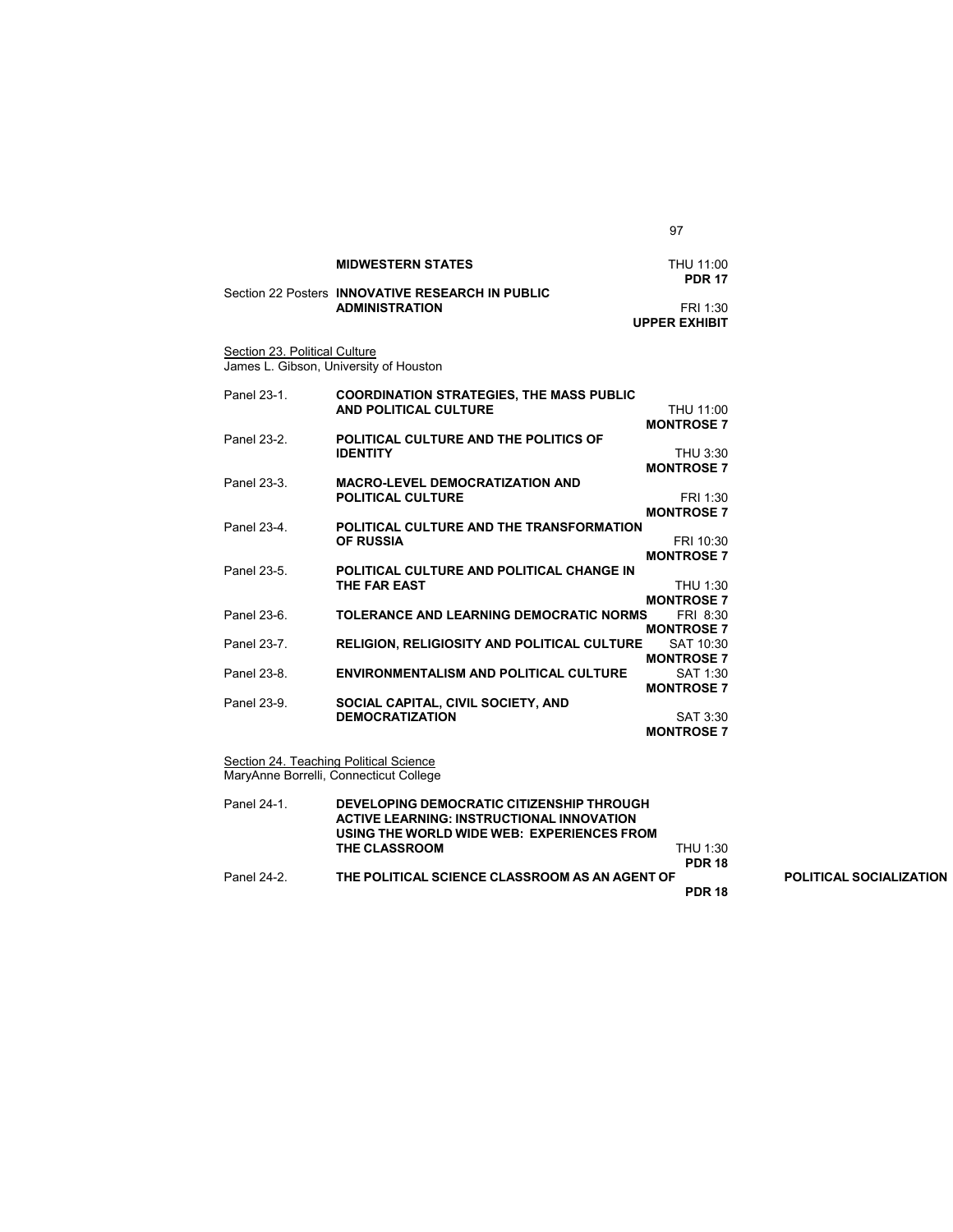| Panel 24-3. | <b>PRACTICING POLITICS: PEDAGOGIES OF COMMUNITY</b> |                  |
|-------------|-----------------------------------------------------|------------------|
|             | <b>SERVICE, INTERNSHIPS, AND SIMULATIONS</b>        | SAT 8:30         |
|             |                                                     | <b>PDR 18</b>    |
| Panel 24-4  | <b>TEACHING WITH CASE STUDIES: METHODS FROM</b>     |                  |
|             | <b>ACROSS THE DISCIPLINE</b>                        | SAT 1:30         |
|             |                                                     | <b>PDR 18</b>    |
| Panel 24-5. | <b>ROUNDTABLE ON TEACHING POLITICAL SCIENCE:</b>    |                  |
|             | A GENDERED ENTERPRISE                               | FRI 8:30         |
|             |                                                     | <b>PDR 18</b>    |
|             | Section 24 Posters TEACHING AND LEARNING POLITICAL  |                  |
|             | <b>SCIENCE</b> (Day session)                        | FRI 8:30a.m.     |
|             |                                                     | <b>PDR FOYER</b> |
|             | Section 24 Posters CONTRIBUTIONS OF THE LIBERAL     |                  |
|             | ARTS COLLEGES TO THE POLITICAL SCIENCE              |                  |
|             | <b>DISCIPLINE</b> (Evening session)                 | FRI 6:30 p.m.    |
|             |                                                     | <b>PDR FOYER</b> |

# **UNAFFILIATED GROUPS:**

Women=s Caucus

| Panel 25-1. | <b>ROUNDTABLE TO HONOR DIANE BLAIR</b>           | SAT 3:30         |
|-------------|--------------------------------------------------|------------------|
|             |                                                  | <b>CLARK7</b>    |
| Panel 25-2  | WIT, WISDOM & GUIDANCE FROM DIRECTORS OF         |                  |
|             | <b>WOMEN'S STUDIES PROGRAMS</b>                  | THU 11:00        |
|             |                                                  | <b>CLARK7</b>    |
| Panel 25-3. | ROUNDTABLE ON WOMEN AND MENTORING                | SAT 8:30         |
|             |                                                  | <b>BURNHAM 5</b> |
| Panel 25-4  | <b>ROUNDTABLE ON FEMINIST EPISTEMOLOGY</b>       | FRI 3:30         |
|             |                                                  | <b>CLARK7</b>    |
| Panel 25-5  | <b>ROUNDTABLE ON WOMEN IN PARLIAMENTS</b>        | THU 3:30         |
|             |                                                  | <b>CLARK7</b>    |
| Panel 25-6  | <b>ROUNDTABLE ON TEACHING POLITICAL SCIENCE:</b> |                  |
|             | A GENDERED ENTERPRISE                            | FRI 8:30         |
|             |                                                  | <b>PDR 18</b>    |

# Society for Greek Political Thought

| Panel 26-1. | PHILOSOPHY AND POETRY | FRI 1:30          |
|-------------|-----------------------|-------------------|
|             |                       | <b>SANDBURG 3</b> |
| Panel 26-2. | <b>ARISTOTLE</b>      | SAT 8:30          |
|             |                       | <b>PARLOR C</b>   |
| Panel 26-3. | <b>PLATO</b>          | SAT 1:30          |
|             |                       | <b>PARLOR C</b>   |
| Panel 26-4. | <b>XENOPHON</b>       | SAT 3:30          |
|             |                       | <b>PARLOR C</b>   |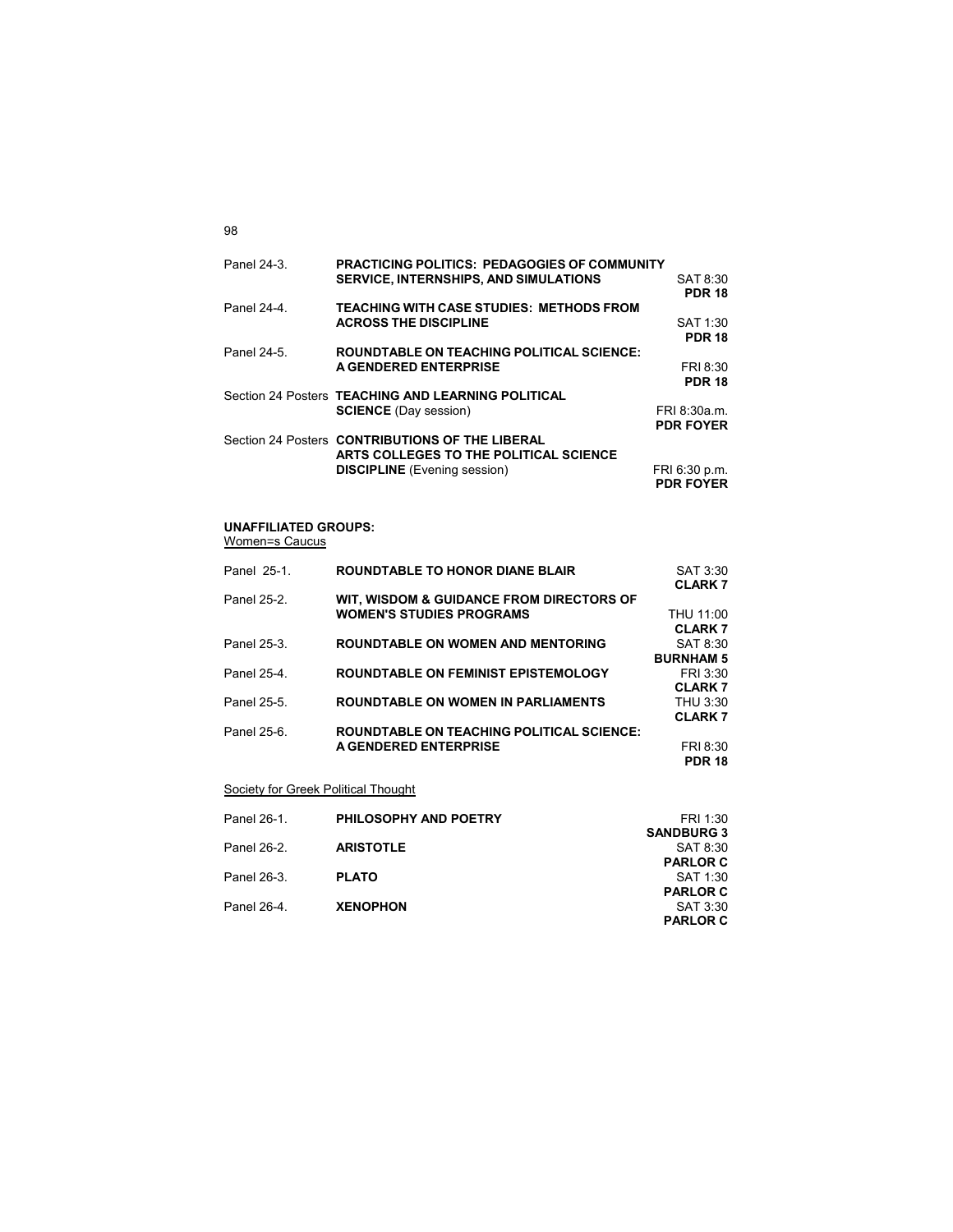Caucus for a New Political Science

| Panel 27-1. | <b>U.S. POLITICAL MOVEMENTS AND PUBLIC POLICY</b> |                   |
|-------------|---------------------------------------------------|-------------------|
|             | <b>FORMATION: CRITICAL PERSPECTIVES</b>           | SAT 10:30         |
|             |                                                   | <b>PARLOR C</b>   |
| Panel 27-2. | <b>POLITICS, MARKETS, AND LABOR REGIMES IN</b>    |                   |
|             | <b>NEWLY</b>                                      | SAT 1:30          |
|             |                                                   | <b>DEARBORN 3</b> |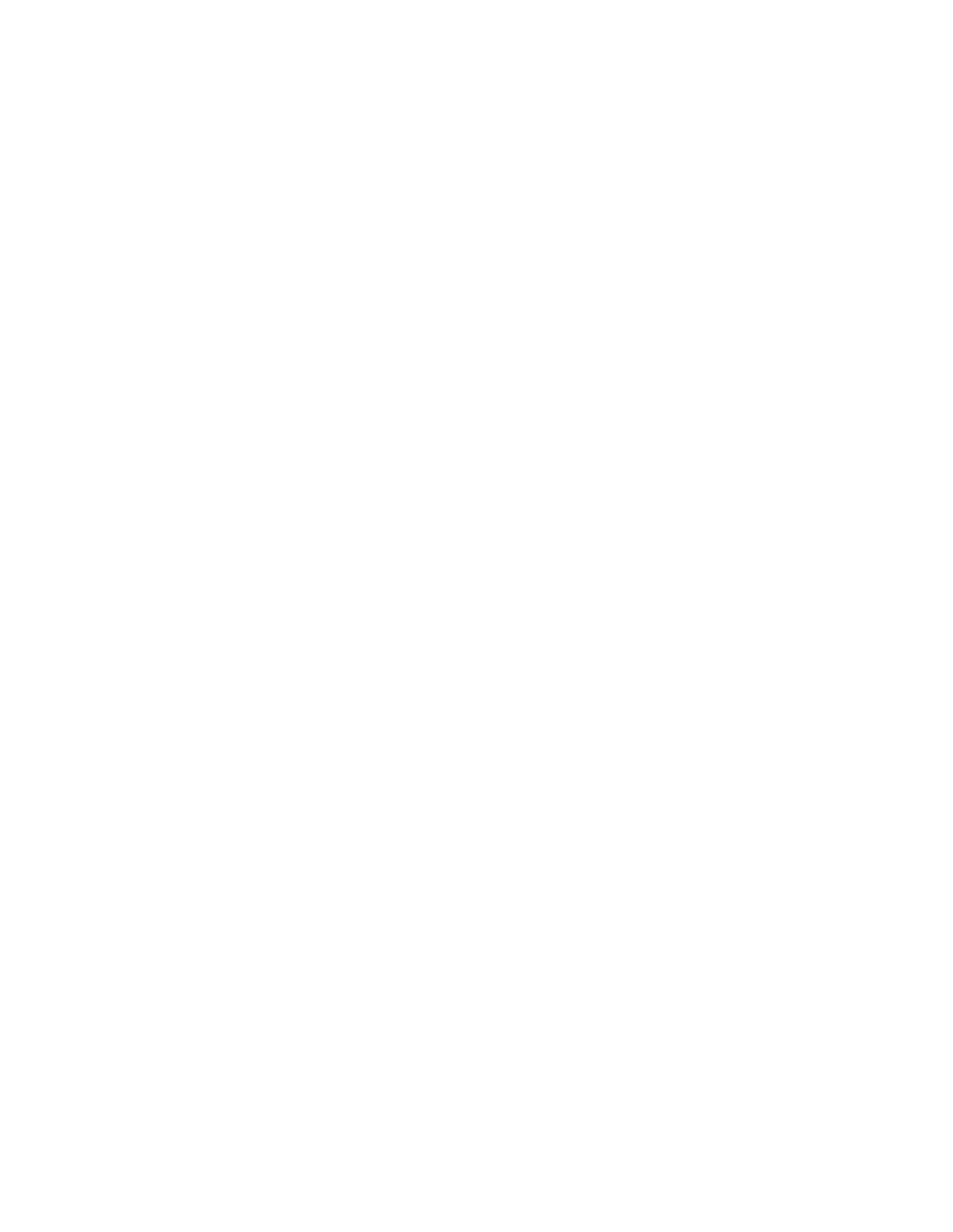# **DAILY PROGRAM SCHEDULE**

 $\mathcal{L}_\text{max}$  , and the set of the set of the set of the set of the set of the set of the set of the set of the set of

# **Thursday, April 23, 8:00 am - 1:00 pm**

# **MPSA COUNCIL MEETING DEARBORN 1**

President: **Harold Spaeth**, *Michigan State University*

# **Thursday, April 23, 11:00 am - 12:45 pm**

| Panel 1-1 | <b>SANDBURG 2</b>                                                                                                                                                                   |
|-----------|-------------------------------------------------------------------------------------------------------------------------------------------------------------------------------------|
|           | <b>CHANGE AND ADAPTATION IN EUROPEAN POLITICAL PARTIES</b>                                                                                                                          |
| Chair:    | Pia Knigge, Auburn University, Montgomery, knigpia@strudel.aum.edu                                                                                                                  |
| Papers:   | ADie Grünen: Ideology and Political Reality @ Irene Barnett, Kent State<br>University, focault@aol.com                                                                              |
|           | AThe Norwegian Labor Party and the European Issue, 1989-94 @ Jo Saglie,<br>University of Washington, jo.saglie@stv.uio.no                                                           |
|           | ACoping with Mass Politics: Electoral Institutions, Party Innovation, and Liberals<br>in France and Germany, 1870-1939.@ Marcus Kreuzer, Columbia University,<br>mlk17@columbia.edu |
| Disc:     | Susan E. Scarrow, University of Houston, sscarrow@uh.edu<br>Pia Knigge, Auburn University, Montgomery, knigpia@strudel.aum.edu                                                      |

### Panel 1-14 **SANDBURG 3**

|         | THE WELFARE STATE: DEVELOPMENT AND RETRENCHMENT                                 |
|---------|---------------------------------------------------------------------------------|
| Chair:  | Gunther M. Hega, Western Michigan University, hega@wmich.edu                    |
| Papers: | AThe Politics of Welfare Retrenchment: A Search for Alternative Explanations.@  |
|         | S. Craig Ammon, Vanderbilt University, stephen.c.ammon@vanderbilt.edu           |
|         | ASocial Policy Development and Education Expansion in the United States and     |
|         | Germany: Were There Trade-Offs?@ Karl Hokenmaier, Western Michigan              |
|         | University: 96hokenmaier@umich.edu: Gunther M. Hega, Western Michigan           |
|         | University, hega@wmich.edu                                                      |
|         | AClaiming Welfare Rights: The Role of U.S. and German Courts in Defining        |
|         | Constitutional Entitlements. <sup>®</sup> Amy Makinen, University of Rochester, |
|         | amym@troi.cc.rochester.edu                                                      |
| Disc:   | Christopher S. Allen, University of Georgia, csallen@uga.cc.uga.edu             |
|         |                                                                                 |

## Panel 2-1 **SANDBURG 4**

# **ATTITUDES TOWARD DEMOCRACY IN CENTRAL AMERICA**

Chair: **Andrew J. Stein**,*Tennessee Technological University*, ajs9890@tntech.edu Papers: "Public Evaluations of Government Corruption and Their Relation to Democratic Values and Support for the Political System: Nicaragua in Comparative Perspective." **Andrew J. Stein**, *Tennessee Technological University*,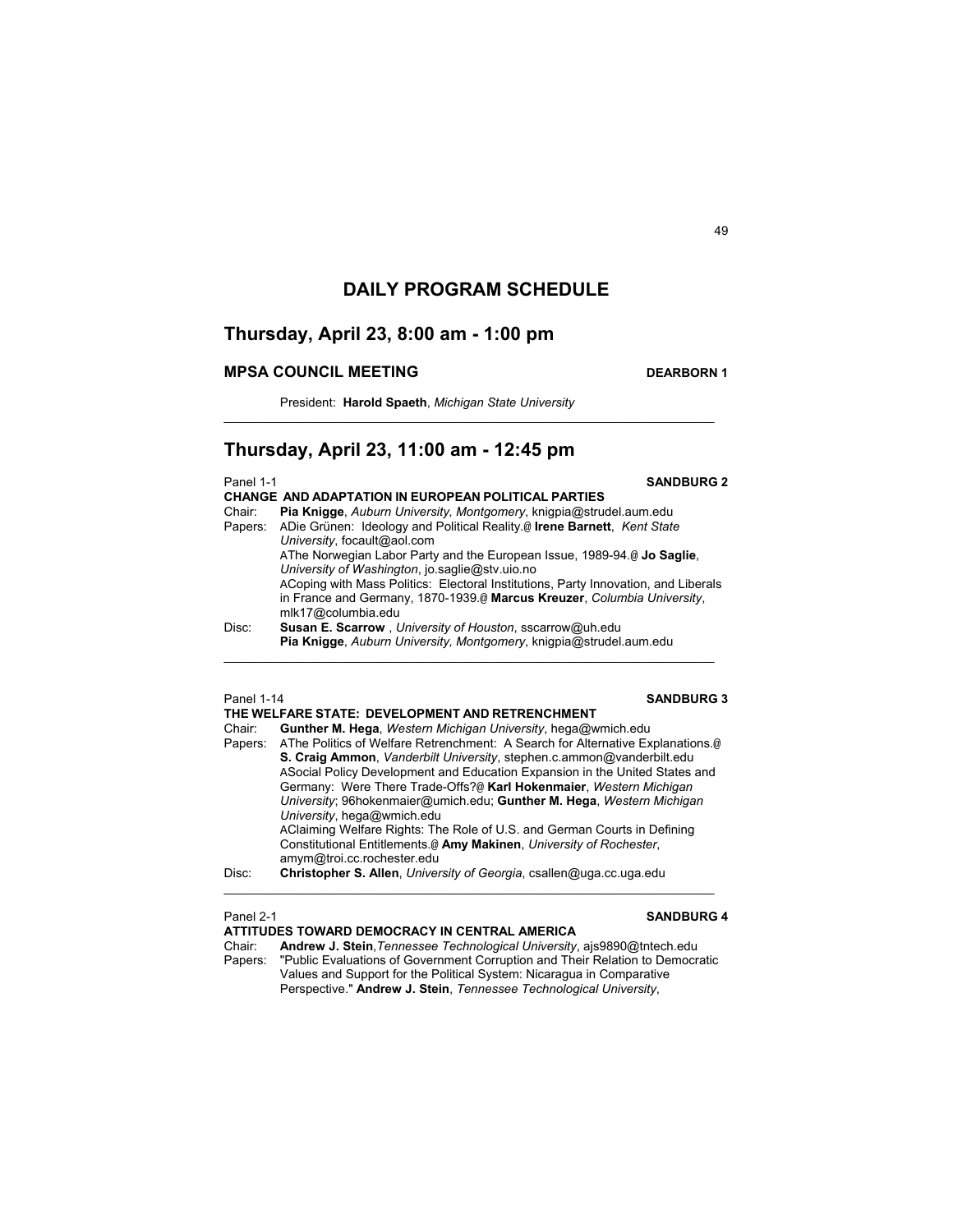ajs9890@tntech.edu

AConceptualizing the Transition to Democracy in El Salvador, 1989-1999: The Role and Prospects of the Left." **William Barnes**, *unaffiliated - Attorney at Law*, BarnesWAB@aol.com ACivil Society=s Impact upon Political Attitudes and Democracy in Urban Central America: A Comparative Analysis." **John A. Booth**, *University of North Texas* Booth@unt.edu; **Patricia Bayer Richard**, *Ohio University*; prichard1@ohiou.edu ACivic Association and Democratic Participation in Central America: A Test of the Putnam Thesis." **Amber L. Seligson**, *Cornell University*, als27@cornell.edu Disc: **Rose Spalding,** *DePaul University*, rspaldin@condor.depaul.edu  $\_$  , and the set of the set of the set of the set of the set of the set of the set of the set of the set of the set of the set of the set of the set of the set of the set of the set of the set of the set of the set of th

# **Panel 3-14** SANDBURG 5

|         | <b>COMMUNIST SUCCESSOR PARTIES IN COMPARATIVE PERSPECTIVE</b>                    |
|---------|----------------------------------------------------------------------------------|
| Chair:  | Barbara Chottiner, University of Alabama                                         |
| Papers: | AHow Much Have They Changed? The Evolution of the Rhetorical Strategies of       |
|         | the Communist Successor Parties.@ John T. Ishiyama, Truman State University.     |
|         | jishiyama@truman.edu                                                             |
|         | AAdaptation Strategies of Formerly Dominant Political Parties @ Sahar Shafqat,   |
|         | Texas A & M University                                                           |
|         | ASuccess and Failure: A Comparative Study of the Communist Successor             |
|         | Parties in Hungary, Romania and Bulgaria.@ Jeffrey Stevenson Murer,              |
|         | University of Illinois-Chicago                                                   |
|         | AHow the Former Ruling Communist Organizations of East-Central Europe            |
|         | Transformed Themselves into Electoral Parties.@ Daniel F. Ziblatt, University of |
|         | California, Berkeley                                                             |
|         | AOrganizational Sources of Differences in the >Public Face= of the Communist     |
|         | Successor Parties: A Comparison of the Czech and Slovak Cases.@ Anna             |
|         | Grzymala-Busse, Harvard University                                               |
| Disc:   | Barbara Chottiner, University of Alabama                                         |
|         |                                                                                  |

## Panel 4-10 **SANDBURG 6**

### **THE DYNAMICS OF SECURING STATE SECURITY**

Chair: **Steve D. Boilard,** *Western Kentucky University*, steve.boilard@wku.edu. Papers: AAre Refugees a Threat to International Security.@ **Clair Apodaca**, *University of Memphis*. AThe Paradox of the Military Professionalism and National Security.@ **Tomoko Sugiyama**, *Columbia University*, ts64@columbia.edu "Fair Division, Adjusted Winner Procedure, and the Golan Heights.@ **Tansa Massoud**, *Bucknell University*, massoud@bucknell.edu Disc: **Steve Boilard,** *Western Kentucky University*, steve.boilard@wku.edu  $\mathcal{L}_\text{max}$  , and the contribution of the contribution of the contribution of the contribution of the contribution of the contribution of the contribution of the contribution of the contribution of the contribution of t

## **Panel 5-1 SANDBURG 7**

**ECONOMIC INTEGRATION IN THE EUROPEAN UNION**

Chair: **David Bearce,** *Ohio State University* , bearce1@osu.edu Papers: AContemporary Theorizing on the European Union: Old Wine in New Bottles?@

**Thomas Doleys**, *Vanderbilt University*, thomas.j.doleys@vanderbilt.edu AAThe Dynamics of Intra-EU Trade: 1973-1994.@ **Ron Gelleny**, *State University*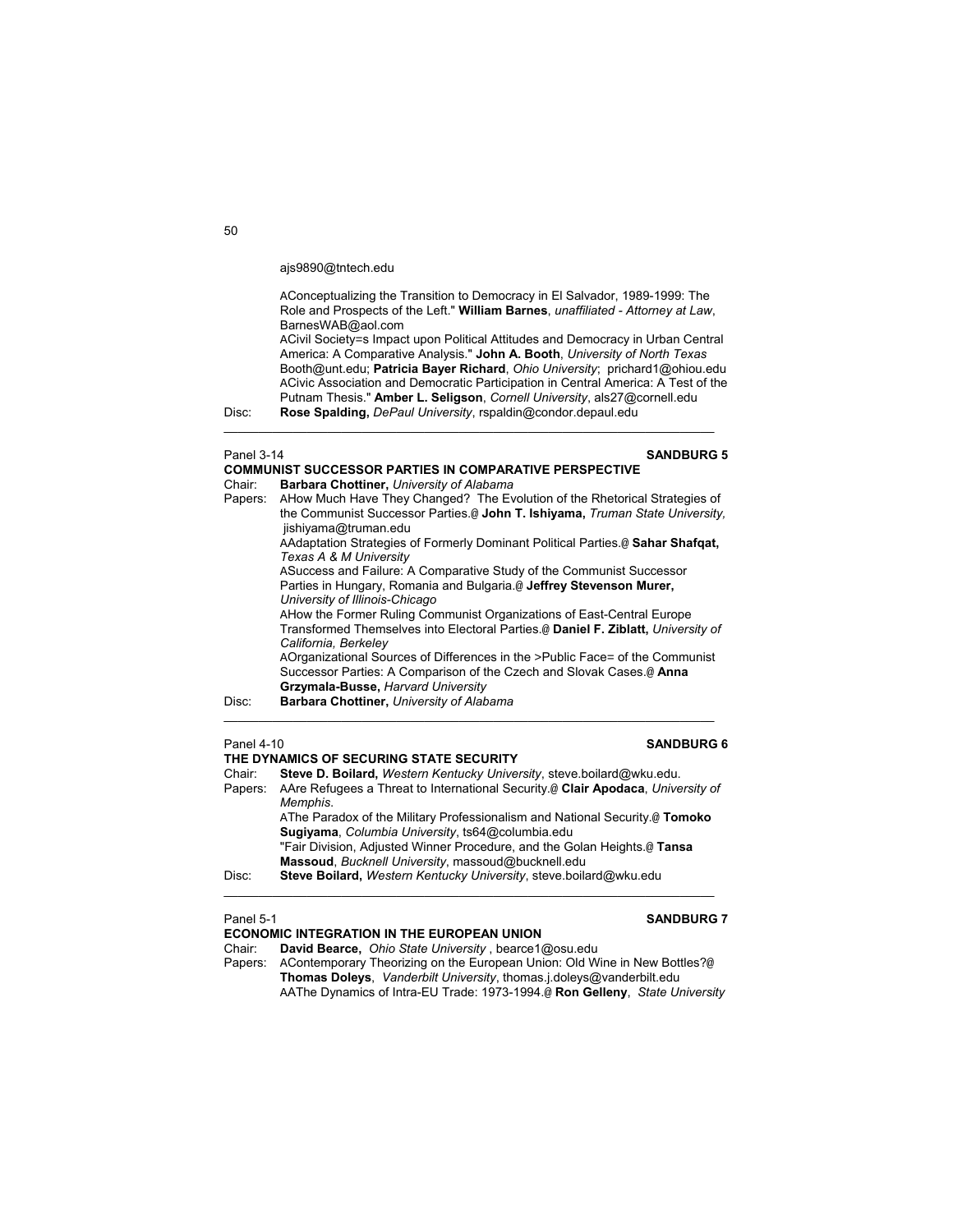*of New York at Binghamton*, be82572@binghamton.edu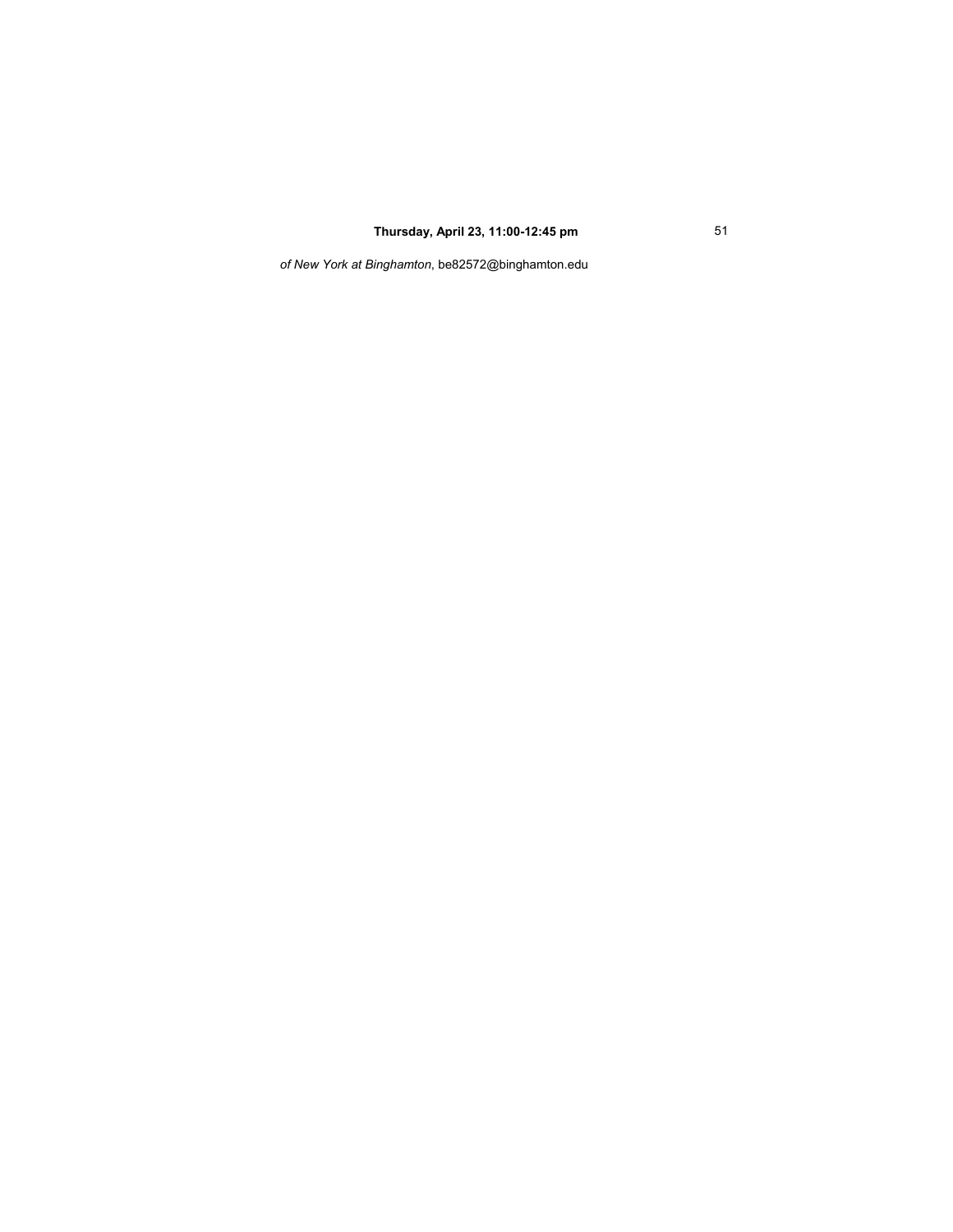\_\_\_\_\_\_\_\_\_\_\_\_\_\_\_\_\_\_\_\_\_\_\_\_\_\_\_\_\_\_\_\_\_\_\_\_\_\_\_\_\_\_\_\_\_\_\_\_\_\_\_\_\_\_\_\_\_\_\_\_\_\_\_\_\_\_\_\_\_\_\_

|       | ARoom for One More? Understanding Italian Efforts to Join the EMU @ |
|-------|---------------------------------------------------------------------|
|       | <b>Elizabeth B. Moore.</b> Beaver College, emoore@beaver.edu        |
| Disc: | David Bearce, Ohio State University, bearce 1@osu.edu               |

# Panel 6-2 **BURNHAM 2**

## **POLITICAL SOPHISTICATION**

| Chair:  | William G. Jacoby, University of South Carolina, william-jacoby@sc.edu                      |
|---------|---------------------------------------------------------------------------------------------|
| Papers: | "A Re-examination of Attitude Constraint using Polychoric Correlations." Sondra             |
|         | Richards, University of Houston, srichards@uh.edu                                           |
|         | "Political Expertise and Vertical Constraint." Paul Goren, University of                    |
|         | Pittsburgh, PXGST@vms.cis.pitt.edu.                                                         |
|         | "The Determinants of Heterogeneity in Models of Individual Behavior." Patrick               |
|         | Fournier, University of British Columbia, fournier@unixg.ubc.ca                             |
|         | "Political Sophistication and the Presidential Campaign: Citizen Reactions to               |
|         | Campaign Advertisements." Valerie A. Sulfaro, James Madison University,<br>sulvarva@imu.edu |
| Disc:   | William G. Jacoby, University of South Carolina, william-jacoby@sc.edu                      |
|         |                                                                                             |

# Panel 6-11 **BURNHAM 1**

**PUBLIC OPINION ON POLICY ISSUES**

| Chair:  | Mark R. Joslyn, University of Kansas, mioslyn@lark.cc.ukans.edu                |
|---------|--------------------------------------------------------------------------------|
| Papers: | "Public Money and Private Schools: Attitudes Toward School Vouchers."          |
|         | Stephen T. Mockabee, Ohio State University, mockabee1.osu.edu; Paul            |
|         | Lavrakas, Ohio State University                                                |
|         | "Public Opinion on Work/Family Issues: Implications for Party Politics." Kira  |
|         | Sanbonmatsu, Harvard University, klsanbon@fax.harvard.edu                      |
|         | "The Two Faces of Public Opinion: Cognitive and Social Bases of Opinion        |
|         | Formation and Elicitation." Adam J. Berinsky, University of Michigan.          |
|         | berinsky@umich.edu                                                             |
|         | "Extending the On-Line Processing Model: Constructing Attitudes on Personified |
|         | Issues." Francis Neely, SUNY at Stony Brook, fneely@ic.sunysb.edu; Michael     |
|         | Guge, SUNY at Stony Brook                                                      |
| Disc:   | Mark R. Joslyn, University of Kansas; mjoslyn@lark.cc.ukans.edu                |
|         |                                                                                |

# Panel 7-4 **BURNHAM 4**

# **MAJOR PARTY ALTERNATIVES**

Chair: **John Geer**, *Vanderbilt*, geer@ctrvax.vanderbilt.edu

Papers: "Divided Government: The Public Preference for Limited Power.@ **Diane Hollern Harvey,** *University of Maryland,* v-dhollern@bss2.umd.edu

 $\_$  , and the set of the set of the set of the set of the set of the set of the set of the set of the set of the set of the set of the set of the set of the set of the set of the set of the set of the set of the set of th

"The Media and Insurgent Success.@ **Richard Jenkins,** *University of British Columbia,* rjenkins@unixg.ubc.ca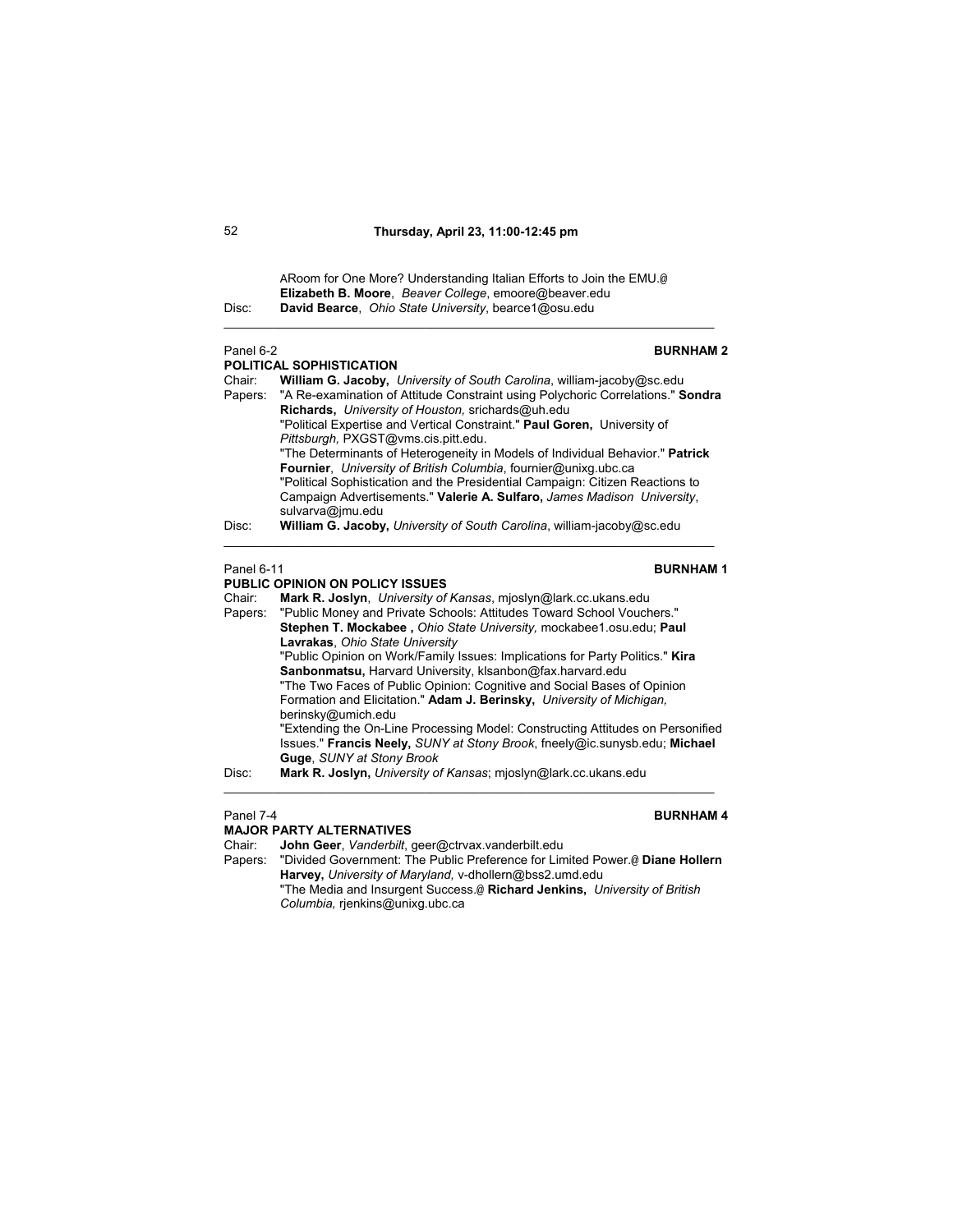"Competing Explanations of Split-Ticket Voting in American National Elections.@ **Franco Mattei**, *SUNY at Buffalo* , mattei@acsu.buffalo; **John S. Howes,** *SUNY at Buffalo*, jshowes@acsu.buffalo,

"The Role of Perot Supporters in the Elections of 1992 and 1996.A **Andrew R. Tomlinson**, *Ohio State University,* tomlinson.28@osu.edu; **Herbert Asher,** *Ohio State University*

\_\_\_\_\_\_\_\_\_\_\_\_\_\_\_\_\_\_\_\_\_\_\_\_\_\_\_\_\_\_\_\_\_\_\_\_\_\_\_\_\_\_\_\_\_\_\_\_\_\_\_\_\_\_\_\_\_\_\_\_\_\_\_\_\_\_\_\_\_\_\_

Disc: **John Geer**, *Vanderbil*t; geen@ctrvax.vanderbilt.edu

## Panel 8-1 **CLARK 5 STYLE, SUBSTANCE AND SPIN: THE ELEMENTS OF POLITICAL PERSUASION** Chair: **James Endersby**, *University of Missouri,* polsjwe@showme.missouri.edu APolitical Advertising in the Era of Capital Intensive Campaigning: Challenger and Incumbent Videostyles, 1986-1996.@ **Glenn W. Richardson**, *Virginia Polytechnic Institute and State University,* grichard@vtm1.cc.vt.edu ARush to Judgment: A Value Priming Model of Political Persuasion.@ **David C. Barker**, *University of Houston*, dbarker@uhupvm1.uh.edu; **Christopher Jan Carman**, *University of Houston* , ccarman@bayou.uh.edu; **Kathleen Knight**, *University of Houston,* knight@uh.edu AViewer Response to Positive vs Negative Ads in the 1996 Presidential Campaign.@ **Erika G. King**, *Grand Valley State University* kinge@gvsu.edu; **Hong Chen**, *Grand Valley State University*; **Robert Hendersen**, *Grand Valley State University*  AYou=ve Got to Ac-cent-tchu-ate the Positive: The Effects of Television News on Party Images in the 1997 British Election.@ **Pippa Norris**, *Harvard University,*  Pippa\_Norris@Harvard.edu; **David Sanders**, *Essex University* Disc: **Stephen C. Brooks,** *University of Akron*, SteveBrooks@UAkron.edu \_\_\_\_\_\_\_\_\_\_\_\_\_\_\_\_\_\_\_\_\_\_\_\_\_\_\_\_\_\_\_\_\_\_\_\_\_\_\_\_\_\_\_\_\_\_\_\_\_\_\_\_\_\_\_\_\_\_\_\_\_\_\_\_\_\_\_\_\_\_\_

### Panel 9-18 **BURNHAM 5**

|         | <b>GENDER POLITICS AND POLICIES</b>                                                                                                |
|---------|------------------------------------------------------------------------------------------------------------------------------------|
| Chair:  | Christopher J. Bosso, Northeastern University, cbosso@lynx.neu.edu                                                                 |
| Papers: | AThe Politics and Policies of Domestic Violence.@ Joyce Gelb, Yale University<br>and CUNY                                          |
|         | AThe Politics of Breast Implants and Women=s Health.@ Marian Lief Palley.                                                          |
|         | University of Delaware: Howard Palley, University of Maryland                                                                      |
|         | AThe Politics and Policies of Abortion and Reproductive Rights. <sup>®</sup> Eileen                                                |
|         | McDonagh, Northeastern University, emcd@neu.edu                                                                                    |
|         | AGender and Special Education.@ Jesse Donahue, Saginaw Valley State<br>University, idonahue@tardis.svsu.edu                        |
| Disc:   | Christopher J. Bosso, Northeastern University, cbosso@lynx.neu.edu<br>Janet Boles, Marquette University, 6259BOL6SJ@vms.csd.mu.edu |
|         |                                                                                                                                    |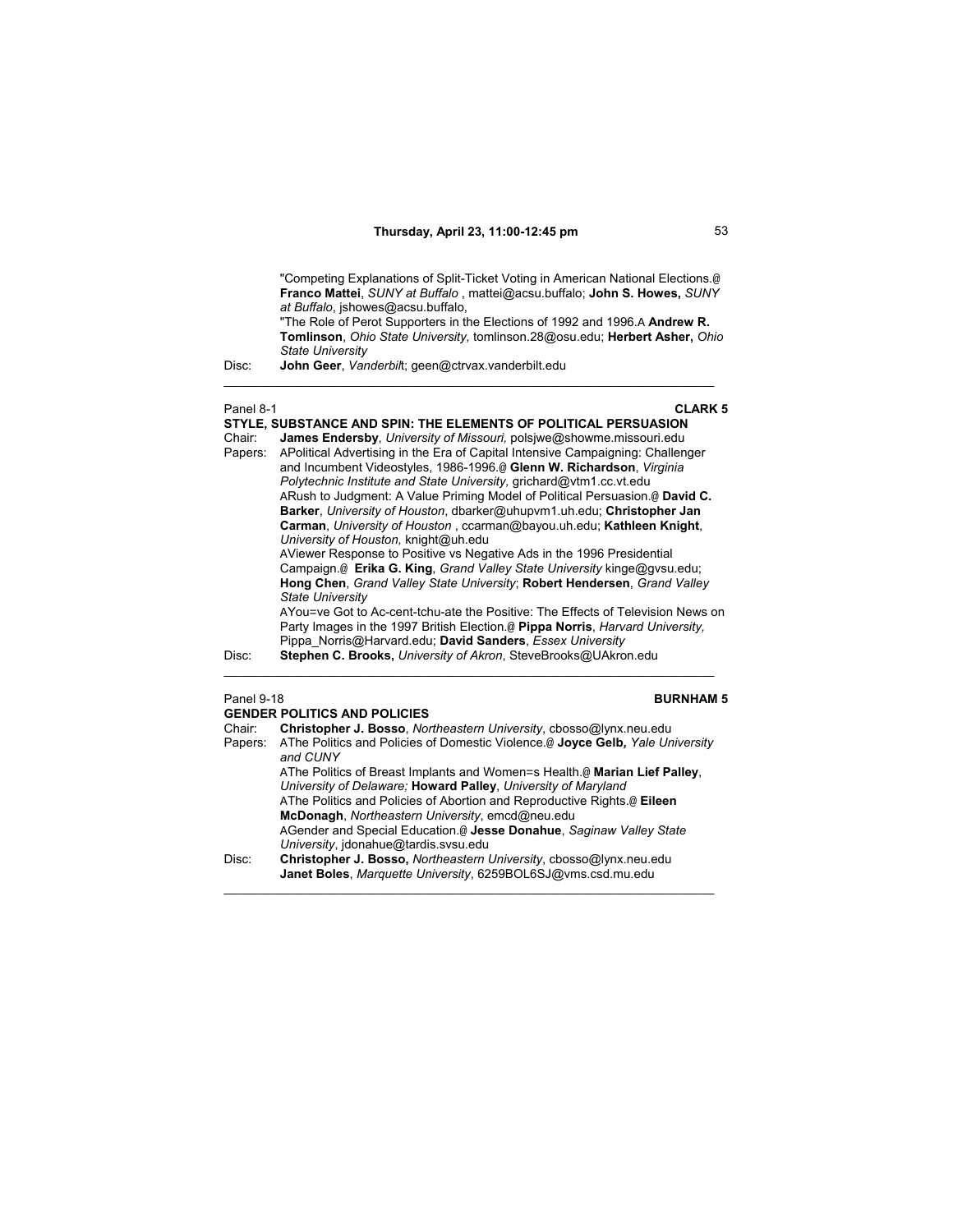| Panel 10-2 | <b>DEARBORN 2</b>                                                             |
|------------|-------------------------------------------------------------------------------|
|            | THE INFLUENCE OF RACE AND THE STRUCTURING OF AMERICAN POLITICS                |
| Chair:     | <b>Paul R. Abramson, Michigan State University, abramson@pilot.msu.edu</b>    |
| Papers:    | AThe Consequences of Falsifying Racial Attitudes in Social Surveys.@ Michael  |
|            | Cobb, University of Illinois at Urbana-Champaign, mcobb1@students.uiuc.edu    |
|            | AThe Racial Polarization of Belief Systems From 1972 to 1996.@ Carolyn Lewis, |
|            | Western Michigan University, lewis@wmich.edu; Jason Jagemann, Western         |
|            | Michigan University, 93jagemann@wmich.edu                                     |
|            | APublic Policy on Race: Sources of Support for and Opposition to Affirmative  |
|            | Action.@ Robert B. Albritton, Northern Illinois University,                   |
|            | ti0rbal@corn.cso.niu.edu; Willie L. Fowler, Northern Illinois University      |
|            | "The Meaning and Measurement of Racial Context.@ Tali Mendelberg, Princeton   |
|            | University; talim@ariel.princeton.edu; Eric Oliver, Princeton University,     |
|            | eoliver@wws.princeton.edu                                                     |
| Disc:      | Alan Abramowitz, Emory University, aabramow@ps.emory.edu                      |
|            |                                                                               |

| Panel 11-2 | <b>MONTROSE 2</b><br><b>CONSCIENCE AND COMMUNITY</b>                                      |
|------------|-------------------------------------------------------------------------------------------|
| Chair:     | Andrew Murphy, Villanova University, amurphy@email.vill.edu                               |
|            | Papers: "Liberty of Conscience as Political Necessity in the English Revolution." Mark S. |
|            | Jendrysik, Bucknell University, jendrysk@bucknell.edu                                     |
|            | "Liberty and the Social Construction of Conscience in J. S. Mill's Thought."              |
|            | Darren Walhof, University of Minnesota, dwalhof@polisci.umn.edu                           |
|            | "Religion and Coercion: The Relationship Between Worship and Politics in                  |
|            | Augustine's City of God." John von Heyking, University of Notre Dame,                     |
|            | jvonheyk@maimonides.helios.nd.edu                                                         |
| Disc:      | Amy R. McCready, Bucknell University, mccready@bucknell.edu                               |
|            | Andrew Murphy, Villanova University, amurphy@email.vill.edu                               |

# Panel 12-3 **MONTROSE 3**

|        | <b>HABERMAS AND RATIONAL CHOICE/SOCIAL CHOICE THEORY</b>                                 |
|--------|------------------------------------------------------------------------------------------|
| Chair: | James Johnson, University of Rochester, jjsn@troi.cc.rochester.edu                       |
|        | Papers: "Habermas and the Prospects for a Democratic Response to the Challenge of        |
|        | Social Choice Theory.@ Johnny Goldfinger, Duke University                                |
|        | "Rational Choice, Liberal Public Reason, and Discursive Rationality: Three               |
|        | Approaches to Theorizing Accommodation Among Ethnic and Cultural Groups. <sup>@</sup>    |
|        | Michael Raminder James, Virginia Tech, mijames3@vt.edu                                   |
|        | "Is it Rational to Deliberate Democratically?" David Van Mill, University of             |
|        | Chicago, dvanmill@midway.uchicago.edu                                                    |
|        | AMeeting Halfway Between Rochester and Frankfurt: The Reconstruction of                  |
|        | Focal Point Reasoning in Strategic Interaction. <sup>®</sup> John W. Schiemann, Columbia |
|        | University, jws13@columbia.edu                                                           |
| Disc:  | James Johnson, University of Rochester, jjsn@troi.cc.rochester.edu                       |
|        |                                                                                          |

Panel 13-5 **LASALLE 1**

### **FORMAL MODELS OF FEDERALISM AND LOCAL GOVERNMENT**

Chair: **John D. Wilkerson,** *University of Washington at Seattle,*fizzle@u.washington.edu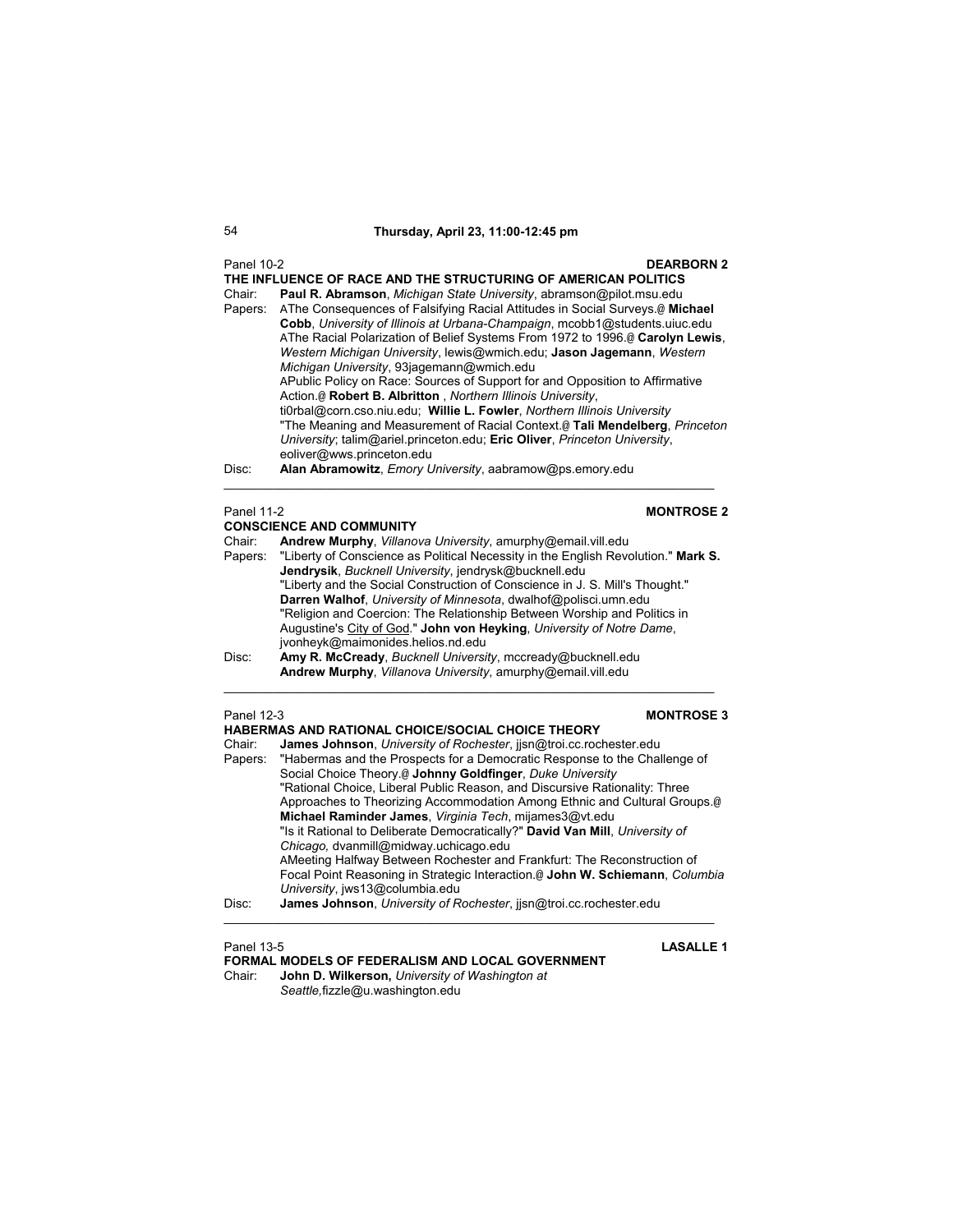| Papers: | AConsequences of Externalities in a Federal System.@ Ken Kollman, University<br>of Michigan, kkollman@umich.edu; John H. Miller, Carnegie Mellon University.<br>miller@santafe.edu; Scott E. Page, University of Iowa.<br>scotte@page.biz.uiowa.edu<br>AAn Empirical Investigation of the Articles of Confederation @ Keith Dougherty, |
|---------|----------------------------------------------------------------------------------------------------------------------------------------------------------------------------------------------------------------------------------------------------------------------------------------------------------------------------------------|
| Disc:   | St. Mary=s College of Maryland, kldougherty@osprey.smcm.edu<br>AThe Credit Assignment Problem: A New Look At Political Competition and a<br>Theory of Federal Encroachment @ Jenna Bednar, University of Iowa, jenna-<br>bednar@uiowa.edu<br>James R. Rogers, Texas A&M University, rogers@polisci.tamu.edu                            |

# Panel 14-8 **LASALLE 2**

# **DISCRETE/VOTE CHOICE MODELS**<br>Chair: **Jeffrev B. Lewis.** Princeton

### Jeffrey B. Lewis, *Princeton University*, jblewis@princeton.edu Papers: AIncorporating Self-Reported Ideology Scores in Dichotomous Voting Models.@ **Michael Herron**, *Northwestern University*, m-herron@nwu.edu ARacial Conflict or Economic Anxiety? A Comparison of California Propositions 187 and 209.@ **Tara L. Butterfield**, *California Institute of Technology*, tarab@hss.caltech.edu ASome Diagnostic Methods for Models with Limited Dependent Variables.@ **Bradford S. Jones**, *University of Arizona*, bsjones@arizona.edu; **William J. Dixon**, *University of Arizona*, dixonw@arizona.edu Disc: **Jeffrey B. Lewis,** *Princeton University*, jblewis@princeton.edu; **Elisabeth R. Gerber**, *University of California at San Diego*, egerber@weber.ucsd.edu

\_\_\_\_\_\_\_\_\_\_\_\_\_\_\_\_\_\_\_\_\_\_\_\_\_\_\_\_\_\_\_\_\_\_\_\_\_\_\_\_\_\_\_\_\_\_\_\_\_\_\_\_\_\_\_\_\_\_\_\_\_\_\_\_\_\_\_\_\_\_\_

 $\mathcal{L}_\text{G} = \{ \mathcal{L}_\text{G} \mid \mathcal{L}_\text{G} \mid \mathcal{L}_\text{G} \mid \mathcal{L}_\text{G} \mid \mathcal{L}_\text{G} \mid \mathcal{L}_\text{G} \mid \mathcal{L}_\text{G} \mid \mathcal{L}_\text{G} \mid \mathcal{L}_\text{G} \mid \mathcal{L}_\text{G} \mid \mathcal{L}_\text{G} \mid \mathcal{L}_\text{G} \mid \mathcal{L}_\text{G} \mid \mathcal{L}_\text{G} \mid \mathcal{L}_\text{G} \mid \mathcal{L}_\text{G}$ 

# Panel 15<sup>B1</sup> MONTROSE 1 **PARTIES IN THE LEGISLATURE**

(co-sponsored with Legislative Politics, Panel 17-14)

# Panel 16-11 **LASALLE 3**

# **PRESIDENTS, AGENDAS, AND THE MASS MEDIA**

| Chair:  | Terri Susan Fine, University of Central Florida, tfine@pegasus.cc.ucf.edu     |
|---------|-------------------------------------------------------------------------------|
| Papers: | "Presidential Candidates and Non-verbal Imagery: Photographic Coverage of the |
|         | 1992 and 1996 Presidential Election Campaigns @ Richard J. Powell, Florida    |
|         | Atlantic University, ripowell@acc.fau.edu                                     |
|         | "Put Your Money Where Your Mouth Is: Presidential Agenda Setting in the 1996  |
|         | Democratic and Republican Party Platforms.@ Terri Susan Fine, University of   |
|         | Central Florida, tfine@pegasus.cc.ucf.edu                                     |
| Disc    | Diane Heith, Brown University, diane heith@brown.edu                          |
|         |                                                                               |

Panel 17-14 **MONTROSE 1**

**PARTIES IN THE LEGISLATURE** (co-sponsored with Political Parties and Interest Groups, Panel 15-1)<br>Chair: David R. Jones, University of California, Los Angeles, dion Chair: **David R. Jones**, *University of California, Los Angeles*, djones@ucla.edu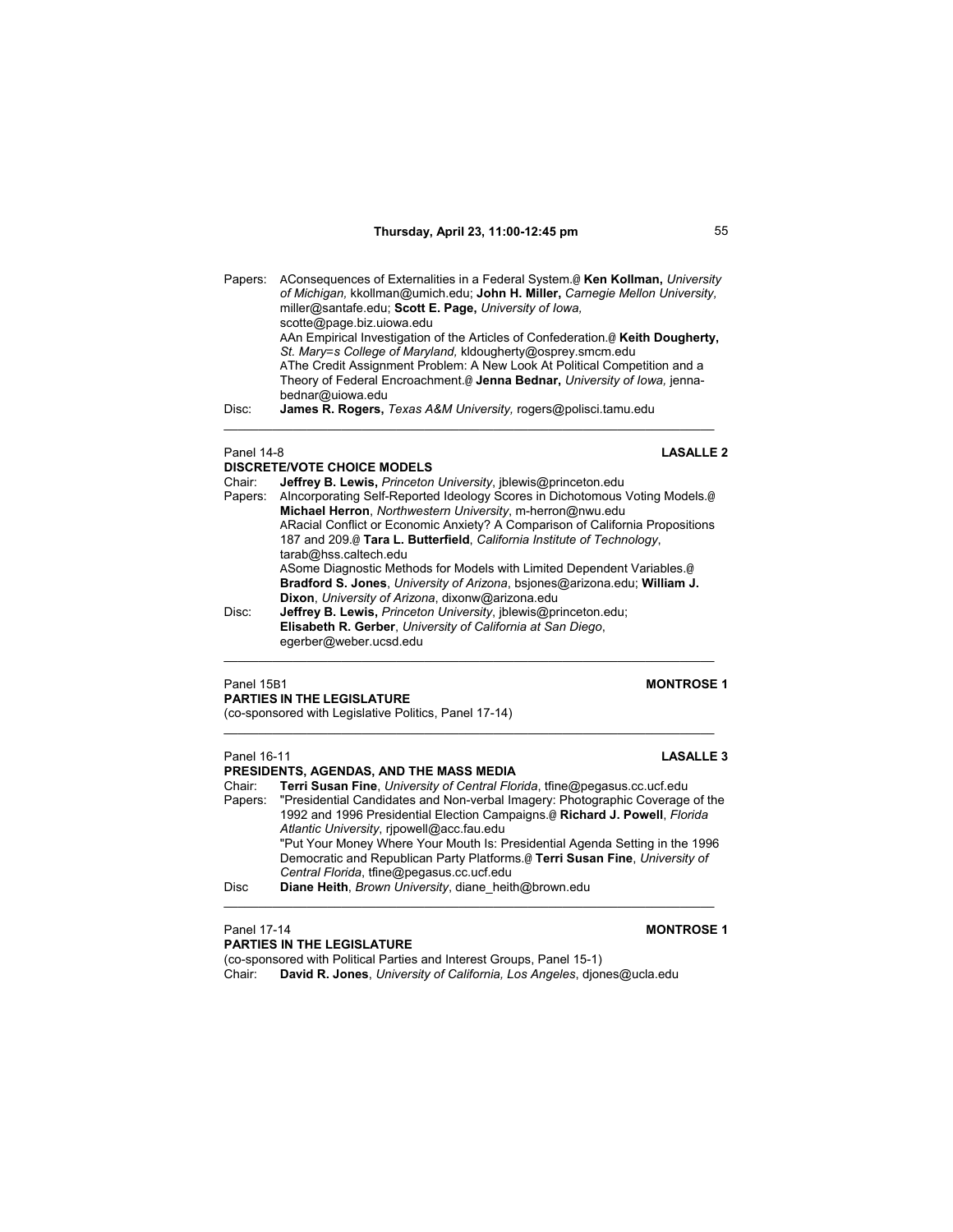Papers: AParty Support in the U.S. House of Representatives: A Case Study of the 104th Congress.@ **Scott McClurg**, *Washington University in St. Louis,* sdmcclur@artsci.wustl.edu "Party Leaders in the U.S. House and Institutional Appointments: New Evidence from the Tenure of Speakers O'Neill and Wright.@ **John L. Mason**, *University of Texas, Austin*, mason2@bellsouth.edu AParty Unity Voting in the U.S. House of Representatives.@ **Jennifer Saunders**, *George Washington University*, jennif@gwis2.circ.gwu.edu A>Generational Change= and Party Voting in the House of Representatives.@ **Jay A. DeSart**, *Florida Atlantic University*, jdesart@fau.edu Disc: **William Kubik**, *Hanover College*, kubik@hanover.edu  $\_$  , and the set of the set of the set of the set of the set of the set of the set of the set of the set of the set of the set of the set of the set of the set of the set of the set of the set of the set of the set of th

# **Panel 17-21 LASALLE 5**

**LEGISLATIVE PROCESS IN THE STATES**

(Co-sponsored with State and Intergovernmental Politics, Panel 19-5)

| <b>Panel 18-1</b> | <b>PDR 18</b> |
|-------------------|---------------|
|                   |               |

|         | <b>AGENDA SETTING IN THE UNITED STATES SUPREME COURT</b>                        |
|---------|---------------------------------------------------------------------------------|
| Chair:  | Lettie McSpadden, Northern Illinois University, lettie@niu.edu                  |
| Papers: | Alssue Selection, Information, and Agenda Setting on the Supreme Court.@        |
|         | Barbara Palmer, Southern Methodist University, bapalmer@mail.smu.edu            |
|         | AJudicial Values and Agenda Building: An Empirical Inquiry into the Changing    |
|         | Composition and Dynamics of the Primary Issue Agenda of the United States       |
|         | Supreme Court, 1801-1990.@ Ayo Ogundele, University of North Texas,             |
|         | oqundele@students.cas.unt.edu                                                   |
|         | AOf Time and Judicial Behavior: Longitudinal Analyses of the Supreme Court      |
|         | Decision Making and the Agenda Setting Process, 1888-1989.@ Drew Noble          |
|         | Lanier, University of Central Florida, dlanier@pegasus.cc.ucf.edu               |
|         | AThe Effects of Legal Mobilization on the Supreme Court=s Attention to Issues.@ |
|         | C. Scott Peters, University of Kentucky, pcscot00@pop.uky.edu                   |
| Disc:   | Kevin McGuire, University of North Carolina at Chapel Hill,                     |
|         | kmcquire.ham@mhs.unc.edu                                                        |
|         | Richard Pacelle, University of Missouri- St. Louis, martinf@indiana.edu         |

\_\_\_\_\_\_\_\_\_\_\_\_\_\_\_\_\_\_\_\_\_\_\_\_\_\_\_\_\_\_\_\_\_\_\_\_\_\_\_\_\_\_\_\_\_\_\_\_\_\_\_\_\_\_\_\_\_\_\_\_\_\_\_\_\_\_\_\_\_\_\_

### Panel 19-5 **LASALLE 5**

### **LEGISLATIVE PROCESS IN THE STATES**

(co-sponsored with Legislative Politics, Panel 17-21)

Chair: **Jack Van Der Silk**, *University of Illinois at Springfield*, vanderslik.jack@uis.edu

Papers: AThe Use of Interim Study Committees to Set Agendas and Frame Views.@ **Gary Copeland,** *University of Oklahoma*, Copeland@ou.edu; **Lesli McCollum**, *University of Oklahoma*, lesli@uoknor.edu, ARules in the Florida State Legislature.@ **Aubrey Jewettt**, *University of Central* 

 $\_$  , and the set of the set of the set of the set of the set of the set of the set of the set of the set of the set of the set of the set of the set of the set of the set of the set of the set of the set of the set of th

*Florida*, ajewett@pegasus.cc.ucf.edu; **Roger Handberg**, *University of Central Florida*, handberg@pegasus.cc.ucf.edu

ADOA Bills in the Texas Legislature.@ **Harvey Tucker**, *Texas A&M University*, E339ht@politics.tamu.edu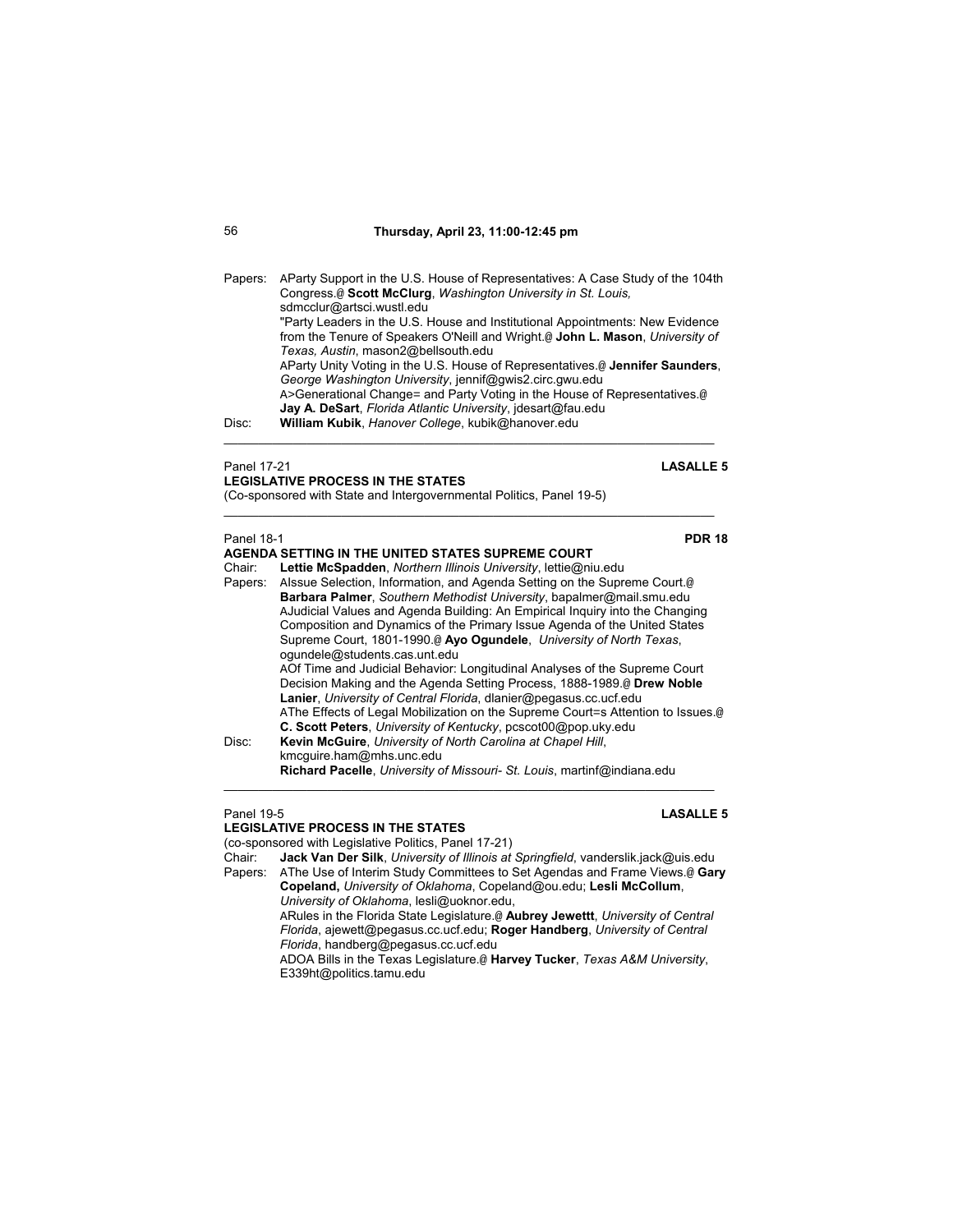AAgenda Setting in State Legislatures.@ **Chapman Rackaway**, *University of Missouri*, C675586@showme.missouri.edu; **Jeffrey L. Adams,** *University of Missouri*, C675586@showme.missouri.edu Disc: **Patrick Lynch**, *Georgetown University*, Lynchp@gunet.georgetown.edu \_\_\_\_\_\_\_\_\_\_\_\_\_\_\_\_\_\_\_\_\_\_\_\_\_\_\_\_\_\_\_\_\_\_\_\_\_\_\_\_\_\_\_\_\_\_\_\_\_\_\_\_\_\_\_\_\_\_\_\_\_\_\_\_\_\_\_\_\_\_\_ Panel 19-12 **PDR 17 STATE CAPACITY TO IMPLEMENT WELFARE REFORM: A COMPARISON ACROSS FOUR MIDWESTERN STATES** (co-sponsored with Public Administration, Panel 22-8)  $\mathcal{L}_\text{max}$  , and the contribution of the contribution of the contribution of the contribution of the contribution of the contribution of the contribution of the contribution of the contribution of the contribution of t Panel 20-2 **PDR 16 ISSUES IN CITY COUNCIL REPRESENTATION** Chair: **Gerald T. Gabris**, Northern Illinois University Papers: AThe Municipal Reform Movement=s Continuing Impact on City Council Behavior.@ **Patrick Higgins**  AStructural, Socioeconomic, Political, and Individual Determinates of Representational Role Types Among City Council Members in the State of New York.@ **Douglas Ihrke,** dihrke@csd.uwm.edu; **Salvatore Lombardo,** *Siena College,*lombardo@siena.edu AThe Effects of City Council Conflict on City Manager and City Administrator Burnout and Job Satisfaction.@ **James Kaatz,** *Mississippi State University;*  **Edward French,** *Mississippi State University* Disc: **Gerald T. Gabris**, Northern Illinois University \_\_\_\_\_\_\_\_\_\_\_\_\_\_\_\_\_\_\_\_\_\_\_\_\_\_\_\_\_\_\_\_\_\_\_\_\_\_\_\_\_\_\_\_\_\_\_\_\_\_\_\_\_\_\_\_\_\_\_\_\_\_\_\_\_\_\_\_\_\_\_ Panel 21-2 **SANDBURG 8 THE POLITICS OF EDUCATION POLICY** Chair: **Kay G. Wolsborn**, *College of St. Benedict/ St. John's University*, KWolsborn@CSBSJU.EDU Papers: AOut with the Input: The Misplaced Focus of Educational Policymaking.@ **Kevin B. Smith**, *University of Nebraska-Lincoln*, kbs@unlinfo.unl.edu; **J. Scott Rademacker**, *University of Nebraska-Lincoln*, Jrademac@unlgrad1.unl.edu ASeeing Through the Rhetoric: Views on School Choice from Parents, Educators, and Elected Officials in Cleveland and Milwaukee.@ **Emily Van Dunk**, *Public Policy Forum*, emily@csd.uwm.edu ATracking the World War II Vets: A Long-Run Methodology of College Subsidy Effects.@ **Fred M. Wirt**, *University of Illinois-Urbana-Champaign*, f-wirt@uiuc.edu Disc: **Paul R. Hagner**, *University of Memphis*, prhagner@msuvx1.memphis.edu **Charles S. Bullock III**, *University of Georgia*, csbullock@peachnet.campus.mci.net  $\mathcal{L}_\text{max}$  , and the contribution of the contribution of the contribution of the contribution of the contribution of the contribution of the contribution of the contribution of the contribution of the contribution of t Panel 22-8 **PDR 17 STATE CAPACITY TO IMPLEMENT WELFARE REFORM: A COMPARISON ACROSS** 

# **FOUR MIDWESTERN STATES**

(co-sponsored with State and Intergovernmental Politics, Panel 19-12)<br>Chair: **Tom Gais**, *Rockefeller Institute, SUNY at Albany,* gaist@ro Chair: **Tom Gais**, *Rockefeller Institute, SUNY at Albany*, gaist@rockinst.org Part: **Carol Weissert**, *Michigan State University*, weissert@pilot.msu.edu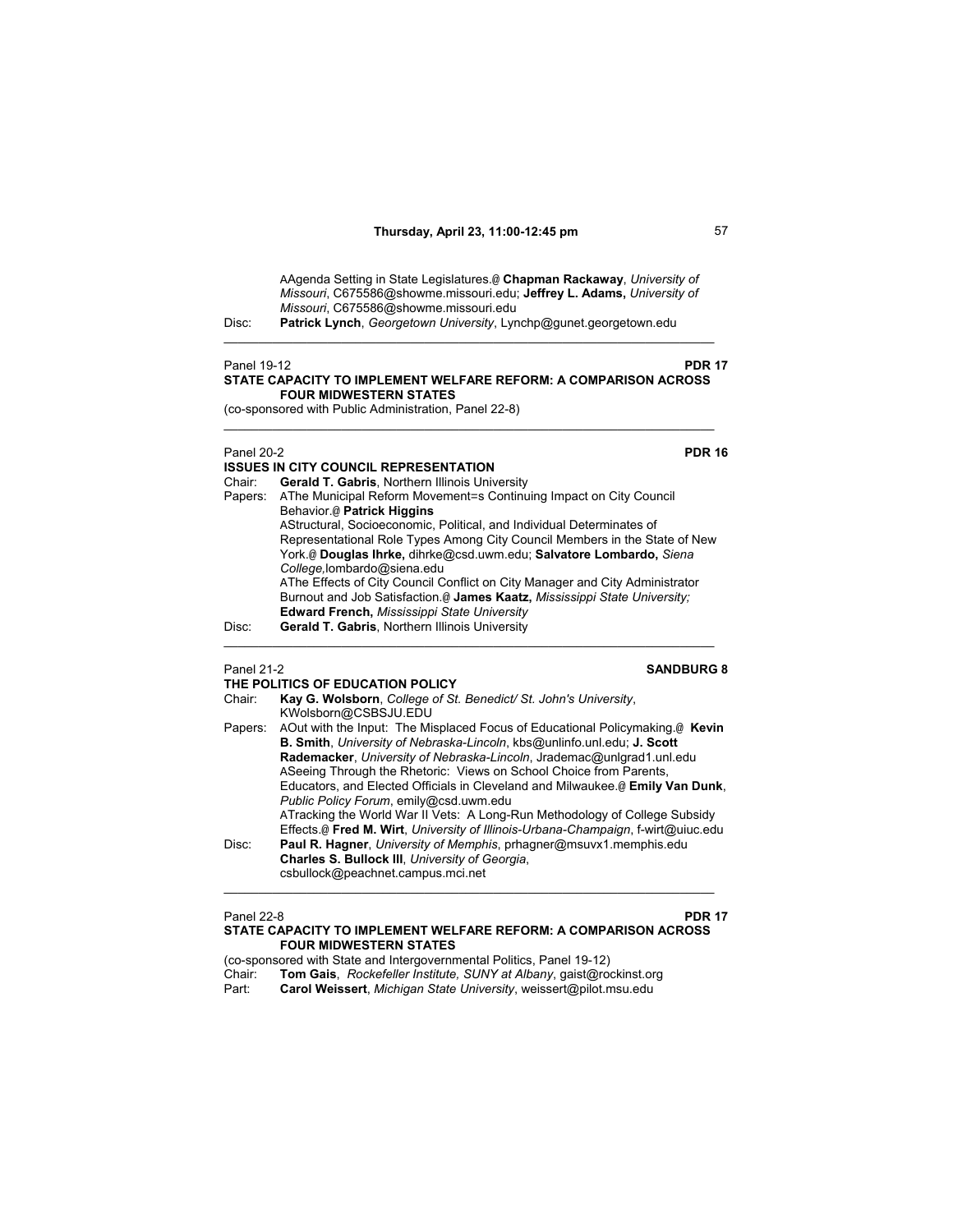| Disc:             | <b>Jocelyn Johnston</b> , University of Kansas, jocelyn@ukans.edu<br>Thomas Kaplan, University of Wisconsin-Madison, kaplan@ssc.wisc.edu<br>Thomas Luce, University of Minnesota, tluce@hhh.umn.edu<br>Sanford F. Schram, Bryn Mawr College, sschram@brynmawr.edu |
|-------------------|-------------------------------------------------------------------------------------------------------------------------------------------------------------------------------------------------------------------------------------------------------------------|
| <b>Panel 23-1</b> | <b>MONTROSE 7</b>                                                                                                                                                                                                                                                 |
|                   | <b>COORDINATION STRATEGIES, THE MASS PUBLIC AND POLITICAL CULTURE</b>                                                                                                                                                                                             |
| Chair:<br>Papers: | Helmut Norpoth, SUNY-Stony Brook, hnorpoth@datalab2.sbs.sunysb.edu<br>ACitizens, Coordination and Accountability in the New Democracies.@ Raymond<br>M. Duch, University of Houston, rduch@uh.edu                                                                 |
|                   | AVoter Responses to Electoral Complexity.@ Kathleen Bawn, University of<br>California - Los Angeles, bawn@polisci.sscnet.ucla.edu                                                                                                                                 |
|                   | AAccountability, the Voter and Cabinet Formation in Parliamentary<br>Democracies.@ Randolph T. Stevenson, Rice University, stevenso@ruf.rice.edu                                                                                                                  |
|                   | AThe Complexity of Strategic Considerations: The 1997 Canadian Election=,<br>Andre Blais, Universite de Montreal; Richard Nadeau, University of Montreal;<br>Elisabeth Gidengil, McGill University, in1@musicb.mcgill.ca; Neil Nevitte,                           |
|                   | University of Toronto                                                                                                                                                                                                                                             |
| Disc:             | Brian McCuen, University of Iowa                                                                                                                                                                                                                                  |
| <b>Panel 25-2</b> | <b>CLARK 7</b>                                                                                                                                                                                                                                                    |
|                   | WIT, WISDOM & GUIDANCE FROM DIRECTORS OF WOMEN'S STUDIES PROGRAMS                                                                                                                                                                                                 |
| Chair:            | Sue Thomas, Georgetown University, s thomas@guvax.georgetown.edu                                                                                                                                                                                                  |
| Part:             | Eloise Buker, Denison University, buker@denison.edu                                                                                                                                                                                                               |
|                   | Georgia Duerst-Lahti, Beloit College, duerstgj@beloit.edu                                                                                                                                                                                                         |
|                   | Susan Burgess, University of Wisconsin-Milwaukee, burgess@csd.uwm.edu                                                                                                                                                                                             |
|                   | Susan Gluck Mezey, Loyola University of Chicago, smezey@luc.edu                                                                                                                                                                                                   |
|                   | Sue Thomas, Georgetown University, s_thomas@guvax.                                                                                                                                                                                                                |

# **PANEL CHAIRS:**

 $\mathcal{L}_\text{G} = \{ \mathcal{L}_\text{G} \mid \mathcal{L}_\text{G} \mid \mathcal{L}_\text{G} \mid \mathcal{L}_\text{G} \mid \mathcal{L}_\text{G} \mid \mathcal{L}_\text{G} \mid \mathcal{L}_\text{G} \mid \mathcal{L}_\text{G} \mid \mathcal{L}_\text{G} \mid \mathcal{L}_\text{G} \mid \mathcal{L}_\text{G} \mid \mathcal{L}_\text{G} \mid \mathcal{L}_\text{G} \mid \mathcal{L}_\text{G} \mid \mathcal{L}_\text{G} \mid \mathcal{L}_\text{G}$ 

# **AFTER YOUR PANEL, PLEASE COMPLETE THE SURVEY FORM FOUND IN YOUR PANEL ROOM AND DROP IT INTO THE SURVEY ENVELOPE. THANK YOU.**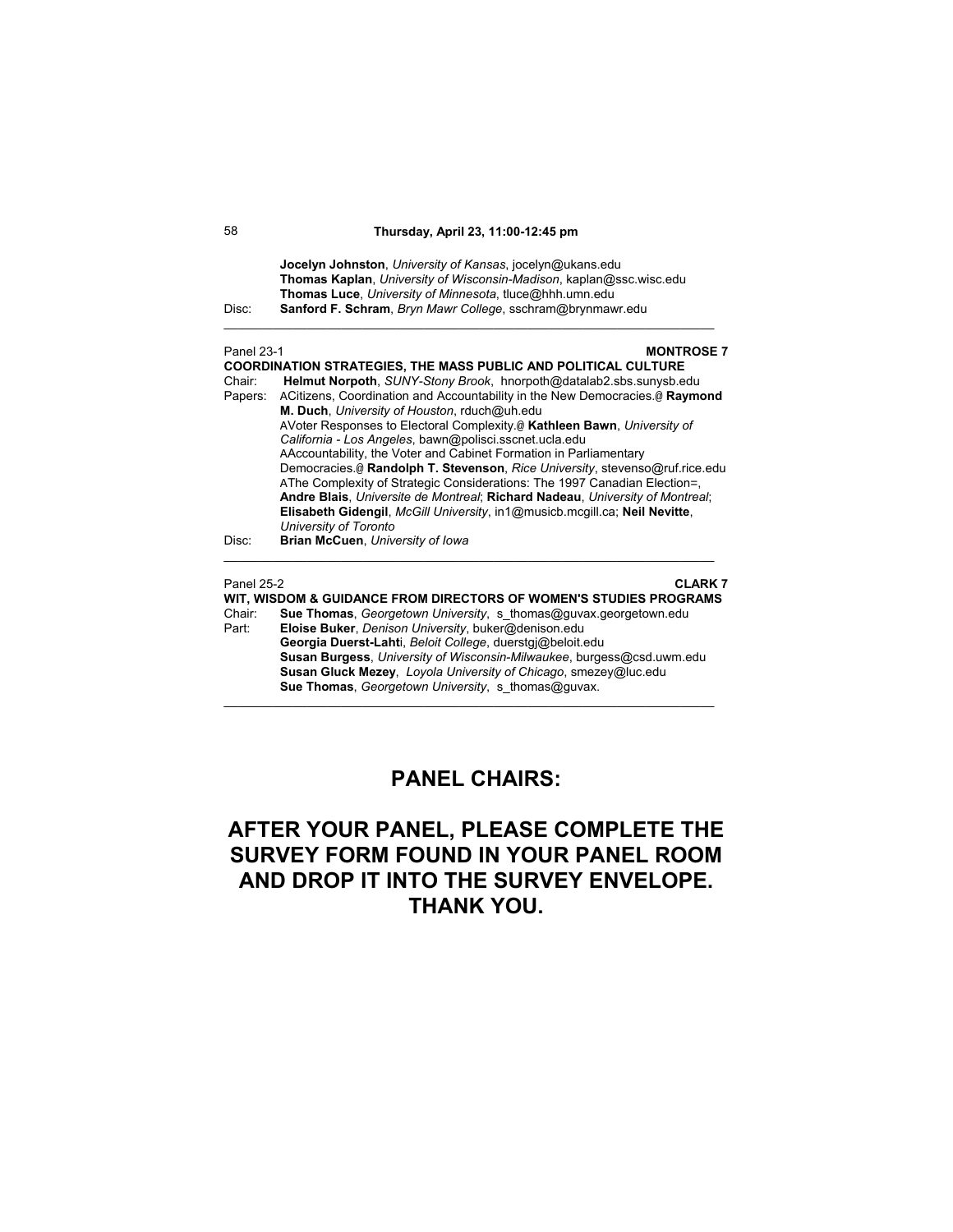# Poster Session 1

(Authors will be present from 1:30-3:30 pm)

### Section 1 Posters **UPPER EXHIBIT HALL**

- **THEMES IN COMPARATIVE POLITICSCINDUSTRIALIZED COUNTRIES** 1. AThe Comparative Study of Electoral Systems Project.@ **W. Phillips**
- **Shively**,*University of Minnesota*, shively@polisci.umn.edu
- 2. AThe Politics of the Ultra-Orthodox Parties in Israel.@ **Michael Harris**, *Eastern Michigan University*, pls-harris@online.emich.edu; co-authors: **Rebecca Kook**, **Gideon Doron**
- 3. ADemocracy and Change in the Republic of Ireland and Northern Ireland.@ **William Crotty**, *Northeastern University*, wcrotty@lynx.neu.edu
- 4. AThe Developmental State, Democracy, and Party Systems: A Comparative Analysis of Japan, South Korea, and Taiwan.@ **Tomoaki Nomi**, *University of North Carolina, Chapel Hill*, tnomi@email.unc.edu  $\mathcal{L}_\text{max}$  , and the contribution of the contribution of the contribution of the contribution of the contribution of the contribution of the contribution of the contribution of the contribution of the contribution of t

# Section 2 Posters **UPPER EXHIBIT HALL**

- **DEMOCRACY IN PRACTICE AND ECONOMIC REFORM IN DEVELOPING COUNTRIES**
- 1. ATales of An Infantile Democracy: An Evaluation of Cameroon=s 1997 Parliamentary Elections." **Greg O. Asuagbor**, *Bluffton College*, asuagbor@bluffton.edu
- 2. AMoney Talks: The Military=s Attempted Coups in Latin America and Africa." **Adam Bookman**, *Washington University in St. Louis,* ajbookma@artsci.wustl.edu; **Jennifer C. Seely**, *Washington University in St. Louis,* jcseely@artsci.wustl.edu
- 3. "Federalism, Economic Liberalization and Transitions within Democracy: A Comparative Case Study of India and Mexico." **Lawrence Saez**, *University of Chicago* , lsaez@aol.com; lsaez@ggu.edu
- 4. "The Political Entrepreneurship of Financial Ministries in Periods of Economic Reform: Brazil and India in the 1990s." **Eduardo J. Gómez**, *World Bank*, egomez@worldbank.org  $\mathcal{L}_\text{G} = \{ \mathcal{L}_\text{G} \mid \mathcal{L}_\text{G} \mid \mathcal{L}_\text{G} \mid \mathcal{L}_\text{G} \mid \mathcal{L}_\text{G} \mid \mathcal{L}_\text{G} \mid \mathcal{L}_\text{G} \mid \mathcal{L}_\text{G} \mid \mathcal{L}_\text{G} \mid \mathcal{L}_\text{G} \mid \mathcal{L}_\text{G} \mid \mathcal{L}_\text{G} \mid \mathcal{L}_\text{G} \mid \mathcal{L}_\text{G} \mid \mathcal{L}_\text{G} \mid \mathcal{L}_\text{G}$

# Section 3 Posters **UPPER EXHIBIT HALL**

- **THEMES IN COMPARATIVE POLITICS-DEVELOPING COUNTRIES** 1. ADemocratic Transitions: Case Studies of Malawi and Nigeria.@ **Louise M. Steen-Sprang,** *Ohio State University,* sprang.13@osu.edu
- 2. AInstitutional Choice and Regime Durability: A Partial Reconsideration.@ **Joseph Hinchliffe**, *University of Illinois, Champaign-Urbana,* **John Verkuilen,** *University of Illinois, Champaign*-*Urbana*

\_\_\_\_\_\_\_\_\_\_\_\_\_\_\_\_\_\_\_\_\_\_\_\_\_\_\_\_\_\_\_\_\_\_\_\_\_\_\_\_\_\_\_\_\_\_\_\_\_\_\_\_\_\_\_\_\_\_\_\_\_\_\_\_\_\_\_\_\_\_\_

# Section 9 Posters **UPPER EXHIBIT HALL**

**NEW DIRECTIONS IN GENDER RESEARCH**

1. "Citizenship: Is it Possible to Belong, and to What is it that One Belongs? " **Elsa**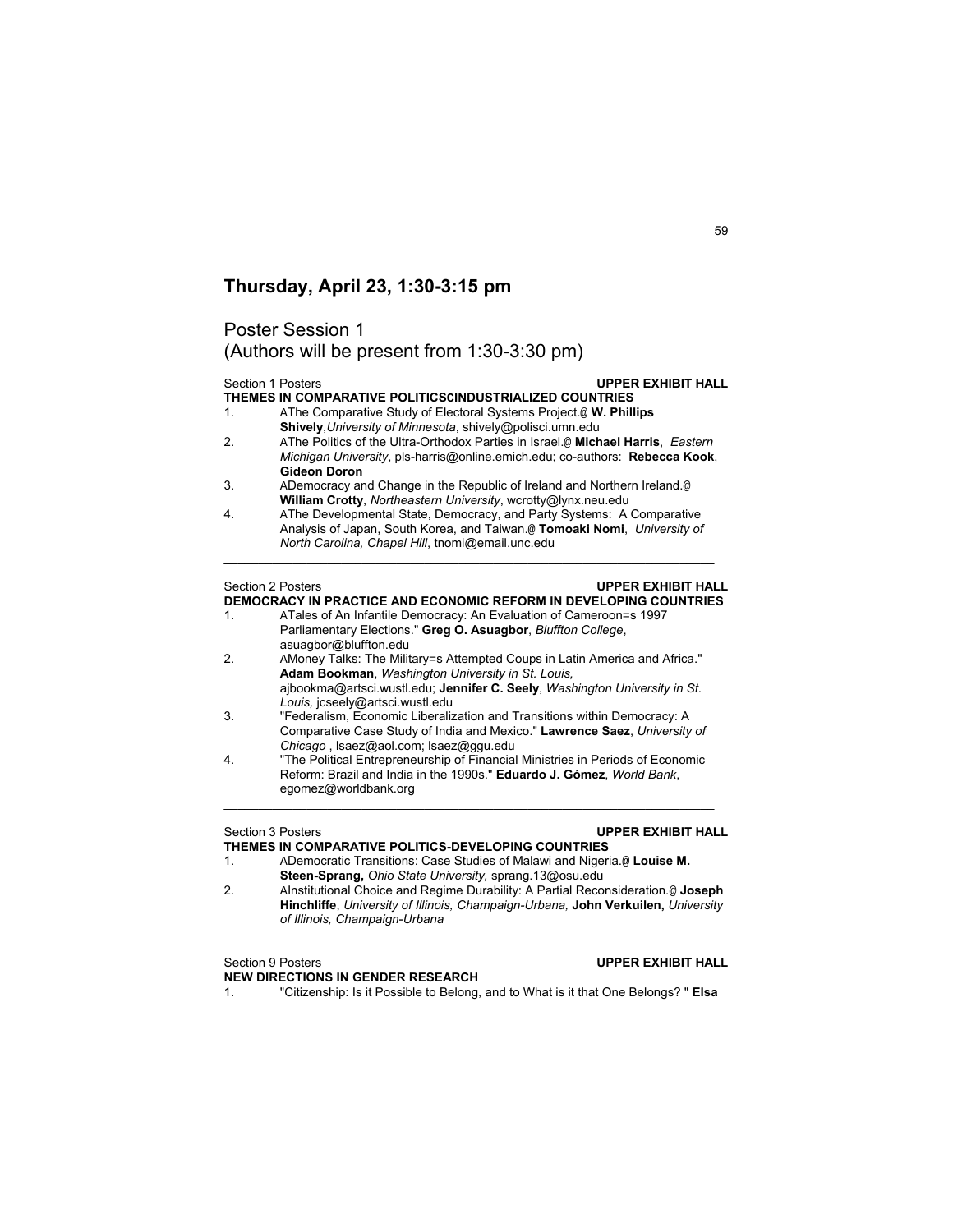|    | Dias, Purdue University, dias@polsci.purdue.edu                                                                                            |
|----|--------------------------------------------------------------------------------------------------------------------------------------------|
| 2. | "Awakening, Organization Building, and Political Action: A Historical Approach to                                                          |
|    | the Korean Women's Movement." Youn Chung Chung, University of Illinois.                                                                    |
|    | Chicago, ychung3@uic.edu                                                                                                                   |
| 3. | "The Prestige Issue in Japanese Foreign Policy: A Case of Korean Comfort                                                                   |
|    | Women." Mari Ishibashi, University of Notre Dame,                                                                                          |
|    | mishibas@irishvma.cc.nd.edu                                                                                                                |
| 4. | "Recreating Identities: Ethiopian Women in Israel." Jennifer A. Skulte, University                                                         |
|    | of Maryland, College Park, v-jskulte@bss2.umd.edu                                                                                          |
| 5. | "The Rise of Indigenous Human Rights Groups in Post-Transition Guatemala."                                                                 |
|    | Carol Stuart, University of Notre Dame, cstuart@igc.apc.org                                                                                |
| 6. | "Sub-Saharan African Women, the World Bank, and the Impact of the Beijing                                                                  |
|    | Women's Conference: Substantive Change or Mere Lip Service." Nicole D.                                                                     |
|    | Theriot, Vanderbilt University, theriond@ctrvax.vanderbilt.edu                                                                             |
| 7. | "Voting Differences among Women in the 1996 Election." Theresa Wong,                                                                       |
|    |                                                                                                                                            |
|    | University of Texas at Austin, twong@mail.la.utexas.edu                                                                                    |
|    |                                                                                                                                            |
|    | Section 11 Posters<br><b>UPPER EXHIBIT HALL</b>                                                                                            |
|    | THEMES IN POLITICAL THEORY                                                                                                                 |
| 1. |                                                                                                                                            |
|    | "From Gladiator to Comrade: Images of Spartacus in Historical Thought." John<br>Bokina, University of Texas-Pan American, ib83e8@panam.edu |
| 2. | "Tolerance and Toleration in Contemporary Political Thought." Jyl Josephson,                                                               |
|    | Texas Tech University, bqjyl@ttacs.ttu.edu                                                                                                 |
| 3. | "An Analysis of the Ebonics Debate as a Microcosm of Postmodern Thought."                                                                  |
|    | Sarah J. Diel-Hunt, Southern Illinois University, shunt@siu.edu                                                                            |
| 4. | AThe Misunderstood Teaching of Allan Bloom=s > The Closing of the American                                                                 |
|    | Mind=.@ Richard G. Horton, Catholic University of America.                                                                                 |
|    | rhort01@mail.win.org; James R. Sopp, University of Illinois, Urbana-Champaign                                                              |
| 5. | AHanna Arendt: Politics and Evil.@ Peter Stern, Robert Morris College,                                                                     |
| 6. | pstern@smtp.rmc11.edu; Robert Day, Robert Morris College<br>"On A Vindication of Natural Society: Edmund Burke's Critique of Modern        |

Political Rationalism." **Domokos Hajdo**, *University of Maryland*, v\_hajdo@bss2.umd.edu  $\_$  , and the set of the set of the set of the set of the set of the set of the set of the set of the set of the set of the set of the set of the set of the set of the set of the set of the set of the set of the set of th

# Poster Session 2 (Authors will be present from 1:30-3:30 pm)

# Section 24 Posters (Day) **PDR Foyer TEACHING AND LEARNING POLITICAL SCIENCE**

- 1. "The Care, Feeding, and Uses of Teaching Portfolios." **Jilda M. Aliotta,** *University of Hartford,* aliotta@uhavax.hartford.edu
- 2. "Anatomy of a Syllabus." **MaryAnne Borrelli,** *Connecticut College,* mabor@conncoll.edu
- 3. "Student Journals and Integrated Learning Experiences in Political Science Courses." **James M. Carlson,** *Providence College,* jcarlson@providence.edu
- 4. "Do We Need Remedial Civics? Finding the Baseline for Students in Introductory American Politics Courses." **Polly Diven,** *Grand Valley State University,*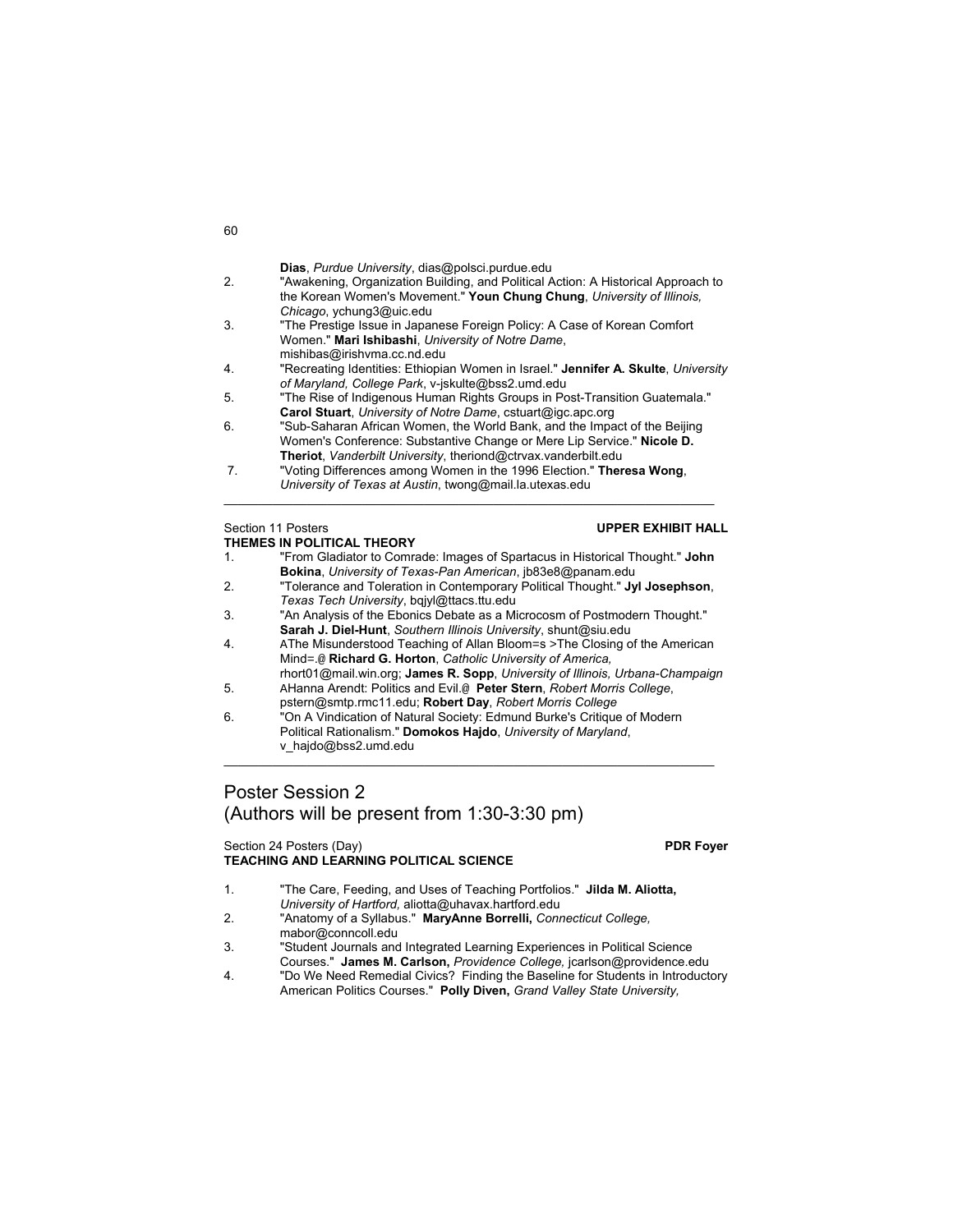divenp@gvsu.edu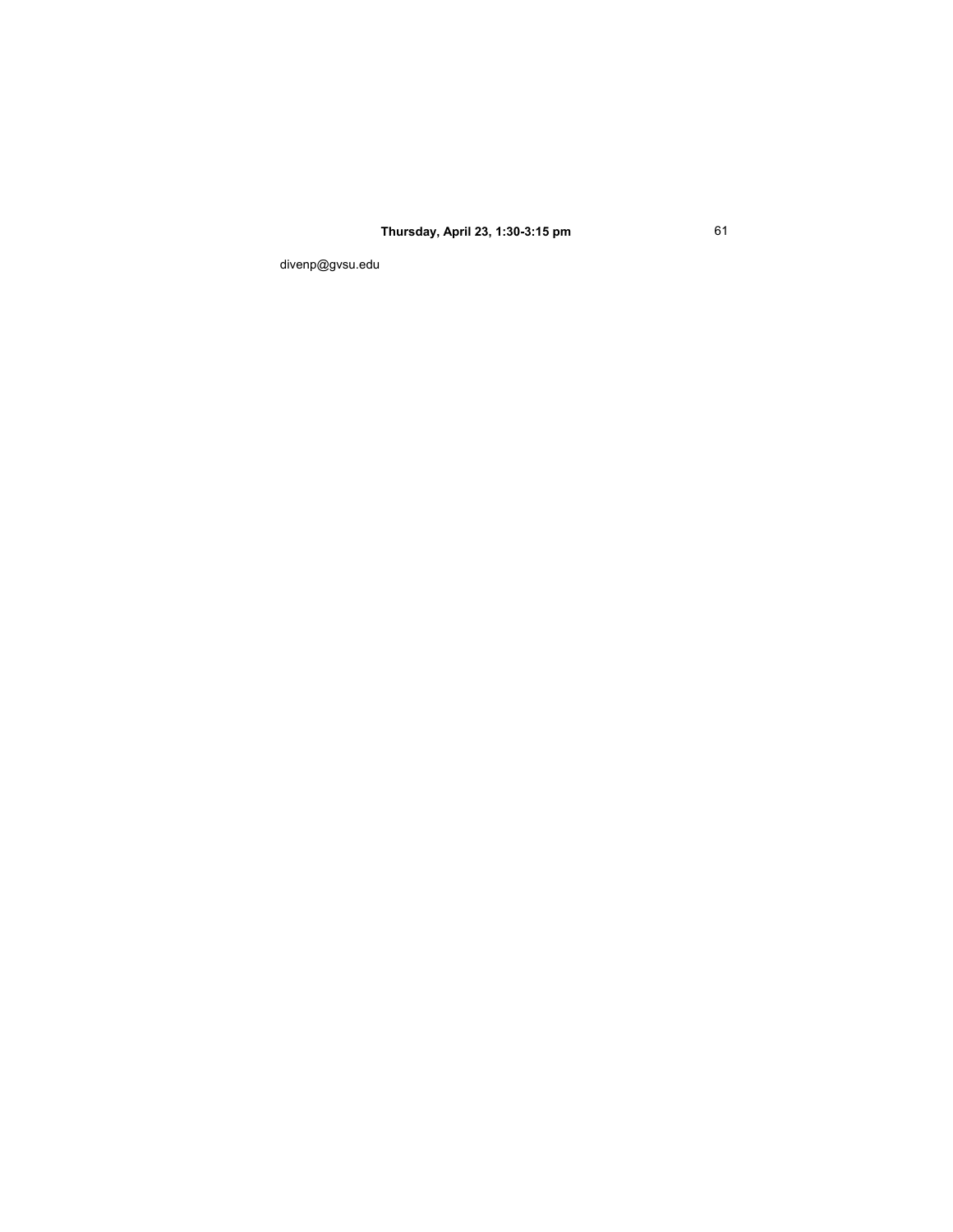| -62 | Thursday, April 23, 1:30-3:15 pm |  |
|-----|----------------------------------|--|
|-----|----------------------------------|--|

| 5.        | "Thinking Local and Teaching Global: Promoting the Success of International                                                                               |
|-----------|-----------------------------------------------------------------------------------------------------------------------------------------------------------|
|           | Studies Programs at the Liberal Arts College." Garth Katner, St. Norbert                                                                                  |
|           | College, katngt@sncac.snc.edu                                                                                                                             |
| 6.        | "The Unintended Consequences of Conducting Polls in Political Science                                                                                     |
|           | Classes." Stephen Meinhold, University of North Carolina -- Wilmington,<br>meinholds@uncwil.edu; Lloyd Jones, University of North Carolina -- Wilmington, |
|           | jonesl@uncwil.edu                                                                                                                                         |
| 7.        | "Engaging Undergraduates in Field Research on Gender and Institutions." Cindy                                                                             |
|           | Simon Rosenthal, University of Oklahoma, csrosenthal@ou.edu                                                                                               |
| 8.        | AThe Fundamental Utility of Political Theory in Teaching the Holocaust.@ Mitchel                                                                          |
|           | Gerber, Southeast Missouri State University, c734hut@semovm.semo.edu                                                                                      |
| Panel 1-2 | <b>SANDBURG 2</b>                                                                                                                                         |
|           | THE DECLINE OF PARTY IDENTIFICATIONS AND PARTY ORGANIZATIONS?                                                                                             |
| Chair:    | Russell Dalton, University of California, Irvine, rdalton@uci.edu                                                                                         |
| Papers:   | AParties without Partisans: The Decline of Party Identifications Among                                                                                    |
|           | Democratic Publics. <sup>®</sup> Russell Dalton, University of California, Irvine,                                                                        |
|           | rdalton@uci.edu                                                                                                                                           |
|           | AParty Decline at the Grassroots? A Comparative Analysis.@ Susan E.                                                                                       |
|           | Scarrow, University of Houston, sscarrow@uh.edu                                                                                                           |
|           | AEconomic Voting from the Middle: Groups in a Dynamic Perspective.@<br>Michaell Taylor, Norwegian University of Science and Technology,                   |
|           | michaell.taylor@sv.ntnu.no                                                                                                                                |
|           | AThe Response of Intraparty Coalitions to Bandwagon and Tradeoff Strategies:                                                                              |
|           | Social Democratic Party Cues and Reactions in the Era of New Politics.@                                                                                   |
|           | Michael R. Wolf, Indiana University, mwolf@indiana.edu                                                                                                    |
| Disc:     | Christopher Anderson, SUNY-Binghamton, canders@binghamton.edu                                                                                             |
| Panel 1-4 | <b>SANDBURG 3</b>                                                                                                                                         |
|           | <b>CONSTITUTIONAL CHANGE IN BRITAIN AND CANADA: PROSPECTS AND</b>                                                                                         |
|           | <b>PROCESSES</b>                                                                                                                                          |
| Chair:    | David Lanoue, Texas Tech University                                                                                                                       |
| Papers:   | AReinventing Federalism: Enduring Values in Scotland?@ Michael Fine,                                                                                      |
|           | University of Wisconsin-Eau Claire, finemr@uwec.edu                                                                                                       |
|           | ACanada after the 1995 Quebec Referendum: The Constitutional Dimensions of                                                                                |
|           | the Struggle over the Future of Canada. <sup>®</sup> William Green, Morehead State                                                                        |
|           | University<br>ACitizen Opinion and Constitutional Choices: The Case of the UK.@ James                                                                     |
|           | Wenzel, University of California, Riverside, wenzel@wizard.ucr.edu; Shaun                                                                                 |
|           | Bowler, University of California, Riverside, bowler@wizard.ucr.edu; David                                                                                 |
|           | Lanoue, Texas Tech University                                                                                                                             |
| Disc:     | Donald E. Blake, University of British Columbia, dblake@unixg.ubc.ca                                                                                      |

 $\mathcal{L}_\text{max}$  , and the contribution of the contribution of the contribution of the contribution of the contribution of the contribution of the contribution of the contribution of the contribution of the contribution of t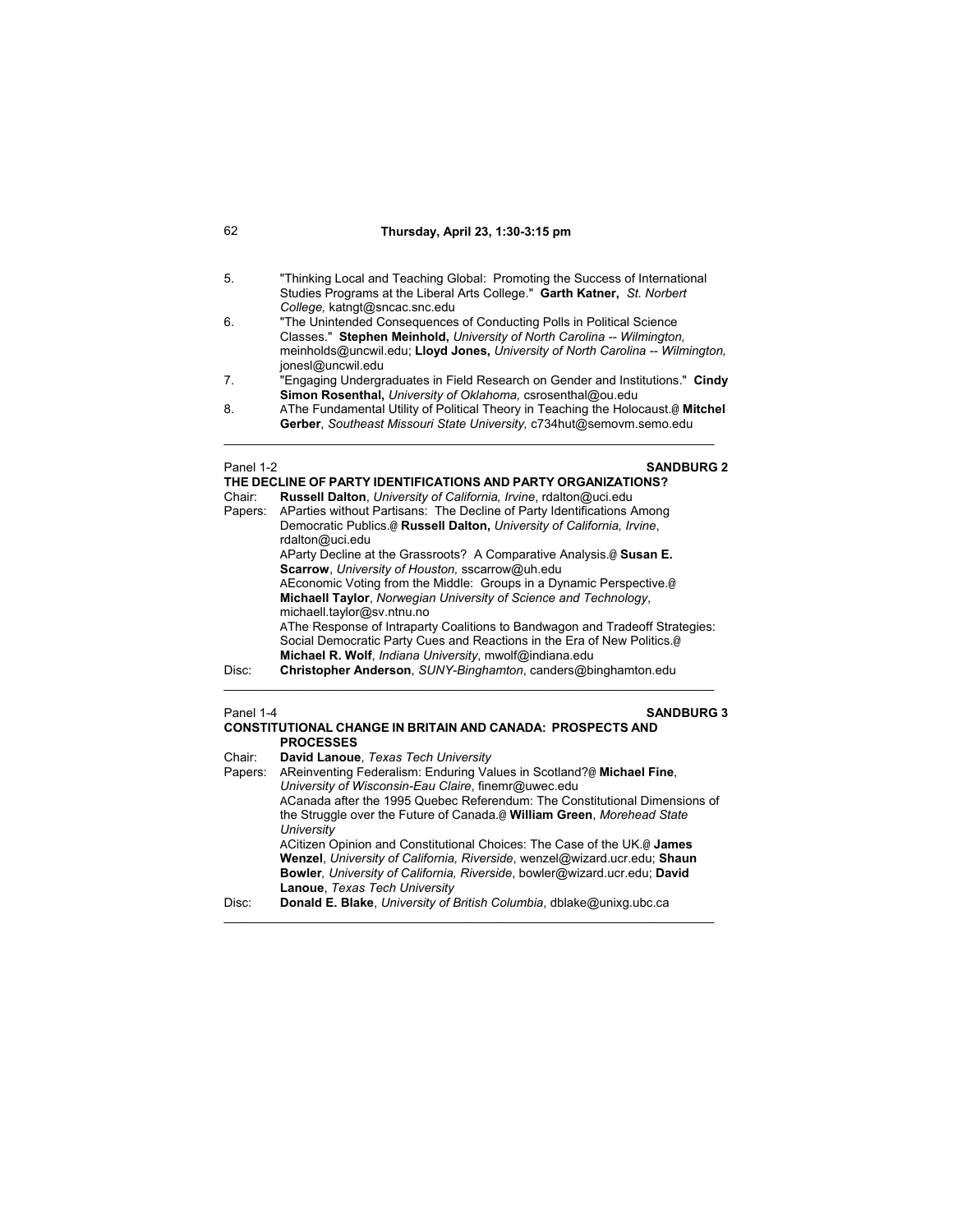### Panel 2-2 **SANDBURG 4 THE CONSEQUENCES OF ELECTORAL INSTITUTIONS** Chair: **Michael Coppedge**, *Kellogg Institute, University of Notre Dame,* coppedge.1@nd.edu Papers: AExplaining Party Aggregation in SMSP Electoral Systems." **Pradeep Chhibber**, *University of Michigan*, pradeepc@umich.edu ADemocratizing Legislatures: An Analysis of Support for Decentralizing Reform in the Venezuelan Congress." **Michael R. Kulisheck**, *University of Pittsburgh*, mikekul+@pitt.edu AElectoral Incentives under Proportional Representation: A Statistical Test." **Fabrice Edouard Lehoucq**, *CIPEC, Indiana University*, flehoucq@indiana.edu; **David Wall**, *Christopher Newport University*; dwall@cnu.edu Disc: **Michael Coppedge**, *Kellogg Institute, University of Notre Dame*, coppedge.1@nd.edu  $\mathcal{L}_\text{G} = \{ \mathcal{L}_\text{G} \mid \mathcal{L}_\text{G} \mid \mathcal{L}_\text{G} \mid \mathcal{L}_\text{G} \mid \mathcal{L}_\text{G} \mid \mathcal{L}_\text{G} \mid \mathcal{L}_\text{G} \mid \mathcal{L}_\text{G} \mid \mathcal{L}_\text{G} \mid \mathcal{L}_\text{G} \mid \mathcal{L}_\text{G} \mid \mathcal{L}_\text{G} \mid \mathcal{L}_\text{G} \mid \mathcal{L}_\text{G} \mid \mathcal{L}_\text{G} \mid \mathcal{L}_\text{G}$ Panel 3-4 **SANDBURG 5 POLITICAL TRANSITION AND POLICY DILEMMAS IN EASTERN EUROPE AND THE FORMER SOVIET UNION** Chair: **Lawrence D. Longley,** *Lawrence University,* PowerLDL@aol.com Papers: ASecuring Democracy in Central Europe: Appraising the Structure of Publics= Foreign Policy Preferences.@ **Pamela Waldron-Moore,** *University of Houston,* pmoore@uh.edu ADemocratic Consolidation versus State Consolidation: Balancing Center-Periphery Relations in the Russian Federation.@ **Elizabeth Pascal***, University of Michigan,* epascal@umich.edu AThe Redistributive Dilemma: The Influence of Political Parties on Social Welfare Policy in Post-Communist Countries.@ **Christine S. Lipsmeyer,** *Vanderbilt University,* Lipsmecs@ctrvax.vanderbilt.edu It=s the Economy, Comrade: Economic Conditions and Election Results in Russia, Poland, Hungary, and the Czech Republic.@ **Joshua Tucker,** *Harvard University*

Disc: **Lawrence D. Longley,** *Lawrence University,* PowerLDL@aol.com

### Panel 4-1 **SANDBURG 6**

|         | <b>RECONSIDERING THE STATE IN INTERNATIONAL RELATIONS</b>                             |
|---------|---------------------------------------------------------------------------------------|
| Chair:  | Francois Debrix, University of Memphis, debrix@polsci.purdue.edu                      |
| Papers: | AFear of a Green Planet: Colonial Discourse in Chilean Resistance to                  |
|         | International Environmental Intervention @ David Martin, Purdue University,           |
|         | martin@polsci.purdue.edu.                                                             |
|         | ACybertopes, Telecrats, and Hyperlinks: Governmentality on the Internet.@             |
|         | Timothy Luke, twluke@vt.edu                                                           |
|         | APanic States/States of Panic: Tabloid Realism as International Relations             |
|         | Theory. <sup>®</sup> Francois Debrix, University of Memphis, debrix@polsci.purdue.edu |
| Disc:   | Cynthia Weber, Purdue University, weber@polsci.purdue.edu                             |
|         |                                                                                       |

 $\mathcal{L}_\text{max}$  , and the set of the set of the set of the set of the set of the set of the set of the set of the set of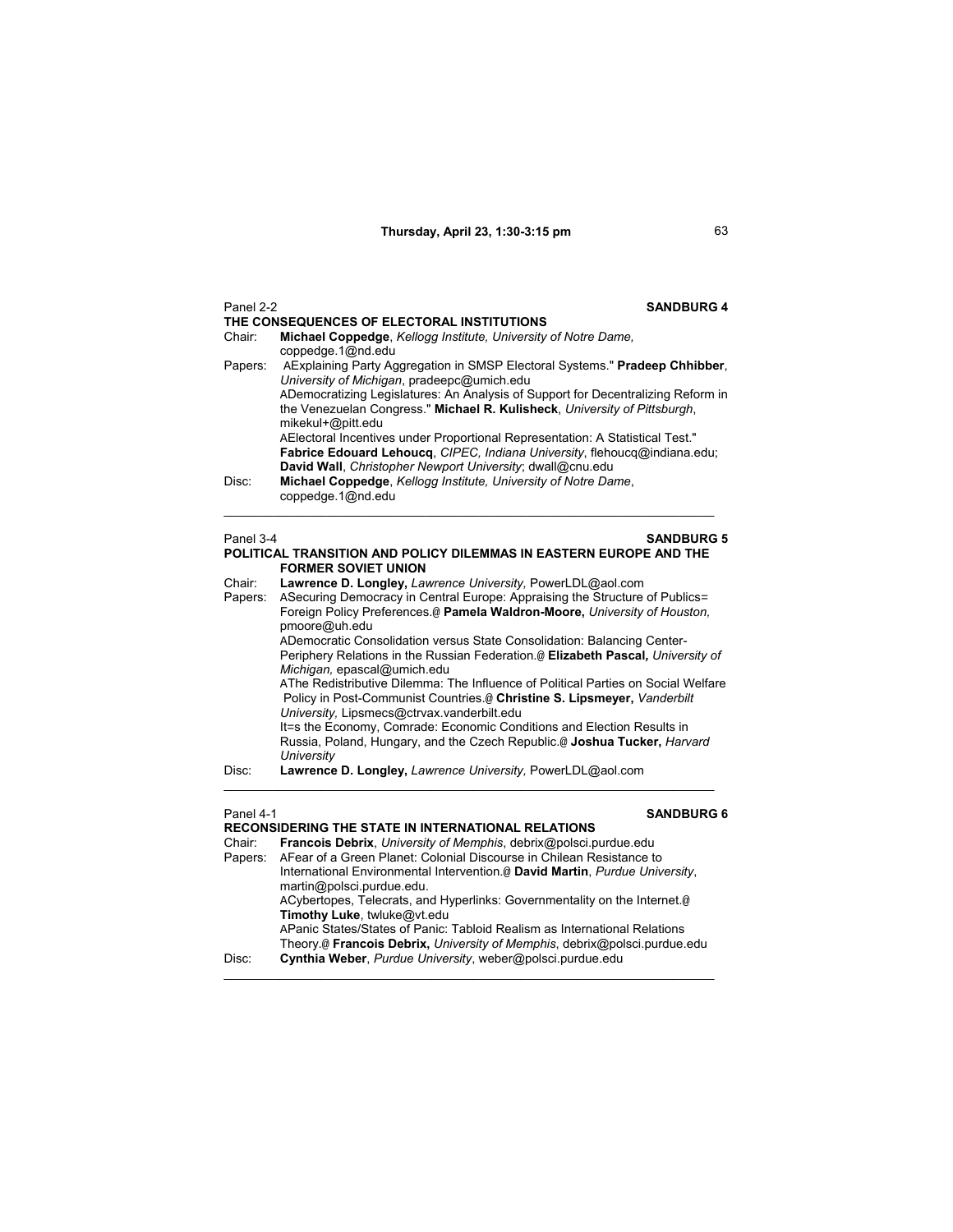### Panel 5-2 **SANDBURG 7 THE POLITICAL ECONOMY OF REGIONALISM** Chair: **Helen G. Brudner**, *Farleigh Dickinson University,* brudner@alpha.fdu.edu Papers: AA Studying Regional Trade Blocs: A Framework for Analysis.@ **Robert Switky**, *State University of New York at Brockport*, bswitky@acspr1.acs.brockport.edu AA Multilateralism from Regionalism? Comparing West European and North American Experiences.@ **A. Imtiaz Hussain**, *Center for the Research and Teaching of Economics*, hussain@dis1.cide.mx AThe Political Economy of Regional Integration: Implications for New and Prospective Members to the European Union.@ **Gül Sosay**, *Ohio State University*, gul.sosay@polisci.sbs.ohio-state.edu AInstitutional Transformation: Understanding the Sources and Consequences of Domestic Institutional Innovation.@ **Andrew P. Cortell**, *University of Utah*, acortell@poli-sci.utah.edu; Susan Peterson, *College of William and Mary* , smpete@malthus.morton.wm.edu Disc: **Robert E. Sterken, Jr.**, *Texas Tech University*, uqres@ttacs.ttu.edu  $\mathcal{L}_\text{max}$  , and the contribution of the contribution of the contribution of the contribution of the contribution of the contribution of the contribution of the contribution of the contribution of the contribution of t

### Panel 6-10 **BURNHAM 1**

# **PUBLIC OPINION AND VIEWS ABOUT GOVERNMENT**

Chair: **Stephen M. Caliendo,** *Purdue University*, caliendo@polsci.purdue.edu Papers: "Optimistic about Life and Cynical about Politics." **David Niven,** *Florida Atlantic University,* dniven@fau.edu "The People's Mandate: Public Support for Congressional Term Limits.@ **Kristina Miler,** *University of Michigan,* kcmiler@umich.edu "Popular Beliefs about the Assassination of John F. Kennedy." **Sheldon Appleton**, *Oakland University,* appleton@oakland.edu Disc: **Stephen M. Caliendo,** *Purdue University*, caliendo@polsci.purdue.edu  $\mathcal{L}_\text{G} = \{ \mathcal{L}_\text{G} \mid \mathcal{L}_\text{G} \mid \mathcal{L}_\text{G} \mid \mathcal{L}_\text{G} \mid \mathcal{L}_\text{G} \mid \mathcal{L}_\text{G} \mid \mathcal{L}_\text{G} \mid \mathcal{L}_\text{G} \mid \mathcal{L}_\text{G} \mid \mathcal{L}_\text{G} \mid \mathcal{L}_\text{G} \mid \mathcal{L}_\text{G} \mid \mathcal{L}_\text{G} \mid \mathcal{L}_\text{G} \mid \mathcal{L}_\text{G} \mid \mathcal{L}_\text{G}$ 

# Panel 7-6 **BURNHAM 4**

|         | <b>RELIGION AND POLITICS</b>                                                     |
|---------|----------------------------------------------------------------------------------|
| Chair:  | Kenneth D. Wald, University of Florida, kenwald@polisci.ufl.edu                  |
| Papers: | AClergy as Political Actors in Urban Contexts @ Sue Crawford, Creighton          |
|         | University, crawford@creighton.edu; Laura Olson, Clemson University,             |
|         | laurao@clemson.edu                                                               |
|         | AThe Unintended Consequences of Campaign Themes: Seculars= Reaction to           |
|         | Bush=s Use of Traditional Social Issues @ Brian Krueger, Notre Dame.             |
|         | brian.s.krueger.13@nd.edu                                                        |
|         | "The Changing Religious Voter: The Political Impact of Belonging, Believing, and |
|         | Behaving in the 1960s and 1990s @ Geoffrey C. Layman, Vanderbilt University.     |
|         | laymangc@ctrvax.vanderbilt.edu; John C. Green, University of Akron.              |
|         | r1jq1@vm1.cc.uakron.edu                                                          |
|         | "Religious Adherence Patterns and Political Competition: 1890-1930.@ Paul D.     |
|         | Mueller, Notre Dame, paul.d.mueller.32@nd.edu                                    |
| Disc:   | Kenneth D. Wald, University of Florida; kenwald@polisci.ufl.edu                  |

 $\mathcal{L}_\text{max}$  , and the set of the set of the set of the set of the set of the set of the set of the set of the set of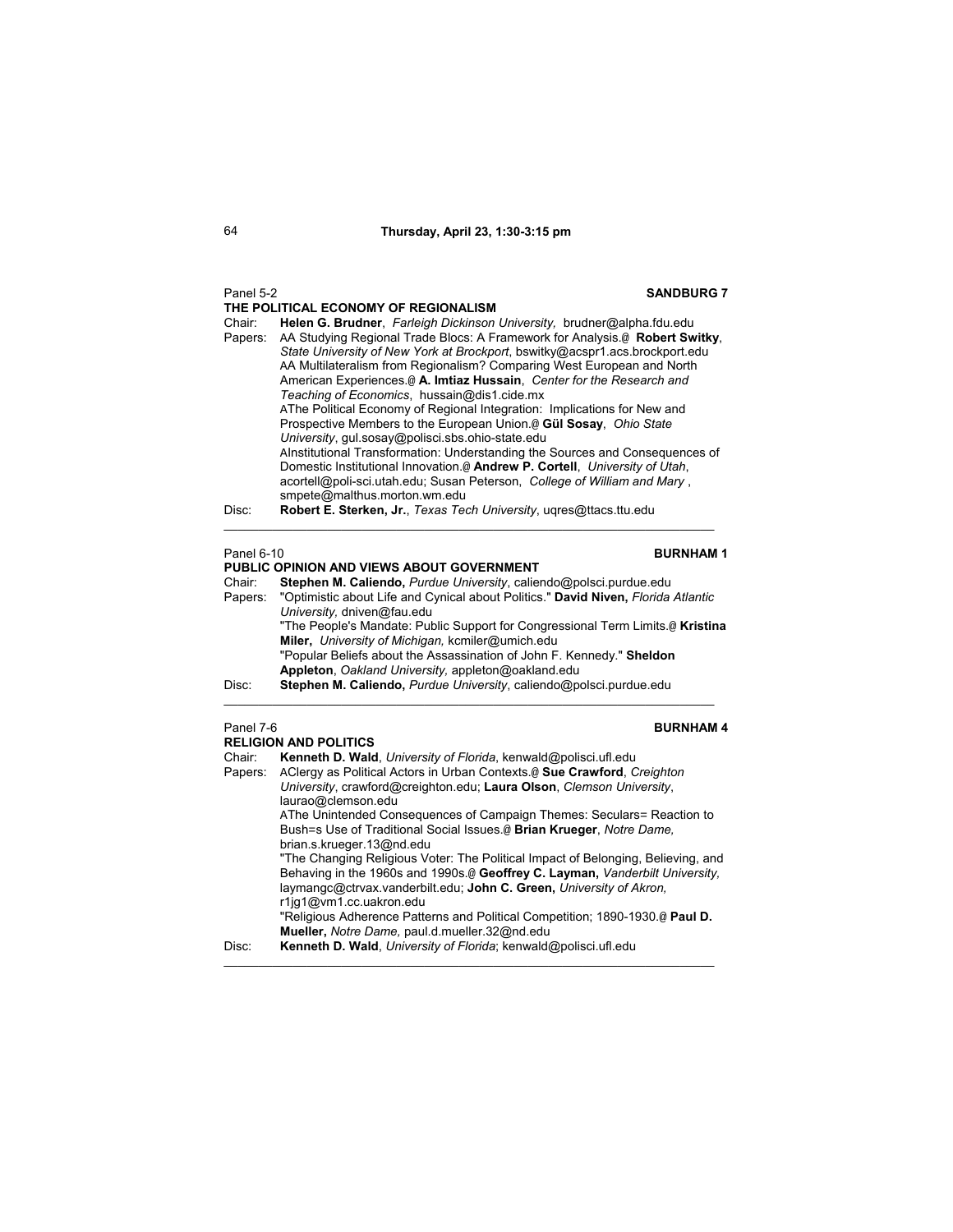# Panel 7-16 **BURNHAM 2**

**POLITICAL AMBIVALENCE** Chair: **Milton Lodge,** *SUNY Stony Brook,* mlodge@datalab2.sbs.sunysb.edu Papers: "Hard Choices, Easy Answers: Ambivalence, Uncertainty, and Equivocation in American Public Opinion.@ **R. Michael Alvarez**, *California Institute of Technology***,** rma@crunch.caltech.edu; **John Brehm,** *California Institute of Technology*  "Insights into Candidate Evaluation and Voter Turnout: The Value of Differentiating Positive and Negative Affect.@ **Allyson Ankerbrand,** *Ohio State University*; **Jon Krosnick,** *Ohio State University*; **John Cacioppo,** *Ohio State University*; **Wendy Gardner,** *Northwestern University;* **Penny Visser,** *Ohio State University*  "Political Consquences of Attitudinal Ambivalence.@ **Michael Guge,** *SUNY-Stony Brook*; **Michael F. Meffert,** *SUNY-Stony Brook*  "Ambivalence, Extremity, and the Accessibility of Political Attitudes.@ **Robert Huckfeldt,** *Indiana University,* bhuckfeld@indiana.edu; **John Sprague,**

Disc: **James H. Kuklinski**, *University of Illinois*

### Panel 8-4 **CLARK 5**

### **TECHNOLOGY AND THE DECENTRALIZATION OF THE MASS MEDIA**

*Washington University in St. Louis,* sprague@artsci.wust1.edu

\_\_\_\_\_\_\_\_\_\_\_\_\_\_\_\_\_\_\_\_\_\_\_\_\_\_\_\_\_\_\_\_\_\_\_\_\_\_\_\_\_\_\_\_\_\_\_\_\_\_\_\_\_\_\_\_\_\_\_\_\_\_\_\_\_\_\_\_\_\_\_

Chair: **Kevin A. Hill** , *Floirida International University,* khill@servax.fiu.edu Papers: AThe Public Speaks: A Comparison of Callers to an Electoral Campaign Phonein Program and the General Electorate During the 1997 British General Election Campaign.@ **John Curtice**, *University of Strathclyde,* chgs07@ccsun.strath.ac.uk; **Richard Davis**, *Brigham Young University,* richard\_davis@byu.edu AElectronic Mail Communications Between Members of Congress and Constitutents: The Impact on Political Participation and Roll Call Voting.@ **Christian Grose**, *University of Rochester,* cngr@troi.cc.rochester.edu AThe Growth and Impact of Electronic Coverage of Public Meetings. **James Snider**, *Northwestern University,* Sniders@nwu.edu ATalk Radio: A >New= Source of Political Information. **David Jones**, *Purdue University,* David\_Jones@harvard.edu Disc: **John Hughes,** *Monmouth University,* Jhughes@mondec.monmouth.edu

### **Panel 9-12 BURNHAM 5**

|         | <b>GENDER AND THE MEDIA</b>                                                                                      |
|---------|------------------------------------------------------------------------------------------------------------------|
| Chair:  | Dianne G. Bystrom, Iowa State University, bystrom@iastate.edu                                                    |
| Papers: | AWhy Girls Don=t Like Rush @ Kathleen Knight, University of Houston,<br>kknight@uh.edu                           |
|         | A Gender Bias and Incumbency: The Media Coverage of Christine Todd                                               |
|         | Whitman=s Candidacies, 1993 And 1997.@ Linda L. Fowler, Dartmouth College;<br>Jacqueline Rose, Dartmouth College |
| Disc:   | Dianne G. Bystrom, Iowa State University, bystrom@iastate.edu                                                    |

\_\_\_\_\_\_\_\_\_\_\_\_\_\_\_\_\_\_\_\_\_\_\_\_\_\_\_\_\_\_\_\_\_\_\_\_\_\_\_\_\_\_\_\_\_\_\_\_\_\_\_\_\_\_\_\_\_\_\_\_\_\_\_\_\_\_\_\_\_\_\_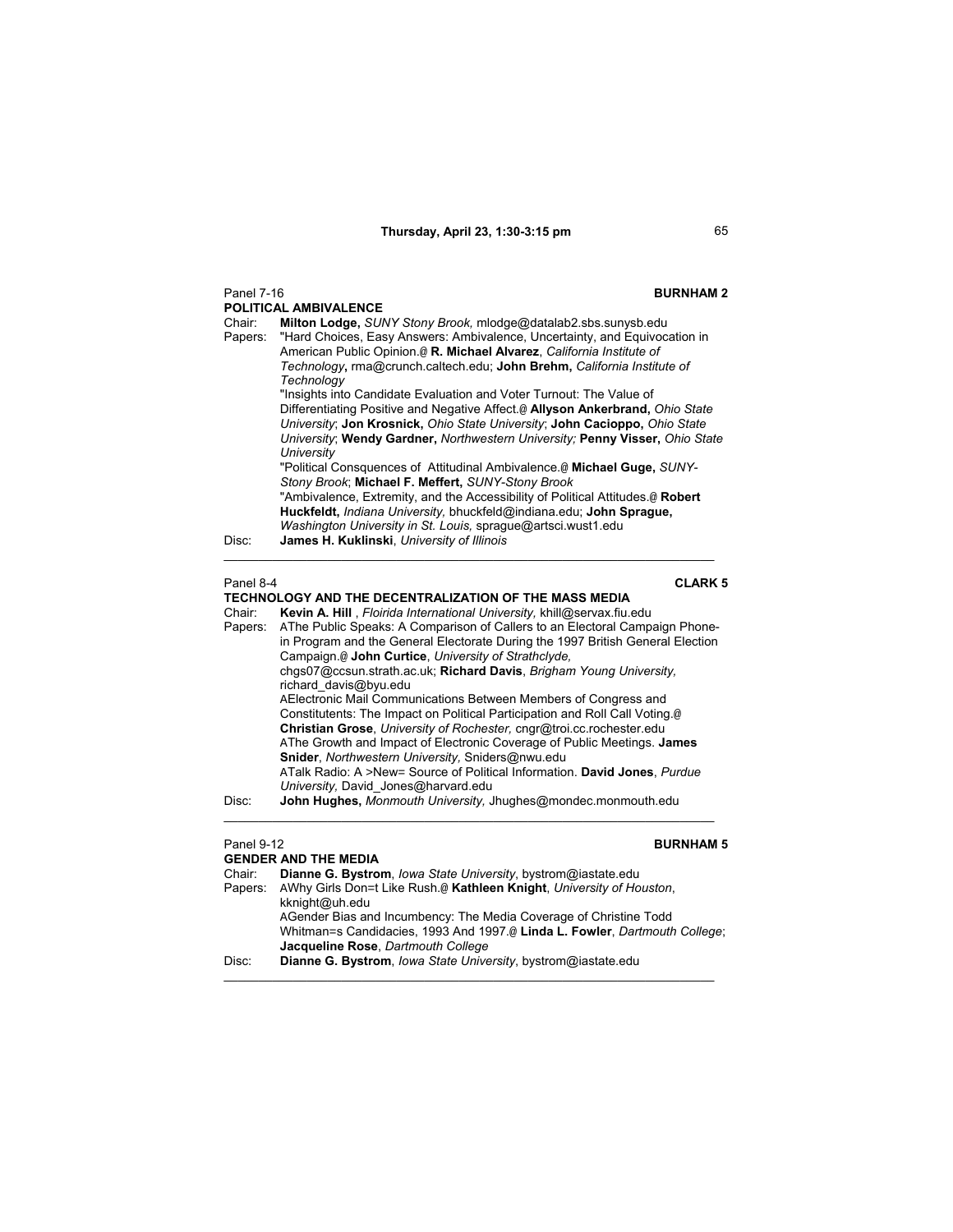| Panel 10-1        | <b>DEARBORN 2</b><br><b>CONTEMPORARY PERSPECTIVES ON RACE AND AFRICAN AMERICAN POLITICAL</b><br><b>PARTICIPATION</b>                                                                                                                                                                                                                                                            |
|-------------------|---------------------------------------------------------------------------------------------------------------------------------------------------------------------------------------------------------------------------------------------------------------------------------------------------------------------------------------------------------------------------------|
| Chair:<br>Papers: | Michael Dawson University of Chicago, daws@spc.uchicago.edu<br>AThe Impact of Voluntary Association Membership on Black Political<br>Participation.@ Darryl L. McMiller, University of Connecticut,<br>mcmiller@uconnvm.uconn                                                                                                                                                   |
|                   | ALessons Learned?: Young African Americans and Intergenerational Differences<br>on Racial, Gender, and Class Attitudes. <sup>®</sup> Todd Shaw, University of Illinois at<br>Urbana-Champaign, tc-shaw@ux1.cso.uiuc.edu; Robert A. Brown, Emory<br>University, rbrown@ps.emory.edu; Cathy Cohen, Yale University; Marwin<br>Spiller, University of Illinois at Urbana-Champaign |
|                   | ABlack Attitudes Toward Affirmative Action: Self-Interest or Symbolic Politics.@<br>Maruice Mangum, Louisiana State University, pomang@Isuvm.sncc.Isu.edu<br>AThe Remembered Past: The Black Christ in an Imagined Pan-African<br>Community.@ Ronald E. Brown, Wayne State University, aa4723@wayne.edu;                                                                        |
| Disc:             | James Jackson, University of Michigan; Miram Torres, University of Michigan<br>Darren W. Davis, Michigan State University, darren.davis@ssc.msu.edu                                                                                                                                                                                                                             |
| <b>Panel 11-3</b> | <b>MONTROSE 2</b><br><b>MADISON AND HAMILTON ANEW</b>                                                                                                                                                                                                                                                                                                                           |
| Chair:            | Terence Ball, University of Minnesota, tball@polisci.umn.edu                                                                                                                                                                                                                                                                                                                    |
| Papers:           | "James Madison, Antifederalist." Russell L. Hanson, Indiana University,<br>hansonr@indiana.edu                                                                                                                                                                                                                                                                                  |
|                   | "The Unbearable Transcience of Federalist #10." David J. Siemers, Bradley<br>University, dsiemers@bradley.bradley.edu                                                                                                                                                                                                                                                           |
|                   | "Alexander Hamilton as Libertarian and Nationalist." James Read, College of St.<br>Benedict, jread@csbsjv.edu                                                                                                                                                                                                                                                                   |
| Disc:             | Terence Ball, University of Minnesota, tball@polisci.umn.edu                                                                                                                                                                                                                                                                                                                    |
| <b>Panel 12-4</b> | <b>MONTROSE 3</b><br><b>ISSUES IN ANALYTICAL POLITICAL THEORY</b>                                                                                                                                                                                                                                                                                                               |

|         | BOULD IN ANALT HUAL FULHIUAL THEUNT                                             |
|---------|---------------------------------------------------------------------------------|
| Chair:  | Jack Knight, Washington University in St. Louis, knight@artsci.wustl.edu        |
| Papers: | AAn Experimental Investigation of Motives and Information in the Prisoners'     |
|         | Dilemma Game. <sup>®</sup> Michael J.G. Cain, University of Mississippi,        |
|         | pscain@vm.cc.olemiss.edu                                                        |
|         | "Electoral Uncertainty and Democratic Legitimacy @ Robert Grafstein, University |
|         | of Georgia, bobgraf@uga.cc.uga.edu                                              |
|         | "On Selecting Officials by the Luck of the Draw.@ Peter Stone, University of    |
|         | Rochester, prse@troi.cc.rochester.edu                                           |
|         | "The Place for Rational Fools.@ Paul Clements, Western Michigan University,     |
|         | clements@wmich.edu                                                              |
| Disc:   | Jack Knight, Washington University in St. Louis, knight@artsci.wustl.edu        |
|         |                                                                                 |

\_\_\_\_\_\_\_\_\_\_\_\_\_\_\_\_\_\_\_\_\_\_\_\_\_\_\_\_\_\_\_\_\_\_\_\_\_\_\_\_\_\_\_\_\_\_\_\_\_\_\_\_\_\_\_\_\_\_\_\_\_\_\_\_\_\_\_\_\_\_\_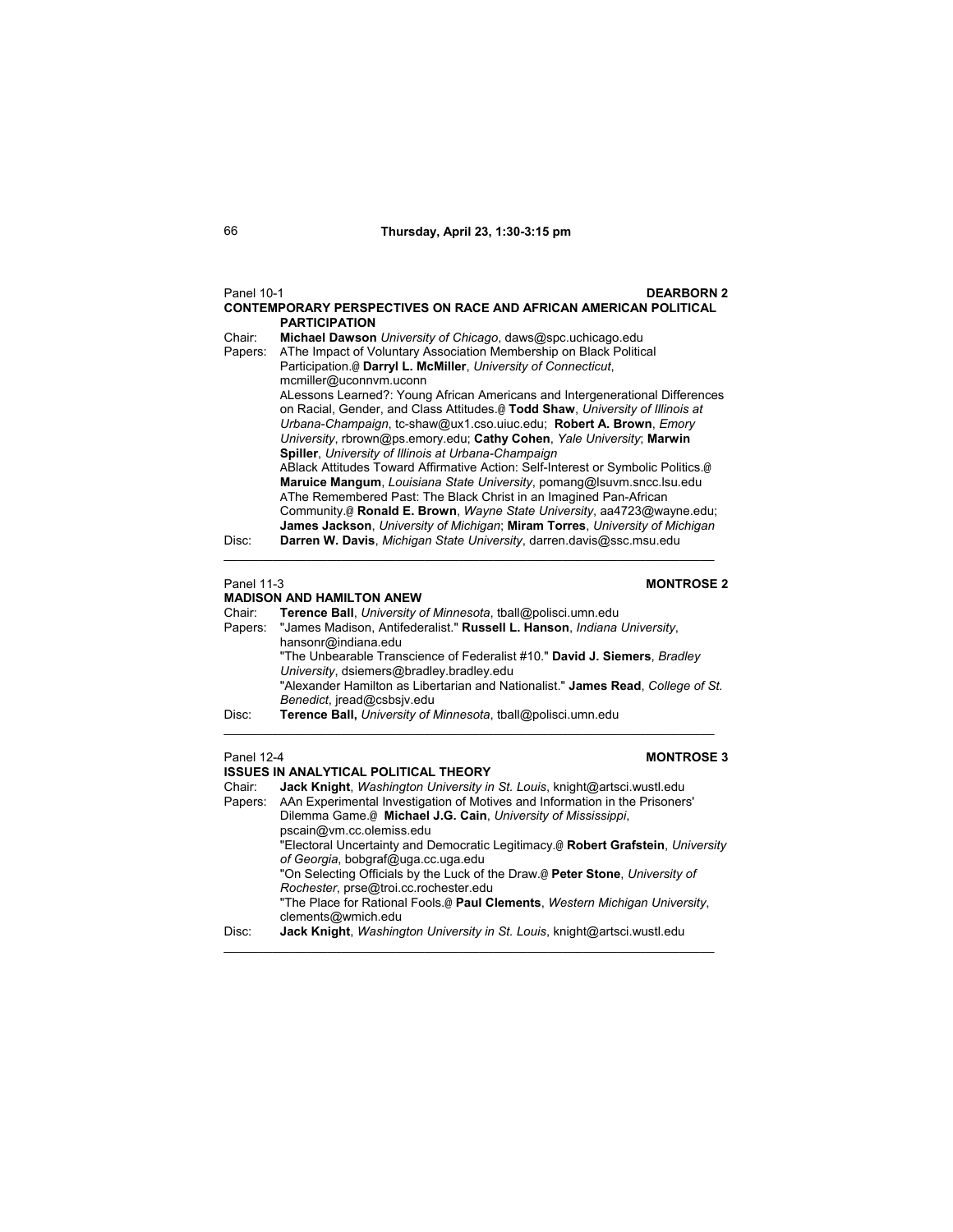# Panel 13-9 **LASALLE 1**

**MODELING POLITIES WITH PROPORTIONAL ELECTORAL RULE** Chair: **Norman Schofield,** *Washington University in St. Louis,*  schofld@wuecon.wustl.edu Papers: AA Comparison of Majoritarian and Proportional Electoral Systems Based on Spatial Modeling and >Rational= Politicians.@ **Norman Schofield,** *Washington University in St. Louis,* schofld@wuecon.wustl.edu AOperationalizing and Testing Spatial Theories of Voting.@ **Kevin M. Quinn,**  *Washington University in St. Louis,* quinnk@wuecona.wustl.edu**; Andrew D. Martin,** *Washington University in St. Louis,* admartin@artsci.wustl.edu AA Comprehensive Spatial Model of Voters, Parties and Coalition Formation in Israel.@ **Dganit Ofek,** *Tel Aviv University;* **Itai Sened,** *Tel Aviv University and Washington University in St. Louis,* sened@artsci.wustl.edu AA Spatial Model of The French Polity: Voters, Members of Parliament and the Government.@ **Lauretta Conklin,** *Washington University in St. Louis* **; Itai Sened,** *Tel Aviv University and Washington University in St. Louis,*  sened@artsci.wustl.edu Disc: **Jonathan N. Katz,** *California Institute of Technology,* jkatz@golem.caltech.edu

# **\_\_\_\_\_\_\_\_\_\_\_\_\_\_\_\_\_\_\_\_\_\_\_\_\_\_\_\_\_\_\_\_\_\_\_\_\_\_\_\_\_\_\_\_\_\_\_\_\_\_\_\_\_\_\_\_\_\_\_\_\_\_\_\_\_\_\_\_\_\_\_**

# Panel 14-3 **LASALLE 2**

# **MODELS OF PARTISANSHIP**

Chair: **Donald Green,** *Yale University*, donald.green@yale.edu

- Papers: AMixed Markov Latent Class Models for the Dynamics of Party Identification.@ **Harold Clarke**, *University of North Texas*, hclarke@facstaff.cas.unt.edu; **Allan McCutcheon**, *University of Nebraska-Lincoln*, amccutch@unlinfo.unl.edu AContextual Partisan Identification: A Markov Chain Model for Partisan Stability and Change.@ **Jonathan Wand**, *Cornell University*, jnw@cornell.edu ARace Issues, New Deal Issues, and Realignment in the Southern White Electorate, 1956-1992.@ **Jonathan Cowden**, *Cornell University*, jac33@cornell.edu AA Random Walk through Policy Mood Park and other Not-so-Stationary Venues.@ **Robert Wayne Walker***, University of North Texas*, rwalker@students.cas.unt.edu; **Matthew Lebo**, *University of North Texas*, mlebo@students.cas.unt.edu Disc: **Robert S. Erikson***, University of Houston*, pols79@ugupvm1.uh.edu
- **Don Green**, *Yale University*, donald.green@yale.edu  $\mathcal{L}_\text{max}$  , and the contribution of the contribution of the contribution of the contribution of the contribution of the contribution of the contribution of the contribution of the contribution of the contribution of t

### Panel 15-2 **MONTROSE 1**

# **PARTY LOYALTY AND PARTY SWITCHING**

John J. Coleman, *University of Wisconsin*, coleman@polisci.wisc.edu

Papers: AParty Switchers v. Loyalists in the U.S. House of Representatives: A Comparison By State Delegations.@ **Andrée Reeves,** *University of Alabama, Huntsville*, reevesa@email.uah.edu; **Mavis Mann Reeves,** *University of North Carolina* 

AParty Apostasy: The Case of Ben Nighthorse Campbell.@ **Martin Gruberg,**  *University of Wisconsin* 

ADynamics of Congressional Loyalty: Party Defection and Roll Call Behavior,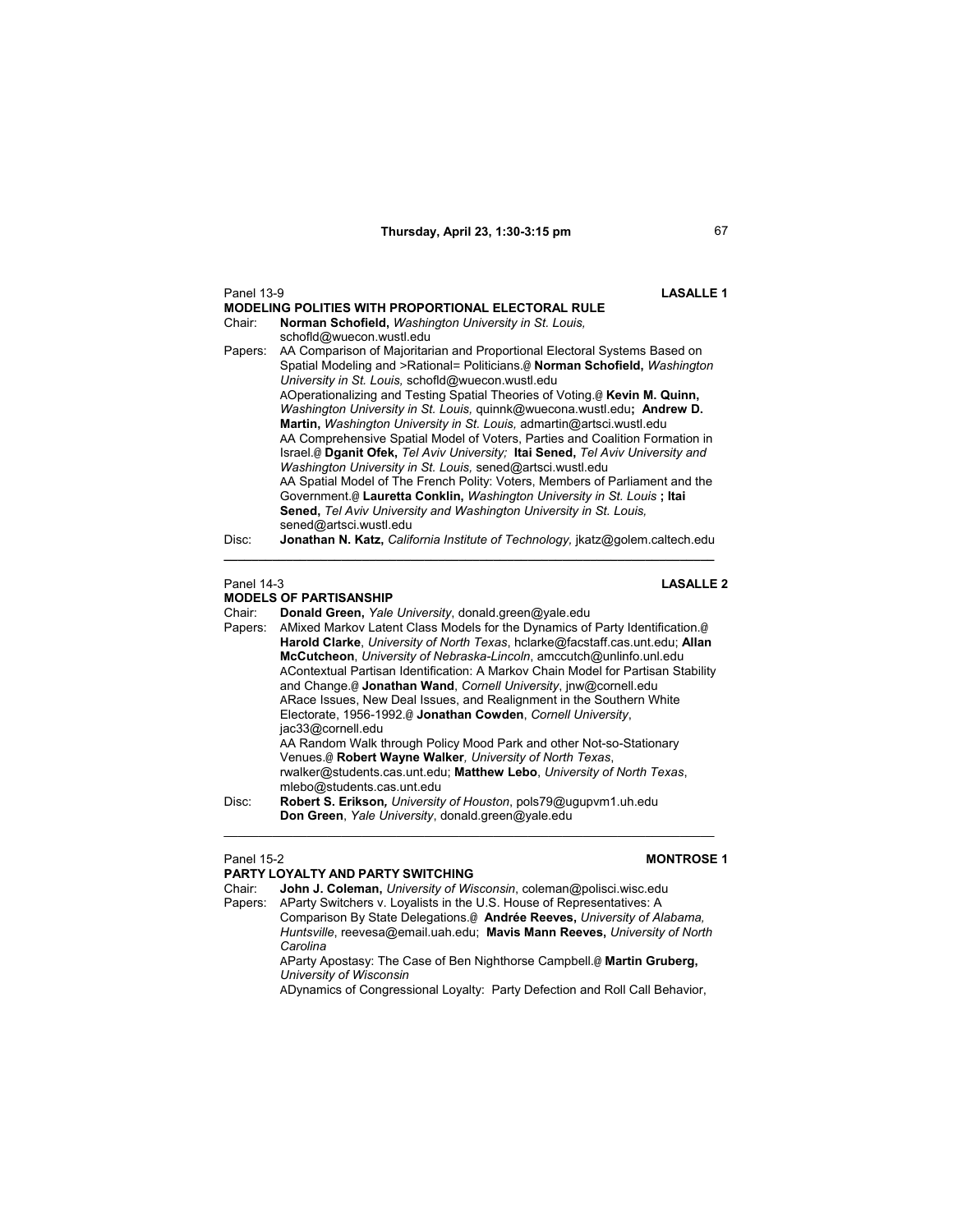1947-1997.@ **Timothy Nokken,** *University of Illinois*, tnokken@uiuc.edu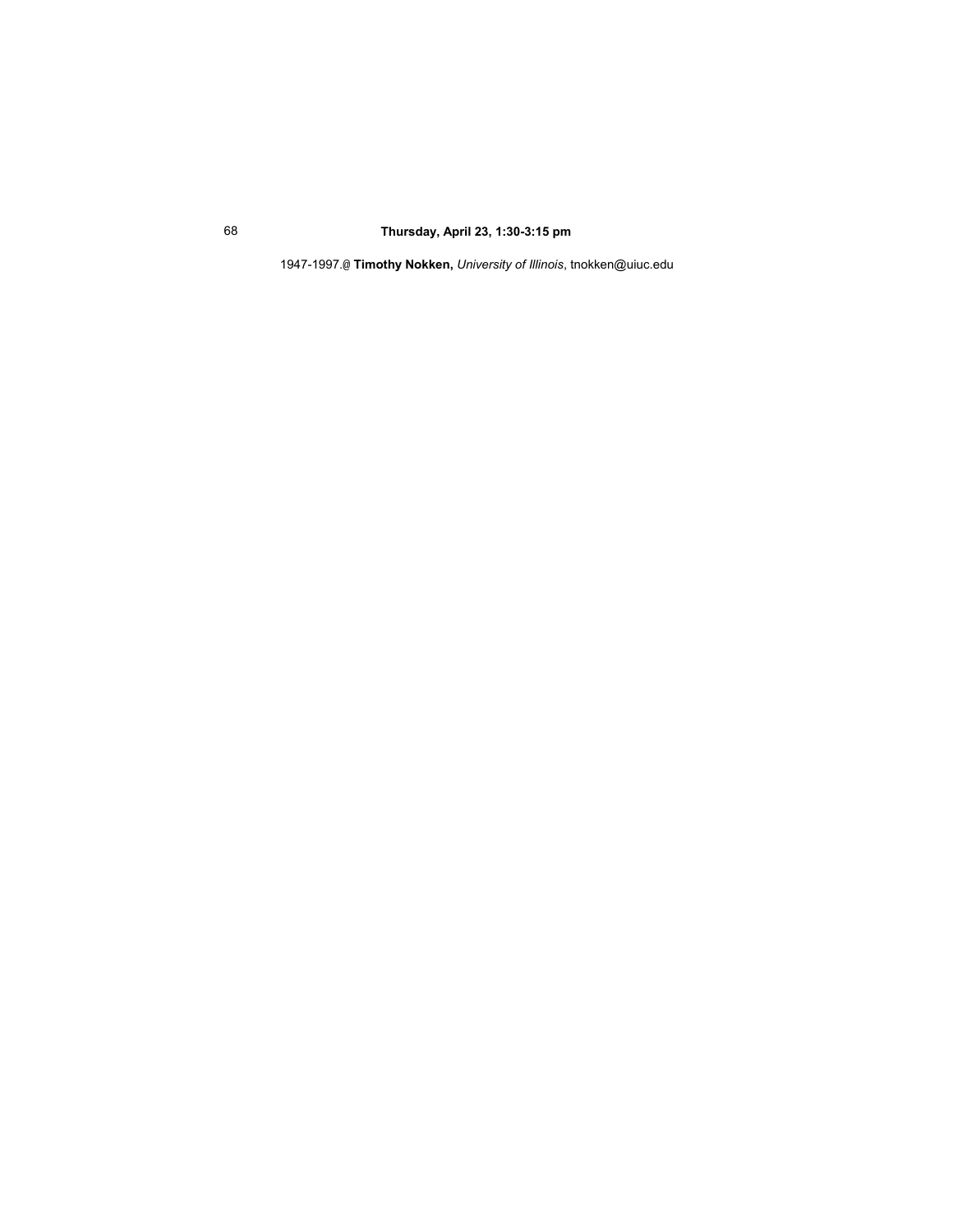AChanging Minds or Just Changing Parties? Assessing the Voting Behavior of Congressional Party Switchers.@ **Eric Heberlig,** *The Ohio State University*, eheberli@postbox.acs.ohio-state.edu; **Peter Radcliffe,** *Ohio State University* Disc: **Peverill Squire,** *University of Iowa*, psquire@blue.weeg.uiowa.edu \_\_\_\_\_\_\_\_\_\_\_\_\_\_\_\_\_\_\_\_\_\_\_\_\_\_\_\_\_\_\_\_\_\_\_\_\_\_\_\_\_\_\_\_\_\_\_\_\_\_\_\_\_\_\_\_\_\_\_\_\_\_\_\_\_\_\_\_\_\_\_

### Panel 16-6 **LASALLE 3**

### **PRESIDENTS AND THEIR PUBLICS**

Chair: **Rhonda S. Kinney**, *Eastern Michigan University*, pls-kinney@online.emich.edu Papers: "Fiscal Policy and U. S. Presidential Elections, 1880-1996.@ **Alfred Cuzan**, *University of West Florida*, acuzan@uwf.edu; **Charles M. Bundrick**, *University of West Florida*, mbundric@uwf.edu "Revisiting Prospects for an Unconventional Presidency.@ **Staci L. Beavers**, *California State University*, San Marcos, sbeavers@coyote.csusm.edu; **Stephen M. Nichols**, *California State University, San Marcos*, snichols@csusm.edu Disc: **Jean-Philippe Faletta**, *Wayne State University*  **Terry Sullivan**, *University of North Carolina-Chapel Hill,* sullivan@sunsite.unc.edu

\_\_\_\_\_\_\_\_\_\_\_\_\_\_\_\_\_\_\_\_\_\_\_\_\_\_\_\_\_\_\_\_\_\_\_\_\_\_\_\_\_\_\_\_\_\_\_\_\_\_\_\_\_\_\_\_\_\_\_\_\_\_\_\_\_\_\_\_\_\_\_

### Panel 17-7 **LASALLE 5**

## **THE ELECTORAL CONNECTION I**

- Chair: **Jim Gimpell**, *University of Maryland*, jgimpel@bss2.umd.edu Papers: AFollow the Leader: The Effects of Presidential Support on Representatives= Electoral Fortunes.@ **Paul Gronke**, *Duke University*, gronke@duke.edu; **Jeffrey W. Koch**, *SUNY, Geneseo*, koch@uno.cc.geneseo.edu; **J. Matthew Wilson**, *Duke University*, jmw3@acpub.duke.edu AThe Rise of Institutional Loyalty and Democratic Losses in the 1994 House Elections.@ **William Bianco**, *Pennsylvania State University*, wtb3@psu.edu; **Daniel Lipinski**, *Duke University*, dlip@acpub.duke.edu AWhat You See Is. . . Essentially. . . What You Get: House Races in the Contemporary South.@ **Stanley P. Berard**, *Southern Arkansas University*, spberard@saumag.edu; **David Rohde**, *Michigan State University*, david.rohde@ssc.msu.edu ACandidate Quality in U.S. House Elections: Candidate Emergence in the 1998 Elections.@ **Walter Stone**, *University of Colorado*, walter.stone@colorado.edu; **L. Sandy Maisel**, *Colby College*, lsmaisel@colby.edu; **Cherie Maestas**, *University of Colorado*, cherie.maestas@colorado.edu; **Sean Evans**, *University of Colorado*, sean.evans@colorado.edu
- Disc: **Paul Herrnson**, *University of Maryland*, pherrn@bss2.umd.edu

# **HISTORICAL PERSPECTIVES ON CONGRESS**

### **Panel 17-9 DEARBORN 1**

Chair: **Randall Strahan**, *Emory University*, rstrahan@ps.emory.edu

"Business Cycles and Congressional Elections: The Impact of the Economy from 1872 to 1996." **Patrick Lynch**, *Georgetown University*, lynchp@gunet.georgetown.edu

 $\mathcal{L}_\text{G}$  , and the set of the set of the set of the set of the set of the set of the set of the set of the set of the set of the set of the set of the set of the set of the set of the set of the set of the set of the

AParty Building in an Unstable Era: An Institutional Analysis, 1824-1828." **Jeffrey Jenkins**, *University of Illinois*, j-jenki@students.uiuc.edu; **Brian Sala**, *University of Illinois*, b-sala@uiuc.edu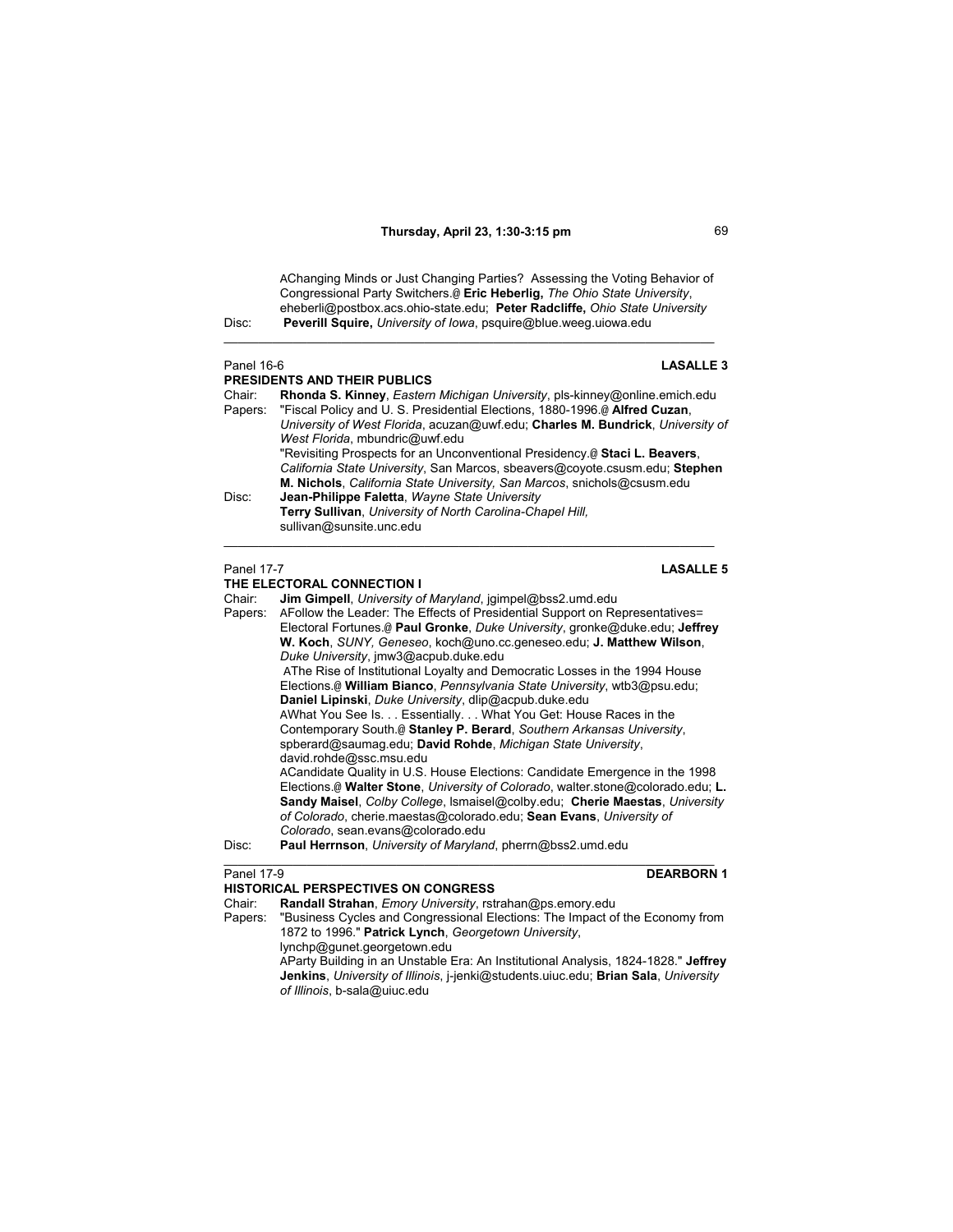APartisan and Individual Electoral Incentives in Gilded Age Congressional Elections.@ **Lisa Reynolds**, *Arizona State University*, lreynold@imap2.asu.edu AThe Paradoxical State: Congress, the Military, and Statebuilding in Antebellum America.@ **John S. Lapinski**, *Columbia University*, jsl43@columbia.edu; **Ira Katznelson**, *Columbia University*, IIK1@columbia.edu

Disc: **Eric Schickler**, *University of California, Berkeley*, schick@socrates.berkeley.edu

| <b>Panel 18-2</b> | <b>DEARBORN 3</b><br>LOWER COURT RESPONSES TO THE UNITED STATES SUPREME COURT                                               |
|-------------------|-----------------------------------------------------------------------------------------------------------------------------|
| Chair:            | Susan B. Haire, University of Georgia, cmshaire@uga.cc.uga.edu                                                              |
| Papers:           | AOverruled: A Duration Model of Lower Court Reaction to Supreme Court                                                       |
|                   | Alteration of Precedent @ Sara C. Benesh, Michigan State University,                                                        |
|                   | beneshsa@pilot.msu.edu; Malia Reddick, University of New Orleans,<br>amrpo@uno.edu                                          |
|                   | AThe Influence of the Supreme Court=s Agenda on Direct Parties in the Federal                                               |
|                   | Courts.@ Mark S. Hurwitz, Michigan State University, hurwitzm@pilot.msu.edu;                                                |
|                   | Reginald S. Sheehan, Michigan State University, r.sheehan@ssc.msu.edu                                                       |
|                   | AAnticipatory Decision Making in the U.S. Courts of Appeals @ David E. Klein,<br>University of Virginia, dek5b@virginia.edu |
|                   |                                                                                                                             |
|                   | ASupreme Court Policy Leadership in Voting Rights and Lower Federal District                                                |
|                   | Court Response.@ Katherine O=Harra Vigilante, Emory University,                                                             |
|                   | kvigila@emory.edu                                                                                                           |
| Disc:             | <b>Donald R. Songer, University of South Carolina, dsonger@sc.edu</b>                                                       |

\_\_\_\_\_\_\_\_\_\_\_\_\_\_\_\_\_\_\_\_\_\_\_\_\_\_\_\_\_\_\_\_\_\_\_\_\_\_\_\_\_\_\_\_\_\_\_\_\_\_\_\_\_\_\_\_\_\_\_\_\_\_\_\_\_\_\_\_\_\_\_

 $\mathcal{L}_\text{G} = \{ \mathcal{L}_\text{G} \mid \mathcal{L}_\text{G} \mid \mathcal{L}_\text{G} \mid \mathcal{L}_\text{G} \mid \mathcal{L}_\text{G} \mid \mathcal{L}_\text{G} \mid \mathcal{L}_\text{G} \mid \mathcal{L}_\text{G} \mid \mathcal{L}_\text{G} \mid \mathcal{L}_\text{G} \mid \mathcal{L}_\text{G} \mid \mathcal{L}_\text{G} \mid \mathcal{L}_\text{G} \mid \mathcal{L}_\text{G} \mid \mathcal{L}_\text{G} \mid \mathcal{L}_\text{G}$ 

Panel 19-2 **CLARK 10 THE POLITCS OF SUBNATIONAL ECONOMIC DEVELOPMENT** Chair: **Margery Ambrosius**, Kansas State University, marzahn@ksu.edu Papers: AEconomic Competition and Environmental Regulation in the American States.@ **Neal Woods**,*University of Kentucky*, hdwood00@pop.uky.edu AA Spatial Model of State Incentive Competition.@ **Alan Brierly**, *University of Northern Iowa*, allen.brierly@uni.edu AThe Nested City: Intergovernmental Regulation.@ **Scott Allard**, *University of Michigan*, sallard@umich.edu ACongruent Metropolitan Economic Development: When Cities and Suburbs Grow (Decline) Together.@ **Robert Stein**, *Rice University*, Stein@ruf.rice.edu; Stephanie Post, *Rice University*, Post@ruf.rice.edu Disc: **Sharon Fox**, *Worker*=*s Compensation Research Institute*, sefoxl@msn.com

### Panel 20-3 **PDR 16 POLITICS AND URBAN EDUCATION**

Chair: **Jeffrey Henig,** George Washington Univ, henig@gwis2.circ.gwu.edu ASchool Bond Referendums: The Implications of an Aging Population for Voter Preferences.@ **Kent Tedin,** KTEDIN@UH.EDU and **Richard Matland,** *University of Houston* and **Greg Weiher,** *University of Houston* APublic Policy for Inner-City Schools: Institutional Arrangements and Coproduction.@ **Melissa Marschal**l, *University of South Carolina,* 

 $\mathcal{L}_\text{max}$  , and the set of the set of the set of the set of the set of the set of the set of the set of the set of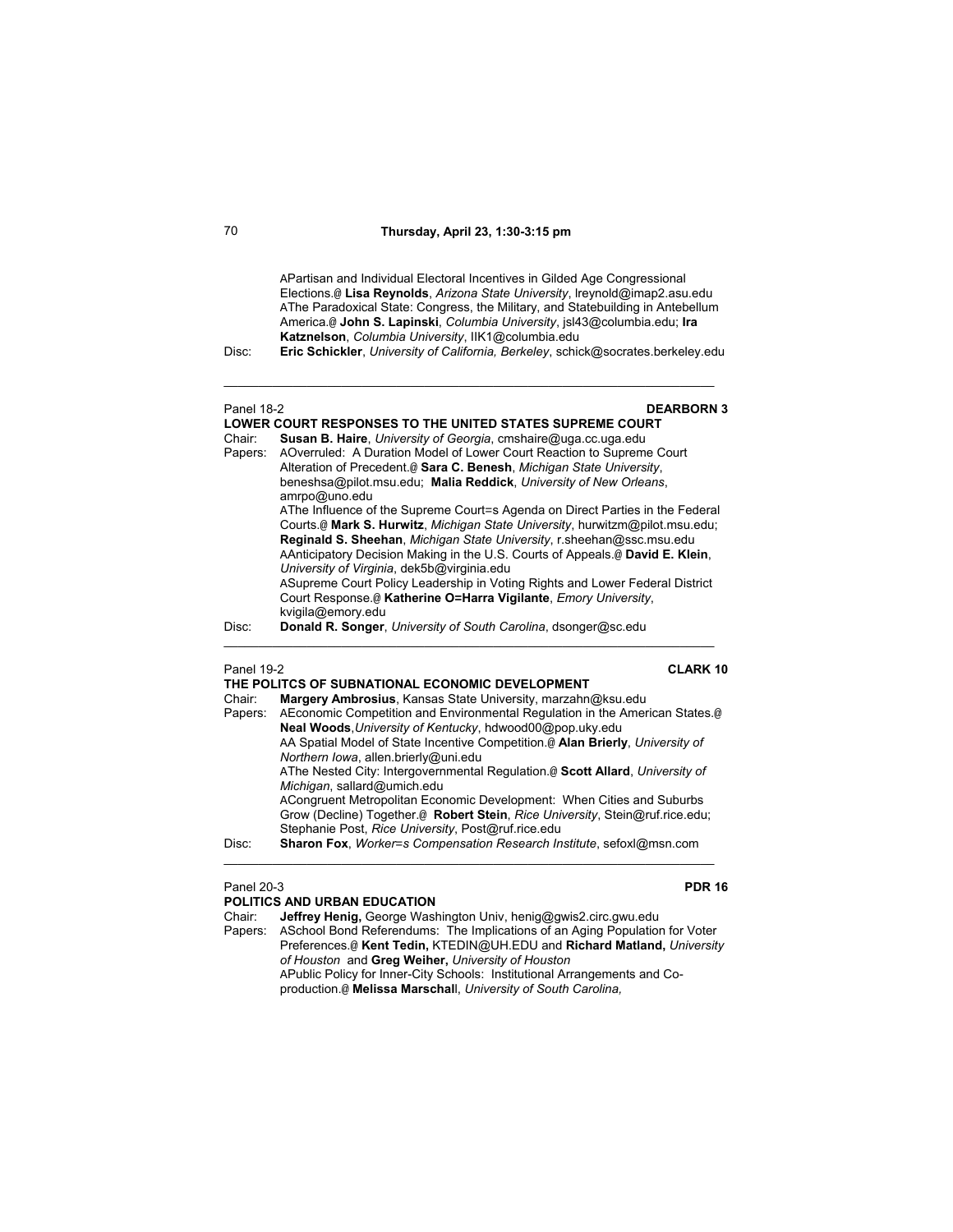

| Papers: | AThe Dynamics of Cultural Democratization Korea. <sup>®</sup> Doh C. Shin, University of |
|---------|------------------------------------------------------------------------------------------|
|         | Illinios, shin.doh@uis.edu                                                               |
|         | AFrom > Communism= to > Socialist-Market System=: How a Chinese Traditional              |
|         | Idea Facilitated Deng Xiaoping=s Reforms in a Changing Political Culture.@               |
|         | Kristina S. Mao, Providence College, kmao@providence.edu                                 |
|         | AOut of the Frying Pan into the Fire: The Korean Chaebol and Strategic                   |
|         | Capitalism.@ Kelly B. Shaw, University of Missouri-Columbia,                             |
|         | polscks@showme.missouri.edu; Jong-Bin Yoon, University of Missouri-                      |
|         | Columbia                                                                                 |
| Disc:   | Chong Lim Kim, University of Iowa, chong-kim@uiowa.edu                                   |
|         |                                                                                          |

 $\mathcal{L}_\text{G}$  , and the set of the set of the set of the set of the set of the set of the set of the set of the set of the set of the set of the set of the set of the set of the set of the set of the set of the set of the

Panel 24-1 **PDR 18**

### **DEVELOPING DEMOCRATIC CITIZENSHIP THROUGH ACTIVE LEARNING: INSTRUCTIONAL INNOVATION USING THE WORLD WIDE WEB: EXPERIENCES FROM THE CLASSROOM**

Chair: **Steffen Schmidt,** *Iowa State University,* sws@iastate.edu

Papers: "Technology in the Classroom: Student Use of Newsgroups." **Rosalee A. Clawson,** *Purdue University,* clawson@polsci.purdue.edu; **Judd Choate,** *Baker University,* choate@harvey.bakeru.edu; **Maya Rockeymoore,** *Purdue University,* Maya.Rockeymoore@mail.house.gov

"Through the Looking Glass of the Internet, or, Can a Neophyte Run a Web Course?" **Sue Davis,** *Grand Valley State University,* daviss@gvsu.edu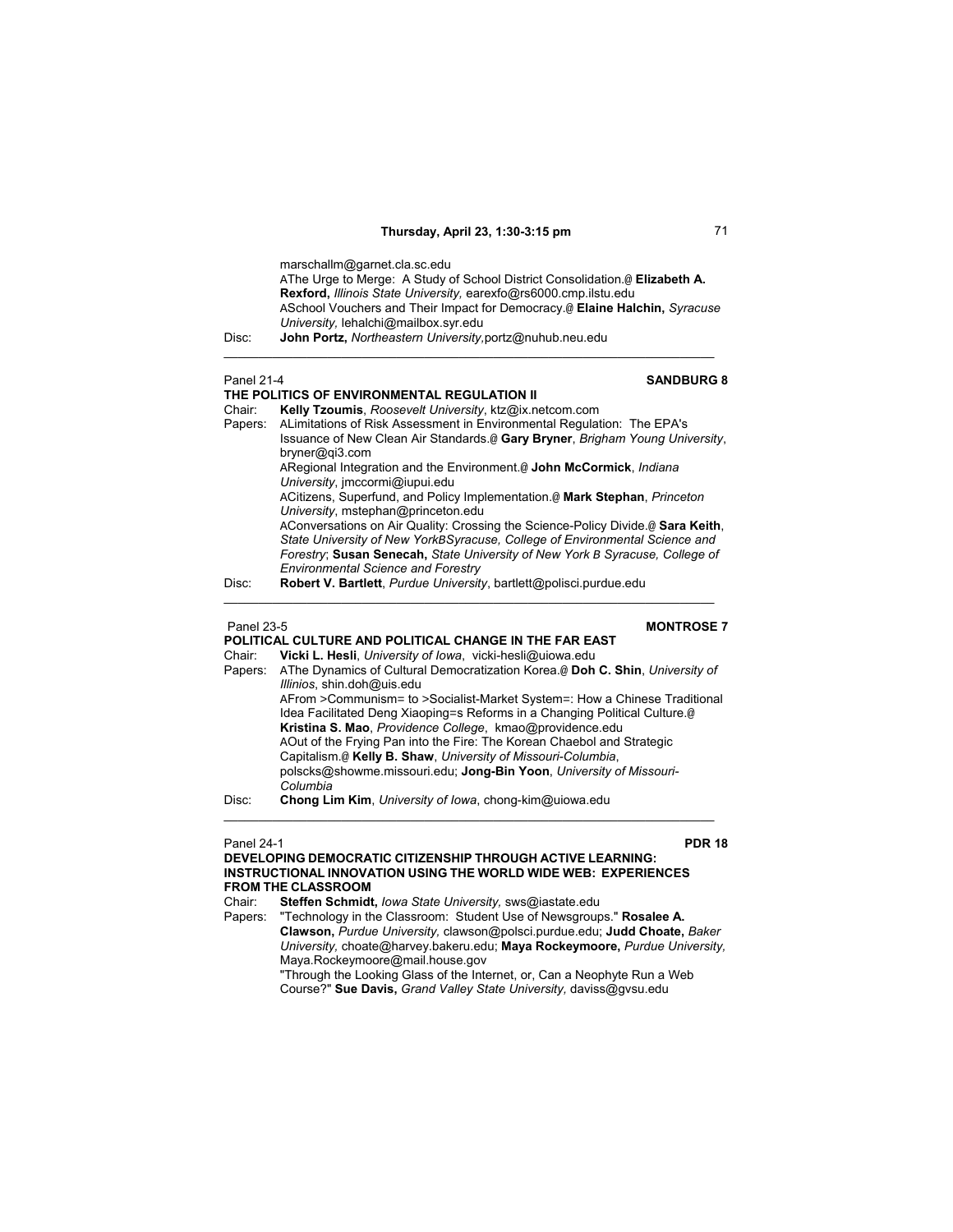"If You Teach It, Will They Learn? Integrating the Web with Introductory American Government Courses." **Chris McIntyre,** *University of North Texas,* 4wcnotes@airmail.net; **Walter Casey,** *University of North Texas,* casey@students.cas.acad.unt.edu Disc: **Scott R. Furlong,** *University of Wisconsin -- Green Bay,* FURLONGS@UWGB.EDU **Jeffrey W. Seifert,** *Syracuse University,* jwseifer@mailbox.syr.edu  $\mathcal{L}_\text{G} = \{ \mathcal{L}_\text{G} \mid \mathcal{L}_\text{G} \mid \mathcal{L}_\text{G} \mid \mathcal{L}_\text{G} \mid \mathcal{L}_\text{G} \mid \mathcal{L}_\text{G} \mid \mathcal{L}_\text{G} \mid \mathcal{L}_\text{G} \mid \mathcal{L}_\text{G} \mid \mathcal{L}_\text{G} \mid \mathcal{L}_\text{G} \mid \mathcal{L}_\text{G} \mid \mathcal{L}_\text{G} \mid \mathcal{L}_\text{G} \mid \mathcal{L}_\text{G} \mid \mathcal{L}_\text{G}$ 

# **PANEL CHAIRS:**

# **AFTER YOUR PANEL, PLEASE COMPLETE THE SURVEY FORM FOUND IN YOUR PANEL ROOM AND DROP IT INTO THE SURVEY ENVELOPE. THANK YOU.**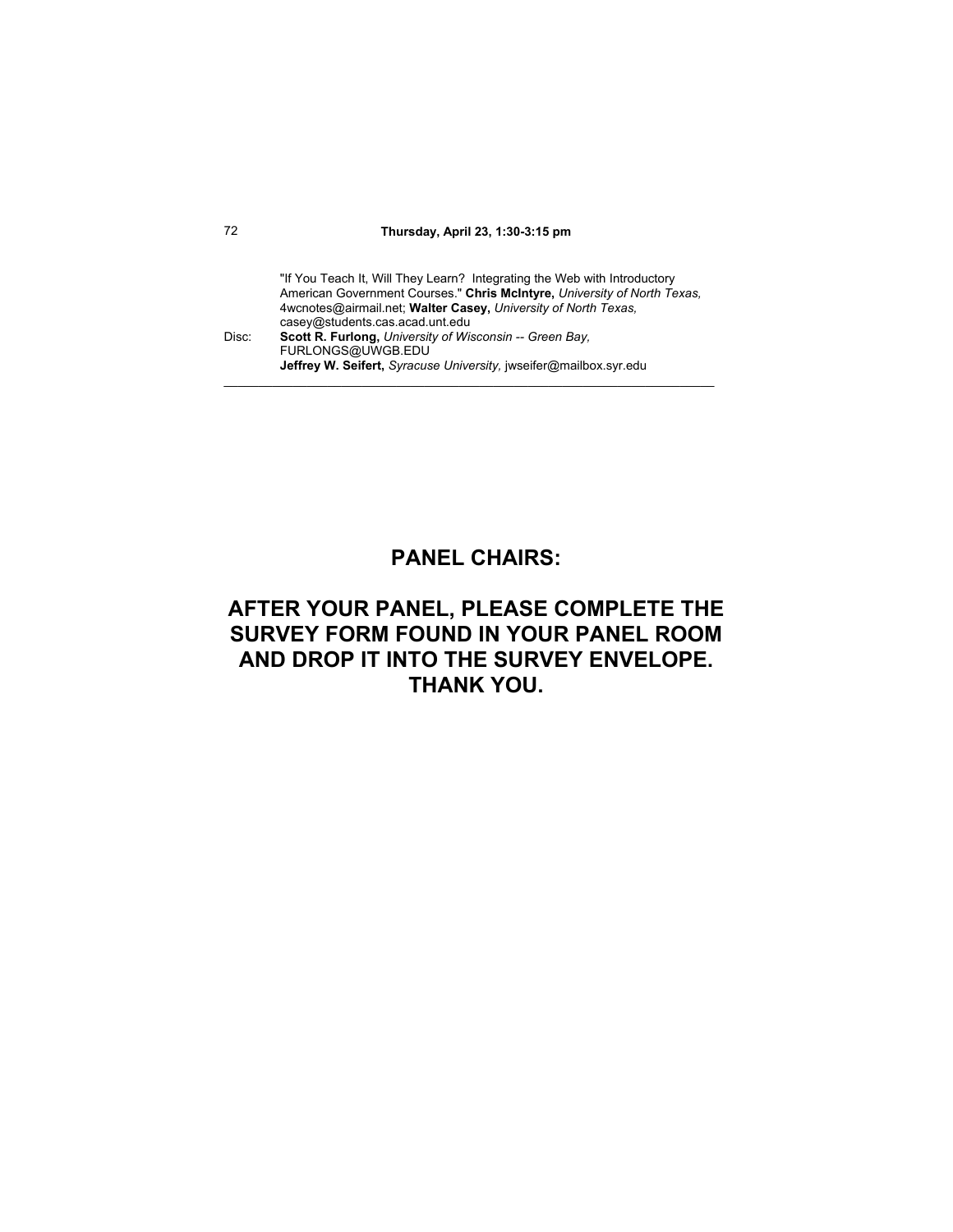**Poster Session 1 (continues)** UPPER EXHIBIT HALL See page 58 for listings.

 $\mathcal{L}_\text{G} = \{ \mathcal{L}_\text{G} \mid \mathcal{L}_\text{G} \mid \mathcal{L}_\text{G} \mid \mathcal{L}_\text{G} \mid \mathcal{L}_\text{G} \mid \mathcal{L}_\text{G} \mid \mathcal{L}_\text{G} \mid \mathcal{L}_\text{G} \mid \mathcal{L}_\text{G} \mid \mathcal{L}_\text{G} \mid \mathcal{L}_\text{G} \mid \mathcal{L}_\text{G} \mid \mathcal{L}_\text{G} \mid \mathcal{L}_\text{G} \mid \mathcal{L}_\text{G} \mid \mathcal{L}_\text{G}$ 

Poster Session 2 (continues) **PDR FOYER** See page 59 for listings.

\_\_\_\_\_\_\_\_\_\_\_\_\_\_\_\_\_\_\_\_\_\_\_\_\_\_\_\_\_\_\_\_\_\_\_\_\_\_\_\_\_\_\_\_\_\_\_\_\_\_\_\_\_\_\_\_\_\_\_\_\_\_\_\_\_\_\_\_\_\_\_

### Panel 1-6 **SANDBURG 2 DISPROPORTIONALITY IN ELECTORAL SYSTEMS AND DISCONTINUITY IN ELECTORAL OUTCOMES** Chair: **Robert Rohrschneider**, *Indiana University*, rrohrsch@indiana.edu

| Chair:  | Robert Rohrschneider, <i>Indiana University</i> , rrohrsch@indiana.edu      |
|---------|-----------------------------------------------------------------------------|
| Papers: | AFactors Affecting the Electoral Power of the Far Right in Western Europe.@ |
|         | Alison H. Felter, Vanderbilt University, felterah@ctrvax.vanderbilt.edu     |
|         | APlus Ca Change: Finding Stability in the 1997 Labour Landslide.@ Michael   |
|         | Levy, Southeast Missouri State University, mlevy@semovm.semo.edu            |
|         | AThe 1997 Canadian Election: A Tale of Five Parties Amidst Regional         |
|         | Fragmentation.@ Tari Renner, Illinois Wesleyan University                   |
| Disc:   | Stephen M. Swindle, Norwegian University of Science and                     |
|         | Technology, stephens@sv.ntnu.no                                             |

 $\mathcal{L}_\text{max}$  , and the contribution of the contribution of the contribution of the contribution of the contribution of the contribution of the contribution of the contribution of the contribution of the contribution of t

### Panel 1-10 **SANDBURG 3**

### **SUPPORT FOR EUROPEAN UNITY: INTEGRATING MASS AND ELITE PERSPECTIVES** Chairs: **Andreas Sobisch**, *John Carroll University*, sobisch@jcvaxa.jcu.edu **Roger M. Scully**, *Brunel University*, roger.scully@brunel.ac.uk Papers: ATrusting Brussels: Support for European Policy Making.@ **Christopher Anderson**, *SUNY-Binghamton*, canders@binghamton.edu; **Karl Kaltenthaler**, *Rhodes College*, kaltenthaler@rhodes.edu ACrossing Boundaries of Party and State: Female MEPs, Gender Issues, and European Unity.@ **Allyson Lowe**, *Ohio State University*, lowe.90@osu.edu ABecoming Europeans? European Parliamentarians as an Elite Constituency of Support for Integration.@ **Roger M. Scully**, *Brunel University*, roger.scully@brunel.ac.uk AWhen Parties Change Their Minds: Public Support for Integration in Light of Elite Conversion.@ **Andreas Sobisch**, *John Carroll University*, sobisch@jcvaxa.jcu.edu Disc: **Matt Gabel**, *University of Michigan*, gabel@sph.umich.edu  $\_$  , and the set of the set of the set of the set of the set of the set of the set of the set of the set of the set of the set of the set of the set of the set of the set of the set of the set of the set of the set of th

### Panel 2-3 **SANDBURG 4**

### **MODELS OF OPPOSITION AND TRANSITION**

Chair **Aie-Rie Lee**, *Texas Tech University*, uqlee@ttacs.ttu.edu

73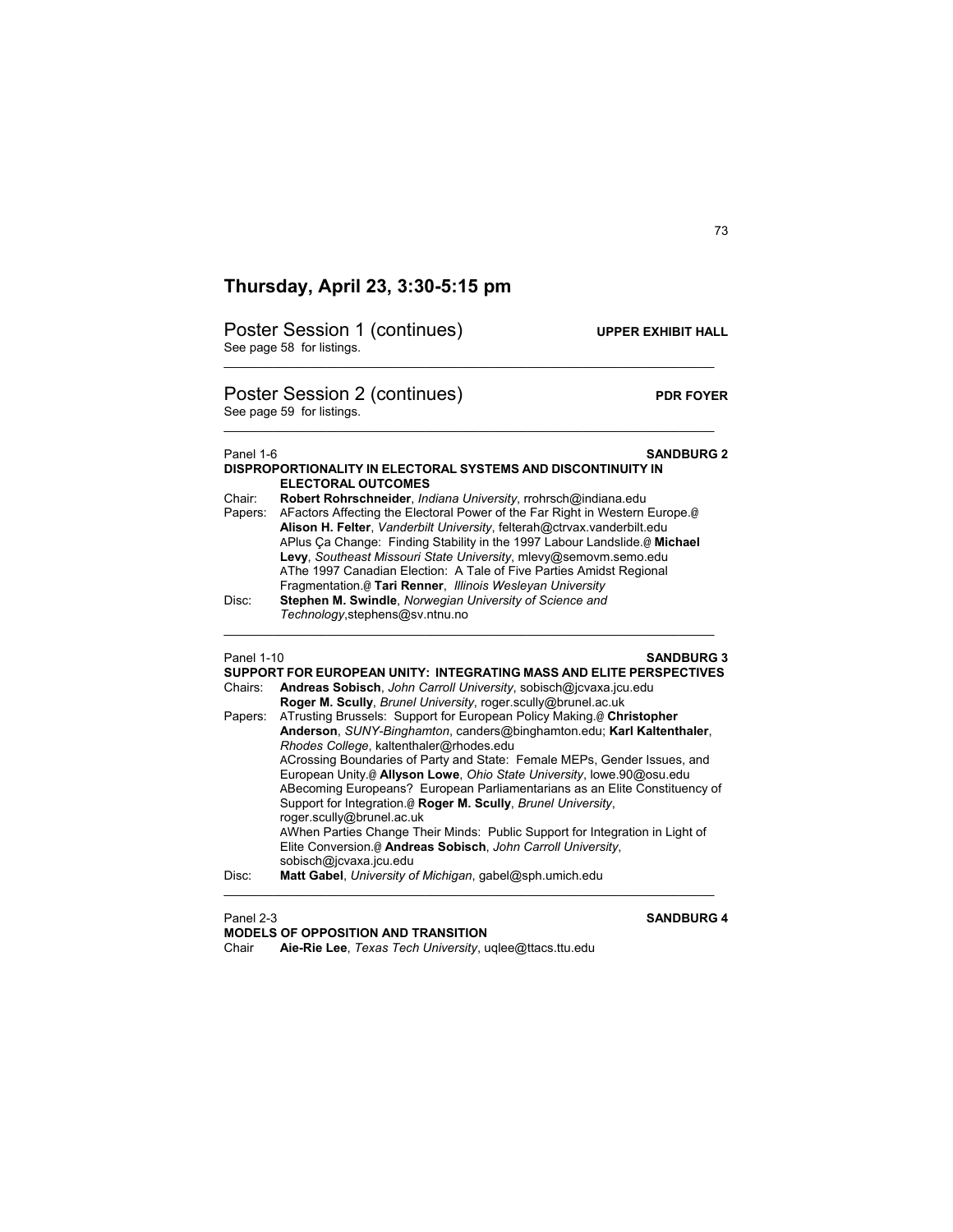| Papers: | AOrder, Disorder and the Resilience of Structure: The Dynamics of Political |
|---------|-----------------------------------------------------------------------------|
|         | Opposition Movements in Morocco and Jordan." Ellen Lust-Okar, Rice          |
|         | University, lustokar@rice.edu                                               |
|         | AWhy Parties Resist: Explaining Political Party-led Dissent Against         |
|         | Noncompetitive Regimes." James Franklin, Texas A&M.                         |
|         | JCF1816@polisci.tamu.edu                                                    |
|         | "Democracy as an Optimal Enforcement Mechanism for Power-Sharing            |
|         | Contracts." Mario Simon, Department of Economics, mario.simon@yale.edu;     |
|         | Leonard Wantchekon, Yale University, leonard wantchekon@yale.edu;           |
| Disc:   | Will H.Moore, Florida State University, whmoore@garnet.acns.fsu.edu         |
|         |                                                                             |

### Panel 3-2 **SANDBURG 5**

|         | POLITICAL INSTITUTIONS AND DEMOCRATIZATION IN EASTERN EUROPE                          |
|---------|---------------------------------------------------------------------------------------|
| Chair:  | Marcus Kreuzer, Columbia University, mlk17@columbia.edu                               |
| Papers: | AMyopic Bargains, Institutions, and Democratic Consolidation: The Origins of          |
|         | Hungary=s Constitutional Court. <sup>®</sup> John W. Schiemann, Columbia University   |
|         | ABuilding Political Parties in the Baltics: Does Institutional Engineering Matter?@   |
|         | Vello Pettai, University of Tartu; Marcus Kreuzer, Columbia University                |
|         | AChoosing Electoral Rules in Post-Communist Countries: Are Choices                    |
|         | Exogenous to Party Systems? <sup>®</sup> Olga Shvetsova, Washington University in St. |
|         | Louis, shvetso@artsci.wustl.edu                                                       |
| Disc:   | Kathleen Montgomery, Illinois Wesleyan University, kmontgom@titan.iwu.edu             |

 $\mathcal{L}_\text{G} = \{ \mathcal{L}_\text{G} \mid \mathcal{L}_\text{G} \mid \mathcal{L}_\text{G} \mid \mathcal{L}_\text{G} \mid \mathcal{L}_\text{G} \mid \mathcal{L}_\text{G} \mid \mathcal{L}_\text{G} \mid \mathcal{L}_\text{G} \mid \mathcal{L}_\text{G} \mid \mathcal{L}_\text{G} \mid \mathcal{L}_\text{G} \mid \mathcal{L}_\text{G} \mid \mathcal{L}_\text{G} \mid \mathcal{L}_\text{G} \mid \mathcal{L}_\text{G} \mid \mathcal{L}_\text{G}$ 

## Panel 4-5 **SANDBURG 6**

|         | TOWARDS A MORE HUMAN POLITY: EXTERNAL INFLUENCES ON HUMAN RIGHTS               |
|---------|--------------------------------------------------------------------------------|
| Chair:  | George Lopez, University of Notre Dame, George.a.lopez@nd.edu                  |
| Papers: | AThe Promotion of Human Rights and the Export of U.S. Arms: An Examination     |
|         | of U.S. Foreign Policy in the Post-Cold War World. @ Shannon Lindsey Blanton,  |
|         | Southern Illinois University, blanton@clas.net.                                |
|         | AWill We Protect These Women?: U.S. Asylum Policy and Female                   |
|         | Circumcision.@ Elizabeth A. Rexford, Illinois State University: Ryan Heggerty, |
|         | <b>Illinois State University</b>                                               |
|         | AThe Human Rights Impact of Economic Sanctions: An Empirical Study.@           |
|         | George Lopez, George.a.lopez@nd.edu ; Victor Hinojosa, University of Notre     |
|         | Dame, victor i hinojosa@nd.edu                                                 |
| Disc:   | Belinda Botha, University of Houston, pols2q5@bayou.uh.edu                     |
|         |                                                                                |

| Panel 4-15 | <b>SANDBURG 7</b><br>NORMS OR NONSENSE? RE-EXPLORING THE DEMOCRATIC PEACE                          |
|------------|----------------------------------------------------------------------------------------------------|
| Chair:     | <b>Douglas Modde.</b> The University of Iowa, douglas-modde@uiowa.edu                              |
| Papers:    | ANorms, Institutions, and Time: New Political Regimes and the Dyadic                               |
|            | Democratic Peace, 1816-1992.@ Andrew J. Enterline, Merriam Laboratory,                             |
|            | ba02729@binghamton.edu                                                                             |
|            | Alntrastate Turmoil and Interstate Relations: Reconceptualizing the Linkages                       |
|            | Between Democratization, Regime Change, Revolution and War @ David Reilly,<br>galaich@colorado.edu |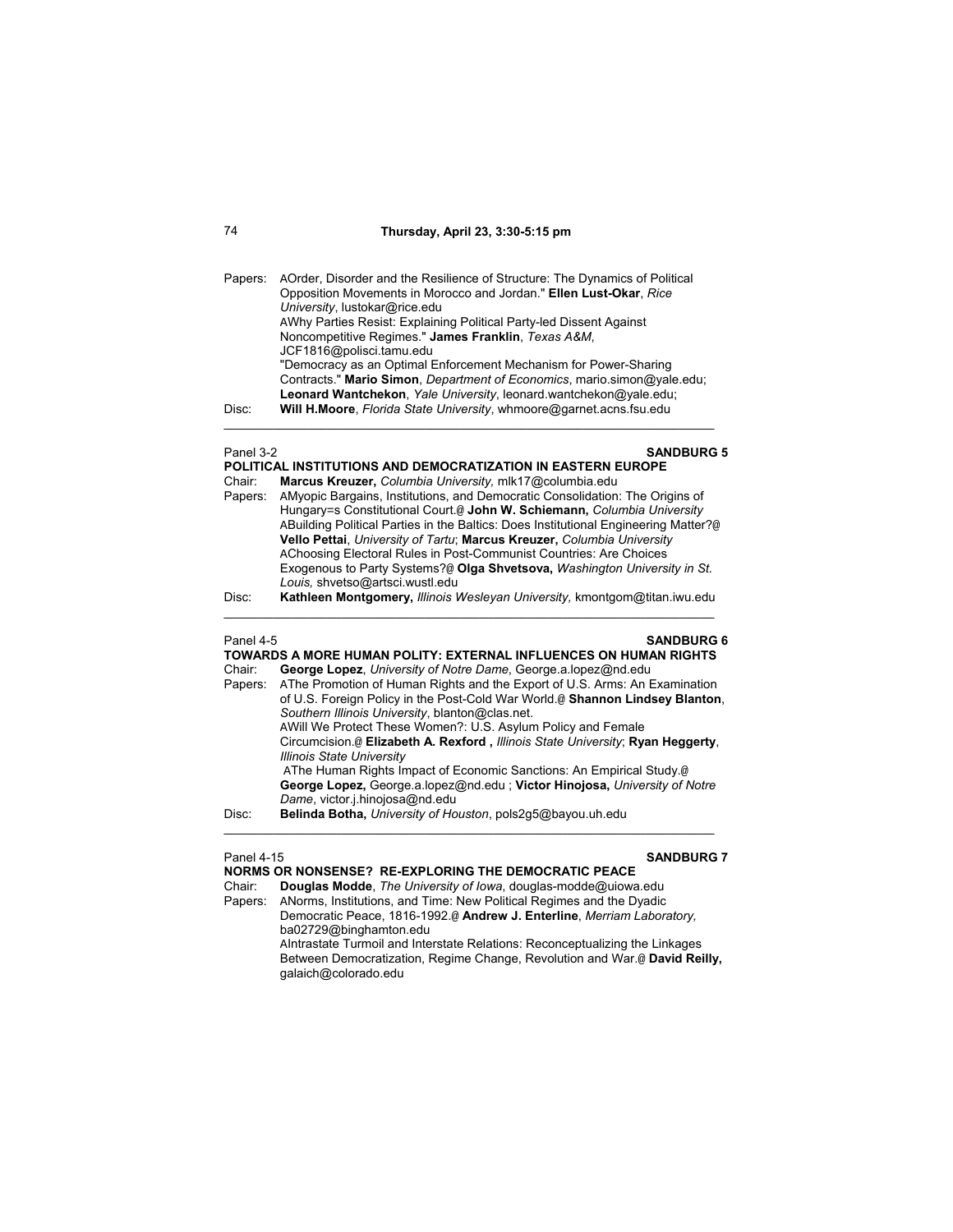ATesting Theories of the Democratic Peace By Comparing Predictions of Escalations Behavior.@ **Erik Gartzke**, *Pennsylvania State University,*  gartzke@psu.edu ; **Richard Tucker**, *Harvard University,*  rtucker@cfia.harvard.edu APeace Through War? Evolutionary Consequences of Democratic War Behavior.@ **Randolph M. Siverson**, *University of California-Davis* rmsiverson@usdavis.edu ; **Bruce Bueno de Mesquita**, *Stanford University* Disc: **Douglas Modde**, *University of Iowa*, douglas-modde@uiowa.edu

\_\_\_\_\_\_\_\_\_\_\_\_\_\_\_\_\_\_\_\_\_\_\_\_\_\_\_\_\_\_\_\_\_\_\_\_\_\_\_\_\_\_\_\_\_\_\_\_\_\_\_\_\_\_\_\_\_\_\_\_\_\_\_\_\_\_\_\_\_\_\_

### Panel 6-13 **BURNHAM 1**

|        | ELITE INFLUENCE, VALUES, AND PUBLIC OPINION                                     |
|--------|---------------------------------------------------------------------------------|
| Chair: | Paul Goren, University of Pittsburgh, PXGST@vms.cis.pitt.edu.                   |
|        | Papers: "Public Opinion and the Value Content of Elite Discourse." Paul Brewer, |
|        | University of North Carolina-Chapel Hill, pbrewer@email.unc.edu                 |
|        | "Adam & Eve: Religion and the Gay-Marriage Debate." Rachel E. Goldberg,         |
|        | Georgetown University, goldberr@gusun.georgetown.edu; Jennifer E.               |
|        | Kerslake, Georgetown University                                                 |
|        | "The Role of the Growth of the Mass Media in Ronald Inglehart's Theory of the   |
|        | Materialist-Postmaterialist Value Shift." R. Lance Holbert, University of       |
|        | Wisconsin-Madison, rholbert@students.wisc.edu                                   |
| Disc:  | <b>Paul Goren, University of Pittsburgh, PXGST@vms.cis.pitt.edu</b>             |

 $\mathcal{L}_\text{max}$  , and the contribution of the contribution of the contribution of the contribution of the contribution of the contribution of the contribution of the contribution of the contribution of the contribution of t

Panel 7-2 **BURNHAM 4**

### **POLITICAL INTERMEDIATION IN CROSS-NATIONAL PERSPECTIVE** Chair: **Paul Allen Beck**, *Ohio State University*, beck.9osu.edu

Papers: "Do the Media Matter?" **John Curtice,** *Univeristy of Strathclyde,*  j.curtice@strathclyde.ac.uk "Media Content and the Intermediation Process.@ **Holli Semetko**, *University of Amsterdam*, semetko@pscw.unv.nl; **Katrin Voltmer**, *Science Center Berlin*, voltmer@media.wz-berlin.de "Social Networks, Political Discussion, and the Exercise of Citizenship.@ **Franz Urban Pappi**, *Universitaet Mannheim*, fupappi@sowi.uni-mannheim.de; **Ken'ichi Ikeda**, *University of Tokyo*, ikeken@tansei.cc.u-tokyo.ac.jp; .@ **Robert Huckfeldt,** *Indiana University,* bhuckfeld@indiana.edu "The Cross-National Role of Interest Organizations.@ **Hans-Dieter Klingemann**, *Science Center Berlin*, klingem@media.wz-berlin.de; **Bernhard Wessels**, *Science Center Berlin*, wessels@media.wz-berlin.de Disc: **W. Phillips Shively**, *University of Minnesota*, shively@polisci.umn.edu  $\mathcal{L}_\text{G} = \{ \mathcal{L}_\text{G} \mid \mathcal{L}_\text{G} \mid \mathcal{L}_\text{G} \mid \mathcal{L}_\text{G} \mid \mathcal{L}_\text{G} \mid \mathcal{L}_\text{G} \mid \mathcal{L}_\text{G} \mid \mathcal{L}_\text{G} \mid \mathcal{L}_\text{G} \mid \mathcal{L}_\text{G} \mid \mathcal{L}_\text{G} \mid \mathcal{L}_\text{G} \mid \mathcal{L}_\text{G} \mid \mathcal{L}_\text{G} \mid \mathcal{L}_\text{G} \mid \mathcal{L}_\text{G}$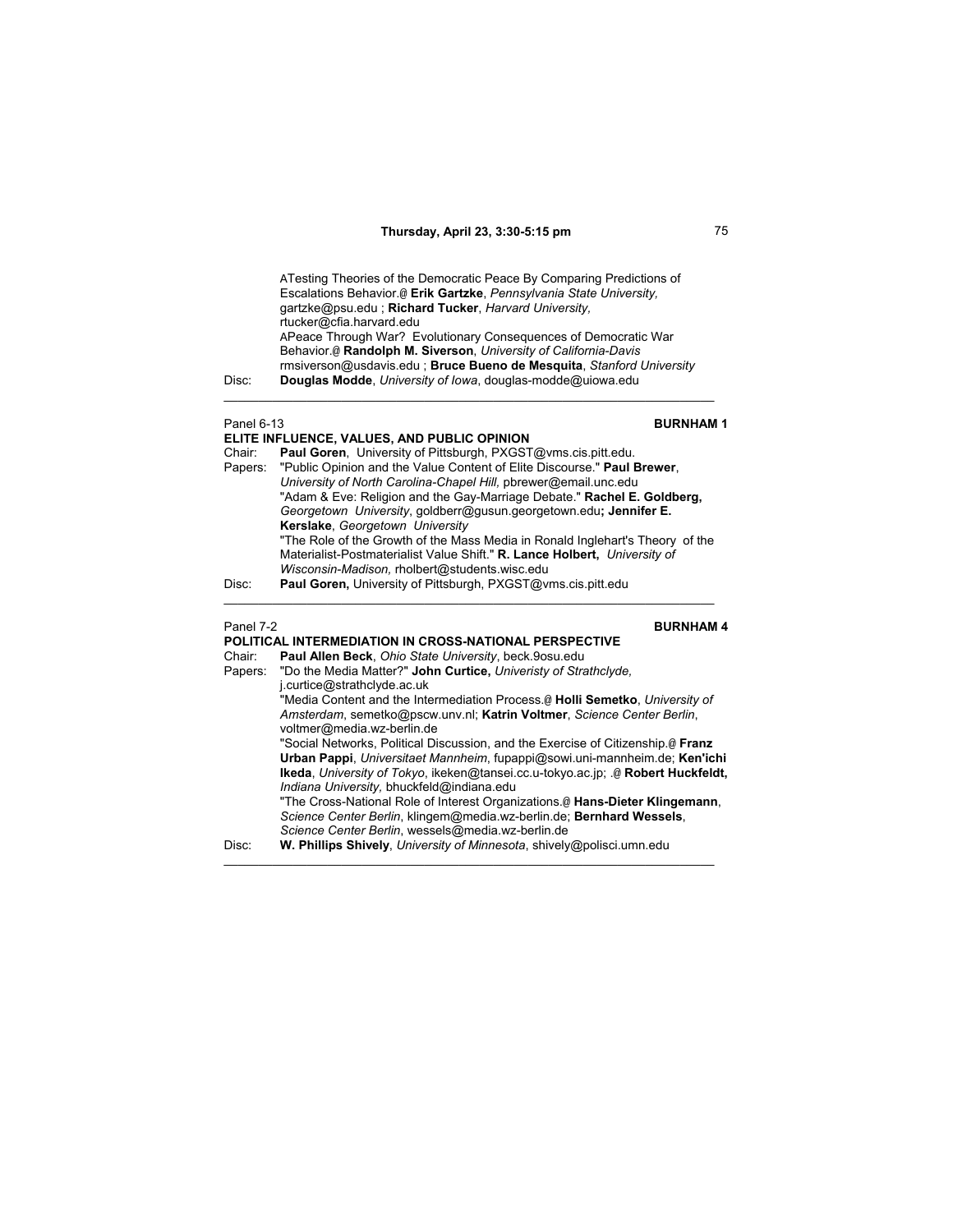**Panel 7-17 BURNHAM 2 GENDER, RACE, AND POLITICS** (co-sponsored with Gender and Politics, Panel 9-5) Chair: **Carol Kohfeld,** *University of Missouri-St. Louis,* c1929@umslvma.umsl.edu Papers: "Empowerment, Mobilization and Minority Participation.@ **Jan E. Leighley,** *Texas A&M University,* leighley@polisci.tamu.edu "Variations in the Gender Gap.@ **Barbara Norrander,** *University of Arizona,*  norrander@u.arizona.edu; **Regina Branton,** *University of Arizona,*  norrander@u.arizona.edu "The Election of Openly-Gay Public Officials in American Communties.@ **James D. Button,** *University of Florida***; Kenneth D. Wald,** *University of Florida,*  kenwald@polisci.ufl.edu; **Barbara A. Rienzo,** *University of Florida*  "The Institutional Sources of Political Inequality: Gender, Race, Ethnicity, and Political Participation.@ **Nancy Burns,** *University of Michigan,*  nburns@umich.edu; **Kay Lehmann Schlozman,** Boston College**; Sidney Verba,**  Harvard University Disc: **Carol Kohfeld***, University of Missouri-St. Louis*; c1929@umslvma.umsl.edu  $\mathcal{L}_\text{max}$  , and the contribution of the contribution of the contribution of the contribution of the contribution of the contribution of the contribution of the contribution of the contribution of the contribution of t Panel 7-19 **LASALLE 1** 

### **THE CONDORCET JURY THEOREM, THE SWING VOTER CURSE AND INFORMATIONAL CASCADES**

**VALUES, MORALS AND THE MEDIA: ENTERTAINMENT AS POLITICAL**

(co-sponsored with Formal Modeling, Panel 13-8)

### Panel 8-10 **CLARK 5**

**COMMUNICATION** Chair: **Michael Zis,** *University of Minnesota,* mzis@polisci.umn.edu Papers: APopular Music and the Political Values of Youth in the United States.@ **David J. Jackson**, *Wayne State University,* daveyjack@hotmail.com AFrom Blacklisting to the V-Chip: Developing an Integrated Theory of Changing Morality Policy Toward the Entertainment Industry.@ **Rodney Wambeam,**  *University of Nebraska Lincoln,* rwamb@unlgrad1.unl.edu AHaunted by Waters: Water Rhetorics as Conservation Politics in Films of the American West.@ **Joan Blauwkamp,** *University of Nebraska at Kearney,* blauwkampJ@platte.unk.edu Disc: **James Endersby,** *University of Missouri,* polsjwe@showme.missouri.edu

\_\_\_\_\_\_\_\_\_\_\_\_\_\_\_\_\_\_\_\_\_\_\_\_\_\_\_\_\_\_\_\_\_\_\_\_\_\_\_\_\_\_\_\_\_\_\_\_\_\_\_\_\_\_\_\_\_\_\_\_\_\_\_\_\_\_\_\_\_\_\_

 $\mathcal{L}_\text{max}$  , and the set of the set of the set of the set of the set of the set of the set of the set of the set of the set of the set of the set of the set of the set of the set of the set of the set of the set of the

 $\mathcal{L}_\text{max}$  , and the set of the set of the set of the set of the set of the set of the set of the set of the set of

\_\_\_\_\_\_\_\_\_\_\_\_\_\_\_\_\_\_\_\_\_\_\_\_\_\_\_\_\_\_\_\_\_\_\_\_\_\_\_\_\_\_\_\_\_\_\_\_\_\_\_\_\_\_\_\_\_\_\_\_\_\_\_\_\_\_\_\_\_\_\_

### Panel 9-2 **CLARK 7**

### **ROUNDTABLE ON WOMEN IN PARLIAMENTS**

(co-sponsored with the Women=s Caucus, Panel 25-5)

**GENDER, RACE, AND POLITICS**

Panel 9-5 **BURNHAM 2**

(co-sponsored with Elections, Voting Behavior, and Public Opinion, Panel 7-17)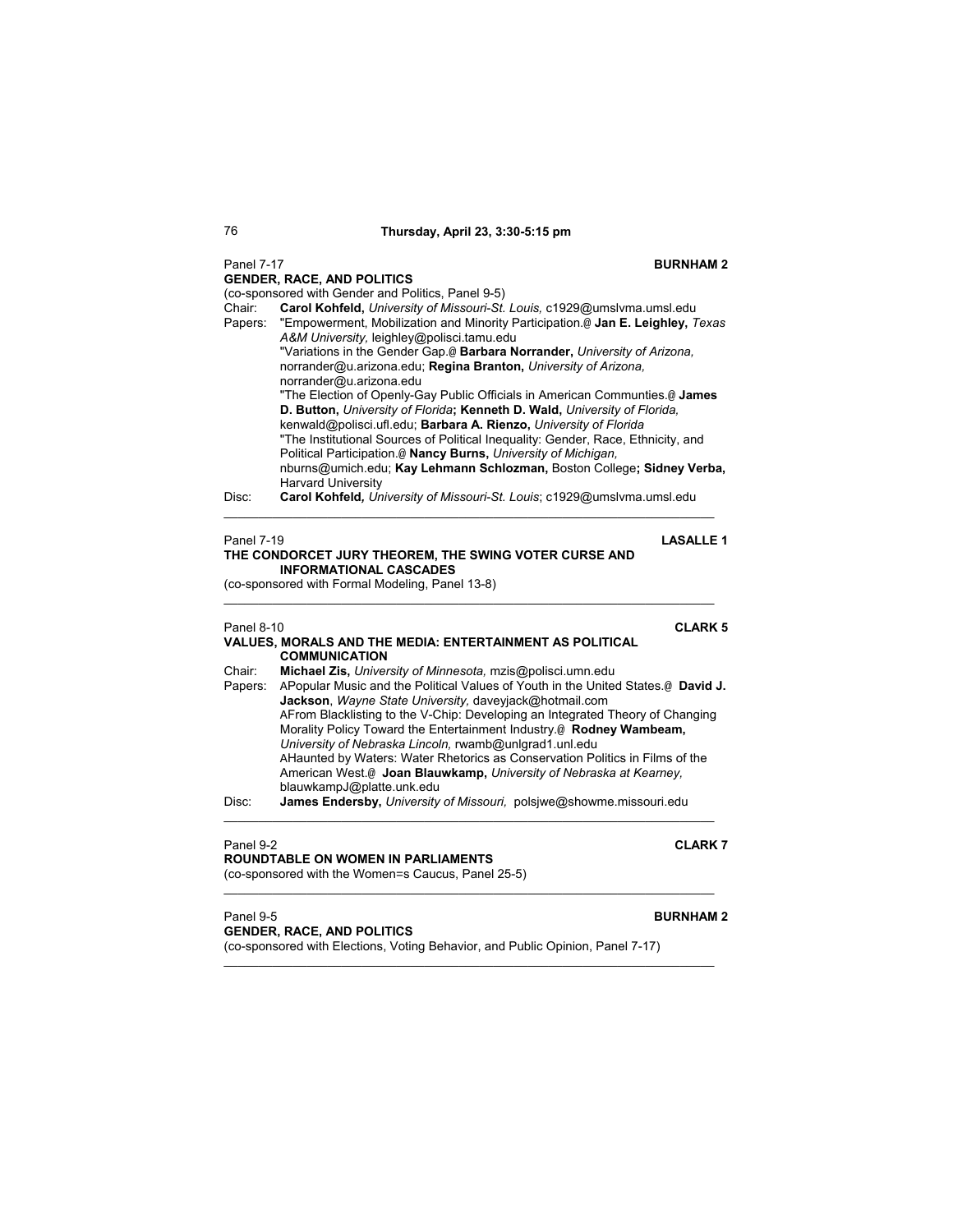| Panel 9-9         | <b>BURNHAM 5</b>                                                                                                                                                                                                                                                                                                                                                                                                                                                                                                                                                                                                                                                |
|-------------------|-----------------------------------------------------------------------------------------------------------------------------------------------------------------------------------------------------------------------------------------------------------------------------------------------------------------------------------------------------------------------------------------------------------------------------------------------------------------------------------------------------------------------------------------------------------------------------------------------------------------------------------------------------------------|
|                   | DIFFERENT SETTINGS FOR THE DIFFERENT VOICE                                                                                                                                                                                                                                                                                                                                                                                                                                                                                                                                                                                                                      |
| Chair:<br>Papers: | Martin Gruberg, University of Wisconsin, Oshkosh, gruberg@uwosh.edu<br>ARacial and Gender Differences in Roll Call Voting: The Cases of Illinois and<br>California.@ Michelle A. Barnello, Binghamton University,<br>br00583@bingvmb.cc.binghamton.edu; Kathleen A. Bratton, Binghamton<br>University, kbratton@binghamton.edu<br>AGender and Participation in US Senate Hearings.@ Laura R. Winsky Mattei,<br>SUNY- Buffalo, Imattei@acsu.buffalo.edu<br>AWomen in Congress: The Difference it Makes.@ Julie E. Strauss, Northwestern<br>University, Jstrauss@merle.acns.nwu.edu<br>A Gender and the Federal Bureaucracy: The Behavior and Attitudes of Senior |
| Disc:             | Executive Service Women.@ Julie Dolan, Shippensburg University,<br>jadola@ark.ship.edu<br>Kathleen Dolan, University of Wisconsin, Oshkosh, dolan@uwosh.edu                                                                                                                                                                                                                                                                                                                                                                                                                                                                                                     |
| Panel 11-4        | <b>MONTROSE 2</b><br>RECONSIDERING ROUSSEAU                                                                                                                                                                                                                                                                                                                                                                                                                                                                                                                                                                                                                     |

### **RECONSIDERING ROUSSEAU** Chair: **Patrick Riley**, *University of Wisconsin-Madison* Papers: "Why Is the General Will Always Right?" **Jeffrey Friedman**, *Yale University*, jeffrey.friedman@yale.edu "Toward the Particular Universal: Rousseau and the Paradox of Patriotism." **Steven T. Engel**, *Loyola University Chicago*, sengel@luc.edu "Rousseau and the Legal-Political Conception of Man." **Sally Howard Campbell**, *University of Houston*, scampbell@uh.edu Disc: **Juliet Williams**, *Macalester College*, williamsj@macalester.edu **Patrick Riley**, *University of Wisconsin-Madison*

 $\mathcal{L}_\text{G} = \{ \mathcal{L}_\text{G} \mid \mathcal{L}_\text{G} \mid \mathcal{L}_\text{G} \mid \mathcal{L}_\text{G} \mid \mathcal{L}_\text{G} \mid \mathcal{L}_\text{G} \mid \mathcal{L}_\text{G} \mid \mathcal{L}_\text{G} \mid \mathcal{L}_\text{G} \mid \mathcal{L}_\text{G} \mid \mathcal{L}_\text{G} \mid \mathcal{L}_\text{G} \mid \mathcal{L}_\text{G} \mid \mathcal{L}_\text{G} \mid \mathcal{L}_\text{G} \mid \mathcal{L}_\text{G}$ 

**THE CONDORCET JURY THEOREM, THE SWING VOTER=S CURSE AND** 

**INFORMATIONAL CASCADES**

### Panel 13-8 **LASALLE 1**

|         | <b>INFORMATIONAL CASCADES</b>                                                   |
|---------|---------------------------------------------------------------------------------|
|         | (co-sponsored with Elections, Voting Behavior, and Participation, Panel 7-19)   |
| Chair:  | David Epstein, Stanford University, epstein@leland.stanford.edu                 |
| Papers: | AConvicting the Innocent: The Inferiority of Unanimous Jury Verdicts.@ Timothy  |
|         | Feddersen, Northwestern University, tfed@casbah.acns.nwu.edu                    |
|         | AThe Swing Voter=s Curse is a Blessing: Theory and Experimental Evidence.@      |
|         | <b>Susanne Lohmann, University of California, Los Angeles, Iohmann@ucla.edu</b> |
|         | ATaking Turns and Majority Rule, Guinier and Condorcet, Minority Rights and     |
|         | Majority Welfare @ Michael Suk-Young Chwe, University of Chicago.               |
|         | chwe@uchicago.edu                                                               |
|         | ASequential Voting and Informational Cascades. <sup>®</sup> Mark Fey, Princeton |
|         | University, mfey@phoenix.princeton.edu                                          |
| Disc:   | David Epstein, Stanford University, epstein@leland.stanford.edu                 |
|         | David Austen-Smith, Northwestern University, dasm@nwu.edu                       |

 $\mathcal{L}_\text{max}$  , and the contribution of the contribution of the contribution of the contribution of the contribution of the contribution of the contribution of the contribution of the contribution of the contribution of t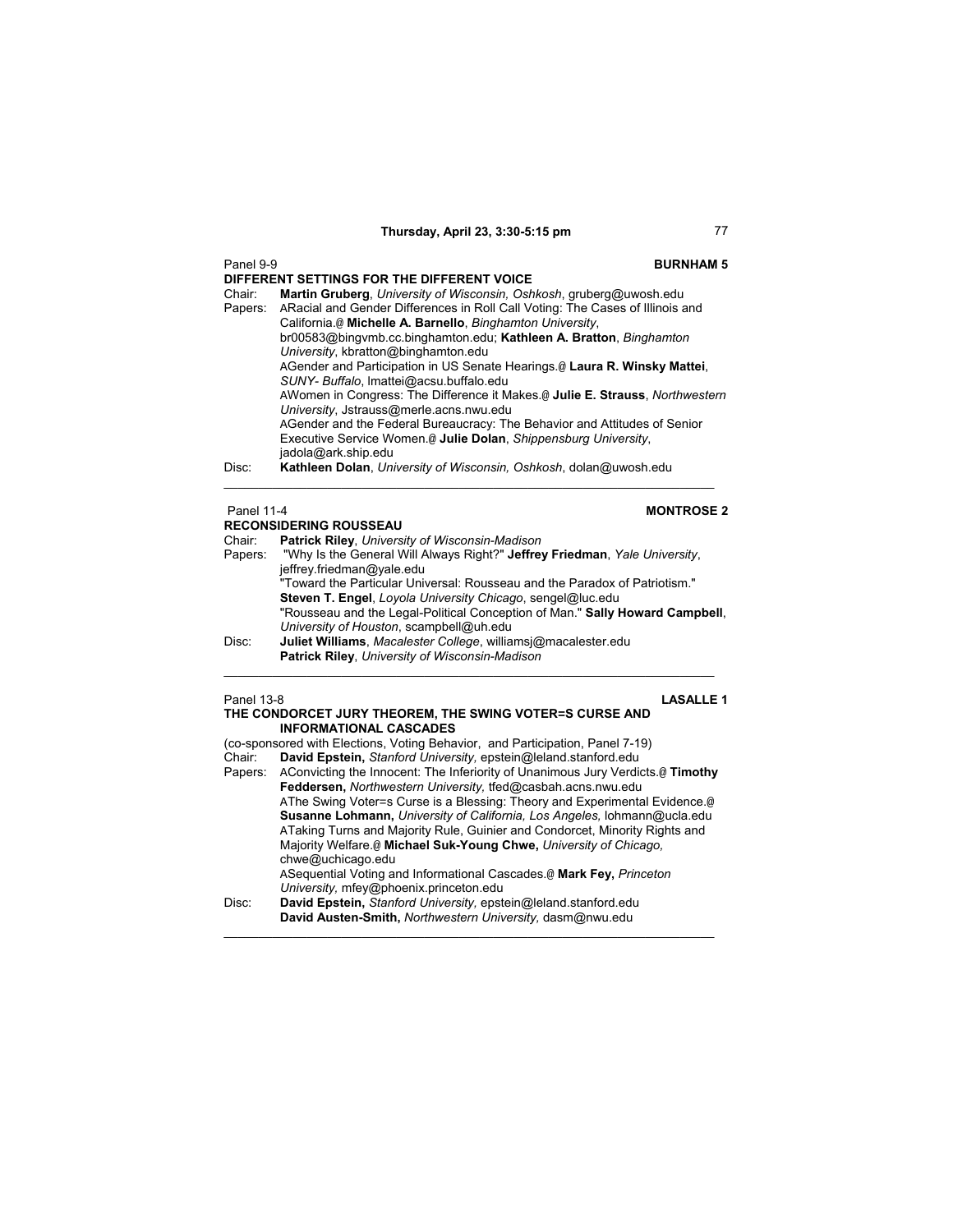$\mathcal{L}_\text{G} = \{ \mathcal{L}_\text{G} \mid \mathcal{L}_\text{G} \mid \mathcal{L}_\text{G} \mid \mathcal{L}_\text{G} \mid \mathcal{L}_\text{G} \mid \mathcal{L}_\text{G} \mid \mathcal{L}_\text{G} \mid \mathcal{L}_\text{G} \mid \mathcal{L}_\text{G} \mid \mathcal{L}_\text{G} \mid \mathcal{L}_\text{G} \mid \mathcal{L}_\text{G} \mid \mathcal{L}_\text{G} \mid \mathcal{L}_\text{G} \mid \mathcal{L}_\text{G} \mid \mathcal{L}_\text{G}$ 

### Panel 14-11 **PDR 18 METHODS AND PUBLIC ADMINISTRATION (SIC): APPLICATIONS OF SUBSTANTIVE WEIGHTED LEAST SQUARES** (co-sponsored with Public Administration, Panel 22-6)

| Panel 15-13<br><b>MONTROSE 1</b> |                                                                                                                                                                                                                                                                                                                                                                        |
|----------------------------------|------------------------------------------------------------------------------------------------------------------------------------------------------------------------------------------------------------------------------------------------------------------------------------------------------------------------------------------------------------------------|
| Chair:<br>Part:                  | <b>ROUNDTABLE ON LOBBYING: THEORISTS MEET PRACTITIONERS</b><br>Clive S. Thomas, University of Alaska, Juneau, cthomas13@compuserve.com<br>Virginia Gray, University of Minnesota, vgray@polisci.umn.edu<br>Ronald J. Hrebenar, University of Utah, ron.hrebenar@m.cc.utah.edu<br>Kennith G. Hunter, University of Tennessee at Chattanooga,<br>khunter@cecasun.utc.edu |
|                                  | Anthony Nownes, University of Tennessee-Knoxville,<br>anownes@mailhost.cas.utk.edu<br>Lowell Beck, University of Tennessee, Chattanooga, Irbeck@ix.netcom.com<br><b>Bill Murphy, American University</b>                                                                                                                                                               |
|                                  | Wy Spano, Spano & Janecek<br>Robert Zeman, National Association of Indpendent Insurers, rzeman@naii.org                                                                                                                                                                                                                                                                |
| Panel 16-3                       | <b>LASALLE 3</b>                                                                                                                                                                                                                                                                                                                                                       |
|                                  | PRESIDENTS AND FOREIGN POLICY MAKING                                                                                                                                                                                                                                                                                                                                   |
| Chair:                           | Norman C. Thomas, University of Cincinnati, Norman. Thomas@uc.edu                                                                                                                                                                                                                                                                                                      |
| Papers:                          | "Superpower Summitry and Hanging Together: IKE and JFK Consult the Allies.@<br>Douglas Brattebo, U. S. Naval Academy, brattebo@arctic.nadn.navy.mil<br>AThe Perils of Modern Presidential Transitions and the Making of American<br>Foreign Policy.@ Glen Hastedt, James Madison University, hastedgp@jmu.edu;<br>Anthony Eksterowicz, James Madison University        |
|                                  | "The Secret Project Solarium: Eisenhower and Cold War Decision-Making After<br>the Death of Stalin.@ Betty Glad, University of South Carolina,<br>glad@garnet.cla.sc.edu; Ken Kitts, Francis Marion University,                                                                                                                                                        |
| Disc:                            | kkitts@fmarion.edu<br><b>David B. Cohen, University of South Carolina, dbcohen@univscym.csd.sc.edu</b>                                                                                                                                                                                                                                                                 |
| <b>Panel 17-3</b>                | <b>LASALLE 5</b>                                                                                                                                                                                                                                                                                                                                                       |
|                                  | <b>MASTERS OF THE BEHAVIORAL STUDY OF CONGRESS</b>                                                                                                                                                                                                                                                                                                                     |
| Chair:                           | Roger Davidson, University of Maryland, rdavidso@bss2.umd.edu                                                                                                                                                                                                                                                                                                          |
| Part:                            | Aage Clausen, Ohio State University, clausen.4@osu.edu                                                                                                                                                                                                                                                                                                                 |
|                                  | Charles O. Jones, University of Wisconsin, ciones@polisci.wisc.edu                                                                                                                                                                                                                                                                                                     |
|                                  | Gerhard Loewenberg, University of Iowa, g-loewenberg@uiowa.edu                                                                                                                                                                                                                                                                                                         |
|                                  | Donald R. Matthews, University of Washington, drm@u.washington.edu                                                                                                                                                                                                                                                                                                     |
|                                  | Samuel C. Patterson, Ohio State University, spatte@ohstmysa.acs.ohio-sta                                                                                                                                                                                                                                                                                               |

\_\_\_\_\_\_\_\_\_\_\_\_\_\_\_\_\_\_\_\_\_\_\_\_\_\_\_\_\_\_\_\_\_\_\_\_\_\_\_\_\_\_\_\_\_\_\_\_\_\_\_\_\_\_\_\_\_\_\_\_\_\_\_\_\_\_\_\_\_\_\_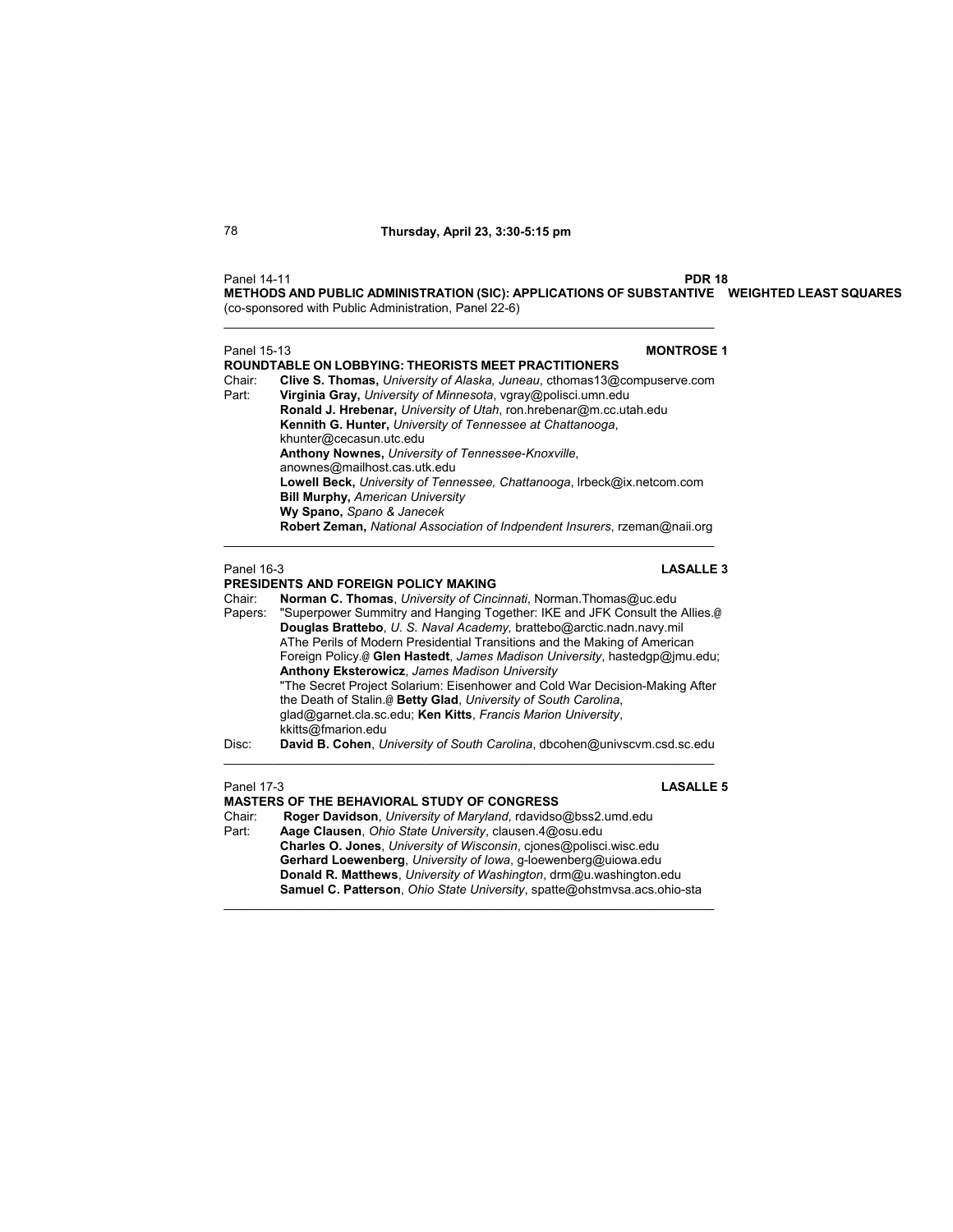Panel 17-13 **DEARBORN 1 STRATEGIC DECISION MAKING IN CONGRESS** Chair: **Dena Levy**, *SUNY Brockport*, dlevy@acs.brockport.edu Papers: ALegislative Activity and Effectiveness in the U.S. Senate: Reaping the Rewards of Seniority.@ **Laura W. Arnold**, *Southern Illinois University*, lwarnold@siu.edu ACommittee Transfers and the Subjective Value of a House Seat.@ **Jeffrey L. Bernstein**, *Eastern Michigan University*, jbernstein@online.emich.edu AThe Responsiveness of Senate Voting Behavior to Constituency Opinion.@ **Brian McCuen**, *University of Iowa*, brian-mccuen@uiowa.edu; **Charles Tien**, *Hunter College, CUNY*, ctien@shiva.hunter.cuny.edu ACosponsors, Wafflers, and Voters.@ **Christina Wolbrecht**, *University of Notre Dame*, christina.k.wolbrecht.1@nd.edu Disc: **Christina Fastnow**, *Wellesley College*, cfastnow@wellesley.edu  $\_$  , and the set of the set of the set of the set of the set of the set of the set of the set of the set of the set of the set of the set of the set of the set of the set of the set of the set of the set of the set of th Panel 18-8 **DEARBORN 3Panel 18-8 DEARBORN 3 MEASUREMENT AND DESIGN ISSUES IN JUDICIAL POLITICS RESEARCHMEASUREMENT AND DESIGN ISSUES IN JUDICIAL POLITICS RESEARCH** Chair: **Timothy Hagle**, *University of Iowa*, timothy-hagle@uiowa.edu Papers: AMeasuring the Preferences of State Supreme Court Justices.@ **Paul Brace**, *Rice University*, pbrace@rice.edu; **Melinda Gann Hall**, *Michigan State University*, hallme@pilot.msu.edu; **Laura Langer**, *Rice University*, llanger@ruf.rice.edu ASupreme Court Justices= Values and Votes: The Anomaly of Race.@ **Laura B. Mirsky**, *University of Virginia*, lbm2k@virginia.edu; **Carol Mershon**, *University of Virginia*, cam6m@virginia.edu AAlternative Measures of Preferences for Judges of the Courts of Appeals.@ **Micheal W. Giles**, *Emory University*, mgiles@emory.edu; **Virginia A. Hettinger**, *Emory University*; **Todd C. Peppers**, *Emory University* AVariations in State Supreme Court Power: Linkages and Impacts.@ **Bradley C. Canon**, *University of Kentucky*, pol140@ukcc.uky.edu; **Marcia Lynn Whicker**, *Rutgers University at Newark*; **Michele Collins**, *Rutgers University at Newark* Disc: **Jeffrey A. Segal**, *SUNY* B *Stony Brook*, jsegal@datalab2.sbs.sunysb.edu **Timothy Hagle**,*University of Iowa*, timothy-hagle@uiowa.edu \_\_\_\_\_\_\_\_\_\_\_\_\_\_\_\_\_\_\_\_\_\_\_\_\_\_\_\_\_\_\_\_\_\_\_\_\_\_\_\_\_\_\_\_\_\_\_\_\_\_\_\_\_\_\_\_\_\_\_\_\_\_\_\_\_\_\_\_\_\_\_ Panel 20-6 **PDR 16 MUNICIPAL COMMUNITY INVOLVEMENT** Chair: **William Lyons,** *University of Akron,* wtlyons@uakron.edu AThe Media and Urban Growth in Minneapolis.@ Richard Keiser, Carleton *College,* rkeiser@carleton.edu AThe Urban Regime and Policy Implications: Investigating Community Policing.@ **Matthew Thomas,** *University of Maryland,* v-mthomas@bss2.umd.edu AThe State=s Role in Community Mobilization.@ **Karen Hoffman** and **Greg Scott,** *Gang Crime Prevention Center,* gscott@pop.state.il.us Disc: **Andrew Glassberg**, *University of Missouri-St. Louis,* c1918@umslvma.umsl.edu

\_\_\_\_\_\_\_\_\_\_\_\_\_\_\_\_\_\_\_\_\_\_\_\_\_\_\_\_\_\_\_\_\_\_\_\_\_\_\_\_\_\_\_\_\_\_\_\_\_\_\_\_\_\_\_\_\_\_\_\_\_\_\_\_\_\_\_\_\_\_\_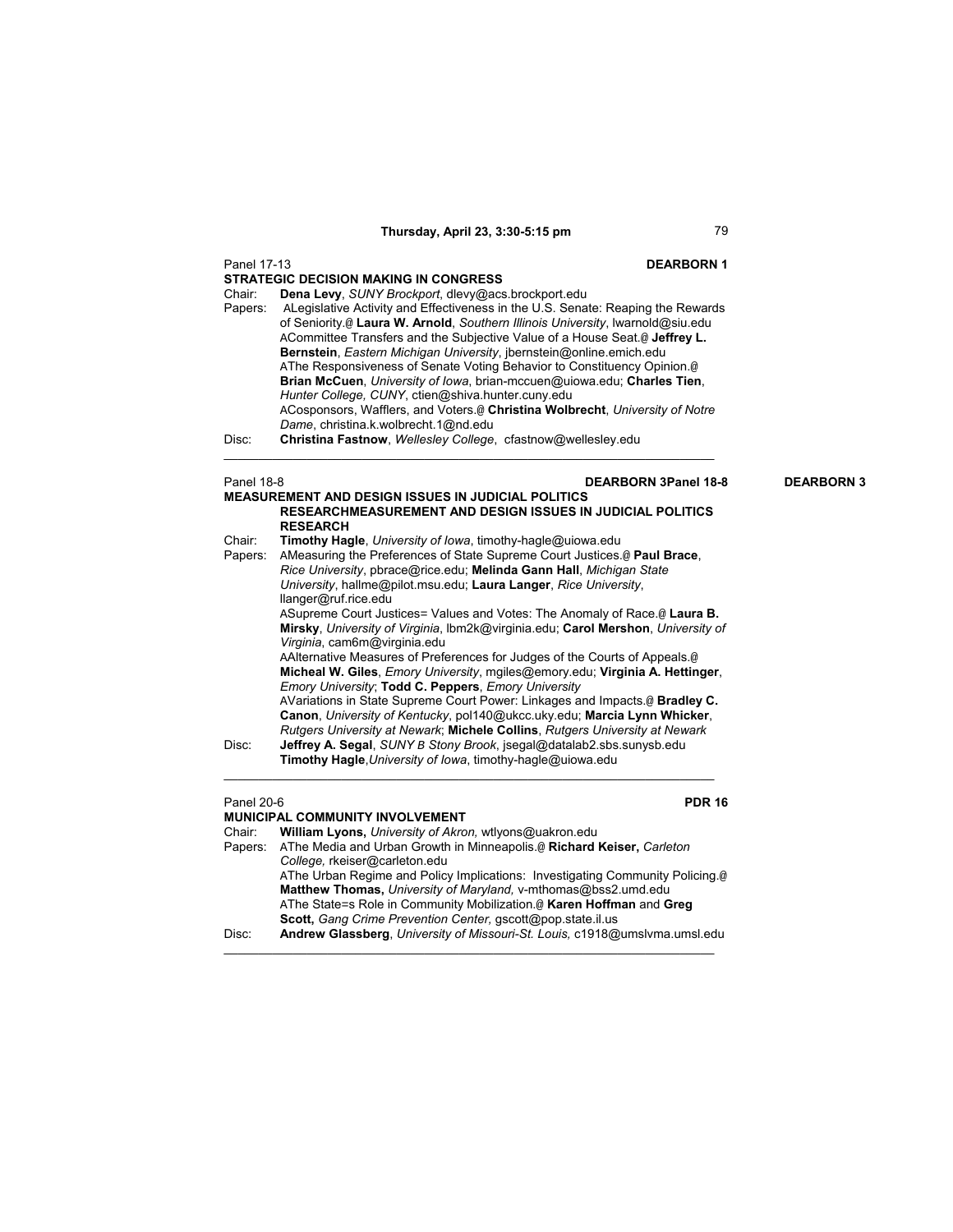Panel 21-1 **SANDBURG 8 THE POLITICS OF THE AGENDA**  Chair: **Frank R. Baumgartner**, *Texas A&M University*, e339fb@polisci.tamu.edu Papers: ADodging Headlights: Public Salience, Agenda Setting, and the Control of Committee Turf.@ **Jeff Worsham**, *West Virginia University*, jworsham@wvu.edu AThe Influence of the President in the U.S. Agenda Setting Process.@ **John Bohte**, *Texas A&M University*, johnny@polisci.tamu.edu AArming America: The Interaction of Policy and Events.@ **James L. True,** *Lamar University*, truejl@hal.lamar.edu Disc: **Gary Bryner**, *Brigham Young University*, bryner@qi3.com  $\mathcal{L}_\mathcal{L} = \{ \mathcal{L}_\mathcal{L} = \{ \mathcal{L}_\mathcal{L} = \{ \mathcal{L}_\mathcal{L} = \{ \mathcal{L}_\mathcal{L} = \{ \mathcal{L}_\mathcal{L} = \{ \mathcal{L}_\mathcal{L} = \{ \mathcal{L}_\mathcal{L} = \{ \mathcal{L}_\mathcal{L} = \{ \mathcal{L}_\mathcal{L} = \{ \mathcal{L}_\mathcal{L} = \{ \mathcal{L}_\mathcal{L} = \{ \mathcal{L}_\mathcal{L} = \{ \mathcal{L}_\mathcal{L} = \{ \mathcal{L}_\mathcal{$ 

### Panel 21-12 **PDR 17**

## **FISCAL AND MONETARY POLICYMAKING**

| Chair:  | Saundra K. Schneider, University of South Carolina, schneider@sc.edu                     |
|---------|------------------------------------------------------------------------------------------|
| Papers: | AThe Politics Deficts Make: Deficits, Entitlements, Party Stength, and the U.S.          |
|         | Domestic Budget, 1948-96.@ Michael A. Smith, University of Missouri B                    |
|         | Columbia, c674097@showme.missouri.edu                                                    |
|         | Aldeology and the Creation of Public Policy in the Federal Reserve. <sup>@</sup> Russell |
|         | Lightfoot, Miami University; Scott H. Huffmon, University of Mississippi,                |
|         | huffmon@olemiss.edu                                                                      |
|         | APublic Support for Policy Alternatives in the Wake of a Natural Disaster.@ Lloyd        |
|         | Jones, University of North Carolina-Wilmington, jonesl@uncwil.edu; Stephen               |
|         | Meinhold, University of North Carolina B Wilmington, meinholds@uncwil.edu                |
| Disc:   | James C. Clingermayer, University of Texas at El Paso, Jolinger@utep.edu                 |

\_\_\_\_\_\_\_\_\_\_\_\_\_\_\_\_\_\_\_\_\_\_\_\_\_\_\_\_\_\_\_\_\_\_\_\_\_\_\_\_\_\_\_\_\_\_\_\_\_\_\_\_\_\_\_\_\_\_\_\_\_\_\_\_\_\_\_\_\_\_\_

### Panel 22-6 **PDR 18**

**METHODS AND PUBLIC ADMINISTRATION (SIC): APPLICATIONS OF SUBSTANTIVE WEIGHTED LEAST SQUARES** (co-sponsored with Methodology, Panel 14-11)

| Chair:  | Kenneth J. Meier, Texas A&M University, kmeier@politics.tamu.edu                  |
|---------|-----------------------------------------------------------------------------------|
| Papers: | "Ralph's Pretty Good Grocery vs. Ralph's Super Value: Separating Excellent        |
|         | Agencies from the Good Ones." Jeff Gill, Cal Poly, San Luis Obispo and Harvard    |
|         | University, jqill@hmdc.fas.harvard.edu                                            |
|         | "The Full, and then Some, Prison Blues: A Substantively Weighted Least            |
|         | Squares Analysis of the Politics of Incarceration." Kevin B. Smith, University of |
|         | Nebraska-Lincoln, kbs@unlinfo.unl.edu                                             |
|         | "Minority Student Achievement: A SWLS Analysis."J. L. Polinard, University of     |
|         | Texas-Pan American; Robert W. Wrinkle, University of Texas-Pan American,          |
|         | rdwe11@panam1.panam.edu                                                           |
| Disc:   | Carole Chaney, University of Wyoming, cchaney@uwyo.edu;                           |
|         | Douglas Ihrke, University of Wisconsin-Milwaukee, dihrke@csd.uwm.edu              |
|         |                                                                                   |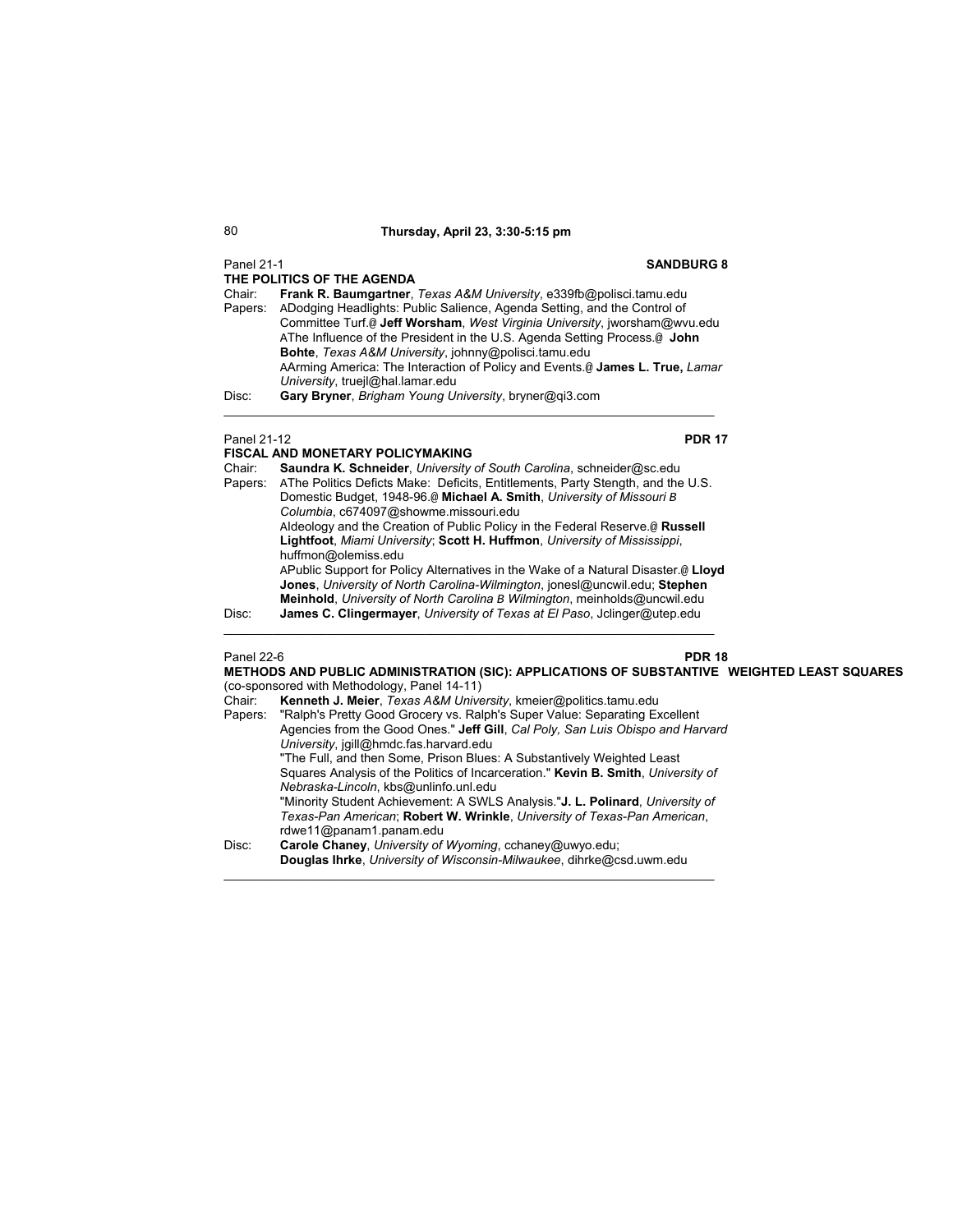Panel 23-2 **MONTROSE 7 POLITICAL CULTURE AND THE POLITICS OF IDENTITY** Chair: **Arthur H. Miller**, *University of Iowa*, arthur-miller@uiowa.edu Papers: AEthnic Identity and the Consolidation of Post-Soviet Democracies.@ **Geoffrey Evans,** *Nuffield College*, geoffrey.evans@nuf.ox.ac.uk AThe Politics of Identity and Nation Building in the Former Yugoslavia.@ **Mary McIntosh**, *U.S. Information Agency, Office of Research*, amcintire@umiami.miami.edu; **Dan Abele**, *George Washington University*  AIdentity and Democracy in Russia and Ukraine.@ **Arthur H. Miller**, *University of Iowa*, arthur-miller@uiowa.edu; **Thomas F. Klobucar**, *University of Iowa*, thomas-klobucar@uiowa.edu AThe Politics of Social Identity in South Africa.@ **James L. Gibson,** *University of Houston*, jgibson@uh.edu Disc: **Jim Sidanius**, *University of California - Los Angeles*, sidanius@psych.ucla.edu  $\mathcal{L}_\text{G} = \{ \mathcal{L}_\text{G} \mid \mathcal{L}_\text{G} \mid \mathcal{L}_\text{G} \mid \mathcal{L}_\text{G} \mid \mathcal{L}_\text{G} \mid \mathcal{L}_\text{G} \mid \mathcal{L}_\text{G} \mid \mathcal{L}_\text{G} \mid \mathcal{L}_\text{G} \mid \mathcal{L}_\text{G} \mid \mathcal{L}_\text{G} \mid \mathcal{L}_\text{G} \mid \mathcal{L}_\text{G} \mid \mathcal{L}_\text{G} \mid \mathcal{L}_\text{G} \mid \mathcal{L}_\text{G}$ Panel 25-5 **CLARK 7 ROUNDTABLE ON WOMEN IN PARLIAMENTS** (co-sponsored with Gender and Politics, Panel 9-2)

### Chair: **Lisa Baldez**, *Washington University in St. Louis*, labaldez@artsci.wustl.edu Part: **Mark Jones**, *Michigan State University*, mark.jones@ssc.msu.edu **Dorothy McBride Stetson**, *Florida Atlantic U.*,stetsond@acc.fau.edu **Joyce Gelb**, *CUNY*, jgelb@email.gc.cuny.edu **Miki Caul**, *University of California at Irvine*, mcaul@orion.oac.uci.edu **Sharon Sykora**, *Slippery Rock University*, Sharon.sykora@sru.edu  $\mathcal{L}_\text{max}$  , and the contribution of the contribution of the contribution of the contribution of the contribution of the contribution of the contribution of the contribution of the contribution of the contribution of t

# **PANEL CHAIRS:**

# **AFTER YOUR PANEL, PLEASE COMPLETE THE SURVEY FORM FOUND IN YOUR PANEL ROOM AND DROP IT INTO THE SURVEY ENVELOPE. THANK YOU.**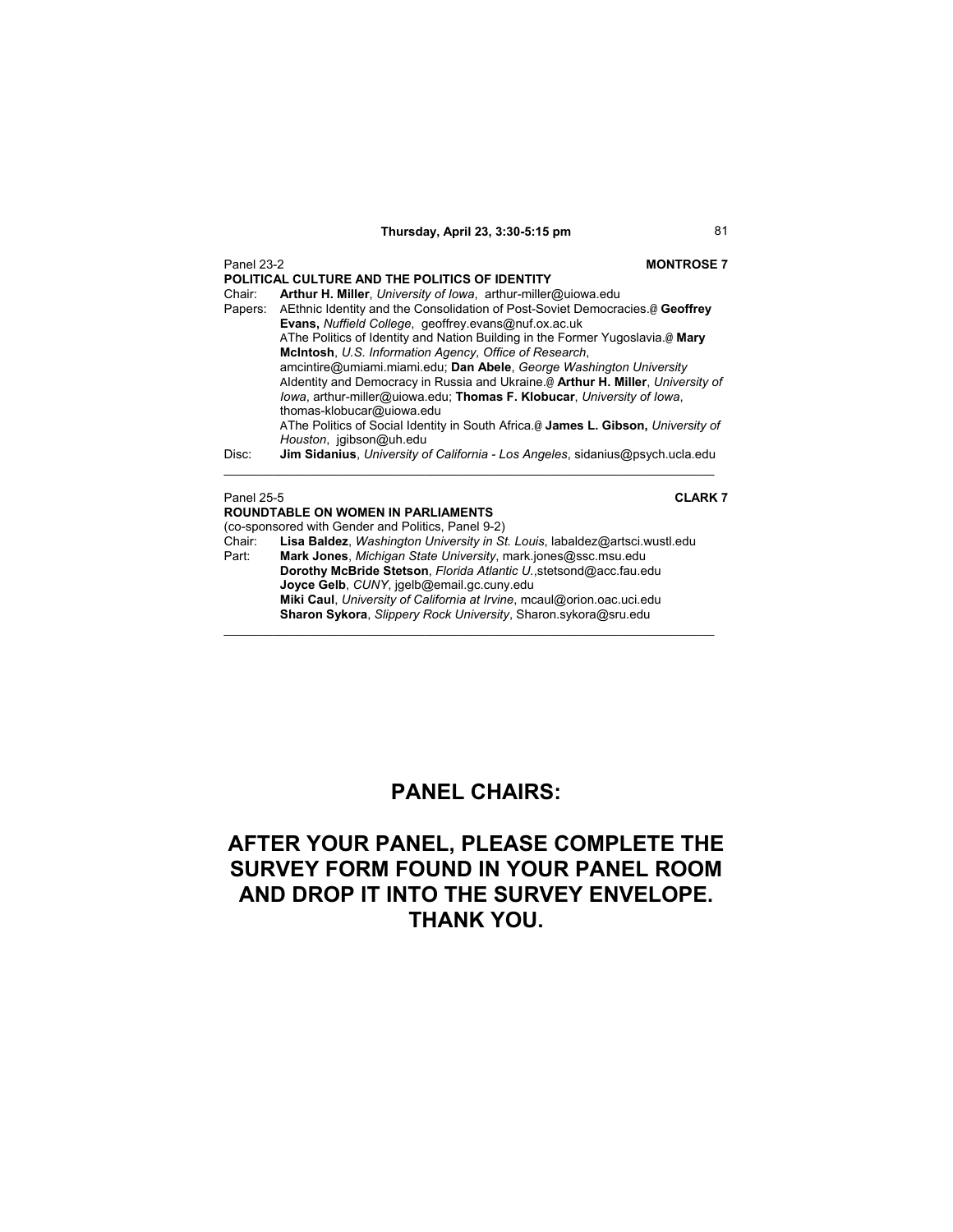## Poster Session 3

## (Authors will be present from 8:30-10:30 am)

Section 7 Posters **UPPER EXHIBIT HALL NEW INSIGHTS IN ELECTIONS, VOTING BEHAVIOR, AND PARTICIPATION** 1. AThe Turnout Decision in American Electoral History: A Temporal Perspective on the Calculus of Voting.@ **David C. Darmofal,** *University of Illinois,*  darmofal@uiuc.edu 2. "The Changing Relevance of Education For Political Participation.@ **Tracy R. Jarvis,** *Vanderbilt University,* jarvistr@ctrvax.vanderbilt.edu 3. "The Effects of Varying Levels of Secondary Education Resources on Political and Non-political Participation.@ **Kimberly A. Mealy,** *Indiana University,*  kimealy@indiana.edu 4. "The Link Between Party Polarization and Divided Government.@ **David Kimball,**  *Ohio State University,* kimball.11@osu.edu 5. "Explaining Distrust in Government: Separating Out the Bad from the Worse.@ **Shannon Jenkins,** *Loyola University Chicago,* sjenki2@wpo.it.luc.edu 6. "Campaign Spending and Voting on State Ballot Initiatives.@ **Ken Mulligan,** *Free Congress Foundation,* kmulligan@fcref.org 7. "Electoral Congruence and the Autonomy of American State Party Systems.@ **Tari Renner,** *Illinois Wesleyan University,*  8. "Strategic Decision Making and Inexperienced Challengers.@ **David W. Romero,**  *University of Texas-San Antonio* 9. "National Election Studies.@ **Virginia Sapiro,** *University of Wisconsin -Madison*, sapiro@polisci.wisc.edu 10. "The 'X' Factor: How Low Political Participation Among Young People Affects the Gay/Lesbian Political Agenda.@ **Steve Sanders,** *Indiana University,*  sanderss@indiana.edu 11. "Home Sweet Home: The Role of State Economics in Senate Elections.@ **Benjamin J. Selden,** *SUNY - Stony Brook,* bselden@ic.sunysb.edu 12. "1996 Elections: The Bridge to the 21st Century.@ **Dick Simpson,** *University of Illinois at Chicago,* simpson@uic.edu 13. "Shuttle Democracy: Contact Between Legislators and Constituents in the Contemporary US.@ **Alan Szarawarski,** *Harvard University,*  aszarawa@latte.harvard.edu 14. "Explaining Decline in Voter Turnout: Implications for Growing Cynicism Among American Voters.@ **Hyun-Jin Seo,** *Purdue University,* seo@polsci.purdue.edu 15. "Polish Voting Patterns Past and Present: An Examination of Voting Patterns in 600 Communities in the 1920's and 1990's.@ **Sander Valyocsik,** *Indiana University;* **Amanda Rose,** *Indiana University,* valyrose@ameritech.net 16. "Have the Marginals Returned?@ **Robert Yowell,** *University of Kansas,*  ryowell@falcon.cc..ukans.edu 17. ACongressional Primary Turnout: A Reexamination.@ **Marni Ezra***, National Science Foundation and Lafayette College*, ezram@erols.com

82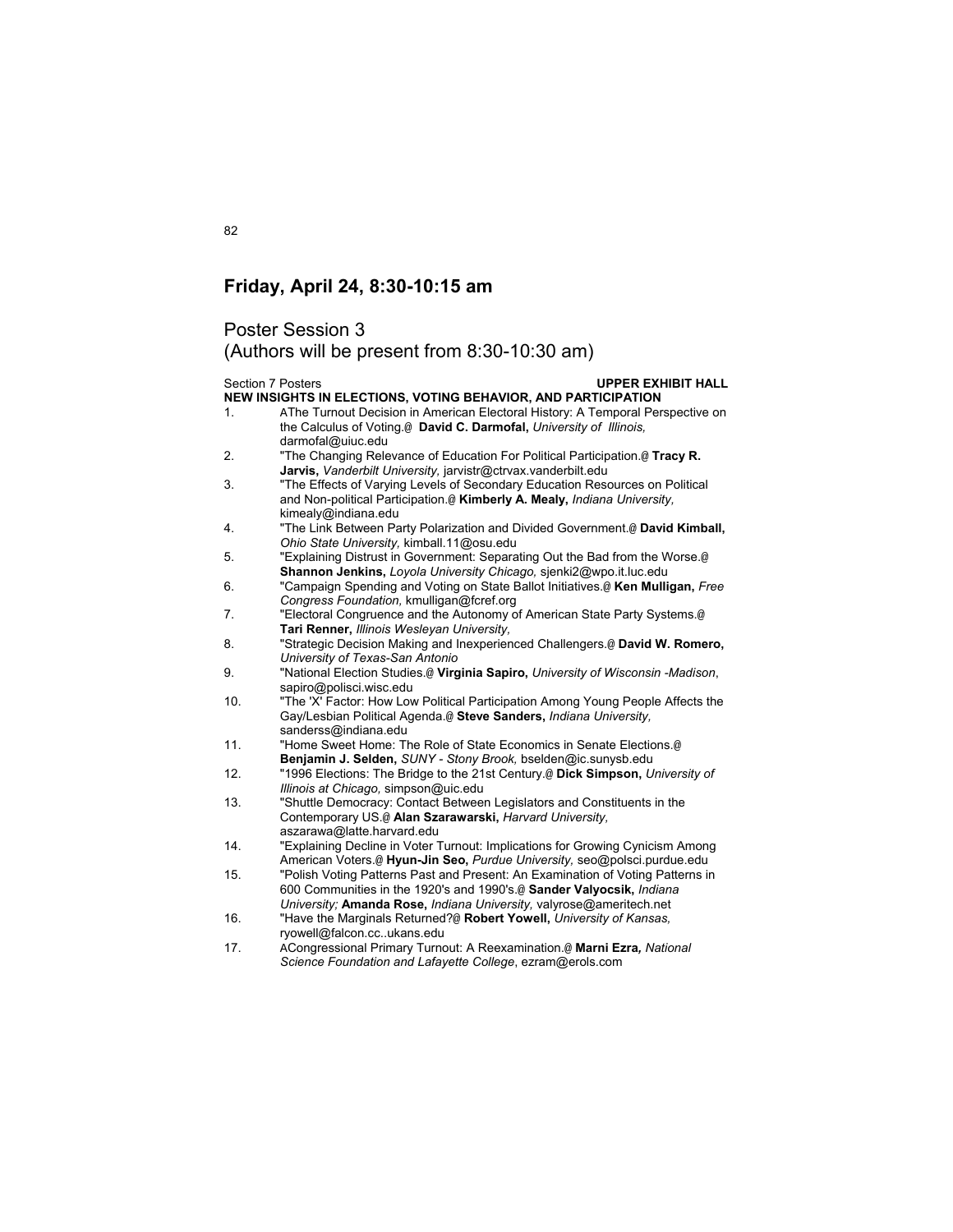# Section 17 Posters **UPPER EXHIBIT HALL**

- **LEGISLATIVE POLITICS** 1. @Perceptions as Mandates: The 104th Republican Freshmen Take Hold.@ **Timothy J. Barnett**, *University of Kansas*, tjbarnett@worldnet.att.net 2. AWolves in Sheep's Clothing, Part II: Preference Outliers and Interest Group Ratings in Empirical Tests of Distributive, Informational, and Partisan Theories of Legislative Organization.@ **John W. Bay**, *Northwestern University*, jonbay@nwu.edu 3. APublic Policy and Legislative Choice.@ **Daniel J. Brill**, *University of Georgia*, cmsbrill@uga.cc.uga.edu 4. AChina, Christians, and Cross-Pressures: The Vote on Most Favored Nation Trade Status in the 105th House of Representatives.@ **David Hogberg**, *University of Iowa*, david-hogberg@uiowa.edu 5. AThe Influence of the Minority Party in the Legislative Process: The Democrats in the 104th and 105th Congresses.@ **Alison D. Howard**, *University of Oklahoma*, ali@ou.edu 6. ASeniority and Pork: Do Senior Members of Congress Deliver the Goods?@ **Douglas Modde,** *University of Iowa*, douglas-modde@uiowa.edu 7. "The Two-Senators Thesis: Foreign Policy Senators vs. Domestic Policy Senators and the Impact of a Resurgent Congress on U.S. Foreign Policy." **Joseph Patten**, *Buena Vista University*, patten@bvu.edu
- 8. ARanking the Speakers: Congressional Scholars' Perceptions of U.S. House Speakers.@ **Dennis R. Still**, *Iowa State University*, dstill@iastate.edu
- 9. AThe Ideology of the United States: An Alternative Measure of Political Alignment.@ **Bobby R. Summers**, *Southern Illinois University*, bsumm5309@aol.com
- 10. AThe Freshmen: What Happened to the Republican Revolution?@ **Linda Killian**, Washington, D.C.

 $\mathcal{L}_\text{max}$  , and the contribution of the contribution of the contribution of the contribution of the contribution of the contribution of the contribution of the contribution of the contribution of the contribution of t

 $\mathcal{L}_\text{G} = \{ \mathcal{L}_\text{G} \mid \mathcal{L}_\text{G} \mid \mathcal{L}_\text{G} \mid \mathcal{L}_\text{G} \mid \mathcal{L}_\text{G} \mid \mathcal{L}_\text{G} \mid \mathcal{L}_\text{G} \mid \mathcal{L}_\text{G} \mid \mathcal{L}_\text{G} \mid \mathcal{L}_\text{G} \mid \mathcal{L}_\text{G} \mid \mathcal{L}_\text{G} \mid \mathcal{L}_\text{G} \mid \mathcal{L}_\text{G} \mid \mathcal{L}_\text{G} \mid \mathcal{L}_\text{G}$ 

## Panel 1-8 **SANDBURG 4**

**CONTENTIOUS POLITICS: NEW DIRECTIONS IN PROTEST RESEARCH** (co-sponsored with Comparative-Developing Countries, Panel 2-4)

| <b>Panel 1-13</b> | <b>SANDBURG 2</b><br>DETERMINANTS OF POLICY INNOVATION AND POLICY OUTCOMES                |
|-------------------|-------------------------------------------------------------------------------------------|
| Chair:            | <b>Michael Theis.</b> University of California-Los Angeles.                               |
|                   | theis@nicco.sscnet.ucla.edu                                                               |
| Papers:           | AAgenda Setting and the Fate of National Health Insurance in Canada and the               |
|                   | United States.@ Joe Blankenau, Wayne State College,                                       |
|                   | jblanke@wscqate.wsc.edu                                                                   |
|                   | AThe Impact of Constitutional Structures and Collective and Competitive Veto              |
|                   | Points on Income Inequality in Industrialized Democracies. <sup>®</sup> Vicki Burchfield, |
|                   | University of Georgia, vbirchf@uga.cc.uga.edu; Markus Crepaz, University of               |
|                   | Georgia, mcrepaz@uga.cc.uga.edu                                                           |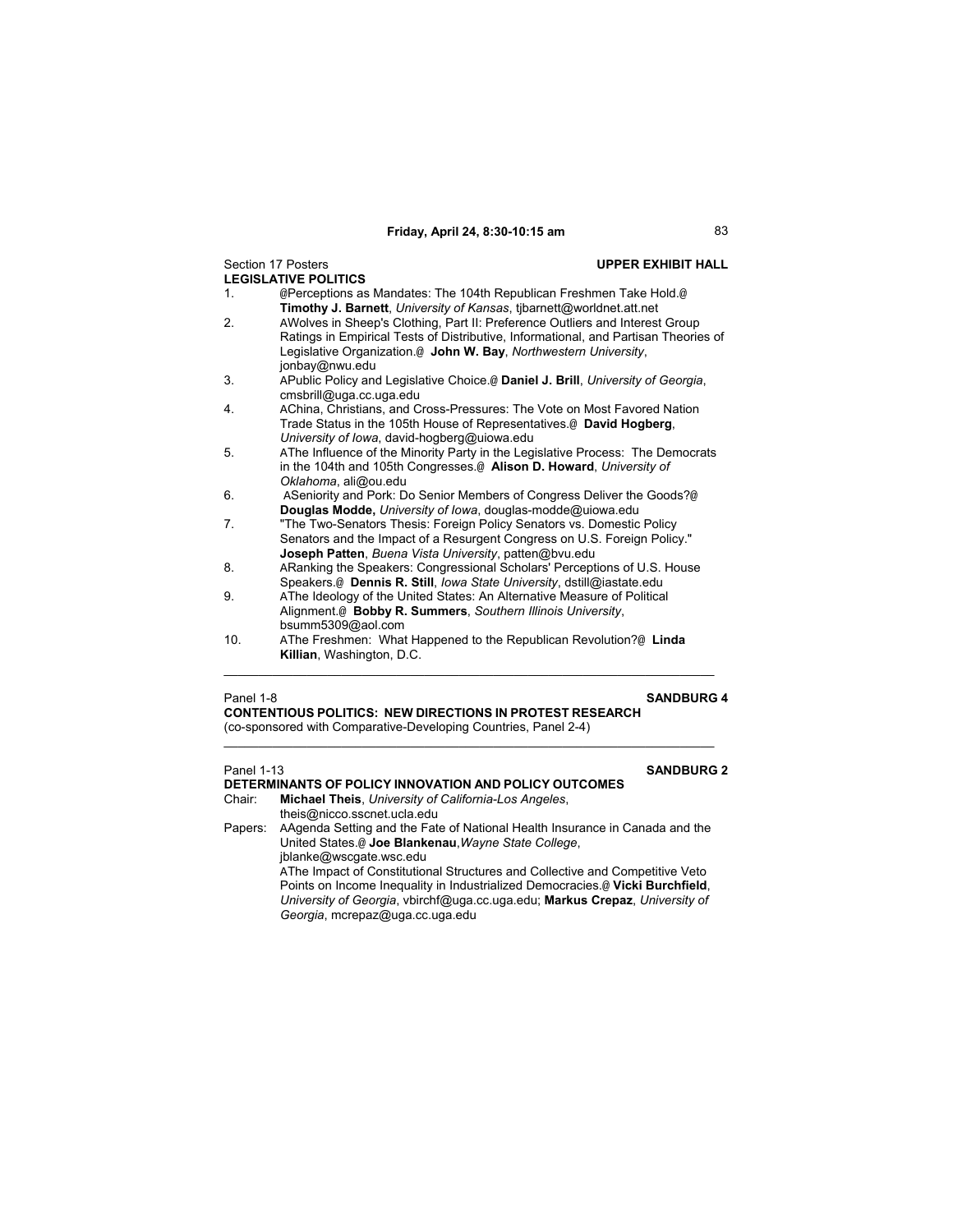APolitical Parties, Institutions, and Environmental Reform.@ **Kaare Strom**, *University of California, San Diego*, kstrom@weber.ucsd.edu; **Stephen M. Swindle**, *Norwegian University of Science and Technology*, stephens@sv.ntnu.no; **Lorelei Moosbrugger**, *University of California, San Diego*, lmoosbru@weber.ucsd.edu Disc: **Michael Theis**, *University of California-Los Angeles*, theis@nicco.sscnet.ucla.edu **Nikolaos Zahariadas**, *SUNY-New Paltz*, zaharian@npvm.newpaltz.edu

 $\mathcal{L}_\text{max}$  , and the contribution of the contribution of the contribution of the contribution of the contribution of the contribution of the contribution of the contribution of the contribution of the contribution of t

### Panel 2-4 **SANDBURG 4**

|       | <b>CONTENTIOUS POLITICS: NEW DIRECTIONS IN PROTEST RESEARCH</b>                        |
|-------|----------------------------------------------------------------------------------------|
|       | (co-sponsored with Comparative Politics cindustrialized Countries, Panel 1-8)          |
| Chair | Ronald A. Francisco, University of Kansas, ronfran@lark.cc.ukans.edu                   |
|       | Papers: AUnderstanding the Linkage between Political Repression and Disident Rhetoric: |
|       | The Case of the Black Panther Party from 1969-1973." Christian Davenport,              |
|       | University of Colorado, Boulder, christian.davenport@colorado.edu                      |
|       | ADissent and Repression: A Comparative Analysis of Formal Models." Will H.             |
|       | Moore, Florida State University, whmoore@garnet.acns.fsu.edu                           |
|       | ADomestic and Supranational Political Opportunities: European Protest in               |
|       | Selected Countries, 1980-1995." Uwe Reising, University of Kansas,                     |
|       | ureis@kuhub.cc.ukans.edu                                                               |
|       | AThe Spatial Dimension of Protest and Repression." Ronald A. Francisco.                |
|       | University of Kansas, ronfran@lark.cc.ukans.edu                                        |
| Disc: | Marc V. Simon, Bowling Green State University, m@bgnet.bgsu.edu                        |

 $\mathcal{L}_\text{max}$  , and the contribution of the contribution of the contribution of the contribution of the contribution of the contribution of the contribution of the contribution of the contribution of the contribution of t

### Panel 3-1 **SANDBURG 5**

|         | ELECTIONS AND PARTY DEVELOPMENT IN THE RUSSIAN FEDERATION                      |
|---------|--------------------------------------------------------------------------------|
| Chair:  | William M. Reisinger, University of Iowa, william-reisinger@uiowa.edu          |
| Papers: | ACongratulations, It=s a Party! The Birth of Mass Political Parties in Russia, |
|         | 1993-1996.@ Joshua Tucker, Harvard University, jtucker@fas.harvard.edu; Ted    |
|         | Brader, Harvard University.                                                    |
|         | AThe Demographic Basis of Russian Politics.@ D. Roderick Kiewiet, California   |
|         | Institute of Technology, drk@hss.caltech.edu; Mikhail Myagkov, California      |
|         | Institute of Technology                                                        |
|         | ACampaign Messages and the 1996 Russian Presidential Election @ Randel L.      |
|         | Zabel, University of Texas, rzabel@mail.la.utexas.edu.                         |
| Disc:   | William Reisinger, University of Iowa, william-reisinger@uiowa.edu             |
|         |                                                                                |

Panel 3-3 **SANDBURG 3**

|                | PUBLIC OPINION, POLITICAL PARTICIPATION, AND ECONOMIC REFORM IN LATIN |  |
|----------------|-----------------------------------------------------------------------|--|
| <b>AMERICA</b> |                                                                       |  |

Chair: **Orlando J. Perez,** *Adams State College,* ojperez@adams.edu AThe Right to Vote for Nothing: Democratization and Neoliberalism in Latin America.@ **Steven Neuse,** *University of Arkansas*, sneuse@comp.uark.edu; **Jeff Ryan,** *University of Arkansas,* jeffr@comp.uark.edu AA Paradox of Success? Determinants of Political Support for President Fujimori.@ **Kurt Weyland,** *Vanderbilt University,* weylank@ctrvax.vanderbilt.edu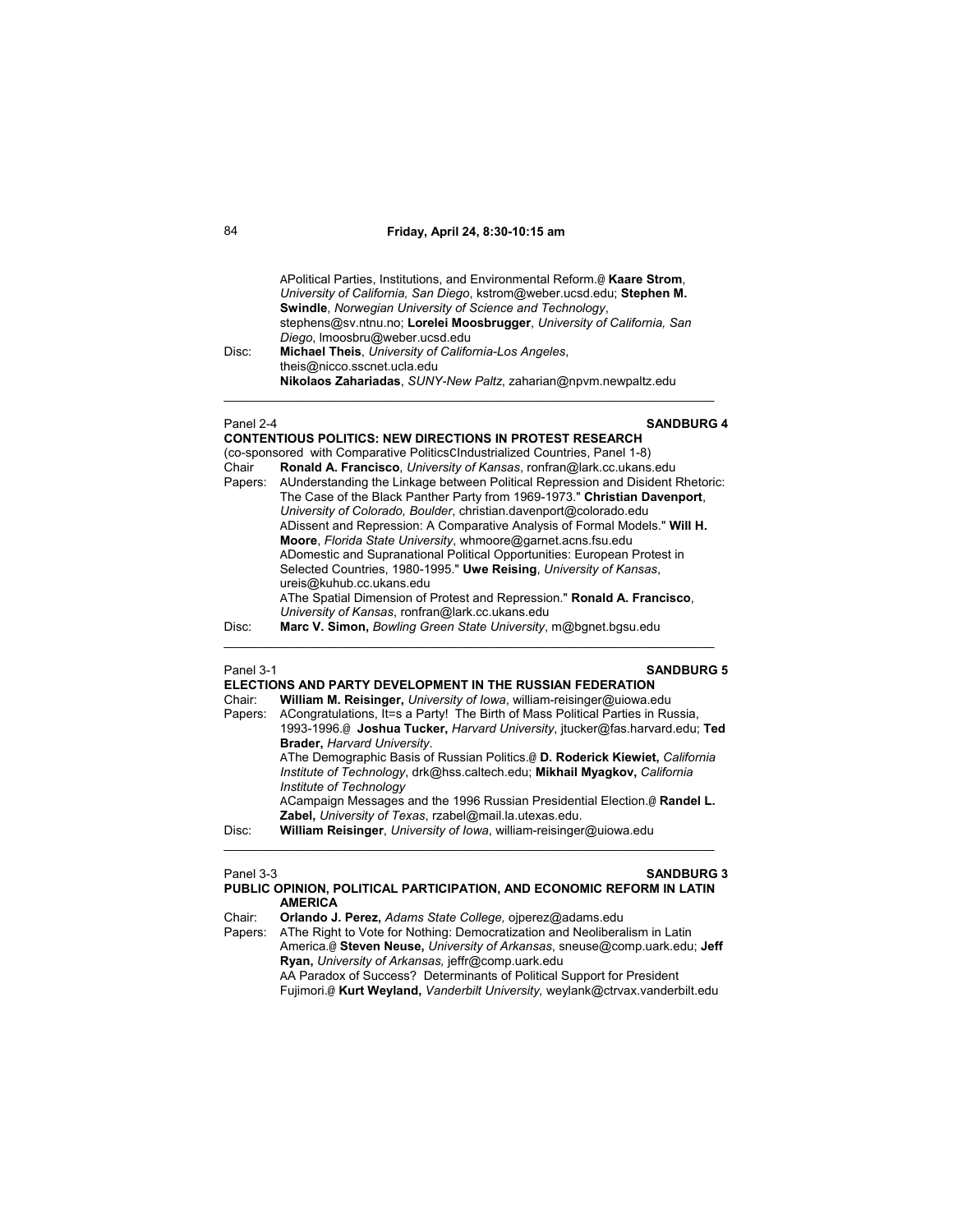|       | AUnlocking the Puzzle: Explaining Informal Sector Support for Alberto Fujimori.@ |
|-------|----------------------------------------------------------------------------------|
|       | David M. Goldberg, Northern Illinois University, dmg2@xta.com                    |
| Disc: | <b>Orlando Perez, Adams State College, oiperez@adams.edu</b>                     |
|       |                                                                                  |

### Panel 4-11 **SANDBURG 6 DANGEROUS LIASONS AND THE PROLIFERATION OF NUCLEAR THREATS** Chair: **Michael Simon,** *University of Iowa*, michael-w-simon@uiowa.edu Papers: ADoes Nuclear Proliferation Increase the Likelihood of War?@ **Bob Frederick,**  *The University of Iowa*, rfrederic@uiowa.edu AThe Rationality of Nationalism: Debate in Indian and U.S. Newspapers on the Nuclear Non-Proliferation Treaty.@ **Monica Prasad**, *University of Chicago*, mprasad@midway.uchicago.edu APredicting Proliferation Threats.@ **Michael Simon**, *University of Iowa*, michaelw-simon@uiowa.edu Disc: **David Reilly**, *University of Colorado-Boulder*  $\mathcal{L}_\text{max}$  , and the contribution of the contribution of the contribution of the contribution of the contribution of the contribution of the contribution of the contribution of the contribution of the contribution of t

## **WHITHER THE STATE?**

**DISCUSSION AND THE POLITICS OF IDENTITY**

## Panel 4-12 **SANDBURG 7**

| Chair:  | Dan Drezner, University of Colorado-Boulder, daniel.drezner@colorado.edu           |
|---------|------------------------------------------------------------------------------------|
| Papers: | ADefining AFailed State® Moving Beyond Borders and Governments.® Timothy           |
|         | Schorn, University of South Dakota, tschorn@sundance.usd.edu.                      |
|         | AWhen do States Attempt Deception? @ Anne Sartori, University of Wisconsin,        |
|         | sartori@polisci.wisc.edu                                                           |
|         | AThe Surprising Resilience of Weak States. <sup>®</sup> Dan Drezner, University of |
|         | Colorado-Boulder, daniel.drezner@colorado.edu                                      |
| Disc:   | Douglas Gibler, Vanderbilt University                                              |
|         |                                                                                    |

 $\mathcal{L}_\text{max}$  , and the set of the set of the set of the set of the set of the set of the set of the set of the set of

### **Panel 6-4 BURNHAM 1**

|        | DISCOSSION AND THE FOLITICS OF IDENTITY                                               |
|--------|---------------------------------------------------------------------------------------|
| Chair: | <b>Jeffrey J. Mondak, Florida State University, imondak@garnet acns fsu edu</b>       |
|        | Papers: "Political Discussion and the Politics of Identity." Pamela Johnston Conover, |
|        | University of North Carolina-Chapel Hill, conover ham@mhs.unc.edu; Donald R.          |
|        | Searing, University of North Carolina-Chapel Hill                                     |
|        | "The Nature of Political Discussion: Informal Political Talk in Neighborhood          |
|        | Gathering Places." Katherine J. Cramer, University of Michigan.                       |
|        | kcramer@umich.edu                                                                     |
|        | "Political Attitudes toward Political Action: How Group Conflict Influences Beliefs   |
|        | about Politics." Christopher Muste, University of California-Berkeley,                |
|        | qochris@cmsa.Berkeley.edu                                                             |
|        | "Think Before You Join: A Two-Stage Cognitive Theory of Group Identification."        |
|        | J. Tobin Grant, Ohio State University, grant 112@osu.edu: Thomas J.                   |
|        | Rudolph, University of Minnesota                                                      |
| Disc:  | <b>Jeffrey J. Mondak, Florida State University, imondak@garnet.acns.fsu.edu</b>       |
|        |                                                                                       |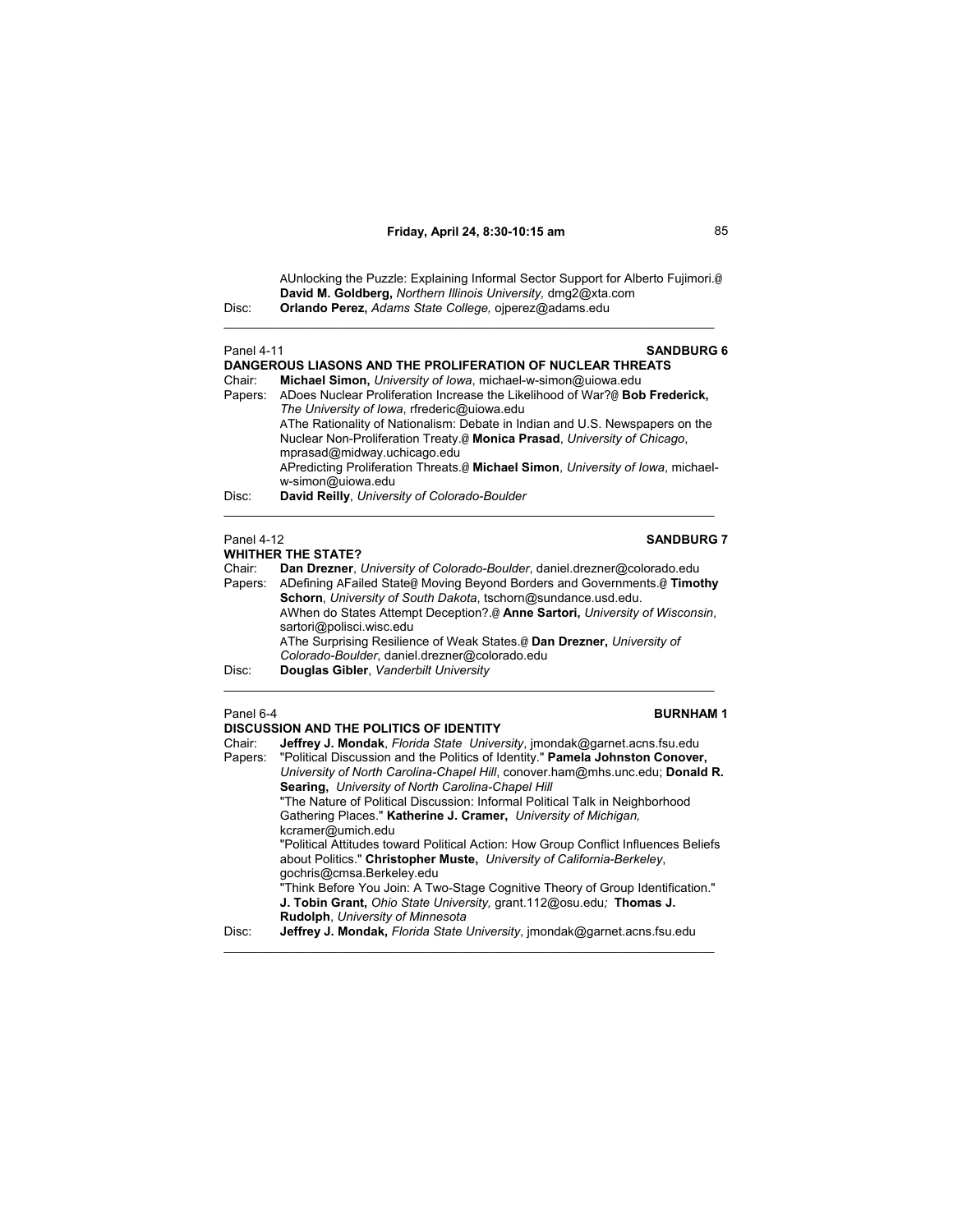### Panel 6-9 **BURNHAM 2**

|         | <b>FOREIGN POLICY ATTITUDES</b>                                                |
|---------|--------------------------------------------------------------------------------|
| Chair:  | Richard Sobel, Kennedy School of Government, sobel2@fas.harvard.edu            |
| Papers: | "U.S. Public Support for Internationalism: A Comparison of Individual and      |
|         | Aggregate Level Findings." Virginia Chanley, Florida International University, |
|         | chanleyv@fiu.edu                                                               |
|         | "Economics and Emotions: Compatible Heuristics in the U.S. Trade Policy        |
|         | Domain?" David Rankin, University of California-Santa Barbara                  |
|         | "The Evolution of US Images of China: A Psychological Perspective on Sino-     |
|         | American Relations." Michael G. Kulma, Graduate Center-CUNY,                   |
|         | mkulma@email.gc.cuny.edu                                                       |
| Disc:   | Richard Sobel, Kennedy School of Government; sobel2@fas.harvard.edu            |
|         |                                                                                |

## **Panel 7-13 BURNHAM 4**

|                   | <b>GROUPS, PROCESS, AND POLITICS</b>                                                                                                                                                                                                                                                                                                                                                                                 |
|-------------------|----------------------------------------------------------------------------------------------------------------------------------------------------------------------------------------------------------------------------------------------------------------------------------------------------------------------------------------------------------------------------------------------------------------------|
| Chair:<br>Papers: | John Sprague, Washington University in St. Louis, sprague@artsci.wustl.edu<br>">Racial Threat' and Direct Democracy: Contextual Effects in Two California                                                                                                                                                                                                                                                            |
|                   | Initiatives.@ Andrea L. Campbell, University of California-Berkeley,                                                                                                                                                                                                                                                                                                                                                 |
|                   | andreac@uclink.berkeley.edu; Cara J. Wong, University of California-Berkeley.<br>cwong@bravo.berkeley.edu                                                                                                                                                                                                                                                                                                            |
|                   | "Context and Francophone Support for Quebec Sovereignty.@ David Lublin,<br>University of South Carolina, lublin@garnet.cla.sc.edu                                                                                                                                                                                                                                                                                    |
|                   | "Citizen Response to Legal Change: The Importance of Social Context.@                                                                                                                                                                                                                                                                                                                                                |
|                   | Christine Roch, SUNY at Stony Brook, croch@datalab2.sbs.sunysb.edu; John                                                                                                                                                                                                                                                                                                                                             |
|                   | Scholz, SUNY at Stony Brook                                                                                                                                                                                                                                                                                                                                                                                          |
|                   | "Social Processes and Political Demands: Welfare Claiming as a Collective<br>Accomplishment @ Joe Soss, American University, jsoss@american.edu                                                                                                                                                                                                                                                                      |
| Disc:             | John Sprague, Washington University in St. Louis, sprague@artsci.wustl.edu                                                                                                                                                                                                                                                                                                                                           |
|                   |                                                                                                                                                                                                                                                                                                                                                                                                                      |
|                   | anel $8-5$<br><b>CLARK 5</b>                                                                                                                                                                                                                                                                                                                                                                                         |
|                   | THE MEDIA=S IMPACT ON PUBLIC POLICY                                                                                                                                                                                                                                                                                                                                                                                  |
| Chair:<br>Papers: | Amy Jasperson, University of Minnesota, ajaspers@polisci.umn.edu<br>AUrban News Media and Urban Politics: Media Coverage and Education Policy<br>Making in Chicago.@ Brian C. White, University of Chicago,                                                                                                                                                                                                          |
|                   | u19383@uicvm.uic.edu                                                                                                                                                                                                                                                                                                                                                                                                 |
|                   | AAmplifying the Giant Sucking Sound: The Media as a Player in the Two-Level                                                                                                                                                                                                                                                                                                                                          |
|                   | NAFTA Game.@ Charlyne Berens, University of Nebraska-Lincoln,<br>cberens@unlinfo.unl.edu                                                                                                                                                                                                                                                                                                                             |
|                   | ATesting a Model of Public-Opinion Foreign Policy Linkage: Public Opinion in<br>Three Carter Foreign Policy Decisions.@ Philip J. Powlick, Denison University,<br>Powlick@Denison.edu: Andrew Katz, Denison University, Katz@Denison.edu<br>AThe Opinionated Public: How the Media Revolution Raised the Salience of High<br>Politics.@ Mathew A. Baum, University of California San Diego,<br>mbaum@weber.uscsd.edu |
| Disc:             | Amy Jasperson, University of Minnesota, ajaspers@polisci.umn.edu                                                                                                                                                                                                                                                                                                                                                     |
|                   |                                                                                                                                                                                                                                                                                                                                                                                                                      |

 $\mathcal{L}_\text{max}$  , and the contribution of the contribution of the contribution of the contribution of the contribution of the contribution of the contribution of the contribution of the contribution of the contribution of t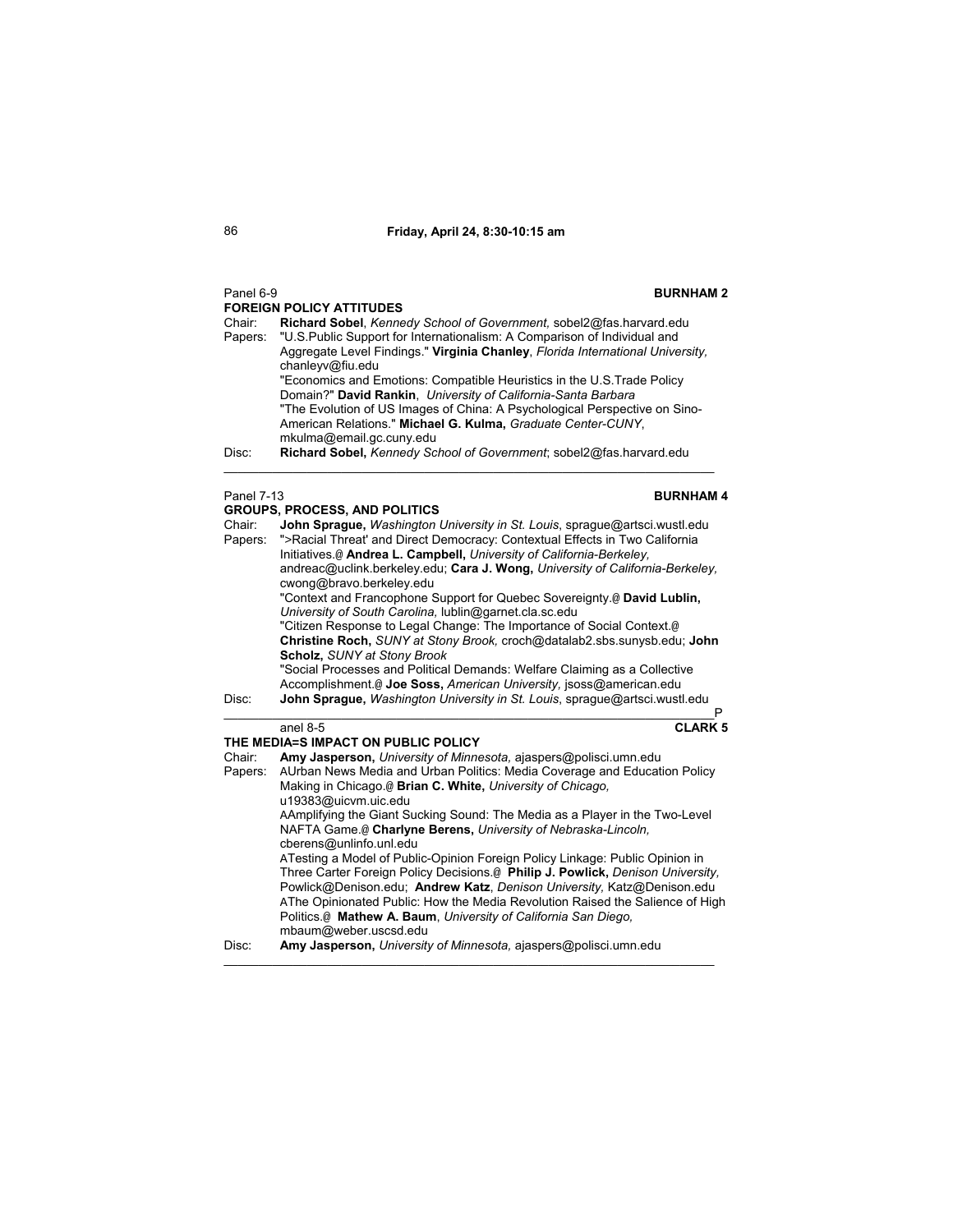### Panel 9-4 **PDR 18**

**ROUNDTABLE ON TEACHING POLITICAL SCIENCE: A GENDERED ENTERPRISE** (co-sponsored with Teaching Political Science, Panel 24-5 and the Women=s Caucus, Panel 25-6)  $\mathcal{L}_\text{max}$  , and the set of the set of the set of the set of the set of the set of the set of the set of the set of

## Panel 9-11 **BURNHAM 5**

### **GENDER POLITICS FROM A COMPARATIVE PERSPECTIVE**

Chair: **Jane Bayes**, *California State University at Northridge*, jbayes@csun.edu

Papers: AState Feminism in Comparative Perspective: Latin American Women=s Policy Machinery.@ **Elisabeth Friedman**, *Western Michigan University*, elisabeth.friedman@wmich.edu AParties and Gender Quotas: The Diffusion of Policies to Promote Women

Candidates in Advanced Industrial Democracies.@ **Miki Caul**, *University of California, Irvine*, mcaul@orion.oac.uci.edu

APolitical Interest and Party Support: Reexamining the Gender Gap in Postwar Japan.@ **Dennis Patterson**, *Michigan State University*, patter95@pilot.msu.edu; **Misa Nishikawa**, *Michigan State University* 

AThe Role of Women in Political Development: The Case of El Salvador.@ **Peter J. Moore**, *University of Iowa*, peter-moore@uiowa.edu; **Jill Rohret**, *University of Iowa*, jill-rohret@uiowa.edu

Disc: **Jane Bayes**, *California State Univ*e*rsity at Northridge*

### Panel 9-19 **CLARK 7**

**GENDER AND THE COURTS** Chair: **Carla Molette-Ogden**, *SUNY, Stony Brook*, carla.mollette-ogden@sunysb.edu Papers: "The Impact of Gender on the U.S. Courts of Appeals: 1981-1996." **Nancy E. Crowe**, *American Bar Foundation*, ncrowe@abfn.edu "The Opinions of Justice Ginsburg. " **Ralph Baker,** *Ball State University*; and **Chris Bonneau**, *Ball State University* "Is There a >Different Voice= Speaking in the Supreme Court=s Establishment Clause Jurisprudence? An Analysis of Some Cases.@ **Despina Korovessis**, *College of the Holy Cross*, dkoroves@holycross.edu Disc: **Carla Molette-Ogden**, *SUNY, Stony Brook*, carla.mollette-ogden@sunysb.edu  $\mathcal{L}_\text{max}$  , and the set of the set of the set of the set of the set of the set of the set of the set of the set of

\_\_\_\_\_\_\_\_\_\_\_\_\_\_\_\_\_\_\_\_\_\_\_\_\_\_\_\_\_\_\_\_\_\_\_\_\_\_\_\_\_\_\_\_\_\_\_\_\_\_\_\_\_\_\_\_\_\_\_\_\_\_\_\_\_\_\_\_\_\_\_

## Panel 10-4 **DEARBORN 2**

**INDIVIDUAL SUPPORT FOR AMELIORATIVE RACIAL POLICIES** Chair: **Lynn Sanders**, *University of Chicago*, lsand@spc.uchicago.edu AAn Alternate Route: The Indirect Impact of Self-Interest on Racial Policy Attitudes.@ **Sarah Poggione**, *Penn State University*, sjp131@psu.edu; **Nancy Wiefek**, *Penn State University*, nmw115@psu.edu APlaying Favorites: Race, Gender, and Anti-discrimination Policy.@ **Dara Z. Strolovitch**, *Yale University*, dara.strolovitch@yale.edu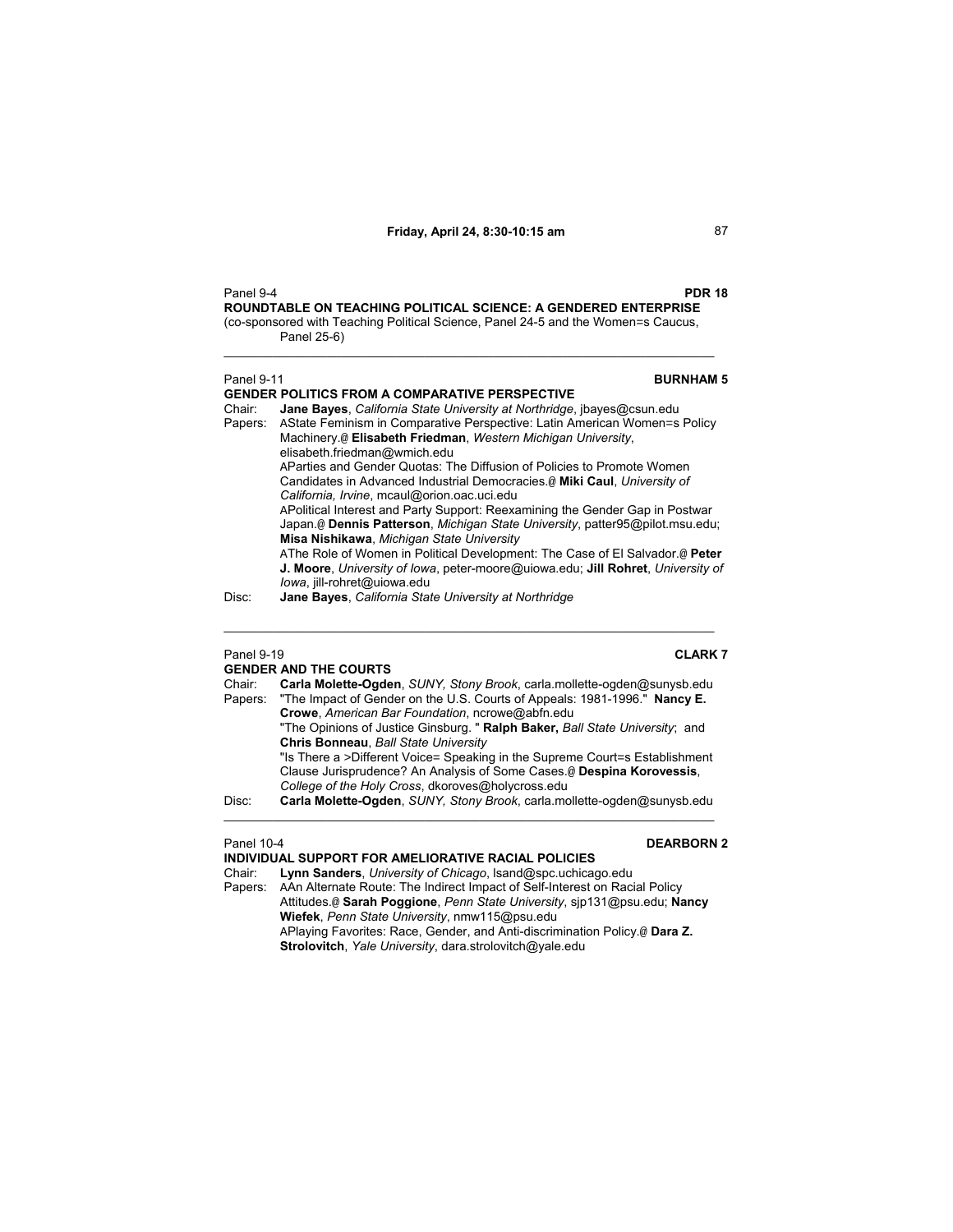| Disc:                       | APost-Identity Politics and Public Opinion.@ Daniel Lipson, University of<br>Wisconsin-Madison, dlipson@wisc.edu<br>Margaret Gonzalez, Southeastern Louisiana University, mgonzalez@selu.edu                                                                                                                                                                                                                                                                                                                                                                                   |
|-----------------------------|--------------------------------------------------------------------------------------------------------------------------------------------------------------------------------------------------------------------------------------------------------------------------------------------------------------------------------------------------------------------------------------------------------------------------------------------------------------------------------------------------------------------------------------------------------------------------------|
| <b>Panel 11-1</b>           | <b>MONTROSE 2</b>                                                                                                                                                                                                                                                                                                                                                                                                                                                                                                                                                              |
| Chair:                      | <b>DEBATING DEWEY AND PRAGMATISM</b><br>Peter T. Manicas, University of Hawaii, manicas@hawaii.edu                                                                                                                                                                                                                                                                                                                                                                                                                                                                             |
| Papers:                     | "Pragmatism and the Primacy of Power." Marion Smiley, University of                                                                                                                                                                                                                                                                                                                                                                                                                                                                                                            |
|                             | Wisconsin-Madison, smiley@polisci.wisc.edu                                                                                                                                                                                                                                                                                                                                                                                                                                                                                                                                     |
|                             | "Five Myths about Pragmatism, or, Against a Second Pragmatic Acquiescence."<br>Eric A. MacGilvray, University of Chicago, eamacgil@midway.uchicago.edu<br>"Is It Practical to Seek the Revival of Pragmatism?" Jeffrey C. Isaac, Indiana<br>University, isaac@indiana.edu                                                                                                                                                                                                                                                                                                      |
| Disc:                       | Peter T. Manicas, University of Hawaii, manicas@hawaii.edu.                                                                                                                                                                                                                                                                                                                                                                                                                                                                                                                    |
| Panel 12-9                  | <b>MONTROSE 3</b>                                                                                                                                                                                                                                                                                                                                                                                                                                                                                                                                                              |
|                             | <b>DEMOCRACY AND COMMUNITY</b>                                                                                                                                                                                                                                                                                                                                                                                                                                                                                                                                                 |
| Chair:<br>Papers:           | Emily Hauptmann, Western Michigan University, emily hauptmann@wmich.edu<br>"The Organic World and the Democratic State: Tocqueville on Chains of Being<br>and Chains of Dependency.@ Leslie Feldman, Hofstra University<br>"Religious Beliefs: Birthright or Choice?@ Emily Gill, Bradley University,<br>gill@bradley.bradley.edu<br>"Toward a Post-Modern Community.@ Matthew Filner, Indiana University,<br>mfilner@indiana.edu<br>"Tranquility and Turmoil in Contemporary Democratic Thought.@ Gary Bugh,<br>State University of New York-Albany, gb6703@cnsvax.albany.edu |
| Disc:                       | Emily Hauptmann, Western Michigan University, emily.hauptmann@wmich.edu                                                                                                                                                                                                                                                                                                                                                                                                                                                                                                        |
| <b>Panel 13-7</b>           | <b>LASALLE 1</b>                                                                                                                                                                                                                                                                                                                                                                                                                                                                                                                                                               |
|                             | <b>FORMAL MODELS OF VIOLENT CONFLICT</b>                                                                                                                                                                                                                                                                                                                                                                                                                                                                                                                                       |
| Chair:<br>Papers:           | James D. Fearon, University of Chicago, jfear@spc.uchicago.edu<br>AA Signaling Game: Representation of Rebellious Collective Action.@ John<br>Ginkel jpginkel@artsci.wustl.edu; Alastair Smith, Washington University in St.<br>Louis                                                                                                                                                                                                                                                                                                                                          |
|                             | AMicrofoundations of Sustained, Violent Conflict.@ Roger Petersen, Washington<br>University in St. Louis, rpeters@artsci.wustl.edu                                                                                                                                                                                                                                                                                                                                                                                                                                             |
| Disc:                       | James Fearon, University of Chicago, jfear@spc.uchicago.edu                                                                                                                                                                                                                                                                                                                                                                                                                                                                                                                    |
| <b>Panel 14-1</b><br>Chair: | <b>LASALLE 2</b><br><b>METHODOLOGICAL ISSUES IN INTERNATIONAL RELATIONS</b><br>Randolph M. Siverson, University of California at Davis,                                                                                                                                                                                                                                                                                                                                                                                                                                        |

rmsiverson@ucdavis.edu Papers: AMonadic and Dyadic Causes of Conflict: A Generalized Additive Model Approach.@ **Nathaniel Beck**, *University of California at San Diego*, nbeck@weber.ucsd.edu; **Richard Tucker**, *Harvard University*, rtucker@latte.harvard.edu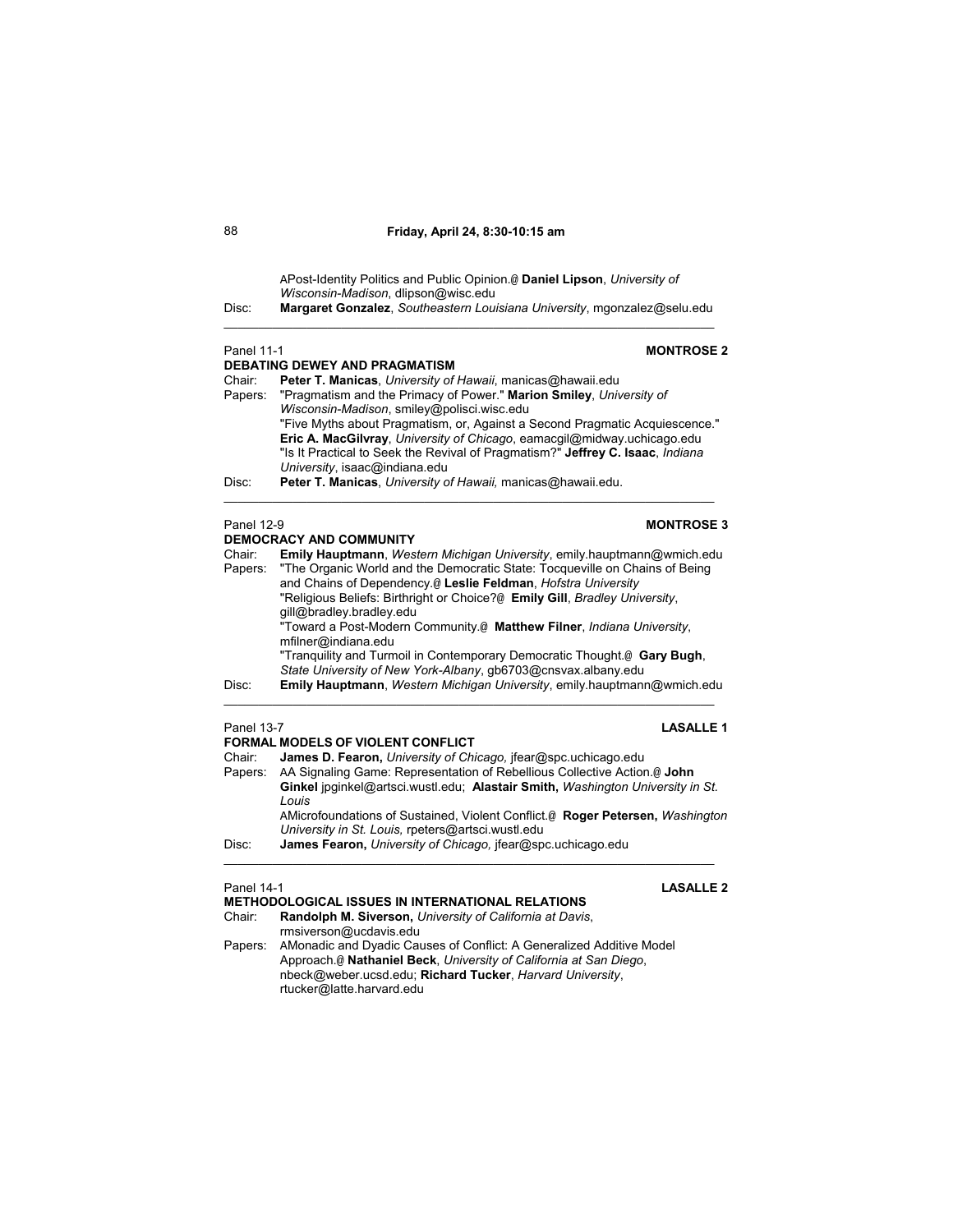

## **THEORIES OF DELEGATION AND BUREAUCRATIC CONTROL**

Chair: **Morris S. Ogul**, *University of Pittsburgh,* ogul@vms.cis.pitt.edu Papers: AThe Division of Bureaucratic Control: A Model of Executive Appointments and Legislative Oversight.@ **Nolan McCarty**, *Columbia University,*  nmm19@columbia.edu; **Rose Razaghian**, *Columbia University*, RR222@columbia.edu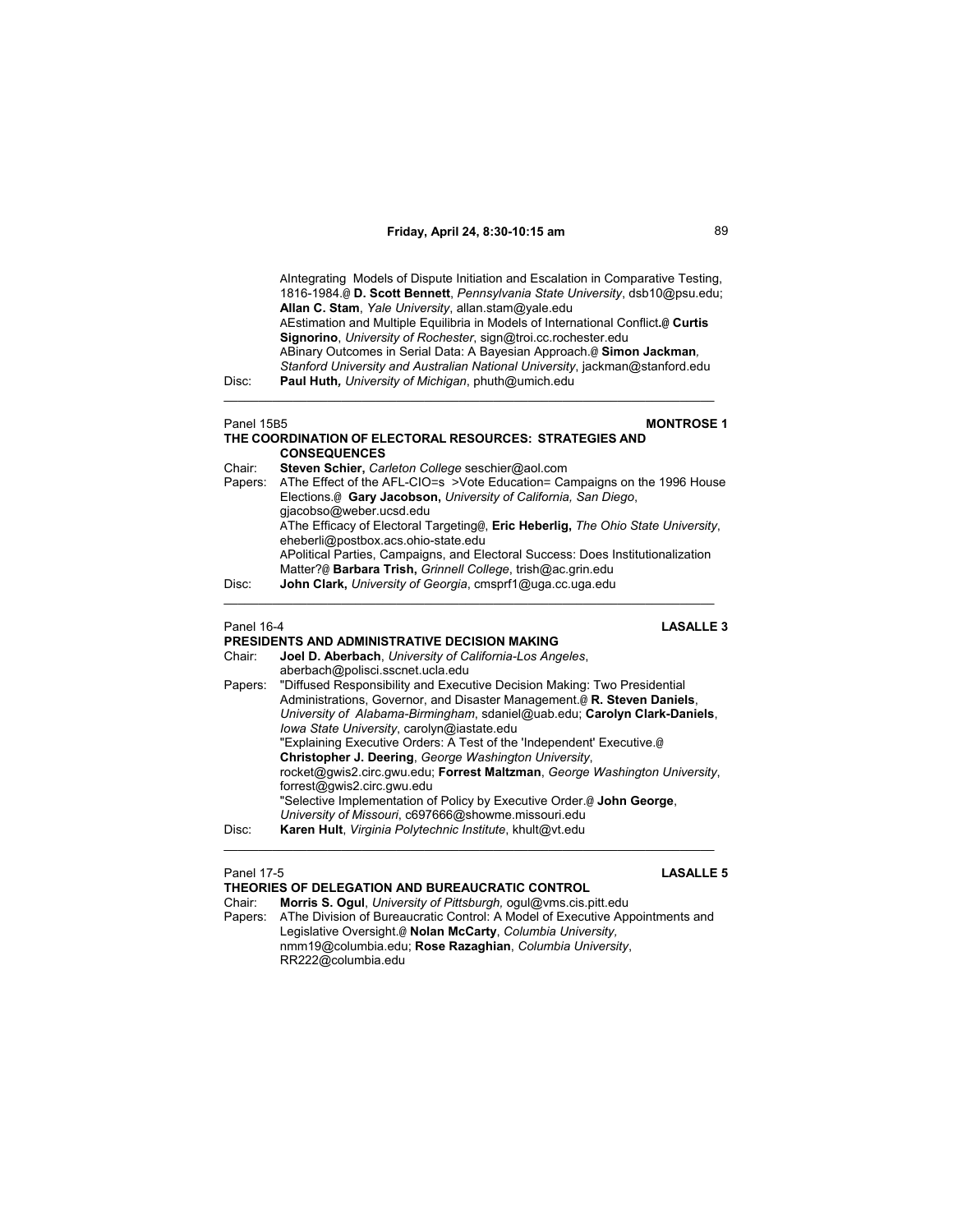|       | AChoosing How To Decide: Efficient Policy Making Under Separate Powers.@<br>Sharyn O'Halloran, Hoover Institution and Columbia University,<br>so33@columbia.edu |
|-------|-----------------------------------------------------------------------------------------------------------------------------------------------------------------|
|       | ACongressional Influence, Bureaucratic Autonomy, and the FDA.@ Charles R.                                                                                       |
|       | Shipan, University of Michigan, cshipan@sph.umich.edu                                                                                                           |
|       | ACongress, Interest Groups, and the Bureaucracy: The Appointment of Members                                                                                     |
|       | to the National Drinking Water Advisory Council 1995-1997." Steven J. Balla.                                                                                    |
|       | George Washington University, sballa@qwis2.circ.qwu.edu; John R.Wright,                                                                                         |
|       | George Washington University, wright@gwis2.circ.gwu.edu                                                                                                         |
| Disc: | Kathleen Bawn, University of California, Los Angeles, kbawn@polisci.ucla.edu                                                                                    |
|       |                                                                                                                                                                 |

## Panel 18-10 **DEARBORN 3**

|         | LOBBYISTS AND LITIGANTS IN COURTLOBBYISTS AND LITIGANTS IN COURT                          |  |  |
|---------|-------------------------------------------------------------------------------------------|--|--|
| Chair:  | Jennifer A. Segal, University of Kentucky, jsegal1@pop.uky.edu                            |  |  |
| Papers: | ALobbyists, Revolving Doors, and the U.S. Supreme Court.@ Kevin T. McGuire,               |  |  |
|         | University of North Carolina at Chapel Hill, kmcquire@email.unc.edu                       |  |  |
|         | ALitigation in State Supreme Courts: Who Participates, On What Issues, and                |  |  |
|         | Who Wins. <sup>®</sup> Donald J. Farole, Jr., University of North Carolina at Greensboro, |  |  |
|         | difarole@durkheim.uncq.edu                                                                |  |  |
|         | AReexamining When and Where the Haves Come Out Ahead: The Intersection                    |  |  |
|         | of Party Capability Theory, Political Disadvantage Theory, and the New Judicial           |  |  |
|         | Federalism in State Supreme Courts. <sup>®</sup> Erin B. Kaheny, University of South      |  |  |
|         | Carolina: Ashlyn K. Kuersten, Western Michigan University,                                |  |  |
|         | kuersten@wmich.edu; Donald R. Songer, University of South Carolina,                       |  |  |
|         | dsonger@sc.edu                                                                            |  |  |
|         | AAny Which Way They Can: State Governments Before the U.S. Supreme                        |  |  |
|         | Court.@ Eric N. Waltenburg, Purdue University, waltenbu@polsci.purdue.edu;                |  |  |
|         | Bill Swinford, University of Richmond, wswinfor@richmond.edu                              |  |  |
| Disc:   | Steven Puro, St. Louis University, puro@slu.edu                                           |  |  |
|         | Jennifer A. Segal, University of Kentucky, jsegal1@pop.uky.edu                            |  |  |
|         |                                                                                           |  |  |

### Panel 18-13 **PDR 16**

**COURTS IN DEVELOPING DEMOCRACIESCOURTS IN DEVELOPING DEMOCRACIES** Chair: **C. Neal Tate**, *University of North Texas*, ntate@unt.edu

Papers: AIdeology and Judicial Decision Making in the South African Appellate Division, 1950-1990.@ **Stacia L. Haynie**, *Louisiana State University*, pohayn@lsuvm.sncc.lsu.edu AOpening Pandora=s Box: The Unanticipated Political Consequences of Costa

Rican Legal Reform.@ **Bruce M. Wilson**, *University of Central Florida*, bwilson@pegasus.cc.ucf.edu; **Roger Handberg**, *University of Central Florida*, handberg@pegasus.cc.ucf.edu

ALights of the Runway: The South African Constitutional Court=s Role in the Writing of the Post-Apartheid Constitution.@ **J. Mike Williams**, *University of Wisconsin* B *Madison*, mwilliams@polisci.wisc.edu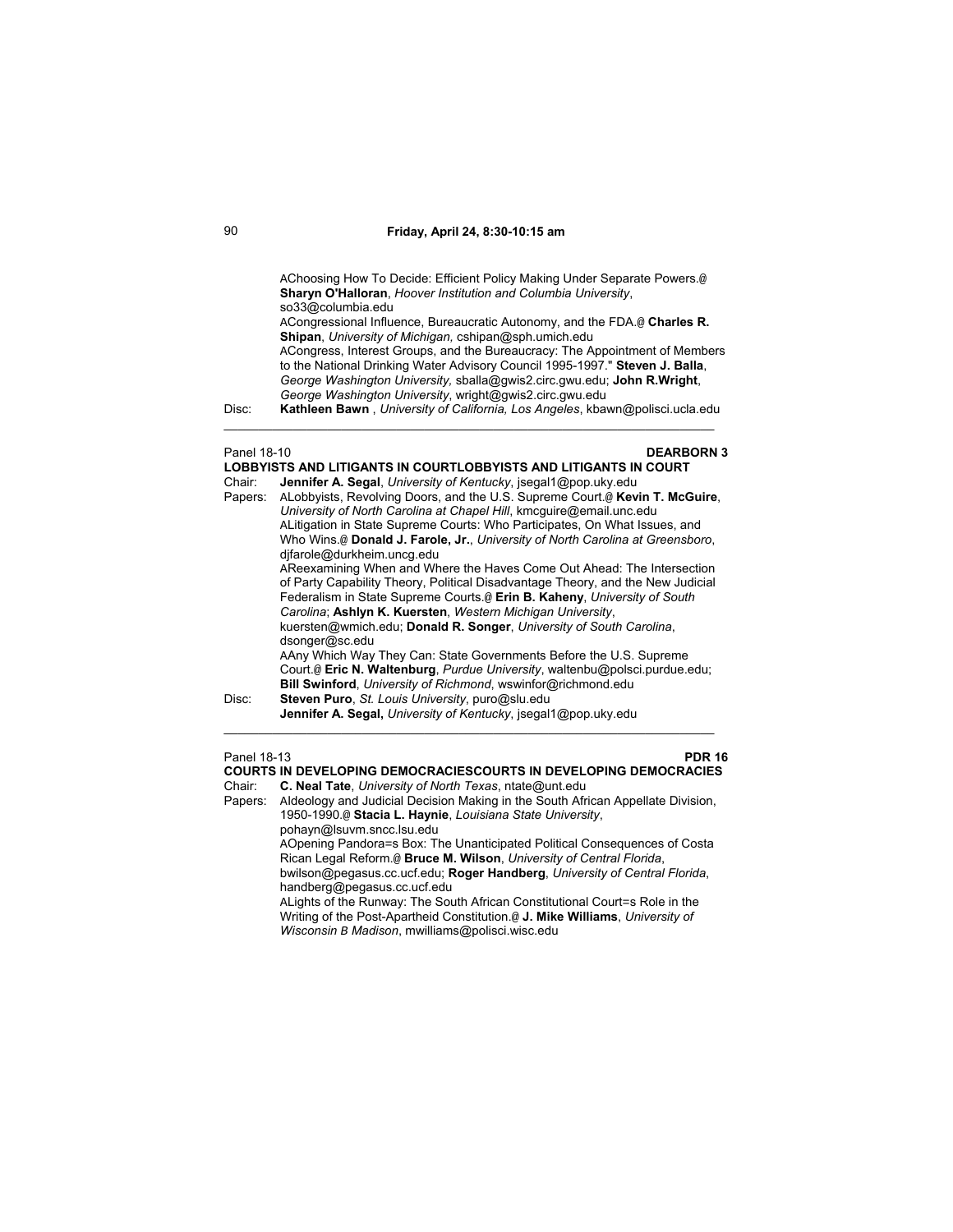AUkraine=s New Constitutional Court.@ **Charles R. Wise**, *Indiana University*, wise@indiana.edu; **Trevor L. Brown**, *Indiana University*, trbrown@indiana.edu Disc: **Herbert M. Kritzer**, *University of Wisconsin* B *Madison*, kritzer@polisci.wisc.edu **Albert P. Melone**, *Southern Illinois University at Carbondale*, melone@siu.edu  $\mathcal{L}_\text{max}$  , and the set of the set of the set of the set of the set of the set of the set of the set of the set of Panel 19-1 **CLARK 10 MODELS OF INNOVATION AND DIFFUSION IN STATE POLITICS** Chair: **Michael Mintrom**, *Michigan State University*, Michael.mintrom@ssc.msu.edu Papers: AState Legislative and Judicial Innovation and Reinvention: Advance Directions for Health Policy.@ **Don Smith**, *Cornell College* ATesting the Sensitivity of Event History Analysis in Innovation Research.@ **Scott La Mothe**, *Florida State University*, Ljs7650@garnet.acns.fsu.edu AThe Dynamics of Policy Innovation: What We Know.@ **Scott Hays**, *Southern Illinois University at Carbondale*, sphays@siu.edu AModeling State Policy Innovation: A Comparison of Policy Types.@ **Peter Yacobucci,** *University of Arizona*, Yacobucp@u.arizona.edu Disc: **Michael Mintrom**, *Michigan State University*, Michael.mintrom@ssc.msu.edu  $\mathcal{L}_\text{max}$  , and the set of the set of the set of the set of the set of the set of the set of the set of the set of Panel 20-4 **DEARBORN 1 EXAMINING URBAN ECONOMIC DEVELOPMENT** Chair: **David R. Morgan,** *University of Oklahoma,*dmorgan@ou.edu ALocal Economic Development Policy in the 90=s.@ **Max Neiman and Kenneth Fernandez,** *University of California, Riverside,*kfernand@wizard.ucr.edu AAnalysis of the National Impact of The Peirce Reports.@ **Anne Peterson,**  *Washington University in St. Louis,* afpeters@artsci.wustl.edu ADynamics of Urban Growth Politics as Viewed through Downtown Development in the Sunbelt.@ **Robyne Turner,** *Florida Atlantic University*, turner@fau.edu Disc: **Donald Phares,** *University of Missouri-St. Louis* **Annette Steinacker**, *University of Miami*, astein@miami.edu  $\mathcal{L}_\text{max}$  , and the set of the set of the set of the set of the set of the set of the set of the set of the set of Panel 21-9 **SANDBURG 8 THE POLITICS OF SIN**

| Chair:  | <b>Kenneth J. Meier. Texas A&amp;M University</b>                              |
|---------|--------------------------------------------------------------------------------|
| Papers: | AAnalysis of Policy Shifts in American Drug Policies: Tests of Cubb, Ross, and |
|         | Ross's Models of Agenda Setting @ Meeyoung Song, Askew School of Public        |
|         | Administration and Policy, Florida State University,                           |
|         | smeeyoun@garnet.acns.fsu.edu                                                   |
|         | ABonfire of the Righteous: Geographically Expanding the Scope of the Conflict  |
|         | Over Same-Gender Marriage.@ Donald P. Haider-Markel, University of Kansas,     |
|         | prex@lark.cc.ukans.edu; Alesha E. Doan, Texas A&M University,                  |
|         | alesha@polisci.tamu.edu                                                        |
|         | AViolence as a Political Strategy: The Case of the Anti-Abortion Activists.@   |
|         | Alesha E. Doan, Texas A&M University, alesha@polisci.tamu.edu                  |
|         | AMandated Morality: The Public Policy Consequences of Casino Gaming.@          |
|         | Brigid Harrison, Montclair State University, harrisonb@saturn.montclair.edu    |
| Disc:   | Raymond Tatalovich, Loyola University, Chicago, rtatalo@cpua.it.luc.edu        |
|         |                                                                                |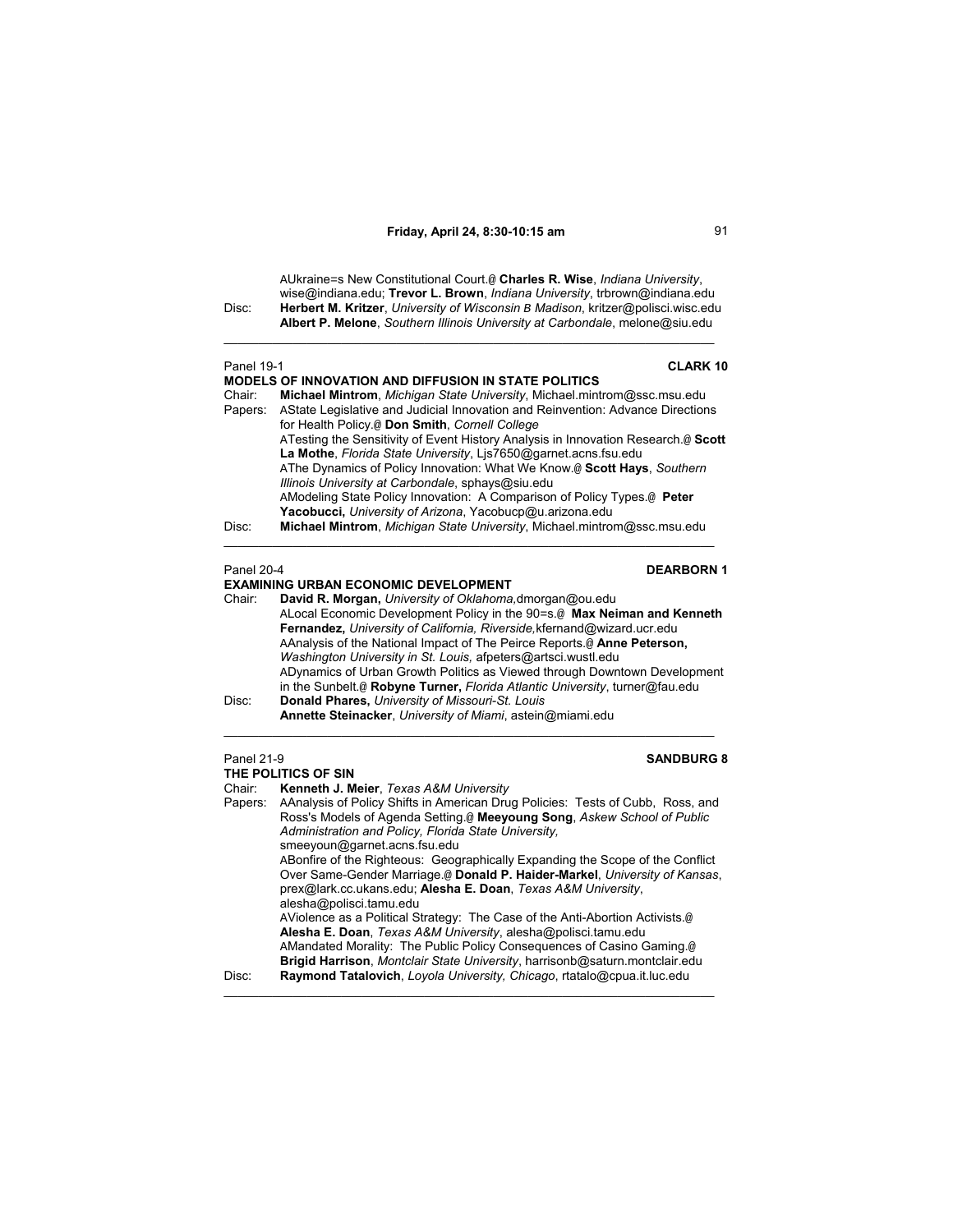| Panel 22-3<br>Chair:<br>Papers:<br>Disc: | <b>PDR 17</b><br><b>BUREAUCRATIC DISCRETION AND IMPLEMENTATION</b><br>Charles Barrilleaux, Florida State University, cbarrile@garnet.acns.fsu.edu<br>"Getting Reformed: How Street-level Workers Respond." Steven Maynard-<br>Moody, University of Kansas, stevenmm@ukans.edu; Suzanne Leland,<br>University of Kansas<br>"Bureaucratic Values and the Enforcement of Child Support." Lael R. Keiser.<br>University of Missouri, polsirk@showme.missouri.edu<br>"Combining Policy Instruments: An Application of the Meier-Licari Model in Water<br>Pollution Policy." Julie Tankersley, Florida State University,<br>jtankers@mailer.fsu.edu; Jered B. Carr, Florida State University,<br>jcarr@mailer.fsu.edu<br>"Bureaucratic Discretion: An Examination of External Influences of State<br>Implementation of Federal Mandates." Lucinda M. Deason, Michigan State<br>University, ramseylu@pilot.msu.edu<br>Michael J. Licari, SUNY Binghamton, mlicari@binghamton.edu |
|------------------------------------------|---------------------------------------------------------------------------------------------------------------------------------------------------------------------------------------------------------------------------------------------------------------------------------------------------------------------------------------------------------------------------------------------------------------------------------------------------------------------------------------------------------------------------------------------------------------------------------------------------------------------------------------------------------------------------------------------------------------------------------------------------------------------------------------------------------------------------------------------------------------------------------------------------------------------------------------------------------------------------|
| Panel 23-6<br>Chair:<br>Papers:          | <b>MONTROSE 7</b><br>TOLERANCE AND LEARNING DEMOCRATIC NORMS<br>James H. Kuklinski, University of Illinois at Urbana-Champaign,<br>kuklinsk@uiuc.edu<br>ACivic Education and the Development of Democratic Political Culture: Evidence<br>from Poland and the Dominican Republic. <sup>@</sup> Steven E. Finkel, University of                                                                                                                                                                                                                                                                                                                                                                                                                                                                                                                                                                                                                                            |

*Virginia*, sef@server1.mail.virginia.edu; **Christopher Sabatini**, *The National Endowment for Democracy;* **Gwendolyn G. Bevis**, *University of Wisconsin*, ggbevis@students.wisc.edu ACan Democracies Convert Anti-Democrats? Theory and Evidence from a Three Year Panel Study of Eastern German Parliamentarians.@ **Robert Rohrschneider**, *Indiana University*, rrohrsch@indiana.edu "Tracking Political Tolerance in a Changing Political Environment: Israel 1980- 1997.@ **Michal Shamir**, *Tel-Aviv University*, m3600@ccsg.tau.ac.il

Disc: **Marika Litras**, *University of Houston*, mlitras@uh.edu

### Panel 24-5 **PDR 18**

### **ROUNDTABLE ON TEACHING POLITICAL SCIENCE: A GENDERED ENTERPRISE** (co-sponsored with the Women's Political Science Caucus, Panel 25-6 and Gender and

 $\mathcal{L}_\text{max}$  , and the set of the set of the set of the set of the set of the set of the set of the set of the set of

Politics, Panel 9-4)

Chair: **Laura Woliver,** *University of South Carolina,* Woliver@garnet.cla.sc.edu

Papers: "Gender, Teaching, and Teaching Evaluation." **Carol Christy,** *Ohio University-Lancaster,* cchristy@ohiou.edu

"Teaching Gender Through Writing Across the Curriculum Pedagogy." **Lyn Kathlene,** *Purdue University,* Kathlene@polsci.purdue.edu

"Teaching Diversity in the Political Science Curriculum." **Mary Lou Kendrigan,** *Lansing Community College,* e-mail N/A.

"Gender, Women's Studies, and Political Science." **Trudy Steuernagel,** *Kent State University,* tsteuern@kent.edu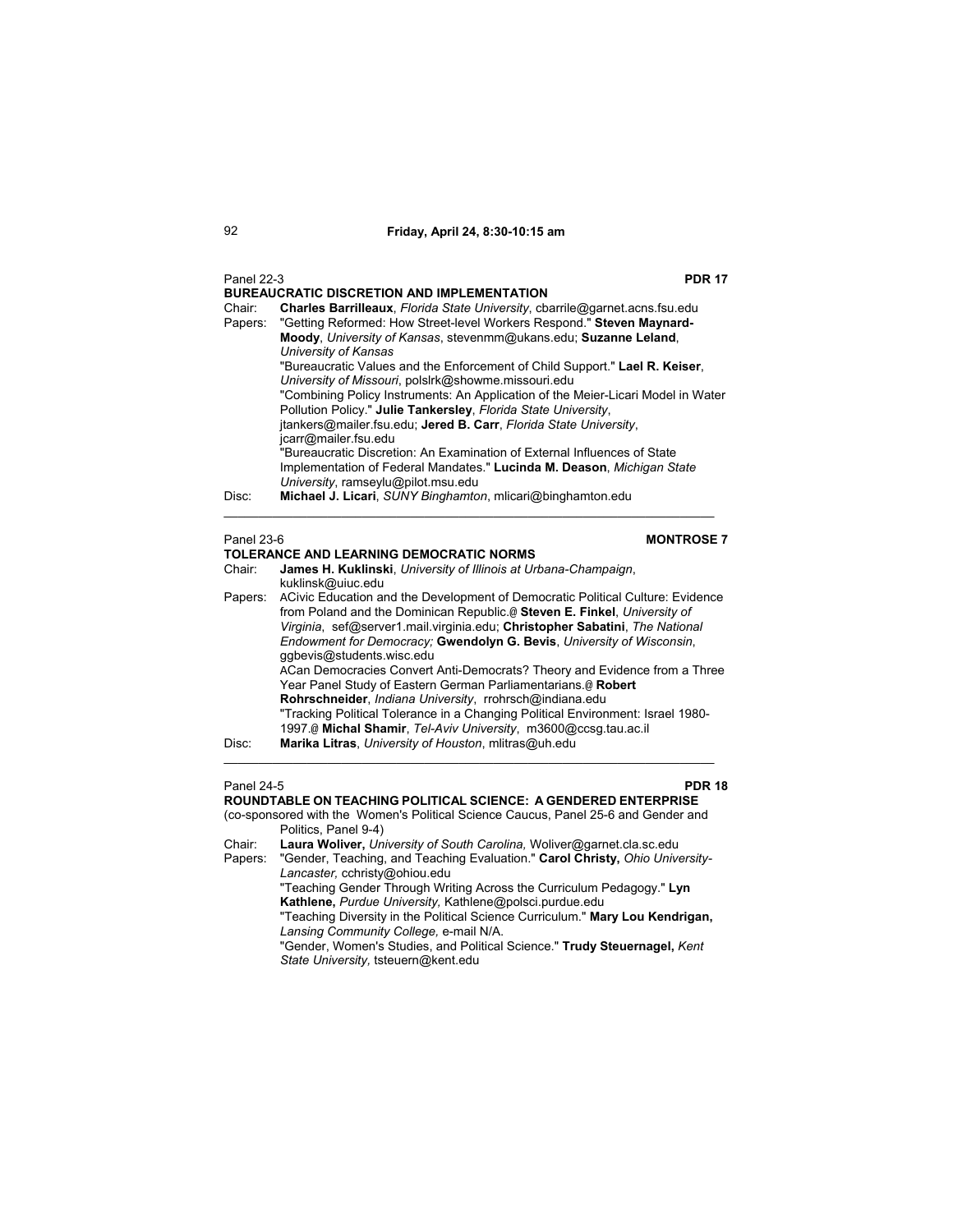"Calling All Women: Class/Race/Ethnicity/Sexuality/Age/Disability in the Classroom." **Joan C. Tronto,** *Hunter College and the Graduate School,* City University of New York, jtronto@hunter.cuny.edu

Panel 25-6 **PDR 18 ROUNDTABLE ON TEACHING POLITICAL SCIENCE: A GENDERED ENTERPRISE** (co-Sponsored with Teaching Political Science, Panel 24-5 and Gender and Politics, Panel 9-4)  $\_$  , and the set of the set of the set of the set of the set of the set of the set of the set of the set of the set of the set of the set of the set of the set of the set of the set of the set of the set of the set of th

\_\_\_\_\_\_\_\_\_\_\_\_\_\_\_\_\_\_\_\_\_\_\_\_\_\_\_\_\_\_\_\_\_\_\_\_\_\_\_\_\_\_\_\_\_\_\_\_\_\_\_\_\_\_\_\_\_\_\_\_\_\_\_\_\_\_\_\_\_\_\_

# **PANEL CHAIRS:**

# **AFTER YOUR PANEL, PLEASE COMPLETE THE SURVEY FORM FOUND IN YOUR PANEL ROOM AND DROP IT INTO THE SURVEY ENVELOPE. THANK YOU.**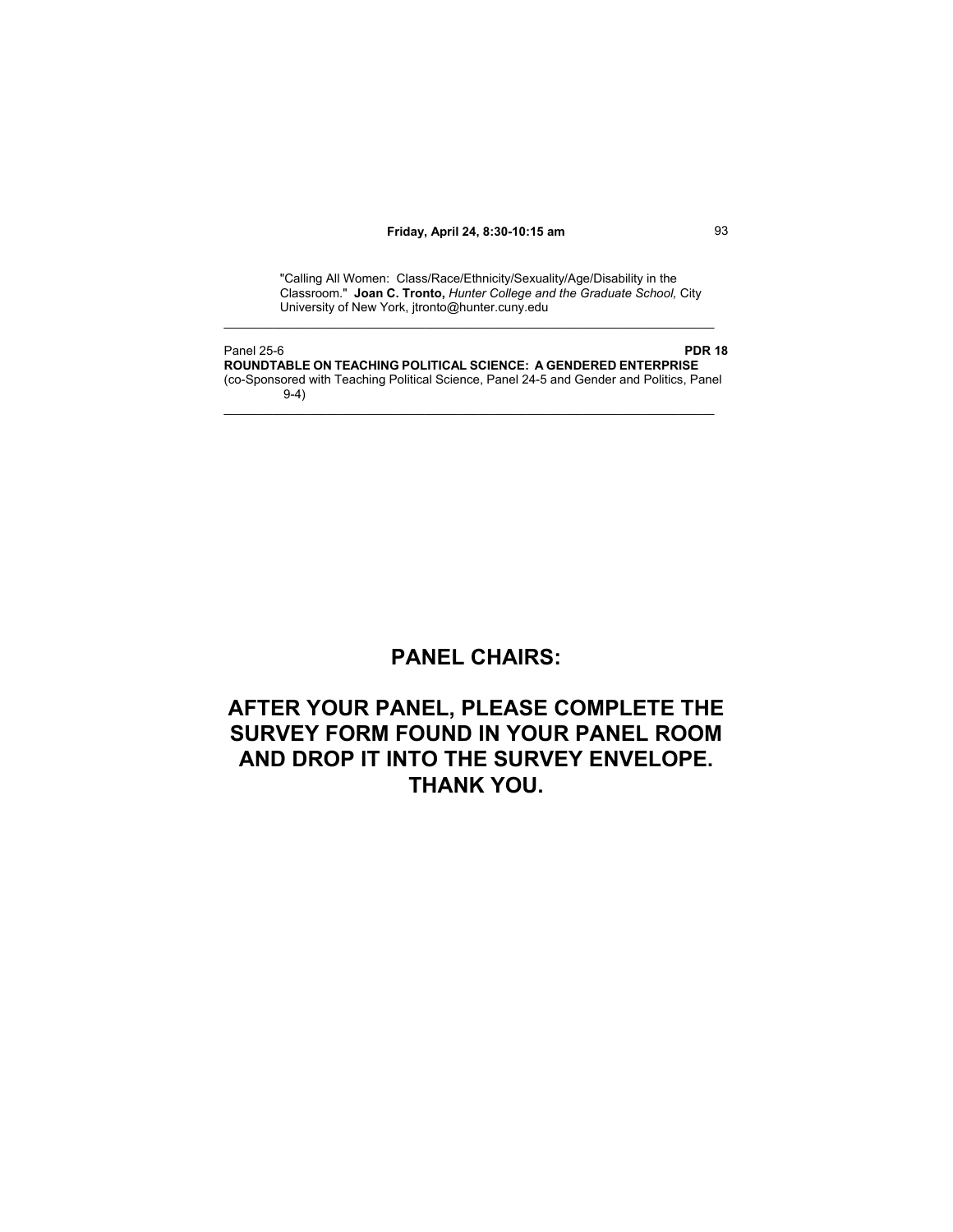# Poster Session 3 (continues) UPPER EXHIBIT HALL

See page 79 for listings.

### Panel 1-12 **SANDBURG 2 POLICY MAKING IN THE EUROPEAN UNION: SUPRANATIONAL AND NATIONAL PERSPECTIVES**

 $\mathcal{L}_\text{max}$  , and the set of the set of the set of the set of the set of the set of the set of the set of the set of

| Chair:  | Peter Lange, Duke University, plange@acpub.duke.edu                              |
|---------|----------------------------------------------------------------------------------|
| Papers: | AGermany, the European Union and the Politics of Global Telecommunications:      |
|         | An Analysis of Multi-Level Policy Agenda and the Prospects for Institutional     |
|         | Transference.@ Amy L. Fletcher, Western Illinois University, AL-                 |
|         | Fletcher@wiu.edu; Christopher S. Allen, University of Georgia,                   |
|         | csallen@uga.cc.uga.edu                                                           |
|         | ATrash or Treasure? The Waste and Waste Packaging Directive and the              |
|         | Institutions of the European Union @ Joseph F. Jozwiak, Jr., Texas A & M-        |
|         | Kingsville, ksji003@tamuk.edu                                                    |
|         | ACreating an Independent Supranational Central Bank: Institutional and Political |
|         | Challenges.@ Karl Kaltenthaler, Rhodes College, kaltenthaler@rhodes.edu          |
| Disc:   | Clifford J. Carrubba, SUNY-Stony Brook, carrubba@datalab2.sbs.sunysb.edu.        |
|         |                                                                                  |

### Panel 3-5 **SANDBURG 5**

|         | CONDITIONS AND QUALITIES OF DEMOCRATIC LEGITIMACY                            |
|---------|------------------------------------------------------------------------------|
| Chair:  | Steve D. Boilard, Western Kentucky University, steve boilard wku edu         |
| Papers: | AEconomic Freedom and Democracy: A Freedom House Test.@ Ross E.              |
|         | Burkhart, Boise State University, rburkha@bsu.idbsu.edu                      |
|         | ABeyond Polyarchy: Measuring the Quality of Democracy @ David Altman,        |
|         | University of Notre Dame, altman.3@nd.edu; Anibal Pérez Linan, University of |
|         | Notre Dame, aperezli@artin.helios.nd.edu                                     |
|         | ALegitimacy and Democratic Stability @ Marcelo Leiras, University of Notre   |
|         | Dame, marcelo.c.leiras.1@nd.edu                                              |
| Disc:   | Martin Slann, Clemson University, kibbutz@clemson.edu                        |
|         |                                                                              |

### **THE DYNAMICS OF INTERNATIONAL DECISION-MAKING**

Panel 4-2 **SANDBURG 6** 

Chair: **Thomas Hammond,** *Michigan State University*, thomas.hammond@ssc.msu.edu Papers: AThe Effect of Group Structure and Information Processing on Foreign Policy Outcome: A Quantitative Study of 33 Cases.@ **Mark Schafer and Scott Crichlow,** *Louisiana State University*, poscha@unix1.sncc.lsu.edu.

### 94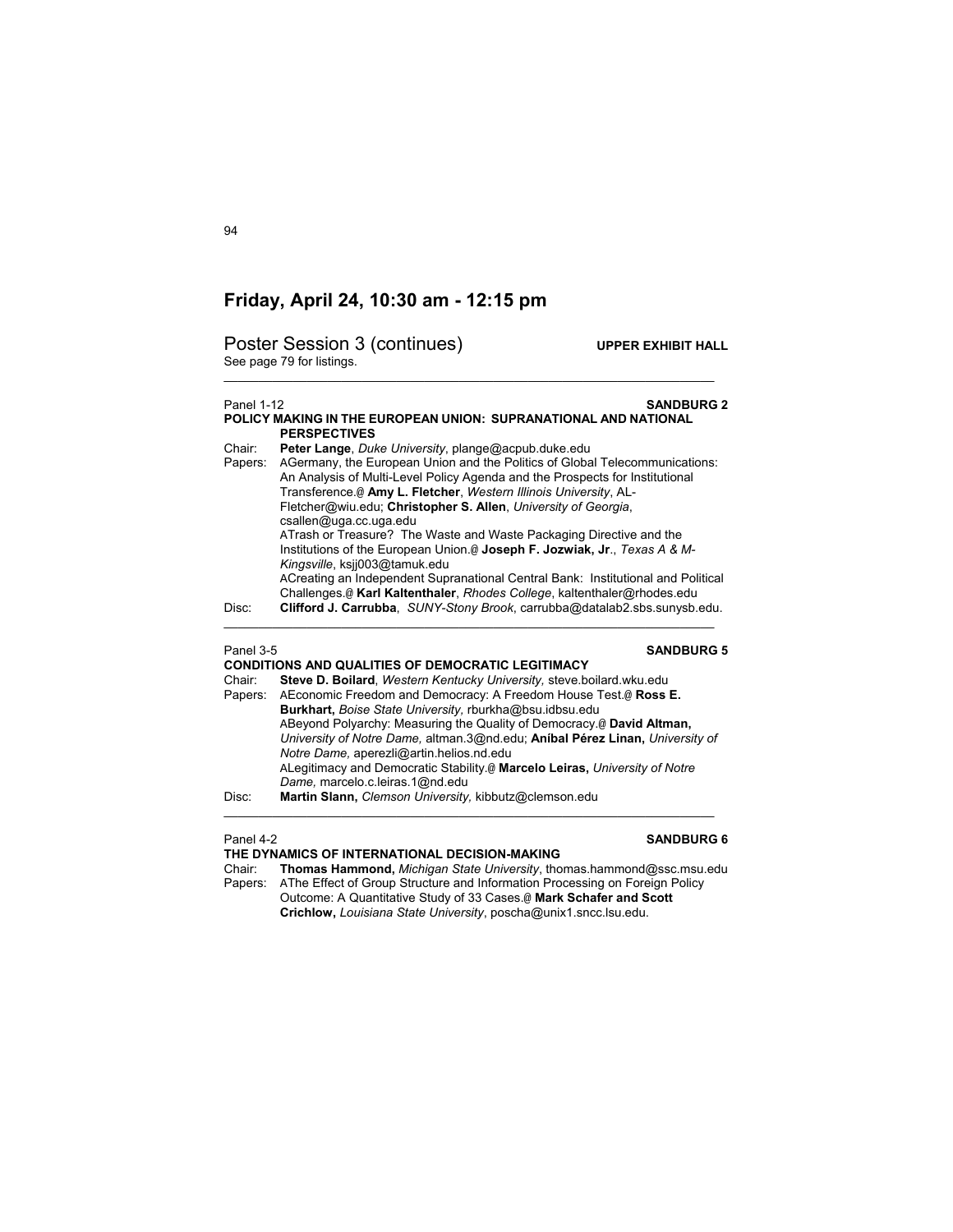ADomestic Institutions and International Negotiations: A Taxonomy of Results from Spatial Models of Two-Level, Complete-Information Games.@ **Thomas Hammond,** *Michigan State University;* **Brandon C. Prins,** *Michigan State University* AConflict, Negotiation, and Third-Party Intervention in Cyprus.@ **J. Joseph Hewitt,** *University of Missouri*, polsjjh@showme.missouri.edu **; Birol A.Yesilada,**  *University of Missouri* , polsbay@showme.missouri.edu Disc: **Robert Blanton**, *University of Memphis*, rblanton@memphis.edu.

# **AFRICAN-AMERICANS AND INTERNATIONAL LINKAGES**

### Panel 4-7 **SANDBURG 7**

| Chair:  | Darryl Thomas, Binghamton University, dcthomas@binghamton.edu                    |
|---------|----------------------------------------------------------------------------------|
| Papers: | AThrough A Glass Darkly: Afrocentrism, War and World Politics.@ Errol            |
|         | Henderson, The University of Florida, errolhen@polisci.ufl.edu.                  |
|         | AInternational Dimensions of African-American Social Movements.@ Christian       |
|         | Davenport, University of Colorado-Boulder, christian.davenport@colorado.edu;     |
|         | Amilcar Shabazz, University of Alabama                                           |
|         | ARace Matters in Cuba: Problems and Issues in Researching Cuban Race             |
|         | Relations @ Clarence Lusane, American University, clusane@cdar.howard.edu        |
|         | AAfrican Americans and International Relations: Contesting Globalization, Hyper- |
|         | Democratization, and Systems Transformation in the Post-Cold War Era.@ Darryl    |
|         | Thomas, Binghamton University, dcthomas@binghamton.edu                           |
| Disc:   | None B Alternative Format                                                        |
|         |                                                                                  |

 $\mathcal{L}_\text{max}$  , and the set of the set of the set of the set of the set of the set of the set of the set of the set of

 $\mathcal{L}_\text{G} = \{ \mathcal{L}_\text{G} \mid \mathcal{L}_\text{G} \mid \mathcal{L}_\text{G} \mid \mathcal{L}_\text{G} \mid \mathcal{L}_\text{G} \mid \mathcal{L}_\text{G} \mid \mathcal{L}_\text{G} \mid \mathcal{L}_\text{G} \mid \mathcal{L}_\text{G} \mid \mathcal{L}_\text{G} \mid \mathcal{L}_\text{G} \mid \mathcal{L}_\text{G} \mid \mathcal{L}_\text{G} \mid \mathcal{L}_\text{G} \mid \mathcal{L}_\text{G} \mid \mathcal{L}_\text{G}$ 

| Panel 5-8 | <b>SANDBURG 4</b><br><b>GLOBALIZATION AND THE INTERNATIONAL POLITICAL ECONOMY</b> |
|-----------|-----------------------------------------------------------------------------------|
| Chair:    | Dale L. Smith, Florida State University, dismith@garnet.acns.fsu.edu              |
| Papers:   | ALiberalizing Capital Controls: Systematic Changes, Economic Pluralism or         |
|           | Political Institutions?@ Quan Li, Florida State University,                       |
|           | Iquan@garnet.acns.fsu.edu; Dale L. Smith, Florida State University,               |
|           | dlsmith@garnet.acns.fsu.edu                                                       |
|           | AThe Information Paradox: Global Change or Global Constancy?@ Jeffrey W.          |
|           | Seifert, Syracuse University, iwseifer@mailbox.syr.edu                            |

AGlobalizing Environmental Management: A Private Approach.@ **Yu-che Chen**, *Indiana University*, yuchen@indiana.edu

AInformation Systems of Treaty Regimes.@ **Xinyuan Dai**, *University of Chicago*, xdai91@midway.uchicago.edu

Disc: **Charles T. Myers**, *University of Michigan*, ctmyers@umich.edu  $\mathcal{L}_\text{G} = \{ \mathcal{L}_\text{G} \mid \mathcal{L}_\text{G} \mid \mathcal{L}_\text{G} \mid \mathcal{L}_\text{G} \mid \mathcal{L}_\text{G} \mid \mathcal{L}_\text{G} \mid \mathcal{L}_\text{G} \mid \mathcal{L}_\text{G} \mid \mathcal{L}_\text{G} \mid \mathcal{L}_\text{G} \mid \mathcal{L}_\text{G} \mid \mathcal{L}_\text{G} \mid \mathcal{L}_\text{G} \mid \mathcal{L}_\text{G} \mid \mathcal{L}_\text{G} \mid \mathcal{L}_\text{G}$ 

Panel 6-3 **BURNHAM 1** 

**POLITICAL ATTITUDES: GAYS AND LESBIANS IN THE DEMOCRATIC PROCESS** Chair: **Barry L. Tadlock,** *Ohio University,* tadlock@oak.cats.ohiou.edu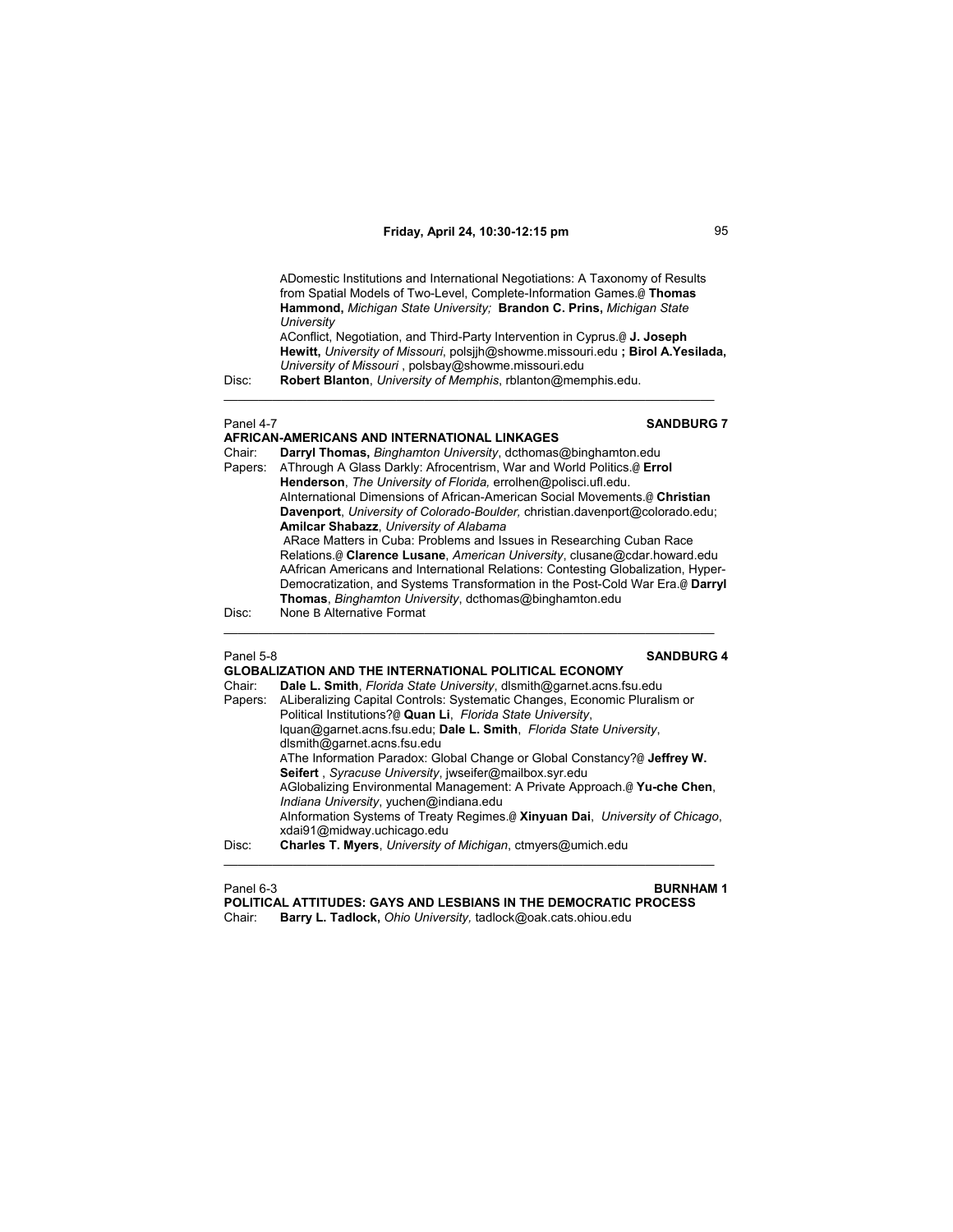| Papers: | "Rewarding Monogamy: The Politics of Domestic Partner Policy in American<br>Localities." Donald P. Haider-Markel, University of Kansas.<br>prex@lark.cc.ukans.edu |
|---------|-------------------------------------------------------------------------------------------------------------------------------------------------------------------|
|         | "Twenty-five Years Later: A Reconsideration of LGB Movement Activists."                                                                                           |
|         | Kenneth Sherrill, Hunter-College-CUNY, ksherrill@shiva.hunter.cuny.edu<br>"Dynamics of Attitudes Towards Openly Gay and Lesbian Political Candidates."            |
|         | Ewa Golebiowska, Tufts University, egolebiowska@infonet.tufts.edu; Cynthia                                                                                        |
|         | Thomsen, Tufts University                                                                                                                                         |
|         | "Stateways and Folkways Revisited: Have Gay Rights Laws Changed Public                                                                                            |
|         | Attitudes Towards Queers?" Steven H. Haeberle, University of Alabama at                                                                                           |
|         | Birmingham, shaeberl@sbs.uab.edu                                                                                                                                  |
| Disc:   | <b>Ellen D. B. Riggle.</b> University of Kentucky, pol164@pop.uky.edu                                                                                             |

\_\_\_\_\_\_\_\_\_\_\_\_\_\_\_\_\_\_\_\_\_\_\_\_\_\_\_\_\_\_\_\_\_\_\_\_\_\_\_\_\_\_\_\_\_\_\_\_\_\_\_\_\_\_\_\_\_\_\_\_\_\_\_\_\_\_\_\_\_\_\_

### Panel 6-7 **BURNHAM 2**

|            | CONTEXTUAL FORCES AND POLITICAL ATTITUDES                                      |
|------------|--------------------------------------------------------------------------------|
| Chair:     | <b>Clark Hubbard, University of New Hampshire</b>                              |
| Papers:    | "Collective and Individual Orientations of Liberal and Conservative Self-      |
|            | Declarations: Are We Liberal Because our State is Wealthy?" Norman R.          |
|            | Luttbeg, Texas A&M University, nluttbeg@polisc.tamu.edu; James B. Cottrill,    |
|            | Texas A&M University                                                           |
|            | "The Effects of Labor Market Competition on Attitudes Toward Immigration."     |
|            | Steven A. Camarota, Center for Immigration Studies and University of Virginia. |
|            | sac@cis.edu; Jeffrey Capizzano, Center for Immigration Studies and University  |
|            | of Virginia                                                                    |
|            | "The Effects of Neighborhood Racial Composition on Voluntary Associations."    |
|            | Harwood K. McClerking, University of Michigan, harwood@umich.edu               |
|            | "The Contextual Determinants of Perceived Group Conflict in Western Europe:    |
|            | The Impact of the Economic and Ethnic Environment." Pia Knigge, Auburn         |
|            | University-Montgomery, knigpia@strudel.aum.edu                                 |
| Disc:      | Eric Oliver, Princeton University, eoliver@wws.princeton.edu                   |
|            |                                                                                |
| Panel 7-11 | <b>BURNHAM 4</b>                                                               |
|            |                                                                                |

**INSTITUTIONAL EFFECTS ON ELECTORAL POLITICS** Chair: **David Ryden**, *Hope College*, ryden@hope.edu Papers: AWho Votes By Mail? A Dynamic Model of the Individual-Level Consequences of Vote-By-Mail Systems@, **Adam Berinsky**, *University of Michigan*; **Nancy Burns,** *University of Michigan*, rburns@umich.edu; **Michael Traugott**, *University of Michigan* AThe Consequences of State Election Laws for Minor Parties.@ **Elisabeth R. Gerber**, *U.C.-San Diego*, egerber@weber.ucsd.edu AThe Effect of the National Voter Registration Act on the Social Composition of State Electorates in 1996.@ **David Hill**, *University of Florida*, dhill@polisci.ufl.edu AUnresolved Dilemma: Removing State Barriers to Registration Amidst Declining Voter Turnout@, **Patti Thacker**, *Vanderbilt*, thackepl@ctrvax.vanderbilt.edu

 $\mathcal{L}_\text{max}$  , and the set of the set of the set of the set of the set of the set of the set of the set of the set of

Disc: **John Williams**, *Indiana University*, jotwilli@indian.edu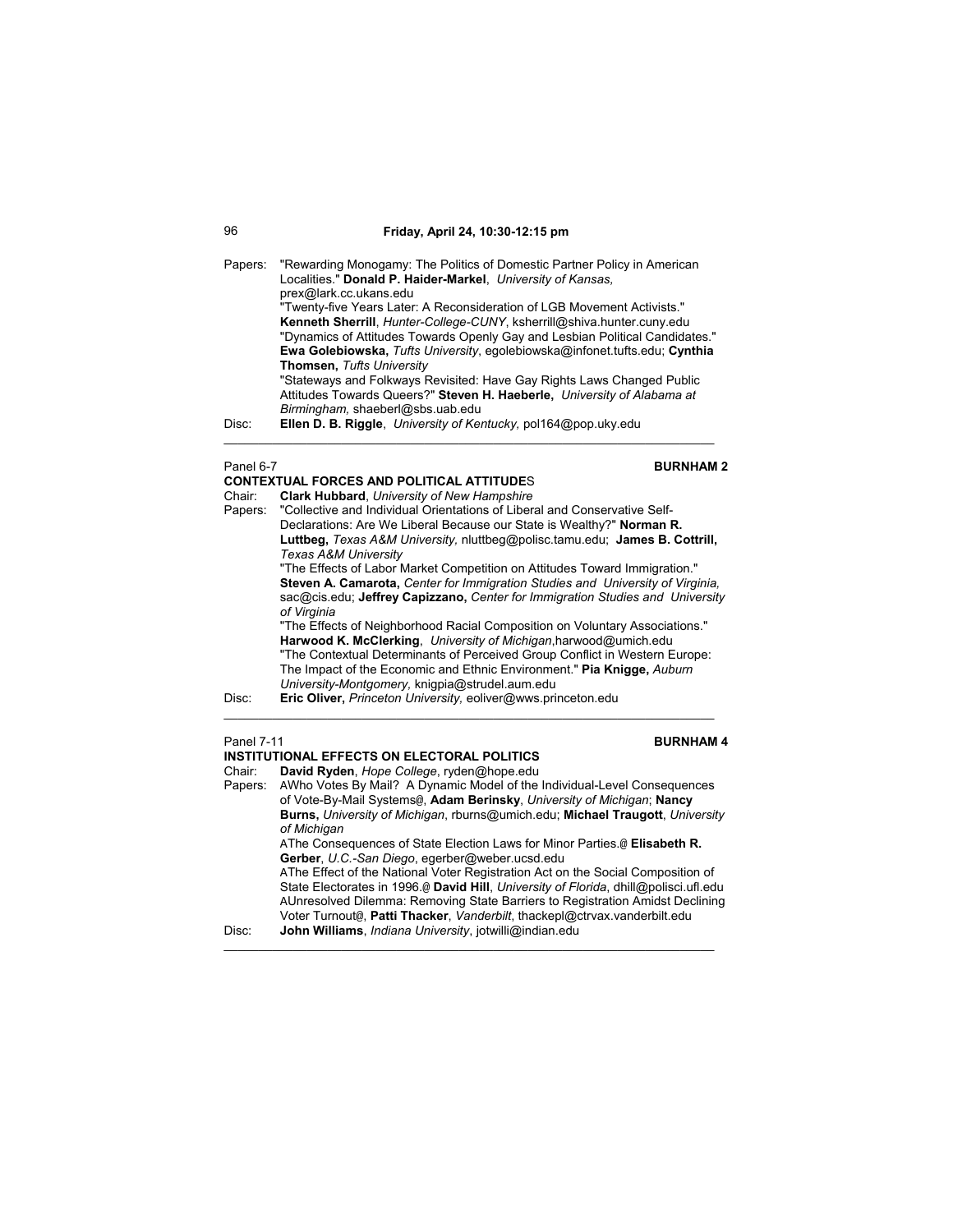### Panel 8-3 **CLARK 5**

|         | <b>MASS MEDIA AND DEMOCRATIC CITIZENSHIP</b>                                                                                                                                                                                   |
|---------|--------------------------------------------------------------------------------------------------------------------------------------------------------------------------------------------------------------------------------|
| Chair:  | Susan Herbst, Northwestern University, s-herbst@nwu.edu                                                                                                                                                                        |
| Papers: | AMass Media as Social Context @ Diana C. Mutz, University of Wisconsin-                                                                                                                                                        |
|         | Madison, mutz@polisci.wisc.edu: Paul S. Martin, University of Wisconsin-<br>Madison                                                                                                                                            |
|         | AKnowledge Gaps and Participation Gaps During the 1996 U.S. Election                                                                                                                                                           |
|         | Campaign: Evaluating Theoretical Explanations and Comparing News Media.@<br>William P. Eveland, University of Wisconsin-Madison,                                                                                               |
|         | weveland@factsaff.wisc.edu; Dietram A. Scheufele, University of Wisconsin-<br>Madison                                                                                                                                          |
|         | AAmericans = Exposure and Attention to Electronic and Print Media and Their<br>Impact on Democratic Citizenship.@ Stephen Earl Bennett, University of<br>Cincinnati, stephen bennett@uc.edu; Richard S. Flickinger, Wittenberg |
|         | University, rflick@wittenberg.edu: Staci L. Rhine, SIrhine@wittenberg.edu                                                                                                                                                      |
| Disc:   | Pippa Norris, Harvard University, Pippa Norris@Harvard.edu                                                                                                                                                                     |
|         |                                                                                                                                                                                                                                |

## Panel 9-10 **BURNHAM 5**

## **NEW PERSPECTIVES ON THE GENDER GAP**

| Chair:  | Leonie Huddy, SUNY- Stony Brook, Ihuddy@datalab2.sbs.sunysb.edu                            |
|---------|--------------------------------------------------------------------------------------------|
| Papers: | AThe Experience Gap: Exploring the Contours of the Gender Gap in American                  |
|         | Politics.@ Anna Greenberg, Harvard University, anna-greenberg@harvard.edu                  |
|         | AGender Differences in Presidential Evaluations. <sup>®</sup> Franco Mattei, SUNY-Buffalo, |
|         | mattei@acsu.buffalo.edu; Laura R. Winsky Mattei, SUNY-Buffalo,                             |
|         | Imattei@acsu.buffalo.edu                                                                   |
|         | Alssue Effects, Socialization, and Gender @ Margaret C. Trevor, University of              |
|         | lowa, mtrevor@blue.weeg.uiowa.edu                                                          |
|         | AThe 1996 Congressional Gender Gap: A Study of Ballot Box Behavior of Men                  |
|         | and Women.@ Tara L. Butterfield, California Institute of Technology,                       |
|         | tarab@hss.caltech.edu                                                                      |
| Disc:   | Leonie Huddy, SUNY-Stony Brook                                                             |

 $\mathcal{L}_\text{G} = \{ \mathcal{L}_\text{G} \mid \mathcal{L}_\text{G} \mid \mathcal{L}_\text{G} \mid \mathcal{L}_\text{G} \mid \mathcal{L}_\text{G} \mid \mathcal{L}_\text{G} \mid \mathcal{L}_\text{G} \mid \mathcal{L}_\text{G} \mid \mathcal{L}_\text{G} \mid \mathcal{L}_\text{G} \mid \mathcal{L}_\text{G} \mid \mathcal{L}_\text{G} \mid \mathcal{L}_\text{G} \mid \mathcal{L}_\text{G} \mid \mathcal{L}_\text{G} \mid \mathcal{L}_\text{G}$ 

### Panel 9-16 **CLARK 7**

**WOMEN AS ACTIVISTS** Laura Woliver, *University of South Carolina*, WOLIVER@garnet.cla.sc.edu Papers: AThe Gender Gap and Public Opinion: Analyzing Political Attitudes and Beliefs Among Political Activists.@ **Melinda L. Mueller**, *Eastern Illinois University*, cfmam@eiu.edu; **Barbara L. Poole**, *Eastern Illinois University*, cfhlp@eiu.edu AWhat Does Woman Want? Gender Consciousness and Political Action Among Antifeminist Women.@ **Ronnee Schreiber**, *Rutgers University*, ronnee@eden.rutgers.edu ARevisiting Women, Work, and Political Participation.@ **Angela High-Pippert**, *University of Nebraska-Lincoln*, apippert@unlinfo.unl.edu Disc: **Laura Woliver**, *University of South Carolina*

 $\mathcal{L}_\text{max}$  , and the set of the set of the set of the set of the set of the set of the set of the set of the set of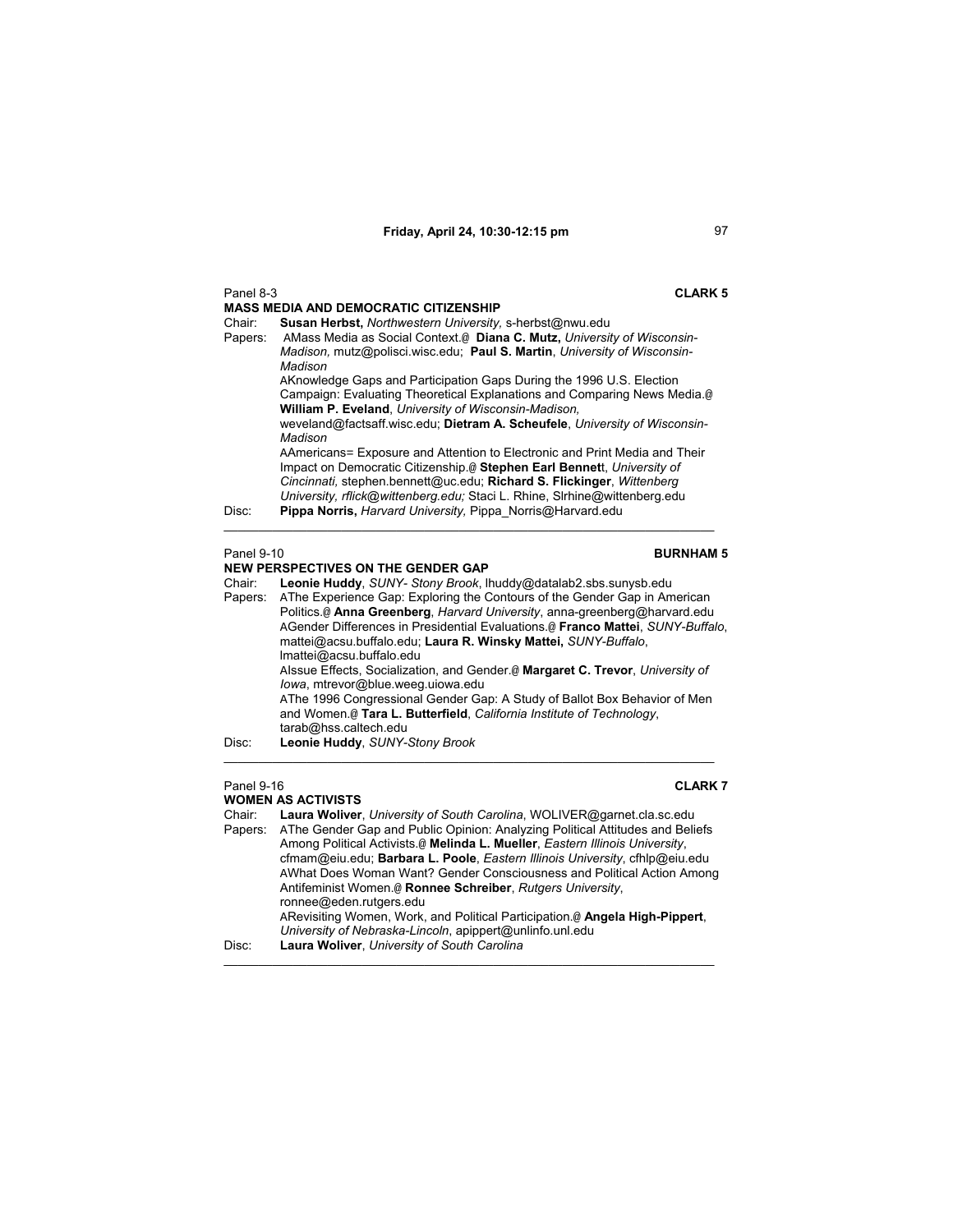| Panel 10-5<br><b>DEARBORN 2</b> |                                                                                                                                                                                                                                                                                                                                                                                                                                                                                                                                                                                                                                                                                                                                                                                                                                                                                                                                                                                                        |
|---------------------------------|--------------------------------------------------------------------------------------------------------------------------------------------------------------------------------------------------------------------------------------------------------------------------------------------------------------------------------------------------------------------------------------------------------------------------------------------------------------------------------------------------------------------------------------------------------------------------------------------------------------------------------------------------------------------------------------------------------------------------------------------------------------------------------------------------------------------------------------------------------------------------------------------------------------------------------------------------------------------------------------------------------|
| Chair:<br>Papers:<br>Disc:      | THE REPRESENTATION OF RACE IN LEGISLATIVE VOTING BEHAVIOR<br>Ronald E. Brown, Wayne State University, aa4723@wayne.edu<br>AHeterogeneous Voting Behavior and Substantive Representation of Minority<br>Interests in the U.S. Congress. <sup>®</sup> Kenneth Whitby, University of South Carolina;<br>George A. Krause, University of South Carolina, krause@garnet.cla.sc.edu<br>APromises or Progress? Representing Black Interests in Congress.@ Valeria N.<br>Sinclair, Ohio State University, valeria sinclair@polisci sbs ohio-state edu<br>AAfrican Americans and their Representatives in Congress: Does Race Matter?@<br>Katherine Tate, University of California-Irvine, ktate@orion.oac.uci.edu<br>AThe Impact of State Senators= Race on Voters= External Incumbent Based<br>Efficacy.@ Charles S. Bullock III, University of Georgia,<br>cbullock@uga.cc.uga.edu; Michael J. Scicchitano, University of Florida,<br>James C. Garand, Louisiana State University, pogara@Isuvm.sncc.Isu.edu |
|                                 |                                                                                                                                                                                                                                                                                                                                                                                                                                                                                                                                                                                                                                                                                                                                                                                                                                                                                                                                                                                                        |
| Panel 11-5                      | <b>MONTROSE 2</b>                                                                                                                                                                                                                                                                                                                                                                                                                                                                                                                                                                                                                                                                                                                                                                                                                                                                                                                                                                                      |
| Chair:                          | <b>THEORIZING "INDIA"</b><br>John Burke, University of St. Thomas, ifburke@basil.stthom.edu                                                                                                                                                                                                                                                                                                                                                                                                                                                                                                                                                                                                                                                                                                                                                                                                                                                                                                            |
| Papers                          | "Mahatma Gandhi on Indian Self-Rule: An Instrumentalist, Ethno-Symbolic, or<br>Psychological Discourse on Nationalism?" Manfred B. Steger, Illinois State<br>University, mbstege@ilstu.edu                                                                                                                                                                                                                                                                                                                                                                                                                                                                                                                                                                                                                                                                                                                                                                                                             |
|                                 | "The British Were Doing India a Favor? Karl Marx and Orientalism." Deepak<br>Shenoy, University of North Carolina-Chapel Hill, shenoy@gibbs.oit.unc.edu                                                                                                                                                                                                                                                                                                                                                                                                                                                                                                                                                                                                                                                                                                                                                                                                                                                |
| Disc:                           | "E. Stanley Jones and the Totalitarian Kingdom of God in India." Stephen A.<br>Graham, University of Indianapolis, graham@facstaff.uindy.edu<br>Mark F. Griffith, University of West Alabama                                                                                                                                                                                                                                                                                                                                                                                                                                                                                                                                                                                                                                                                                                                                                                                                           |
| Panel 11-6                      | <b>SANDBURG 3</b>                                                                                                                                                                                                                                                                                                                                                                                                                                                                                                                                                                                                                                                                                                                                                                                                                                                                                                                                                                                      |
|                                 | <b>SANDEL AND HIS CRITICS</b>                                                                                                                                                                                                                                                                                                                                                                                                                                                                                                                                                                                                                                                                                                                                                                                                                                                                                                                                                                          |
| Chair:                          | Joan C. Tronto, Hunter College, jtronto@shiva.hunter.cuny.edu                                                                                                                                                                                                                                                                                                                                                                                                                                                                                                                                                                                                                                                                                                                                                                                                                                                                                                                                          |
| Papers:                         | "The Sandelian Republic and the Encumbered Self." Richard Dagger, Arizona<br>State University, icrkd@asuvm.inre.asu.edu                                                                                                                                                                                                                                                                                                                                                                                                                                                                                                                                                                                                                                                                                                                                                                                                                                                                                |
|                                 | "The Limits of Logic: A Critique of Sandel's Philosophical Anthropology." Amy R.                                                                                                                                                                                                                                                                                                                                                                                                                                                                                                                                                                                                                                                                                                                                                                                                                                                                                                                       |
|                                 | McCready, Bucknell University, mccready@bucknell.edu                                                                                                                                                                                                                                                                                                                                                                                                                                                                                                                                                                                                                                                                                                                                                                                                                                                                                                                                                   |
|                                 | "Liberalism's Discontent: America in Search of a Past that Never Was." Peter T.                                                                                                                                                                                                                                                                                                                                                                                                                                                                                                                                                                                                                                                                                                                                                                                                                                                                                                                        |
|                                 | Manicas, University of Hawaii, manicas@hawaii.edu                                                                                                                                                                                                                                                                                                                                                                                                                                                                                                                                                                                                                                                                                                                                                                                                                                                                                                                                                      |
| Disc:                           | Michael Sandel, Harvard University, msandel@latte.harvard.edu                                                                                                                                                                                                                                                                                                                                                                                                                                                                                                                                                                                                                                                                                                                                                                                                                                                                                                                                          |
|                                 |                                                                                                                                                                                                                                                                                                                                                                                                                                                                                                                                                                                                                                                                                                                                                                                                                                                                                                                                                                                                        |

### Panel 12-1 **MONTROSE 3 DRAWING THE BOUNDARIES OF THE COMMUNITY OF CONCERN: A ROUNDTABLE**

## **DISCUSSION ACROSS DISCIPLINES**

Chair: **Kristen Renwick Monroe**, *University of California at Irvine*, krmonroe@orion.uci.edu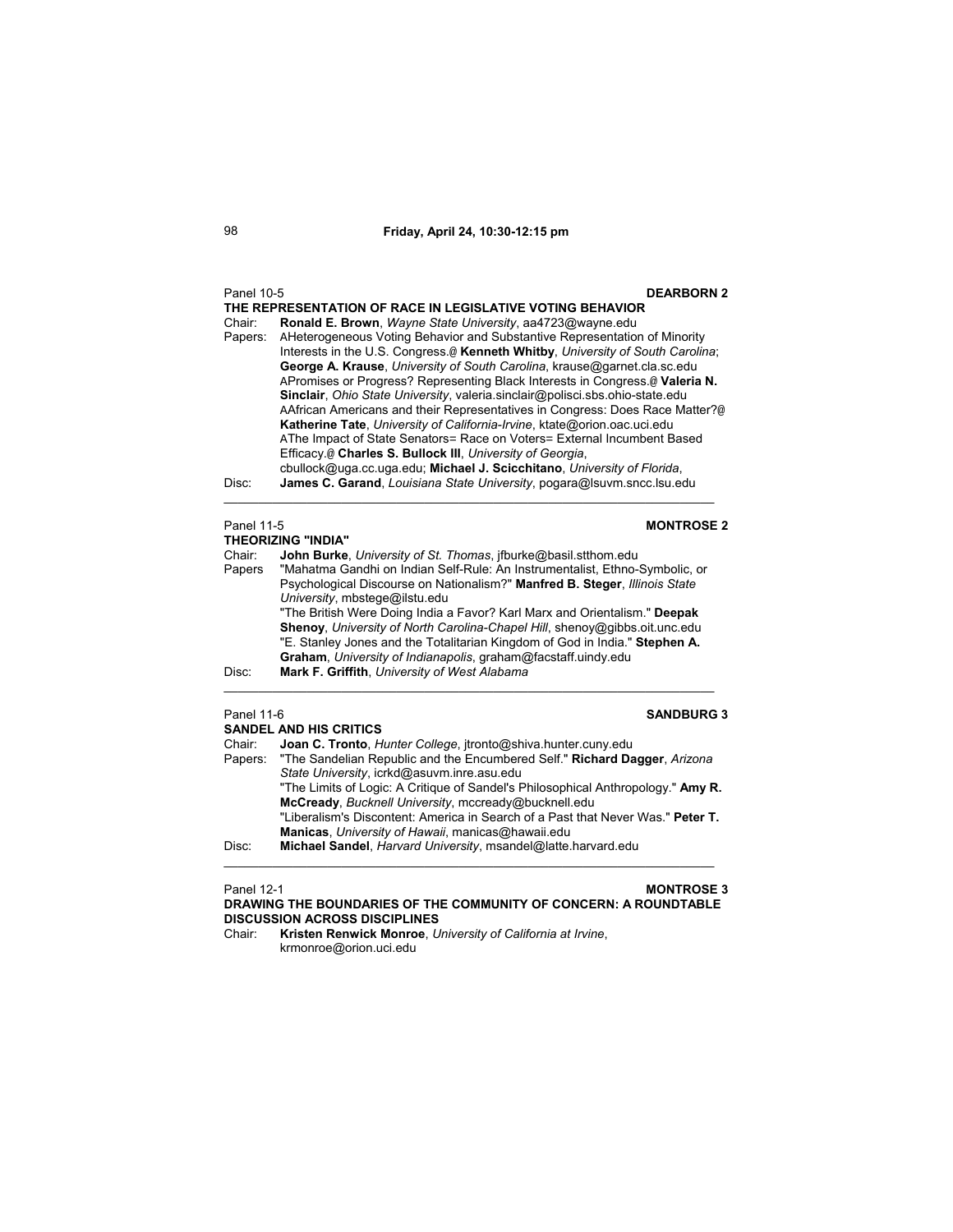Part: **Jennifer Hochschild**, *Princeton University*, hochschi@wws.princeton.edu **Marion Smiley**, *University of Wisconsin at Madison* **Joseph Cropsey**, *University of Chicago* **James Hankin**, *University of California at Irvine* **James L. Gibson**, *University of Houston,* jgibson@uh.edu **Matthew Holden**, *University of Virginia* **Susanne H. Rudolph**, *University of Chicago* 

## Panel 13-3 **LASALLE 1**

### **NEW WAYS TO UNDERSTAND RATIONAL BEHAVIOR: EXPERIMENTS AND OTHER NEW IDEAS** Chair: **Valerie Hoekstra,** *Washington University in St. Louis,* hoekstra@artsci.wustl.edu

 $\mathcal{L}_\text{G} = \{ \mathcal{L}_\text{G} \mid \mathcal{L}_\text{G} \mid \mathcal{L}_\text{G} \mid \mathcal{L}_\text{G} \mid \mathcal{L}_\text{G} \mid \mathcal{L}_\text{G} \mid \mathcal{L}_\text{G} \mid \mathcal{L}_\text{G} \mid \mathcal{L}_\text{G} \mid \mathcal{L}_\text{G} \mid \mathcal{L}_\text{G} \mid \mathcal{L}_\text{G} \mid \mathcal{L}_\text{G} \mid \mathcal{L}_\text{G} \mid \mathcal{L}_\text{G} \mid \mathcal{L}_\text{G}$ 

| UI Idil . | <b>Valefie Hoekstra,</b> <i>Viashington Only ersity in St. Louis</i> , noekstra@artscr.wusti.edu |  |  |  |
|-----------|--------------------------------------------------------------------------------------------------|--|--|--|
| Papers:   | AReputation Formation in Simple Bargaining Games @ Rick K. Wilson, Rice                          |  |  |  |
|           | University and the National Science Foundation, rwilson@nsf.gov                                  |  |  |  |
|           | AParadoxes of Information Aggregation: Individual and Group Judgments.@                          |  |  |  |
|           | Gary Miller, <i>Washington University in St. Louis</i> , gimiller@artsci.wustl.edu;              |  |  |  |
|           | Krishna K. Ladha, University of Chicago, Ladha@simon.wustl.edu                                   |  |  |  |
|           | ASimplifying Timing Games.@ Christopher K. Butler, Michigan State University.                    |  |  |  |
|           | butlerc2@pilot.msu.edu                                                                           |  |  |  |
|           | ACollective Hypothesis Testing by Bayesian Actors Under Majority Rule Voting.@                   |  |  |  |
|           | Krishna K. Ladha, University of Chicago, Ladha@simon.wustl.edu                                   |  |  |  |
| Disc:     | Valerie Hoekstra, Washington University in St. Louis, hoekstra@artsci.wustl.edu                  |  |  |  |
|           | Mikhail Filippov, Washington University in St. Louis, filippov@artsci.wustl.edu                  |  |  |  |

### Panel 14-9 **LASALLE 2**

### **MODELS OF LEGISLATIVE CHOICE AND BEHAVIOR**

| Chair:  | Gregory J. Wawro, Columbia University, giw10@columbia.edu                     |  |  |  |
|---------|-------------------------------------------------------------------------------|--|--|--|
| Papers: | ARepresentational Performance: A Parsing of American Political History.@ John |  |  |  |
|         | S. Lapinski, Columbia University, jsl43@columbia.edu;                         |  |  |  |
|         | AWhat do Candidates Maximize (and Why Should We Care)?@ Jeff Milyo, Tufts     |  |  |  |
|         | University, imilyo@emerald.tufts.edu                                          |  |  |  |
|         | ANon-Parametric Unfolding of Binary Choice Data @ Keith T. Poole, Carnegie-   |  |  |  |
|         | Mellon University, kp29@andrew.cmu.edu                                        |  |  |  |
| Disc:   | Gregory J. Wawro, Columbia University, giw10@columbia.edu                     |  |  |  |

 $\mathcal{L}_\text{G} = \{ \mathcal{L}_\text{G} \mid \mathcal{L}_\text{G} \mid \mathcal{L}_\text{G} \mid \mathcal{L}_\text{G} \mid \mathcal{L}_\text{G} \mid \mathcal{L}_\text{G} \mid \mathcal{L}_\text{G} \mid \mathcal{L}_\text{G} \mid \mathcal{L}_\text{G} \mid \mathcal{L}_\text{G} \mid \mathcal{L}_\text{G} \mid \mathcal{L}_\text{G} \mid \mathcal{L}_\text{G} \mid \mathcal{L}_\text{G} \mid \mathcal{L}_\text{G} \mid \mathcal{L}_\text{G}$ 

\_\_\_\_\_\_\_\_\_\_\_\_\_\_\_\_\_\_\_\_\_\_\_\_\_\_\_\_\_\_\_\_\_\_\_\_\_\_\_\_\_\_\_\_\_\_\_\_\_\_\_\_\_\_\_\_\_\_\_\_\_\_\_\_\_\_\_\_\_\_\_

## Panel 15-4 **MONTROSE 1**

**LOBBYING STRATEGIES** Chair: **Gary McKissick,** *Emory University*, gmckiss@emory.edu Papers: AComparing Coalitional and Solo Advocacy: A Study of How Organizations= Advocacy Efforts Change in Coalition.@ **Marie Hojnacki,** *Penn State University,*  meh11@psu.edu APolitical Geography, Counter-Coalitions, and Interest Group Influence in U.S. Trade Policy.@ **Wendy Schiller,** *Brown University and The Brookings Institution*, wschiller@brook.edu; **Fiona McGillivray,** *Washington University in St. Louis,*  femcgill@artsci.wustl.edu ALegislators as Agents of Lobbyists.@ **Richard Hall,** *University of Michigan,*

rlhall@umich.edu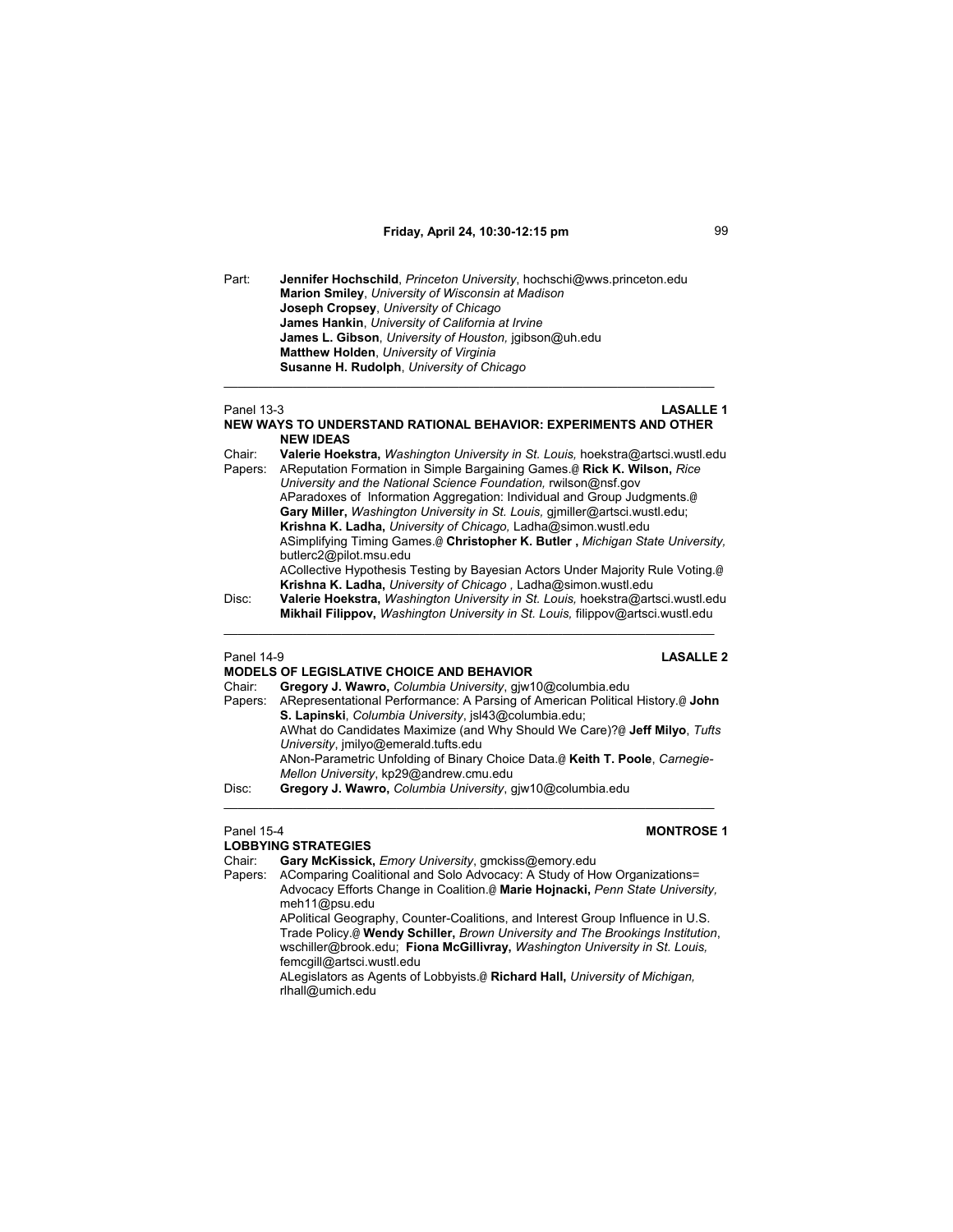|       | Alnterest Group Use of the Media.@ Beth Leech, Texas A&M University, |
|-------|----------------------------------------------------------------------|
|       | bll9286@polisci.tamu.edu                                             |
| Disc: | <b>Kevin Esterling, University of Chicago, kest@spc.uchicago.edu</b> |

 $\mathcal{L}_\text{max}$  , and the set of the set of the set of the set of the set of the set of the set of the set of the set of

### Panel 16-9 **LASALLE 3**

### **PRESIDENTIAL RELATIONS WITH CONGRESS**

| John Anthony Maltese, University of Georgia, jmaltese@uga.cc.uga.edu<br>"Yet Another Two Presidencies Paper.@ Richard Fleisher, Fordham University,<br>Papers:                 |
|--------------------------------------------------------------------------------------------------------------------------------------------------------------------------------|
| fleisher@murray.fordham.edu; Jon R. Bond, Texas A & M University,                                                                                                              |
| jonbond@polisci.tamu.edu; Glen S. Krutz, Texas A & M University                                                                                                                |
| "Tricameralism and Divided Government: A Formal Model of Conference                                                                                                            |
| Committee Behavior.@ Roger J. Moiles, Michigan State University,                                                                                                               |
| moilesro@pilot.msu.edu                                                                                                                                                         |
| "Rethinking Presidential Veto Threats: Agenda Control, Vetoes, and Overrides in<br>the Policy Process. <sup>®</sup> Brian Sala, University of Illinois-Urbana, b-sala@uiuc.edu |
| <b>Samuel B.Hoff, Delaware State University, shoff@dsc.edu</b>                                                                                                                 |
| Constantine J. Spiliotes, Dartmouth College,<br>constantine.spillotes@dartmouth.edu                                                                                            |
|                                                                                                                                                                                |

### Panel 17-2 **LASALLE 5**

**THE PARTY IS HERE**

Chair: **Kathleen Bawn**, *University of California, Los Angeles*, kbawn@polisci.ucla.edu Papers: ADo Parties Matter?@ **Barbara Sinclair**, *University of California, Los Angeles,* sinclair@polisci.ucla.edu AInstitutional Change in the House of Representatives, 1867-1986: A Test of Partisan and Median Voter Models.@ **Eric Schickler**, *University of California, Berkeley*, schick@socrates.berkeley.edu AMeasuring Conditional Party Government.@ **John Aldrich**, *Duke University*, aldrich@acpub.duke.edu; **David Rohde**, *Michigan State University*, david.rohde@ssc.msu.edu AThe Independent Effect of Party on Roll Call Voting in the U.S. House of Representatives.@ **Greg Hager**, *University of Kentucky*, hagerg@pop.uky.edu; **Jeff Talbert**, *University of Kentucky*, jtalb1@pop.uky.edu Disc: **Charles Stewart,** *Massachusetts Institute of Technology*, cstewart@mit.edu

Panel 18-6 **DEARBORN 3** 

### **ADHERENCE TO PRECEDENT IN THE UNITED STATES SUPREME COURTADHERENCE TO PRECEDENT IN THE UNITED STATES SUPREME COURT**

 $\mathcal{L}_\text{G} = \{ \mathcal{L}_\text{G} \mid \mathcal{L}_\text{G} \mid \mathcal{L}_\text{G} \mid \mathcal{L}_\text{G} \mid \mathcal{L}_\text{G} \mid \mathcal{L}_\text{G} \mid \mathcal{L}_\text{G} \mid \mathcal{L}_\text{G} \mid \mathcal{L}_\text{G} \mid \mathcal{L}_\text{G} \mid \mathcal{L}_\text{G} \mid \mathcal{L}_\text{G} \mid \mathcal{L}_\text{G} \mid \mathcal{L}_\text{G} \mid \mathcal{L}_\text{G} \mid \mathcal{L}_\text{G}$ 

Chair: **Harold J. Spaeth**, *Michigan State University*, harold.spaeth@ssc.msu.edu Papers: A*Stare Decisis* and the Effect of Precedent: A Reconsideration.@ **Robert L. Clinton**, *Southern Illinois University*, rclinton@siu.edu; **John A. Hamman**, *Southern Illinois University*, hamman@siu.edu AExplaining the Overturning of U.S. Supreme Court Precedent.@ **James F. Spriggs II,** *University of California, Davis*, jfspriggs@ucdavis.edu; **Thomas G. Hansford**, *University of California, Davis*, tghansford@ucdavis.edu AAn Event-History Model of Supreme Court Precedent.@ **Mark Kemper**, *Miami University*, kemperm@miamiu.muohio.edu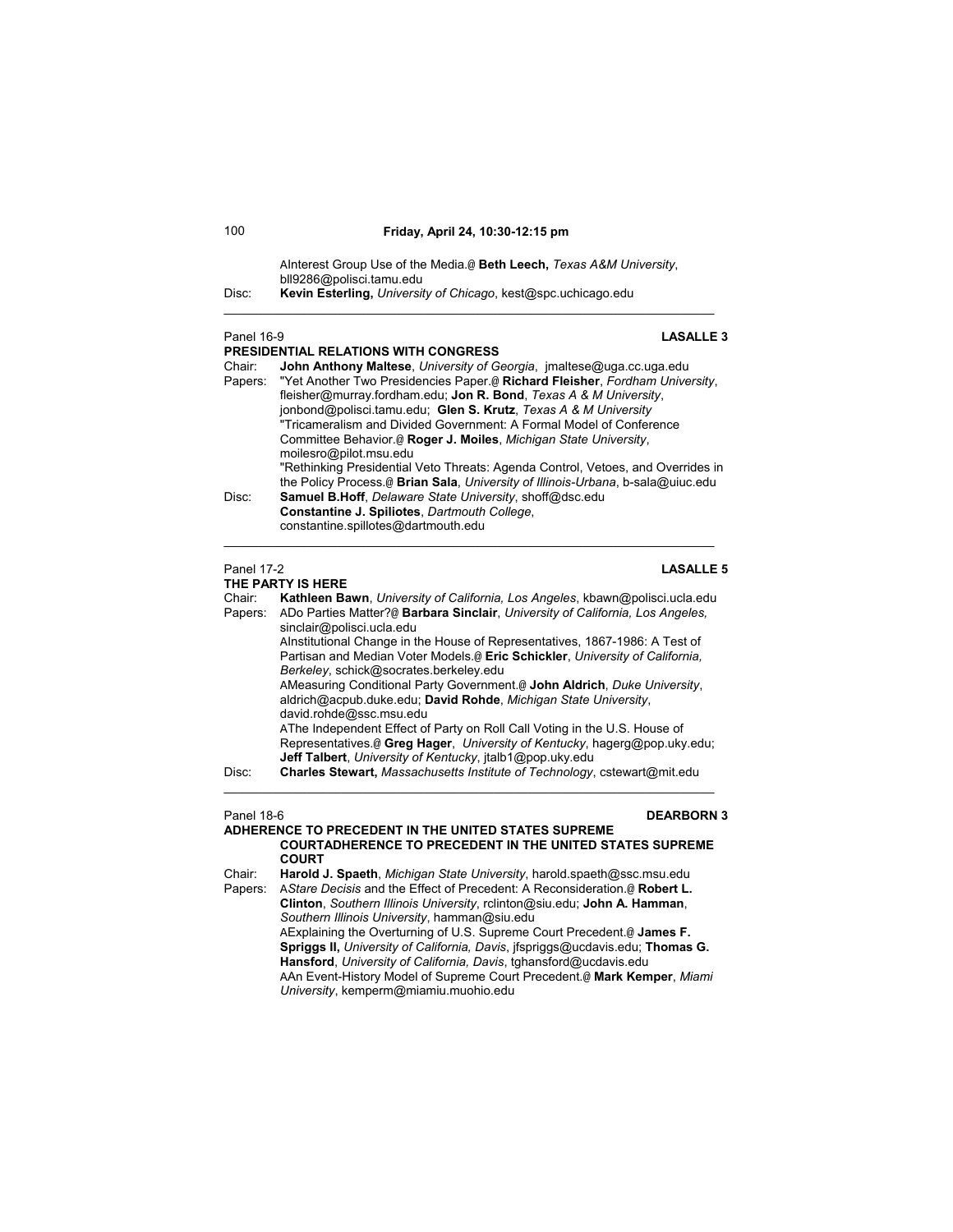AReconsidering the Doctrine of *Stare Decisis* in Supreme Court Decision Making: Why the Law Should Matter to Political Scientists.@ **Lisa S. Nelson**, *University of Wisconsin* B *Madison* Disc: **Saul Brenner**, *University of North Carolina at Charlotte*, sbrenner@unccvm.uncc.edu **Harold J. Spaeth**, *Michigan State University*, harold.spaeth@ssc.msu.edu  $\mathcal{L}_\text{max}$  , and the set of the set of the set of the set of the set of the set of the set of the set of the set of Panel 18-9 **DEARBORN 1 PRESIDENTS AND THE SUPREME COURTPRESIDENTS AND THE SUPREME COURT** Chair: **Lawrence Baum**, *Ohio State University*, baum.4@osu.edu Papers: AA Spatial Model of Supreme Court Nominations.@ **Charles M. Cameron**, *Columbia University*, cmcl@columbia.edu; **Jeffrey A. Segal**, *SUNY* B *Stony Brook*, jsegal@datalab2.sbs.sunysb.edu AThe President=s Choice of a Supreme Court Nominee.@ **Christine Nemacheck**, *George Washington University*, nemac@gwis2.circ.gwu.edu; **Paul J. Wahlbeck**, *George Washington University*, wahlbeck@gwis2.circ.gwu.edu ASupreme Court Justices: Independent or Loyal Political Agents?@ **Robin M. Wolpert**, *University of South Carolina*, wolpertr@garnet.cla.sc.edu APresidential Policy Preferences and Supreme Court Decision Making: Examining the Bounds of Presidential Influence.@ **Jeffrey Yates**, *University of Georgia*, jyates@uga.edu Disc: **Robert L. Dudley**, *George Mason University*, rdudley@wpgate.gmu.edu **Lawrence Baum**,*Ohio State University*, baum.4@osu.edu  $\mathcal{L}_\text{max}$  , and the set of the set of the set of the set of the set of the set of the set of the set of the set of Panel 19-7 **CLARK 10 THE POLITICS OF HEALTHCARE IN THE STATES** Chair: **Charles Barrilleaux**, *Florida State University*, cbarrile@garnet.acns.fsu.edu Papers: AThe New Politics of Welfare Medicine.@ **Michael K. Gusmano**, *Yale University,* gusmano@masp03.mas.mas.yale.edu; **Colleen Grogan**, *Yale University,*  colleen.grogan@yale.edu AState Government Adoptions of Small Group Health Insurance Market Reforms: 1990-1996.@ **Chris Stream**, University of Idaho, cstream@uidaho.edu ATaking the Initiative: Factors Affecting State Application for Medicaid Section 1115 Waivers.@ **Thomas Yatsco**, *Kent State University*, tey73@aol.com AUnderstanding the Role of Advisory Councils in Workers= Compensation.@ **Sharon Fox**, *Workers Compensation Research Institute*, sefox1@msn.com

Disc: **Carol Weissert**, *Michigan State University*, weissert@pilot.msu.edu

| Panel 20-8 | <b>PDR 16</b>                                                                            |
|------------|------------------------------------------------------------------------------------------|
|            | RACE, GENDER, AND/OR STRUCTURE IN LOCAL SETTINGS                                         |
| Chair:     | Lana Stein, University of Missouri-St. Louis, c1720@umslyma.umsl.edu                     |
|            | Papers: AAn Application of King=s EI: Cross-Racial and Cross-Gender Voting in St.        |
|            | Louis. <sup>®</sup> Lisa DeLorenzo, and Carol Kohfeld, University of Missouri-St. Louis. |
|            | sicdelo@umslvma.umsl.edu                                                                 |

 $\mathcal{L}_\text{max}$  , and the set of the set of the set of the set of the set of the set of the set of the set of the set of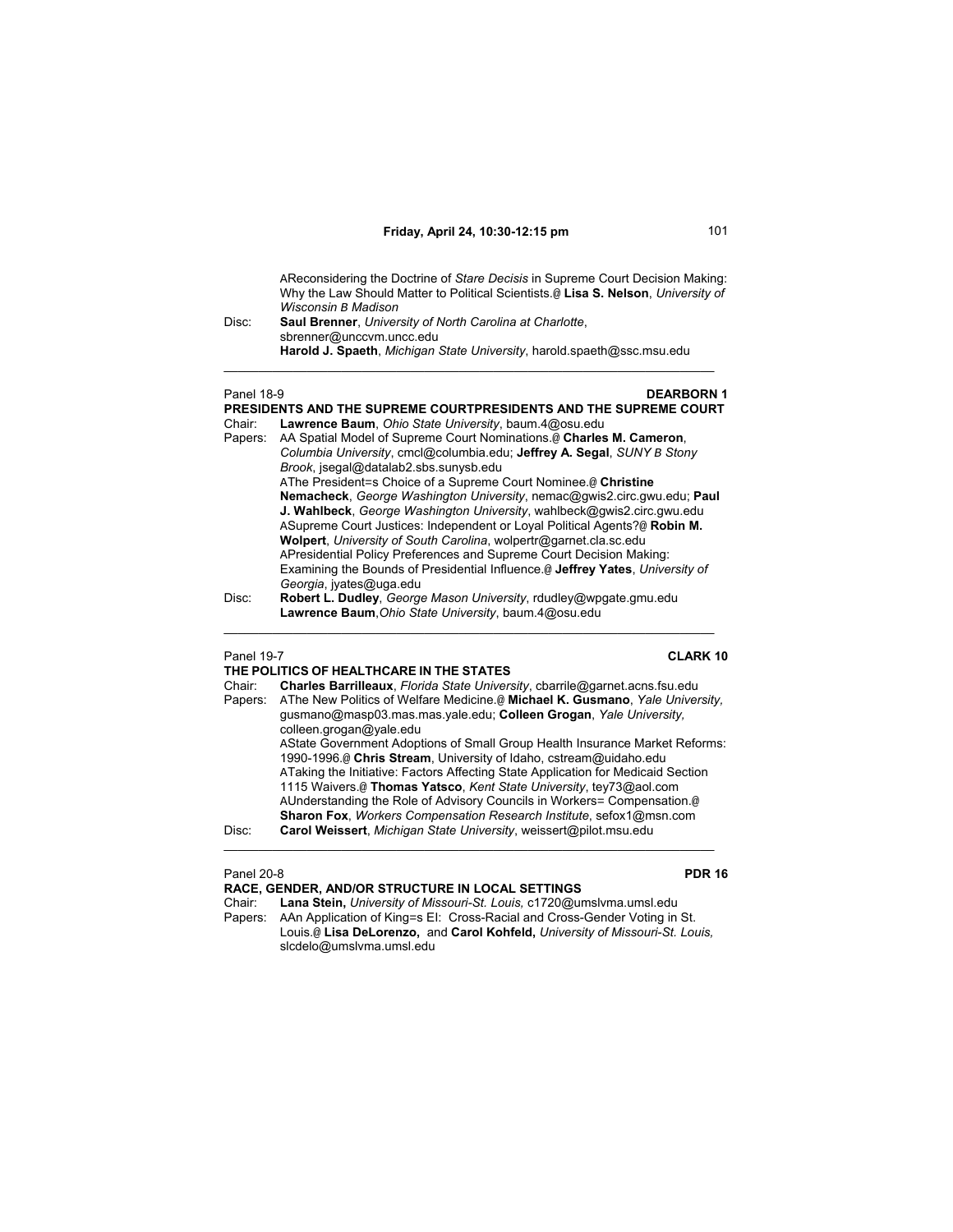ARace, Place, and Perceptions of Discrimination.@ **Susan Welch,** *Pennsylvania State University,*sxw11@psu.edu; **Lee Sigelman,** *George Washington University,*lees@gwis2.circ.gwu.edu; **Timothy Bledsoe,** *Wayne State University,*tbledso@cms.cc.wayne.edu; **Michael Combs,** *University of Nebraska-Lincoln,* AA Study of Local Government Structure and Policy Outcomes in Michigan Home Rule Cities.@ **Susan B. Hannah,** *Western Michigan University,*susan.hannah@wmich.edu AStructuring Representation: Political Institutions and Latino City Council Victories in Chicago and Los Angeles.@ **Katherine Underwood,** *University of Wisconsin-Oshkosh,* underwd@uwosh.edu Disc: **David J. Myers,** *Penn State University,* djm@psu.edu

\_\_\_\_\_\_\_\_\_\_\_\_\_\_\_\_\_\_\_\_\_\_\_\_\_\_\_\_\_\_\_\_\_\_\_\_\_\_\_\_\_\_\_\_\_\_\_\_\_\_\_\_\_\_\_\_\_\_\_\_\_\_\_\_\_\_\_\_\_\_\_

### Panel 21-5 **SANDBURG 8**

|         | THE POLITICS OF HEALTH CARE                                                                                                                                                                                                                                                                                                                                                                                                                     |
|---------|-------------------------------------------------------------------------------------------------------------------------------------------------------------------------------------------------------------------------------------------------------------------------------------------------------------------------------------------------------------------------------------------------------------------------------------------------|
| Chair:  | Mitchell F. Rice, Texas A&M University, m-rice@resi.tamu.edu                                                                                                                                                                                                                                                                                                                                                                                    |
| Papers: | ADecision-making in Clinton's Health Care Agenda: A Case of Rational-Choice or<br>Incrementalism?@ Elizabeth Garbrah-Aidoo, James Madison University,<br>garbraea@jmu.edu                                                                                                                                                                                                                                                                       |
|         | AThe NIH and FDA New Medical Research Policies: A Case of Policy Streams or<br>Advocacy Coalitions?@ Karen L. Baird, Purchase College, SUNY,<br>baird@purchase.edu                                                                                                                                                                                                                                                                              |
|         | Alnnovation and Implementation in Health Policy: The Role of Policy<br>Entrepreneurs. <sup>®</sup> Arnold Vedlitz, George Bush School of Government and Public<br>Service, Texas A&M University, e339av@polisci.tamu.edu; W. R. Mack, George<br>Bush School of Government and Public Service, Texas A&M University,<br>Wrm7638@polisci.tamu.edu                                                                                                 |
|         | APhysicians Versus Policy Professionals: The Differences in Research<br>Methodology and the Consequences for Public Policy Decisions.@ M. Mark<br>Taslimi, College of Medicine, University of Tennessee at Chattanooga,<br>taslimmm@erlanger.org; Kenneth G. Hunter, Department of Political Science,<br>niversity of Tennessee at Chattanooga, Kennith-Hunter@utc.edu; Theresa<br>Tripp, Regional Perinatal Neonatal, TTripp@VoyagerOnline.net |
| Disc:   | Jeff Worsham, West Virginia University, JWORSHAM@WVU.EDU                                                                                                                                                                                                                                                                                                                                                                                        |

### Panel 21-14 **PDR 17**

### **THE POLITICS OF FAMILIES AND FAMILY CARE**

Chair: **James E. Anderson**, *Texas A&M University*, anderson@polisci.tamu.edu Papers: AManaged Care for Elderly People: Extant Evidence and Its Implications for the Role of Government.@ **Edward Alan Miller**, *University of Michigan*, eddiemil@umich.edu ASenior Citizen Political Participation and the American Welfare State.@ **Andrea L. Campbell**, *University of California, Berkeley*, andreac@uclink.berkeley.edu

AThe Political Dielectic of Family Values: Is A Synthesis Possible, Or Is One Simply Inevitable?.@ **Brent D. Lollis**, *University of Texas* B *Austin*, lollis@jeeves.la.utexas.edu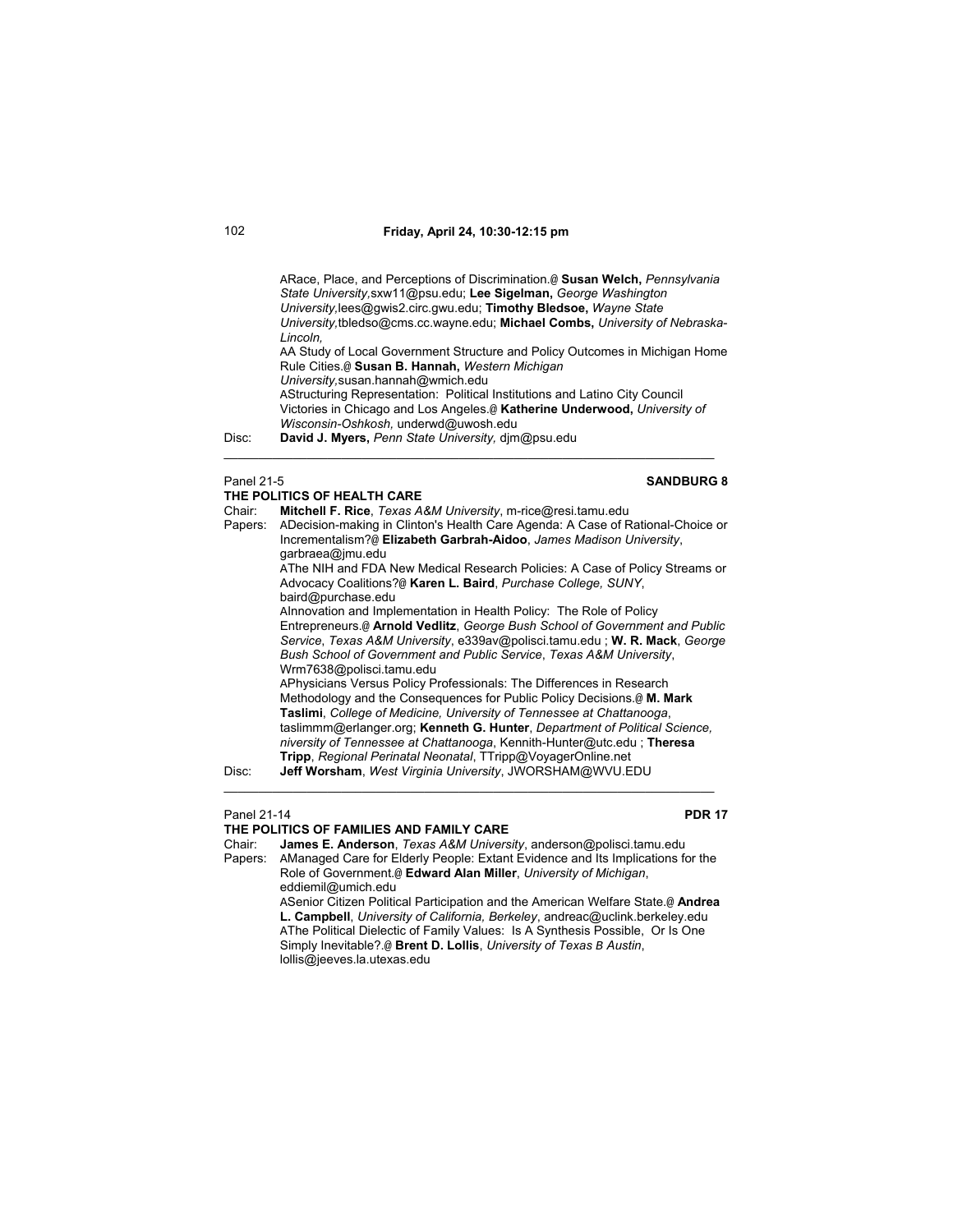| Disc:             | AFamilies and Public Policy: The Role of the Aid to Families with Dependent<br>Children (AFDC) on the Evolution of Family Structure.@ Margaret Ann Curran,<br>Northern Illinois University, mcurran@niu.edu<br>Roger B. Parks, Indiana University, parks@indiana.edu<br>Deborah Orth, Grand Valley State University, orthd@gysu.edu                                                                                                                                                                                  |  |  |  |
|-------------------|----------------------------------------------------------------------------------------------------------------------------------------------------------------------------------------------------------------------------------------------------------------------------------------------------------------------------------------------------------------------------------------------------------------------------------------------------------------------------------------------------------------------|--|--|--|
| <b>Panel 22-1</b> | <b>PDR 18</b>                                                                                                                                                                                                                                                                                                                                                                                                                                                                                                        |  |  |  |
|                   | NEW DIRECTIONS IN PUBLIC ADMINISTRATION THEORY: THEORIES OF<br><b>BUREAUCRACY</b>                                                                                                                                                                                                                                                                                                                                                                                                                                    |  |  |  |
| Chair:<br>Papers: | H. George Frederickson, University of Kansas, gfred@ukans.edu<br>"Toward a New Generation of Theories of Public Bureaucracy.@ Hal G. Rainey,<br>University of Georgia, hgrainey@uga.cc.uga.edu                                                                                                                                                                                                                                                                                                                       |  |  |  |
| Disc:             | Robert Durant, Texas A&M University, rdurant@bushschool.tamu.edu                                                                                                                                                                                                                                                                                                                                                                                                                                                     |  |  |  |
| Panel 23-4        | <b>MONTROSE 7</b>                                                                                                                                                                                                                                                                                                                                                                                                                                                                                                    |  |  |  |
|                   | POLITICAL CULTURE AND THE TRANSFORMATION OF RUSSIA                                                                                                                                                                                                                                                                                                                                                                                                                                                                   |  |  |  |
| Chair:            | Cynthia S. Kaplan, University of California - Santa Barbara,<br>kaplan@alishaw.ucsb.edu                                                                                                                                                                                                                                                                                                                                                                                                                              |  |  |  |
| Papers:           | Alnequality and Ethnic Advantage: Public Perceptions in Non-Russian<br>Republics.@ Donna Bahry, Vanderbilt University, bahrydl@ctrvax.vanderbilt.edu<br>AThe Patriarch and the President: Religion and Political Culture in Russia and<br>Ukraine.@ Vicki L. Hesli, University of lowa, vicki-hesli@uiowa.edu<br>AA Legacy of Distrust? Russian Attitudes toward Social and Political<br>Institutions.@ William Mishler, University of Arizona, mishler@u.arizona.edu,<br>Gordon Smith, University of South Carolina |  |  |  |
| Disc:             | William Zimmerman, University of Michigan, wzim@umich.edu                                                                                                                                                                                                                                                                                                                                                                                                                                                            |  |  |  |

# **PANEL CHAIRS:**

# **AFTER YOUR PANEL, PLEASE COMPLETE THE SURVEY FORM FOUND IN YOUR PANEL ROOM AND DROP IT INTO THE SURVEY ENVELOPE. THANK YOU.**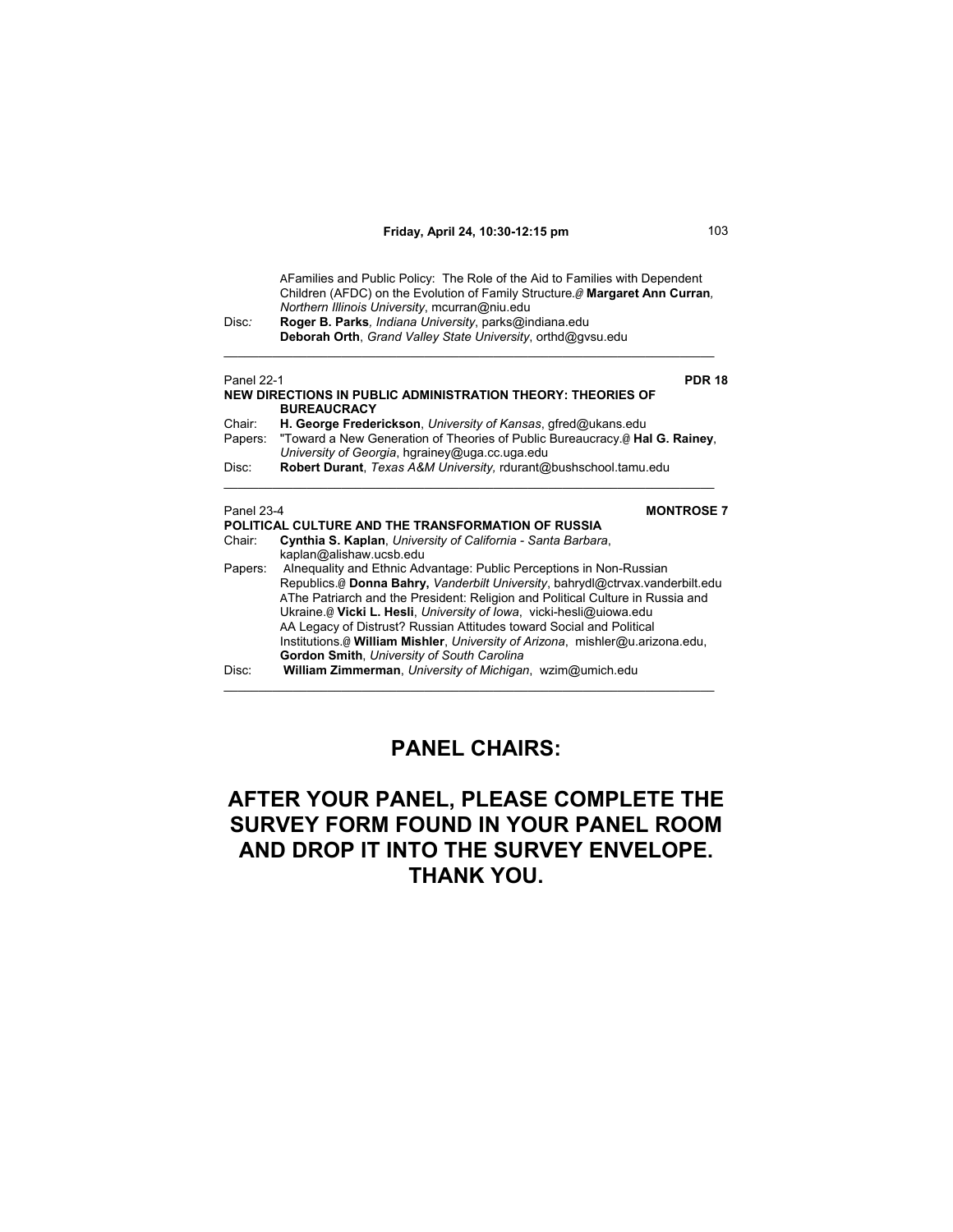Poster Session 4

(Authors will be present from 1:30-3:30 pm)

Section 16 Posters **UPPER EXHIBIT HALL**

### **PRESIDENCY AND EXECUTIVE POLITICS**

1. "The Appointment Calculus: A Study of Reagan's Ambassadorial Appointments." **Richard W. Waterman**, *University of New Mexico*, waterman.unm.edu; **John Bretting**, *University of Texas at San Antonio*, bretting@lonestar.utsa.edu  $\mathcal{L}_\text{max}$  , and the set of the set of the set of the set of the set of the set of the set of the set of the set of

### Section 19 Posters

|                  | <b>STATE AND INTERGOVERNMENTAL POLITICS</b>                                   | <b>UPPER EXHIBIT HALL</b> |  |
|------------------|-------------------------------------------------------------------------------|---------------------------|--|
| $\mathbf{1}$ .   | "An Examination of the Role of Gubernatorial Personality in Explaining        |                           |  |
|                  | Leadership Success." Jay Barth, Hendrix College, barth@gamma.hendrix.edu;     |                           |  |
|                  | Margie Ferguson, Hendrix College                                              |                           |  |
| 2                | "Appointment or Election of State Attorneys General." David Winder, Valdosta  |                           |  |
|                  | State University, dwinder@grits.valdosta.peachnet.edu                         |                           |  |
| 3.               | "The Significance of Partisanship and Race in Voter Support for the Three     |                           |  |
|                  | Strikes and Out." Linda Lopez, Sonoma State University, lopezl@somoma.edu     |                           |  |
| $\overline{4}$ . | "Courting the Middle Class." Maureen Berner, LBJ School of Public Affairs,    |                           |  |
|                  | mberner@uts.cc.utexas.edu; ShaoChee Sim, LBJ School of Public Affairs         |                           |  |
| 5.               | "Debate is at the End of the Hook: Deliberation Across Culteral Differences." |                           |  |
|                  | Paula Mohan, University of Wisconsin-Whitewater, mohanp@uwwyax.uww.edu        |                           |  |
| 6.               | AA Comparative Analysis of State Legislative Response to Hawaii's Judicial    |                           |  |
|                  | Acceptance of Same-Sex Marriage.@ Martin Dupuis, Western Illinois University  |                           |  |
|                  |                                                                               |                           |  |
|                  |                                                                               |                           |  |

# Section 21 Posters<br>PUBLIC POLICY

### **UPPER EXHIBIT HALL**

- 1. AIs it Participatory Utopia?: Examining the Social Construction and Legitimation of Citizen Knowledge (s) for Public Policy Deliberation.@ **Corie Ashani Johnson-Turbes***, Purdue* University, johnson@polsci.purdue.edu
- 2. ADevelopment of Islamic Capital in Turkey.@ **S. D. Koyluoglu**, *Eastern Michigan University*
- 3. AThe Institutional Analysis on the US Telecommunications Regulatory Policy.@ **Kwangho Sim**, *Michigan State University*, simkwang@pilot
- 4. AAn Archeological Survey of Welfare Policies in United States.@ **Michael S. Clark**, *Saint Xavier University*, clark@sxu.edu
- 5. AGender and Income Inequality: How the Government Perpetuates It.@ **Rachel M. Milliman**, *Illinois State University*, rachelmill@hotmail.com
- 6. AEvaluating the 1985 Improved Standards for Laboratory Animals Act: An Interrupted Time Series Analysis.@ **Michael Tweed**, *Northern Illinois University*, mtweed@niu.edu

104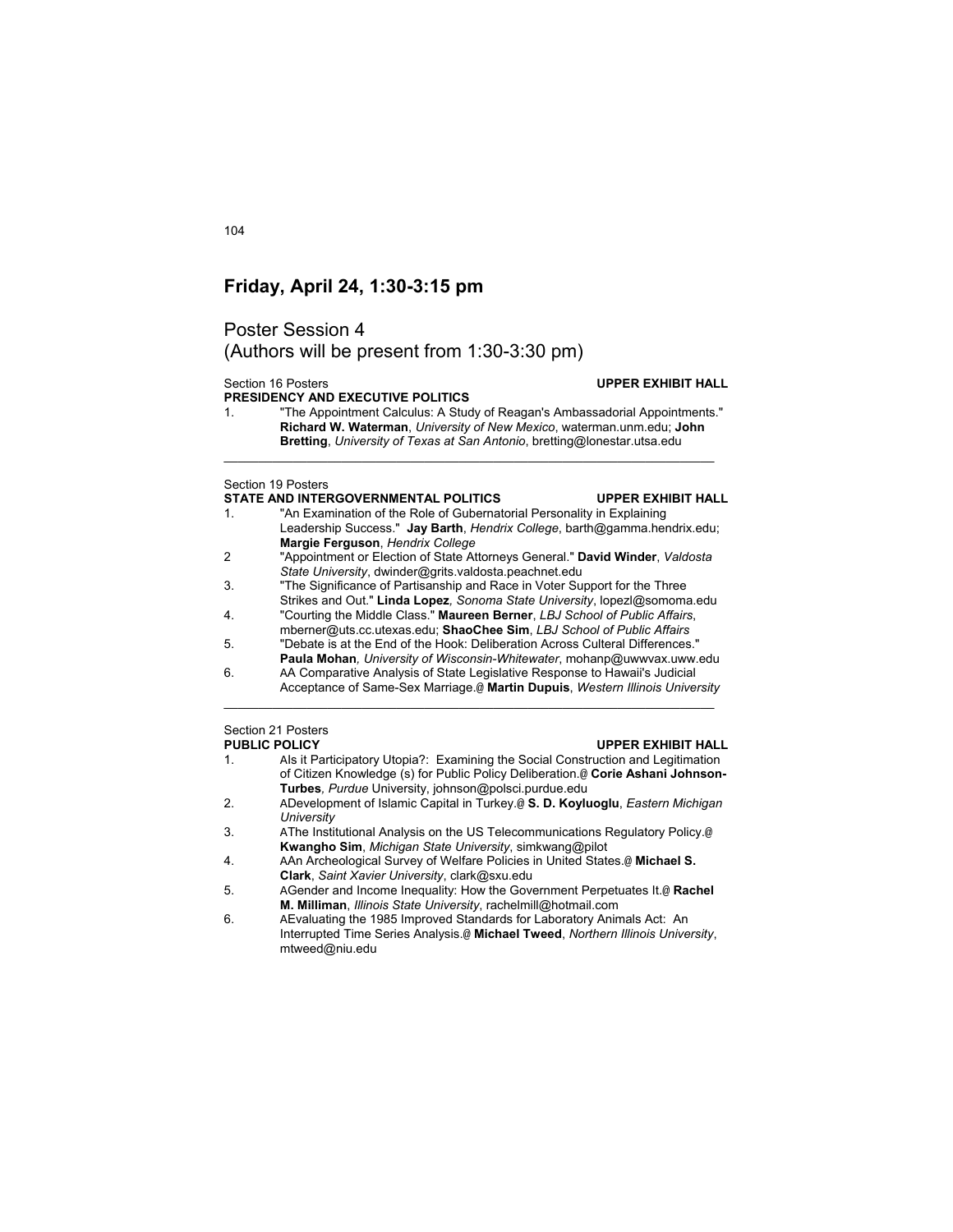| 7.  | @Preferences, Political Control and American Trade Regulation.@ Li Quan,<br>Florida State University, Iquan@garnet.acns.fsu.edu; Todd Osborne, Florida                                                                                                                                                         |  |  |
|-----|----------------------------------------------------------------------------------------------------------------------------------------------------------------------------------------------------------------------------------------------------------------------------------------------------------------|--|--|
| 8.  | State Univesity<br>Alssue Networks in Contentious Social Issues.@ Paul C. Clark II, University of                                                                                                                                                                                                              |  |  |
|     | Missouri-St. Louis, s977848@jinx.umsl.edu                                                                                                                                                                                                                                                                      |  |  |
| 9.  | APublic Opinion and the Regulation of Nuclear Power: Is too much not                                                                                                                                                                                                                                           |  |  |
| 10. | enough?.@ Brad R. McKay, University of Houston, bmckay@uh.edu<br>ACitizen Advisory Councils and Environmental Politics in the Marine Oil Trade. <sup>@</sup><br>George Busenberg, University of Wisconsin-Madison, gjb@unc.edui                                                                                |  |  |
|     | Section 22 Posters<br><b>UPPER EXHIBIT HALL</b><br><b>INNOVATIVE RESEARCH IN PUBLIC ADMINISTRATION</b>                                                                                                                                                                                                         |  |  |
|     |                                                                                                                                                                                                                                                                                                                |  |  |
| 1.  | "Motivation to Public Service and Its Relationship to Workforce Quality." John<br>Crum, U.S. Merit Systems Protection Board john.crum@mspb.gov: Katherine C.<br>Naff, San Francisco State University, kcnaff@sfsu.edu                                                                                          |  |  |
| 2.  | "How To Know a Good Manager When You See One: The Effect of Gender,<br>Agency and Experience on Supervisory Priorities and Self-Assessments."<br>Dennis M. Daley, North Carolina State University; Katherine C. Naff, San                                                                                      |  |  |
| 3.  | Francisco State University kcnaff@sfsu.edu<br>"The Effect of Dependent Care Programs on Public Employee Morale,<br>Productivity, and Performance." Samantha L.Durst, University of North Texas<br>sdurst@scs.cmm.unt.edu                                                                                       |  |  |
| 4.  | "Contracting Out: Effective Paradigms for Changing Environments." Fran                                                                                                                                                                                                                                         |  |  |
| 5.  | Goldman, Binghamton University frances@binghamton.edu<br>"Clean-up Costs and the Decision to Settle: An Empirical Analysis of Litigation<br>Under Superfund." Eric Helland, Ball State University, Andy Whitford, Rice                                                                                         |  |  |
| 6.  | University, whitford@rice.edu<br>"The Coming Economic and Political Budget Squeeze on the Domestic<br>Discretionary Budget." Peter Kobrak, Western Michigan University                                                                                                                                         |  |  |
| 7.  | Peter.Kobrak@wmich.edu; Robert Peters, Western Michigan University<br>"Privatization in the Turkic Moslem Republics of Central Asia." S. D. Koyluoglu.<br>Eastern Michigan University                                                                                                                          |  |  |
| 8.  | "A Test of the Positive Value of Discretion at the Federal Level." David Paul,                                                                                                                                                                                                                                 |  |  |
| 9.  | University of Illinois dpaul@uiuc.edu<br>"New Challenges to Public Administration: Cleaning Toxic Waste at Federal                                                                                                                                                                                             |  |  |
| 10. | Facilities." Dianne Rahm, Iowa State University drahm@iastate.edu<br>"Bureaucratic Resources and Congressional Controls Across Eight Agencies."<br>Evan J. Ringuist, Florida State University, eringgui@garnet.acns.fsu.edu; Jeff<br>Worsham, West Virginia University; Marc Allen Eisner, Wesleyan University |  |  |
|     | Poster Discussants:<br>George A. Krause, University of South Carolina, krauseg@garnet.cla.sc.edu<br>Kenneth J. Meier, Texas A&M University, kmeier@politics.tamu.edu<br>Paul Quirk, University of Illinois, paulq@igpa.uicu.edu<br>Joe Soss, American University, jsoss@american.edu                           |  |  |

**George A. Waller**, *University of Wisconsin-Milwaukee*, wallerg@csd.uwm \_\_\_\_\_\_\_\_\_\_\_\_\_\_\_\_\_\_\_\_\_\_\_\_\_\_\_\_\_\_\_\_\_\_\_\_\_\_\_\_\_\_\_\_\_\_\_\_\_\_\_\_\_\_\_\_\_\_\_\_\_\_\_\_\_\_\_\_\_\_\_

**Panel 1-3 SANDBURG 2**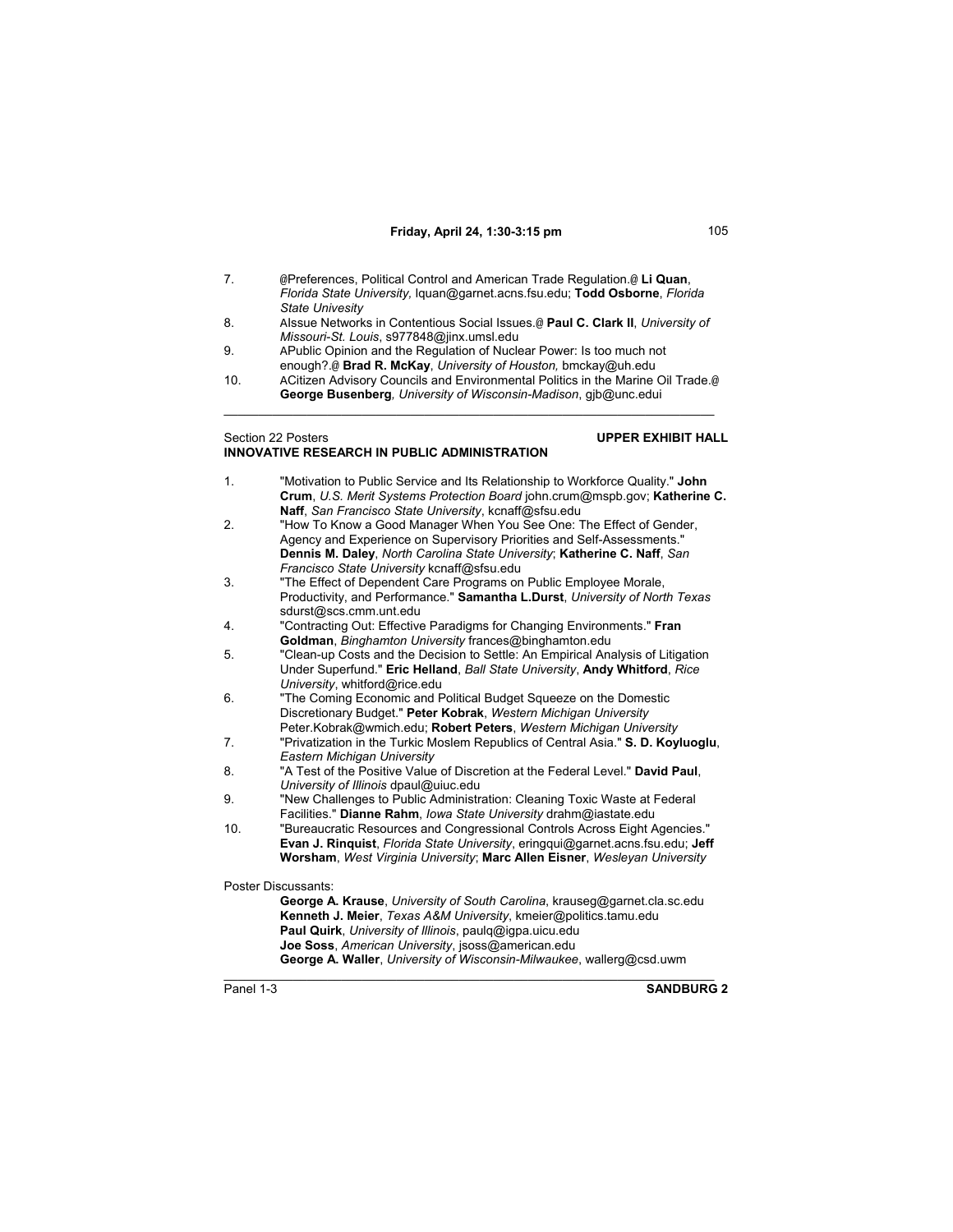| Chair:<br>Papers: | INSTITUTIONS AND REPRESENTATION IN PARLIAMENTARY DEMOCRACIES<br>(co-sponsored with Legislative Politics, Panel 17-20)<br>Michael Laver, Trinity College, Dublin, mlaver@tcd.ie<br>ACabinet Type and Representation.@ Christina Beall, University of California,<br>Santa Barbara, 6500clb@ucsbuxa.ucsb.edu<br>AStructure over Culture: Comparing LDP Factions in Japan=s Upper and Lower<br>Houses @ Gary Cox, University of California, San Diego; Frances Rosenbluth,<br>Yale University: Michael Thies, University of California, Los Angeles,<br>thies@nicco.sscnet.ucla.edu<br>ADivided Parliaments: The Budgetary Effect of Intercameral Partisan Differences<br>in Bicameral Legislatures.@ William B. Heller, University of Nebraska, Lincoln,<br>wbheller@unlinfo.unl.edu<br>ALegislator-Constituency Relations: Perspectives for a Five-Nation Study. <sup>@</sup><br>David M. Wood, University of Missouri, Columbia,<br>polsdmw@showme.missouri.edu; Valerie Heitshusen, University of Missouri, |
|-------------------|--------------------------------------------------------------------------------------------------------------------------------------------------------------------------------------------------------------------------------------------------------------------------------------------------------------------------------------------------------------------------------------------------------------------------------------------------------------------------------------------------------------------------------------------------------------------------------------------------------------------------------------------------------------------------------------------------------------------------------------------------------------------------------------------------------------------------------------------------------------------------------------------------------------------------------------------------------------------------------------------------------------|
|                   | Columbia, polsvh@showme.missouri.edu; Garry Young, University of Missouri,<br>Columbia, polsgy@showme.missouri.edu                                                                                                                                                                                                                                                                                                                                                                                                                                                                                                                                                                                                                                                                                                                                                                                                                                                                                           |
| Disc:             | Kaare Strom, University of California, San Diego, kstrom@weber.ucsd.edu                                                                                                                                                                                                                                                                                                                                                                                                                                                                                                                                                                                                                                                                                                                                                                                                                                                                                                                                      |

## Panel 2-6 **SANDBURG 4**

- **EXTERNAL INFLUENCES ON AFRICAN INSTITUTIONS**<br>Chair: **Iren Omo-Bare**, *Millsaps College*
- **Iren Omo-Bare, Millsaps College**
- Papers: ATeaching Countries How to Rule: International Influences on Domestic Governance." **Charles T. Myers**,*University of Michigan*, ctmyers@umich.edu AThe Effects of Structural Adjustment Programs on Political Rights in Africa: Changes in Participation and Personal Security Rights in the 1990s.@ **Anne M. Pitsch**, *University of Maryland*, m-apitsch@bssl.umd.edu AThe Transformation of Property Rights in West Africa." **Kathryn Firmin-Sellers**, *Indiana University*, kfirmin@indiana.edu Disc: **Jennifer Widner**, *University of Michigan*, jwidner@umich.edu

 $\mathcal{L}_\text{G} = \{ \mathcal{L}_\text{G} \mid \mathcal{L}_\text{G} \mid \mathcal{L}_\text{G} \mid \mathcal{L}_\text{G} \mid \mathcal{L}_\text{G} \mid \mathcal{L}_\text{G} \mid \mathcal{L}_\text{G} \mid \mathcal{L}_\text{G} \mid \mathcal{L}_\text{G} \mid \mathcal{L}_\text{G} \mid \mathcal{L}_\text{G} \mid \mathcal{L}_\text{G} \mid \mathcal{L}_\text{G} \mid \mathcal{L}_\text{G} \mid \mathcal{L}_\text{G} \mid \mathcal{L}_\text{G}$ 

## Panel 3-9 **SANDBURG 3**

| Chair:  | Kurt Weyland, Vanderbilt University, weylank@ctrvax.vanderbilt.edu            |
|---------|-------------------------------------------------------------------------------|
| Papers: | ATransitions and Transformations: Toward a Gender Responsive State in Chile.@ |
|         | Tricia Gray, Miami University, cmescia@infinet.com                            |
|         | A Electoral Behavior in Comparative Perspective: The Case of Newly Emerging   |
|         | Democracies in Latin America.@ Peter J. Moore, University of Iowa.            |
|         | peter moore@uiowa.edu; Mariano Magalhaes, Roosevelt University,               |
|         | mmagalha@acfsysv.roosevelt.edu                                                |
|         | APolitical Tolerance and Democracy in Central America: A Test of Elite        |
|         | Democratic Theory Using Survey Data from Costa Rica, Panama, and El           |
|         | Salvador @ Orlando J. Perez, Adams State College, oiperez@adams.edu           |
| Disc:   | Kurt Weyland, Vanderbilt University, weylank@ctrvax.vanderbilt.edu            |
|         |                                                                               |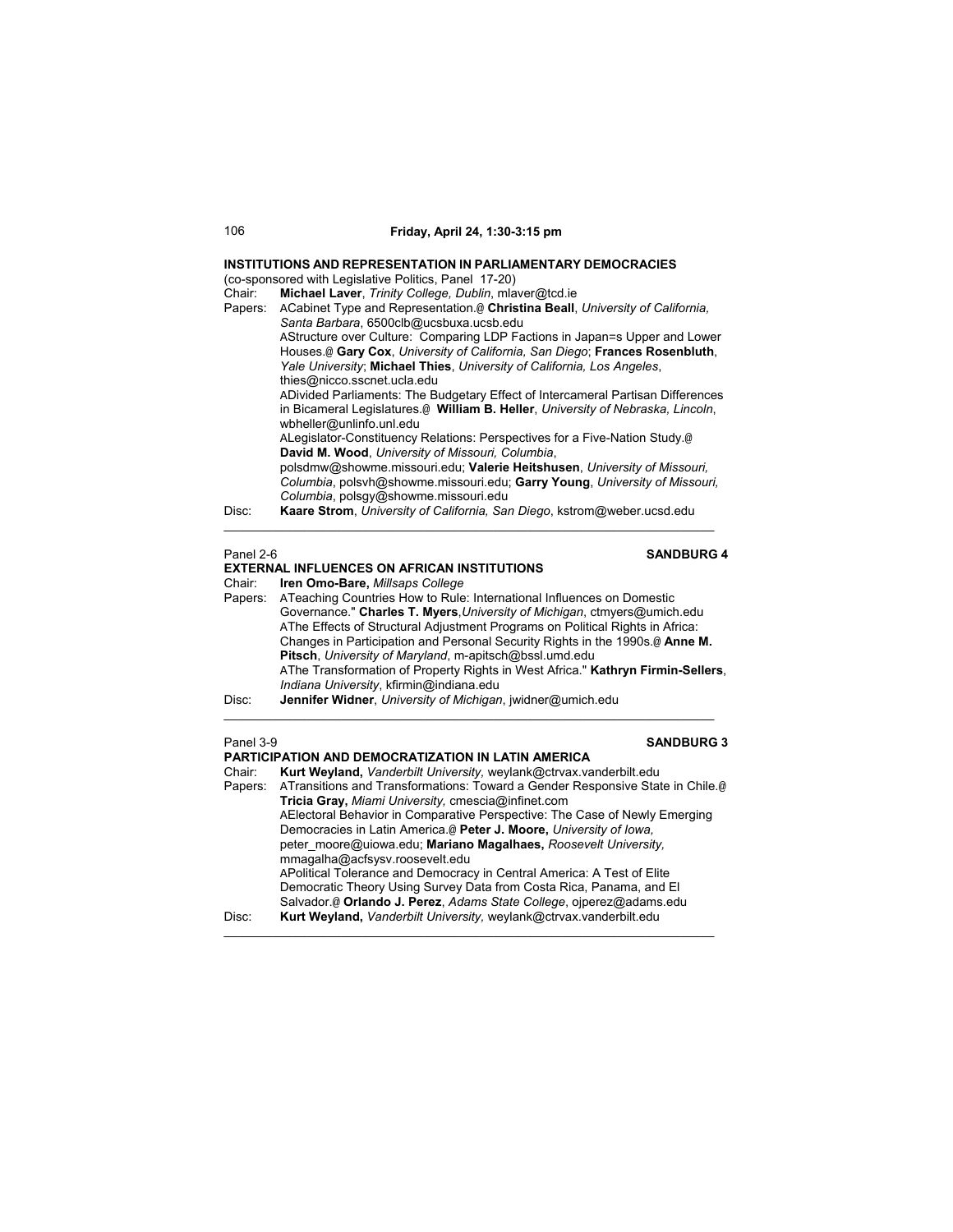| Panel 3-10 | <b>SANDBURG 5</b><br>ASSESSING THE IMPACT OF ELECTORAL STRUCTURE ON THE LEGISLATIVE<br><b>RECRUITMENT OF WOMEN AND MINORITIES: EVIDENCE FROM HYBRID SYSTEMS</b> |
|------------|-----------------------------------------------------------------------------------------------------------------------------------------------------------------|
| Chair:     | Kathleen Montgomery, Illinois Wesleyan University, kmontgom@titan.iwu.edu                                                                                       |
| Papers:    | AThe Puzzle of Women=s Legislative Representation in Hungary=s Hybrid                                                                                           |
|            | Electoral System @ Kathleen Montgomery, Illinois Wesleyan University,                                                                                           |
|            | kmontgom@titan.iwu.edu; Angela Burnette, Illinois Wesleyan University                                                                                           |
|            | AWomen=s Recruitment to the European Parliament.@ Joanne Bay Brzinski,                                                                                          |
|            | Emory University, jbrzinsk@ps.emory.edu                                                                                                                         |
|            | ARecruiting Representatives of Marginalized Groups to the Russian Regional                                                                                      |
|            | Legislatures.@ Dawn Jamison Nowacki, Linfield College.                                                                                                          |
|            | dnowacki@calvin.linfield.edu                                                                                                                                    |
| Disc:      | Richard Matland, University of Houston, matland@uh.edu                                                                                                          |
|            |                                                                                                                                                                 |
| Panel 4-6  | <b>SANDBURG 6</b>                                                                                                                                               |

## **BRINGING THE BASTARDS TO JUSTICE: DYNAMICS AND PROBLEMS OF TRUTH AND RECONCILIATION**

| Chair:  | John Sislin, University of Missouri- St. Louis, cisisis @jinx.umsl.edu.                   |
|---------|-------------------------------------------------------------------------------------------|
| Papers: | AReckoning with the Past: Political Justice in Times of Transition, The South             |
|         | African Truth and Reconciliation Commission. <sup>@</sup> Tristan Anne Borer, Connecticut |
|         | College, tabor@conncoll.edu.                                                              |
|         | AThe Impact of Truth Commissions on the Legitimacy of Nascent Democracies. <sup>@</sup>   |
|         | Belinda Botha, University of Houston, pols2g5@bayou.uh.edu                                |
|         | Alnternational Response to the 1994 Genocide in Rwanda: Did the Norms of                  |
|         | Peace Trump the Norms of Justice @ Richard Mueller, The University of Notre               |
|         | Dame, Richard Mueller 25@nd.edu.                                                          |
| Disc:   | John Sislin, University of Missouri- St. Louis, cisisis @jinx.umsl.edu                    |

| Panel 5-5                                                                |  |  |                                                                                         | <b>SANDBURG 7</b> |
|--------------------------------------------------------------------------|--|--|-----------------------------------------------------------------------------------------|-------------------|
| <b>MONETARY POLICY-MAKING: CENTRAL BANKERS, ELECTED POLITICIANS, AND</b> |  |  |                                                                                         |                   |
| <b>VOTERS</b>                                                            |  |  |                                                                                         |                   |
| $\bigcap$ $\bigcap$                                                      |  |  | $L$ ames $E$ Alt $L$ expand University $L$ $\mathbb{R}$ of $\mathbb{R}$ has parameters. |                   |

 $\mathcal{L}_\text{max}$  , and the set of the set of the set of the set of the set of the set of the set of the set of the set of

| Chair:  | James E. Alt. Harvard University, jalt@latte.harvard.edu                                                                                                                                                                    |
|---------|-----------------------------------------------------------------------------------------------------------------------------------------------------------------------------------------------------------------------------|
| Papers: | AThe European Central Bank: Implications of the Appointment Structure for                                                                                                                                                   |
|         | Future Monetary Policy.@ Kelly Hei Young Chang, Stanford University,<br>khc@leland.stanford.edu                                                                                                                             |
|         | AModels of Monetary Policy Decision-Making: Arthur Burns and the Federal                                                                                                                                                    |
|         | Open Market Committee.@ Henry W. Chappell, Jr., University of South                                                                                                                                                         |
|         | Carolina, chappell@darla.badm.sc.edu; Rob Roy McGregor, University of                                                                                                                                                       |
|         | North Carolina at Charlotte, fec00rrm@email.uncc.edu: Todd Vermilvea.                                                                                                                                                       |
|         | University of South Carolina, vermilp6@spanky.badm.edu                                                                                                                                                                      |
|         | ADemocracy, Inflation, and Growth: The Lucas Island Model Revisited.@                                                                                                                                                       |
|         | Susanne Lohmann, University of California, Los Angeles, lohmann@ucla.edu<br>ARevisiting the Politics of Monetary Policymaking: Congress, the President, and<br>the Federal Reserve.@ Irwin L. Morris Texas Tech University. |
|         | clilm@ttacs.ttu.edu                                                                                                                                                                                                         |
| Disc:   | Nathaniel Beck, University of California, San Diego, beck@ucsd.edu                                                                                                                                                          |
|         |                                                                                                                                                                                                                             |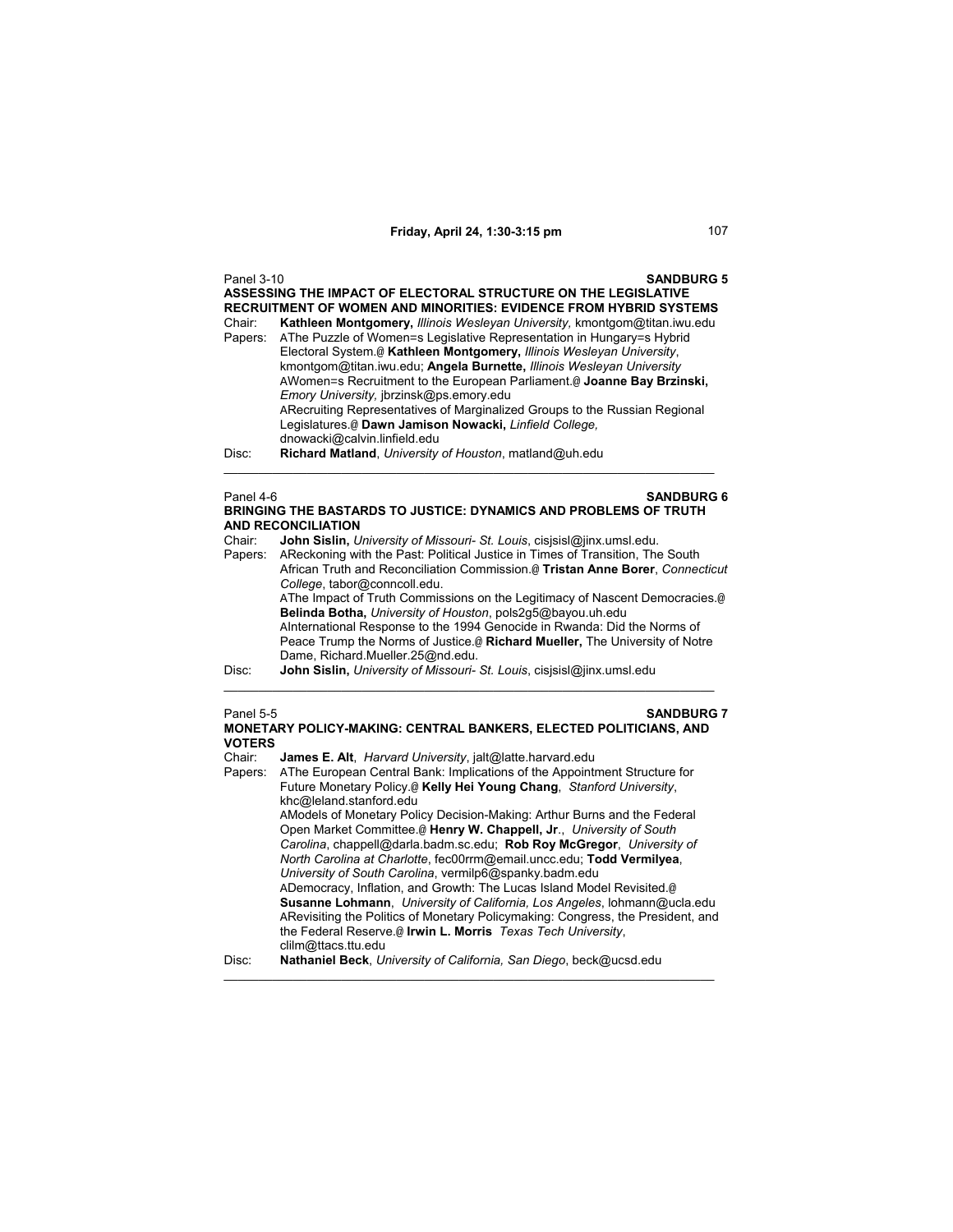Panel 6-5 **BURNHAM 1 MODELS OF TURNOUT** (co-sponsored with Elections, Voting Behavior, and Participation, Panel 7-18) Chair: **Carol Cassell**, *University of Alabama,* ccassel@ua1vm.ua.edu Papers: "Extremity and Voter Turnout: The Effects of Isolation and Intensity." **Dennis Plane,** *University of Texas at Austin,* dlplane@jeeves.la.utexas.edu "The Impact of Attitude Accessibility and Extremity on Political Participation." **William Morgan,** *Indiana University,* wdmorgan@indiana.edu "Overreports of Voting and Theories of Turnout: The Nonvoting Voter Revisited." **Carol Cassell**, *University of Alabama*, ccassel@ua1vm.ua.edu "Deciding to Vote, Deciding to Tell." **John Baughman**, *University of Chicago,* baugh@sps.uchicago.edu Disc: **Jan E. Leighley,** *Texas A&M University*, leighley@polisc.tamu.edu \_\_\_\_\_\_\_\_\_\_\_\_\_\_\_\_\_\_\_\_\_\_\_\_\_\_\_\_\_\_\_\_\_\_\_\_\_\_\_\_\_\_\_\_\_\_\_\_\_\_\_\_\_\_\_\_\_\_\_\_\_\_\_\_\_\_\_\_\_\_\_ Panel 6-16 **BURNHAM 2 ROUNDTABLE: THE RELATIONSHIPS BETWEEN PUBLIC OPINION AND PUBLIC POLICYCMOODS, CYCLES, AND SWINGS IN AMERICAN PUBLIC OPINION** Part: **Robert Y. Shapiro,** *Columbia University,* rys3@columbia.edu **Doris Graber,** *University of Illinois-Chicago*  **Lawrence Jacobs,** *University of Minnesota*, ljacobs@polisc.umn.edu **Benjamin I. Page**, *Northwestern University*, b-page@nwu.edu **James A. Stimson,** *University of North Carolina-Chapel Hill,* jstimson@oit.unc.edu **Christopher Wlezien,** *University of Houston*, cwlezien@uh.edu  $\mathcal{L}_\text{max}$  , and the set of the set of the set of the set of the set of the set of the set of the set of the set of **Panel 7-18 BURNHAM 1 MODELS OF TURNOUT** (co-sponsored with Political Psychology and Public Opinion, Panel 6-5) \_\_\_\_\_\_\_\_\_\_\_\_\_\_\_\_\_\_\_\_\_\_\_\_\_\_\_\_\_\_\_\_\_\_\_\_\_\_\_\_\_\_\_\_\_\_\_\_\_\_\_\_\_\_\_\_\_\_\_\_\_\_\_\_\_\_\_\_\_\_\_ Panel 8-8 **CLARK 5 CULTIVATING AND CUTTING THE MEDIA MIDDLEMAN: HOW POLITICIANS SHAPE AND USE INFORMATION** Chair: **William Cote**, *Michigan State University,* cote@pilot.msu.edu Papers: AReporters are From Mars, Campaign Operatives Are From Venus.@ **Matthew R. Kerbel**, *Villanova University,* kerbel@laclan.ans.vill.edu; **Marc Howard Ross**, *Bryn Mawr College,* mross@brynmawr.edu AFraming Candidate Messages During the 1996 Minnesota U.S. Senate Campaign.@ **Amy Jasperson**, *University of Minnesota,*  ajaspers@polisci.umn.edu ACan Knocking on Doors Win Votes?@ **Stephen C. Brooks,** *University of Akron,*

SteveBrooks@UAkron.edu

Disc: **Jan P. Vermeer,** *Nebraska Wesleyan University,* jpv@NebrWesleyan.edu \_\_\_\_\_\_\_\_\_\_\_\_\_\_\_\_\_\_\_\_\_\_\_\_\_\_\_\_\_\_\_\_\_\_\_\_\_\_\_\_\_\_\_\_\_\_\_\_\_\_\_\_\_\_\_\_\_\_\_\_\_\_\_\_\_\_\_\_\_\_\_

Panel 9-6 **BURNHAM 5**

**PRESIDENTIAL WIVES AND PRESIDENTIAL POLITICS** (co-sponsored with Presidency and Executive Politics, 16-2)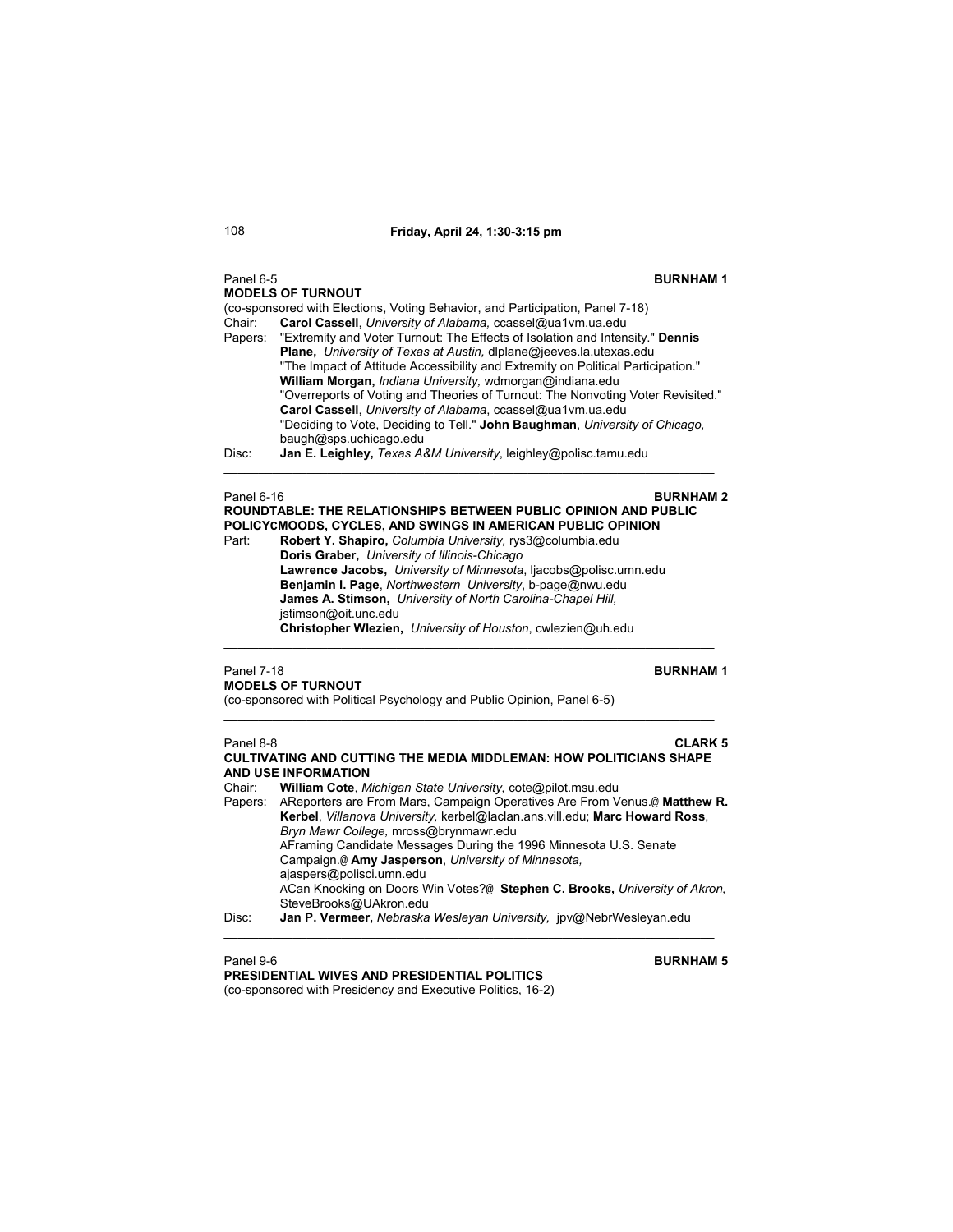Chair: **Mary Stuckey**, *University of Mississippi*, psmes@sunset.backbone.olemiss.edu Papers: AFirst Ladies and the Fourth Estate: Media Coverage of Hillary Clinton and Elizabeth Dole in the 1996 Presidential Campaign.@ **Dianne G. Bystrom**, *Iowa State University*, bystrom@iastate.edu; **Lori Melton McKinnon**, *University of Alabama*, mckinnon@apr.ua.edu; **Carole Chaney**, *University of Wyoming*, cchaney@uwyo.edu AHillary Clinton and the President=s Reelection.@ **Anthony Mughan**, *Ohio State University*, Anthony.Mughan@polisci.sbs.ohio-state.edu; **Barry Burden**, *Ohio State University*  AFirst Ladies as Activists and Leaders in the Contemporary Presidency: Betty Ford to Hillary Rodham Clinton.@ **Sharon Z. Alter**, *William Rainey Harper College*, salter@harper.cc.il.us AWives in Presidcntial Elections: the 1996 Campaign Trail.@ **Barbara Burrell**, *University of Wisconsin-Madison*, burrell@wsrl.cee.uwex.edu Disc: **Harold Bass**, *Ouachita Baptist College*, bass@alpha.obu.edu  $\mathcal{L}_\text{max}$  , and the set of the set of the set of the set of the set of the set of the set of the set of the set of

## Panel 10-7 **DEARBORN 2**

|        | ROUNDTABLE: RACIAL AND POLITICAL INTOLERANCE ON THE INTERNET                   |  |  |
|--------|--------------------------------------------------------------------------------|--|--|
| Chair: | Ada Finifter, Michigan State University, finifter@pilot.msu.edu                |  |  |
| Paper: | AGlobal Village Idiots: The Racist Right on the Internet @ F. S. J. Ledgister. |  |  |
|        | Morehead State University, j-ledgis@morehead-st.edu                            |  |  |
| Disc:  | Meredith Watts, Northeastern University, mwatts@lynx.dac.neu.edu               |  |  |
|        | Gary Klass, Illinois State University, gmklass@rs6000.cmp.ilstu.edu            |  |  |
|        | Ted G. Jelen, University of Nevada - Las Vegas, jelent@nevada.edu              |  |  |
|        |                                                                                |  |  |

### Panel 11-10 **MONTROSE 2**

|         | PHILOSOPHY AND POETRY                                                             |
|---------|-----------------------------------------------------------------------------------|
|         | (co-sponsored with the Society for Greek Political Thought, 26-1)                 |
| Chair:  | George Anastaplo, Loyola School of Law                                            |
| Papers: | "The Yelping Bitch Shrieking at Her Master: Iris Murdoch on the Platonic Conflict |
|         | Between Poetry and Philosophy." Katherine Philippakis, Ariona State University    |
|         | AThe Place of Poetry in Character Formation: Aristotle on the Importance of       |
|         | Literature.@ Warner R. Winborne, Northern Illinois University,                    |
|         | wwinborne@niu.edu                                                                 |
|         | "Narrative, Myth, and Character: Aristotle on Human Wholeness.@ Michael           |
|         | Kochin, University of Toronto, mkochin@chass.utoronto.ca                          |
|         | "Dante the Prophet? An Inquiry into the Medieval Permutations of the Quarrel of   |
|         | Philosophy and Poetry." Joseph Macfarland, University of Chicago,                 |
|         | macf@midway.uchicago.edu                                                          |
| Disc:   | Norma Thompson, Yale University, norma.thompson@yale.edu                          |
|         | George Anastaplo, Loyola School of Law                                            |
|         |                                                                                   |

## Panel 12-2 **MONTROSE 3**

## **EXPERIMENTING WITH DEMOCRATIC DELIBERATION**

Chair: **Lynn Sanders**, *University of Chicago*,

Papers: "The Effects of Democratic Deliberation on Tolerance.@ **Lori Weber**, *University of Colorado*, weberl@sobek.colorado.edu

"An Experiment in Deliberative Democracy: Politics Shaping Citizens.@ **Peter**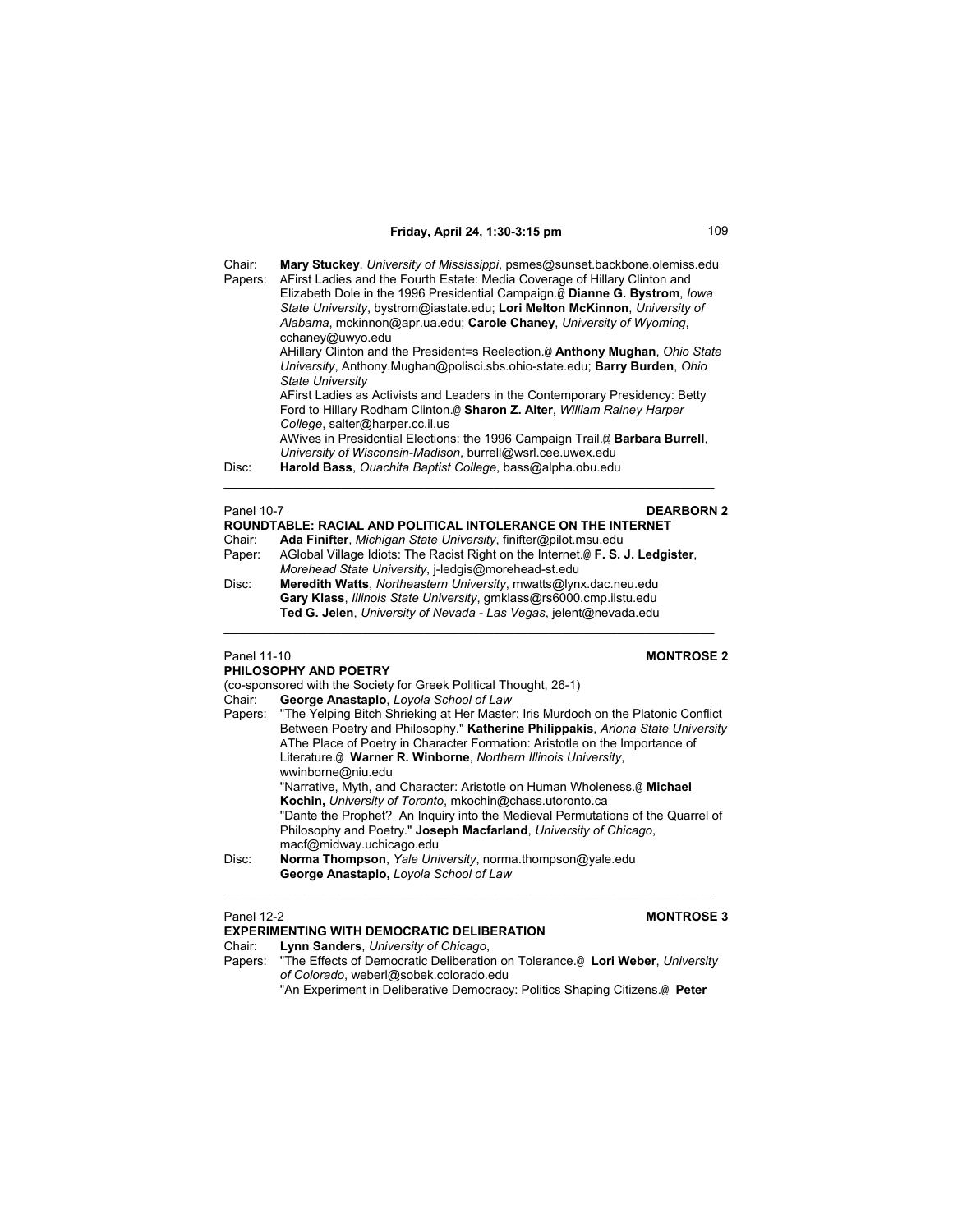| Disc:                                                                                                                                                                                                                                                                                                                                                                                                                                                                                                                                               | <b>Muhlberger, Carnegie Mellon University, peterm@andrew.cmu.edu</b><br>"The Difference Deliberation Makes: Disentangling Power, Leadership and<br>Innovation.@ Michael Neblo, University of Chicago,<br>neblo@cicero.spc.uchicago.edu<br>Jennifer Hochschild, Princeton University, hochschi@wws.princeton.edu<br>Richard Lau, Rutgers University, ricklau@rci.rutgers.edu |  |  |
|-----------------------------------------------------------------------------------------------------------------------------------------------------------------------------------------------------------------------------------------------------------------------------------------------------------------------------------------------------------------------------------------------------------------------------------------------------------------------------------------------------------------------------------------------------|-----------------------------------------------------------------------------------------------------------------------------------------------------------------------------------------------------------------------------------------------------------------------------------------------------------------------------------------------------------------------------|--|--|
| Panel 13-1<br>Chair:                                                                                                                                                                                                                                                                                                                                                                                                                                                                                                                                | <b>LASALLE 1</b><br>FORMAL MODELING IN COMPARATIVE POLITICS<br>John D. Huber, University of Michigan, jhuber@sph.umich.edu                                                                                                                                                                                                                                                  |  |  |
| Papers:                                                                                                                                                                                                                                                                                                                                                                                                                                                                                                                                             | AHow Cabinet Instability Affects Bureaucratic Performance in Parliamentary<br>Democracy.@John D. Huber, University of Michigan, jhuber@sph.umich.edu;<br>Arthur Lupia, University of California San-Diego, alupia@ucsd.edu<br>ABicameralism Agreement Mechanisms and Welfare Properties.@ James R.<br>Rogers, Texas A&M University, rogers@polisci.tamu.edu                 |  |  |
|                                                                                                                                                                                                                                                                                                                                                                                                                                                                                                                                                     | AVeto Power and the American Constitution.@ George Tsebelis and Jih-wen                                                                                                                                                                                                                                                                                                     |  |  |
|                                                                                                                                                                                                                                                                                                                                                                                                                                                                                                                                                     | Lin, University of California in Los Angeles, tsebelis@ucla.edu<br>ADynamics of Parliamentary Systems: Elections, Governments, and                                                                                                                                                                                                                                          |  |  |
|                                                                                                                                                                                                                                                                                                                                                                                                                                                                                                                                                     | Parliaments.@ David Baron, Stanford University; Daniel Diermeier,                                                                                                                                                                                                                                                                                                           |  |  |
| Disc:                                                                                                                                                                                                                                                                                                                                                                                                                                                                                                                                               | Northwestern University, d-diermeier@nwu.edu<br>John Carey, Washington University in St. Louis, jmcarey@artsci.wustl.edu                                                                                                                                                                                                                                                    |  |  |
| Panel 14-6                                                                                                                                                                                                                                                                                                                                                                                                                                                                                                                                          | <b>LASALLE 2</b>                                                                                                                                                                                                                                                                                                                                                            |  |  |
| ROUNDTABLE ON PERSISTENCE IN POLITICAL TIME SERIES<br>John Williams, Indiana University, jotwilli@exchange.ucs.indiana.edu<br>Chair:<br>Part:<br>John Williams, Indiana University, jotwilli@exchange.ucs.indiana.edu<br>R. Michael Alvarez, California Institute of Technology, rma@crunch.caltech.edu<br>Jim Granato, Michigan State University, james.granato@ssc.msu.edu<br>Jonathan N. Katz, California Institute of Technology, jkatz@golem.caltech.edu<br>Michael B. MacKuen, University of Missouri at St. Louis,<br>c1722@umslvma.umsl.edu |                                                                                                                                                                                                                                                                                                                                                                             |  |  |
| Panel 15B3                                                                                                                                                                                                                                                                                                                                                                                                                                                                                                                                          | <b>CLARK 10</b><br><b>INTEREST GROUPS IN THE STATES</b>                                                                                                                                                                                                                                                                                                                     |  |  |
|                                                                                                                                                                                                                                                                                                                                                                                                                                                                                                                                                     | (co-sponsored with State and Intergovernmental Politics, Panel 19-4)                                                                                                                                                                                                                                                                                                        |  |  |
| Panel 15B7                                                                                                                                                                                                                                                                                                                                                                                                                                                                                                                                          | <b>MONTROSE 1</b>                                                                                                                                                                                                                                                                                                                                                           |  |  |
| Chair:                                                                                                                                                                                                                                                                                                                                                                                                                                                                                                                                              | ALLOCATING CAMPAIGN MONEY<br>Clyde Wilcox, Georgetown University, wilcoxc@georgetown.edu                                                                                                                                                                                                                                                                                    |  |  |
| Papers:                                                                                                                                                                                                                                                                                                                                                                                                                                                                                                                                             | AThe Flow of Money: Temporal Patterns of Individual Campaign Contributions in<br>the 1990s.@ John McAdams, Marquette University,                                                                                                                                                                                                                                            |  |  |
|                                                                                                                                                                                                                                                                                                                                                                                                                                                                                                                                                     | 6489mcadamsj@vms.csd.mu.edu                                                                                                                                                                                                                                                                                                                                                 |  |  |
|                                                                                                                                                                                                                                                                                                                                                                                                                                                                                                                                                     | AEntrepreneurial Interest Groups: A Prospect Theory Explanation for the                                                                                                                                                                                                                                                                                                     |  |  |
|                                                                                                                                                                                                                                                                                                                                                                                                                                                                                                                                                     | Distribution of Industry Group Funds to Members of Congress.@ Catherine R.<br>Shapiro, Dartmouth College, catherine.r.shapiro@dartmouth.edu                                                                                                                                                                                                                                 |  |  |

APolitical Parties and Strategic Allocation of >Hard Money=.@ **Garrett Glasgow,**  *California Institute of Technology*, gg@hhs.caltech.edu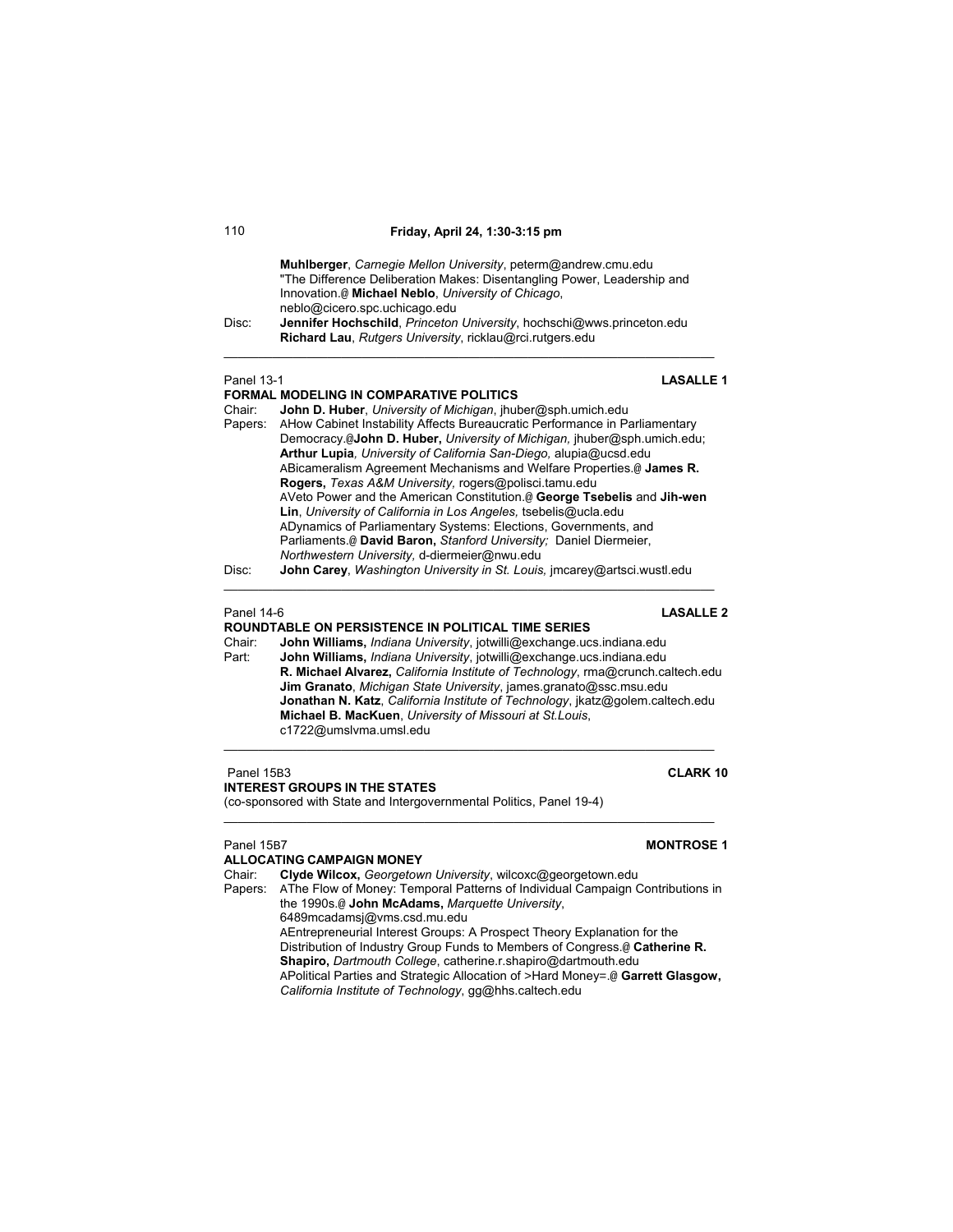ACorporate and Labor PAC Contributions in House Elections: Measuring the Effects of Majority Party Status.@ **Thomas J. Rudolph,** *University of Minnesota*, thomas.j.rudolph-1@tc.umn.edu Disc: **Kenneth Yohn,** *University of Iowa*, kyohn@blue.weeg.uiowa.edu **\_\_\_\_\_\_\_\_\_\_\_\_\_\_\_\_\_\_\_\_\_\_\_\_\_\_\_\_\_\_\_\_\_\_\_\_\_\_\_\_\_\_\_\_\_\_\_\_\_\_\_\_\_\_\_\_\_\_\_\_\_\_\_\_\_\_\_\_\_\_\_** Panel 16-2 **BURNHAM 5 PRESIDENTIAL WIVES AND PRESIDENTIAL POLITICS** (co-sponsored with Gender and Politics, Panel 9-6)  $\_$  , and the set of the set of the set of the set of the set of the set of the set of the set of the set of the set of the set of the set of the set of the set of the set of the set of the set of the set of the set of th Panel 17-4 **LASALLE 5 TESTING LEGISLATIVE THEORIES HISTORICALLY** Chair: **Sarah Binder**, *Brookings Institution*, sbinder@brook.edu Papers: AEvolution of Floor Management in the U.S. Senate.@ **Gerald Gamm**, *University of Rochester*, grgm@troi.cc.rochester.edu; **Steven S. Smith**, *University of Minnesota*, sssmith@polisci.umn.edu ALeadership and Institutional Development During the Speakership of Henry Clay.@ **Randall Strahan**, *Emory University*, rstrahan@ps.emory.edu; **Vincent G. Moscardelli**, *Emory University*, moscard@ps.emory.edu; **Moshe Haspel**, *Emory University*, mhaspel@ps.emory.edu; **Richard S. Wike**, *Emory University*, rwike@ps.emory.edu ACommittee Assignments as Side Payments: The Interplay of Leadership and Committee Development in the Era of Good Feeling.@ **Charles Stewart**, *Massachusetts Institute of Technology*, cstewart@mit.edu; **Jeffrey Jenkins**, *University of Illinois*, j-jenki@students.uiuc.edu AThe Puzzle of Universalism in the House and Senate.@ **Brian J. Gaines**, *University of Illinois*, bjgaines@uiuc.edu; **Brian Sala**, *University of Illinois*, bsala@uiuc.edu Disc: **Rick K. Wilson**, *Rice University and National Science Foundation*, rwilson@nsf.gov  $\mathcal{L}_\text{max}$  , and the set of the set of the set of the set of the set of the set of the set of the set of the set of Panel 17-19 **DEARBORN 1**

**MODELS OF LEGISLATIVE BEHAVIOR** Chair: **J. Mark Wrighton**, *University of Texas-Pan American*, wrighton@panam.edu Papers: AMr. Smith and His Staff Goes to Washington: A Study of Participation in the US Senate.@ **Benjamin J. Selden**, *SUNY, Stony Brook*, bselden@ic.sunysb.edu; **Michael Nickelsburg**, *SUNY Stony Brook*, mnickels@datalab2.sbs.sunysb.edu ARisk Aversion and Members' Decisions to Retire: The 102d House Revisited.@ **Gregory A. Fugate**, *University of Colorado*, fugate@colorado.edu APlaying By the House Rules: The Connection Between Chamber Folkways and Leadership Ascendency.@ **Craig Williams**, *University of Oklahoma*, craig@ou.edu ADoes Changing Chambers Lead to Changing Minds? Political Ambition and Roll Call Behavior, 1947-1997." **Timothy Nokken**, *University of Illinois*, tnokken@uiuc.edu Disc: **Jeffrey L. Bernstein**, *Eastern Michigan University*, jbernstein@online.emich.edu

 $\mathcal{L}_\text{G} = \{ \mathcal{L}_\text{G} \mid \mathcal{L}_\text{G} \mid \mathcal{L}_\text{G} \mid \mathcal{L}_\text{G} \mid \mathcal{L}_\text{G} \mid \mathcal{L}_\text{G} \mid \mathcal{L}_\text{G} \mid \mathcal{L}_\text{G} \mid \mathcal{L}_\text{G} \mid \mathcal{L}_\text{G} \mid \mathcal{L}_\text{G} \mid \mathcal{L}_\text{G} \mid \mathcal{L}_\text{G} \mid \mathcal{L}_\text{G} \mid \mathcal{L}_\text{G} \mid \mathcal{L}_\text{G}$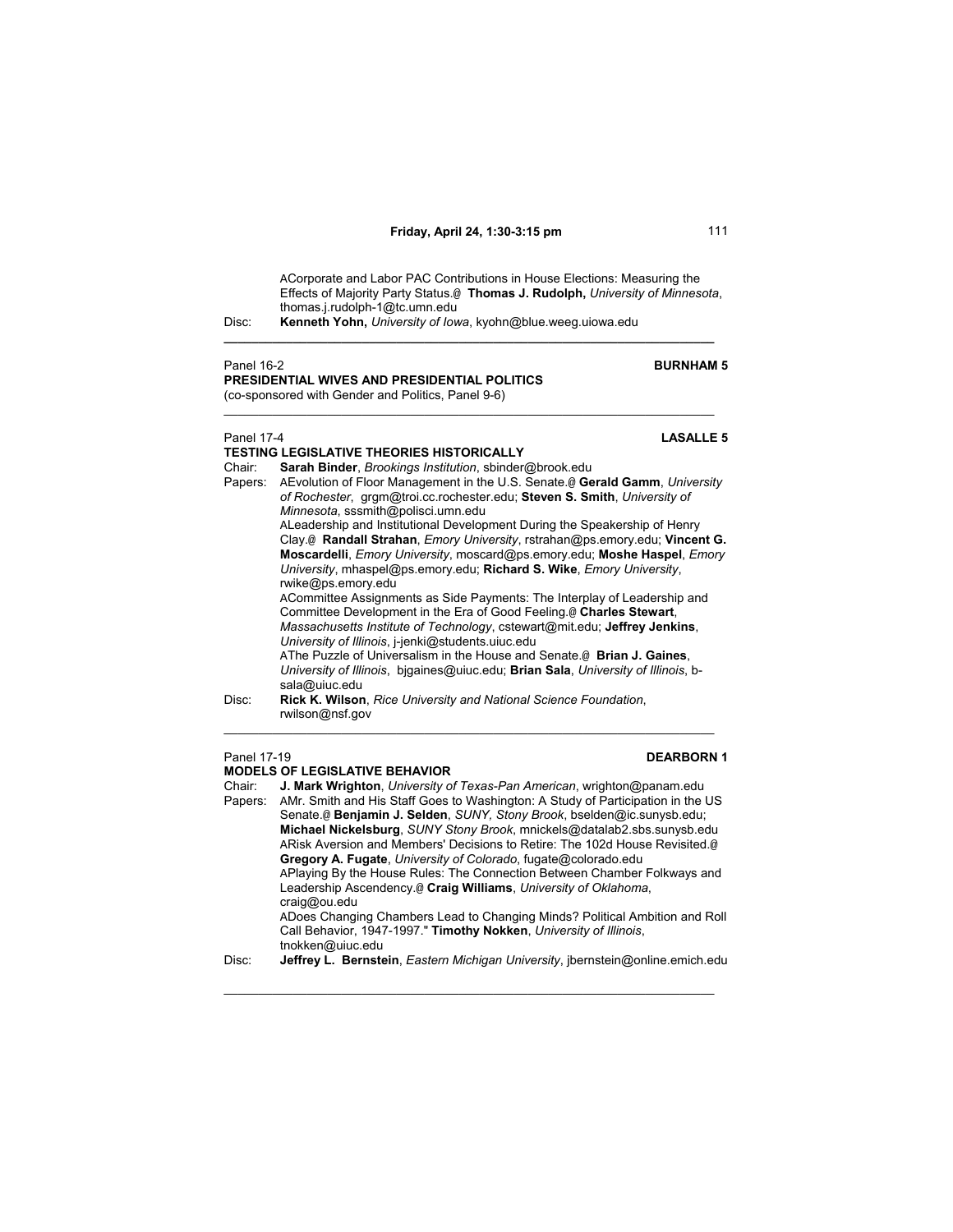\_\_\_\_\_\_\_\_\_\_\_\_\_\_\_\_\_\_\_\_\_\_\_\_\_\_\_\_\_\_\_\_\_\_\_\_\_\_\_\_\_\_\_\_\_\_\_\_\_\_\_\_\_\_\_\_\_\_\_\_\_\_\_\_\_\_\_\_\_\_\_

Panel 17-20 **SANDBURG 2**

**INSTITUTIONS AND REPRESENTATION IN PARLIAMENTARY DEMOCRACIES** (co-sponsored with Comparative PoliticsCIndustrialized Countries, Panel 1-3)

## Panel 18-15 **DEARBORN 3 POSITIVE POLITICAL THEORY IN CONSTITUTIONAL LAW AND JUDICIAL POLITICS RESEARCH** Chair: **Paul Brace**, *Rice University*, pbrace@rice.edu Part: **Lee Epstein**, *Washington University in St. Louis*, epstein@artsci.wustl.edu **Edward P. Schwartz**, *Harvard University*, epschwar@fas.harvard.edu **Pablo Spiller**, *University of California - Berkeley*, spiller@haas.berkeley.edu **Maxwell Stearns**, *George Mason University School of Law*, mstearns@osf1.gmu.edu **Emerson H. Tiller**, *University of Texas-Austin*, tillere@uts.cc.utexas.edu  $\mathcal{L}_\text{G} = \{ \mathcal{L}_\text{G} \mid \mathcal{L}_\text{G} \mid \mathcal{L}_\text{G} \mid \mathcal{L}_\text{G} \mid \mathcal{L}_\text{G} \mid \mathcal{L}_\text{G} \mid \mathcal{L}_\text{G} \mid \mathcal{L}_\text{G} \mid \mathcal{L}_\text{G} \mid \mathcal{L}_\text{G} \mid \mathcal{L}_\text{G} \mid \mathcal{L}_\text{G} \mid \mathcal{L}_\text{G} \mid \mathcal{L}_\text{G} \mid \mathcal{L}_\text{G} \mid \mathcal{L}_\text{G}$ Panel 19-4 **CLARK 10 INTEREST GROUPS IN THE STATES** (co-sponsored with Political Parties and Interest Groups, Panel 15-3) Chair **Clive S. Thomas**, University of Alaska-Southeast, Jfcst@acad1.alaska.edu

Papers: ARegional Patterns of Interest Groups in the American States.@ **Barbara Morris,** *University of the Redlands* Morris@uor.edu AOklahoma: Interest Group Power in Transition.@ **David R. Morgan**, *University of Oklahoma*, dmorgan@ou.edu; **Vincent Burke**, *Oklahoma State University*, **Jason Kirksey**, *Oklahoma State University*, kirksey@vms.ucc.okstate.edu; **Robert England**, *Oklahoma State University*, englanr@okway.okstate.edu AInterest Group Access and Influence in a State Legislature.@ **John Comer**, *University of Nebraska*, Jcomer@unlinfo.unl.edu AUnderstanding Bias Within Interest Communities.@ **Virginia Gray**, *University of Minnesota*, vgray@polisci.umn.edu; **David Lowery,** *University of North Carolina-Chapel Hill*, Lowery.ham@mhs.unc.edu Disc: **Sarah M. Morehouse**, *University of Connecticut*, MACSARAH@WORLDNET.ATT.NET **Clive S. Thomas**, *University of Alaska-Southeast,* Jfcst@acad1.alaska.edu

Panel 20-1 **LASALLE 3**

|        | ROUNDTABLE: POLITICIAN OR MANAGER? AN ASSESSMENT OF THE                  |
|--------|--------------------------------------------------------------------------|
|        | <b>MAYORALTY OF RICHARD M. DALEY</b>                                     |
| Chair: | John P. Pelissero, Loyola University-Chicago, ipeliss@luc.edu            |
| Part:  | James Lewis, Chicago Urban League, ilewis@cul-chicago.org                |
|        | Melvin Holli, University of Illinois-Chicago, mnolli@uic.edu             |
|        | Timothy B. Krebs, Illinois Wesleyan University, tkrebs@titan.iwu.edu     |
|        | Dianne M. Pinderhughes, University of Illinois-Urbana, dpinderh@uiuc.edu |
|        |                                                                          |

 $\mathcal{L}_\text{max}$  , and the set of the set of the set of the set of the set of the set of the set of the set of the set of

 $\mathcal{L}_\text{max}$  , and the set of the set of the set of the set of the set of the set of the set of the set of the set of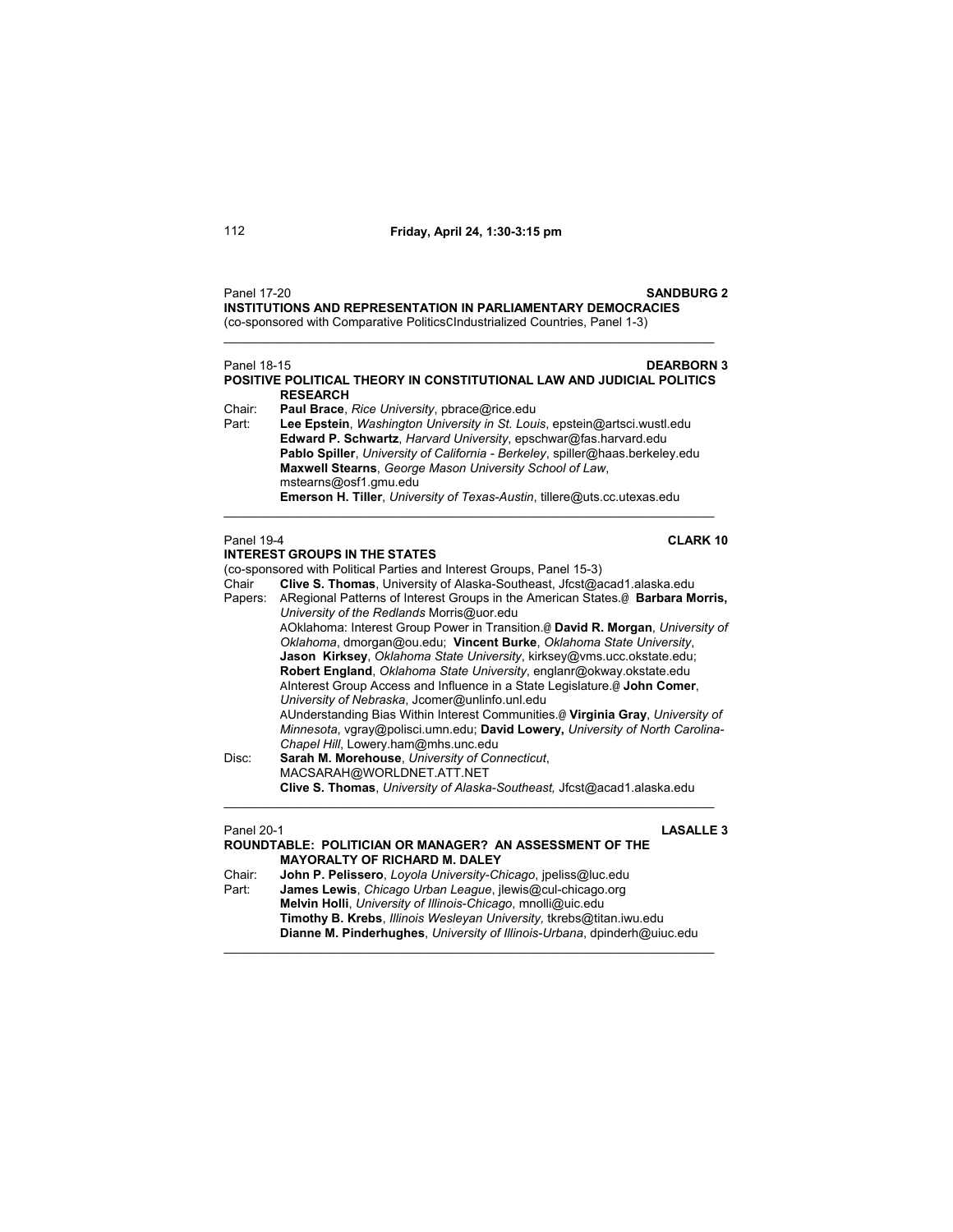## Panel 21-6 **SANDBURG 8**

|         | <b>DESIGNING PUBLIC POLICIES</b>                                                        |
|---------|-----------------------------------------------------------------------------------------|
| Chair:  | Robert V. Bartlett, Purdue University, bartlett@polisci.purdue.edu                      |
| Papers: | APublic Policy Design and Combining Policy Instruments: Further Tests.@                 |
|         | Michael J. Licari, SUNY at Binghamton, mlicari@binghamton.edu                           |
|         | AThe Communications Decency Act: Symbolic Politics and Congressional                    |
|         | Policymaking. <sup>®</sup> Kimberly Dalianis, College of Journalism and Communications. |
|         | University of Florida; Michael J Zarkin, Department of Political Science,               |
|         | University of Florida, zarkin@grove.ufl.edu                                             |
|         | Alf a Tree Falls Policy Making When Nothing Seems to Happen.@ Scott                     |
|         | Barclay, SUNY-Albany, aust@cnsvax.albany.edu; Thomas Birkland, SUNY-                    |
|         | Albany, aust@cnsvax.albany.edu                                                          |
|         | ABehavioral and Theoretical Assumptions of Social Constructions: Target                 |
|         | Populations and Public Policy @ Robert M. Pultz, St. Louis University,                  |
|         | halbert@anet-stl.com                                                                    |
| Disc:   | William Blomquist, Indiana University-Purdue University at Indianapolis.                |
|         | blomquis@indyunix.iupui.edu                                                             |
|         | Kim Q. Hill, Texas A&M University, e339kq@polisci.tamu.edu                              |

### Panel 21-15 **PDR 17**

## **ROUNDTABLE ON THE POLICY PROCESS MODEL, MERITS AND LIMITATIONS**

\_\_\_\_\_\_\_\_\_\_\_\_\_\_\_\_\_\_\_\_\_\_\_\_\_\_\_\_\_\_\_\_\_\_\_\_\_\_\_\_\_\_\_\_\_\_\_\_\_\_\_\_\_\_\_\_\_\_\_\_\_\_\_\_\_\_\_\_\_\_\_

| Chair: | <b>B. Dan Wood, Texas A&amp;M University, bdanwood@polisci.tamu.edu</b>   |
|--------|---------------------------------------------------------------------------|
| Part:  | <b>Jerome S. Legge, Jr., University of Georgia, ilegge@uga.cc.uga.edu</b> |
|        | Charles Elder, Wayne State University, c.elder@wayne.edu                  |
|        | Ann Schneider, Arizona State University, anne schneider@asu.edu           |
|        | James E. Anderson, Texas A&M University, anderson@polisci.tamu.edu        |
|        |                                                                           |

### **Panel 23-3 MONTROSE 7**

|         | <b>MACRO-LEVEL DEMOCRATIZATION AND POLITICAL CULTURE</b>                                                                                                                            |
|---------|-------------------------------------------------------------------------------------------------------------------------------------------------------------------------------------|
| Chair:  | Harold Clarke, University of North Texas, Hclarke@facstaff.cas.unt.edu                                                                                                              |
| Papers: | APolitical Culture and Democracy @ Ronald F. Inglehart, University of Michigan,<br>rfi@umich.edu                                                                                    |
|         | ADemocracy, Economic Modernization, and Social Capital @ Tom W. Rice, lowa<br>State University, tomrice@iastate.edu; Jeffrey Ling, The College of Wooster,<br>JLING@acs.wooster.edu |
|         | "Between Experience and the Political Reaction: Looking for the 'American<br>Dream' in Yaroslavl.@ Boris Sergeyev, University of Toronto.<br>sergevev@chass.utoronto.ca             |
| Disc:   | Neil A. Englehart, Lafayette College, englehan@lafayette.edu                                                                                                                        |

**SOCIALIZATION**

### Panel 24-2 **PDR 18 THE POLITICAL SCIENCE CLASSROOM AS AN AGENT OF POLITICAL**

Chair: **Paul R. Hagner,** *University of Memphis,* prhagner@MSUVX1.MEMPHIS.EDU Papers: "Bringing It All Back Home: The Issues Involved in Teaching a Regional American Politics Course." **James P. Melcher,** *Cleveland State University,*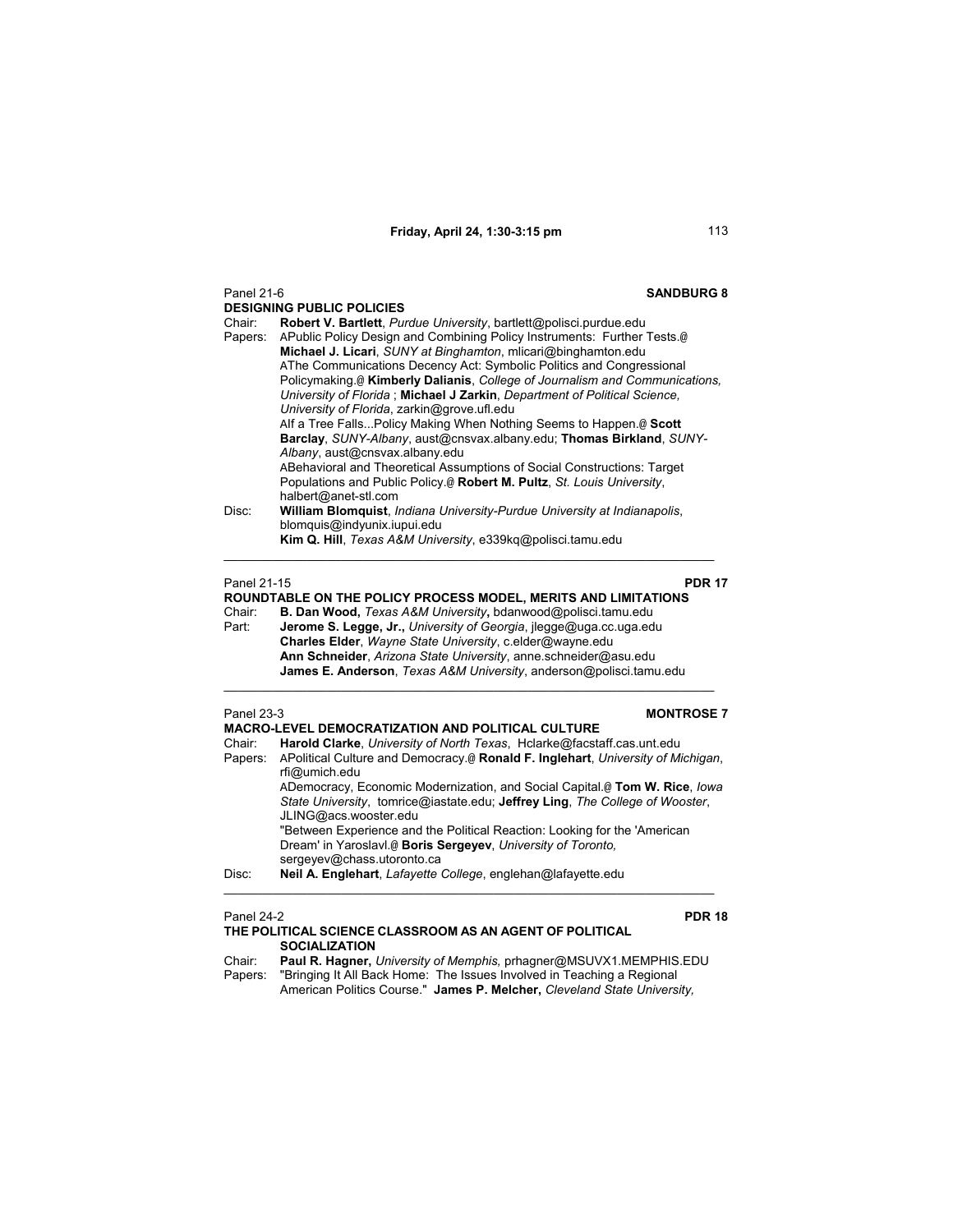j.melcher@popmail.csuohio.edu "Examining the Design and Content of State and Local Politics Textbooks: Problems and Opportunities." **Scott Moore,** *Colorado State University,* smoore@vines.colostate.edu "Student Participation, Clarification of Values, and Democratic Citizenship: Finding the Connections." **Lee Ann Osbun,** *The College of St. Catherine,* LOSBUN@aol.com "Connections in the Classroom: New Strategies for Teaching 101 in an Urban Environment." **Derek S. Reveron,** *University of Illinois at Chicago,* drever1@uic.edu; **Brian C. White,** *University of Illinois at Chicago,* u19383@uicvm.uic.edu Disc: **Paul Gardner,** *Luther College,* gardnerp@luther.edu **Don Racheter,** *Iowa Central College,* racheterd@central.edu  $\mathcal{L}_\text{max}$  , and the set of the set of the set of the set of the set of the set of the set of the set of the set of

## Panel 26-1 **MONTROSE 2 PHILOSOPHY AND POETRY**

(co-sponsored with Political Theory and PhilosophyCTheorists and Texts, Panel 11-10)  $\mathcal{L}_\text{max}$  , and the set of the set of the set of the set of the set of the set of the set of the set of the set of

## **PANEL CHAIRS:**

# **AFTER YOUR PANEL, PLEASE COMPLETE THE SURVEY FORM FOUND IN YOUR PANEL ROOM AND DROP IT INTO THE SURVEY ENVELOPE. THANK YOU.**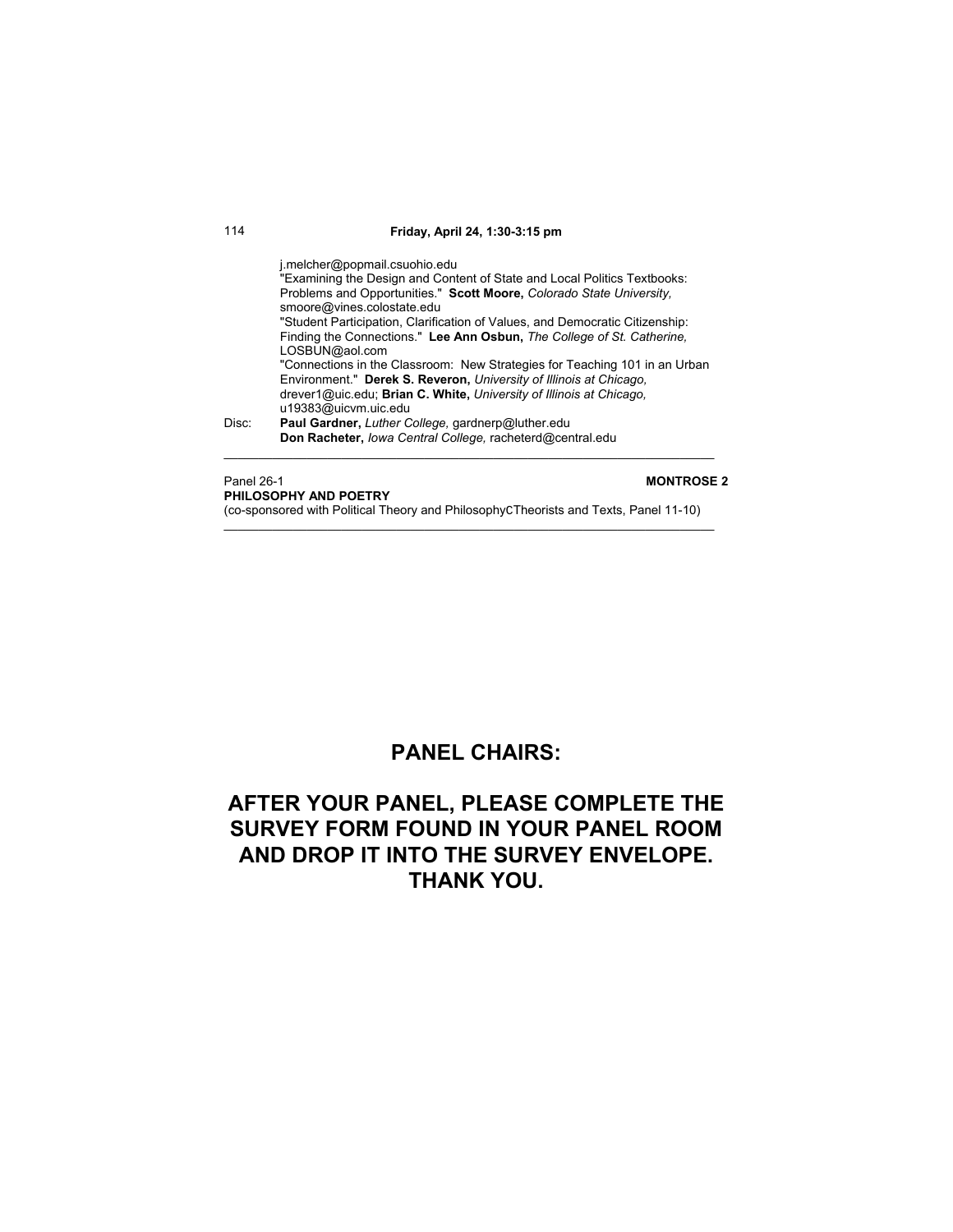## **AJPS EDITORIAL BOARD MEETING CRYSTAL ROOM**

**Gregory Caldeira**, *Ohio State University*, Editor

\_\_\_\_\_\_\_\_\_\_\_\_\_\_\_\_\_\_\_\_\_\_\_\_\_\_\_\_\_\_\_\_\_\_\_\_\_\_\_\_\_\_\_\_\_\_\_\_\_\_\_\_\_\_\_\_\_\_\_\_\_\_\_\_\_\_\_\_\_\_\_

 $\mathcal{L}_\text{max}$  , and the set of the set of the set of the set of the set of the set of the set of the set of the set of

\_\_\_\_\_\_\_\_\_\_\_\_\_\_\_\_\_\_\_\_\_\_\_\_\_\_\_\_\_\_\_\_\_\_\_\_\_\_\_\_\_\_\_\_\_\_\_\_\_\_\_\_\_\_\_\_\_\_\_\_\_\_\_\_\_\_\_\_\_\_\_

## **Friday, April 24, 3:30-5:15 pm**

**Poster Session 4 (continues)** UPPER EXHIBIT HALL See page 101 for listing.

Panel 1-5 **LASALLE 5 THEORETICAL ADVANCES IN THE STUDY OF INSTITUTIONS: NEW BOOKS BY TSEBELIS/MONEY AND HUBER** 

(co-sponsored with Legislative Politics, Panel 17-1)

### Panel 1-11 **SANDBURG 2**

**A EUROPE OF REGIONS?** Chair: **Thomas D. Lancaster**, *Emory University*, polstdl@emory.edu Papers: AExplaining Changes in the Expression of Regional Identity in Scotland and Wales: The Effects of European Integration.@ **Mike Demczyk**, *Miami University*, mjdemczy@miamiu.muohio.edu AThe EU and the Regions of Spain: The Cases of Galicia and Valencia.@ **Carolyn Marie Dudek**, *University of Pittsburgh*, cmdst22+@pitt.edu AEurope in Transition: Territorial Parties in the European Union.@ **Joel Herndon**, *Emory University*, jhern01@emory.edu Disc: **Anthony Mughan**, *Ohio State University*, mughan.1@osu.edu **Goldie Shabad**, *Ohio State University*, Goldie.Shabad@polisci.sbs.ohio state.edu

Panel 2-7 **SANDBURG 4**

**THE POLITICAL ECONOMY OF SOUTHEAST ASIA**<br>Chair **Kimberly Niles.** University of California. Lo Kimberly Niles, University of California, Los Angeles, niles@ucla.edu Papers: ADemocracy, Authoritarian Government, and the Environment: The Political Economy of Deforestation in Thailand and Indonesia." **Neil A. Englehart**, *LaFayette College*, englehan@lafayette.edu AFrom Patronage to Policy: Party Politics in Thailand." **Allen Hicken**, *University of California, San Diego*, ahicken@ucsd.edu ACoordination, Commitment, and Time Horizons: Social >Institutions= and Macroeconomic Policy in Indonesia." **Smita Singh**, *Harvard University*, singh@fas.harvard.edu

 $\mathcal{L}_\text{max}$  , and the set of the set of the set of the set of the set of the set of the set of the set of the set of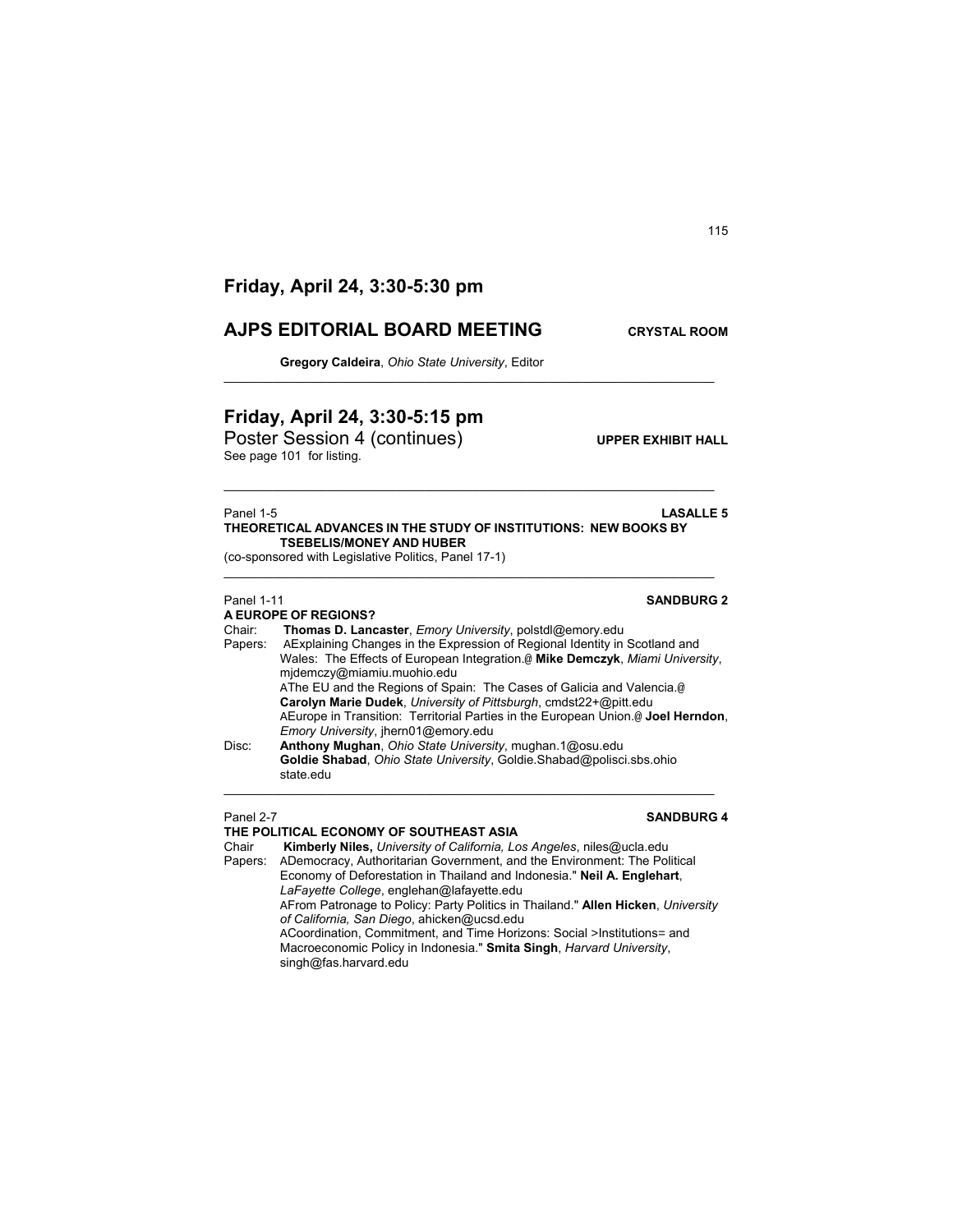APoverty Alleviation as a Political Survival Strategy in Southeast Asia." **Kimberly Niles**, *University of California, Los Angeles*, niles@ucla.edu Disc: **William Liddle**, *Ohio State University*, liddle.2@osu.edu  $\mathcal{L}_\text{max}$  , and the set of the set of the set of the set of the set of the set of the set of the set of the set of

## Panel 2-11 **SANDBURG 5 TIME AND INSTITUTIONS**  (co-sponsored with Comparative PoliticsCTransitions Toward Democracy, Panel 3-13)

\_\_\_\_\_\_\_\_\_\_\_\_\_\_\_\_\_\_\_\_\_\_\_\_\_\_\_\_\_\_\_\_\_\_\_\_\_\_\_\_\_\_\_\_\_\_\_\_\_\_\_\_\_\_\_\_\_\_\_\_\_\_\_\_\_\_\_\_\_\_\_

## Panel 3-11 **SANDBURG 3**

|         | FEDERAL ARRANGEMENTS IN TRANSITIONAL STATES                                     |
|---------|---------------------------------------------------------------------------------|
| Chair:  | Steven L. Solnick, Columbia University, sls27@columbia.edu                      |
| Papers: | ATransitional Bargaining and Federal Stability: the Case of Russia.@ Olga       |
|         | Shvetsova, Washington University in St. Louis, shvetso@artsci.wustl.edu;        |
|         | Mikhail Filippov, Washington University in St. Louis, filippov@artsci.wustl.edu |
|         | ADecline and Recovery in Russia's Regions: Explaining Rates of Small Business   |
|         | Growth.@ Daniel Treisman, UCLA, treisman@polisci.ucla.edu                       |
|         | ATerritorial Coalitions in Transitional States: Russia in Comparative           |
|         | Perspective.@ Steven L. Solnick, Columbia University, sls27@columbia.edu        |
| Disc:   | Sunita Parikh, Washington University in St. Louis, saparikh@artsci.wustl.edu    |
|         |                                                                                 |

 $\mathcal{L}_\text{max}$  , and the set of the set of the set of the set of the set of the set of the set of the set of the set of

## Panel 3-13 **SANDBURG 5**

|         | TIME AND INSTITUTIONS                                                            |
|---------|----------------------------------------------------------------------------------|
|         | (co-sponsored with Comparative PoliticscIndustrialized Countries, Panel 2-11)    |
| Chair:  | <b>Timothy Frye, Ohio State University, tim frye @polisci.sbs.ohio-state.edu</b> |
| Papers: | Alnstitutional Stickiness and Presidential Power in the Post-Communist World.@   |
|         | Timothy Frye, Ohio State University, tim.frye.@polisci.sbs.ohio-state.edu        |
|         | ALegislative-Party Cohesiveness in Post-Transition Chile.@ John Carey,           |
|         | Washington University in St. Louis, carey@artsci.wustl.edu                       |
|         | ADemocatization and Institutional Change: Central Bank Autonomy in Mexico.       |
|         | 1994.@ Delia Boylan, University of Chicago, boylan@uchicago.edu                  |
|         | Alnterpretation and Coordination in Constitutional Politics @ Randall Calvert    |
|         | University of Rochester, rcal@troi.cc.rochester.edu; James Johnson, University   |
|         | of Rochester, jisn@troi.cc. rochester.edu                                        |
| Disc:   | Jack Knight, Washington University in St. Louis, knight@artsci.wustl.edu         |

| Panel 4-4                                                               | <b>SANDBURG 6</b> |
|-------------------------------------------------------------------------|-------------------|
| <b>MAKING THE NATIONAL INTERNATIONAL: DETERMINANTS AND CONSEQUENCES</b> |                   |
| OF STATE-SPONSORED REPRESSION                                           |                   |

\_\_\_\_\_\_\_\_\_\_\_\_\_\_\_\_\_\_\_\_\_\_\_\_\_\_\_\_\_\_\_\_\_\_\_\_\_\_\_\_\_\_\_\_\_\_\_\_\_\_\_\_\_\_\_\_\_\_\_\_\_\_\_\_\_\_\_\_\_\_\_

Chair: **David Richards**, *Binghamton University*, bd90619@binghamton.edu Papers: AResponding to Revolution: Repression, Accommodation, and Opposition in Post-Internal War States.@ **Matthew Krain,** *Indiana University*, mkrain@indiana.edu. AEmpowering Women to Resist Oppression: A Cross-National Empirical Investigation.@ **Patricia McGee Crotty,**, *East Stroudsberg University*, pcrotty@esu.edu.

ASorting Out Dissent and Repression.@ **Chris Lee,** *University of California-*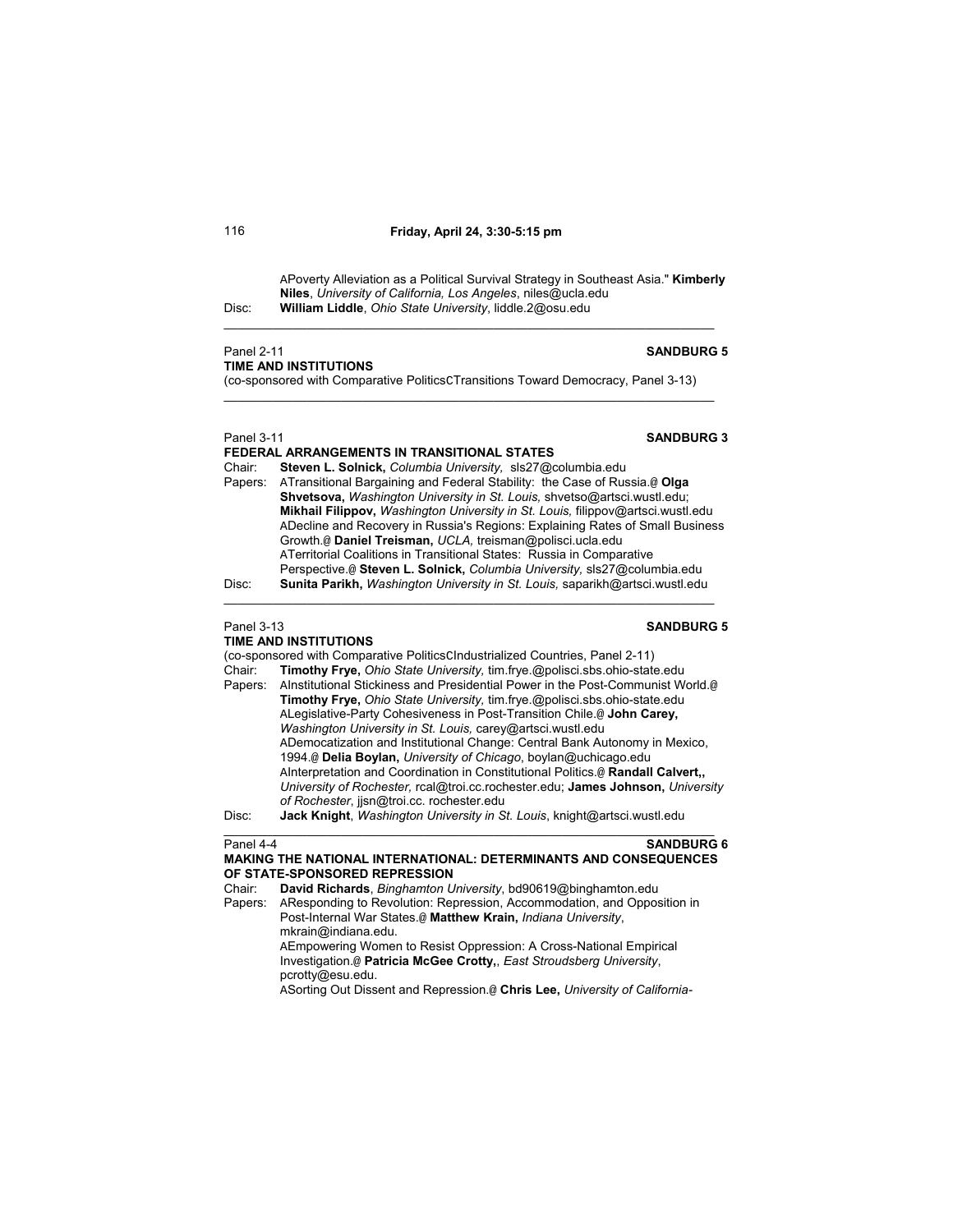*Riverside*, chrlee@aol.com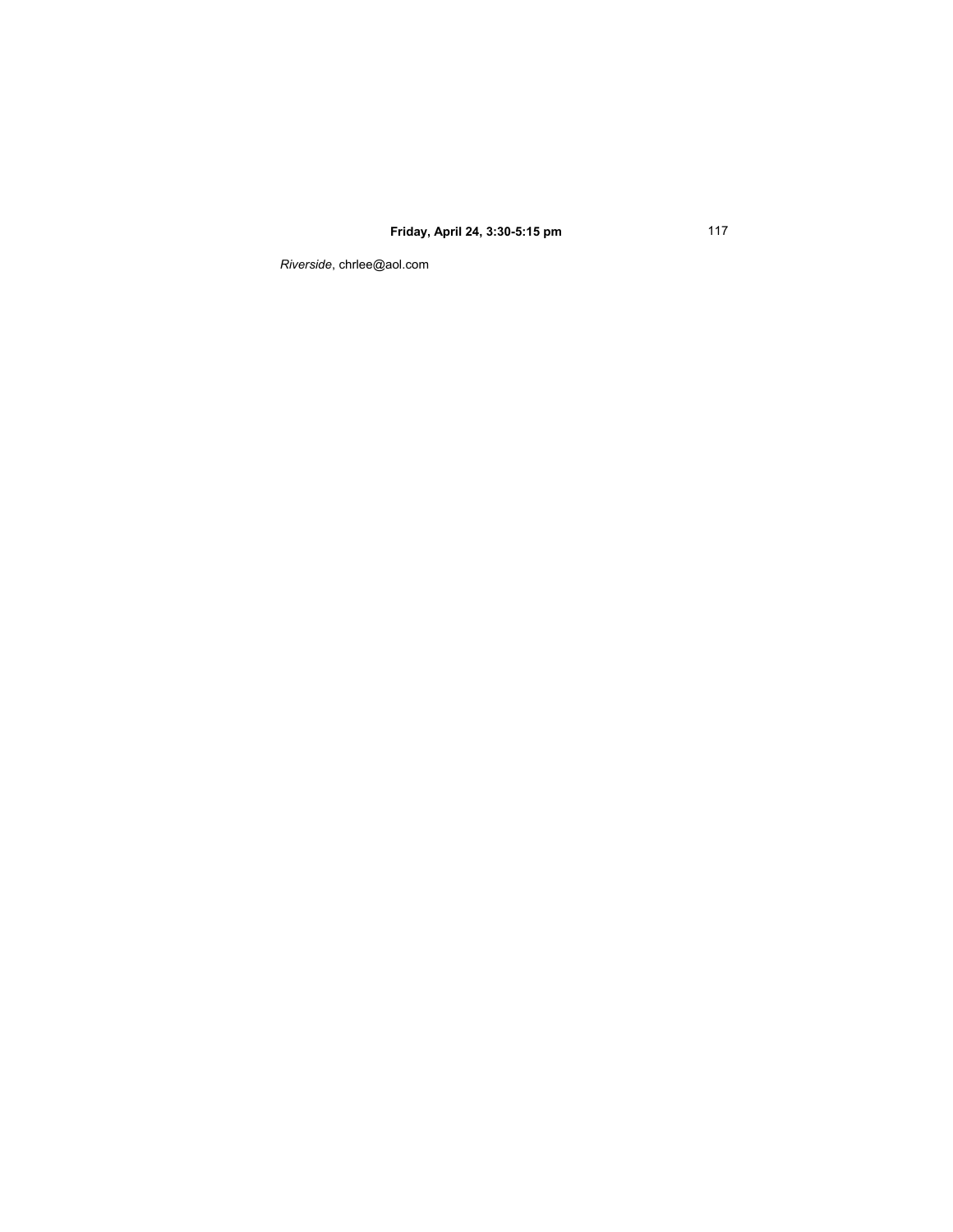APolitical Risk Assessment and the Dependency-Human Rights Nexus.@ **David Richards,** *Binghamton University* bd90619@binghamton.edu; **David Sacko,**  *Pennsylvania State University*, dsacko@psu.edu. Disc: **Victor Hinojosa**, *University of Notre Dame*, victor.j.hinojosa@nd.edu  $\mathcal{L}_\text{G} = \{ \mathcal{L}_\text{G} \mid \mathcal{L}_\text{G} \mid \mathcal{L}_\text{G} \mid \mathcal{L}_\text{G} \mid \mathcal{L}_\text{G} \mid \mathcal{L}_\text{G} \mid \mathcal{L}_\text{G} \mid \mathcal{L}_\text{G} \mid \mathcal{L}_\text{G} \mid \mathcal{L}_\text{G} \mid \mathcal{L}_\text{G} \mid \mathcal{L}_\text{G} \mid \mathcal{L}_\text{G} \mid \mathcal{L}_\text{G} \mid \mathcal{L}_\text{G} \mid \mathcal{L}_\text{G}$ Panel 5-6 **SANDBURG 7 MONETARY POLICY-MAKING: POLICY OUTCOMES** Chairs: **William R. Keech**, *Carnegie Mellon University*, keech+@andrew.cmu.edu **Christopher Way**, *Cornell University*, crw12@cornell.edu Papers: ADemocratic Institutions and Monetary Policy in an Age of Capital Mobility.@ **William Bernhard**, *University of Illinois*, bernhard@uiuc.edu; **David Leblang**, *University of North Texas* , dleblang@unt.edu ACentral Bank Independence and Inflation: The Functional Form for Empirical and Theoretical Evaluation.@ **Robert J. Franzese**, **Jr**. *University of Michigan*, franzese@umich.edu APolitical Business Cycles in Germany: German Governments and the Bundesbank.@ **Salvatore Pitruzzello**, *Columbia University*, pitruzz@columbia.edu AThe Policy Manipulation of the Natural Rate of Unemployment.@ **Jajeet S. Sekhon**, *Cornell University*, jsekhon@husc.harvard.edu Disc: **William R. Keech**, *Carnegie Mellon University*, keech+@andrew.cmu.edu; **Christopher Way**, *Cornell University*, crw12@cornell.edu \_\_\_\_\_\_\_\_\_\_\_\_\_\_\_\_\_\_\_\_\_\_\_\_\_\_\_\_\_\_\_\_\_\_\_\_\_\_\_\_\_\_\_\_\_\_\_\_\_\_\_\_\_\_\_\_\_\_\_\_\_\_\_\_\_\_\_\_\_\_\_

**Panel 6-14 BURNHAM 1** 

|         | SIGNALLING AND LEARNING: ADVANCES IN POLITICAL PSYCHOLOGY                         |
|---------|-----------------------------------------------------------------------------------|
| Chair:  | Donald Green, Yale University, donald green@yale.edu                              |
| Papers: | "Perceptual Bias in the Interpretation of Evidence on Perceptual Bias." Donald    |
|         | Green, Yale University, donald green@yale.edu; Alan Gerber, Yale University       |
|         | "Stop the Presses: When Can the Media Lead Public Opinion?" Gregory Bovitz,       |
|         | University of California-San Diego: James Druckman, University of California-     |
|         | San Diego, jdruckma@weber.ucsd.edu; Arthur Lupia, University of California-       |
|         | San Diego                                                                         |
|         | "Political Institutions and Political Learning." Donald R. Searing, University of |
|         | North Carolina-Chapel Hill: Marco R. Steenbergen, University of North             |
|         | Carolina-Chapel Hill,                                                             |
|         | "Comparing Psychology-Based and Rational Choice Models of Decision."              |
|         | William Bianco, Penn State University, wtb3@psu.edu; James H. Kuklinski,          |
|         | University of Illinois                                                            |
| Disc:   | Rebecca B. Morton, University of Iowa, rebecca-morton@uiowa.edu                   |
|         |                                                                                   |

**SOCIAL CAPITAL AND DEMOCRATIC POLITICS**

Chair: **Mark Schneider,** *Russell Sage Foundation*, mark@rsage.org

Panel 7-7 **BURNHAM 4**

Papers: ADemocracy at Work.@ **Diana C. Mutz**; *University of Wisconsin*,

mutz@polisci.wisc.edu; **Jeffrey J. Mondak**, *Florida State University*, jmondak@garnet.acns.fsu.edu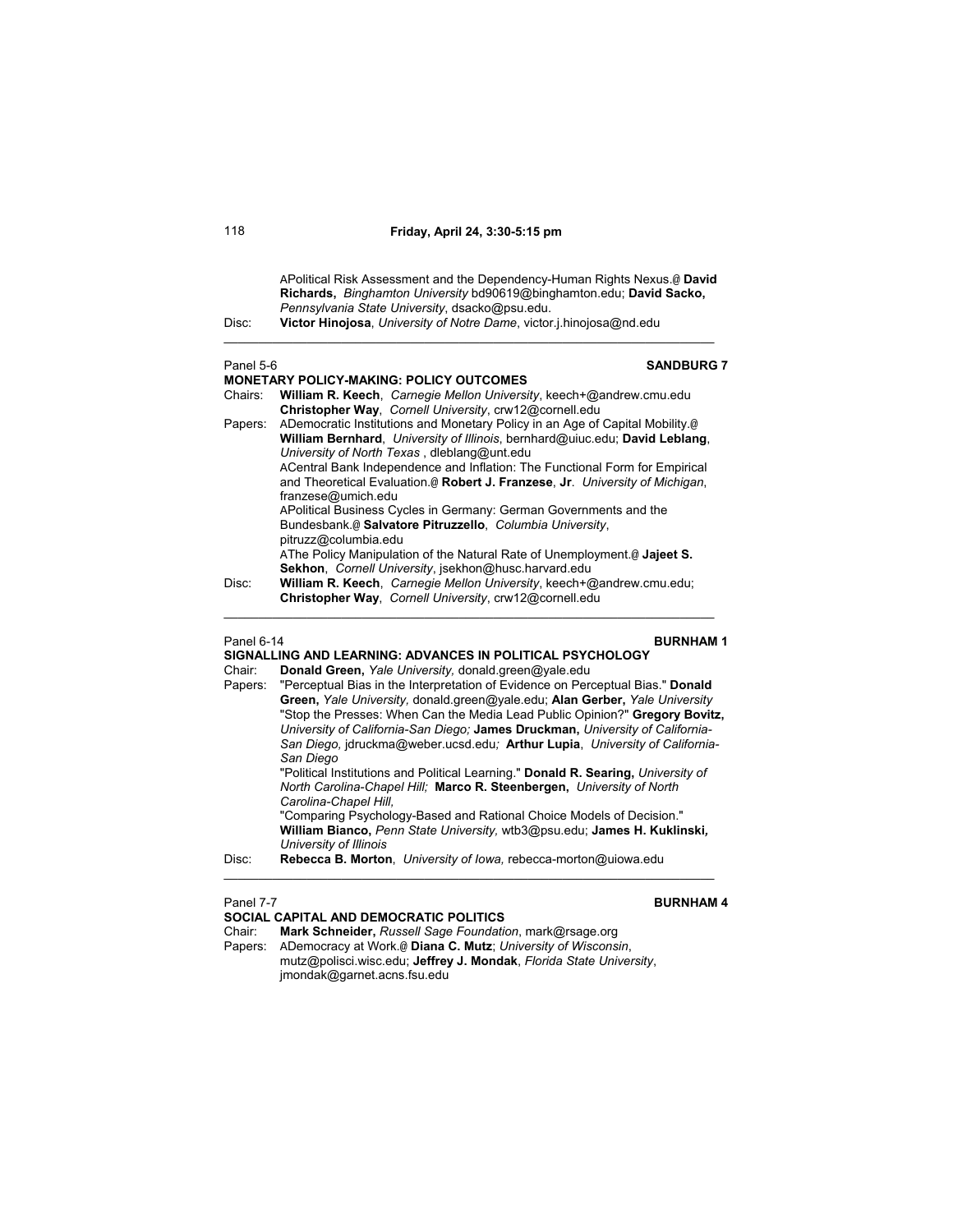AExtracurricular Activities and Citzenship: Investing in the Social Capital of Today=s Youth.@ **Elizabeth S. Smith**, *University of Minnesota*, essmith@aol.com AMobilization, Participation, and Democracy in the Neighborhood Context.@ **J. Tobin Grant,** *Ohio State University,* grant.112@osu.edu; **Quin Monson**, *Ohio State University*, monson.6@osu.edu "Social Capital and Participation in Democracy.@ **Yvette Alex-Assenoh,** *Indiana University;* **Ron Lake,** *Indiana University;* **Steven Procopio,** *Indiana University,*  sprocopi@indiana.edu

Disc: **Mark Schneider,** *Russell Sage Foundation*, mark@rsage.org

### Panel 7-10 **BURNHAM 2**

## **CONGRESSIONAL ELECTIONS**

| <b>Marni Ezra, National Science Foundation and Lafayette College,</b><br>ezram@erols.com                                                                                                   |
|--------------------------------------------------------------------------------------------------------------------------------------------------------------------------------------------|
| ACongressional Campaign Issues and Voter Concerns: Do Candidates Address<br>Issues that Matter?@ Jon K. Dalager, Georgetown College,<br>idalage0@gtc.georgetown.ky.us                      |
| "The Partisan Component to the Incumbency Advantage.@ Brad Lockerbie,<br>University of Georgia, cmsprf9@uga.cc.uga.edu                                                                     |
| "Agenda Setting and Voter Response in Congressional Elections @ Paul S.                                                                                                                    |
| Herrnson, University of Maryland, pherm@bss2.umd.edu; Kelly Patterson,<br>Brigham Young University, kdpatterson@fhss.byu.edu                                                               |
| AMidterm Losses in Congression Elections. <sup>®</sup> Deborah Morris, University of<br>Maryland-College Park; Eric Uslaner, University of Maryland-College Park,<br>euslaner@bss2.umd.edu |
| Gerald Wright, Indiana University                                                                                                                                                          |
|                                                                                                                                                                                            |

\_\_\_\_\_\_\_\_\_\_\_\_\_\_\_\_\_\_\_\_\_\_\_\_\_\_\_\_\_\_\_\_\_\_\_\_\_\_\_\_\_\_\_\_\_\_\_\_\_\_\_\_\_\_\_\_\_\_\_\_\_\_\_\_\_\_\_\_\_\_\_

## Panel 8-9 **CLARK 5**

|         | <b>FRAMING THE ISSUES: HOW THE MEDIA SHAPES PUBLIC POLICY AND OPINION</b>                        |
|---------|--------------------------------------------------------------------------------------------------|
| Chair:  | Stephen Earl Bennett, University of Cinncinnati, stephen.bennett@uc.edu,                         |
| Papers: | AFraming Policy Debate on Old Age Issues.@ Laurie A. Rhodebeck, Oberlin                          |
|         | College, frhodebeck@oberlin.edu                                                                  |
|         | AThe Caning of Michael Fay: The Media Versus the Public Versus the                               |
|         | Politicians. <sup>®</sup> Jinney S. Smith, Northwestern University, jinney-smith@nwu.edu;        |
|         | Benjamin I. Page, Northwestern University                                                        |
|         | APortraying the Public Voice: Public Opinion in the News. <sup>@</sup> Diane Heith, <i>Brown</i> |
|         | University, Diane Heith@brown.edu: Lori Cox Han, University of California Los                    |
|         | Angeles,                                                                                         |
| Disc:   | Jan P. Vermeer, Nebraska Wesleyan University, jpv@NebrWesleyan.edu                               |
|         |                                                                                                  |

 $\mathcal{L}_\text{max}$  , and the set of the set of the set of the set of the set of the set of the set of the set of the set of

Panel 9-1 **CLARK 7 ROUNDTABLE ON FEMINIST EPISTEMOLOGY** (co-sponsored with the Women=s Caucus, Panel 25-4)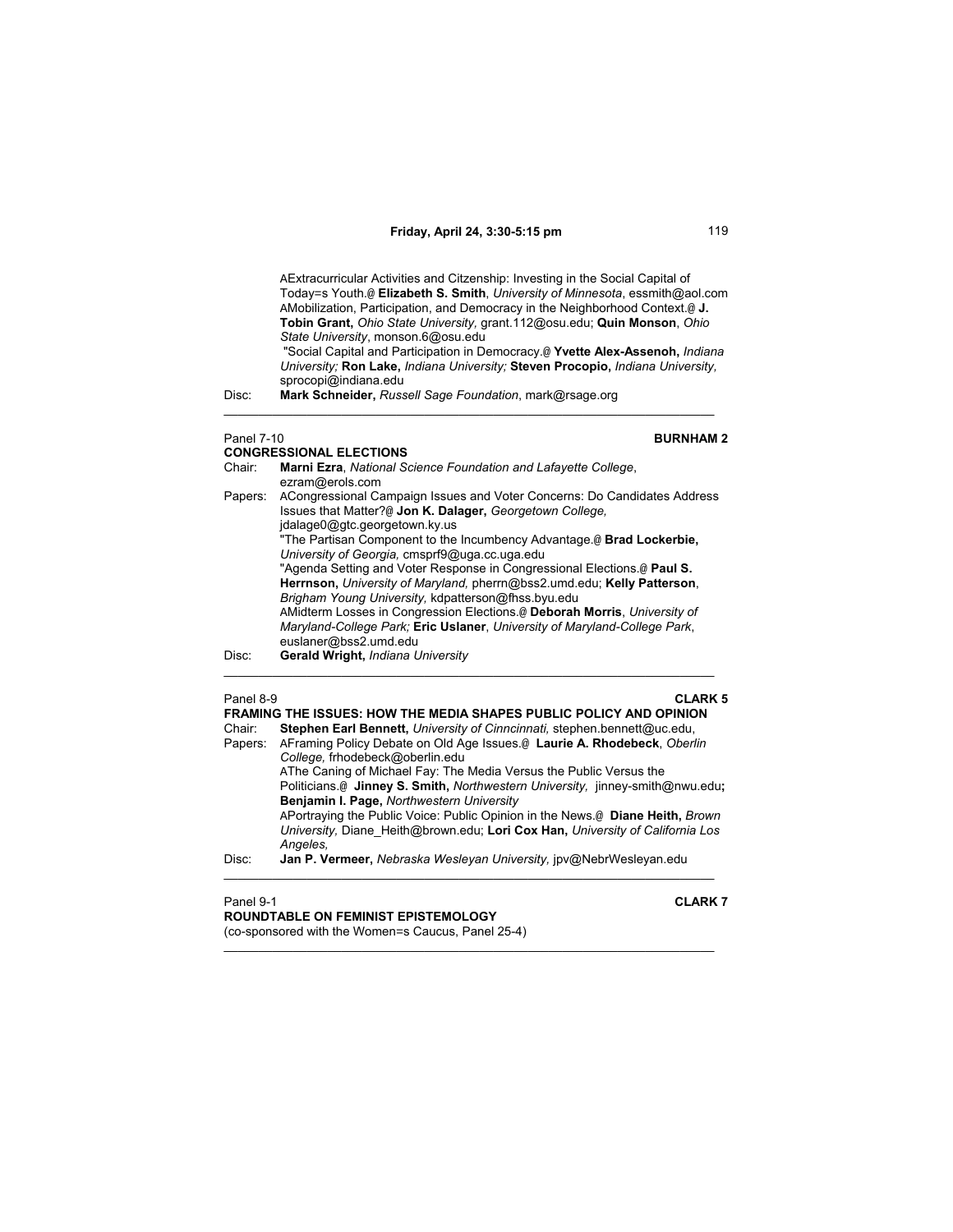## Panel 9-7 **BURNHAM 5**

**GENDER IDEOLOGY, WORK, AND WELFARE REFORM** (*Note*: This Panel will feature an alternate format. Participants will exchange papers beforehand. The chair will facilitate discussion by identifying broad themes/questions addressed in the papers. All Panel members will engage in discussion about their work, and invite participation from the audience.)<br>Chair: **Mary Lou Kendrigan**, Lansing C

Mary Lou Kendrigan, Lansing Community College, MKENDRIGAN@alpha.lansing.cc.mi.us

Papers: AAttitudes Towards Welfare: The Roles of Gender and Core Values.@ **Nina Van Dyke**, *University of California, Santa Barbara*, 6500nina@ucsbuxa.ucsb.edu AGender and the Role of Work.@ **Russ Muirhead**, *Williams College*, J.Russell.Muirhead@williams.edu AWelfare and Work: What Happened to Feminist Perspectives?@ **Cathy M. Johnson**, *Williams College*, Cathy.M.Johnson@williams.edu

 $\mathcal{L}_\text{max}$  , and the set of the set of the set of the set of the set of the set of the set of the set of the set of

## Panel 10-6 **DEARBORN 2**

**ROUNDTABLE: THE MEASUREMENT OF RACE: RACIAL DICHOTOMIZATION IN A MULTI-CULTURAL SOCIETY** 

 $\mathcal{L}_\text{max}$  , and the set of the set of the set of the set of the set of the set of the set of the set of the set of

Chair: **Brian Silver**, *Michigan State University*, bsilver@pilot.msu.edu **Tom W. Smith,** *University of Chicago*, National Opinion Research Center **Donald Kinder**, *University of Michigan*, drkinder@umich.edu **Paula McClain**, *University of Virginia*, pdm6t@virginia.edu **Frank Gilliam**, *University of California - Los Angeles*, fgilliam@ucla.edu

## Panel 11-7 **MONTROSE 2**

|         | <b>NEW THOUGHTS ON HOBBES AND LOCKE</b>                                   |
|---------|---------------------------------------------------------------------------|
| Chair:  | Arlene W. Saxonhouse, University of Michigan, awsaxon@umich.edu           |
| Papers: | "Thomas Hobbes: Theologian." Laura Merzig, Wheaton College,               |
|         | laura.v.merzig@wheaton.edu                                                |
|         | "The Political Economy of Thomas Hobbes." Michael McLendon, University of |
|         | Texas at Austin, mikemc@jeeves.la.utexas.edu                              |
|         | "Lockean Rhetoric and Toleration." Laurence Nee, University of Dallas,    |
|         | Inee@acad.udallas.edu                                                     |
| Disc:   | <b>Patrick Riley, University of Wisconsin-Madison</b>                     |
|         | Arlene W. Saxonhouse, University of Michigan, awsaxon@umich.edu           |
|         |                                                                           |

## Panel 11-12 **MONTROSE 3**

|        | <b>CONFRONTING THE &gt;60S: A ROUNDTABLE</b>                   |
|--------|----------------------------------------------------------------|
| Chair: | John Wallach, Hunter College, jwallach@shiva.hunter.cuny.edu   |
| Part:  | Donald A. Downs, University of Wisconsin-Madison,              |
|        | dadowns@facstaff.wisc.edu                                      |
|        | Meta Mendel-Reyes, Swarthmore College, mmendel1@swarthmore.edu |
|        | James Miller, The New School, millerje@newschool.edu           |
|        |                                                                |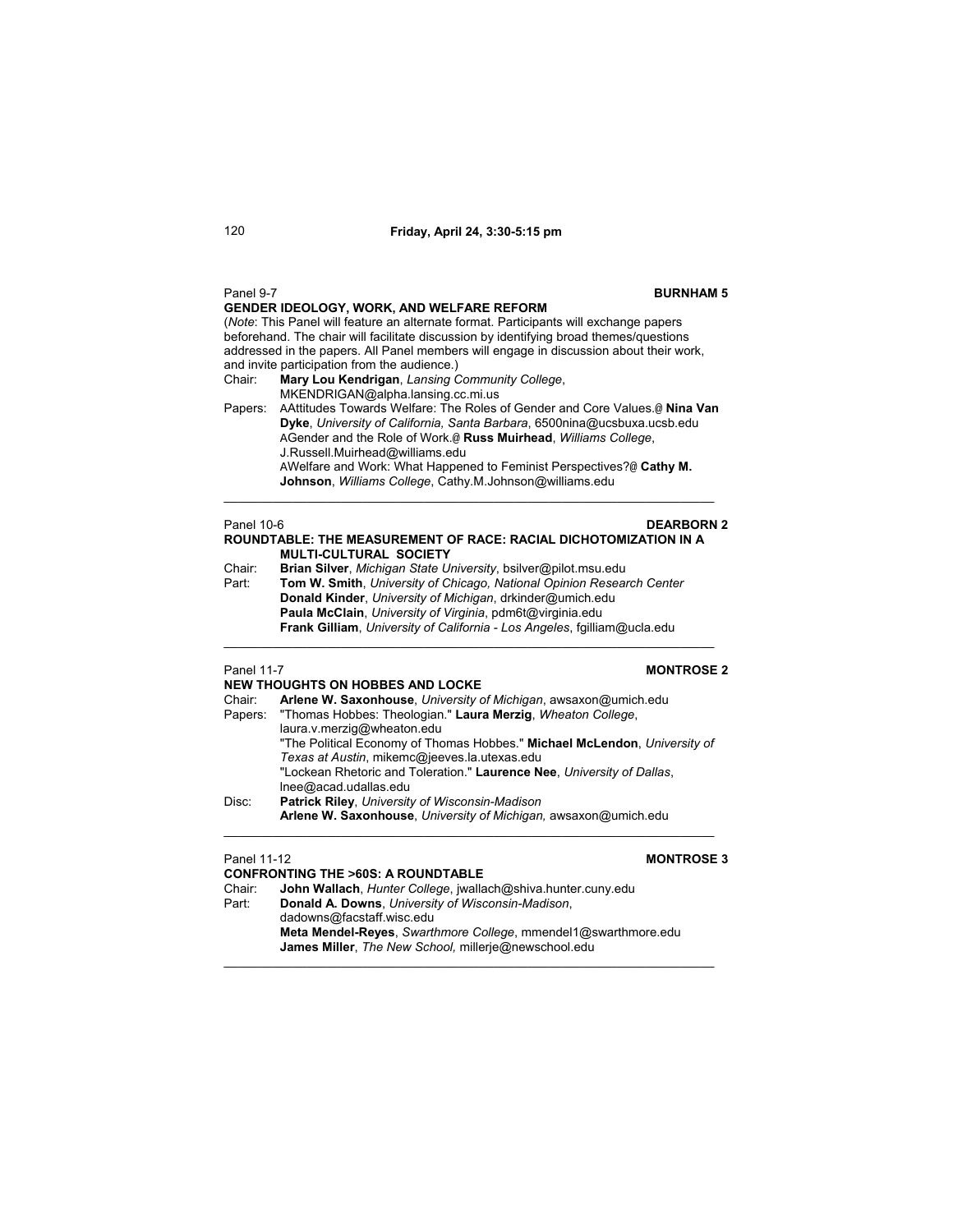## Panel 13-2 **LASALLE 1**

|                   | <b>FORMAL MODELS OF U.S. LEGISLATIVE PROCESS</b>                                    |
|-------------------|-------------------------------------------------------------------------------------|
| Chair:            | Scott Ainsworth, University of Georgia, Athens, sainswor@uga.cc.uga.edu             |
| Papers:           | A>Killer= Amendments in Congress.@ John D. Wilkerson, University of                 |
|                   | Washington at Seattle, fizzle@u.washington.edu                                      |
|                   | AA Modest Proposal: Reconciling Theories of Gridlock.@ Craig Volden,                |
|                   | Claremont Graduate University, craig.volden@cqu.edu                                 |
|                   | AThe Herding of Cats: Leadership, Uncertainty and Signaling in the U.S.             |
|                   | Congress.@ Carl M. Rhodes, Rice University, rhodes@ruf.rice.edu                     |
|                   | ADestined or Doomed: Seeking Power and Reelection in the U.S. House of              |
|                   | Representatives. <sup>®</sup> Kristin Kanthak, University of Iowa, kristin-         |
|                   | kanthak@uiowa.edu                                                                   |
| Disc:             | Nathan Dietz, University of Rochester, nnd2@troi.cc.rochester.edu                   |
|                   |                                                                                     |
|                   |                                                                                     |
| <b>Panel 14-7</b> | <b>LASALLE 2</b>                                                                    |
|                   | THE VOTING RIGHTS ACT AND MODELS FOR REDISTRICTING                                  |
| Chair:            | David Lublin, University of South Carolina, lublin@garnet.cla.sc.edu                |
| Papers:           | AA Normal Vote Approach to Redistricting Analysis.@ Brian J. Gaines, University     |
|                   | of Illinois, bigaines@uiuc.edu; Rui J. De Figuereido, Jr., University of California |
|                   | at Berkeley, rui@haas.berkeley.edu; Wendy Tam, University of Illinois,              |
|                   | wendy@stat.berkeley.edu                                                             |
|                   | AHow to Predict the Effects of Redistricting CBetter @ Micah Altman, Harvard        |
|                   | University, maltman@www-vdc.fas.harvard.edu                                         |
|                   | APatchwork Districts and Representation: Multi-Rackal Gerrymandering and            |
|                   | Policy Outcomes in the States @ David Epstein, Stanford University,                 |

so33@columbia.edu

Disc: **David Lublin** *University of South Carolina*, lublin@garnet.cla.sc.edu

 $\mathcal{L}_\text{G} = \{ \mathcal{L}_\text{G} \mid \mathcal{L}_\text{G} \mid \mathcal{L}_\text{G} \mid \mathcal{L}_\text{G} \mid \mathcal{L}_\text{G} \mid \mathcal{L}_\text{G} \mid \mathcal{L}_\text{G} \mid \mathcal{L}_\text{G} \mid \mathcal{L}_\text{G} \mid \mathcal{L}_\text{G} \mid \mathcal{L}_\text{G} \mid \mathcal{L}_\text{G} \mid \mathcal{L}_\text{G} \mid \mathcal{L}_\text{G} \mid \mathcal{L}_\text{G} \mid \mathcal{L}_\text{G}$ 

## Panel 14-10<br>**MONTROSE 7** MODELING BUREAUCRATIC BEHAVIOR: FOUR GREAT PAPERS WITH REALLY AWFUL TITLES **MODELING BUREAUCRATIC BEHAVIOR: FOUR GREAT PAPERS WITH REALLY**

(co-sponsored with Public Administration, Panel 22-4)  $\mathcal{L}_\text{max}$  , and the set of the set of the set of the set of the set of the set of the set of the set of the set of

## Panel 15B12 **MONTROSE 1**

### **NOMINATION CAMPAIGNS**<br>Chair: **Sarah M. Morehou** Sarah M. Morehouse, University of Connecticut, macsarahj@postoffice.worldnet.att.net

Papers: AEarly Voting, Presidential Primaries, and the Future of Momentum.@ **Andrew Busch,** *University of Denver*, abusch@du.edu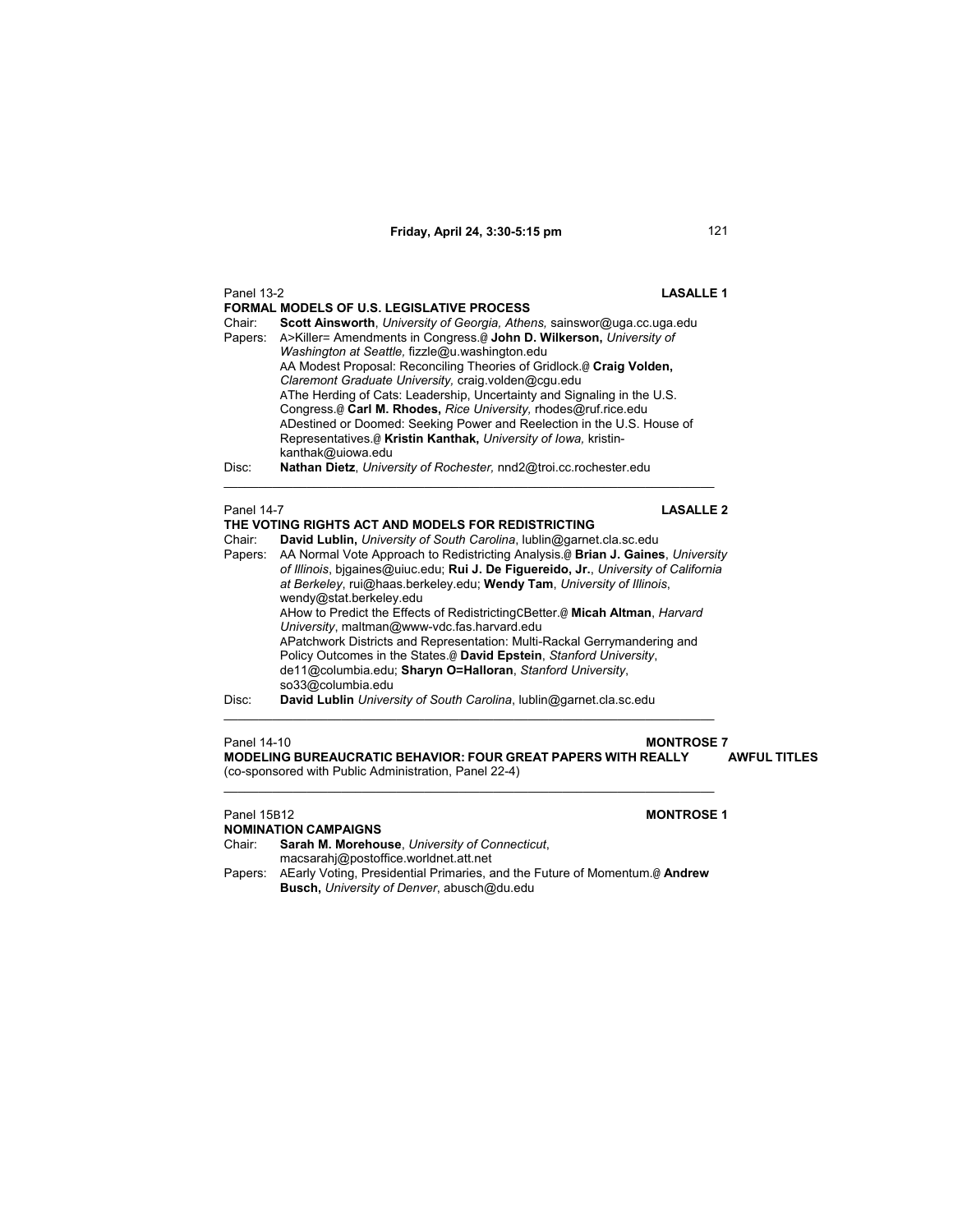ADemocratic and Republican Intra-Elite and Elite-Mass Linkages, 1980-1992: Towards an Institutional Explanation.@ **Douglas Usher,** *Cornell University*, dlu1@tempter.arts.cornell.edu Disc**: Jean-Philippe Faletta,** *Wayne State University* **\_\_\_\_\_\_\_\_\_\_\_\_\_\_\_\_\_\_\_\_\_\_\_\_\_\_\_\_\_\_\_\_\_\_\_\_\_\_\_\_\_\_\_\_\_\_\_\_\_\_\_\_\_\_\_\_\_\_\_\_\_\_\_\_\_\_\_\_\_\_\_**  Panel 16-1 **LASALLE 3 AUTHOR MEETS CRITICS: JOHN GEER'S FROM TEA LEAVES TO OPINION POLLS** Chair: **Walter Stone**, *University of Colorado*, stonew@sobek.colorado.edu Author: **John Geer**, *Vanderbilt University*, geer@ctrvax.vanderbilt.edu Part: **John Aldrich**, *Duke University*, aldrich@acpub.duke.edu **Susan Herbst**, *Northwestern University*, sherbst@nwu.edu **Paul Quirk**, *University of Illinois-Urbana*, p-quirk@ntx1.cso.uiuc.edu  $\mathcal{L}_\text{max}$  , and the set of the set of the set of the set of the set of the set of the set of the set of the set of Panel 17-1 **LASALLE 5 THEORETICAL ADVANCES IN THE STUDY OF INSTITUTIONS: NEW BOOKS BY TSEBELIS/MONEY AND HUBER** (co-sponsored with Comparative PoliticsCIndustrialized Countries, Panel 1-5) Chair: **Steven S. Smith**, *University of Minnesota*, sssmith@polisci.umn.edu Papers: ARationalizing Parliament.@ **John D. Huber**, *University of Michigan*, jhuber@sph.umich.edu ABicameralism.@ **George Tsebelis**, *University of California, Los Angeles*, Tsebelis@ucla.edu Disc: **Gary Cox** *University of California, San Diego*, gcox@ucsd.edu **Michael Laver**, *Trinity College*, mlaver@tcd.ie **Gerhard Loewenberg**, *University of Iowa*, g-loewenberg@uiowa.edu **Steven S. Smith**, *University of Minnesota*, sssmith@polisci.umn.edu  $\mathcal{L}_\text{max}$  , and the set of the set of the set of the set of the set of the set of the set of the set of the set of Panel 17-17 **DEARBORN 1 REPRESENTATION OF MINORITY INTERESTS IN CONGRESS** Chair: **Brian D. Posler**, *Millikin University*, bposler@mail.millikin.edu Papers: AWhy Differences Matter: The Impact of Hispanics and Asians in Congress.@ **Dena Levy**, *SUNY, Brockport*, dlevy@acs.brockport.edu; **Charles Tien**, *Hunter College, CUNY*, ctien@shiva.hunter.CUNY.EDU AExamining Civil Rights Roll Call Voting in the Senate, 1957-1991." **Francine Sanders**, *University of Texas, San Antonio*, fsanders@lonestar.utsa.edu ARedistricting and the Georgia Congressional Delegation: New Constituencies -

New Interests.@ **F. Carl Walton**, *University of Georgia*,

gserra@topcat.bridgew.edu

Disc: **Matthew Schousen**, *Franklin & Marshall College*, m\_schousen@acad.fandm.edu

cmswalt@uga.cc.uga.edu; **Scott Gissendanner**, *University of Georgia*  AMajority Black Districts: Wastelands or Breeding Grounds? A View From the States.@ **Kerry L. Haynie**, *Rutgers University*, klhaynie@rci.rutgers.edu; **Kimberly D. Clark**, *Rutgers University*, clkimber@clam.rutgers.edu

pinney@wmich.edu; **George Serra**, *Bridgewater State College*,

ALegislative Sponsorship and Cohesion: The Congressional Black Caucus and the Calculus of Bill Introduction.@ **Neil Pinney**, *Western Michigan University*,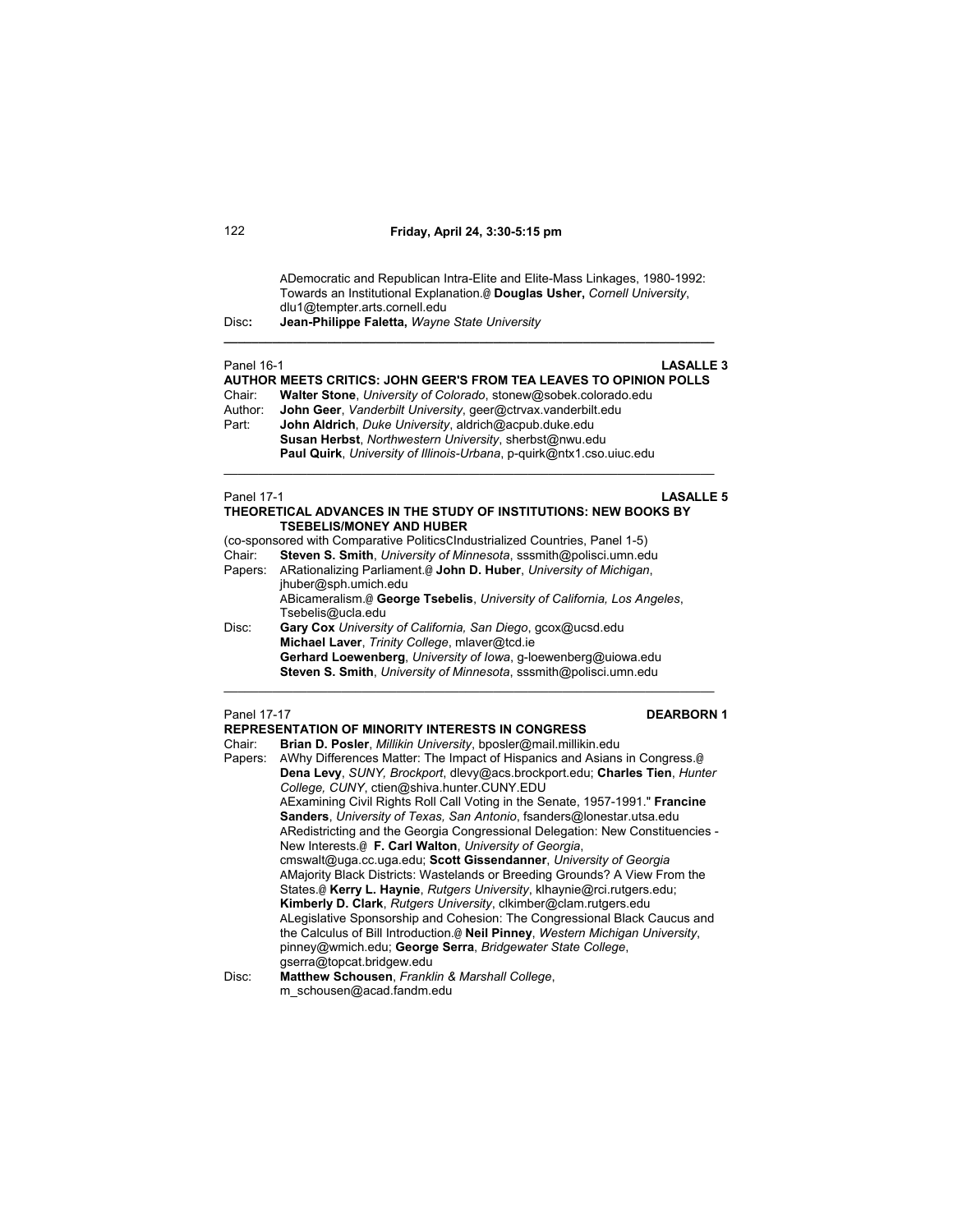$\mathcal{L}_\text{max}$  , and the set of the set of the set of the set of the set of the set of the set of the set of the set of

| Panel 18-4<br><b>DEARBORN 3</b><br>MODELS OF APPELLATE COURT DECISION MAKINGMODELS OF APPELLATE<br><b>COURT DECISION MAKING</b> |                                                                                                                                                                                                                                                                                                                                                                                                                                                                                                                                                                                                                                                                                                                                                                                                                                                                                                                                                               |  |  |
|---------------------------------------------------------------------------------------------------------------------------------|---------------------------------------------------------------------------------------------------------------------------------------------------------------------------------------------------------------------------------------------------------------------------------------------------------------------------------------------------------------------------------------------------------------------------------------------------------------------------------------------------------------------------------------------------------------------------------------------------------------------------------------------------------------------------------------------------------------------------------------------------------------------------------------------------------------------------------------------------------------------------------------------------------------------------------------------------------------|--|--|
| Chair:                                                                                                                          | Steven R. Van Winkle, SUNY B Stony Brook,                                                                                                                                                                                                                                                                                                                                                                                                                                                                                                                                                                                                                                                                                                                                                                                                                                                                                                                     |  |  |
| Papers:                                                                                                                         | stevevw@datalab2.sbs.sunysb.edu<br>AA Cite for Every Season? The Plasticity of Judicial Decision Making on the<br>Eighth Circuit Court of Appeals in Administrative Law Cases.@ Blake J. Nelson,<br>Pennsylvania State University B Harrisburg, nxb17@psu.edu; Paul A. Kramer,<br>Moorhead State University, kramer@mhdma.moorhead.msus.edu<br>ABringing the Law Back In: Finding a Role for Law in Models of Supreme Court<br>Decision Making.@ Herbert M. Kritzer, University of Wisconsin B Madison,<br>kritzer@polisci.wisc.edu: Mark Richards, University of Wisconsin B Madison; J.<br>Mitchell Pickerill, University of Wisconsin B Madison<br>AJudicial Decision Making and Statutory Interpretation in the U.S. Courts of<br>Appeals. <sup>®</sup> Susan B. Haire, University of Georgia, cmshaire@uga.cc.uga.edu;<br>Rick Dunn, Dickinson College, dunnr@dickinson.edu<br>AReassessing the Attitudinal Approach: Case Significance and Votes on the |  |  |
|                                                                                                                                 | Merits.@ Paul Martin, University of Oxford, paul.martin@nuffield.ox.ac.uk                                                                                                                                                                                                                                                                                                                                                                                                                                                                                                                                                                                                                                                                                                                                                                                                                                                                                     |  |  |
| Disc:                                                                                                                           | Thomas Walker, Emory University, polstw@emory.edu<br>Steven R. Van Winkle, SUNY BStony Brook, stevevw@datalab2.sbs.sunysb.edu                                                                                                                                                                                                                                                                                                                                                                                                                                                                                                                                                                                                                                                                                                                                                                                                                                 |  |  |
|                                                                                                                                 | Panel 19-9<br><b>CLARK 10</b><br><b>WELFARE POLICY IN THE STATES</b>                                                                                                                                                                                                                                                                                                                                                                                                                                                                                                                                                                                                                                                                                                                                                                                                                                                                                          |  |  |
| Chair:<br>Papers:                                                                                                               | Richard Winters, Dartmouth College, Richard.f.winters@dartmouth.edu<br>ASocial Disturbance and Social Welfare Policy.@ Nicholas Bauroth, Loyola                                                                                                                                                                                                                                                                                                                                                                                                                                                                                                                                                                                                                                                                                                                                                                                                               |  |  |
|                                                                                                                                 | University, nbarot@luc.edu                                                                                                                                                                                                                                                                                                                                                                                                                                                                                                                                                                                                                                                                                                                                                                                                                                                                                                                                    |  |  |
|                                                                                                                                 | AThe (Non)Politics of Welfare.@ Richard M. Francis, Brown University,                                                                                                                                                                                                                                                                                                                                                                                                                                                                                                                                                                                                                                                                                                                                                                                                                                                                                         |  |  |
|                                                                                                                                 | Richard francis@brown.edu<br>AState v. Federal Government: Who Leads Welfare Reform?@ Shelly Arsneault,                                                                                                                                                                                                                                                                                                                                                                                                                                                                                                                                                                                                                                                                                                                                                                                                                                                       |  |  |
|                                                                                                                                 | Western Kentucky University, Shelly arsneault@wku.edu                                                                                                                                                                                                                                                                                                                                                                                                                                                                                                                                                                                                                                                                                                                                                                                                                                                                                                         |  |  |
|                                                                                                                                 | AState Fiscal Controls and the Impact on State Welfare Spending @ Craig<br>Goodman, Marquette University, 4ca3goodmanc@vms.mu.edu                                                                                                                                                                                                                                                                                                                                                                                                                                                                                                                                                                                                                                                                                                                                                                                                                             |  |  |
| Disc:                                                                                                                           | Charles Barrilleaux, Florida State University, cbarrile@garnet.acns.fsu.edu                                                                                                                                                                                                                                                                                                                                                                                                                                                                                                                                                                                                                                                                                                                                                                                                                                                                                   |  |  |
| Panel 19-10                                                                                                                     | <b>PDR 18</b>                                                                                                                                                                                                                                                                                                                                                                                                                                                                                                                                                                                                                                                                                                                                                                                                                                                                                                                                                 |  |  |
| Chair:                                                                                                                          | <b>ELECTIONS AND PARTICIPATION IN THE STATE</b><br>Alan Brierly, University of Northern Iowa                                                                                                                                                                                                                                                                                                                                                                                                                                                                                                                                                                                                                                                                                                                                                                                                                                                                  |  |  |
| Papers:                                                                                                                         | ALouisiana=s Open Election Law and the Politics of Extremism.@ Brian                                                                                                                                                                                                                                                                                                                                                                                                                                                                                                                                                                                                                                                                                                                                                                                                                                                                                          |  |  |
|                                                                                                                                 | Schaffner, University of Indiana, Bshaffne@indiana.edu<br>AThe National Voter Registration Act and Participation in South Carolina:<br>Challenge, Compliance and Continuity @ Bruce Ransom, Clemson University,<br>Bii@clemson.edu; David Woodard, Clemson University, judith@clemson.edu<br>AElectoral Disintegration in State Elections: Addressing the Level of Analysis<br>Problem.@ Brian Smentkowski, Southeast Missouri State University,<br>Bpsmentkowski@semovm.semo.edu                                                                                                                                                                                                                                                                                                                                                                                                                                                                             |  |  |
| Disc:                                                                                                                           | Ronald Weber, University of Wisconsin, rweber@csd.uwm.edu                                                                                                                                                                                                                                                                                                                                                                                                                                                                                                                                                                                                                                                                                                                                                                                                                                                                                                     |  |  |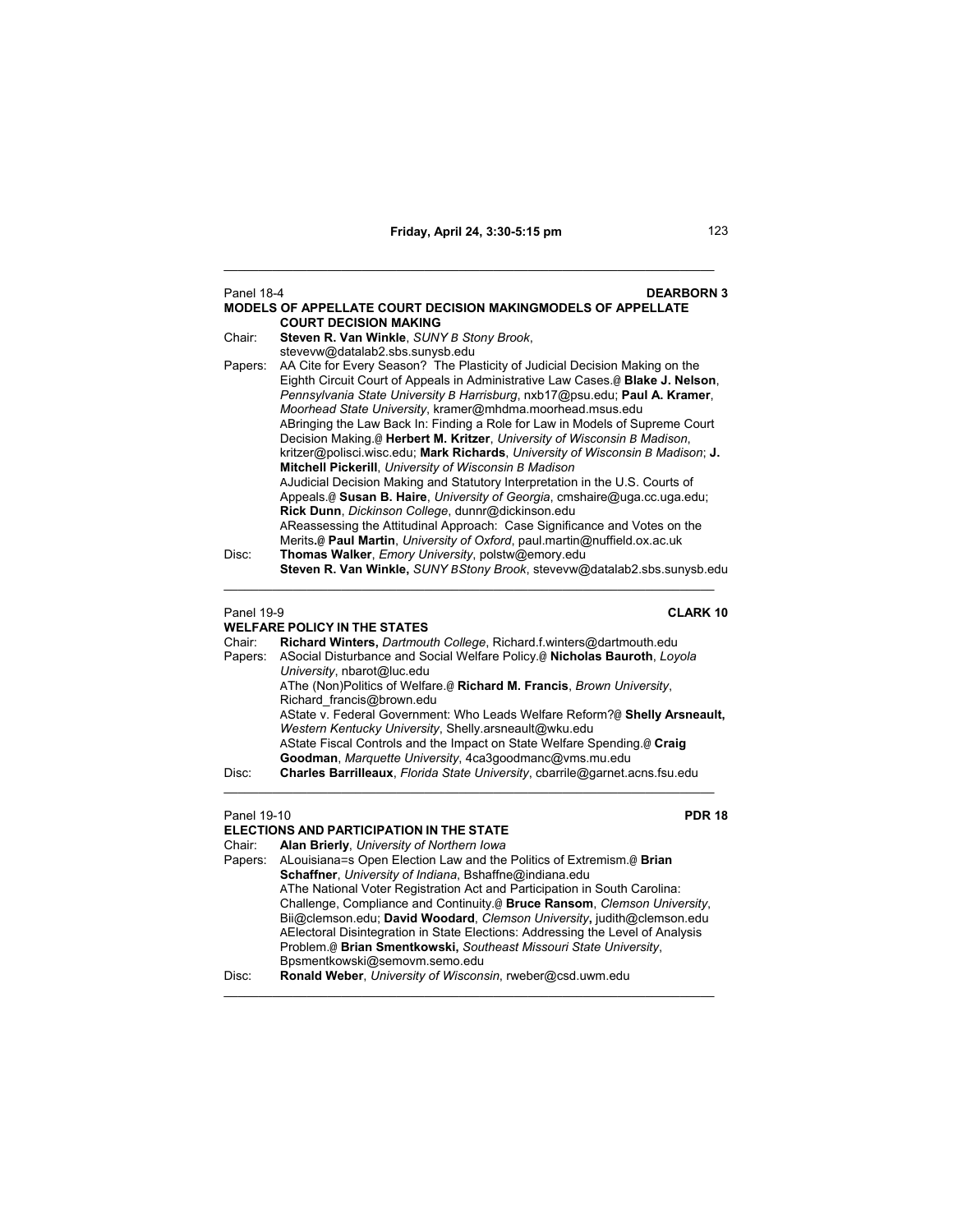## Panel 21-7 **SANDBURG 8**

|         | THE POLITICS OF WELFARE POLICY                                               |
|---------|------------------------------------------------------------------------------|
| Chair:  | <b>Ronald F. King.</b> Tulane University, ronking@mailhost.tcs.tulane.edu    |
| Papers: | ADeciphering the Current Attack on the Welfare State.@ Brian Waddell.        |
|         | University of Connecticut, Stamford Branch, sarah.raskin@mail.trincoll.edu   |
|         | ADoes Welfare Lead to More Dependence?@ Yuhang Shi, East Carolina            |
|         | University, shiy@mail.ecu.edu                                                |
|         | AThe New Politics of Welfare Medicine @ Michael K. Gusmano, Yale University, |
|         | Gusmano@MASPO3.MAS.MAS.YALE.EDU : Colleen Grogan, Yale University            |
|         | Als There A Culture of Dependence? Public Assistance and Public Opinion.@    |
|         | Saundra K. Schneider, University of South Carolina, saundra-                 |
|         | schneider@sc.edu; William G. Jacoby, University of South Carolina            |
| Disc:   | Karen L. Baird, Purchase College, SUNY, baird@purchase.edu                   |
|         | <b>Ronald F. King.</b> Tulane University, ronking@mailhost.tcs.tulane.edu    |

 $\mathcal{L}_\text{max}$  , and the set of the set of the set of the set of the set of the set of the set of the set of the set of

### Panel 21-17 **PDR 17**

|         | <b>DESIGNING PUBLIC POLICIES. THE COMPARATIVE PERSPECTIVE</b>                       |
|---------|-------------------------------------------------------------------------------------|
| Chair:  | Malcolm Goggin, Michigan State University, goggin@pilot.msu.edu                     |
| Papers: | ADeterminants of Policy Design: The State of the Literature.@ Rejean Landry,        |
|         | Universite= Laval, rejean.landry@pol.ulaval.ca; Frederick Varone, Institut de       |
|         | Hautes Etudes en Administration Publique, Switzerland,                              |
|         | frederic.varone@idheap.unit.ch; Malcolm Goggin, Michigan State University,          |
|         | goggin@pilot.msu.edu; Susan Gerard Marton, University of Goteberg, Sweden,          |
|         | susan.marton@pol.qu.se; Ivan Bleiklie, University of Bergen, Norway,                |
|         | ivar.bleiklie@los.uib.no                                                            |
|         | APolicy Design: Perspectives, Concepts, and Measures.@ Arco Timmermans,             |
|         | Delft University of Technology. The Netherlands, a timmermans@sepa.tudelft.nl;      |
|         | <b>Christine Rothmayr, Institut fuer Politikwissenschaft, University of Zurich,</b> |
|         | rothmayr@pwi.unizh.ch: Uwe Serduelt, Institut fuer Politikwissenschaft,             |
|         | University of Zurich, serduelt@pwi.unizh.ch; Frederick Varone, Institut de          |
|         | Hautes Etudes en Administration Publique, Switzerland,                              |
|         | frederic.varone@idheap.unit.ch                                                      |
|         | AStudying Policy Design Comparatively: Methodological Issues.@ Malcolm              |
|         | Goggin, Michigan State University, goggin@wmich.edu; Sissel Hovik,                  |
|         | Norwegian Institute of Urban and Regional Research, sissel.hovik@nibr.no            |
| Disc:   | <b>B. Guy Peters, University of Pittsburgh</b>                                      |
|         |                                                                                     |
|         | David Weimer, University of Rochester, dewr@troi.cc.rochester.edu                   |
|         |                                                                                     |

Panel 22-4 **MONTROSE 7** 

## **MODELING BUREAUCRATIC BEHAVIOR: FOUR GREAT PAPERS WITH REALLY AWFUL TITLES**

(co-sponsored with Methodology, Panel 14-10)

Chair: **Robert Durant,** *Texas A&M University,* rdurant@bushschool.tamu.edu

Papers: "Uncertainty, Information Processing and Organizational Response: The Nature of Risk-Bearing Behavior in Public Bureaucracies." **George A. Krause**, *University of South Carolina*, krauseg@garnet.cla.sc.edu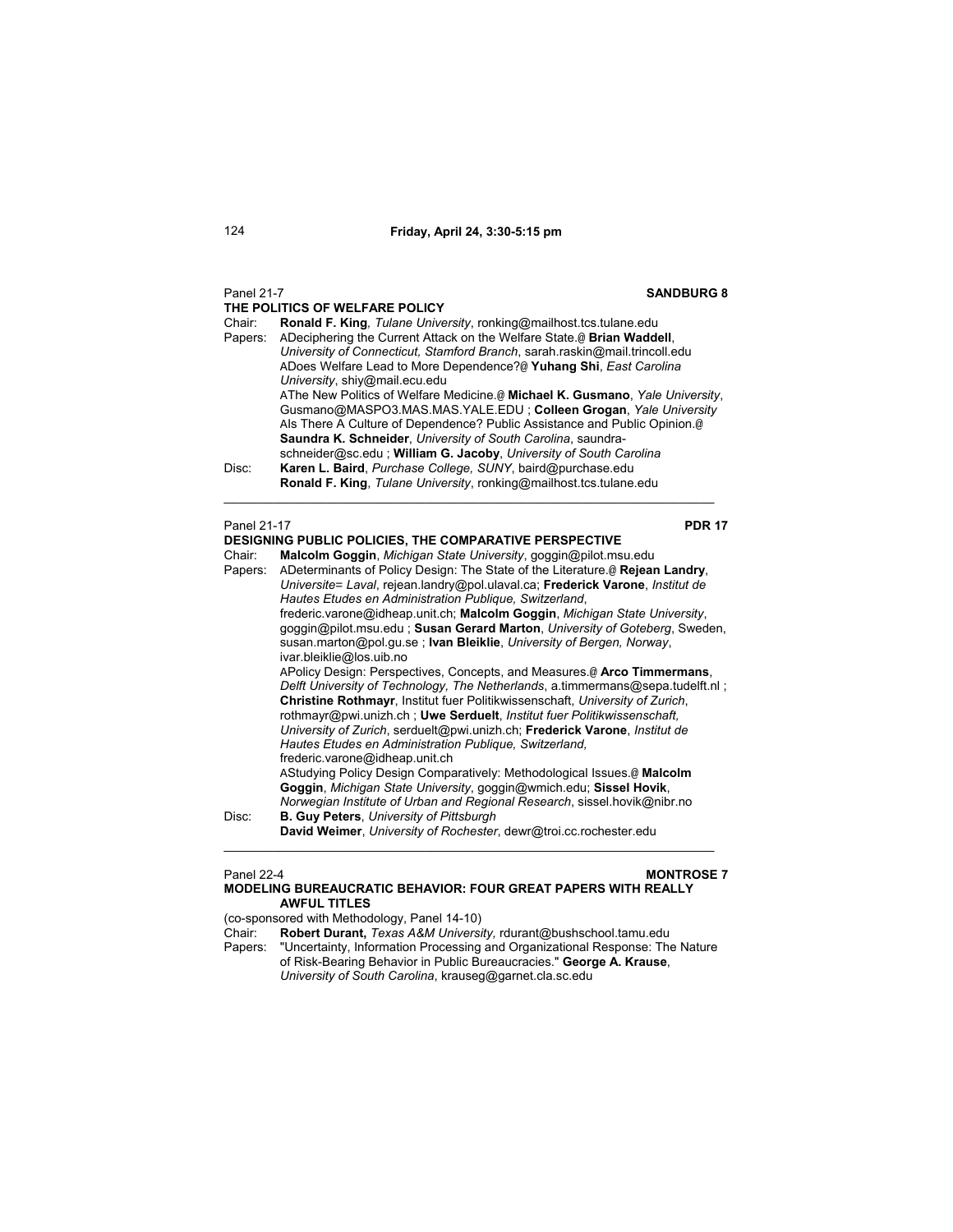|       | "Bureaucratic Labor Markets, Agency Culture, and the Struggles of the         |
|-------|-------------------------------------------------------------------------------|
|       | Progressive Agency, 1897-1913." Daniel P. Carpenter, Princeton University,    |
|       | dcarpent@princeton.edu                                                        |
|       | "Comparative Methods for the Analysis of the Allocation of Time." John Brehm, |
|       | Duke University, jbrehm@acpub.duke.edu; Scott Gates, Michigan State           |
|       | University, gatess@pilot.msu.edu; Brad Gomez, Duke University                 |
|       | "A Markov Chain Regime Switching Model of Budgeting Behavior." John           |
|       | Bremer, University of Rochester, brem@troi.cc.rochester.edu                   |
| Disc: | Jeff Gill, Cal Poly, San Luis Obispo and Harvard University,                  |
|       | jqill@hmdc.fas.harvard.edu                                                    |
|       |                                                                               |

Panel 25-4 **CLARK 7**

**ROUNDTABLE ON FEMINIST EPISTEMOLOGY** (co-sponsored with Gender and Politics, Panel 9-1) Chair: **Lyn Kathlene**, *Purdue University*, kathlene@polsci.purdue.edu Mary Hawkesworth, *University of Louisville*, mehawk01@ulkyvm.louisville.edu **Jennifer Ring**, *University of Nevada*, jring@unr.edu **Lynn Staeheli**, *University of Colorado at Boulder*, lynner@spot.colorado.edu **Peregrine Schwartz-Shea**, *University of Utah*, psshea@poli-sci.utah.edu  $\mathcal{L}_\text{max}$  , and the contribution of the contribution of the contribution of the contribution of the contribution of the contribution of the contribution of the contribution of the contribution of the contribution of t

# **Friday, April 24, Evening**

 $\mathcal{L}_\text{max}$  , and the set of the set of the set of the set of the set of the set of the set of the set of the set of

**Friday, April 24, 5:30-6:00 pm** 

## **Annual Business Meeting Empire Room Empire Room Awards Presentation**

**Harold Spaeth**, *Michigan State University*, Presiding

## **Friday, April 24, 6:00-8:00 pm**

## **President=s Reception** Empire Room

Host: President Harold Spaeth

**Note: Only Registered Participants will be admitted. Name Badges required.**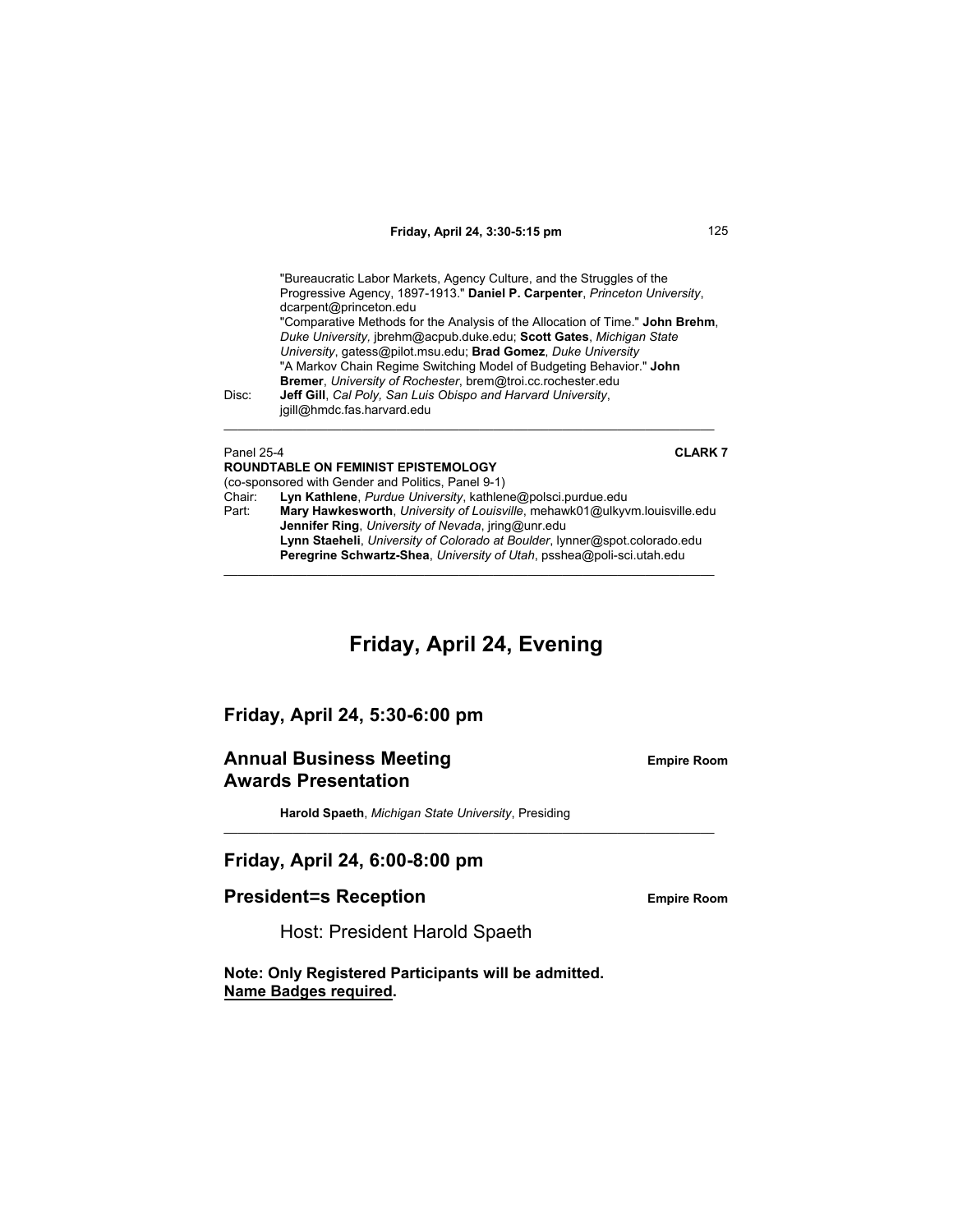$\mathcal{L}_\text{max}$  , and the contribution of the contribution of the contribution of the contribution of the contribution of the contribution of the contribution of the contribution of the contribution of the contribution of t

## **Friday, April 24, 6:30-9:30 pm**

Poster Session 5 (Authors will be present from 6:30-8:30 pm)

Section 24 Posters/Reception (Evening) **PDR FOYER CONTRIBUTIONS OF THE LIBERAL ARTS COLLEGES TO THE POLITICAL SCIENCE DISCIPLINE**

- 1. "To the Nth Degree: Political Science, Professionalism and the Liberal Arts." **Ann Davies**, *Beloit College*, daviesa@beloit.edu; **Sandra Fried**, Beloit College, frieds@stu.beloit.edu
- 2. "Teaching Political Science 'One-Course-At-A-Time': Challenges and Opportunities." **David Loebsack**, *Cornell College*, LOEBSACK@cornelliowa.edu
- 3. "A Tradition of Excellence: Political Science at Furman." **Glen Halva-Neubauer**, *Furman University*, Glen.Halva-Neubauer@furman.edu
- 4. "Political Science at Grinnell." **Robert Grey**, *Grinnell College*, grey@ac.grin.edu
- 5. "Integrated International Studies: A New Multidisciplinary Approach to Undergraduate International Studies." **Robert F. Seibert**, *Knox College*, rseibert@knox.edu
- 6. "What Works? Recruitment, Rigor, Rolodex." **Robert McIntire**, *Millikin University*, rmcintire@mail.millikin.edu; **Brian D. Posler**, *Millikin University*, bposler@mail.millikin.edu; **Michelle D. Deardorff**, *Millikin University*, mdeardorff@mail.millikin.edu
- 7. "Success in Inspiring Undergraduate Research." **John W. Williams**, *Principia College,* jww@prin.edu
- 8. AThe Old Girls Network: Wellesley Alumnae, Wellesley Students, and Political Science.@ *Wellesley College*

 $\mathcal{L}_\text{max}$  , and the set of the set of the set of the set of the set of the set of the set of the set of the set of

9. ATalkin= About the Next Generation: From College to Graduate School.@ **Michael K. LeRoy**, *Wheaton College*, michael.leroy@wheaton.edu

## **Friday, April 24, 10:00 pm - 12:00 am**

## **Special Late Night Receptions**

University of Houston **PDR 18** Rice University **In Honor of New MPSA President James L. Gibson**

Washington University - St. Louis **PDR 17** 

 $\mathcal{L}_\text{max}$  , and the set of the set of the set of the set of the set of the set of the set of the set of the set of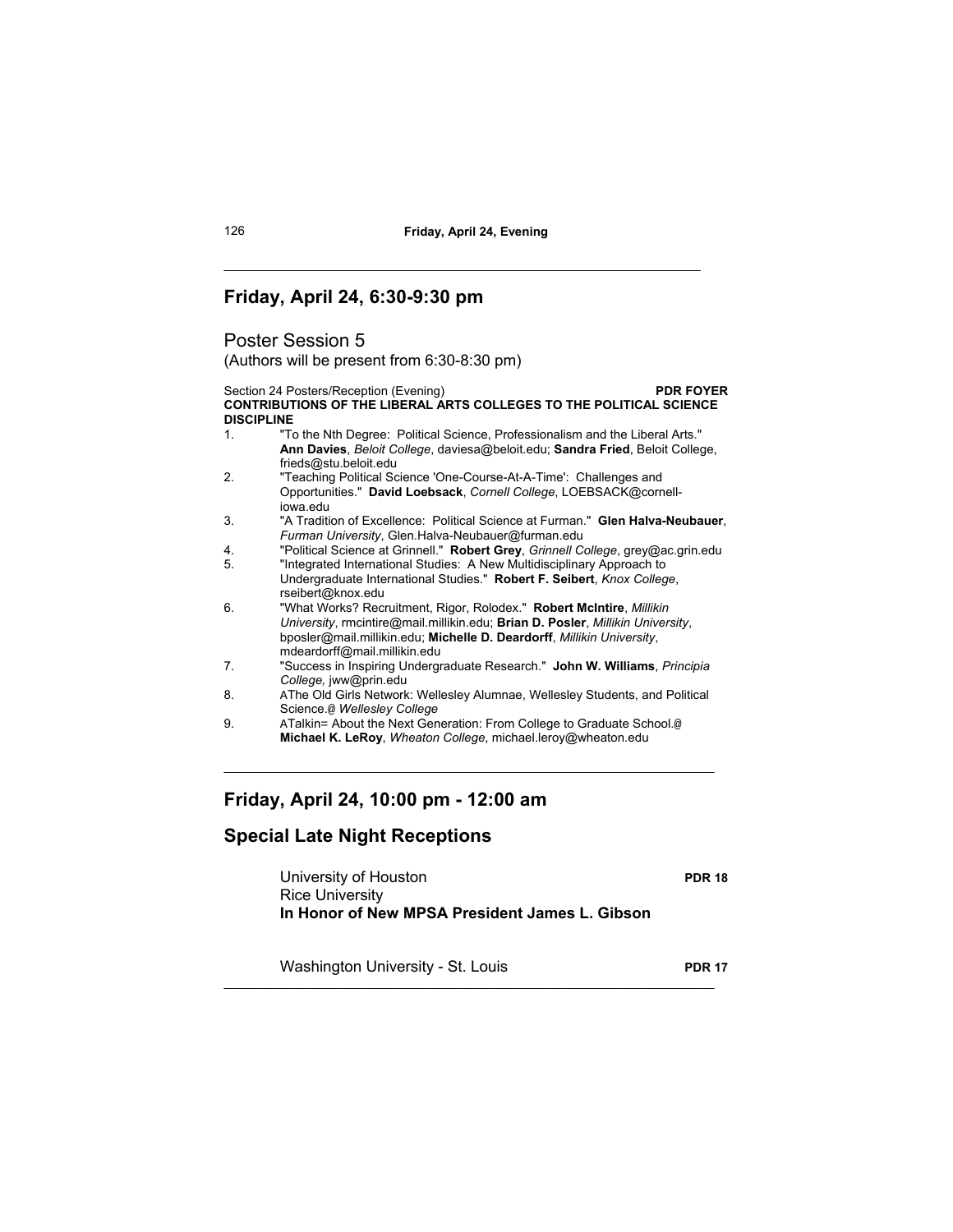## Poster Session 6

(Authors will be present from 8:30-10:30 am)

## Section 14 Posters **The Contract Section 14 Posters METHODS IN POLITICAL SCIENCE**

- 1. AIssues and Economics in Multiparty Elections.@ **Jennifer Niemann,** *University of California at Riverside*, jniemann@wizard.ucr.edu; **Jonathan Nagler**, *University of California at Riverside*, nagler@wizard.ucr.edu; **R. Michael Alvarez** *California Institute of Technology*, rma@crunch.caltech.edu
- 2. ARational Expectations Coordinating Voting in American Presidential and House Elections.@ **Walter R. Mebane, Jr.**, *Carnegie-Mellon University*, wrm1@cornell.edu
- 3. AMethods and Models: A Guide to Empirical Analysis of Formal Models in Political Science.@ **Rebecca B. Morton,** *University of Iowa*, Rebecca-Morton@uiowa.edu
- 4. AThe Internet and Opinion Surveys: Issues of Sampling and Representativeness.@ **Jolly A. Emrey**, *Emory University*, jemrey@emory.edu; **Nadine S. Koch**, *California State University at Los Angeles*, nkoch@calstatela.edu
- 5. ABayesian Approaches to Program Evaluation: The Case of Welfare Reform.@ **Kevin Corder**, *Western Michigan Univeristy*, corder@wmich.edu
- 6. AModels for Near-Integrated Time Series.@ **Suzanna De Boef***, Pennsylvania State University*, sld8@psu.edu; **Jim Granato**, *Michigan State University*, james.granato@ssc.msu.edu
- 7. AA Random Effects Approach to Ideal Point Estimation.@ **Michael Bailey**, *Georgetown University*, baileyma@gunet.georgetown.edu
- 8. ASenstivity of GARCH Estimates: Macropartisan Volatility Revisited**.@ Cherie Masetas**, *University of Colorado*, maestasc@colorado.edu; **Kristian S. Gleditsch**, *University of Colorado*, ksg@isere.colorado.edu
- 9. AThe Stability of Attitudes Toward Equality Over Time.@ **Dorie Apollonio**, *Univeristy of California at Berkeley*, dorie@alfa.berkeley.edu
- 10. APolitical Control of the Federal Reserve.@ **Dino Falaschetti**, *Washington University*, falasche@wuecona.wustl1.edu
- 11. ABias and Responsiveness in Multiparty Elections.@ **Burt L. Monroe**, *Indiana University,* bmonroe@indiana.edu \_\_\_\_\_\_\_\_\_\_\_\_\_\_\_\_\_\_\_\_\_\_\_\_\_\_\_\_\_\_\_\_\_\_\_\_\_\_\_\_\_\_\_\_\_\_\_\_\_\_\_\_\_\_\_\_\_\_\_\_\_\_\_\_\_\_\_\_\_\_\_

# **THEMES IN JUDICIAL POLITICS AND PUBLIC LAW**

### Section 18 Posters **UPPER EXHIBIT HALL**

- 1. AExplaining State Choice: Selection System of Judges in State Courts of Last Resort.@ **Joy Willis**, *Michigan State University*, willisj5@pilot.msu.edu
- 2. AThe Pornography of the 1990s? Religion, the New Christian Right, and the Courts.@ **Steven P. Brown**, *University of Virginia*, spb3a@virginia.edu
- 3. AJudging Judges: An Experimental Approach to Voter Behavior in Judicial Elections.@ **Paul Fabian Mullen**, *University of Pittsburgh*, pfmst3+@pitt.edu
- 4. APolicies, Publics and Institutions: Gun Control in State Courts of Last Resort.@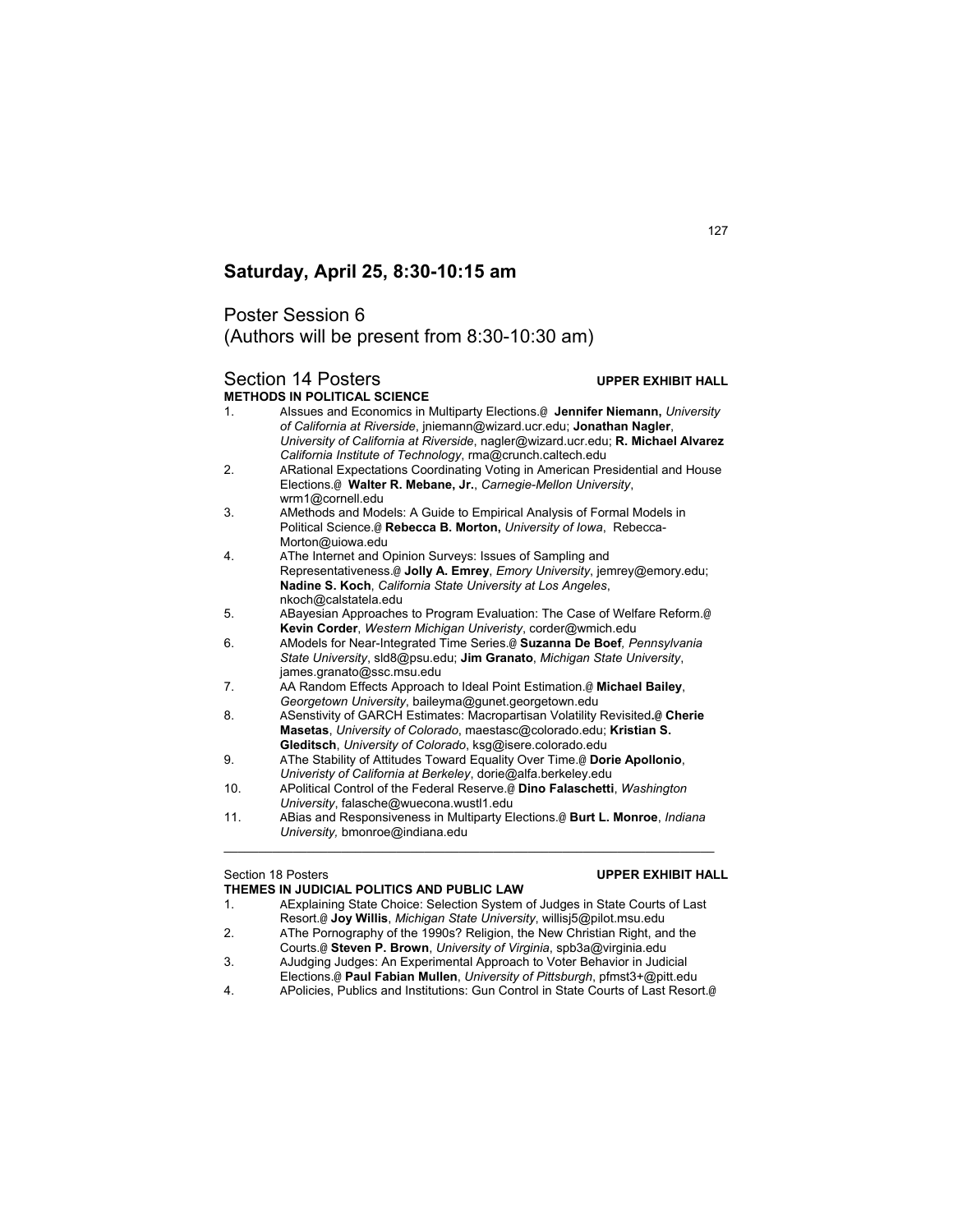| 5.             | Wendy L. Martinek, Michigan State University, marti234@pilot.msu.edu<br>AMinority Representation and Majority-Minority Districts after Shaw v. Reno:<br>Legal Challenges, Empirical Evidence, and Alternative Approaches.@ Michael A.<br>Smith, University of Missouri-Columbia, c674097@showme.missouri.edu |
|----------------|--------------------------------------------------------------------------------------------------------------------------------------------------------------------------------------------------------------------------------------------------------------------------------------------------------------|
| 6.             | ABringing Them in From the Shadows: Court-Sponsored Alternatives to<br>Adjudication.@ Keith A. Schildt, Northern Illinois University                                                                                                                                                                         |
| 7 <sub>1</sub> | ACross-State Characteristics and the Extension of Rights in the New Judicial<br>Federalism.@ James N. G. Cauthen, City University of New York,<br>jcauthen@faculty.jjay.cuny.edu                                                                                                                             |
| 8.             | AJudicial Restraint and the Natural Law @ James Paul Old, University of Notre<br>Dame, james.p.old.1@nd.edu                                                                                                                                                                                                  |
| 9.             | AThe Federalism Jurisprudence of Clarence Thomas: Is He a Re-Founder?@<br><b>Jeffrey J. Langan, University of Notre Dame, jeffrey illangan 4@nd.edu</b>                                                                                                                                                      |
| 10.            | AClarence Thomas and Models of Judicial Conservatism. <sup>®</sup> Daniel Northrop.<br><b>Robert Morris College</b>                                                                                                                                                                                          |
| 11.            | AConflict and Cues: The Institutionalization of the Supreme Court Law Clerk and<br>the Court's Agenda. <sup>®</sup> David L. Weiden, University of Texas at Austin,<br>weiden@mail.utexas.edu                                                                                                                |

\_\_\_\_\_\_\_\_\_\_\_\_\_\_\_\_\_\_\_\_\_\_\_\_\_\_\_\_\_\_\_\_\_\_\_\_\_\_\_\_\_\_\_\_\_\_\_\_\_\_\_\_\_\_\_\_\_\_\_\_\_\_\_\_\_\_\_\_\_\_\_

### Panel 1-7 **SANDBURG 2**

### **SPATIAL MODELS, PARTY CUES, AND VOTE CHOICE** James Druckman, *University of California, San Diego*, jdruckma@weber.ucsd.edu Papers: AMixed Signals, Mixed Results: The 1994 Referendum Voting in Sweden and Norway.@ **Aslaug Asgeirsdottir**, *Washington University in St. Louis*, aasgeirs@artsci.wustl.edu AVoter Disloyalty in French Elections: Two-Round Ballots and Spatial Competition.@ **Joseph W. Doherty**, *University of California, Los Angeles*, jdoherty@ucla.edu AIdeology, Issues, and Spatial Distance: Vote Choice in Multiparty Canada.@ **Steven E. Galatas**, *University of Missouri-Columbia*, c597316@showme.missouri.edu Disc: **James Druckman,** *University of California, San Diego*, jdruckma@weber.ucsd.edu **Randolph T. Stevenson**, *Rice University*, stevenso@ruf.rice.edu  $\mathcal{L}_\text{max}$  , and the set of the set of the set of the set of the set of the set of the set of the set of the set of

## Panel 2-10 **SANDBURG 4**

| SURVIVAL AND MONARCHY IN THE MIDDLE EAST |                                                                              |  |
|------------------------------------------|------------------------------------------------------------------------------|--|
| Chair:                                   | Gawdat Bahgat, Indiana University of Pennsylvania, gbahgat@grove.iup.edu     |  |
|                                          | Papers: AThe Succession Question in Gulf Monarchies." Gawdat Bahgat, Indiana |  |
|                                          | University of Pennsylvania, gbahgat@grove.iup.edu                            |  |
|                                          | ADynastic Monarchism: Ruling Families and Monarchical Resilience in the      |  |
|                                          | Middle East." Michael Herb, UCLA, mikentaz@earthlink.net                     |  |
| Disc:                                    | Martin Slann, Clemson University, kibbutz@clemson.edu                        |  |
|                                          |                                                                              |  |

## 128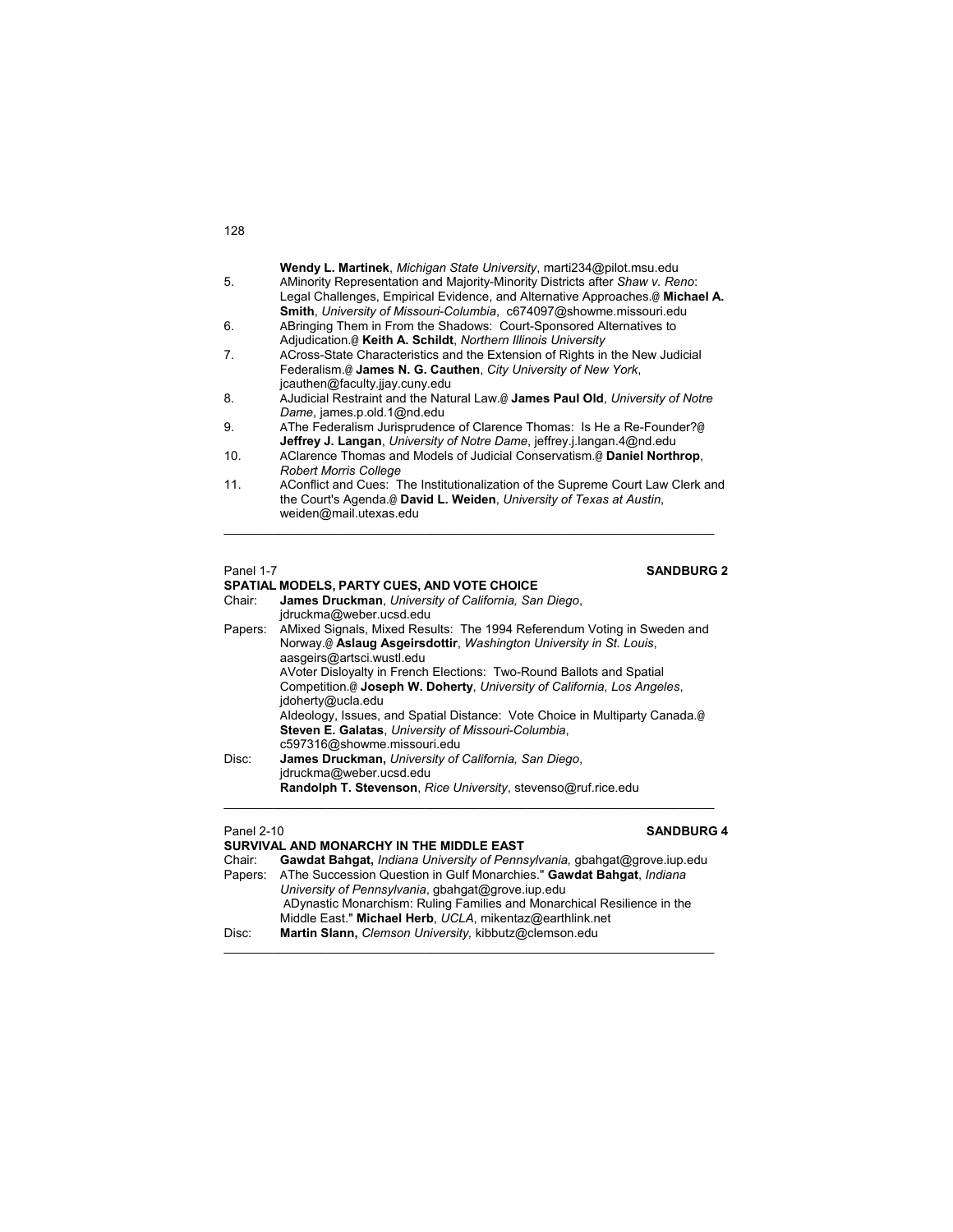| Panel 3-6<br><b>SANDBURG 3</b><br><b>OPPOSITION AND PARTICIPATION IN AUTHORITARIAN AND DEMOCRATIZING</b> |                                                                                                                                                                                                                                                                                                                                                                                                                                                                                                                                                                                                                                                                                                                                                                 |  |
|----------------------------------------------------------------------------------------------------------|-----------------------------------------------------------------------------------------------------------------------------------------------------------------------------------------------------------------------------------------------------------------------------------------------------------------------------------------------------------------------------------------------------------------------------------------------------------------------------------------------------------------------------------------------------------------------------------------------------------------------------------------------------------------------------------------------------------------------------------------------------------------|--|
| Chair:                                                                                                   | <b>REGIMES</b><br>David M. Olson, University of North Carolina at Greensboro,<br>OLSONDM@iris.uncg.edu                                                                                                                                                                                                                                                                                                                                                                                                                                                                                                                                                                                                                                                          |  |
| Papers:                                                                                                  | ALetters, Visits and More: State-Society Relations in Modern China.@ Laura<br>Luehrmann, Ohio State University, luehrmann.1@osu.edu<br>APolitical Events and Political Participation During the Estonian Transition to<br>Democracy. <sup>®</sup> Cynthia S. Kaplan, University of California, Santa Barbara,<br>kaplan@alishaw.ucsb.edu: Henry E. Brady, University of California, Berkeley.<br>hbrady@bravo.berkeley.edu<br>AThe Civil Service Systems of China and Hong Kong SAR: Parallel Systems,<br>Uncertain Future.@ Carol Ann Traut, University of South Dakota.<br>ctraut@charlie.usd.edu<br>AOrganized Dissent within the Party-State and Democratization in China and<br>Hungary. <sup>®</sup> Thomas Lum, University of California, Santa Barbara, |  |
| Disc:                                                                                                    | 6500tom1@ucsbuxa.ucsb.edu<br>David M. Olson, University of North Carolina at Greensboro,<br>OLSONDM@iris.uncg.edu                                                                                                                                                                                                                                                                                                                                                                                                                                                                                                                                                                                                                                               |  |
| Panel 3-8                                                                                                | <b>SANDBURG 5</b>                                                                                                                                                                                                                                                                                                                                                                                                                                                                                                                                                                                                                                                                                                                                               |  |
|                                                                                                          | POLITICAL CONFLICT AND POLITICAL JUSTICE IN AFRICA                                                                                                                                                                                                                                                                                                                                                                                                                                                                                                                                                                                                                                                                                                              |  |
| Chair:<br>Papers:                                                                                        | Dawn Jamison Nowacki, Linfield College, dnowacki@calvin.linfield.edu<br>AThe Impact of Truth Commissions on the Legitimacy of Nascent Democracies.@<br>Belinda Botha, University of Houston, pols2g5@bayou.uh.edu<br>AEthnicity, Democracy and the African State: Theoretical Query and Statistical<br>Comparison.@ Zeric Kay Smith, University of South Carolina, zksmith@sc.edu<br>AThe End of an Era: The Resignation of De Klerk and the Rebirth of the National<br>Party in South Africa.@ Thomas Kolasa, Washington University in St. Louis,<br>kolasa@artsci.wustl.edu                                                                                                                                                                                   |  |
| Disc:                                                                                                    | Dawn Jamison Nowacki, Linfield College, dnowacki@calvin.linfield.edu                                                                                                                                                                                                                                                                                                                                                                                                                                                                                                                                                                                                                                                                                            |  |
| Panel 5-7                                                                                                | <b>SANDBURG 7</b><br>MONETARY POLICY-MAKING IN INTERNATIONAL AND DEVELOPING CONTEXTS                                                                                                                                                                                                                                                                                                                                                                                                                                                                                                                                                                                                                                                                            |  |
| Chair:<br>Papers:                                                                                        | Andrew P. Cortell, University of Utah, acortell@poli-sci.utah.edu<br>AThe Monetary Consequences of Democracy in a Developing Country Context:<br>Is There a Political Monetary Cycle in Turkey?@ Ali Carkoglu, Bogazici<br>University, carkogla@boun.edu.tr<br>AInternational Capital Mobility and National Monetary Policymaking.@ So Young<br>Kim, Northwestern University, s-kim6@nwu.edu<br>AThe Rise of Bond-Market Politics.@ Jeffrey Ladewig, University of Texas,<br>jladewig@mail.utexas.edu<br>AThe International Monetary Game and Domestic Politics.@ Quan Li, Florida<br>State University, Iquan@garnet.acns.fsu.edu                                                                                                                               |  |
| Disc:                                                                                                    | Henry W. Chappell, Jr., University of South Carolina,<br>chappell@darla.badm.sc.edu                                                                                                                                                                                                                                                                                                                                                                                                                                                                                                                                                                                                                                                                             |  |

\_\_\_\_\_\_\_\_\_\_\_\_\_\_\_\_\_\_\_\_\_\_\_\_\_\_\_\_\_\_\_\_\_\_\_\_\_\_\_\_\_\_\_\_\_\_\_\_\_\_\_\_\_\_\_\_\_\_\_\_\_\_\_\_\_\_\_\_\_\_\_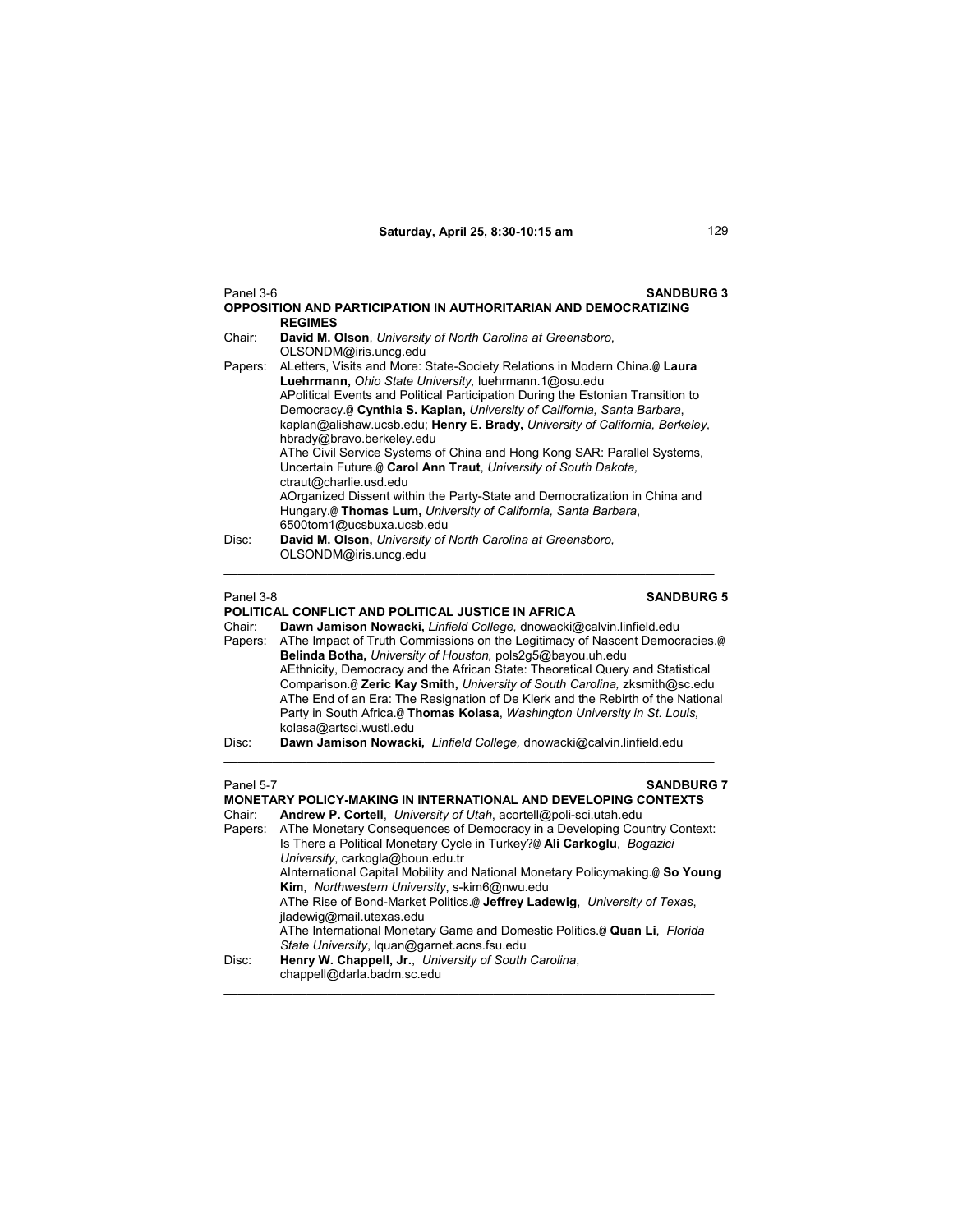## Panel 6-1 **BURNHAM 1**

**POLITICAL TRUST** Chair: **Eric Uslaner,** *University of Maryland*, euslaner@bsse.umd.edu Papers: "Right Direction or Wrong Track: A Time Series Analysis of the Public Mood." **George A. Waller**, *University of Wisconsin-Milwaukee*, waller@csd.uwm.edu "Trusting and Joining: Socialization and Social Capital." **Paul S. Martin,**  *University of Wisconsin-Madison,*pauli@polisci.wisc.edu; **Michele P. Claibourn,**   *University of Wisconsin-Madison*. "Explaining Strength of Partisanship: The Role of Political Trust." **Marc J. Hetherington,** *University of Virginia*, mjh5h@virginia.edu "Can We Trust 'Trust': Re-Assessing the Meaning of Political Trust." **Chris Sissie Hadjiharalambous**, *University of Northern Iowa,*hadjiha@uni.edu; **Maria Vryza,**  *University of Northern Iowa* Disc: **Eric Uslaner,** *University of Maryland*; euslaner@bsse.umd.edu \_\_\_\_\_\_\_\_\_\_\_\_\_\_\_\_\_\_\_\_\_\_\_\_\_\_\_\_\_\_\_\_\_\_\_\_\_\_\_\_\_\_\_\_\_\_\_\_\_\_\_\_\_\_\_\_\_\_\_\_\_\_\_\_\_\_\_\_\_\_\_ **Panel 7-1 BURNHAM 2 ELECTORAL DYNAMICS**<br>Chair: **Marianne Stewa** Chair: **Marianne Stewart,** *University of Texas at Dallas*, mstewart@utdallas.edu Papers: "Applying the Spatial Model Dynamically: The Dimensions of Electoral Competition in the 1990s.@ **Hazem Ghobarah**, *University of Texas at Austin,* 

### hinich@gov.utexas.edu "Presidential Polls as a Time Series: The Case of 1996.@ **Robert S. Erikson**, *University of Houston,* rerikson@uh.edu; **Christopher Wlezien,** *University of Houston* cwlezien@uh.edu "Macro-Public Moods.@ **Charles Ostrom,** *Michigan State University,*  ostrom@pilot.msu.edu; **Paul R. Abramson,** *Michigan State University*  "Macropartisanship: Still Waters Run Deep?" **Anirudh Ruhil,** *SUNY-Stony*

*Brook,* ruhil@datalab2.sbs.sunysb.edu; **Helmut Norpoth,** *SUNY-Stony Brook* **Michael F. Meffert,** *SUNY-Stony Brook*

\_\_\_\_\_\_\_\_\_\_\_\_\_\_\_\_\_\_\_\_\_\_\_\_\_\_\_\_\_\_\_\_\_\_\_\_\_\_\_\_\_\_\_\_\_\_\_\_\_\_\_\_\_\_\_\_\_\_\_\_\_\_\_\_\_\_\_\_\_\_\_

ghorbarah@gov.utexas.edu; **Melvin J. Hinich,** *University of Texas at Austin,* 

### Panel 7-9 **BURNHAM 4**

### **ALTERNATIVE SOURCES OF POLITICAL INFORMATION**

Chair: **Timothy Fackler**, *University of Nevada, Las Vegas*, facklert@nevada.edu "How "Socio" is "Socio"? Exploring the Spatial Levels of Voters' Economic

Evaluations.@ **Fred Cutler,** cutler@democracy.queensu.ca, "Interpersonal Influence and the Choice of a Political Discussant.@ **Christopher Kenny,** *Louisiana State University,* pokenn@lsuvm.sncc.lsu.edu AVoting Behavior in the 1992 British General Election: Contextual Effects of Religion, Class, Party and Issue Positions.@ **Laurence Kotler-Berkowitz,** *Brown University,* laurence-kotler@brown.edu

Disc: **Marianne Stewart**, *University of Texas at Dallas*, mstewart@utdallas.edu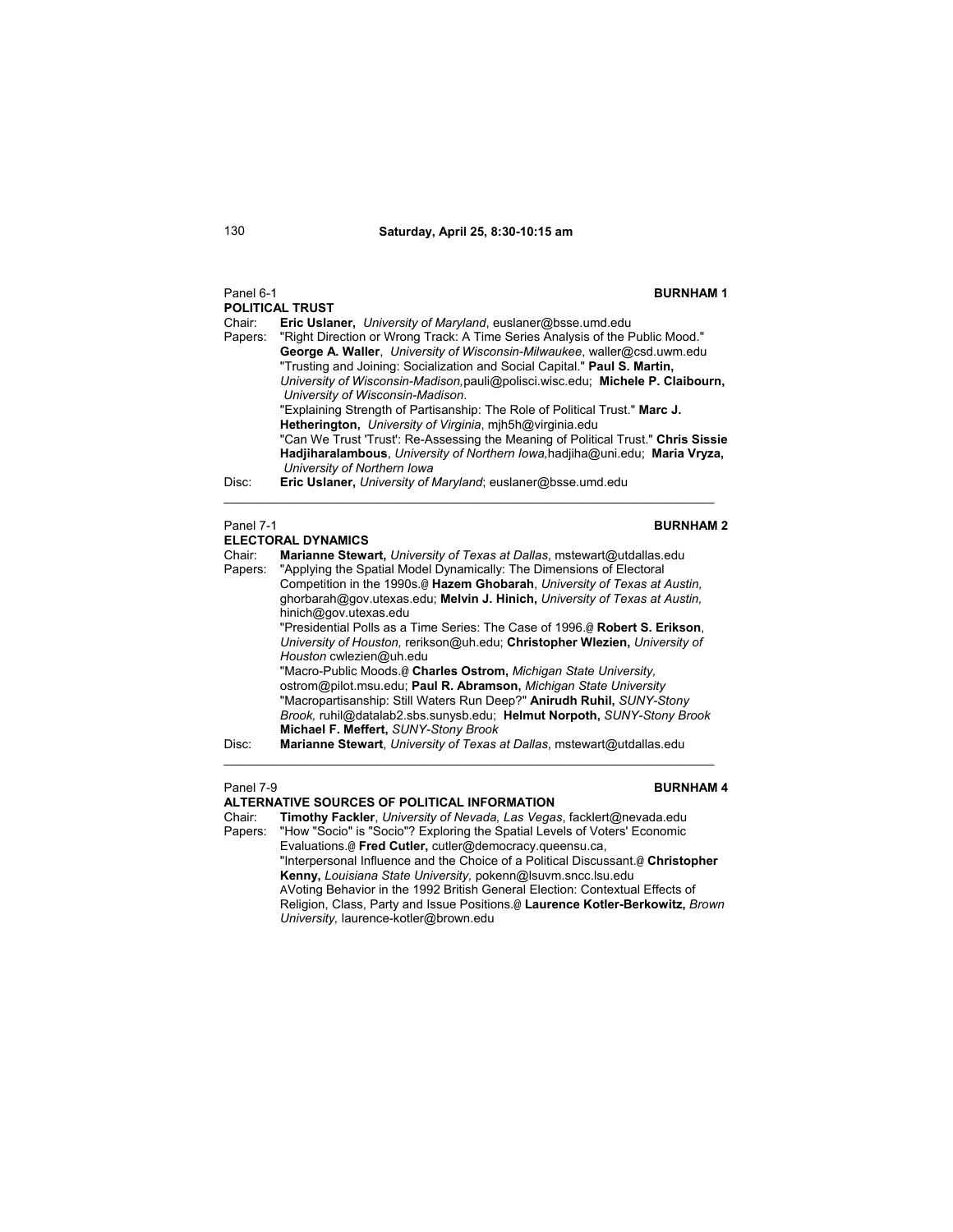"Agent or Adversary: The Differential Impact of Newspapers, Television, and Interpersonal Communication on Participatory Behavior.@ **Dietram A. Scheufele,**  *University of Wisconsin-Madison,* dacheue@journalism.wisc.edu, **Patricia Moy,**  *University of Wisconsin-Madison,*

Disc: **Timothy Fackler**, *University of Nevada, Las Vegas*, facklert@nevada.edu

\_\_\_\_\_\_\_\_\_\_\_\_\_\_\_\_\_\_\_\_\_\_\_\_\_\_\_\_\_\_\_\_\_\_\_\_\_\_\_\_\_\_\_\_\_\_\_\_\_\_\_\_\_\_\_\_\_\_\_\_\_\_\_\_\_\_\_\_\_\_\_

## **POLITICAL COMMUNICATION AND THE INTERNET**

Chair: **Rodney Wambeam,** *University of Nebraska-Lincoln,* rwamb@unlgrad1.unl.edu Papers: AThe Electronic Audience: The New Mediation of Political Communication.@ **Shannon Wabshall, Mary Stuckey**, *University of Mississippi,*  slwabsha@olemiss.edu ADemocratization and the Internet: Political Communication and Anti-Government Messages in USENET Newsgroups.@ **Kevin A. Hill**, *Florida International University,* khill@servax.fiu.edu ANews You Can Choose: Patterns of Internet and Traditional Media Use in a

Networked Community.@ **Scott L. Althaus,** *University of Illinois at Urbana-Champaign,* salthaus@uiuc.edu**; David Tewksbury,** *University of Illinois at Urbana-Champaign* 

APolitical Culture of the Internet.@ **John Hughes**, *Monmouth University,*  Jhughes@mondec.monmouth.edu

 $\mathcal{L}_\text{max}$  , and the set of the set of the set of the set of the set of the set of the set of the set of the set of

Disc: **Susan Herbst,** *Northwestern University,* s-herbst@nwu.edu

### Panel 9-17 **CLARK 7**

## **WOMEN, ECONOMICS, AND WELFARE REFORM**

(*Note*: This Panel will feature an alternate format. Participants will exchange papers beforehand. The chair will facilitate discussion by identifying broad themes/questions addressed in the papers. All Panel members will engage in discussion about their work, and invite participation from the audience.)

Chair: **Cathy M. Johnson**, *Williams College*, Cathy.M.Johnson@williams.edu Papers: AInstitutional Affect, Welfare Reform, and The 104th Congress.@ **Kathleen** 

**Casey**, *Rutgers University*, kcasey@rci.rutgers.edu AWhere Were Congresswomen When Welfare was Reformed?@ **Noelle Norton**, *University of San Diego*, norton@pwa.acusd.edu ASocial Control and Resistance in the Lives of Poor Women.@ **Jyl Josephson**,

*Texas Tech University*, bqjyl@ttacs.ttu.edu

ACompeting Gender Ideologies in Congress: The Case of Welfare Reform.@ **Georgia Duerst-Lahti**, *Beloit College*, duerstgj@beloit.edu  $\mathcal{L}_\text{max}$  , and the set of the set of the set of the set of the set of the set of the set of the set of the set of

## Panel 10-8 **DEARBORN 2**

**CROSS-NATIONAL PERSPECTIVES ON RACE AND ETHNICITY** Chair: **Lauren McLaren**, *American University*, mclaren@american.edu

Papers: AGrassroots Mobilization and Diaspora Politics: Armenian Interest Groups and the Role of Collective Memory.@ **Rachel Anderson-Paul**, *University of Illinois at Urbana-Champaign*, andrsnpl@uiuc.edu

ARecreating Identities: Ethiopian Women in Israel.@ **Jennifer A. Skulte**, *University of Maryland*, js436@umail.umd.edu

Panel 8-6 **CLARK 5**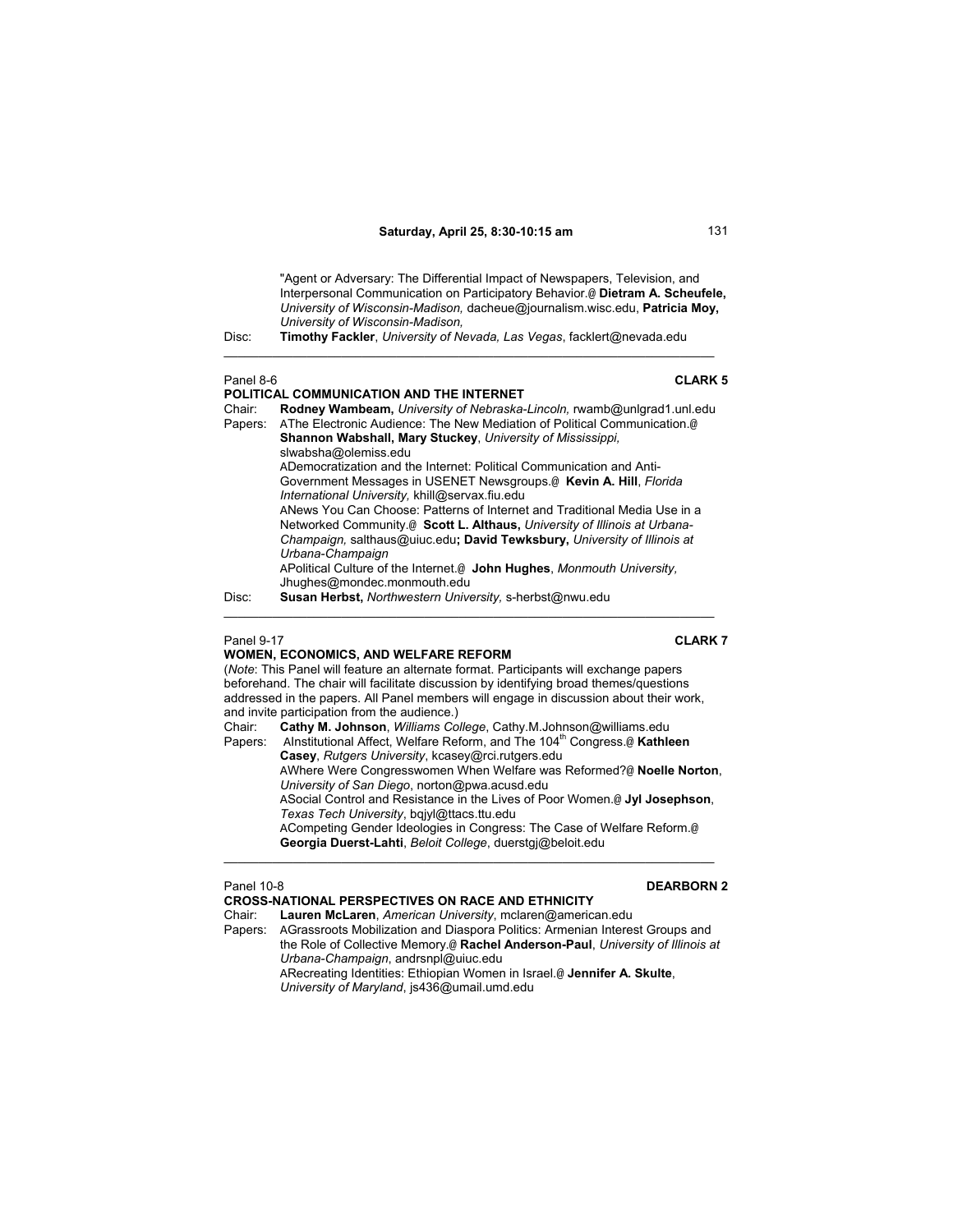| Disc:                                  | AMultiethnic States in Search of Viability - A Cross-Regional Comparison. <sup>@</sup><br>Zoran Zic, Rockford College, zzic@rockford.edu<br>AThe Politics of Cultural Property Rights: American Indian Sports Mascots.@<br>Paula Mohan, University of Wisconsin-Whitewater, mohanp@uwwvax.uww.edu<br>Dennis Patterson, Michigan State University, dennis.patterson@ssc.msu.edu                                                                                                                                                                                                                                                                                                                                                                                                                              |
|----------------------------------------|-------------------------------------------------------------------------------------------------------------------------------------------------------------------------------------------------------------------------------------------------------------------------------------------------------------------------------------------------------------------------------------------------------------------------------------------------------------------------------------------------------------------------------------------------------------------------------------------------------------------------------------------------------------------------------------------------------------------------------------------------------------------------------------------------------------|
| Panel 11-8                             | <b>MONTROSE 2</b><br><b>SPEECHES AND DISCOURSES OF UNION</b>                                                                                                                                                                                                                                                                                                                                                                                                                                                                                                                                                                                                                                                                                                                                                |
| Chair:<br>Papers:                      | Russell L. Hanson, Indiana University, hansonr@indiana.edu<br>"When Is a Fourth of July Oration Not Really a Fourth of July Oration?" David F.<br>Ericson, Wichita State University, ericson@twsuvm.uc.twsu.edu<br>"Political Argument Over the Bank of the United States, 1791-1832." Paul W.<br>Soper, University of Minnesota, psoper@polisci.umn.edu<br>"Union as the American General Will." Rogan Kersh, Syracuse University,<br>rtkersh@maxwell.syr.edu                                                                                                                                                                                                                                                                                                                                              |
| Disc:                                  | Robert W. T. Martin, Hamilton College, rmartin@hamilton.edu<br>Alan Gibson, St. Ambrose University, agibson@saunix.sau.edu                                                                                                                                                                                                                                                                                                                                                                                                                                                                                                                                                                                                                                                                                  |
| <b>Panel 12-5</b>                      | <b>MONTROSE 3</b>                                                                                                                                                                                                                                                                                                                                                                                                                                                                                                                                                                                                                                                                                                                                                                                           |
| Chair:<br>Papers:<br>Disc:             | <b>LIBERALISM AND COMMUNITY</b><br>William Caspary, Washington University in St. Louis, caspary@artsci.wustl.edu<br>"Classical Liberal Communities: Theory and Practice.@ Claire Morgan, University<br>of Maryland, v-cmorgan@bss2.umd.edu<br>"Ethnic Identity in a Liberal Society.@ Irina Khmelko, Indiana University,<br>ikhmelko@indiana.edu<br>"The Nation as a Communal Good: A Nationalist Response to the Liberal View of<br>Community.@ Siobhan Harty, McGill University, sharty@po-box.mcgill.ca<br>"The Shifting Ideal of a Community: The Policies of the Revolution and the<br>Ratification of the Constitution.@ Richard Laux, Illinois State University,<br>endymion@dave-world.net<br><b>William Caspary, Washington University in St. Louis, caspary@artsci.wustl.edu</b>                  |
| <b>Panel 13-4</b><br>Chair:<br>Papers: | <b>LASALLE 1</b><br><b>FORMAL MODELS OF INTERACTIONS BETWEEN VOTERS AND CANDIDATES</b><br>Shlomo Mizrahi, Ben Gurion University, shlomom@bgumail.bgu.ac.il<br>ACharacter, Charisma and Candidate Location.@ Tim Groseclose, Ohio State<br>University, grosclose.5@osu.edu<br>AAssessing the Optimal Strategies of Allocating Campaign Resources Based on<br>a Probabilistic Voting Model.@ Guang-Jong Fann, SUNY at Stony Brook;<br>Mihriye Mete, SUNY at Stony Brook, mmete@ccvm.sunsb.edu<br>ACongressional Parties and Primary Elections.@ Mark M. Berger, Duke<br>University, mmb4@acpub.duke.edu<br>AIndecision Theory: An Informational Model of Roll-Off.@ Paolo Ghirardato,<br>California Institute of Technology; Jonathan N. Katz, California Institute of<br>Technology, jkatz@golem.caltech.edu |
| Disc:                                  | Krishna Ladha, University of Chicago, Ladha@simon.wustl.edu                                                                                                                                                                                                                                                                                                                                                                                                                                                                                                                                                                                                                                                                                                                                                 |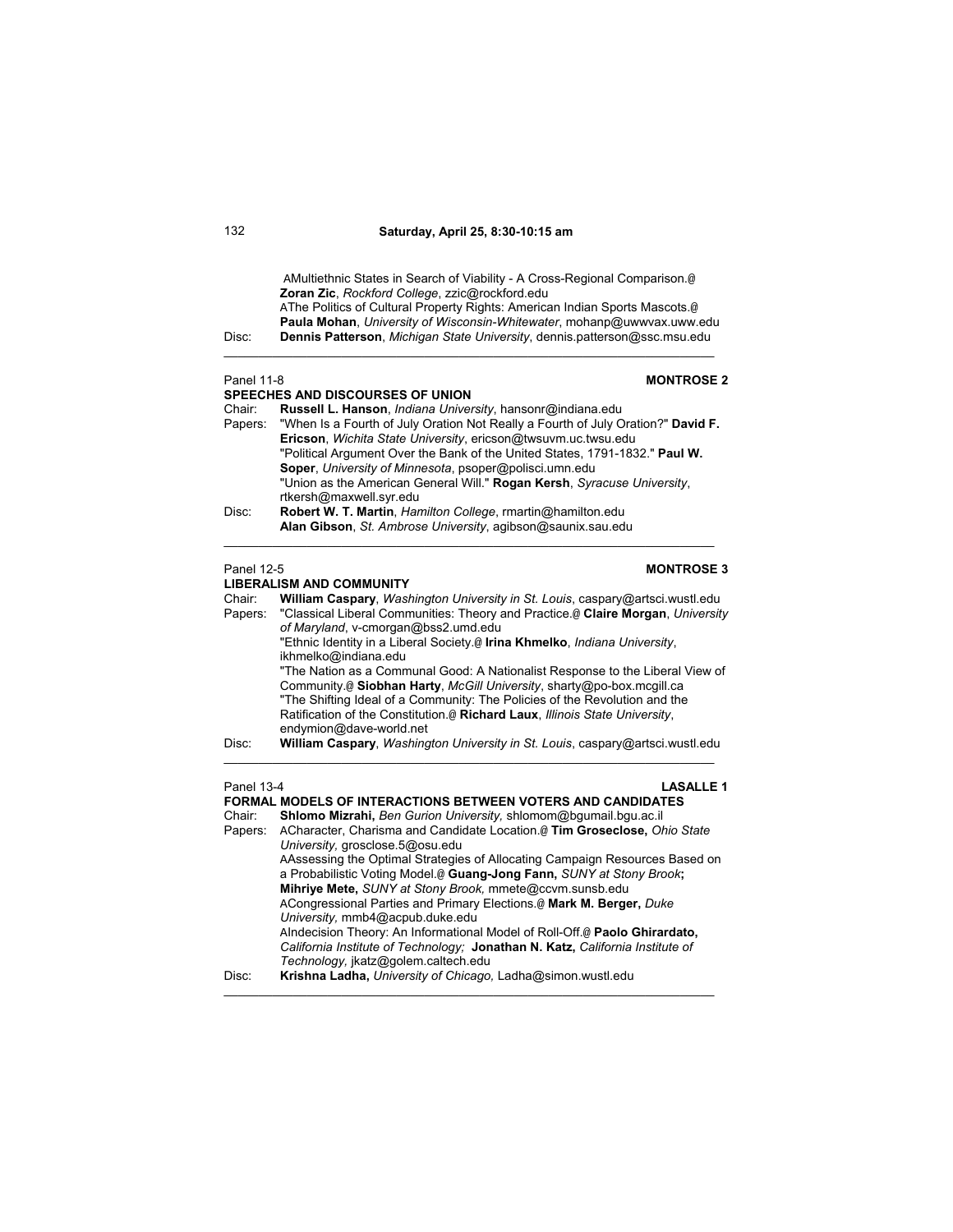Panel 15B6 **LASALLE 2 THE POLITICS OF ORGANIZED RELIGION** Chair: **John C. Green,** *The University of Akron*, r1jg1@vm1.cc.uakron.edu Papers: AThe Christian Right in Michigan: Toward the Year 2000.@ **James Penning,**  *Calvin College*, penn@calvin.edu AChristian Right Influence and Congressional Voting.@ **Douglas Weber**, *American University*, dweber@crp.org AThe Evangelical Left: Who Are They and Does It Matter?@ **Jeffrey A. VanDerWerff,** *University of Kansas*, jvdw@lark.cc.ukans.edu AThe Expanding Republican Party Coalition, 1968-1996: The Advent of Religious Morality in a Secular Era.@ **Brett Clifton,** *Brown University* Disc: **Lyman A. Kellstedt,** *Wheaton College*, Lyman.Kellstedt@wheaton.edu  $\mathcal{L}_\text{max}$  , and the set of the set of the set of the set of the set of the set of the set of the set of the set of Panel 15B8 **MONTROSE 1 INTEREST GROUPS AND PUBLIC POLICY**

| Chair:     | INTEREST SROOFS AND FODER FOEKST<br>Marie Hojnacki, Penn State University, meh11@psu.edu              |  |
|------------|-------------------------------------------------------------------------------------------------------|--|
| Papers:    | AThe Political Role of Philanthropy: Private Foundations, Interest Group                              |  |
|            | Representation, and Public Policy @ Brent Andersen, Brigham Young University,                         |  |
|            | banderse@fhss.byu.edu<br>AOf Hogs and Men: Environmental Racism and the Pathologies of Interest Group |  |
|            | Organization. <sup>®</sup> Michael Dimock, North Carolina State University,                           |  |
|            | dimock@social.chass.ncsu.edu                                                                          |  |
|            | AMedicare: A Creature of Markets and Politics.@ Thomas Schlesinger,                                   |  |
|            | University of Wisconsin, Milwaukee, schles@csd.uwm.edu                                                |  |
|            | ANo >Balance in the Equities=: Union Power in the Making and Unmaking of the                          |  |
|            | Campaign Finance Regime.@ David Sousa, University of Puget Sound.<br>sousa@ups.edu                    |  |
| Disc:      | Kirsten la Cour Dabelko, University of Maryland, kdebelko@deans.umd.edu                               |  |
| Panel 16-8 | <b>LASALLE 3</b>                                                                                      |  |
|            | PRESIDENTIAL RHETORIC AND ITS EFFECTS                                                                 |  |
| Chair:     | Steven Shull, University of New Orleans, saspo@jazz.ucc.uno.edu                                       |  |
|            |                                                                                                       |  |

| Chair:  | <b>Steven Shull, University of New Orleans, saspo@jazz.ucc.uno.edu</b>          |
|---------|---------------------------------------------------------------------------------|
| Papers: | "The Impact of Presidential Speeches on Public Perceptions of the Economy.@     |
|         | Jeffrey Cohen, Fordham University, cohen@murray.fordham.edu; John A.            |
|         | Hamman, Southern Illinois University, hamman@siu.edu                            |
|         | "Speaking to Succeed: Going Public and Presidential Success in Congress.@       |
|         | Jim Twombly, SUNY-Buffalo, jtwombly@acsu.buffalo.edu; Rodney D. Butler,         |
|         | SUNY-Buffalo                                                                    |
|         | "Specific and Vaque Presidential Campaign Promises and their Effects on         |
|         | Governance, 1948-1996.@ Daniel T. Kryder, MIT, kryder@mit.edu: Lynn             |
|         | Vavreck, Princeton University, Ivavreck@wws.princeton.edu                       |
|         | "The Rhetoric of Presidential 'Going Public': Leading or Folllowing Public      |
|         | Opinion?@ Paul Quirk, University of Illinois-Urbana, p-quirk@ntx1.cso.uiuc.edu; |
|         | William Cunion, University of Illinois-Urbana, cunion@uiuc.edu; Jennifer Oats-  |
|         | <b>Sargent</b> , University of Illinois-Urbana, oatssarge@students.uiuc.edu     |
| Disc:   | George Edwards, Texas A & M University, gedwards@tamu.edu                       |
|         | Described Ocean Official University beauties Qlabord stanford adv.              |

**Brandice Canes**, *Stanford University*, brandice@leland.stanford.edu

 $\mathcal{L}_\text{max}$  , and the set of the set of the set of the set of the set of the set of the set of the set of the set of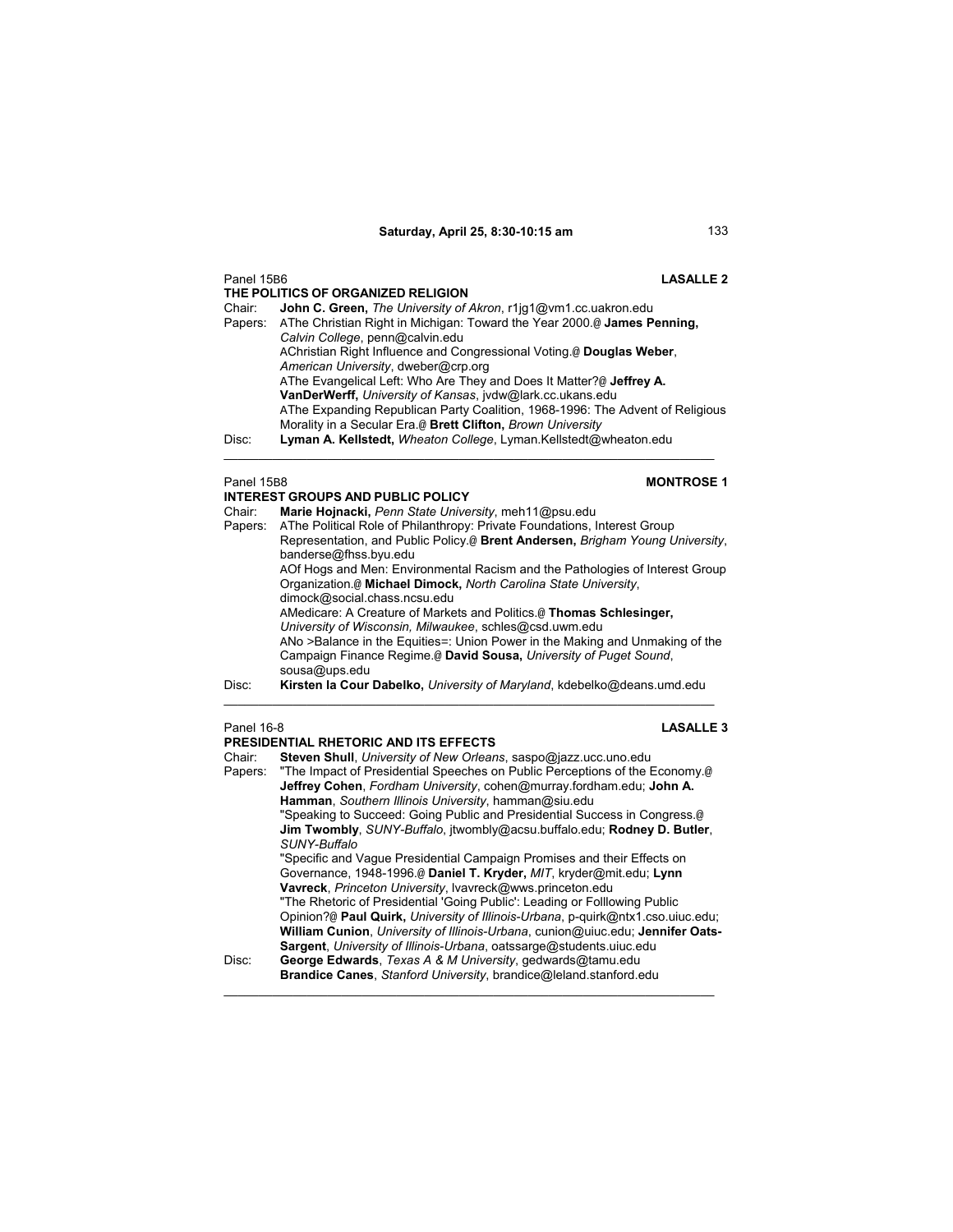| <b>LASALLE 5</b><br>Panel 17-10 |                                                                                                                         |  |
|---------------------------------|-------------------------------------------------------------------------------------------------------------------------|--|
|                                 | <b>COMPETING THEORIES OF CONGRESSIONAL COMMITTEES</b>                                                                   |  |
| Chair:                          | <b>Charles R. Shipan, University of Michigan, cshipan@sph.umich.edu</b>                                                 |  |
| Papers:                         | AReversing the Institutionalization of the U.S. Congress.@ Russell D.Renka,                                             |  |
|                                 | Southeast Missouri State University, rdrenka@semovm.semo.edu; Daniel E.                                                 |  |
|                                 | Ponder, University of Colorado at Colorado Springs, dponder@brain.uccs.edu                                              |  |
|                                 | AParticularistic Interests in a Constrained Fiscal Environment: A Longitudinal                                          |  |
|                                 | Analysis of Appropriations Bills in the Senate. <sup>®</sup> Bryan W. Marshall, Michigan                                |  |
|                                 | State University, marsha84@pilot.msu.edu; Brandon C. Prins, Michigan State                                              |  |
|                                 | University, prinsbra@pilot.msu.edu                                                                                      |  |
|                                 | AParty vs. Committee-Centered Theories of Legislative Policy Making: Evidence                                           |  |
|                                 | from Defense Contracting.@ Barry Rundquist, University of Illinois, Chicago,                                            |  |
|                                 | barryr@uic.edu; Tom Carsey, University of Illinois, Chicago, tcarsey@uic.edu                                            |  |
|                                 | AIntercommittee Transfers and Their Determinants.@ Sunil Ahuja, University of<br>Southwestern Louisiana, sahuja@usl.edu |  |
| Disc:                           | Lawrence D. Longley, Lawrence University, PowerLDL@aol.com                                                              |  |
|                                 |                                                                                                                         |  |
| Panel 17-18                     | <b>DEARBORN1</b>                                                                                                        |  |
|                                 | POLITICS OF SEPARATED POWERS                                                                                            |  |
| Chair:                          | Glen S. Krutz, Texas A&M University, gkrutz@polisci.tamu.edu                                                            |  |
| Papers:                         | AWho is Walking the Watchdog? Strategic Use of Information, Bureaucratic                                                |  |
|                                 | Oversight, and the General Accounting Office.@ Anne Joseph, Harvard                                                     |  |
|                                 | University, ajoseph@fas.harvard.edu                                                                                     |  |
|                                 | AWarring Factions: Senators, Interest Groups, and the Politics of Appointing                                            |  |
|                                 | Federal Executives.@ Lauren M. Cohen, University of Oklahoma,                                                           |  |
|                                 | lcohen@ou.edu                                                                                                           |  |
|                                 | AChanges in the Senate Judiciary Committee Hearings for Appeals Court                                                   |  |
|                                 | Judges: The Effects of the Bork Hearings.@ Lisa M. Holmes, University of                                                |  |

- *Georgia*, lholmes@uga.cc.uga.edu
	- AA Theory of Legislative Delegation.@ **Colton Campbell**, *Florida International University*, campbelc@fiu.edu
- Disc: **Rhonda S. Kinney**, *Eastern Michigan University*, pls\_kinney@online.emich.edu \_\_\_\_\_\_\_\_\_\_\_\_\_\_\_\_\_\_\_\_\_\_\_\_\_\_\_\_\_\_\_\_\_\_\_\_\_\_\_\_\_\_\_\_\_\_\_\_\_\_\_\_\_\_\_\_\_\_\_\_\_\_\_\_\_\_\_\_\_\_\_

## Panel 18-3 **DEARBORN 3**

## **GROUP STRATEGIES AND SUCCESSES IN LITIGATIONGROUP STRATEGIES AND SUCCESSES IN LITIGATION**

- Chair: **Bradley C. Canon**, *University of Kentucky*, pol140@ukcc.uky.edu
- Papers: APlanned Strategic Litigation in Reproductive Rights Cases: *Webster* to *Casey*.@ **Susan Taylor**, *University of Denver;* **Steven Puro**, *St. Louis University*, puro@slu.edu APunishing Polluters in the Courts: A Not-So-Hollow Strategy.@ **Jinney S. Smith**, *Northwestern University*, jinney-smith@nwu.edu AThe Legal Mobilization of the New Christian Right: Resources and Strategies.@ **Kevin R. den Dulk**, *University of Wisconsin* B *Madison*, kdendulk@polisci.wisc.edu AThe Use of Courts by Interest Groups.@ **Rorie L. Spill**, *Dartmouth College*, rorie.spill@dartmouth.edu
- Disc: **Barbara Palmer**, *Southern Methodist University*, bapalmer@mail.smu.edu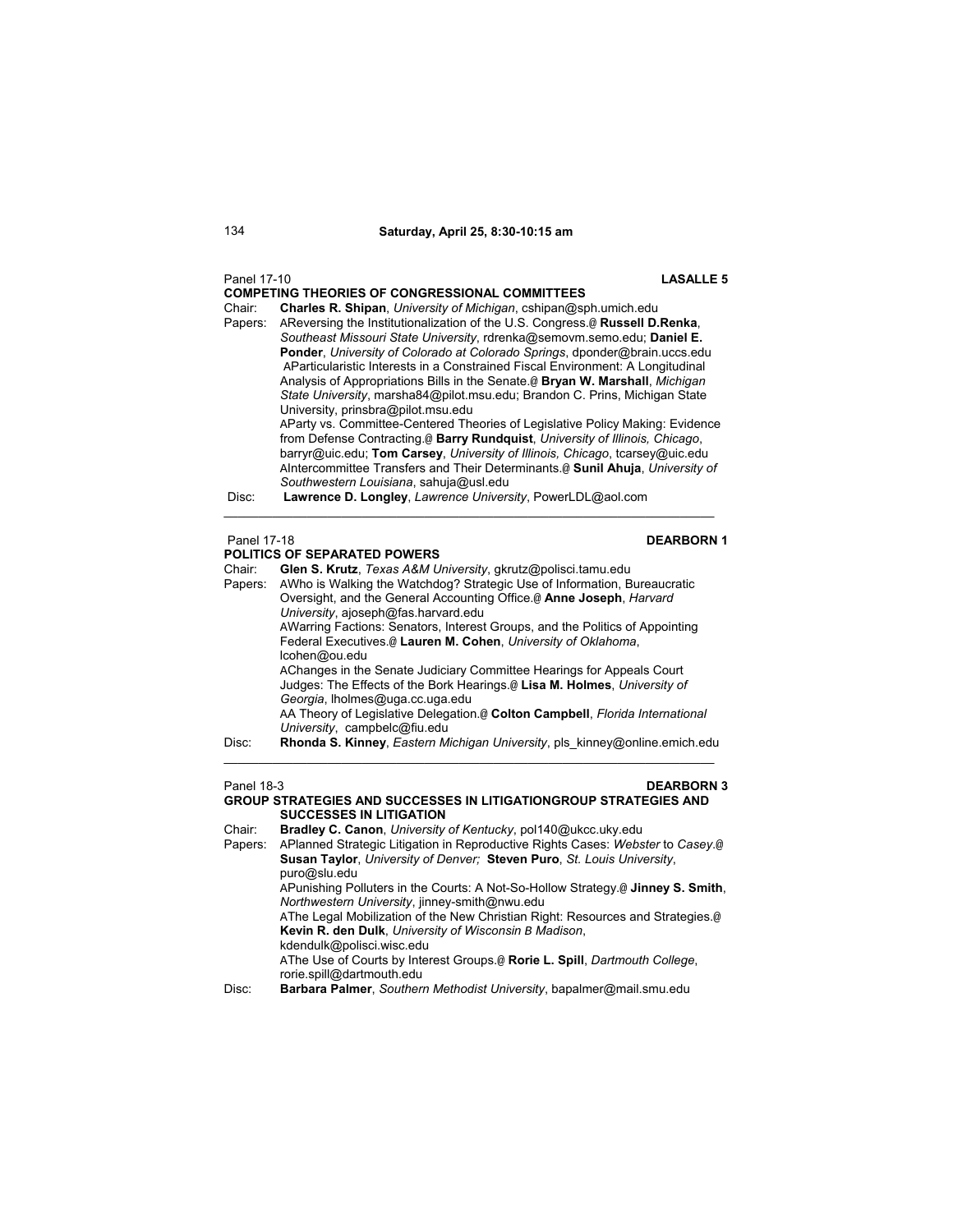$\_$  , and the set of the set of the set of the set of the set of the set of the set of the set of the set of the set of the set of the set of the set of the set of the set of the set of the set of the set of the set of th

**Robin M. Wolpert**, *University of South Carolina*, wolpertr@garnet.cla.sc.edu

|            | <b>CLARK 10</b><br>Panel 19-6                                                                                                                                                                                               |  |
|------------|-----------------------------------------------------------------------------------------------------------------------------------------------------------------------------------------------------------------------------|--|
|            | <b>ENVIRONMENTAL POLITICS IN THE STATES</b>                                                                                                                                                                                 |  |
| Chair:     | Don Ostdiek, Rice University, dho@owlnet.rice.edu                                                                                                                                                                           |  |
| Papers:    | AThe Clarke Tax and Environmental Regulation.@ Richard E. Chard, SUNY-<br><b>Stony Brook</b>                                                                                                                                |  |
|            | AConflictual and Consensual Innovations in Environmental Policy: A Comparative<br>State Analysis of Groundwater Protection and Hazardous Waste. <sup>®</sup> Alka Sapat,<br>Florida Atlantic University, asapat@acc.fau.edu |  |
|            | AThe Impact of Information: The Efficacy of State Information Regulation Policy<br>on Community Exposure and Environmental Justice. <sup>@</sup> Marc Shapiro, University<br>of Rochester, mchs@troi.cc.rochester.edu       |  |
|            | AVaried State Responses in the Absence of Interstate Competition: The                                                                                                                                                       |  |
|            | Regulation of Nonpoint Source Water Pollution.@ Larry Handlin, Washington                                                                                                                                                   |  |
|            | University in St. Louis, Ibhandli@artsci.wustl.edu                                                                                                                                                                          |  |
| Disc:      | Don Ostdiek, Rice University, dho@owlnet.rice.edu                                                                                                                                                                           |  |
| Panel 20-5 | <b>PDR 16</b>                                                                                                                                                                                                               |  |
|            | <b>LOCAL DEVELOPMENT POLICIES AND POLITICS</b>                                                                                                                                                                              |  |
| Chair:     | <b>Dennis R. Judd, University of Missouri-St. Louis, sdriudd@umslyma.umsl.edu</b>                                                                                                                                           |  |
|            | AFactors Affecting the Emergence of Local Policy Entrepreneurs.@ Brian Kreps,                                                                                                                                               |  |
|            | Office of Social Science Research, bkrebs1@uic.edu                                                                                                                                                                          |  |
|            | ADoes an Electoral Cycle Exist for Local Economic Development Incentives?                                                                                                                                                   |  |
|            | The Case of Ohio=s Enterprise Zones.@ Jim Landers, Southern Illinois                                                                                                                                                        |  |
|            | University-Edwardsville, JaLande@siue.edu                                                                                                                                                                                   |  |
|            | ACredit and Social Capital: The Experience of Group-Based Microcredit                                                                                                                                                       |  |

ckhung@indiana.edu

SANDBURG 8

| Panel 21-3 | THE POLITICS OF ENVIRONMENTAL REGULATION I                                 | <b>SANDBURG</b> |
|------------|----------------------------------------------------------------------------|-----------------|
| Chair:     | Christopher J. Bosso, Northeastern University, cbosso@lynx.neu.edu         |                 |
| Papers:    | AThe Clark Tax and Environmental Regulation: A Unique Application of the   |                 |
|            | Prisoner's Dilemma.@ Richard E. Chard, SUNY-Stony Brook,                   |                 |
|            | rchard@ccum.sunysb.edu; Brian J. Gerber, SUNY-Stony Brook                  |                 |
|            | APolicy Change in the Management of the Great Lakes: 1789-1995.@ Kelly     |                 |
|            | Tzoumis, Roosevelt University, ktz@ix.netcom.com                           |                 |
|            | ACooperation, Sustainability, and the National Estuary Program: Supplying  |                 |
|            | Institutions for Collective Action.@ Mark Lubell, SUNY-Stony Brook,        |                 |
|            | mlubell@datalab2.sbs.sunvsb.edu                                            |                 |
|            | AGarbage In, Garbage Out: Demographic and Political Activism Correlates of |                 |
|            | the Entry and Exit of Hazardous Waste Management Facilities.@ Mark Atlas.  |                 |
|            | Carnegie Mellon University, ma3z@andrew.cmu.edu                            |                 |
| Disc:      | Vivian E. Thomson, University of Virginia, vet4y@virginia.edu              |                 |

 $\mathcal{L}_\text{max}$  , and the set of the set of the set of the set of the set of the set of the set of the set of the set of

Programs in the U.S.@ **Chi-kan Richard Hung,** *Indiana University,* 

Disc: **Arnold Fleischmann,** *University of Georgia,* crmsprf3@uga.cc.uga.edu \_\_\_\_\_\_\_\_\_\_\_\_\_\_\_\_\_\_\_\_\_\_\_\_\_\_\_\_\_\_\_\_\_\_\_\_\_\_\_\_\_\_\_\_\_\_\_\_\_\_\_\_\_\_\_\_\_\_\_\_\_\_\_\_\_\_\_\_\_\_\_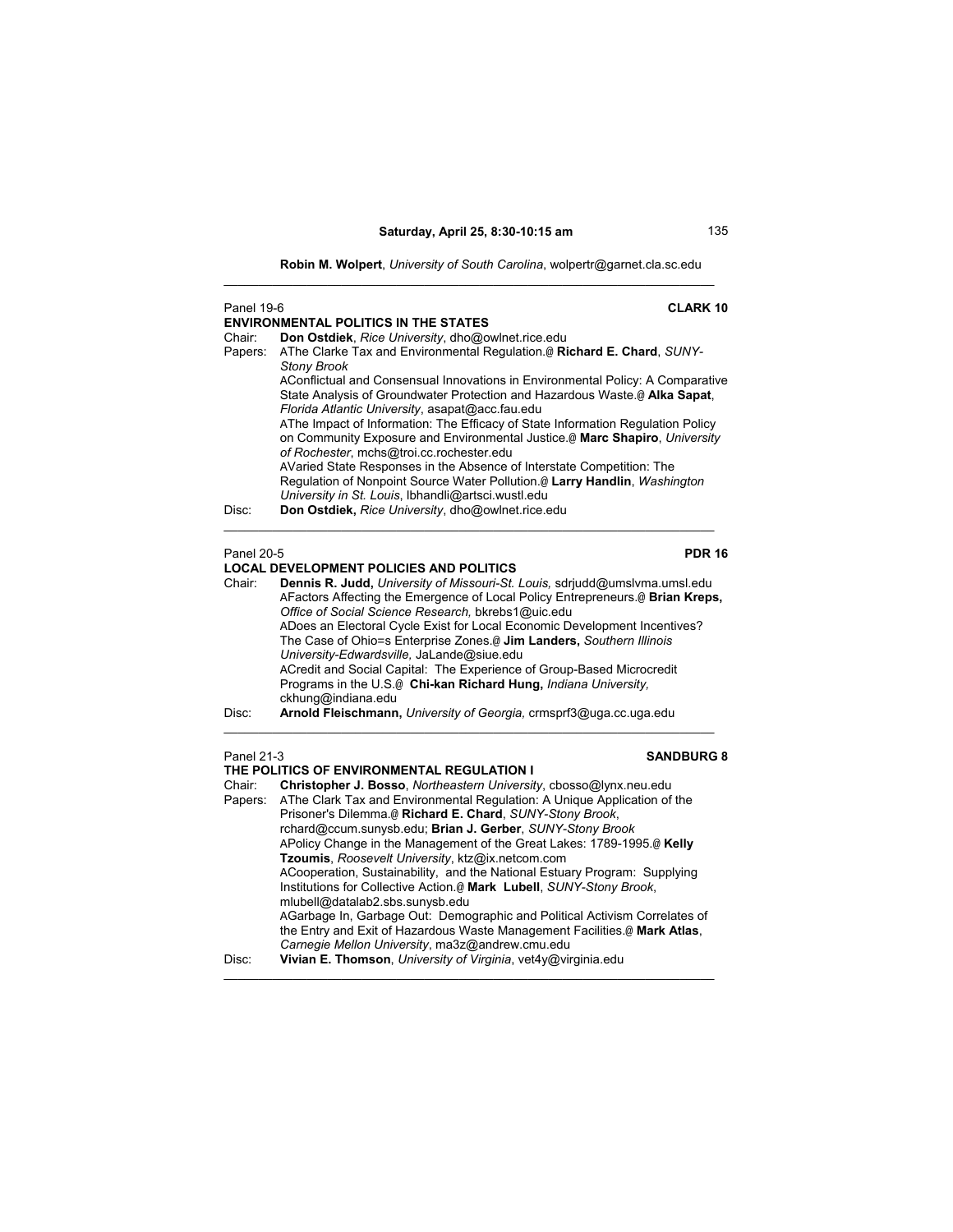### Panel 21-13 **PDR 17**

|         | FEDERALISM AND DECENTRALIZATION                                                         |
|---------|-----------------------------------------------------------------------------------------|
| Chair:  | John McCormick, <i>Indiana University</i> , imccormi@iupui.edu                          |
| Papers: | AAre Non-Profits the Future?@ Gerald J. Blasi, SUNY-Binghamton,                         |
|         | qblasi@binghamton.edu                                                                   |
|         | AThe Determinants of Change and Stability of Federal Programs.@ James Cox,              |
|         | Binghamton University, jhcox@binghamton.edu                                             |
|         | AEvaluating Zero Tolerance in the States. <sup>®</sup> Scott Szymendera, Michigan State |
|         | University, szymende@pilot.msu.edu                                                      |
|         | Aln Search of Policy Theory: Fiscal Federalism, Intergovernmental Relations, and        |
|         | the Policy Process @ Nan M. DiBello, Wells College, ndibello@wells.edu                  |
|         | AGoing to the Market: An Empirical Examination of State Adoption of Market              |
|         | Based Policy Alternatives @ Christopher P. Borick, St. Norbert College,                 |
|         | boricp@sncac.snc.edu; John F. Camobreco, University of New Hampshire                    |
| Disc:   | John McCormick, Indiana University, imccormi@iupui.edu                                  |
|         | Amy L. Fletcher, Western Illinois University, AL-Fletcher@wiu.edu                       |
|         |                                                                                         |

### Panel 24-3 **PDR 18**

## **PRACTICING POLITICS: PEDAGOGIES OF COMMUNITY SERVICE, INTERNSHIPS, AND SIMULATIONS**

\_\_\_\_\_\_\_\_\_\_\_\_\_\_\_\_\_\_\_\_\_\_\_\_\_\_\_\_\_\_\_\_\_\_\_\_\_\_\_\_\_\_\_\_\_\_\_\_\_\_\_\_\_\_\_\_\_\_\_\_\_\_\_\_\_\_\_\_\_\_\_

| Chair:  | Joanne Bay Brzinski, <i>Emory University</i> , jbrzinsk@ps.emory.edu            |
|---------|---------------------------------------------------------------------------------|
| Papers: | "Community-Based Learning in the Small Liberal Arts College Curriculum."        |
|         | Richard L. Balkema, Valparaiso University, rbalkema@exodus.valpo.edu; Larry     |
|         | Baas, Valparaiso University, Ibaas@exodus.valpo.edu                             |
|         | "Integrating a Face-to-Face Tax Simulation with Course Goals in an Introduction |
|         | to Public Policy Course." James Eisenstein, Penn State University.              |
|         | i3e@psu.edu                                                                     |
|         | "Reinventing Teaching in the Classroom of the Future." Charles L. Kennedy,      |
|         | Penn State York University, clk8@psu.edu                                        |
|         | "Using Precourse Inventories in the Assessment of Curriculum and Pedagogy."     |
|         | Kay G. Wolsborn, College of St. Benedict/St. John's University.                 |
|         | kwolsborn@csbsju.edu                                                            |
| Disc:   | Mark C. Miller, Clark University, mmiller@clarku.edu                            |
|         | William Morgan, Indiana University, wdmorgan@indiana.edu                        |
|         |                                                                                 |

## Panel 25-3 **BURNHAM 5**

| <b>ROUNDTABLE ON WOMEN AND MENTORING</b> |                                                                                                                                                                                                                                                                                                                                                                                                                              |  |
|------------------------------------------|------------------------------------------------------------------------------------------------------------------------------------------------------------------------------------------------------------------------------------------------------------------------------------------------------------------------------------------------------------------------------------------------------------------------------|--|
| Chair:                                   | Suzanne Jacobitti, Southern Illinois University at Edwardsville,<br>sjacobi@siue.edu                                                                                                                                                                                                                                                                                                                                         |  |
| Part:                                    | Kristen Renwick Monroe, Univ of California at Irvine, krmonroe@orion.uci.edu<br>Laura Scalia, University of Houston, scalia@uh.edu<br>Kristin Kelly, University of Wisconsin at Madison, kakelly@ucdavis.edu<br>Lynn Maurer, Southern Illinois University at Edwardsville, Imaurer@siue.edu<br>Trudy Steuernagel, Kent State University, tsteuern@kent.edu<br>Sharon Sykora, Slippery Rock University, Sharon sykora@sru.edu |  |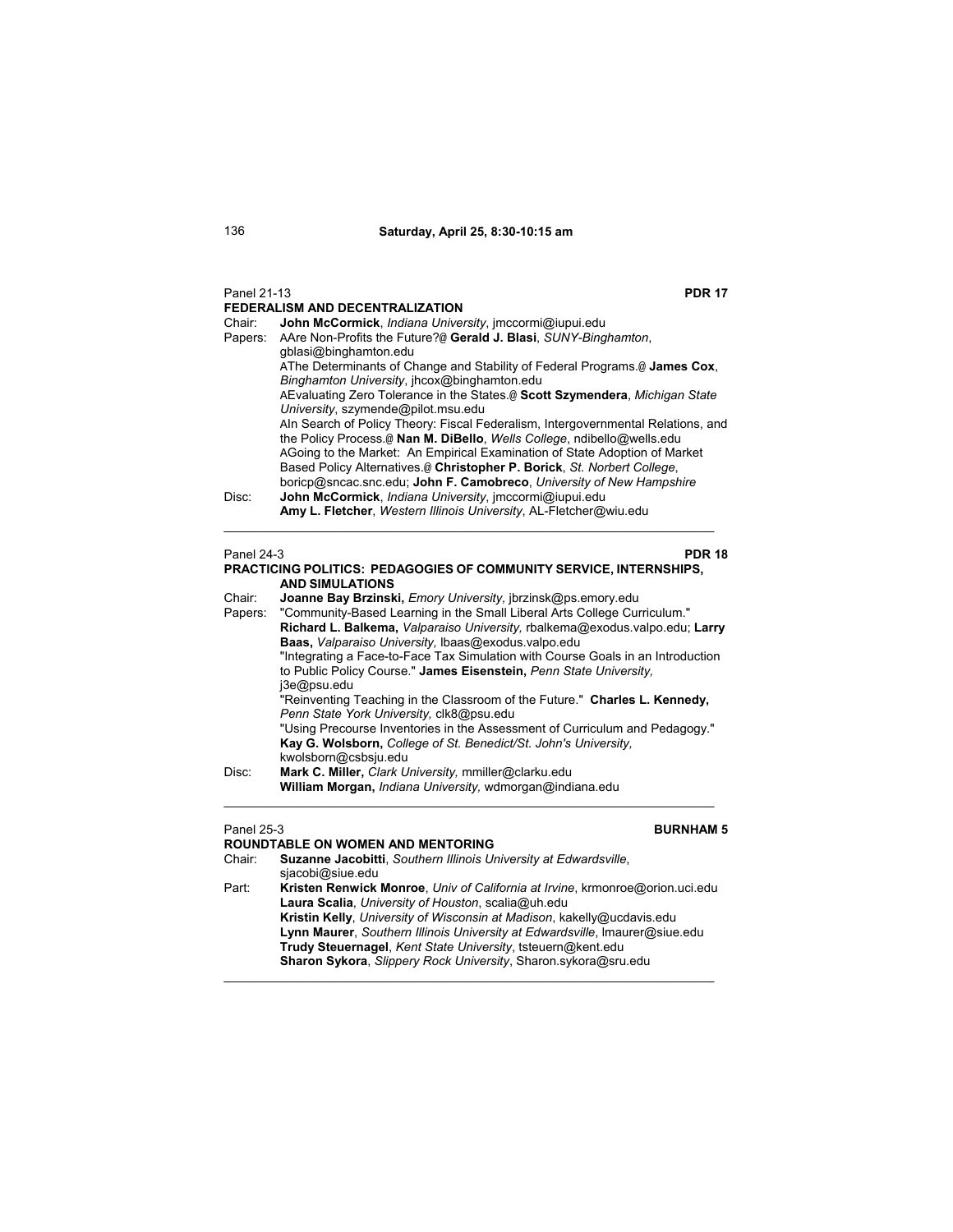Panerl 26-2 **PARLOR C ARISTOTLE** Chair: **Thomas Lindsay**, *University of Northern Iowa*, lindsayt@uni.edu Papers: AAristotle and Aquinas on Magnanimity.@ **Carson Holloway,** *Northern Illinois University*, z936956@oats.farm.niu.EDU AAristotle on Socrates= Philosophy of Human Affairs.@ **Aristide Tessitore**, *Furman University*, Tessitore\_Ty/furman@furman.EDU AAristotle on Theoretical and Practical Excellence.@ **Geert Van Cleemput,**  *University of Chicago***,** v4an@midway.uchicago.EDU Disc: **Kenneth Blanchard**, *Northern State University* **Thomas Lindsay**, *University of Northern Iowa*, lindsayt@uni.edu  $\_$  , and the set of the set of the set of the set of the set of the set of the set of the set of the set of the set of the set of the set of the set of the set of the set of the set of the set of the set of the set of th

**Saturday, April 25, 9:00-10:15 am** 

## **MPSA EXECUTIVE COUNCIL MEETING CRYSTAL**

President: **James L. Gibson**, *University of Houston*

# **PANEL CHAIRS:**

\_\_\_\_\_\_\_\_\_\_\_\_\_\_\_\_\_\_\_\_\_\_\_\_\_\_\_\_\_\_\_\_\_\_\_\_\_\_\_\_\_\_\_\_\_\_\_\_\_\_\_\_\_\_\_\_\_\_\_\_\_\_\_\_\_\_\_\_\_\_\_

# **AFTER YOUR PANEL, PLEASE COMPLETE THE SURVEY FORM FOUND IN YOUR PANEL ROOM AND DROP IT INTO THE SURVEY ENVELOPE. THANK YOU.**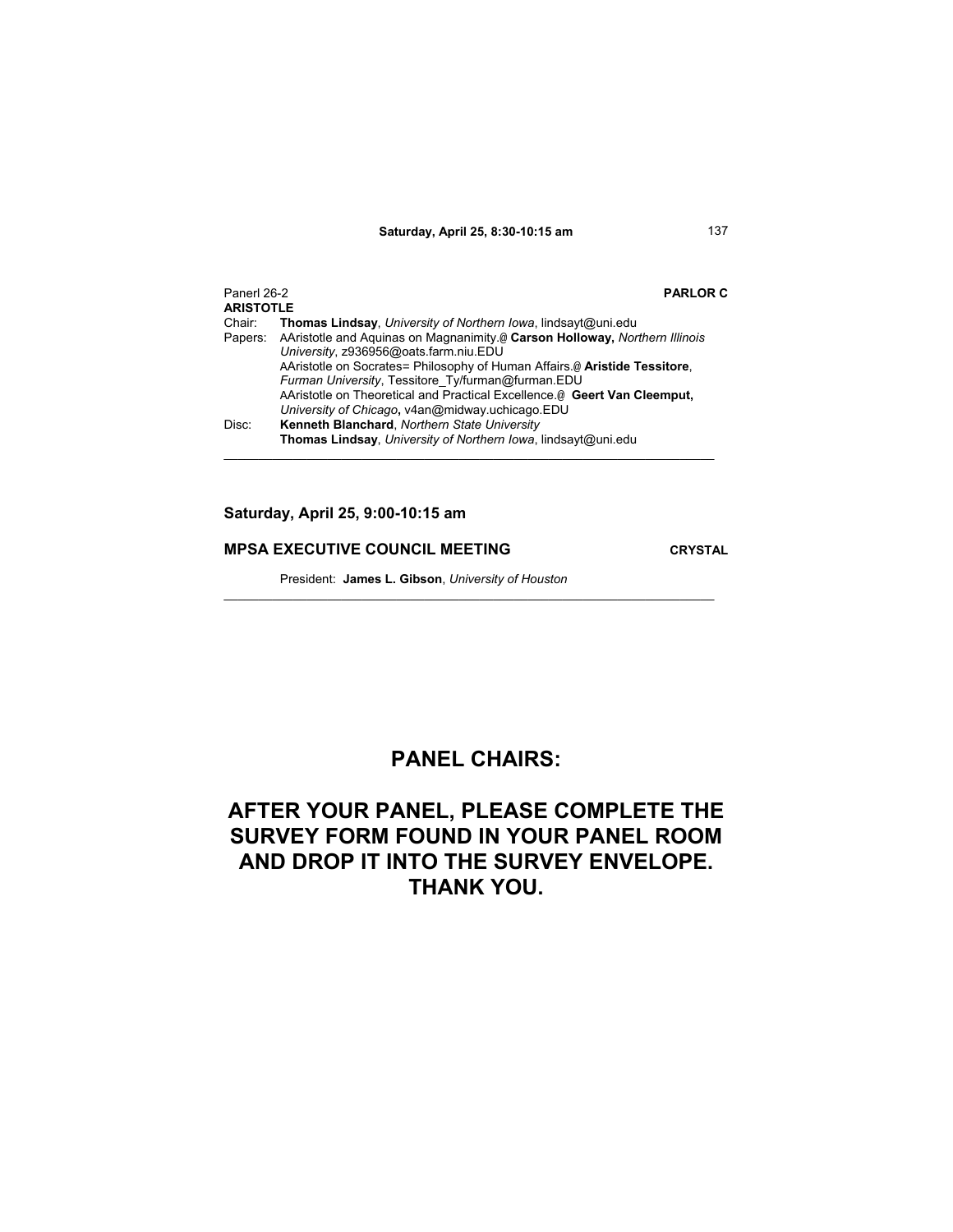## **Saturday, April 25, 10:30-12:15 pm**

Poster Session 6 (continues) See page 123 for listing.

### Panel 1-9 **SANDBURG 2 PUBLIC REACTIONS TO EUROPEAN INTEGRATION** Chair: **Arthur H. Miller**, *University of Iowa*, armiller@blue.weeg.uiowa.edu Papers: ALeft Turn in Europe? Voter Reactions to Austerity and the EMU.@ **Robert E**. **Bohrer**, *Texas A & M University*, REB4116@polisci.tamu.edu; **Alexander C. Tan**, *Southern Methodist University*, atan@post.smu.edu AA Political and Macroeconomic Explanation of Public Support for European Integration.@ **Sean Carey**, *University of North Texas*, scarey@students.cas.unt.edu AThe Electoral Connection in European Union Politics.@ **Clifford J. Carrubba**, *SUNY-Stony Brook*, carrubba@datalab2.sbs.sunysb.edu. AMultilevel Models of Attitudes Toward European Integration.@ **Marco R. Steenbergen**, *University of North Carolina*, Chapel Hill, msteenbe@gibbs.oit.unc.edu; **David Scott**, *University of North Carolina, Chapel Hil* Disc: **Mark N. Franklin**, *University of Houston*, franklin@uh.edu  $\mathcal{L}_\text{G} = \{ \mathcal{L}_\text{G} \mid \mathcal{L}_\text{G} \mid \mathcal{L}_\text{G} \mid \mathcal{L}_\text{G} \mid \mathcal{L}_\text{G} \mid \mathcal{L}_\text{G} \mid \mathcal{L}_\text{G} \mid \mathcal{L}_\text{G} \mid \mathcal{L}_\text{G} \mid \mathcal{L}_\text{G} \mid \mathcal{L}_\text{G} \mid \mathcal{L}_\text{G} \mid \mathcal{L}_\text{G} \mid \mathcal{L}_\text{G} \mid \mathcal{L}_\text{G} \mid \mathcal{L}_\text{G}$

 $\mathcal{L}_\text{max}$  , and the set of the set of the set of the set of the set of the set of the set of the set of the set of

### Panel 1-17 **SANDBURG 3**

|         | WEST EUROPEAN MODELS, CENTRAL EUROPEAN CHOICES                                                                                                            |
|---------|-----------------------------------------------------------------------------------------------------------------------------------------------------------|
| Chair:  | Wade Jacoby, Grinnell College, jacoby@ac.grin.edu                                                                                                         |
| Papers: | Alnstitutional Transfer in the Former Soviet Republics: The Role of Western Aid<br>and Investment. <sup>®</sup> Patricia Davis, University of Notre Dame, |
|         | patricia.a.davis.30@nd.edu; Peter Dombrowski, lowa State University.                                                                                      |
|         | pdombrow@iastate.edu.                                                                                                                                     |
|         | AState Power and Interest Group Formation: The Czech Business Lobby.@                                                                                     |
|         | Mitchell Orenstein, Brown University, mao@brown.edu                                                                                                       |
|         | ADoes >Borrowing Dull the Edge of Husbandry=? Institution Building Through                                                                                |
|         | Imitation in Eastern and Central Europe. <sup>@</sup> Wade Jacoby, Grinnell College,                                                                      |
|         | jacoby@ac.grin.edu                                                                                                                                        |
| Disc:   | Timothy Frye, Ohio State University, tim frye@polisci.sbs.ohio-state.edu                                                                                  |
|         | John Ishiyama, Truman State University, jishiayma@truman.edu                                                                                              |

\_\_\_\_\_\_\_\_\_\_\_\_\_\_\_\_\_\_\_\_\_\_\_\_\_\_\_\_\_\_\_\_\_\_\_\_\_\_\_\_\_\_\_\_\_\_\_\_\_\_\_\_\_\_\_\_\_\_\_\_\_\_\_\_\_\_\_\_\_\_\_

## Panel 2-5 **SANDBURG 4**

**LABOR AND OPPOSITION IN MEXICO** Chair: **David Leaman**, *Northeastern Illinois University*, d-leaman@neiu.edu Papers: ATesting for Democracy in Puebla, Mexico: the Experience of Opposition Municipal Party Government." **Walt Vanderbush**, *Miami University*, vanderw@muohio.edu AOccupational Organization Within the Informal Sector of Nicaragua, Costa Rica, and Mexico: The Political Implications." **Edwin Aguilar**, *Texas A&M*, eauilar@polisci.tamu.edu AMexico=s Labor Unions Adapt to Electoral Change." **Dale Hathaway**, *Butler* 

138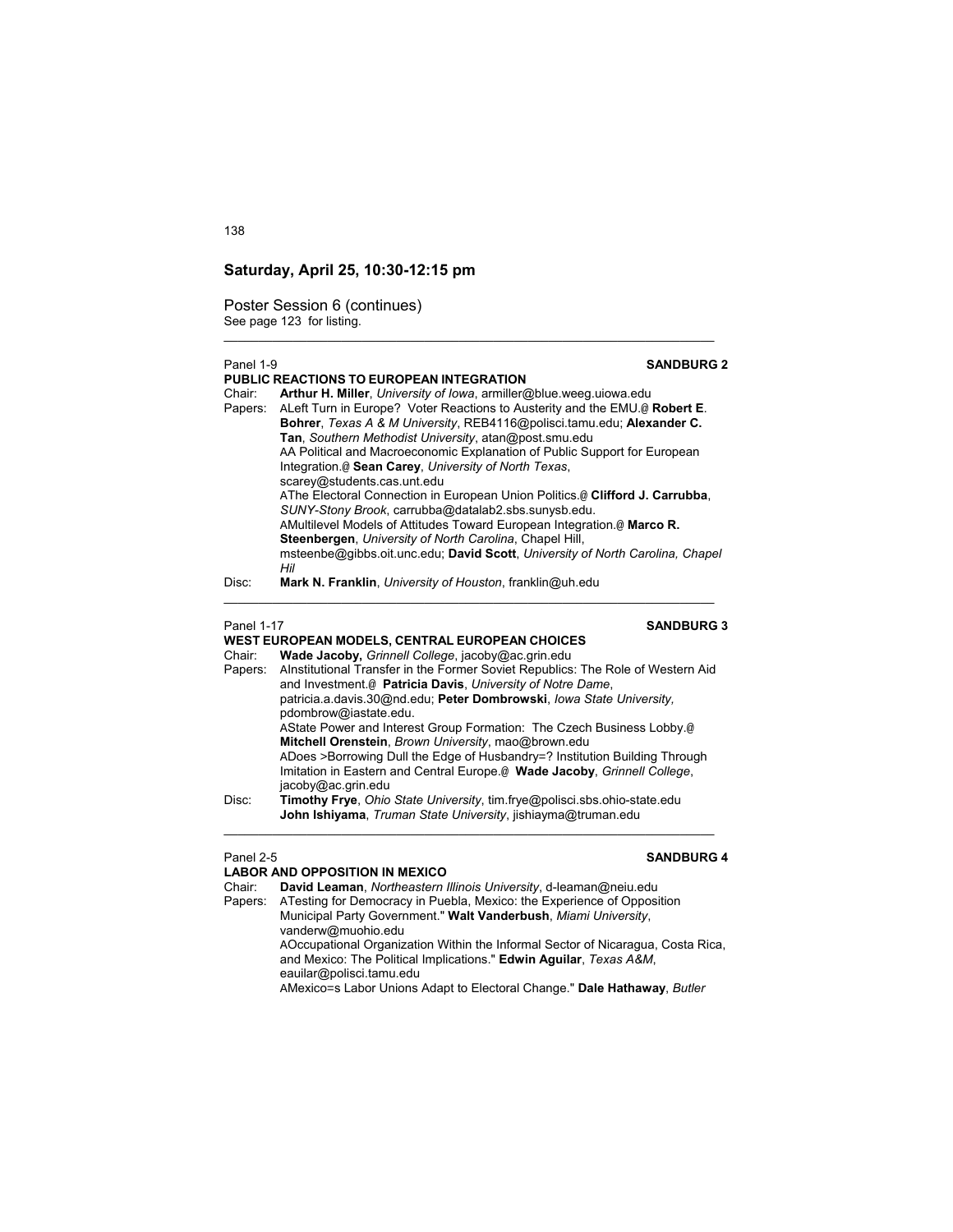## **Saturday, April 25, 10:30-12:15 pm** 139



ADampening Effects of ABounded Competition@ on Political Repression: A Global Perspective.@ **John C. King**, *American University*, jcking@american.edu Disc: **Christian Davenport**, *University of Colorado-Boulder*,

 $\mathcal{L}_\text{G} = \{ \mathcal{L}_\text{G} \mid \mathcal{L}_\text{G} \mid \mathcal{L}_\text{G} \mid \mathcal{L}_\text{G} \mid \mathcal{L}_\text{G} \mid \mathcal{L}_\text{G} \mid \mathcal{L}_\text{G} \mid \mathcal{L}_\text{G} \mid \mathcal{L}_\text{G} \mid \mathcal{L}_\text{G} \mid \mathcal{L}_\text{G} \mid \mathcal{L}_\text{G} \mid \mathcal{L}_\text{G} \mid \mathcal{L}_\text{G} \mid \mathcal{L}_\text{G} \mid \mathcal{L}_\text{G}$ 

christian.davenport@colorado.edu.

Panel 5-4 **CLARK 7**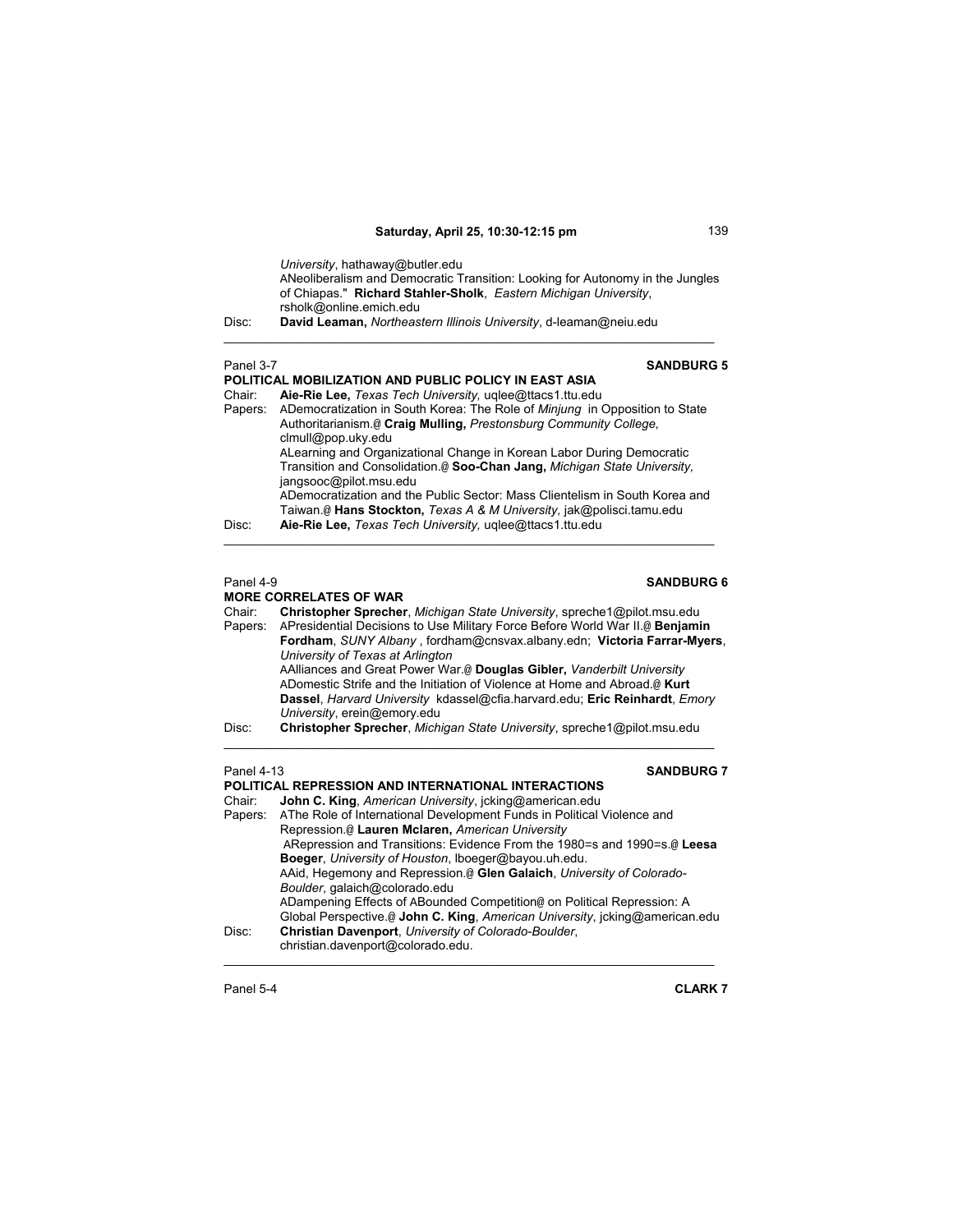## 140 **Saturday, April 25, 10:30-12:15 pm**

| THE POLITICAL ECONOMY OF UNITED STATES TRADE POLICY |                                                                                                                |  |
|-----------------------------------------------------|----------------------------------------------------------------------------------------------------------------|--|
| Chair:                                              | <b>Sherry L. Bennett.</b> Rice University, sherry@rice.edu                                                     |  |
| Papers:                                             | Alnterests, Institutions, and Ideology in the Republican Conversion to Trade                                   |  |
|                                                     | Liberalization, 1934-1945.@ Douglas A. Irwin, Dartmouth College,                                               |  |
|                                                     | douglas.irwin@gsb.uchicago.edu; Randall S. Kroszner, University of Chicago,<br>randy.kroszner@gsb.uchicago.edu |  |
|                                                     | ADomestic Constraints on International Trade: Legislative Responsiveness to                                    |  |
|                                                     | Constituency Demands for Trade Protection @ Sherry L. Bennett, Rice                                            |  |
|                                                     | University, sherry@rice.edu; Renée M. Smith, University of Rochester,                                          |  |
|                                                     | mes@troi.cc.rochester.edu                                                                                      |  |
|                                                     | Alndividual Trade-Policy Preferences: Factor Specificity, Housing Assets, and the                              |  |
|                                                     | Demand for Protection.@ Kenneth Scheve, Harvard University,                                                    |  |
|                                                     | scheve@fas.harvard.edu                                                                                         |  |
| Disc:                                               | <b>Sharyn O=Halloran, Columbia University and Hoover Institution,</b><br>so33@columbia.edu                     |  |
|                                                     |                                                                                                                |  |

## Panel 6-8 **BURNHAM 1**

### **POLITICAL KNOWLEDGE**<br>Chair: **Thomas Holbroo** Chair: **Thomas Holbrook,** *University of Wisconsin-Milwaukee* Papers: "Misinformation and Public Opinion." **David Schwieder**, *University of Illinois,* dschwied@uiuc.edu "The Role of Information and Salience in Public Opinion Making." **Gary T. Henry,**  *Georgia State University*; **Craig S. Gordon,** *Georgia State University*, arccsg@langute.gsu.edu "Forecasting the Future: The Role of Knowledge in the Political Perceptions of the American Public." **Kathleen Dolan,** *University of Wisconsin-Oshkosh,* dolan@uwosh-edu; **Thomas Holbrook**, *University of Wisconsin-Milwaukee* Disc: **Linda L. Bennett**, *Northern Kentucky University,* BennettL@nku.edu

 $\mathcal{L}_\text{max}$  , and the contribution of the contribution of the contribution of the contribution of the contribution of the contribution of the contribution of the contribution of the contribution of the contribution of t

## **Panel 6-15 BURNHAM 2**

|         | PERCEIVING AND USING PUBLIC OPINION                                                             |
|---------|-------------------------------------------------------------------------------------------------|
| Chair:  | Virginia Chanley, Florida International University                                              |
| Papers: | "Perceiving Public Opinion: Similarity and Differences between Personal and                     |
|         | Perceived Public Sentiment." Mark R. Joslyn, University of Kansas,<br>mioslyn@lark.cc.ukans.edu |
|         | "Democracy with Pollsters: Can the Public Control Elected Officials who do not                  |
|         | "Pander" to Public Opinion Polls?" Stephen K. Carter, University of Connecticut.                |
|         | skc94003@uconnvm.uconn.edu                                                                      |
|         | "Nonincumbent U.S. House Candidates and Public Opinion Assessment."                             |
|         | Robert G. Boatright, University of Chicago, robb@cicero.sps.uchicago.edu.                       |
| Disc:   | Francis Neely, SUNY-Stony Brook, fneely@ic.sunysb.edu                                           |
|         |                                                                                                 |

## **Panel 7-3 BURNHAM 4**

**INFORMATION, VOTING, AND CAMPAIGNS**

John M. Bruce, *University of Mississippi*, jbruce@sunset.backbone.olemiss.edu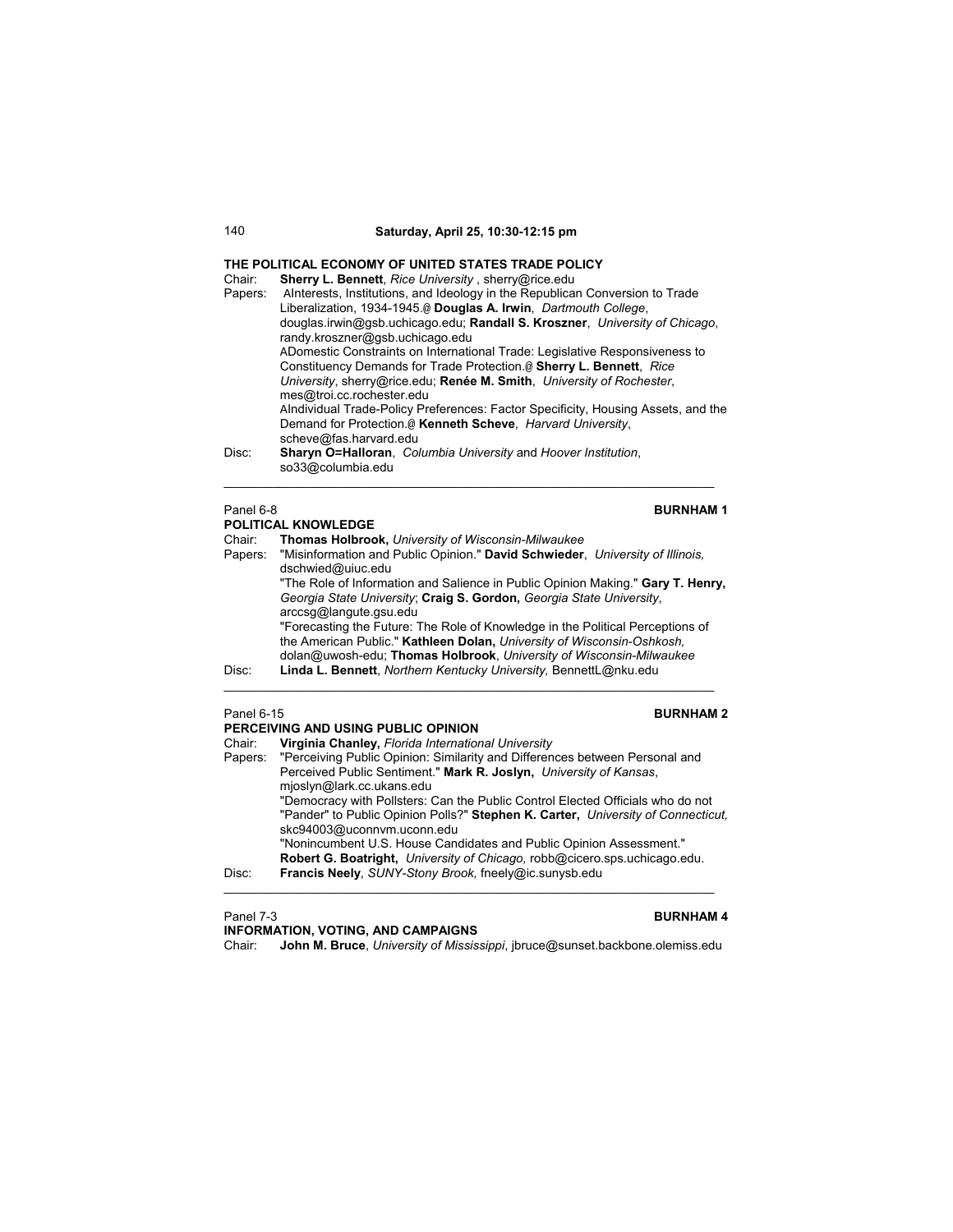| Papers: | "Priming and Issue Agendas in Modern American Campaigns." Christopher<br>Blunt, UCLA, ccblunt@aol.com; John Petrocik, UCLA; Fred Steeper, Market<br>Strategies, Inc.                                                                                                                                                             |
|---------|----------------------------------------------------------------------------------------------------------------------------------------------------------------------------------------------------------------------------------------------------------------------------------------------------------------------------------|
|         | "Uncertainty and Perceptions of Candidates' Viability in Presidential Nomination<br>Campaigns. <sup>®</sup> Phil Paolino, University of Texas at Austin.                                                                                                                                                                         |
|         | ppaolino@mail.la.utexas.edu<br>"Information Processing and the Evaulation of Presidential Candidates. <sup>®</sup> Emile<br>Sheng, Northwestern University, e-sheng@nwu.edu<br>"Modeling the Presidential Vote: Alternative Models of Voting in the 1996<br>Election.@ Herb Weisberg, Ohio State University, weisberg.1@osu.edu; |
|         | Stephen T. Mockabee, Ohio State University                                                                                                                                                                                                                                                                                       |
| Disc:   | John M. Bruce; University of Mississippi; jbruce@sunset.backbone.olemiss.edu                                                                                                                                                                                                                                                     |

### Panel 7-8 **LASALLE 1**

|         | <b>CAMPAIGNS AND ELECTIONS</b>                                                   |
|---------|----------------------------------------------------------------------------------|
| Chair:  | Paul Allen Beck, Ohio State University, beck.9@osu.edu                           |
| Papers: | "Raising Expectations: The Impact of the Media on New Hampshire Voters"          |
|         | Estimates of Viability and Electability." Samuel Best, University of Notre Dame, |
|         | best.1@nd.edu; Clark Hubbard, University of Notre Dame                           |
|         | "The Effects of Corruption News on Presidential Vote Choice, 1952-1992: A        |
|         | Pooled Cross-Sectional Analysis @ Timothy Fackler, University of Nevada, Las     |
|         | Vegas, facklert2nevada.edu; Tse-min Lin, University of Texas, Arlington          |
|         | "National Effects on Individual Senate Elections." Scott Lasley, University of   |
|         | lowa, scott-lasley@uiowa.edu; Mary Stegmaier, University of lowa, mary-          |
|         | stegmaier@uiowa.edu                                                              |
|         | "Effects of Negative Campaigning on Senate Election Outcomes." Richard Lau,      |
|         | Rutgers, ricklau@rci.rutgers; Gerald Pomper, Rutgers; Grace Mumoli, Rutgers      |
| Disc:   | Paul Allen Beck, Ohio State University, beck.9@osu.edu                           |

 $\mathcal{L}_\text{max}$  , and the set of the set of the set of the set of the set of the set of the set of the set of the set of

Panel 8-2 **CLARK 5**

|         | THE ELECTORAL IMPLICATIONS OF MEDIA EXPOSURE                                                   |
|---------|------------------------------------------------------------------------------------------------|
| Chair:  | Frederick Fico, Michigan State University, fico@pilot.msu.edu                                  |
| Papers: | AMedia Exposure, Campaign Advertising, and Political Persuasion. <sup>@</sup> Paul             |
|         | Freedman, University of Virginia, freedman@virginia.edu; Kenneth M.                            |
|         | Goldstein, Arizona State University, kgold@imap2.asu.edu                                       |
|         | AAttack Messages and their Effects on Judgments of Political Candidates: A                     |
|         | Random-Effects Meta-Analytic Review.@ Scott Hale, University of Illinois                       |
|         | Urbana-Champaign, s-hale1@uiuc.edu                                                             |
|         | AAII Scandal Politics is Local: The Impact of Ethical Lapses on Congressional                  |
|         | Election Advertisements. <sup>@</sup> Dan Shea, <i>Lafayette College</i> , shead@lafayette.edu |
|         | Als the Media Responsible for Growing Cynicism Among American Voters?@                         |
|         | Hyun-Jin Seo, Purdue University, Seo@polsci.purdue.edu                                         |
| Disc:   | David C. Barker, University of Houston, dbarker@uhupym1.uhedu                                  |

 $\mathcal{L}_\text{max}$  , and the set of the set of the set of the set of the set of the set of the set of the set of the set of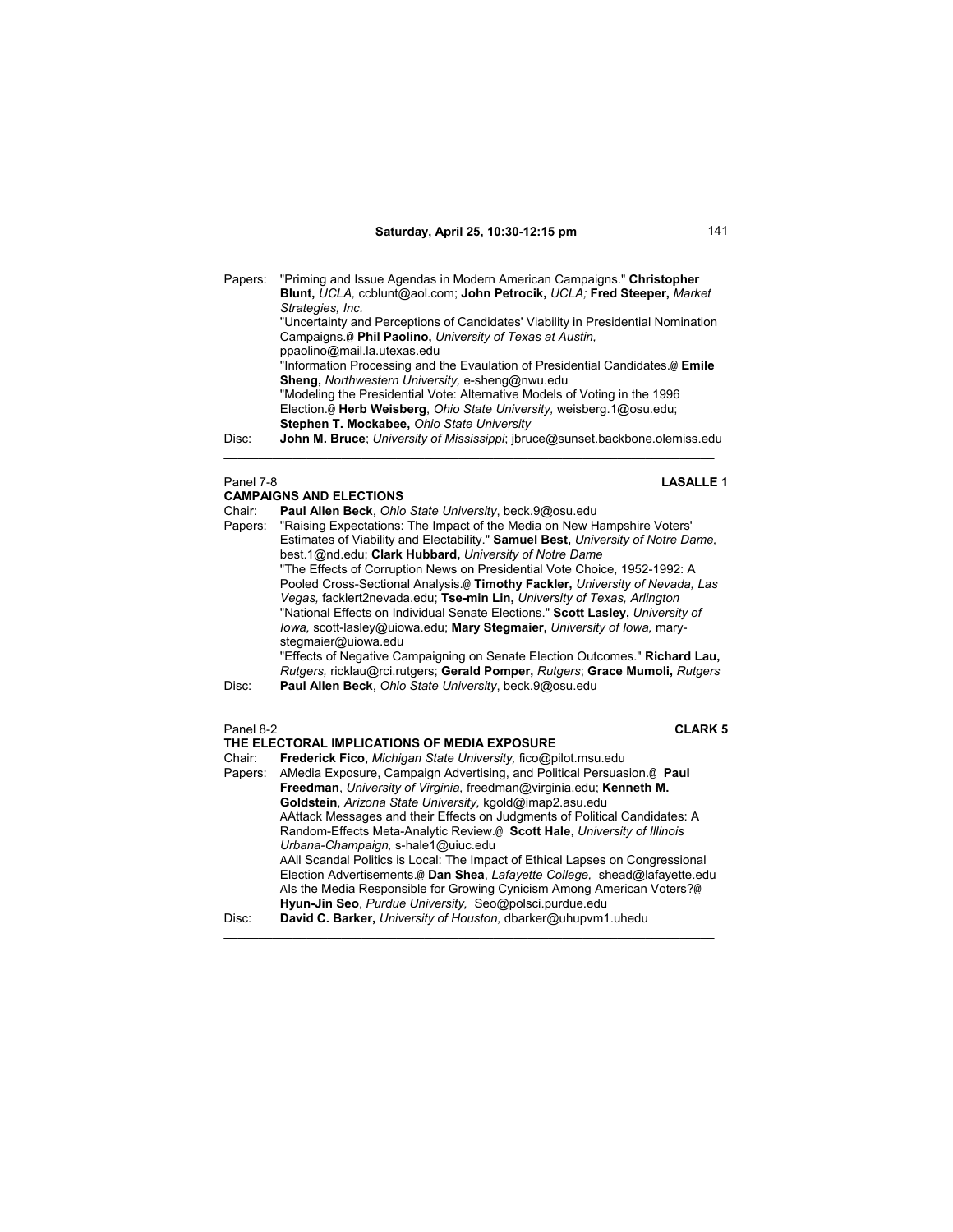| <b>Panel 9-13</b> | <b>BURNHAM 5</b>                                                                                                                                                                                                                                                                                                                                                                                                                                                                                                                                          |
|-------------------|-----------------------------------------------------------------------------------------------------------------------------------------------------------------------------------------------------------------------------------------------------------------------------------------------------------------------------------------------------------------------------------------------------------------------------------------------------------------------------------------------------------------------------------------------------------|
|                   | WOMEN AS POLICYMAKERS FROM A COMPARATIVE PERSPECTIVE                                                                                                                                                                                                                                                                                                                                                                                                                                                                                                      |
| Chair:<br>Papers: | Sylvia Bashevkin, University of Toronto, sbashevk@chass.utoronto.ca<br>AThe Struggle Continues: Women=s Role in the Democratization of South<br>Africa @ Hannah E. Britton, Syracuse University, hebritto@mailbox.syr.edu<br>AGender Matters: Female Policymakers= Influence in Industrialized Nations.@<br>Valerie O=Regan, University of California, Riverside, voregan@wizard.ucr.edu<br>A Gender Differences in the Structure and Function of the First Polish and Czech<br>Post-Communist Parliaments: A Preliminary Comparison.@ Renata Siemienska. |
| Disc:             | University of Warsaw, siemiens@plearn.edu.pl; Maurice Simon, East Carolina<br>University, simon@mail.ecu.edu<br>A Gender and Legislative Institutions: An Examination of the Legislative Behavior<br>of Female Members of the First Czech Parliament, 1993-1996.@ Sheen<br>Rajmaira, East Carolina University; Sean Q. Kelly, East Carolina University<br>Sylvia Bashevkin, University of Toronto, sbashevk@chass.utoronto.ca                                                                                                                             |
|                   |                                                                                                                                                                                                                                                                                                                                                                                                                                                                                                                                                           |

### Panel 10-9 **DEARBORN 2 EXPERIMENTAL RESEARCH DESIGNS AND THE SIGNIFICANCE OF RACE AND RACIAL BIAS**

Chair: **Kenneth Williams**, *Michigan State University*, kenneth.williams@ssc.msu.edu Papers: ATo What Extent is American Racism Actually Classism?: Evidence from Two Experimental Surveys.@ **James R. Sopp**, *University of Illinois, Urbana-Champaign*, j-sopp@uiuc.edu; **Jeffrey Bosworth**, *University of Illinois at Urbana-Champaign*; **John Verkuilen**, *University of Illinois at Urbana-Champaign*  AToward Alternative Measures of Racial Affect.@ **Fred Slocum**, *Benedictine University*, fredslocum@ben.edu AFraming Responsibility for Political Issues: The Case of Public Assistance.@ **David Moskowitz**, *University of North Carolina, Charlotte* Disc: **Tali Mendelberg**, *Princeton University*, talim@ariel.princeton.edu

 $\mathcal{L}_\text{G} = \{ \mathcal{L}_\text{G} \mid \mathcal{L}_\text{G} \mid \mathcal{L}_\text{G} \mid \mathcal{L}_\text{G} \mid \mathcal{L}_\text{G} \mid \mathcal{L}_\text{G} \mid \mathcal{L}_\text{G} \mid \mathcal{L}_\text{G} \mid \mathcal{L}_\text{G} \mid \mathcal{L}_\text{G} \mid \mathcal{L}_\text{G} \mid \mathcal{L}_\text{G} \mid \mathcal{L}_\text{G} \mid \mathcal{L}_\text{G} \mid \mathcal{L}_\text{G} \mid \mathcal{L}_\text{G}$ 

# **Panel 11-9 MONTROSE 2**

|         | <b>IMAGES, SPACES, TOCQUEVILLE</b>                                                  |
|---------|-------------------------------------------------------------------------------------|
| Chair:  | Corey Abel, University of Colorado, abelc@stripe.colorado.edu                       |
| Papers: | "The Rhetoric of Landscape in Tocqueville's Democracy in America." <b>Pamela A.</b> |
|         | Mason, John Carroll University, pmason@jcvaxa.jcu.edu                               |
|         | "Architexture as Text: Tocqueville, City Planning, and the Destruction of Civic     |
|         | Space." Jeanne M. Heffernan, University of Notre Dame,                              |
|         | jeanne.m.heffernan.1@nd.edu                                                         |
|         | "Between Past and Future: Alexis de Tocqueville and Hannah Arendt on the            |
|         | Revolutionary Inheritance." Barry Sharpe, Northwestern College,                     |
|         | bsharpe@nwciowa.edu                                                                 |
| Disc:   | Corey Abel, University of Colorado, abelc@stripe.colorado.edu                       |
|         | <b>John Bokina</b> , University of Texas-Pan American, ib83e@panam.edu              |
|         |                                                                                     |

 $\mathcal{L}_\text{max}$  , and the set of the set of the set of the set of the set of the set of the set of the set of the set of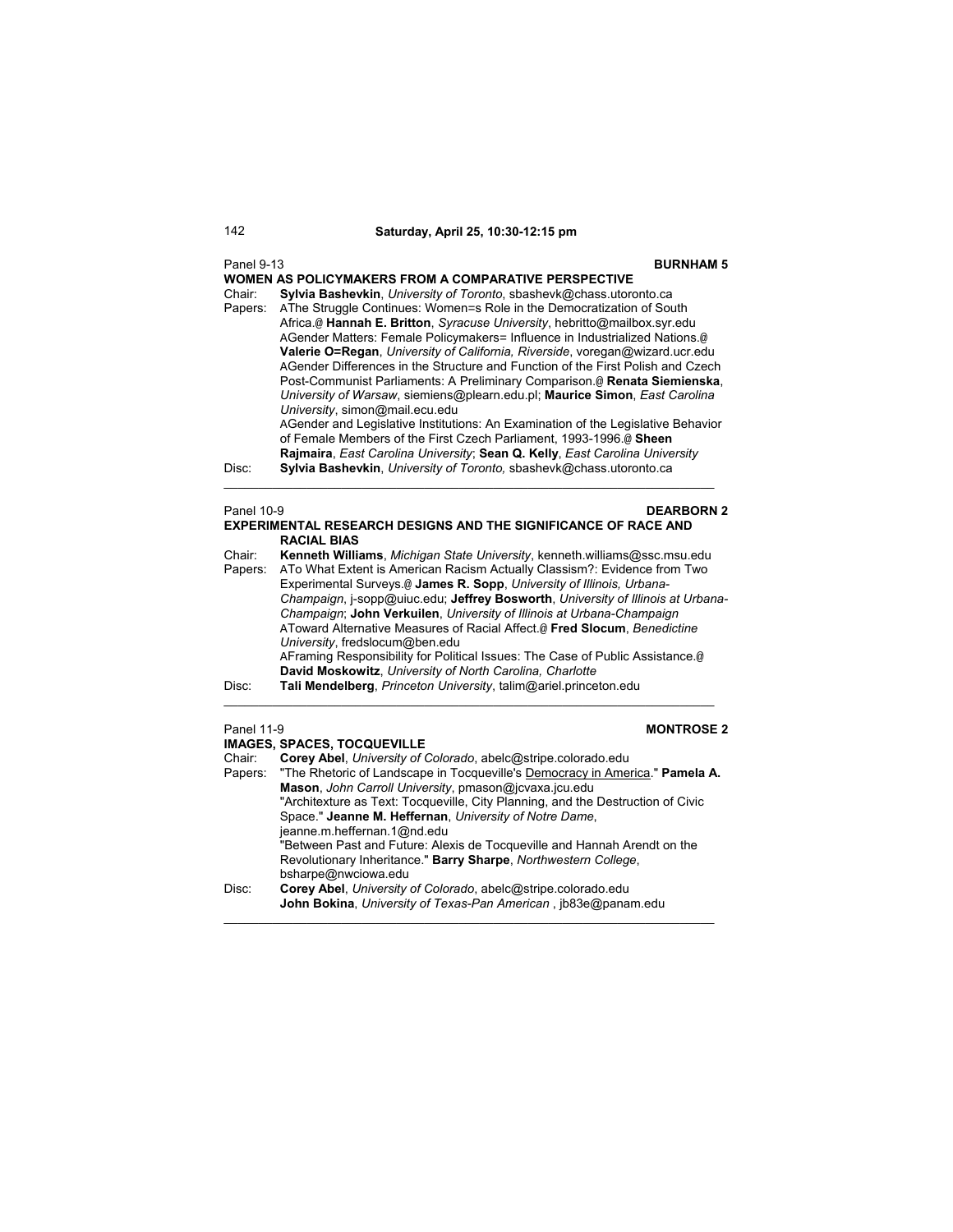**THEORY AND HISTORY**

Panel 12-7 **MONTROSE 3**

| Chair:  | Joanna V. Scott, East Michigan University, pls-scott@online.emich.edu              |
|---------|------------------------------------------------------------------------------------|
| Papers: | "Civil Society in the Revolutionary Strategies of Antonio Gramsci and the Polish   |
|         | Solidarity Movement.@ Christopher Beem, University of Chicago,                     |
|         | cbeem@midway.uchicago.edu                                                          |
|         | "At= zije Charta 77! Charter 77, Living Within the Truth, and Life After 1989.@ D. |
|         | Christopher Brooks, Indiana University, donbrook@indiana.edu                       |
|         | "Constitutions as Constituting People: the Interactions of Good Laws and Good      |
|         | Men, 1648-1853.@ Laura Scalia, University of Houston, scalia@uh.edu                |
| Disc:   | Joanna V. Scott, East Michigan University, pls-scott@online.emich.edu              |
|         | Annabelle Lever, University of Rochester, levr@troi.cc.rochester.edu               |
|         |                                                                                    |

### Panel 14-4 **LASALLE 2**

|         | <b>SELECTION BIAS</b>                                                               |
|---------|-------------------------------------------------------------------------------------|
| Chair:  | Christopher H. Achen, University of Michigan, achen@umich.edu                       |
| Papers: | AAnalyzing Censored and Sample-Selected Data: Tobit, Heckit, and Neural             |
|         | Network Models.@ Lee Sigelman, George Washington University,                        |
|         | lees@qwis2.circ.qwu.edu; Langche Zeng, Harvard University,                          |
|         | Izeng@gwis2.circ.gwu.edu                                                            |
|         | ABuilt on Quicksand? The Effects of Response Bias on Survey Estimates of            |
|         | Levels and Determinants of Reported Voting Behavior and other Forms of              |
|         | Political Involvement: Some Evidence from the Netherlands. <sup>®</sup> Kees Aarts. |
|         | University of Twente, c.w.a.m.aarts@bsk.utente.nl; Bas Denters, University of       |
|         | Twente, s.a.h.denters@bsk.utwente.nl; Ingrid Smeets, University of Twente           |
|         | ASelection Bias in Comparative Research: The Case of Incomplete Datasets.@          |
|         | Simon Hug, University of Geneva and University of California at San Diego,          |
|         | simon.hug@politic.unige.ch                                                          |
| Disc:   | Christopher H. Achen, University of Michigan, achen@umich.edu                       |
|         | Richard J. Timpone, State University of New York at Stony Brook,                    |
|         | rtimpone@datalab2.sbs.sunysb.edu                                                    |
|         |                                                                                     |

\_\_\_\_\_\_\_\_\_\_\_\_\_\_\_\_\_\_\_\_\_\_\_\_\_\_\_\_\_\_\_\_\_\_\_\_\_\_\_\_\_\_\_\_\_\_\_\_\_\_\_\_\_\_\_\_\_\_\_\_\_\_\_\_\_\_\_\_\_\_\_

# Panel 15B9 **MONTROSE 1**

|         | <b>PARTISANSHIP AND PARTY STRENGTH</b>                                       |
|---------|------------------------------------------------------------------------------|
| Chair:  | <b>Charles Franklin, University of Wisconsin, franklin@polisci.wisc.edu</b>  |
| Papers: | AThe Declarations of Independents: Causes and Consequences of Non-           |
|         | Partisanship in the United States.@                                          |
|         | David King, Harvard University, david king@harvard.edu                       |
|         | AAffective and Cognitive Components of Partisanship: A New Approach.@        |
|         | Steven Greene, Ohio State University, steven.greene@polisci.sbs.ohio-        |
|         | state edu                                                                    |
|         | AThe Survival of Democrats: Secular Realignment Outside the South @ Jeffrey  |
|         | M. Stonecash, Syracuse University: Mark D. Brewer, Syracuse University:      |
|         | Mary P. McGuire, Syracuse University; R. Eric Petersen, Syracuse University; |
|         | Lori Beth Way, Syracuse University                                           |
|         | AThe Changing American Electorate: Political Disengagement, Social           |
|         | Disengagement, and Electoral Realignments.@ Donna Hoffman, University of     |
|         | Oklahoma, dhoffman@ou.edu                                                    |
| Disc:   | Lynn Vavreck, Princeton University, Ivavreck@wws.princeton.edu               |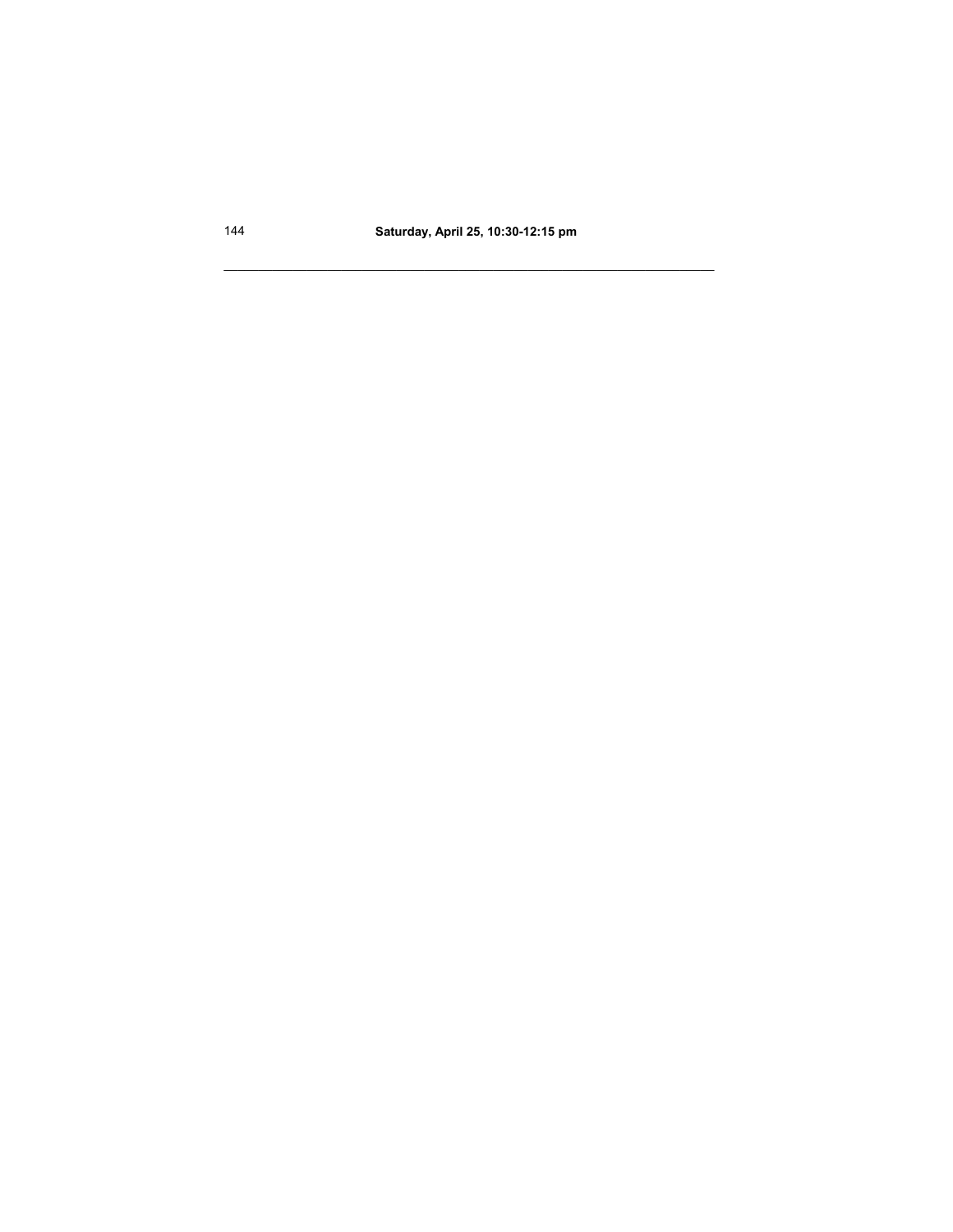### Panel 16-5 **LASALLE 3**

**HISTORICAL AND INTERPRETIVE PERSPECTIVES ON THE PRESIDENCY** Chair: **Shirley Anne Warshaw**, *Gettysburg College*, swarshaw@gettyburg.edu Papers: "Normative Politics v. Constitutional Principles: How Presidential Scholars Have Viewed the Presidency.@ **Scott Yenor**, *Loyola University-Chicago,*  syenor@luc.edu**; Travis Cook**, *Loyola University-Chicago*, tcook@luc.edu; **Raymond Tatalovich**, *Loyola University-Chicago*, rtatal@luccpua.it.luc.edu "No 'Going Public'? The 19th Century Presidency and Institutional Change.@ **Dean Schloyer**, *Northwestern University*, dschloye@nwu.edu "The Making of Master Politicians: Presidents Franklin Roosevelt and Bill Clinton.@ **Robert Swansbrough**, *University of Tennessee-Chattanooga*, bswansbr@cecasun.utc.edu "Presidential Communications and the Rhythms of Time.@ **Martha Kumar**, *Towson State University*, mkumar@ibm.net Disc: **Peri Arnold**, *University of Notre Dame*, peri.e.arnold.1@nd.edu \_\_\_\_\_\_\_\_\_\_\_\_\_\_\_\_\_\_\_\_\_\_\_\_\_\_\_\_\_\_\_\_\_\_\_\_\_\_\_\_\_\_\_\_\_\_\_\_\_\_\_\_\_\_\_\_\_\_\_\_\_\_\_\_\_\_\_\_\_\_\_

### Panel 17-8 **LASALLE 5 THE ELECTORAL CONNECTION II** Chair: **Jay Goodliffe**, *Brigham Young University*, jay\_goodliffe@byu.edu Papers: AThe Unchanging Role of Campaign Financing in U.S. House Elections.@ **Barbara E. Herrera**, *Florida International University*, bherre01@servax.fiu.edu AThe Error Margin in a Democracy: Mistaken Accountability and Voters' False Judgments About their Representatives' Behavior.@ **Jim Gimpel**, *University of Maryland*, jgimpel@bss2.umd.edu ACampaign Spending and Democracy: Public Boon or Public Bane?@ **John J. Coleman**, *University of Wisconsin*, coleman@polisci.wisc.edu AThe Missing Link: The Relationship between Defense Expenditures and Electoral Outcomes.@ **Lisa Schmit**, *University of Illinois, Chicago*

### **MEASUREMENT MATTERS**

Chair: **Brian J. Gaines**, *University of Illinois*, bjgaines@uiuc.edu Papers: AOn the Differences Between Legislative Ideology Measures.@ **Greg D. Adams**, *University of Michigan and Carnegie Mellon University*, adams@sph.umich.edu; **Christina Fastnow**, *Wellesley College*, cfastnow@wellesley.edu AMending the Cone of Silence: Accounting for Ideology, Intensity and Subconstituencies in Studies of Roll Call Votes.@ **Ben Bishin**, *University of California, Los Angeles*, bishin@ucla.edu AWhat Makes A Vote Important? The Reputations of Bills in the U.S. House.@ **Brian D. Posler**, *Millikin University*, bposler@mail.millikin.edu AA Spatial Analysis of Congressional Coalitions.@ **J. Tobin Grant**, *The Ohio State University*, grant.112@osu.edu

\_\_\_\_\_\_\_\_\_\_\_\_\_\_\_\_\_\_\_\_\_\_\_\_\_\_\_\_\_\_\_\_\_\_\_\_\_\_\_\_\_\_\_\_\_\_\_\_\_\_\_\_\_\_\_\_\_\_\_\_\_\_\_\_\_\_\_\_\_\_\_

Disc: **Brian Gaines**, *University of Illinois, Urbana*, bjgaines@uiuc.edu  $\mathcal{L}_\text{max}$  , and the set of the set of the set of the set of the set of the set of the set of the set of the set of

### Panel 17-12 **DEARBORN 1**

Disc: **William Bianco**, *Pennsylvania State University*, wtb3@psu.edu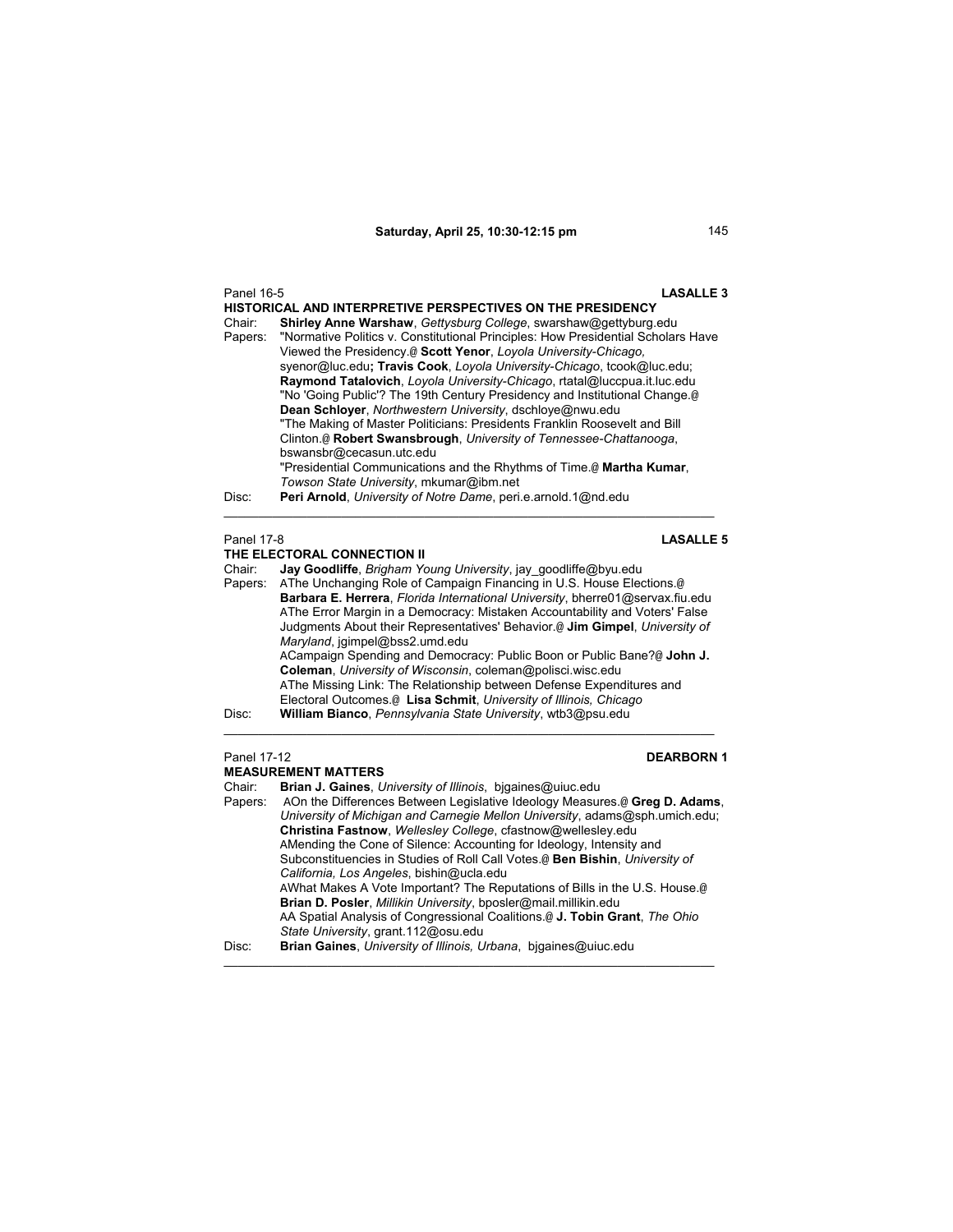| Panel 18-7<br>Chair:<br>Papers:<br>Disc: | <b>PDR 16</b><br><b>COMPARATIVE PERSPECTIVES ON JUDICIAL POLITICSCOMPARATIVE</b><br>PERSPECTIVES ON JUDICIAL POLITICS<br>Bruce M. Wilson, University of Central Florida, bwilson@pegasus.cc.ucf.edu<br>ALegislating in the Shadow of the Court: The Development of Judicial Review in<br>the Federal Republic of Germany.@ Georg Vanberg, University of Rochester,<br>geov@troi.cc.rochester.edu<br>AEstablishing Judicial Review: Strategic Activism in Canada.@ Shannon<br>Ishiyama Smithey, University of Pittsburgh, smithey+@pitt.edu<br>AA Comparison of Judicial Activism in Canada and the United States @ Mark C.<br>Miller, Clark University, miller@clarku.edu<br>Stacia L. Haynie, Louisiana State University, pohayn@lsuvm.sncc.lsu.edu<br>Micheal W. Giles, <i>Emory University</i> , mgiles@emory.edu |
|------------------------------------------|----------------------------------------------------------------------------------------------------------------------------------------------------------------------------------------------------------------------------------------------------------------------------------------------------------------------------------------------------------------------------------------------------------------------------------------------------------------------------------------------------------------------------------------------------------------------------------------------------------------------------------------------------------------------------------------------------------------------------------------------------------------------------------------------------------------------|
|                                          |                                                                                                                                                                                                                                                                                                                                                                                                                                                                                                                                                                                                                                                                                                                                                                                                                      |
| Panel 18-12                              | <b>DEARBORN 3</b><br>PUBLIC OPINION AND PUBLIC SUPPORT FOR COURTSPUBLIC OPINION AND                                                                                                                                                                                                                                                                                                                                                                                                                                                                                                                                                                                                                                                                                                                                  |
|                                          | <b>PUBLIC SUPPORT FOR COURTS</b>                                                                                                                                                                                                                                                                                                                                                                                                                                                                                                                                                                                                                                                                                                                                                                                     |
| Chair:                                   | Gregory A. Caldeira, Ohio State University, caldeira.1@osu.edu                                                                                                                                                                                                                                                                                                                                                                                                                                                                                                                                                                                                                                                                                                                                                       |
| Papers:                                  | AMaintaining its Legitimacy: Supreme Court Opinion Lengths.@ Rick A.                                                                                                                                                                                                                                                                                                                                                                                                                                                                                                                                                                                                                                                                                                                                                 |
|                                          | Swanson, University of Kentucky, raswan0@pop.uky.edu                                                                                                                                                                                                                                                                                                                                                                                                                                                                                                                                                                                                                                                                                                                                                                 |
|                                          | APublic Opinion and the Supreme Court: Determinants of Diffuse Support in Post                                                                                                                                                                                                                                                                                                                                                                                                                                                                                                                                                                                                                                                                                                                                       |
|                                          | Charter Canada.@ Lori Hausegger, Ohio State University,                                                                                                                                                                                                                                                                                                                                                                                                                                                                                                                                                                                                                                                                                                                                                              |
|                                          | hausegger.1@osu.edu; Troy Riddell, McGill University, tridde@po-box.mcgill.ca                                                                                                                                                                                                                                                                                                                                                                                                                                                                                                                                                                                                                                                                                                                                        |
|                                          | AComparing Sources of Support for High Courts: U.S. Supreme Court,                                                                                                                                                                                                                                                                                                                                                                                                                                                                                                                                                                                                                                                                                                                                                   |
|                                          | Bundesverfassungsgericht, and Conseil Consitutionnel v. European Court of                                                                                                                                                                                                                                                                                                                                                                                                                                                                                                                                                                                                                                                                                                                                            |
|                                          | Justice.@ Anke Grosskopf, University of Pittsburgh, anke+@pitt.edu                                                                                                                                                                                                                                                                                                                                                                                                                                                                                                                                                                                                                                                                                                                                                   |
|                                          | ARegional Variations in Judicial Behavior: The Influence of Public Mood.@                                                                                                                                                                                                                                                                                                                                                                                                                                                                                                                                                                                                                                                                                                                                            |
|                                          | Kenneth Luis Manning, University of Houston, kmanning@uh.edv; Robert A.                                                                                                                                                                                                                                                                                                                                                                                                                                                                                                                                                                                                                                                                                                                                              |
|                                          | Carp, University of Houston, racarp@uh.edu                                                                                                                                                                                                                                                                                                                                                                                                                                                                                                                                                                                                                                                                                                                                                                           |
| Disc:                                    | Reginald S. Sheehan, Michigan State University, r.sheehan@ssc.msu.edu                                                                                                                                                                                                                                                                                                                                                                                                                                                                                                                                                                                                                                                                                                                                                |
|                                          | Gregory Casey, University of Missouri BColumbia,                                                                                                                                                                                                                                                                                                                                                                                                                                                                                                                                                                                                                                                                                                                                                                     |
|                                          | poli0511@showme.missouri.edu                                                                                                                                                                                                                                                                                                                                                                                                                                                                                                                                                                                                                                                                                                                                                                                         |
| <b>Panel 19-8</b>                        | <b>CLARK 10</b>                                                                                                                                                                                                                                                                                                                                                                                                                                                                                                                                                                                                                                                                                                                                                                                                      |
|                                          | THE POLITICS OF TAXING AND SPENDING IN THE STATES                                                                                                                                                                                                                                                                                                                                                                                                                                                                                                                                                                                                                                                                                                                                                                    |
| Chair:                                   | William Berry, Florida State University, wberry@garnet.acns.fsu.edu                                                                                                                                                                                                                                                                                                                                                                                                                                                                                                                                                                                                                                                                                                                                                  |
| Papers:                                  | AChanging the Rules: State Limitations on Local Tax and Spending Authority.@                                                                                                                                                                                                                                                                                                                                                                                                                                                                                                                                                                                                                                                                                                                                         |
|                                          | Barbara McCabe, Arizona State University, Barbara.mccabe@asu.edu                                                                                                                                                                                                                                                                                                                                                                                                                                                                                                                                                                                                                                                                                                                                                     |
|                                          | AA New War Between the States.@ Ed Furlong, Northern Illinois University                                                                                                                                                                                                                                                                                                                                                                                                                                                                                                                                                                                                                                                                                                                                             |

AA Taxing Dilemma: Citizens Preferences for Raising Taxes.@ **Quin Monson**,

A A Dynamic Model of State Budget Outcomes Under Divided Government.@ **Robert Lowry**, *Michigan State University*, Lowry@pilot.msu.edu; **James E. Alt**,

\_\_\_\_\_\_\_\_\_\_\_\_\_\_\_\_\_\_\_\_\_\_\_\_\_\_\_\_\_\_\_\_\_\_\_\_\_\_\_\_\_\_\_\_\_\_\_\_\_\_\_\_\_\_\_\_\_\_\_\_\_\_\_\_\_\_\_\_\_\_\_

*Ohio State University*, Monson.6@osu.edu

*Harvard University*, jalt@hdc.harvard.edu Disc: **David Lowery**, *University of North Carolina-Chapel Hill*,

Lowery.ham@mhs.unc.edu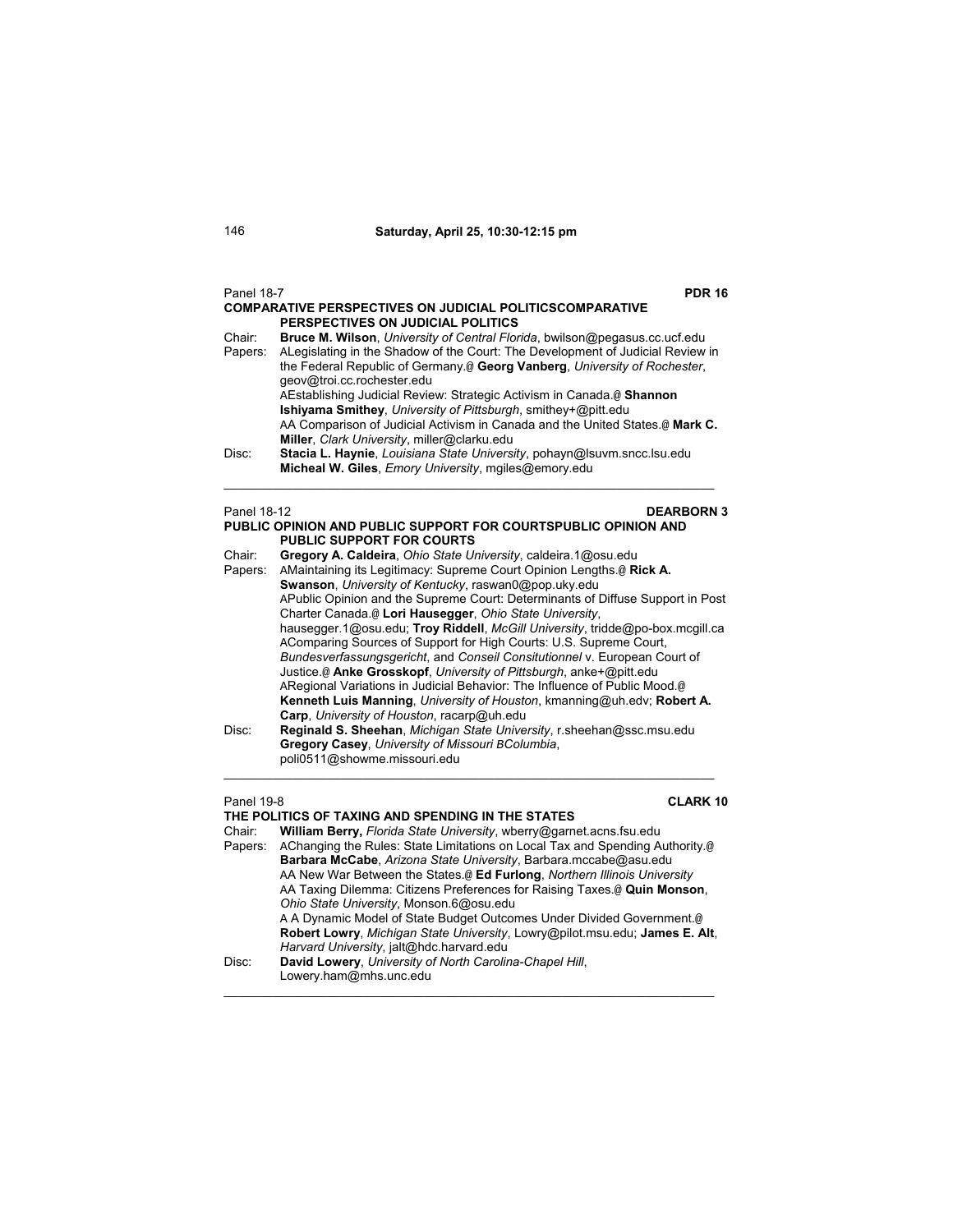| Panel 21-8                                            | <b>SANDBURG 8</b>                                                                                                                                                                                                                                                                                                                                                                                                                                                                      |
|-------------------------------------------------------|----------------------------------------------------------------------------------------------------------------------------------------------------------------------------------------------------------------------------------------------------------------------------------------------------------------------------------------------------------------------------------------------------------------------------------------------------------------------------------------|
|                                                       | ADMINISTRATIVE POLICYMAKING AND POLITICAL INSTITUTIONS                                                                                                                                                                                                                                                                                                                                                                                                                                 |
| Chair:                                                | Suzanne Mettler, Maxwell School, Syracuse University,<br>smettler@maxwell.syr.edu                                                                                                                                                                                                                                                                                                                                                                                                      |
| Papers:                                               | A Courts, Lawsuits and Agency Policy: The Interaction and Impact of Taxpayer<br>Litigation and District Courts on the Internal Revenue Service.@ Robert M.<br>Howard, SUNY at Stony Brook, Rohoward@datalab2.sbs.sunysb.edu<br>ANew Theories Relating to Judicial and Administrative Policy Making: Putting<br>Together the Missing Pieces: The Litigants in Fedeal Appeals Courts in Religious<br>Freedoms Cases, 1970-1990.@ Barbara M. Yarnold, Florida International<br>University |
|                                                       | Alncrementalism, Budget Deals and Congressional Power Structures - What<br>Really Matters to Budget Policy?: Insights from a Behavior Analysis of the U.S.<br>Federal Budget from 1960-1995.@ Maureen Berner, LBJ School of Public<br>Affairs, mberner@uts.cc.utexas.edu<br>AThe Micro-foundations of Public Support for Policy Change @ Deborah Orth,                                                                                                                                 |
|                                                       | Grand Valley State University, orthd@gysu.edu                                                                                                                                                                                                                                                                                                                                                                                                                                          |
| Disc:                                                 | Gary Halter, Texas A&M University, e339qh@polisci.tamu.edu<br>David J. Webber, University of Missouri BColumbia,<br>polidjw@showme.missouri.edu                                                                                                                                                                                                                                                                                                                                        |
| Panel 21-16<br><b>PDR 17</b><br><b>WIN-WIN POLICY</b> |                                                                                                                                                                                                                                                                                                                                                                                                                                                                                        |

| Chair:  | Stuart S. Nagel, University of Illinois, Urbana-Champaign, s-nagel@uiuc.edu                                                                                |
|---------|------------------------------------------------------------------------------------------------------------------------------------------------------------|
| Papers: | APolitical Policy: Military and Democracy in China.@ George P. Jan, University of<br>Toledo                                                                |
|         | ALegal Policy: Judicialization across Societies @ Roger Handberg, University of<br>Central Florida                                                         |
|         | AEconomic Policy: Profit Sharing and Job Anxiety @ Daniel J.B. Mitchell,<br>University of California at Los Angeles, daniel.j.b.mitchell@anderson.ucla.edu |
|         | ATechnology Policy: University to Industry Transfer @ Dianne Rahm, lowa State<br>University                                                                |
| Disc:   | <b>Stuart S. Nagel</b> , University of Illinois, Urbana-Champaign, s-nagel@uiuc.edu                                                                        |

# Panel 22-7 **PDR 18**

**VALUES, DECISION MAKING AND DISCRETION: THE PEOPLE SIDE OF BUREAUCRACY**

Chair: **Dean Yarwood**, *University of Missouri*, polsdly@showme.missouri.edu Papers: "Non-State Capacity: The Role of Professional Networks in the Implementation of Public Policy." **Heather C. Hill**, *University of Michigan*, hhill@umich.edu "Influencing Policy at the Top of the Federal Bureaucracy: The Behavior of Senior Executive Service Members." **Julie Dolan**, *Shippensburg University*, jadola@ark.ship.edu AInstitutional Representation and the Political Economy of Latinos." **John Hindera**, *Texas Tech University*, n1jjh@ttacs1.ttu.edu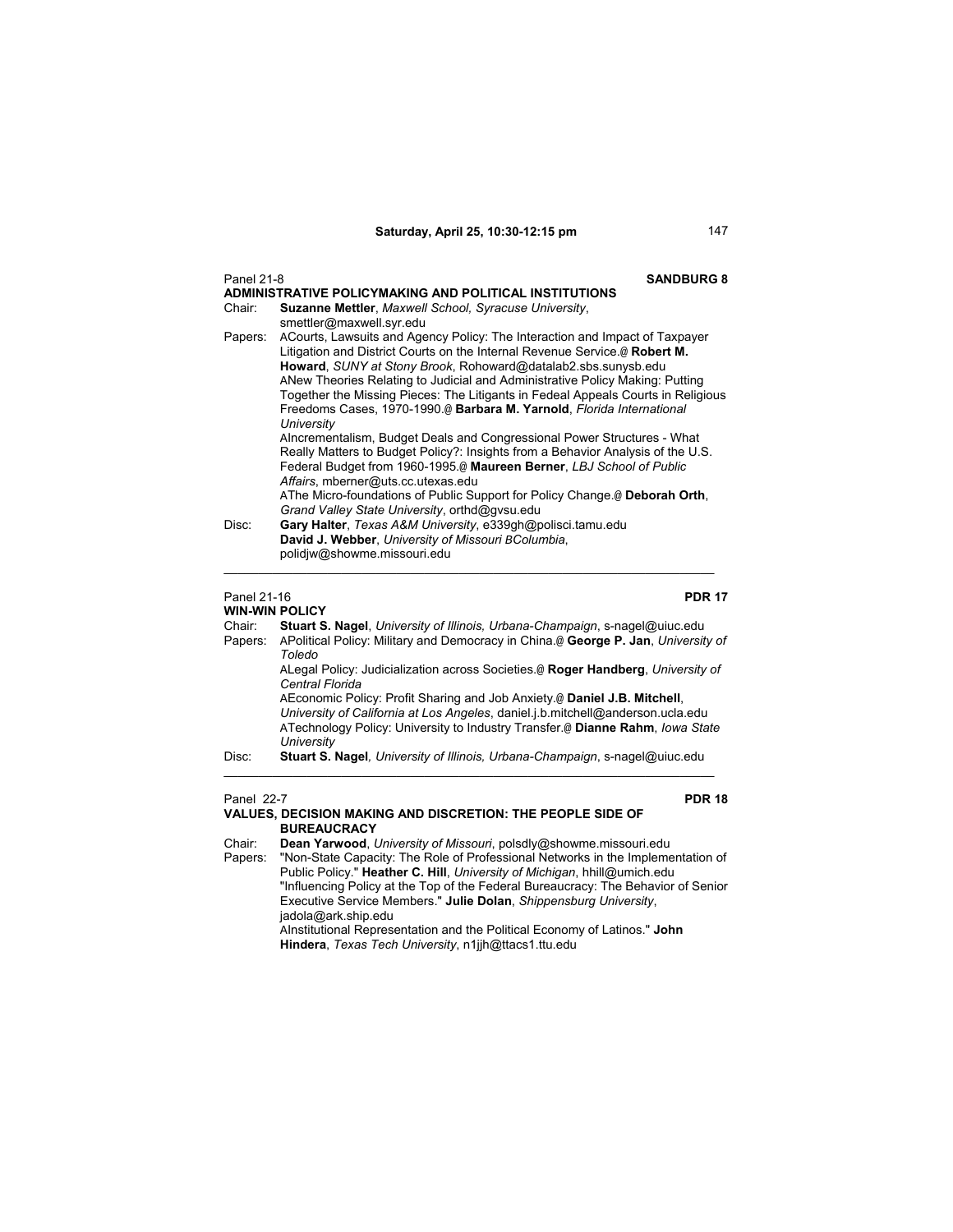| Disc:             | "Political Uncertainty, Transaction Costs and Sector Choices for Contracted<br>Services." James C. Clingermayer, University of Texas at El Paso; Richard C.<br>Feiock, Florida State University, rfeiock@coss.fsu.edu<br>James L. True, Lamar University, truejl@hal.lamar.edu |
|-------------------|--------------------------------------------------------------------------------------------------------------------------------------------------------------------------------------------------------------------------------------------------------------------------------|
| Panel 23-7        | <b>MONTROSE 7</b>                                                                                                                                                                                                                                                              |
|                   | <b>RELIGION, RELIGIOSITY AND POLITICAL CULTURE</b>                                                                                                                                                                                                                             |
| Chair:            | <b>Douglas Rose</b> , Tulane University, rosepol@mailhost.tcs.tulane.edu                                                                                                                                                                                                       |
| Papers:           | AReligious Elites and Reproductive Choice.@ Rachel E. Goldberg, Georgetown<br>University, goldberr@gusun.georgetown.edu                                                                                                                                                        |
|                   | ACatholics and the Culture Wars @ Mary E. Bendyna Georgetown University.<br>bendynam@gusun.georgetown.edu                                                                                                                                                                      |
|                   | ATruth and Tolerance: Religion and Political Tolerance in the United States. <sup>®</sup>                                                                                                                                                                                      |
|                   | Beverly Busch, University of Nebraska - Lincoln, bbusch@unlinfo.unl.edu                                                                                                                                                                                                        |
|                   | "Issues or Ideology?: Voting in Post-Communist Poland." Sheri Cartwright,                                                                                                                                                                                                      |
|                   | University of California, Berkeley, sfc@uclink4.berkeley.edu                                                                                                                                                                                                                   |
| Disc:             | David A. M. Peterson, University of Minnesota, dpeters@polisci.umn.edu                                                                                                                                                                                                         |
| <b>Panel 27-1</b> | <b>PARLOR C</b><br>U.S. POLITICAL MOVEMENTS AND PUBLIC POLICY FORMATION: CRITICAL<br><b>PERSPECTIVES</b>                                                                                                                                                                       |
| Chair:            | Mark Gobeyn, Bradley University, mig@bradley.edu                                                                                                                                                                                                                               |
| Papers:           | AWhither the Third Party Movement.@ John Berg, Suffolk University,                                                                                                                                                                                                             |
|                   | iberg@acad.suffolk.edu<br>AActivist Framings: Framing ACT UP.@ Debbie Gould, University of Chicago,                                                                                                                                                                            |
|                   | dgould@midway.uchicago.edu                                                                                                                                                                                                                                                     |
|                   | AEven the Liberals are Taklking About Costs and Benefits: The Demise of the                                                                                                                                                                                                    |
|                   | Language of Critical Perspectives. <sup>®</sup> Craig Curtis, Bradley University,                                                                                                                                                                                              |
|                   | rcc@bradley.bradley.edu                                                                                                                                                                                                                                                        |
| Disc:             | James Simmons, University of Wisconsin-Oshkosh,                                                                                                                                                                                                                                |
|                   | simmons@vaxa.cis.uwosh.edu                                                                                                                                                                                                                                                     |
|                   |                                                                                                                                                                                                                                                                                |

# **Saturday, April 25, 12:30-1:30 pm**

# **1999 PROGRAM COMMITTEE MEETING CRYSTAL**

General Program Chair: **Paula D. McClain**, *University of Virginia*

 $\mathcal{L}_\text{max}$  , and the set of the set of the set of the set of the set of the set of the set of the set of the set of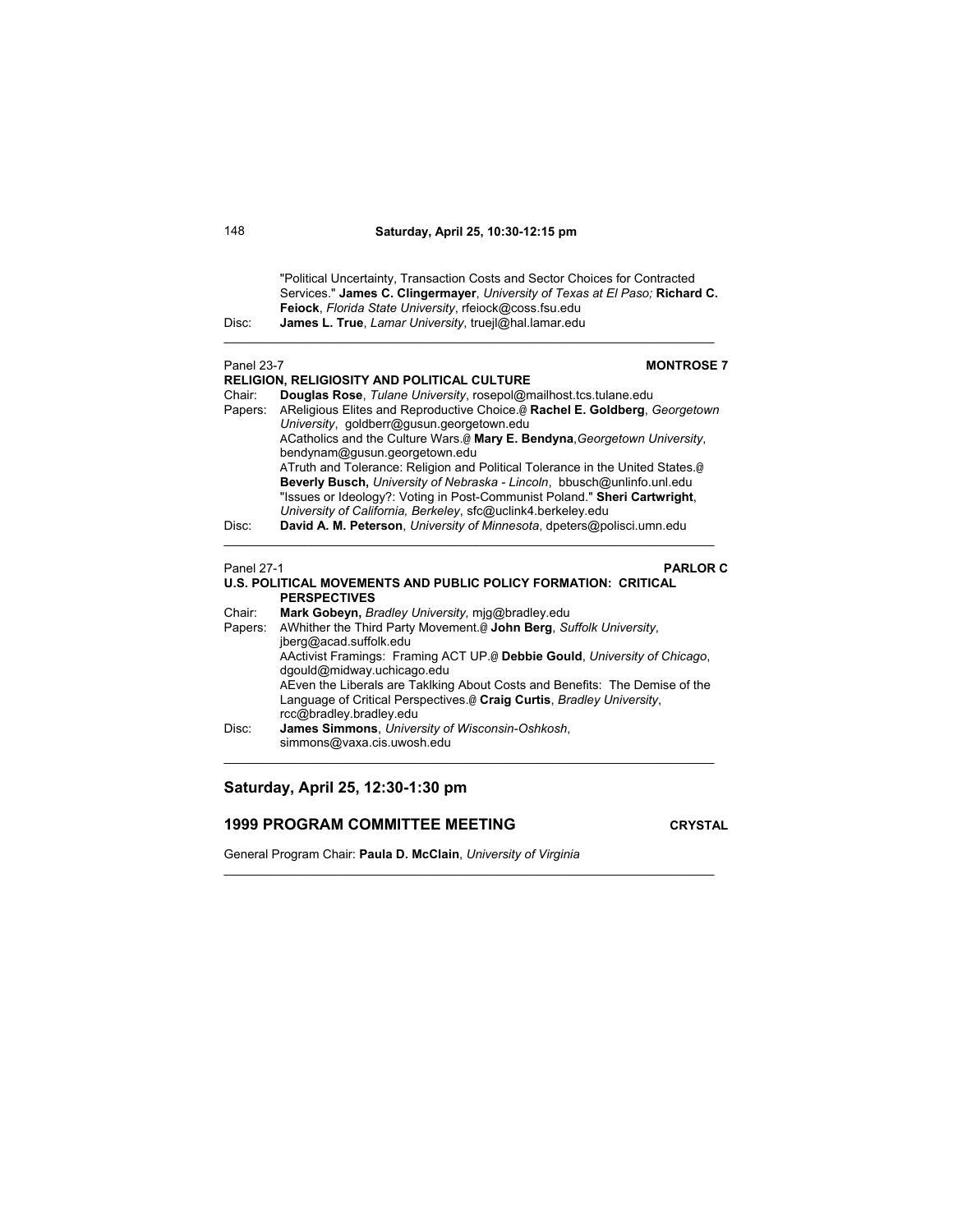Poster Session 7 (Authors will be present 1:30 - 3:30 pm)

Section 6 Posters **UPPER EXHIBIT HALL**

- **POLITICAL PSYCHOLOGY AND PUBLIC OPINION** 1. "Remaining Tolerant: How Pliable are Americans' Tolerance Judgments?" **Anthony F. Lobianco,** *University of Kentucky*, tflobi@pop.uky.edu
- 2. "Education and Liberal Attitudes: Exploring Causal Links." **Matthew DeBell,** *Georgetown University,* debellm@gusun.georgetown.edu
- 3. "Trends and Individual Determinants of Political Knowledge, 1984-1996." **David Hogberg**, *University of Iowa*, david-hogberg@uiowa.edu
- 4. "Preying on Hopes and Fears: How Voter Opinion is Shaped by Emotional Responses to Political Advertising." **Ted Brader**, *Harvard University*, tbrader@fas.harvard.edu
- 5. "Latency Measures in Survey Research: Exploring Conceptual and Methodological Assumptions." **Milton Lodge,** *SUNY-Stony Brook,*  mlodge@datalab2.sbs.sunysb.edu**; Charles Taber,** *SUNY-Stony Brook* **; Aron Galonsky**, *SUNY-Stony Brook*
- 6. "Reference Group Perceptions and Party: A Voter Decision Model." **Susan M. Johnson,** *University of Wisconsin-Whitewater*, johnson@inil.com
- 7. "Separating the Flocks: Toward a More Refined Look at Religions in Political Research." **Lonna Atkeson,** *University of New Mexico*, atkeson@unm.edu; **Joseph Stewart, Jr.,** *University of New Mexico*
- 8. "The Dilemma of Surviving Democracy: The Possible Policies Democratic Governments can Undertake in Dealing with Separatist Movements." **Astrid Obst,** *University of Kansas*
- 9. "A Behavioral Examination of Leadership in a Body of Young Elected Representatives." **David Ivers**, *Dominican University,*
- 10. "The Effects of Divided Government on the Cognitive Strategies of Supreme Court Nominees." **Wendy Watson,** *Ohio State University*, watson.198@osu.edu
- 11. "An Alternative Methodological Approach to Studying Authoritarianism." **James C. Rhoads,** *Westminster College*   $\mathcal{L}_\text{max}$  , and the set of the set of the set of the set of the set of the set of the set of the set of the set of

## Section 8 Posters **UPPER EXHIBIT HALL**

### **THEMES IN POLITICAL COMMUNICATION**

- 1. AHegemonic Media Coverage of the Oklahoma City Bombing: Forging a Common Path To The Church of the National Tragedy.@ **Margaret Hirschberg** *Purdue University,* hirschbe@polsci.purdue.edu
- 2. AToward A Conceptual Model of News Production And Audience Comprehension The Issue of Drugs in the 1996 Presidential Election.@ **Weiwu Zhang** , *University of Wisconsin,* wzhang7@students.wisc.edu
- 3. AWho Led Whom? The Interaction of Citizens, Elites, and the Media During the Health Care Reform Debate.@ **Zoe M. Oxley** , *Ohio State University,*  oxley.9@osu.edu

## 149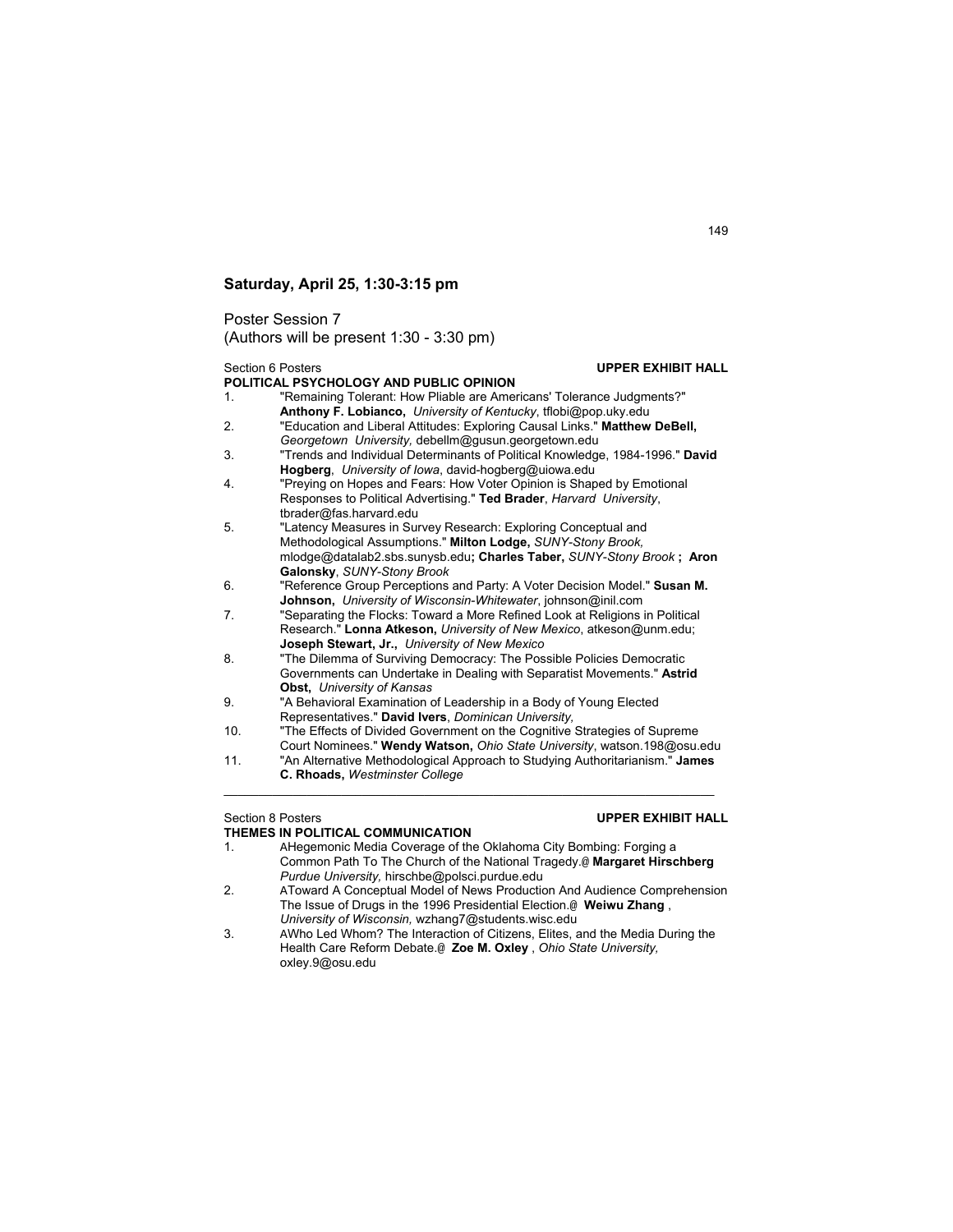| 4.                                                                                                                | AAn Alternative Model of Press Freedom Around the World.@ Nixon Kariithi,                                                                                                                                   |
|-------------------------------------------------------------------------------------------------------------------|-------------------------------------------------------------------------------------------------------------------------------------------------------------------------------------------------------------|
|                                                                                                                   | University of Houston, nkariithi@uh.edu                                                                                                                                                                     |
| 5.                                                                                                                | ATelevision and Social Capital: A Cross-National Examination Ó Harwood K.<br>McClerking, University of Michigan, harwood@umich.edu; Kristina Miler,<br>University of Michigan, kcmiler@umich.edu            |
| 6.                                                                                                                | AConstructing An Image of Peace? The Jerusalem Post and the Israeli Peace<br>Movement.@ David Levin, American University, d16545@american.edu                                                               |
| 7.                                                                                                                | AAngry Voters: A Study of Negativity and the Media=s Role in Split Ticket<br>Voting.@ William T. Horner, University of Texas at Austin,<br>bhorner@mail.la.utexas.edu                                       |
| 8.                                                                                                                | AMedia Expenditures and Voter Response in Metropolitan, Suburban, and Rural<br>House Districts.@ Andrea L. Morato-Lara, andrea-ryman@uiowa.edu                                                              |
| 9.                                                                                                                | AFrom the Mass Media=s > Lips= to Our Eyes and Ears: How Did the Media<br>Frame News Coverage of Medicare During 1995?@ Felicia Mebane,<br>fmebane@fas.harvard.edu                                          |
| 10.                                                                                                               | AMedia Priming of Presidential and Interest Group Evaluations: An Experimental<br>Comparison.@ Cristina M. Ling, cling@ccvm.sunysb.edu                                                                      |
| 11.                                                                                                               | AThe Impact of Elite Responses to Foreign Policy Events on Public Evaluations<br>of residential Performance.@ Amy E. Gangl, University of Minnesota,<br>amygangl@polisci.umn.edu                            |
|                                                                                                                   | Section 15 Posters<br><b>UPPER EXHIBIT HALL</b><br>POLITICAL PARTIES AND INTEREST GROUPS                                                                                                                    |
| 1.                                                                                                                | AParty Aggregation and the Determinants of the Number of Political Parties in the<br>Recent Korean Legislative Elections. <sup>®</sup> Myoung-Ho Park, Michigan State<br>University, parkmyou@pilot.msu.edu |
| 2.                                                                                                                | APartisanship and Participation in Political Campaign Activities, 1952-1996.@<br>Joseph Gershtenson, University of Texas, joeg@mail.la.utexas.edu                                                           |
| 3.                                                                                                                | ACompetition and the Practices of Political Culture: How Interest Groups Use<br>Holidays to Promote Their Political, Values @ Amy Fried, University of Maine                                                |
| <b>Panel 1-15</b><br><b>SANDBURG 2</b><br><b>GAME THEORY AND COMPARATIVE POLITICAL ECONOMY: EXPLAINING POLICY</b> |                                                                                                                                                                                                             |

**CHANGE ACROSS THE ADVANCED INDUSTRIAL COUNTRIES** Chair: **Robert J. Franzese, Jr**, *University of Michigan*, franzese@umich.edu Papers: ALaw and Industrial Restructuring in Germany and the United States: A Game Theoretic Analysis.@ **Steven Casper**, *Social Science Center Berlin*, steve@medea.wz-berlin.de APolitical Conditions for Cross-Class Alliance Formation.@ **Isabela Mares**, *Harvard University*, isabela@math.duke.edu AExplaining Policy Divergence in the Post-Industrial Economy: A Comparativist=s Approach to Modelling Governing Decision-Making.@ **Anne Wren**, *Harvard University*, wren@iol.ie Disc: **Robert Franzese**, *University of Michigan*, franzese@umich.edu

 $\mathcal{L}_\text{max}$  , and the set of the set of the set of the set of the set of the set of the set of the set of the set of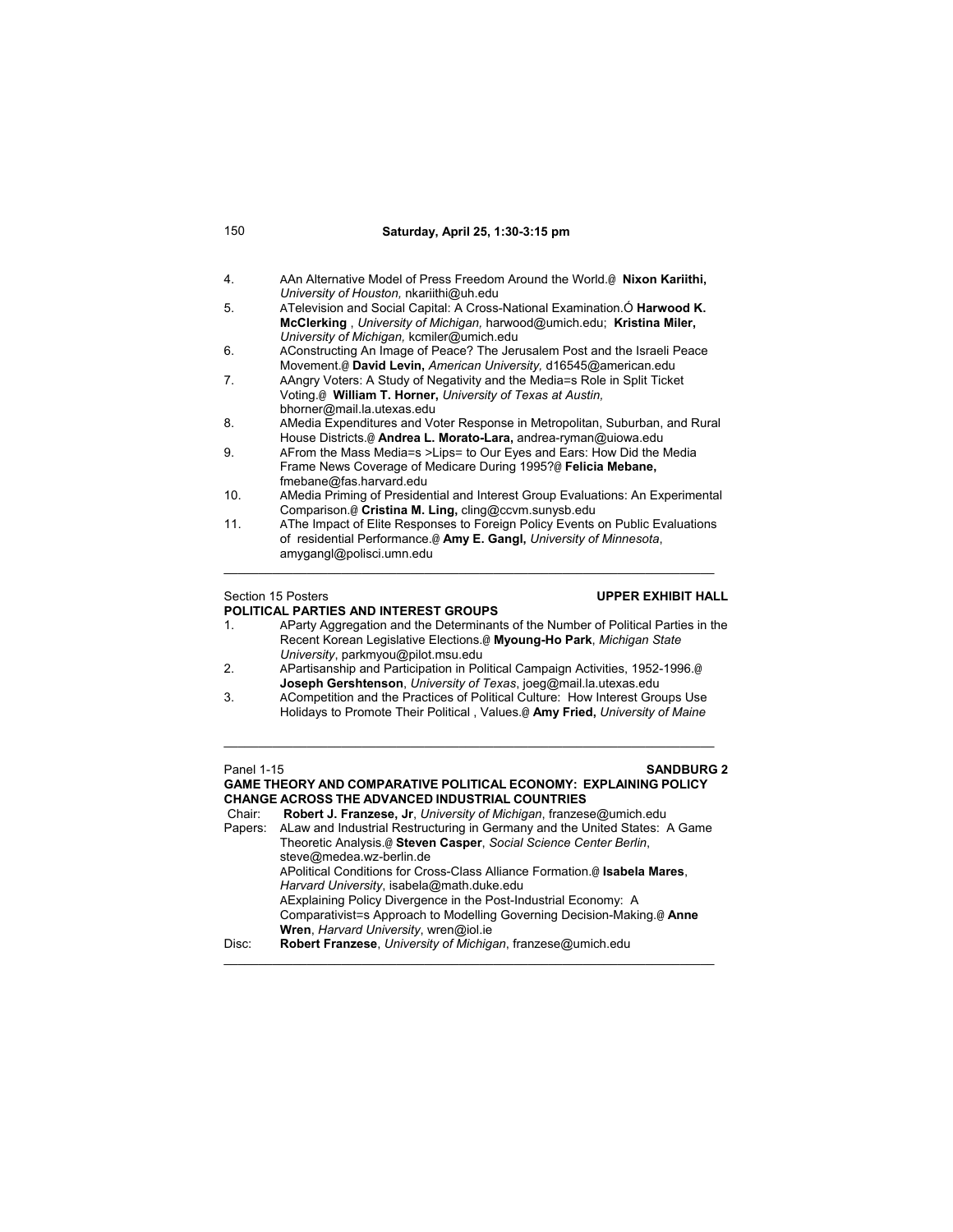| Panel 2-9                              | <b>SANDBURG 4</b><br>THE POLITICIZATION OF ETHNIC AND RELIGIOUS IDENTITY                                                                                                                                                                                                                                                                                                                                                                                                                                                                                                                                                                                                                                                                                                  |
|----------------------------------------|---------------------------------------------------------------------------------------------------------------------------------------------------------------------------------------------------------------------------------------------------------------------------------------------------------------------------------------------------------------------------------------------------------------------------------------------------------------------------------------------------------------------------------------------------------------------------------------------------------------------------------------------------------------------------------------------------------------------------------------------------------------------------|
| Chair:<br>Papers:                      | Sabita Manian, Stephens College, samaan@wc.stephens.edu<br>AAn Analysis of the 1995 General Elections and Subsequent Political<br>Developments in Turkey." S. D. Koyluoglu, Eastern Michigan University,<br>dkoyluoglu.online.emich.edu<br>ANational Identity, National Interest, and Cultural Norms: The Construction of<br>Turkish National Identity." Jennifer R. D=Urso, University of Chicago,<br>jrd2@midway.uchicago.edu;<br>AThe Slag of Neo-nationalist Identity and Religious Fundamentalism: State-<br>Society Relations and >Globalization= in India." Sabita Manian, Stephens                                                                                                                                                                                |
| Disc:                                  | College, samaan@wc.stephens.edu<br>Melissa Fuller, UCLA, fullerucla@aol.com                                                                                                                                                                                                                                                                                                                                                                                                                                                                                                                                                                                                                                                                                               |
| Panel 3-16                             | <b>SANDBURG 5</b>                                                                                                                                                                                                                                                                                                                                                                                                                                                                                                                                                                                                                                                                                                                                                         |
| Chair:<br>Papers:                      | PARTY POLITICS AND POLITICAL CHANGE IN CENTRAL EUROPE<br>Terry D. Clark, Creighton University, tclark@parrot.creighton.edu<br>AParliamentary Committees and Changing Deputy Roles in the Czech<br>Parliament, 1993-1996.@ Maurice Simon, East Carolina University,<br>simonm@mail.ecu.edu; Sean Q. Kelly, East Carolina University,<br>kellys@mail.ecu.edu<br>AComparative Parliamentary and Party Politics in the Czech Republic and<br>Slovakia.@ Kevin Deegan Krause, University of Notre Dame, Krause.4@nd.edu<br>ADifferential Left-Party Strength in Former Communist States: The Economic,<br>Institutional, and Mobilization Effect.@ Robert E. Bohrer II, Texas A & M<br>University, e339ap@politics.tamu.edu; Alexander Pacek, Texas A & M<br><b>University</b> |
| Disc:                                  | Carol Skalnik Leff, University of Illinois, c-leff@uiuc.edu                                                                                                                                                                                                                                                                                                                                                                                                                                                                                                                                                                                                                                                                                                               |
| <b>Panel 3-17</b><br>Chair:<br>Papers: | <b>SANDBURG 3</b><br>THE ROLE OF ACTORS AND INSTITUTIONS IN CONSOLIDATING DEMOCRACY<br>Barry Ames, University of Pittsburgh, barrya+@pitt.edu<br>AElite Power Games and Democratic Consolidation.@ John Higley, University of<br>Texas at Austin, 74631.2022@compuserve.com                                                                                                                                                                                                                                                                                                                                                                                                                                                                                               |
|                                        | ASemi-Presidential Government: An Increasingly Common-But Still Varied-<br>Political System.@ Alan Siaroff, University of British Columbia,<br>siaroff@unixg.ubc.ca<br>AA Comparative Study of Mixed Electoral Systems.@ Robert Moser, University of<br>Texas, Austin, rmoser@jeeves.la.utexas.edu                                                                                                                                                                                                                                                                                                                                                                                                                                                                        |
| Disc:                                  | AMixed Electoral Laws and Partisan Affiliation: The Russian Case.@ Regina<br>Smyth, Pennsylvania State University<br>Gretchen Casper, Texas A&M University, gcasper@polisci.tamu.edu                                                                                                                                                                                                                                                                                                                                                                                                                                                                                                                                                                                      |

**Barry Ames,** *University of Pittsburgh,* barrya+@pitt.edu

Panel 4-3 **LASALLE 3 CIVIL-MILITARY RELATIONS** (co-sponsored with Presidency and Executive Politics, Panel 16-7)

\_\_\_\_\_\_\_\_\_\_\_\_\_\_\_\_\_\_\_\_\_\_\_\_\_\_\_\_\_\_\_\_\_\_\_\_\_\_\_\_\_\_\_\_\_\_\_\_\_\_\_\_\_\_\_\_\_\_\_\_\_\_\_\_\_\_\_\_\_\_\_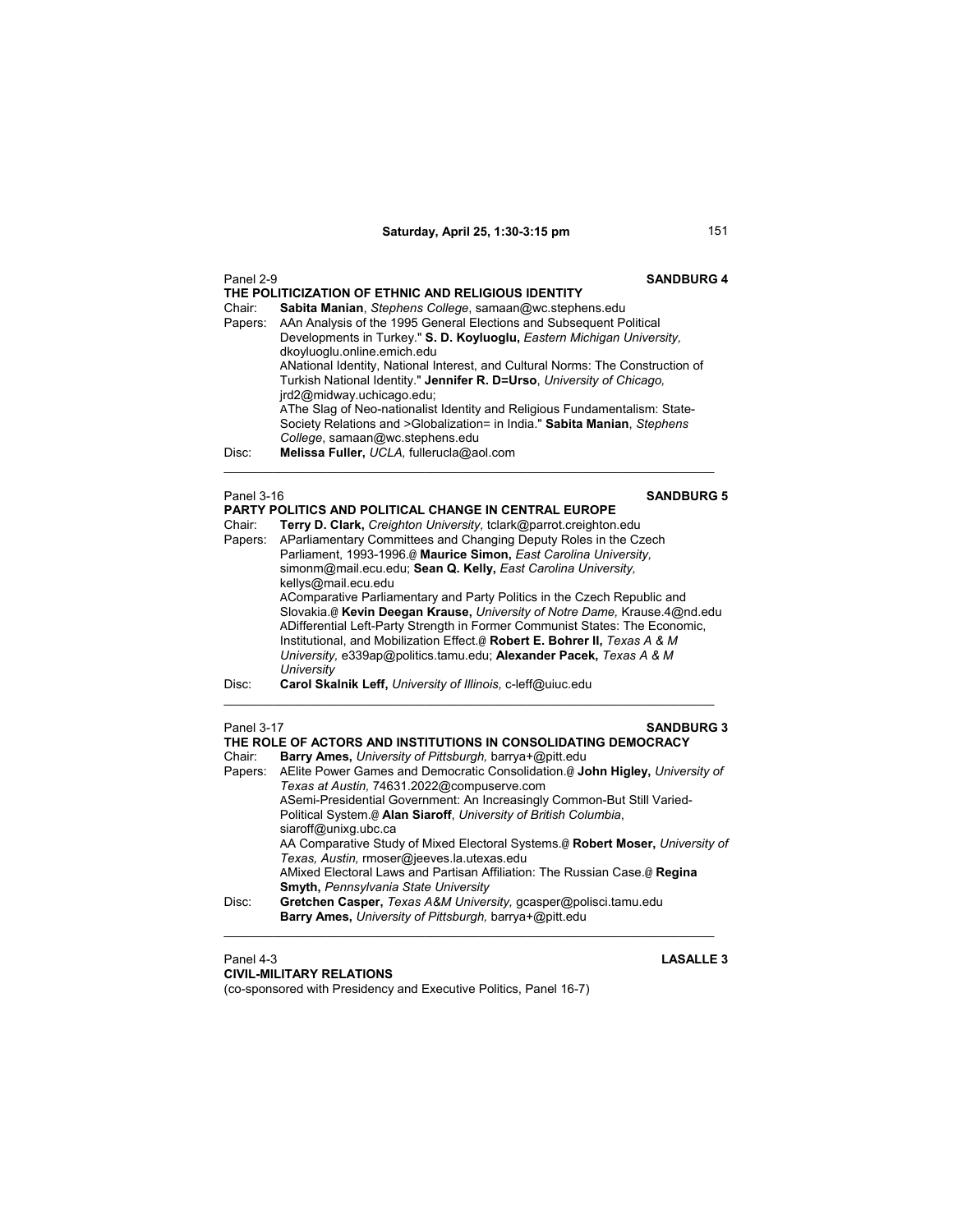$\mathcal{L}_\text{max}$  , and the contribution of the contribution of the contribution of the contribution of the contribution of the contribution of the contribution of the contribution of the contribution of the contribution of t

| Panel 4-8<br>Chair:<br>Papers: | <b>SANDBURG 6</b><br><b>EXTERNAL-INTERNAL LINKAGES WITHIN MODERN NATION-STATES</b><br>Douglas Lemke, University of Michigan, dlemke@umich.edu<br>AAssessing the Relationship Between Tade and Cooperation.@ Robert Blanton,<br>University of Memphis, rblanton@memphis.edu<br>AMultilateral Intervention in Domestic Conflict: Neutrality, Partiality, and Credible<br>Commitment.@ Phillip Huxtable, University of Kansas, p-huxtable@ukans.edu<br>AThe Role of Gaiatsu and Prestige on Japan=s Policy Towards the Korean<br>Minority.@ Mari Ishibashi, University of Notre Dame,                                                                                                                                                                                                                                                                                         |
|--------------------------------|----------------------------------------------------------------------------------------------------------------------------------------------------------------------------------------------------------------------------------------------------------------------------------------------------------------------------------------------------------------------------------------------------------------------------------------------------------------------------------------------------------------------------------------------------------------------------------------------------------------------------------------------------------------------------------------------------------------------------------------------------------------------------------------------------------------------------------------------------------------------------|
| Disc:                          | mishibas@irishvima.cc.nd.edu<br>AModeling Great Power Intervention.@ Douglas Lemke, University of Michigan<br>dlemke@umich.edu; William Reed, Florida State University<br>None B Alternative Format                                                                                                                                                                                                                                                                                                                                                                                                                                                                                                                                                                                                                                                                        |
| Panel 5-3                      | <b>SANDBURG 7</b>                                                                                                                                                                                                                                                                                                                                                                                                                                                                                                                                                                                                                                                                                                                                                                                                                                                          |
| Chair:<br>Papers:              | <b>ECONOMIC REFORM IN DEVELOPING COUNTRIES</b><br>David Rowe, Ohio State University, david.rowe@polisci.sbs.ohio-state.edu<br>A How Domestic Social Insurance Fuels International Trade Liberalization. <sup>®</sup><br>Jeeyang Rhee Baum, University of California, Los Angeles, ibaum@ucla.edu<br>AForeign Direct Investment with Complementarity among the Economic Reform<br>Projects in Developing Countries.@ Gyoung-Gyu Choi, Stanford University,<br>pchoi@ecu.stanford.edu<br>AIMF Programs: Selection, Performance, and Unobserved Variables.@ Adam<br>Przeworski, New York University, przewrsk@is2.nyu.edu; James Vreeland,<br>New York University, jrv6759@is.nyu.edu<br>ATrading Votes for Jobs: A Formal Model of Political Constraints Facing Tariff<br>Liberalizing Governments.@ Laura L. Veldkamp, Stanford University,<br>veldkamp@leland.stanford.edu |
| Disc:                          | David Rowe, <i>Ohio State University</i> , david.rowe@polisci.sbs.ohio-state.edu                                                                                                                                                                                                                                                                                                                                                                                                                                                                                                                                                                                                                                                                                                                                                                                           |
| Panel 6-6                      | <b>BURNHAM1</b><br><b>ECONOMIC BEBCEBTIONS AND BUBLIC OBINION</b>                                                                                                                                                                                                                                                                                                                                                                                                                                                                                                                                                                                                                                                                                                                                                                                                          |

| <b>ECONOMIC PERCEPTIONS AND PUBLIC OPINION</b>                                                         |
|--------------------------------------------------------------------------------------------------------|
| Marc J. Hetherington, University of Virginia, mih5h@virginia.edu                                       |
| Papers: "Exposure to and Acceptance of Economic Information: Understanding Citizens                    |
| Views of the American Economy." Renée M. Smith, University of Rochester,<br>mes@trois.cc.rochester.edu |
| "Wages, Economic Assessments, and Social Welfare Policy Opinions." Jason                               |
| Barabas, Northwestern University, j-barabas@nwu.edu                                                    |
| "Economic Determinants of Government Support in Latin America: Do                                      |
| Sociotropic Evaluations Matter in the Latin American Context?" Charles Lyon,                           |
| University of Pittsburgh, cwlst6@pitt.edu; Anne Gedmark, University of                                 |
| Pittsburgh                                                                                             |
| Marc J. Hetherington, University of Virginia, mih5h@virginia.edu                                       |
|                                                                                                        |

 $\mathcal{L}_\text{max}$  , and the contribution of the contribution of the contribution of the contribution of the contribution of the contribution of the contribution of the contribution of the contribution of the contribution of t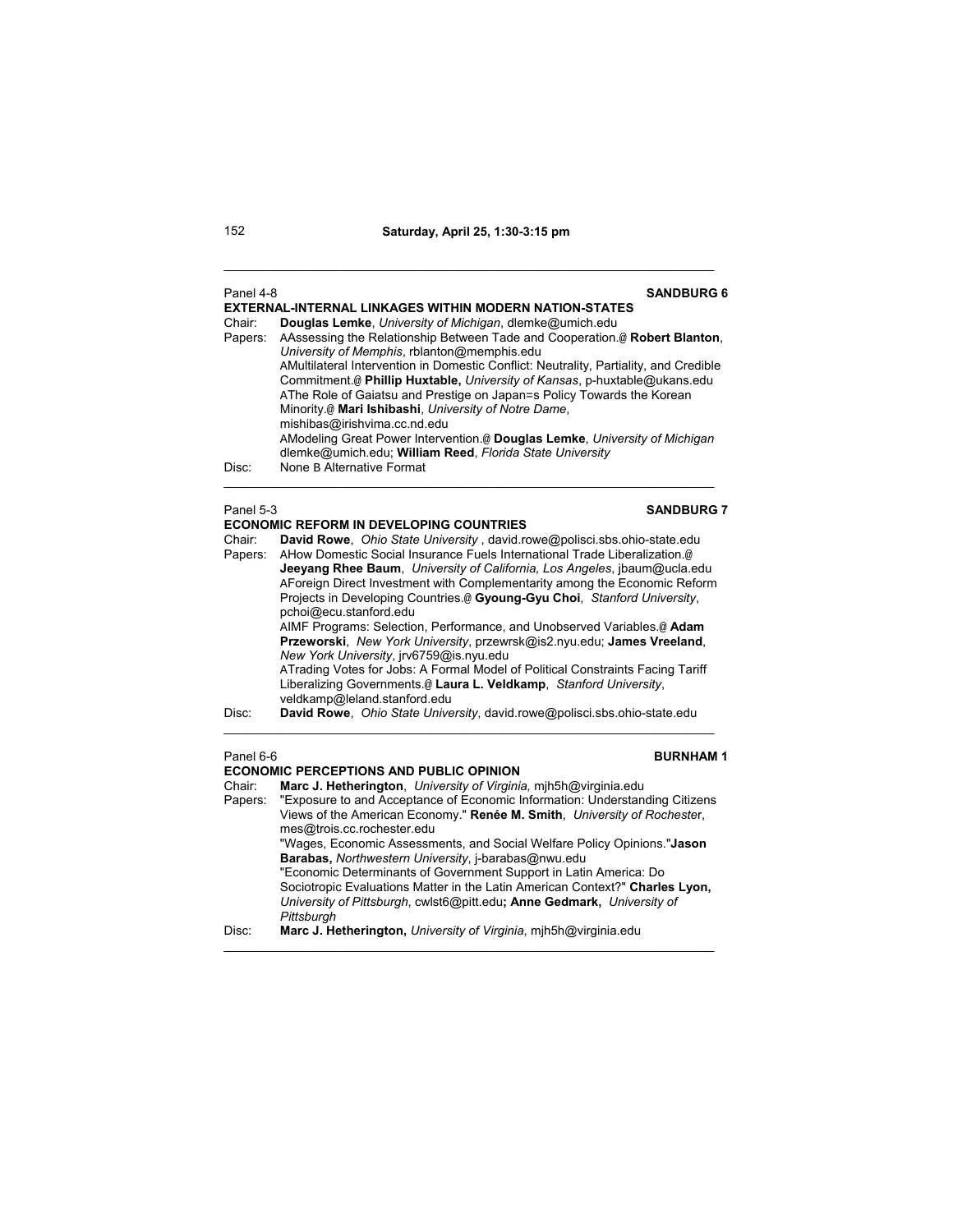# Panel 7-14 **BURNHAM 2**

**ISSUES, CAMPAIGNS, AND PRESIDENTIAL APPROVAL** Chair: **Richard A. Brody,** *Stanford,* brody@leland.stanford.edu Papers: "The Racial Polarization of Belief Systems from 1972 to 1996.@ **Carolyn Lewis,**  *Western Michigan University,* lewis@wmich.edu; **Jason Jagemann,** *Western Michigan University,* 93jagemann@wmich.edu "Issues and Economics in Multiparty Elections.@ **Jennifer Niemann,** *University of California, Riverside,* jniemann@wizard.ucr.edu; **Jonathan Nagler,** *University of California, Riverside,* nagler@wizard.ucr.edu "The 1996 Presidential Election.@ **J. Merril Shanks,** *Univeristy of California, Berkeley***; Warren Miller,** *University of California, Berkeley***; Doug Strand,**  *University of California, Berkeley*  "Patterns in Presidential Approval and the Clinton Presidency.@ **Tomonori Ishikawa,** *Northwestern University,* ish@nwu.edu; **Valerie A. Sulfaro,** *James Madison University,* sulfarva@jmu.edu Disc: **Richard Brody**, Stanford, krody@leland.stanford.edu  $\mathcal{L}_\text{max}$  , and the contribution of the contribution of the contribution of the contribution of the contribution of the contribution of the contribution of the contribution of the contribution of the contribution of t

# **Panel 7-15 BURNHAM 4**

## **MONEY AND POLITICS**

| Chair:  | Leroy Rieselbach, Indiana University, rieselba@indiana.edu                      |
|---------|---------------------------------------------------------------------------------|
| Papers: | "Campaign Contributions: Narrowing the Field.@ Alexandra L. Cooper, UNC -       |
|         | Charlotte, alecoope@email.uncc.edu                                              |
|         | "Trust in Government and Sources of Campaign Contributions in the 1996          |
|         | Congressional Elections. <sup>®</sup> Sam Fisher, University of South Alabama.  |
|         | sfisher@jaquar1.usouthal.edu                                                    |
|         | "Why a Campaign Contribution is not a Bribe.@ Andrew Hall, University of        |
|         | Virginia, amh3q@virginiaedu                                                     |
|         | "The Changing South: Challenger Quality and Campaign Spending in Southern       |
|         | House Races. <sup>®</sup> Matthew Streb, Indiana University, mstreb@indiana.edu |
| Disc:   | Leroy Rieselbach, Indiana University; rieselba@indiana.edu                      |

\_\_\_\_\_\_\_\_\_\_\_\_\_\_\_\_\_\_\_\_\_\_\_\_\_\_\_\_\_\_\_\_\_\_\_\_\_\_\_\_\_\_\_\_\_\_\_\_\_\_\_\_\_\_\_\_\_\_\_\_\_\_\_\_\_\_\_\_\_\_\_

### Panel 9-8 **CLARK 7**

## **REPRESENTING WOMEN=S INTERESTS**

Chair: **Karen McCurdy**, *Georgia Southern University*, kmccurdy@gsvms2.cc.GaSoU.edu Papers: ASpeaking for Women? Women=s Health and Reproductive Rights Policy in the 103rd and 104th Congresses.@ **Debra L. Dodson**, *Rutgers University*, dodson@rci.rutgers.edu AThe Difference: Women Policymakers in Texas.@ **Terry L. Gilmour**, *Midland* 

*College*, tgilmour@midland.cc.tx.us ARevolutionaries and Representation: A Study of Republican Women in the United States Congress.@ **Mark S. Leeper**, *Wayne State College*,

mleeper@wscgate.wsc.edu; **Stacy McMillen**, *Wayne State College* smcmille@wscgate.wsc.edu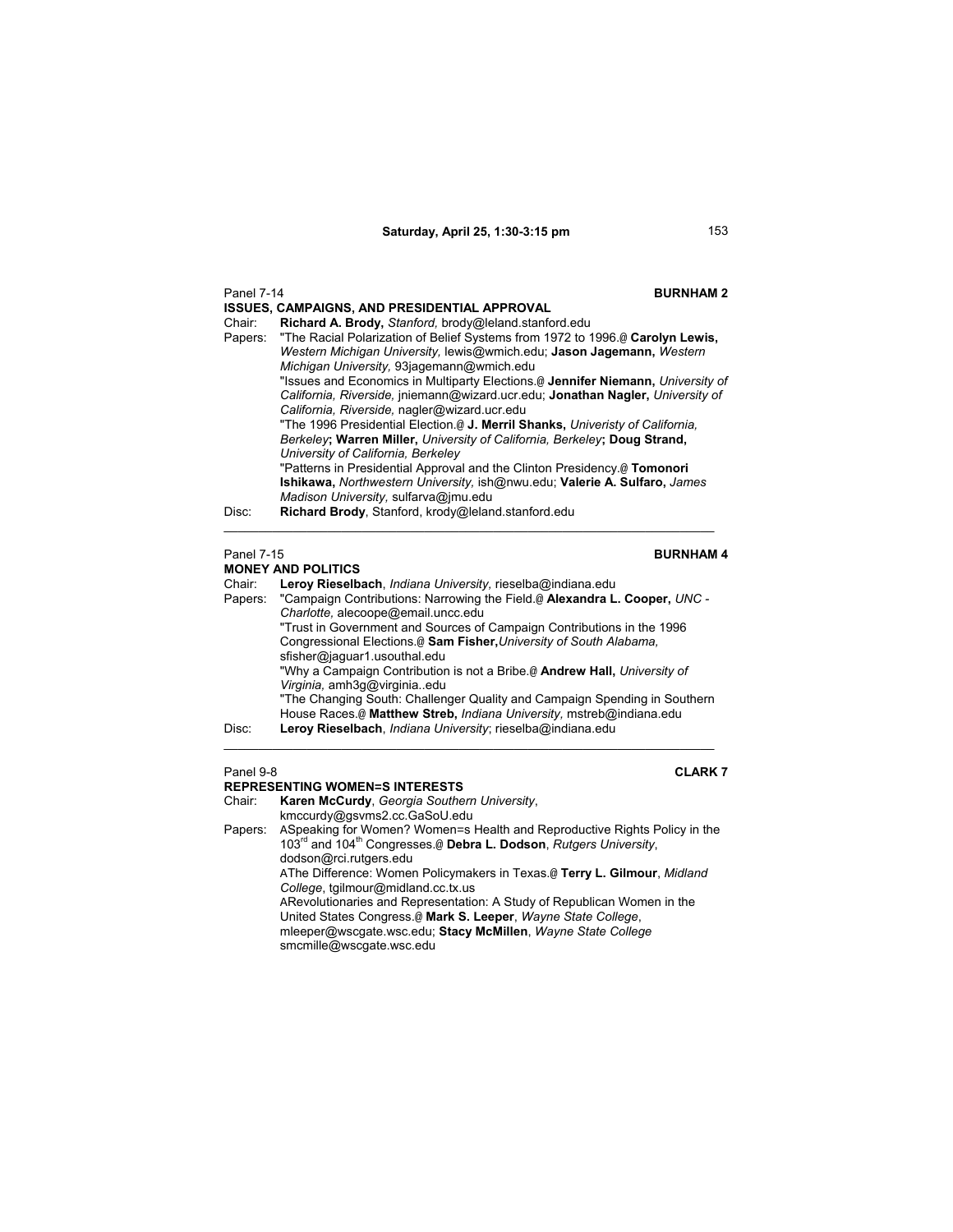| Disc:                                           | AThe Use of Interim Study Committees to Set Agendas and Frame Issues: A<br>Valuable Arena for Women in State Legislatures?@ Gary Copeland, University of<br>Oklahoma, copeland@ou.edu; Lesli McCollum, University of Oklahoma,<br>lesli@ou.edu<br>Karen McCurdy, Georgia Southern University,<br>kmccurdy@gsvms2.cc.GaSoU.edu                                                                                                                                                                                                                                                                                                                                                                                                                                                                                                                                                                                                                                                                                                                                                                                                |
|-------------------------------------------------|------------------------------------------------------------------------------------------------------------------------------------------------------------------------------------------------------------------------------------------------------------------------------------------------------------------------------------------------------------------------------------------------------------------------------------------------------------------------------------------------------------------------------------------------------------------------------------------------------------------------------------------------------------------------------------------------------------------------------------------------------------------------------------------------------------------------------------------------------------------------------------------------------------------------------------------------------------------------------------------------------------------------------------------------------------------------------------------------------------------------------|
| <b>Panel 9-14</b><br>Chair:<br>Papers:<br>Disc: | <b>BURNHAM 5</b><br>LIVING DOUBLE LIVES: GENDER IMPACT ON POLITICAL CAREERS<br>Barbara Presnall, Texas Women=s University, F_presnall@VENUS.TWU.EDU<br>AGetting To The Top: Factors Influencing the Selection of Women to Positions of<br>Leadership in State Legislatures.@ Thomas H. Little, University of Texas, Austin<br>AGender Bias and Selection Bias in House Election.@ Jeff Milyo, Tufts<br>University, jmilyo@emerald.tufts.edu; Samantha Schosberg, Tufts University<br>ALegislative Careers: The Personal and the Political.@ Sue Thomas,<br>Georgetown University, s thomas@guvax.georgetown.edu<br>ADivided Lives and Double Binds: Revisiting Considerations of the Personal and<br>Political.@ Cindy Simon Rosenthal, University of Oklahoma,<br>csrosenthal@ou.edu<br>Barbara Presnall, Texas Woman=s University, F presnall@VENUS.TWU.EDU                                                                                                                                                                                                                                                                |
| <b>Panel 10-3</b><br>Chair:<br>Papers:          | <b>DEARBORN 2</b><br><b>CONTEXTUAL EXPLANATIONS OF LATINO POLITICAL PARTICIPATION</b><br>Mark Jones, Michigan State University, Mark.Jones@ssc.msu.edu<br>AThe Impact of Mixed Systems on Latino Representation: Evidence from Corpus<br>Christi.@ Robert R. Bezdek, Texas A&M University - Corpus Christi; David M.<br>Billeaux, Texas A&M University - Corpus Christi; Carlos Huerta, Texas A&M<br>University - Corpus Christi, jhuerta@falcon.tamcc.edu; Laura Flores, Texas<br>A&M University - Corpus Christi<br>ABeyond the SES Model - Explaining Latino Participation Through Mobilization<br>and Political Perceptions.@ Natasha Hritzuk, Columbia University,<br>nh39@columbia.edu; David Park, Columbia University, dfp7@columbia.edu<br>AGroup Identity and Government Contacts: The Impact of Contact Congruence.@<br>Arnold Vedlitz,, Texas A&M University, avedlitz@bushschool.tamu.edu; Robert<br>W. Wrinkle, University of Texas-Pan American<br>AThe Politicization of ALatinos: Naturalization, the Vote, and Perceptions of<br>Discrimination.@ Melissa R. Michelson, University of Illinois at Chicago, |
| Disc:                                           | melissam@uic.edu; Amalia Pallares, University of Illinois at Chicago,<br>Louis DeSipio, University of Illinois at Urbana-Champaign,<br>desipio@ux1.cso.uiuc.edu                                                                                                                                                                                                                                                                                                                                                                                                                                                                                                                                                                                                                                                                                                                                                                                                                                                                                                                                                              |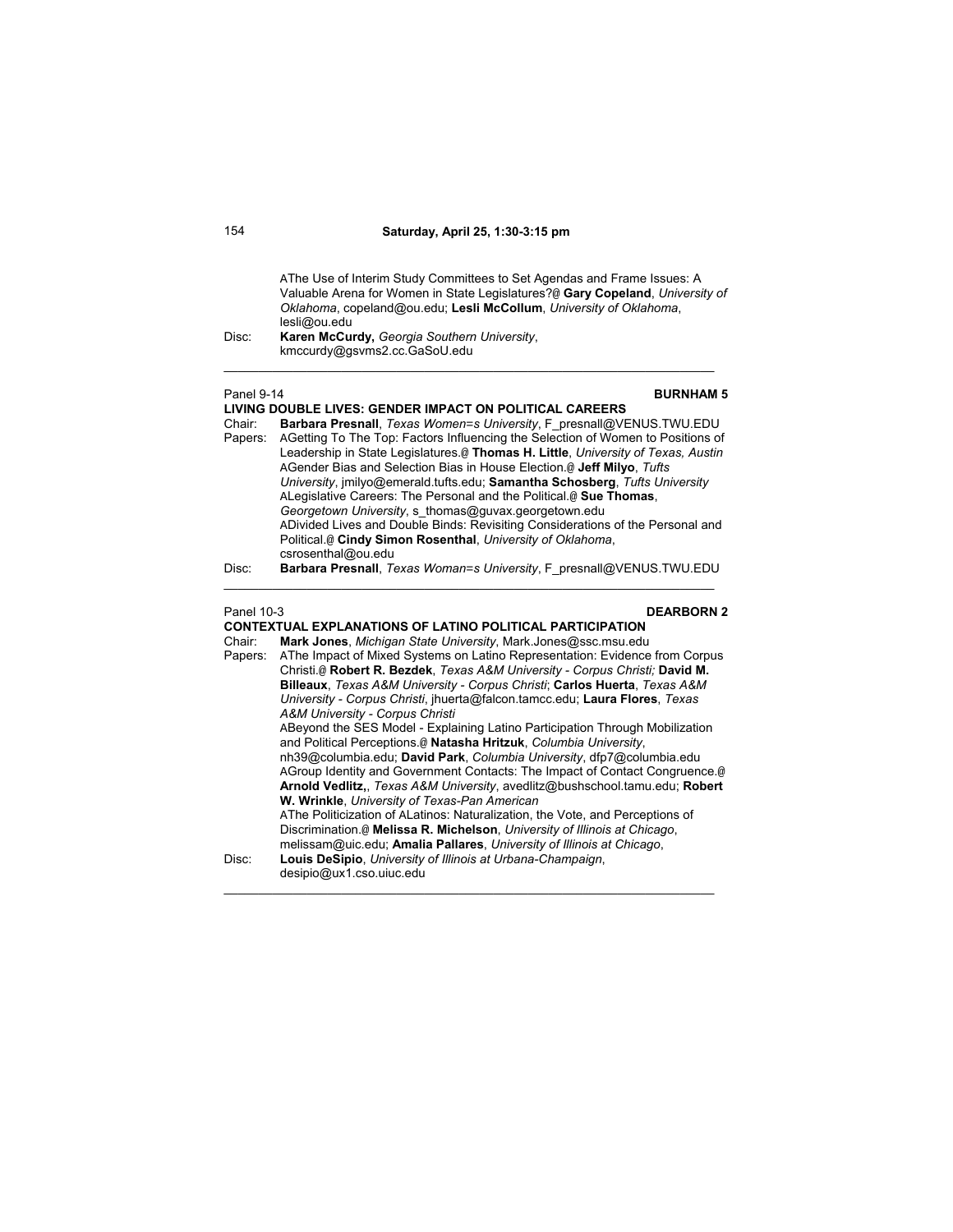# Panel 11-11 **MONTROSE 2**

| ASSESSING ARENDT: A ROUNDTABLE OF NEW VOICES |                                                                                          |  |
|----------------------------------------------|------------------------------------------------------------------------------------------|--|
| Chair:                                       | <b>Joanna V. Scott</b> , <i>Eastern Michigan University</i> , pls scott@online.emich.edu |  |
| Part:                                        | Simona Goi, Calvin College, sgoi@calvin.edu                                              |  |
|                                              | Jacob Segal, Hunter College, jsegal@mindspring.com                                       |  |
|                                              | Michelle McLaurin, Johns Hopkins University, michmc@jhu.edu                              |  |
|                                              | Scott Weyandt, Loyola University Chicago, sweyand@luc.edu                                |  |
|                                              | Ryan Fortson, University of Minnesota, fortson@polisci.umn.edu                           |  |
| Disc:                                        | John Burke, University of St. Thomas, ifburke@basil.stthom.edu                           |  |
|                                              | Joanna V. Scott, Eastern Michigan University                                             |  |

## Panel 12-6 **MONTROSE 3**

|         | <b>POLITICAL LIBERALISM</b>                                                              |
|---------|------------------------------------------------------------------------------------------|
| Chair:  | Leslie Feldman, Hofstra University                                                       |
| Papers: | "Liberalism Imperiled: Emerging Law in Comparative Perspective @ Laura K.                |
|         | Donohue, University of Cambridge, Ikdonohue@aol.com                                      |
|         | "The Rule of Law in Private Enclaves. <sup>@</sup> Marc J. Blitz, University of Chicago, |
|         | bli3@midway.uchicago.edu                                                                 |
|         | "The Interaction of Public and Private Property.@ Craig Coleman, University of           |
|         | Wisconsin at Madison, ccoleman@polisci.wisc.edu                                          |
|         | "Liberalism and the Emaciated Conception.@ Frank Sposito, University of                  |
|         | Chicago, philo@spc.uchicago.edu                                                          |
| Disc:   | Leslie Feldman, Hofstra University                                                       |
|         |                                                                                          |

 $\mathcal{L}_\text{max}$  , and the contribution of the contribution of the contribution of the contribution of the contribution of the contribution of the contribution of the contribution of the contribution of the contribution of t

Panel 13-6 **LASALLE 1**

|         | <b>FORMAL MODELS OF LOBBYING AND INTEREST GROUPS</b>                       |
|---------|----------------------------------------------------------------------------|
| Chair:  | Robert Salisbury, Washington University in St. Louis.                      |
|         | salisbury@artsci.wustl.edu                                                 |
| Papers: | ALobbying and Information Provision by Special Interest Groups.@ Morten    |
|         | Bennedsen; University of Chicago; Sven E. Feldmann, University of Chicago, |
|         | sven@uchicago.edu                                                          |
|         | ASetting the Table: A Theory of Pre-emptive Lobbying @ Michael M. Ting,    |
|         | Stanford University Graduate School of Business, miketing@gsb.stanford.edu |
|         | ASignaling in Collective Action.@ Shlomo Mizrahi, Ben Gurion University.   |
|         | shlomom@bqumail.bqu.ac.il                                                  |
|         | ALobbying and the Legislative Process in the European Union.@ Christophe   |
|         | Crombez, Katholieke Universiteit, Leuven,                                  |
|         | christophe.crombez@econ.kuleuven.ac.be                                     |
| Disc:   | Scott Ainsworth, University of Georgia in Athens, sainswor@uga.cc.uga.edu  |
|         |                                                                            |

# **DURATION MODELS IN POLITICAL SCIENCE**

# Panel 14-5 **LASALLE 2**

Chair: **D. Scott Bennett,** *Pennsylvania State University*, dsb10@psu.edu

Papers: ADuration Models and Proportional Hazards in Political Science.@ **Janet Box-Steffensmeier**, *Ohio State University*, jobstef+@osu.edu; **Christopher J.W. Zorn**, *Emory University*, czorn@emory.edu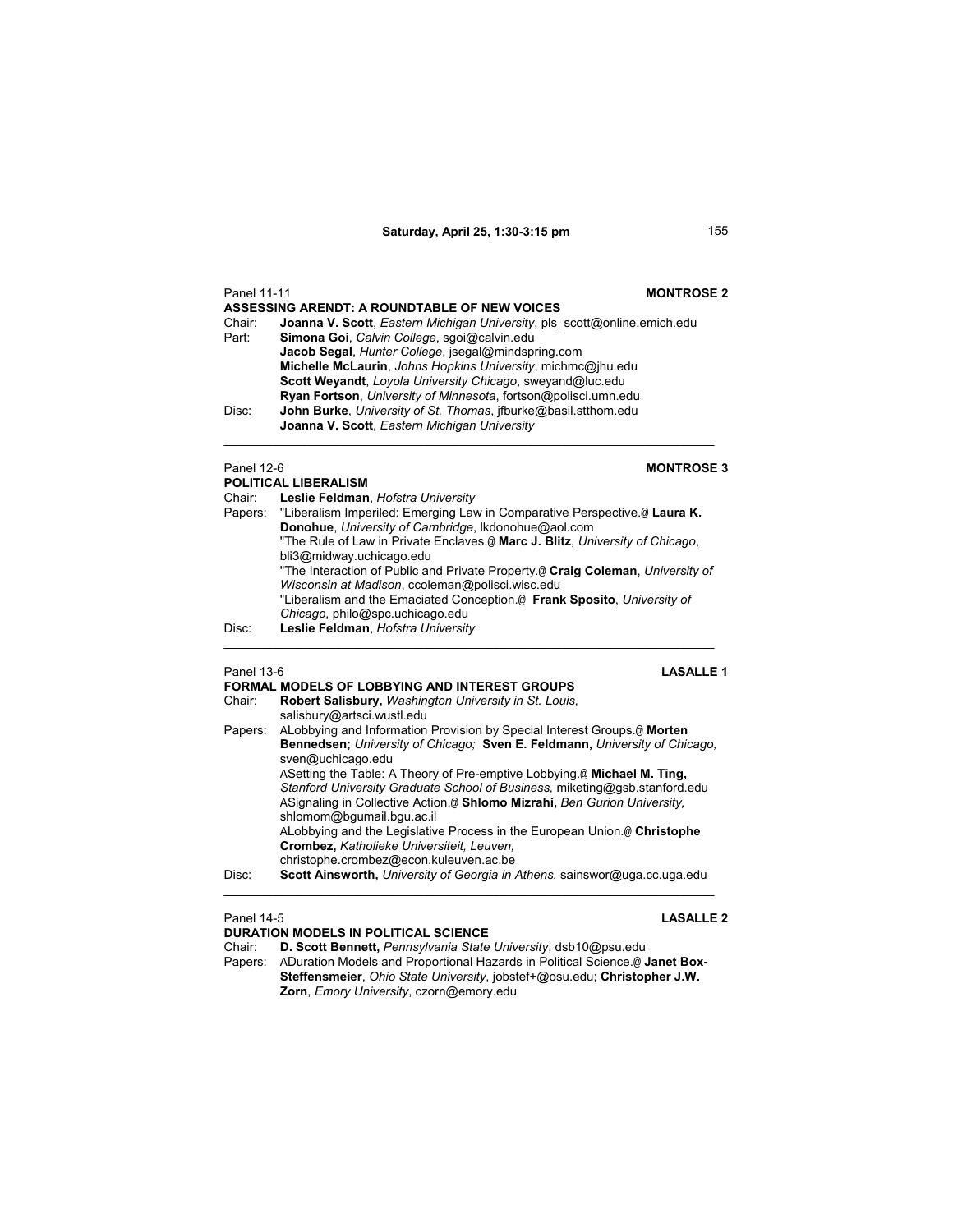AThe Purposes of a War Chest.@ **Jay Goodliffe**, *Brigham Young University*, jay\_goodliffe@byu.edu ARivals and Survival: The Effects of 'Rivalriness' on Leader Survival and Institutional Constraints, 1816-1992.@ **Andrew J. Enterline**, *Merriam Laboratory for Analytic Political Research*, BA02729@Binghamton.edu AThe Duration of Interstate Peace.@ **Timothy Nordstrom**, *Pennsylvania State University*, twn1@psu.edu Disc: **D. Scott Bennett***, Pennsylvania State University*, dsb10@psu.edu

**Bradford S. Jones**, *University of Arizona*, bsjones@arizona.edu

# **MONEY AND LEGISLATION**

### Panel 15-10 **MONTROSE 1**

| Chair:  | Tim Groseclose, The Ohio State University, tim.groseclose@polisci.sbs.ohio-              |
|---------|------------------------------------------------------------------------------------------|
|         | state.edu                                                                                |
| Papers: | ATests of Vote-Buying Theories in Coalition Formation in Legislatures. <sup>®</sup> Alan |
|         | Wiseman, Stanford University, aewise@leland.stanford.edu                                 |
|         | ACorporate Political Activity, Managerial Interests, and Anti-takeover Legislation       |
|         | in the 99th Congress (1985-86).@ Douglas Eckel, Marymount University.                    |
|         | deckel@phoenix.marymount.edu                                                             |
|         | ACommittee Jurisdiction, Campaign Contributions, and Legislative Voting                  |
|         | Behavior @ Stacy B. Gordon, University of Las Vegas, Reno,                               |
|         | sgordon@scs.unr.edu                                                                      |
| Disc:   | John McAdams, Marquette University, 6489mcadamsi@vms.csd.mu.edu                          |

 $\mathcal{L}_\text{max}$  , and the contribution of the contribution of the contribution of the contribution of the contribution of the contribution of the contribution of the contribution of the contribution of the contribution of t

\_\_\_\_\_\_\_\_\_\_\_\_\_\_\_\_\_\_\_\_\_\_\_\_\_\_\_\_\_\_\_\_\_\_\_\_\_\_\_\_\_\_\_\_\_\_\_\_\_\_\_\_\_\_\_\_\_\_\_\_\_\_\_\_\_\_\_\_\_\_\_

### **CIVIL-MILITARY RELATIONS**

# Panel 16-7 **LASALLE 3**

|        | (co-sponsored with International Relations, Panel 4-3)                                  |
|--------|-----------------------------------------------------------------------------------------|
| Chair: | David Tarr, University of Wisconsin-Madison, tarr@polisci.wisc.edu                      |
|        | Papers: "Presidential Control of the Military: The Selection of Senior Officers.@ Peter |
|        | Roman, Duguesne University, roman@dug3.cc.dug.edu                                       |
|        | "Information and the Limitations on Congressional Control of the Military: Drafting     |
|        | Military Personnel Policies.@ Greggory Gunderson, Eastern Kentucky                      |
|        | University, govgunde@acs.eku.edu                                                        |
|        | "Huntington's Soldier and the State: A Critical View.@ Paul Viotti, University of       |
|        | Denver                                                                                  |
| Disc:  | David Tarr, University of Wisconsin-Madison, tarr@polisci.wisc.edu                      |
|        |                                                                                         |

# Panel 17-11 **LASALLE 5**

|         | <b>FOLLOW THE LEADER: NEW APPROACHES TO CONGRESSIONAL LEADERSHIP</b>                  |
|---------|---------------------------------------------------------------------------------------|
| Chair:  | Barbara Sinclair, University of California, Los Angeles, sinclair@polisci.ucla.edu    |
| Papers: | AThe Silent Revolution: Republican Leadership in the U.S. House of                    |
|         | Representatives. <sup>®</sup> Christine DeGregorio, American University,              |
|         | cdegreg@american.edu                                                                  |
|         | AMedia Leadership in the House of Representatives, 1969-1996: Legislative             |
|         | Strategies of Going Public and Staying Private @ Douglas B. Harris, Colgate           |
|         | University, dharris@center.colgate.edu                                                |
|         | AManipulating the Message in the U.S. Congress. <sup>®</sup> Patrick Sellers, Indiana |
|         | University, psellers@indiana.edu                                                      |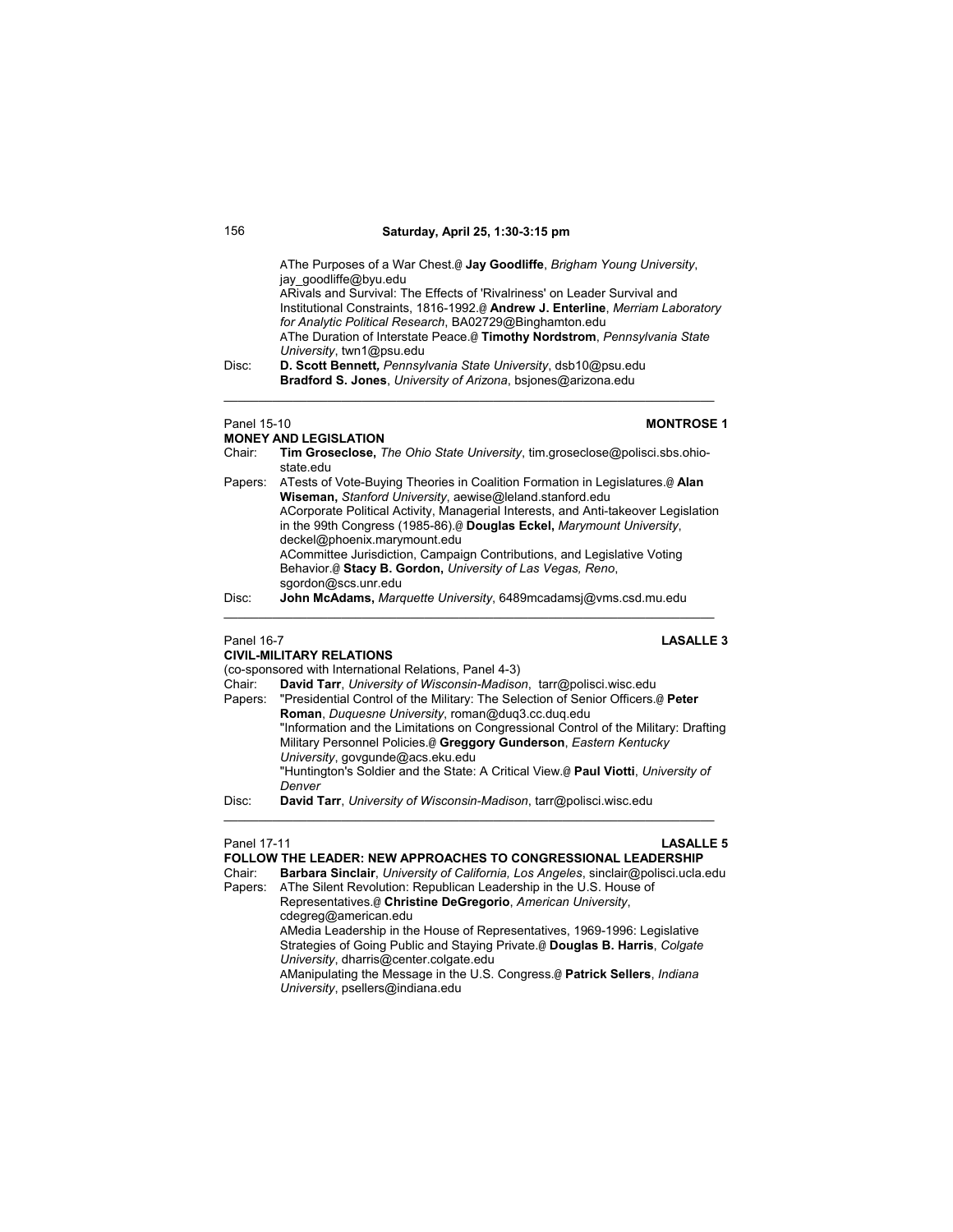AToward a Theory of Congressional Policy Leadership.@ **David J. Webber**, *University of Missouri, Columbia*, polidjw@showme.missouri.edu Disc: **Christopher J. Deering**, *George Washington University*, rocket@gwis2.circ.gwu.edu

| Panel 17-15       | <b>DEARBORN1</b>                                                                                                                                                                                                                                                                                                                                                                                                                                                                                                                                                                                                                                                                                                                                                                                       |
|-------------------|--------------------------------------------------------------------------------------------------------------------------------------------------------------------------------------------------------------------------------------------------------------------------------------------------------------------------------------------------------------------------------------------------------------------------------------------------------------------------------------------------------------------------------------------------------------------------------------------------------------------------------------------------------------------------------------------------------------------------------------------------------------------------------------------------------|
|                   | <b>INSTITUTIONS, CONFLICT, AND POLICYMAKING</b>                                                                                                                                                                                                                                                                                                                                                                                                                                                                                                                                                                                                                                                                                                                                                        |
| Chair:<br>Papers: | John Hardin, University of North Carolina, jwhardin@ga.unc.edu<br>ADivided We Govern: A New Quantitative Approach.@ Brian P. Janiskee,<br>Central Connecticut State University, janiskeeb@ccsua.ctstateeu.edu; Scott<br>Zenter, California State University, San Bernardino, zentner@wiley.csusb.edu<br>AParties and the Volume of Law Production, 1947-1994." David R. Jones,<br>University of California, Los Angeles, djones@ucla.edu<br>AThe Effect of Divided Government on the Passage of Appropriations Bills in the<br>U.S. Congress, 1947-1996." Greg Thorson, University of Minnesota, Morris,<br>gthorson@caa.mrs.umn.edu; Tasina Nitzschke, University of Minnesota, Morris,<br>nitzscht@caa.mrs.umn.edu<br>AAn Empirical Test of Congressional Control of Judicial Review.@ Joseph Smith, |
|                   | University of Texas, Austin, jsmith@mail.la.utexas.edu                                                                                                                                                                                                                                                                                                                                                                                                                                                                                                                                                                                                                                                                                                                                                 |
| Disc:             | Sunil Ahuja, University of Southwestern Louisiana, sahuja@usl.edu                                                                                                                                                                                                                                                                                                                                                                                                                                                                                                                                                                                                                                                                                                                                      |
|                   | THE SUPREME COURT AND SEPARATION OF POWERS ISSUESTHE SUPREME<br><b>COURT AND SEPARATION OF POWERS ISSUES</b>                                                                                                                                                                                                                                                                                                                                                                                                                                                                                                                                                                                                                                                                                           |
| Chair:            | Craig Emmert, Texas Tech University, urcfe@ttacs.ttu.edu                                                                                                                                                                                                                                                                                                                                                                                                                                                                                                                                                                                                                                                                                                                                               |
| Papers:           | AJudicial Activism and Partisan Control: A Comparison of the 103 <sup>rd</sup> and 104 <sup>th</sup><br>Congresses. <sup>®</sup> Terry Bowen, University of North Florida, tbowen@gw.unf.edu;<br>Matthew Corrigan, University of North Florida                                                                                                                                                                                                                                                                                                                                                                                                                                                                                                                                                         |
|                   | AConstitutional vs. Statutory? The Supreme Court Strategy for Power.@ Aneu<br>Green, SUNY B Stony Brook, agreene@datalab2.sbs.sunysb.edu                                                                                                                                                                                                                                                                                                                                                                                                                                                                                                                                                                                                                                                               |
|                   |                                                                                                                                                                                                                                                                                                                                                                                                                                                                                                                                                                                                                                                                                                                                                                                                        |
|                   | AJudicial Review and the Lawmaking Process: The Role of the Supreme Court in<br>the Legislative Process.@ J. Mitchell Pickerill, University of Wisconsin B                                                                                                                                                                                                                                                                                                                                                                                                                                                                                                                                                                                                                                             |
|                   | Madison, mitch@polisci.wisc.edu<br>AThe Supreme Court as an Independent Policy Maker: Statutory Interpretation<br>and the Separation of Powers.@ Virginia A. Hettinger, Emory University,<br>vhettin@emory.edu                                                                                                                                                                                                                                                                                                                                                                                                                                                                                                                                                                                         |

# **CAMPAIGNS AND ELECTIONS IN THE STATES**

## Panel 19-3 **CLARK 10**

Chair: **Ronald Weber**,*University of Wisconsin*, rweber@csd.uwm.edu

Papers: AExplaining Incumbent Reelection.@ **William Berry**, *Florida State University*, wberry@garnet.acns.fsu.edu; **Michael Berkman**, Pennsylvania State University, mbb1@psu.edu; **Stuart Schneiderman**, *Florida State University*, sschneid@garnet.acns.fsu.edu AA Comparative Analysis of the Campaign Finances of State House Speakers.@

**William E. Cassie**, *Appalachian State University*, Cassiewe@appstate.edu; **Joel**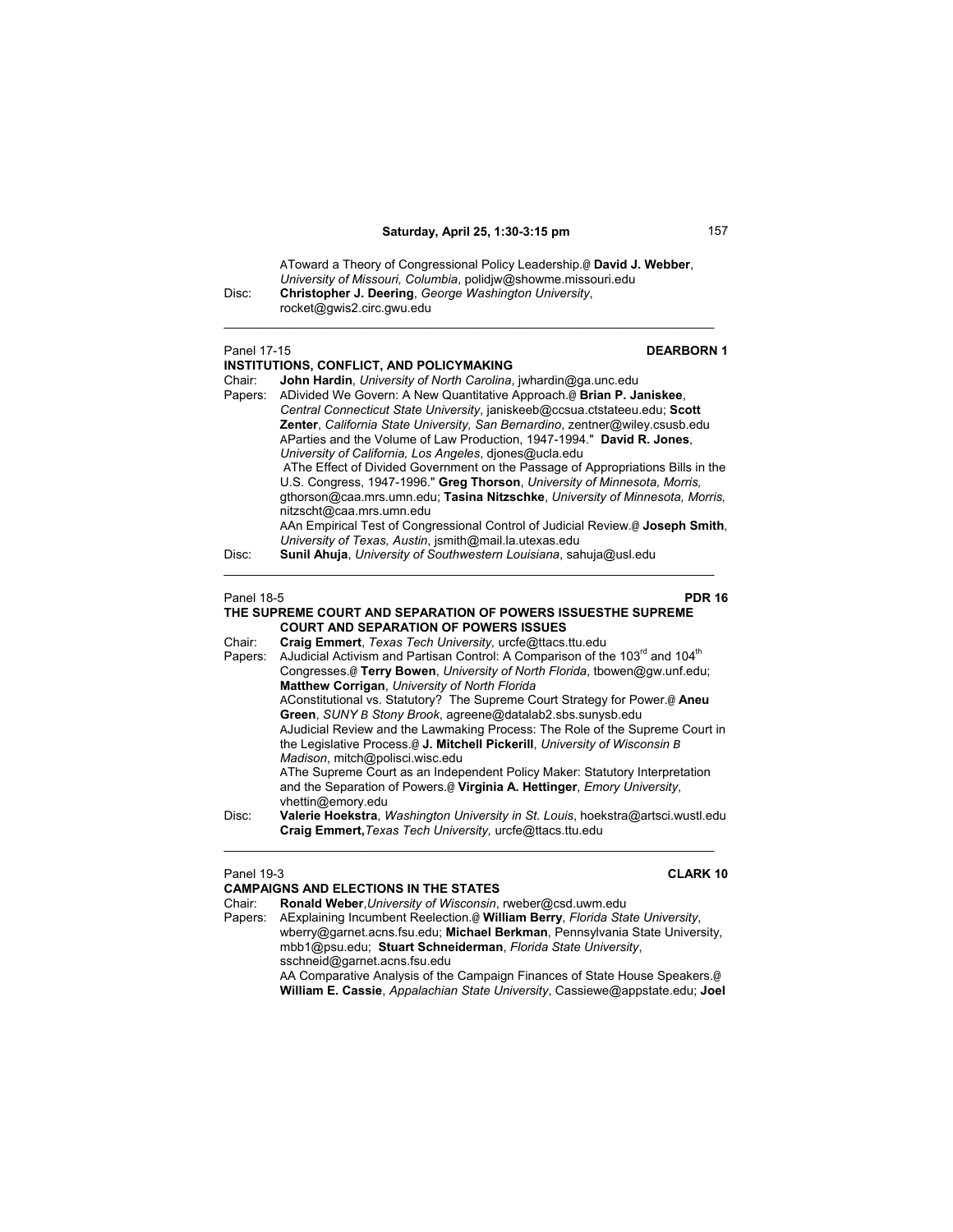| Disc:             | <b>Thompson</b> , Appalachian State University, thompsonja@appstate.edu<br>AGovernor Quits.@ Richard Winters, Dartmouth College,<br>richard f.winters@dartmouth.edu<br>ASitting Pretty or Sitting Duck: Incumbency in Gubernatorial Contests.@ Randall<br>Partin, University of New Mexico, Partin@unm.edu<br>Aubrey Jewettt, University of Central Florida, ajewett@pegasus.cc.ucf.edu |
|-------------------|-----------------------------------------------------------------------------------------------------------------------------------------------------------------------------------------------------------------------------------------------------------------------------------------------------------------------------------------------------------------------------------------|
| Panel 21-10       | <b>SANDBURG 8</b>                                                                                                                                                                                                                                                                                                                                                                       |
|                   | <b>CRIMINAL JUSTICE POLICY</b>                                                                                                                                                                                                                                                                                                                                                          |
| Chair:<br>Papers: | Roger B. Parks, Indiana University, parks@indiana.edu<br>AThe Impact of Sentencing Policies on Correctional Populations: An Empirical<br>Assessment.@ Elsa Chen, RAND Corporation and UCLA,<br>Elsa Chen@RAND.org                                                                                                                                                                       |
|                   | ACommunity Policing: Who are > The Community=? @ Roger B. Parks, Indiana<br>University, parks@indiana.edu; Stephen D. Mastrofski, Michigan State<br>University, mastrofs@pilot.msu.edu                                                                                                                                                                                                  |
|                   | ACriminal Justice Policy and Legislative Priorities.@ Ralph Baker, Ball State<br>University; Fred Meyer, Ball State University,<br>OOFAMEYERJR@BSUVC.BSU.EDU                                                                                                                                                                                                                            |
|                   | AThe Impact of the Texas Concealed Weapons Law on Crime Rates: A Policy<br>Analysis for the City of Dallas, 1990-1997.@ M. V. Hood III, Texas Tech<br>University, thood@ttu.edu; Grant Neeley, Texas Tech University,                                                                                                                                                                   |
| Disc:             | gneeley@ttu.edu<br>Jeffrey Yates, University of Georgia, jyates@uga.edu                                                                                                                                                                                                                                                                                                                 |

# **BUREACRACY AND THE LAW**

## Panel 22-5 **CLARK 5**

|         | <b>BUREAURAUT AND THE LAW</b>                                                |
|---------|------------------------------------------------------------------------------|
| Chair:  | Kay Mathews, University of Kansas, kmathews@prodigy.com                      |
| Papers: | "Litigation of Local Government Managers: Who's Getting Sued and Over What?" |
|         | Heidi Koenig, Northern Illinois University, hkoenig@niu.edu                  |
|         | "Implementing Adarand v. Pena: Race and Federal Agencies." Augustus J.       |
|         | Jones, Miami University                                                      |
|         | "The Supreme Court and the Federal Election Commission: Organizational       |
|         | Factors and Administrative Behavior." Maurice C. Sheppard, Western Michigan  |
|         | University, rnhds@aol.com                                                    |
| Disc:   | Brandice Canes, Stanford University, brandice@leland.stanford.edu            |
|         | George A. Waller, University of Wisconsin-Milwaukee, wallerg@csd.uwm.edu     |
|         |                                                                              |

 $\mathcal{L}_\text{G}$  , and the set of the set of the set of the set of the set of the set of the set of the set of the set of the set of the set of the set of the set of the set of the set of the set of the set of the set of the

### Panel 23-8 **MONTROSE 7**

### **ENVIRONMENTALISM AND POLITICAL CULTURE**<br>Chair: Don Racheter, Public Interest Institute and Chair: **Don Racheter**, *Public Interest Institute* and *Central College*, racheter@se-

iowa.net Papers: APostmaterialism in World Societies: Is it Really a Value Dimension?" **Darren W. Davis**, *Michigan State University*, Darren.Davis@ssc.msu.edu; **Brian Silver**,

*Michigan State University*, Bsilver@pilot.msu.edu; **Kathleen M. Dowley**, *Michigan State University*, dowleyka@pilot.msu.edu AThe Cultural, Political, and Postmaterial Origins of Environmental Values.@

**Robert E**. **O=Connor**, *Pennsylvania State University*, o80@psuvm.psu.edu

| ٠ | ×,<br>٠<br>٠<br>٠<br>i<br>×<br>۰.<br>×<br>۰.<br>× | I<br>۰. |
|---|---------------------------------------------------|---------|
|   |                                                   |         |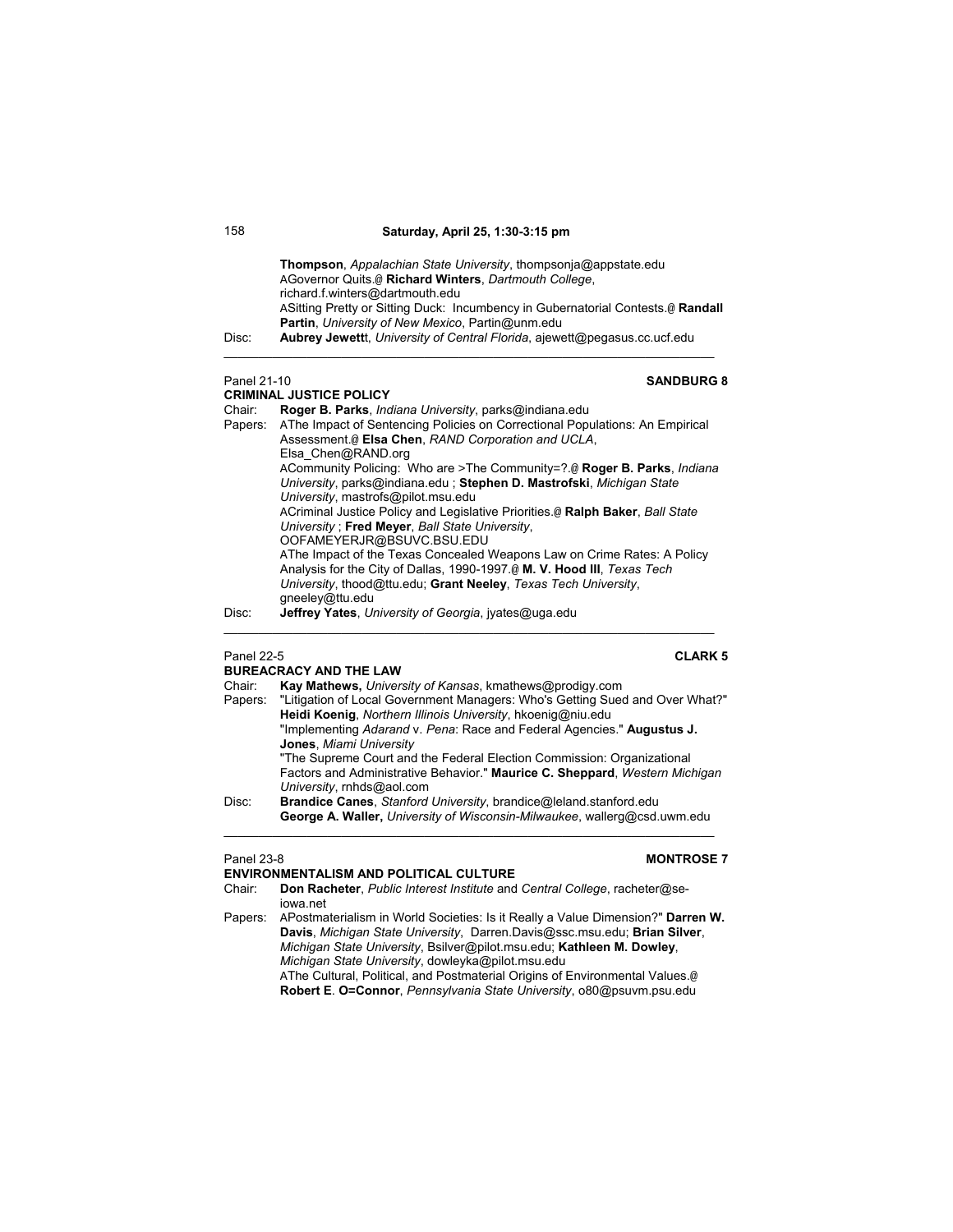"Values, Political Orientations, and Attitudes toward Environmental Spending." **Robert C. Luskin**, *University of Texas-Austin*, rcl@mail.la.utexas.edu; **Bert F. Rothenbach**, *University of Texas-Austin*, bertr@mail.la.utexas.edu; **Christopher G. Ellison**, *University of Texas-Austin*, cellison@mail.la.utexas.edu Disc: **Bob Parks**, *Elmira College*, bobp@lightlink.com  $\mathcal{L}_\text{G}$  , and the set of the set of the set of the set of the set of the set of the set of the set of the set of the set of the set of the set of the set of the set of the set of the set of the set of the set of the Panel 24-4 **PDR 18 TEACHING WITH CASE STUDIES: METHODS FROM ACROSS THE DISCIPLINE** Chair: **Jacqueline DeLaat,** *Marietta College,* delaatj@mcnet.marietta.edu Papers: "Developing Case Studies on Gender Issues." **Jacqueline DeLaat,** *Marietta College,* delaatj@mcnet.marietta.edu "Using Cases to Teach Public Management: Does It Work?" **Martha Feldman,** *University of Michigan,* MSFELDMA@UMICH.EDU; **Anne Khademian,** *University of Michigan,* Khademian@aol.com "The Promises and Pitfalls of Case Teaching in International Politics." **Mary Geske,** *Smith College,* MGESKE@ernestine.smith.edu "Various Uses of Cases in Teaching Constitutional Law." **Michael Smith,** *Glenville State College,* Smith@glenville.wvnet.edu Disc: **Lynn Maurer,** *Southern Illinois University at Edwardsville,* lmaurer@siue.edu **Beth K. Dougherty,** *Beloit College,* doughert@beloit.edu  $\_$  , and the set of the set of the set of the set of the set of the set of the set of the set of the set of the set of the set of the set of the set of the set of the set of the set of the set of the set of the set of th Panel 26-3 **PARLOR C PLATO** Chair: **Michael A. Rinella,** *Unaffiliated*, Mrine10008@aol.com Papers: APlato and Political Thought.@ **Robert W. Hall,** *University of Vermont*  AThe Architecture of Plato=s Statesman.@ **Jacqueline L. Pfeffer,** *William and Mary*, jlpfef@morton.wm.edu APlato, the Greeks, and the Ethics of the Symposium.@ **Michael A. Rinella,** *Unaffiliated*, Mrine10008@aol.com Disc: **David Mulroy,** *University of Wisconsin-Milwaukee.*  **Michael A. Rinella,** *Unaffiliated*, Mrine10008@aol.com  $\mathcal{L}_\text{max}$  , and the contribution of the contribution of the contribution of the contribution of the contribution of the contribution of the contribution of the contribution of the contribution of the contribution of t

### Panel 27-2 **DEARBORN 3**

### **POLITICS, MARKETS, AND LABOR REGIMES IN NEWLY DEMOCRATIZING COUNTRIES**

Chair: **Lisa Milligan**, *University of Illinois, Urbana-Champaign*

Papers: AThe Second Transition: Labor and Economic Reform in New Democracies.@ **Heather Tafel**, *University of Illinois, Urbana-Champaign*; **Dexter Boniface**, *University of Illinois, Urbana-Champaign* AThe Nonlinear Interaction Between Policy-Making Mechanisms and Patterns of Collective Bargaining: The Case of Spain.@ **Joaquin Fernandez-Castro**, *Massachusetts Institute of Technology* ADemocracy and Institutional Legacies of Authoritarianism: Labor Regimes in South Korea and Chile Compared.@ **Lisa Milligan**, *Univeristy of Illinois at* 

*Urbana-Champaign*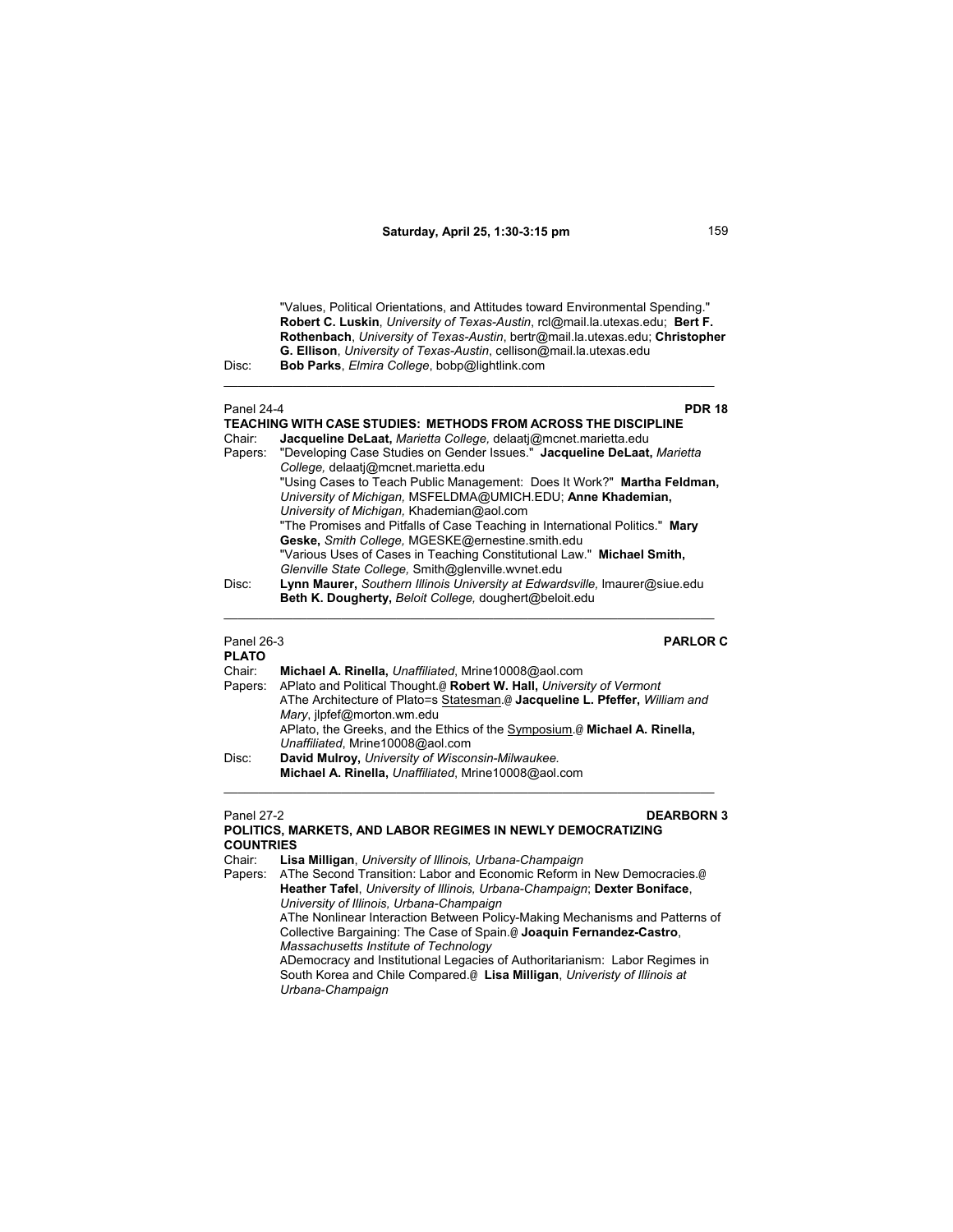$\mathcal{L}_\text{max}$  , and the contribution of the contribution of the contribution of the contribution of the contribution of the contribution of the contribution of the contribution of the contribution of the contribution of t

Disc: **Jeffrey Stevenson Murer**, *University of Illinois at Chicago*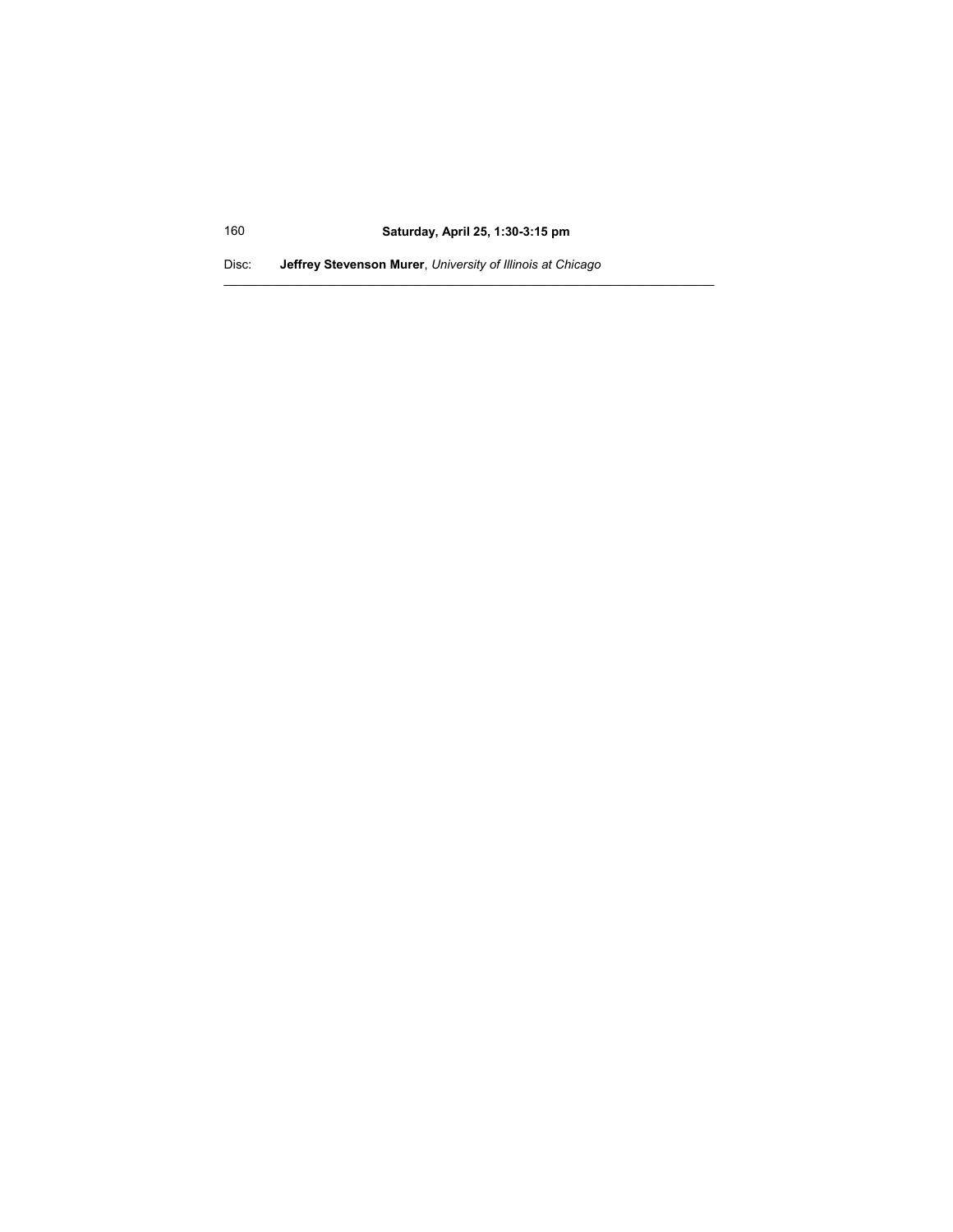Poster Session 7 (continues) See page 144 for listing.

| <b>Panel 1-16</b><br><b>SANDBURG 2</b><br>AID, TRADE, AND CAPITAL: ON POLITICAL COOPERATION AND COMPETITION<br>AMONG AND WITHIN INDUSTRIALIZED COUNTRIES |                                                                                                                                                                                                                                                                                                                                                                                                                                                                                                                                                                                                                                                                |
|----------------------------------------------------------------------------------------------------------------------------------------------------------|----------------------------------------------------------------------------------------------------------------------------------------------------------------------------------------------------------------------------------------------------------------------------------------------------------------------------------------------------------------------------------------------------------------------------------------------------------------------------------------------------------------------------------------------------------------------------------------------------------------------------------------------------------------|
| Chair:<br>Papers:                                                                                                                                        | Andrew Sobel, Washington University in St. Louis, sobel@artsci.wustl.edu<br>AComparative Risk, Uncertainty and Institutional Design: The Logic of Market<br>Convergence Within and Among Advanced Industrial Democracies.@ Robert L.<br>Perry, University of Texas-Permian Basin, perry r@utpb.edu; John D.<br>Robertson, Texas A & M University, irobertson@tamu.edu<br>APeace as Social Dumping? The Political Impact of Free Trade in the Middle<br>East.@ James Piazza, New York University, jap6452@is.nyu.edu<br>AForeign Aid and Donor Economic Interests in Latin America, 1972-1995.@<br>Robert E. Sterken Jr., Palomar College, rsterken@palomar.edu |
| Disc:                                                                                                                                                    | David Leblang, University of North Texas, dleblang@unt.edu                                                                                                                                                                                                                                                                                                                                                                                                                                                                                                                                                                                                     |
| Panel 2-8                                                                                                                                                | <b>SANDBURG 4</b><br><b>UNCERTAIN TRANSITIONS</b>                                                                                                                                                                                                                                                                                                                                                                                                                                                                                                                                                                                                              |
| Chair:<br>Papers:                                                                                                                                        | Gary Reich, University of Kansas, greich@ukans.edu<br>ACivilian Coups d=Etat in West Africa: Group Bargaining and Successful<br>Transition in Benin." Jennifer C. Seely, Washington University in St. Louis,<br>icseely@artsci.wustl.edu<br>ACuba=s Prospects for Democracy." Peter M. Sanchez, Loyola University<br>Chicago, psanchez@luc.edu<br>AElites and Regime Change: The Divergent Outcomes in Post-Soviet Tajikistan                                                                                                                                                                                                                                  |
|                                                                                                                                                          | and Kyrgyzstan.@ Soleiman M. Kiasatpour, University of California, Riverside,<br>skiasatp@wizard.ucr.edu; Jamilya Ukudeeva, University of California, Riverside,                                                                                                                                                                                                                                                                                                                                                                                                                                                                                               |
| Disc:                                                                                                                                                    | jukudeev@wizard.ucr.edu<br>Leonard Wantchekon, Yale University, leonard wantchekon@yale.edu<br>Gary Reich, University of Kansas, greich@ukans.edu                                                                                                                                                                                                                                                                                                                                                                                                                                                                                                              |
| <b>Panel 3-12</b><br>Chair:                                                                                                                              | <b>SANDBURG 5</b><br>BEYOND THE RETURN OF THE LEFT IN POST-COMMUNIST STATES<br>Richard Farkas, DePaul University                                                                                                                                                                                                                                                                                                                                                                                                                                                                                                                                               |
| Papers:                                                                                                                                                  | AHungary.@ Barnabas Racz, Eastern Michigan University<br>ARussia.@ Mark Cichock, University of Texas at Arlington<br>ALithuania.@ Terry D. Clark, Creighton University                                                                                                                                                                                                                                                                                                                                                                                                                                                                                         |
| Disc:                                                                                                                                                    | Charles Bukowski, Bradley University, cib@bradley.bradley.edu                                                                                                                                                                                                                                                                                                                                                                                                                                                                                                                                                                                                  |

 $\mathcal{L}_\text{G}$  , and the set of the set of the set of the set of the set of the set of the set of the set of the set of the set of the set of the set of the set of the set of the set of the set of the set of the set of the

\_\_\_\_\_\_\_\_\_\_\_\_\_\_\_\_\_\_\_\_\_\_\_\_\_\_\_\_\_\_\_\_\_\_\_\_\_\_\_\_\_\_\_\_\_\_\_\_\_\_\_\_\_\_\_\_\_\_\_\_\_\_\_\_\_\_\_\_\_\_\_

Panel 3-15 **SANDBURG 3**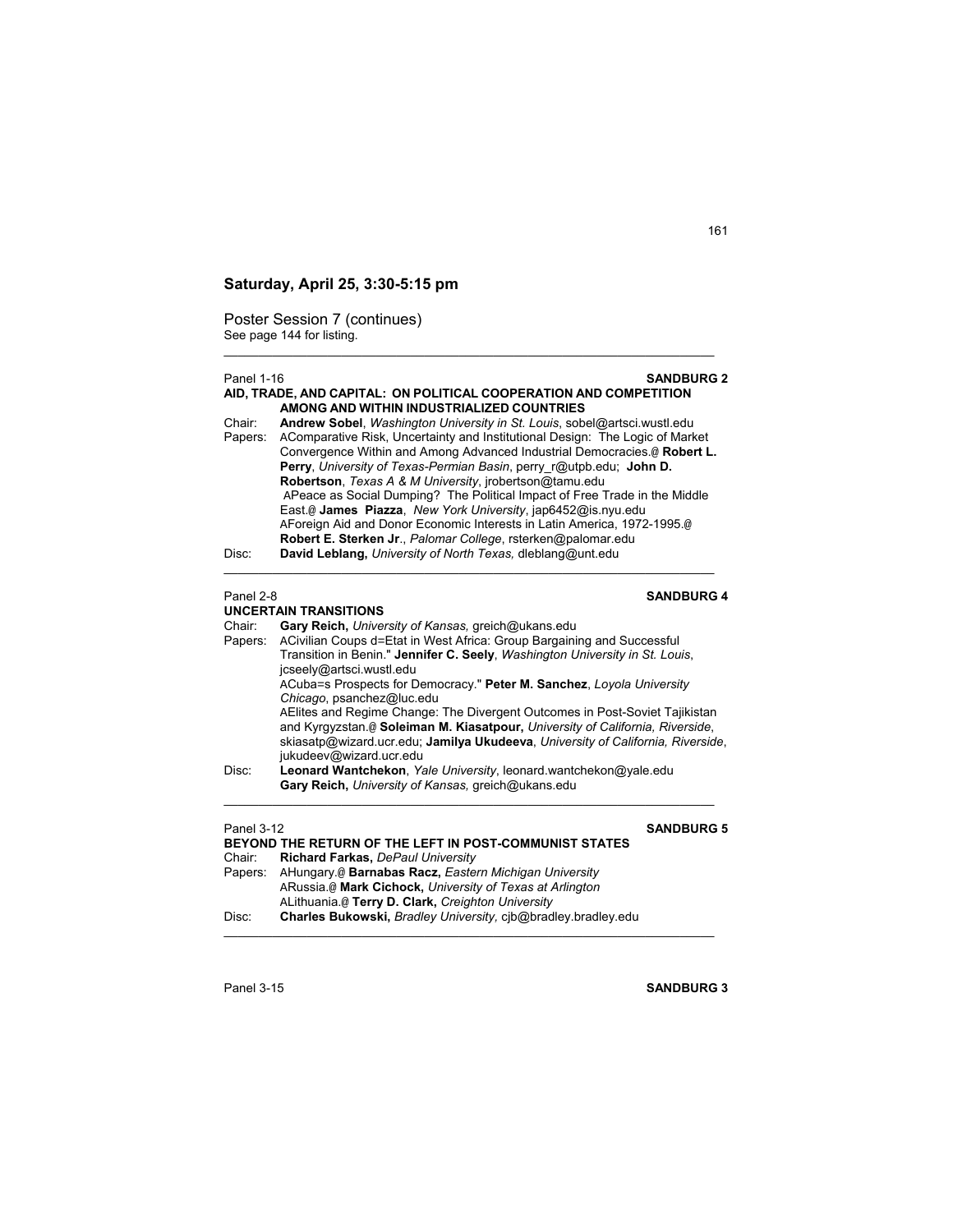| Chair:<br>Papers: | <b>CHANGING LEGISLATIVE INSTITUTIONS IN POST-COMMUNIST EUROPE</b><br>Michael Mezey, DePaul University, mmezey@condor.depaul.edu<br>ALawmakers and the Law: Legal Orientations Among Russian Legislators.@<br>William M. Reisinger, University of Iowa, william-reisinger@uiowa.edu<br>ACommittee Organization and Activities in Post-Communist Legislatures.@<br>David M. Olson, University of North Carolina, Greensboro,<br>olsondm@iris.uncq.edu: William Crowther, University of North Carolina.<br>Greensboro<br>ALaw Making and Decree Making in the Russian Federation. <sup>®</sup> Thomas F.<br>Remington, Emory University, polstfr@emory.edu; S. Smith, Emory University;<br>Moshe Haspel, Emory University.<br>ASocialists Building Capitalism: Party Discipline and Hungary=s Stabilization<br>Program.@ Diana Morlang, Duke University, dmorlang@acpub.duke.edu |
|-------------------|-------------------------------------------------------------------------------------------------------------------------------------------------------------------------------------------------------------------------------------------------------------------------------------------------------------------------------------------------------------------------------------------------------------------------------------------------------------------------------------------------------------------------------------------------------------------------------------------------------------------------------------------------------------------------------------------------------------------------------------------------------------------------------------------------------------------------------------------------------------------------------|
| Disc:             | Jeffrey Hahn, Villanova University, jhahn@ucis.vill.edu<br>Michael Mezey, DePaul University, mmezey@condor.depaul.edu                                                                                                                                                                                                                                                                                                                                                                                                                                                                                                                                                                                                                                                                                                                                                         |
| <b>Panel 4-14</b> | <b>SANDBURG 6</b>                                                                                                                                                                                                                                                                                                                                                                                                                                                                                                                                                                                                                                                                                                                                                                                                                                                             |
|                   | NATO AND, NAFTA: 21 <sup>ST</sup> CENTURY COMMUNITY BUILDING                                                                                                                                                                                                                                                                                                                                                                                                                                                                                                                                                                                                                                                                                                                                                                                                                  |
| Chair:            | Lloyd Gruber, The University of Chicago, gruber@uchicago.edu                                                                                                                                                                                                                                                                                                                                                                                                                                                                                                                                                                                                                                                                                                                                                                                                                  |
| Papers:           | Alnstitutions, Norms, and Allies: Explaining NATO=s Enduring Value.@ Kirsten                                                                                                                                                                                                                                                                                                                                                                                                                                                                                                                                                                                                                                                                                                                                                                                                  |
|                   | Rafferty, Mcgill University, kraffe@po-box.mcgill.ca                                                                                                                                                                                                                                                                                                                                                                                                                                                                                                                                                                                                                                                                                                                                                                                                                          |
|                   | AThe Place of Interdependence and International Integration in the Nationalist                                                                                                                                                                                                                                                                                                                                                                                                                                                                                                                                                                                                                                                                                                                                                                                                |
|                   | Vision.@ Stephen Shulman, Southern Illinois University, Shulman@siv.edu.                                                                                                                                                                                                                                                                                                                                                                                                                                                                                                                                                                                                                                                                                                                                                                                                      |
|                   | AHard Bargains: Intra-Industry Trade and Regional Integration.@ Roland<br>Stephen, North Carolina State University, stephen@social.chass.nscu.edu.                                                                                                                                                                                                                                                                                                                                                                                                                                                                                                                                                                                                                                                                                                                            |
|                   | AComing to Terms: The Defense Motivation for NAFTA.@ Lloyd Gruber, The                                                                                                                                                                                                                                                                                                                                                                                                                                                                                                                                                                                                                                                                                                                                                                                                        |
|                   | University of Chicago, gruber@uchicago.edu                                                                                                                                                                                                                                                                                                                                                                                                                                                                                                                                                                                                                                                                                                                                                                                                                                    |
| Disc:             | Glen Galaich, University of Colorado-Boulder, galaich@colorado.edu                                                                                                                                                                                                                                                                                                                                                                                                                                                                                                                                                                                                                                                                                                                                                                                                            |
| Panel 6-12        | <b>BURNHAM1</b>                                                                                                                                                                                                                                                                                                                                                                                                                                                                                                                                                                                                                                                                                                                                                                                                                                                               |
|                   | <b>CANDIDATE CHARACTERISTICS AND ELECTORAL SUPPORT</b>                                                                                                                                                                                                                                                                                                                                                                                                                                                                                                                                                                                                                                                                                                                                                                                                                        |
| Chair:            | Karen Stenner, Duke University, kstenner@acpub.duke.edu                                                                                                                                                                                                                                                                                                                                                                                                                                                                                                                                                                                                                                                                                                                                                                                                                       |
| Papers:           | "Bob Dole's Age and Health in the 1996 Elections: Did the Media Let us Down?"                                                                                                                                                                                                                                                                                                                                                                                                                                                                                                                                                                                                                                                                                                                                                                                                 |
|                   | Richard A. Brody, Stanford University, brody@leland.stanford.edu; Herbert L.<br><b>Abrams, Stanford University</b>                                                                                                                                                                                                                                                                                                                                                                                                                                                                                                                                                                                                                                                                                                                                                            |
|                   | "Minding Payoffs and Cues." Alice Gilchrist, University of Iowa; Kristin                                                                                                                                                                                                                                                                                                                                                                                                                                                                                                                                                                                                                                                                                                                                                                                                      |
|                   | Kanthak, University of Iowa                                                                                                                                                                                                                                                                                                                                                                                                                                                                                                                                                                                                                                                                                                                                                                                                                                                   |
|                   | "The Role of Facial Appearance in Assessments of Candidate Electability."                                                                                                                                                                                                                                                                                                                                                                                                                                                                                                                                                                                                                                                                                                                                                                                                     |
|                   | James N. Schubert, Northern Illinois University, t70jns@corn.cos.niu.edu;                                                                                                                                                                                                                                                                                                                                                                                                                                                                                                                                                                                                                                                                                                                                                                                                     |
|                   | Margaret Ann Curran, Northern Illinois University; Carmen Strungaru, Northern                                                                                                                                                                                                                                                                                                                                                                                                                                                                                                                                                                                                                                                                                                                                                                                                 |

*Illinois University* "Viva La Difference!: The Effects of Candidate Race and Issue Ambiguity on Candidate Perceptions and Evaluations." **Patrick Stroh,** *BrabenderCox*; **David Moskowitz,** *University of North Carolina-Charlotte*, dcmoskow@email.uncc.edu Disc: **Karen Stenner,** Duke Univeristy, kstenner@acpub.duke.edu

\_\_\_\_\_\_\_\_\_\_\_\_\_\_\_\_\_\_\_\_\_\_\_\_\_\_\_\_\_\_\_\_\_\_\_\_\_\_\_\_\_\_\_\_\_\_\_\_\_\_\_\_\_\_\_\_\_\_\_\_\_\_\_\_\_\_\_\_\_\_\_

Panel 7-5 **BURNHAM 4**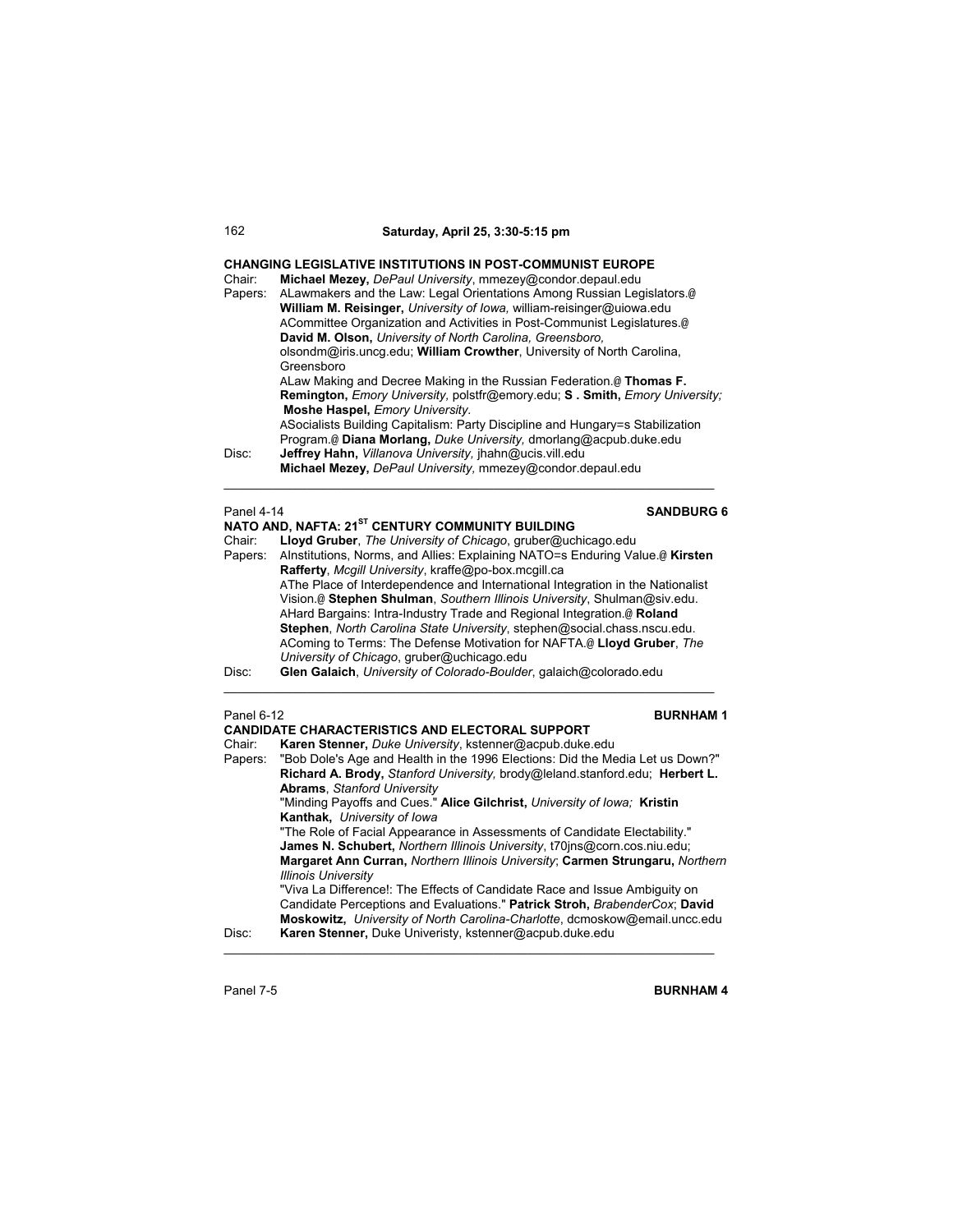### **PARTIES, ISSUES, AND IDEOLOGY**

| Chair:<br>Papers:<br>Disc: | Franco Mattei, SUNY-Buffalo<br>"The Influence of Diminishing Party Identification on Incentives For<br>Congressional Candidates @ Robert L. Boucher, American University.<br>rboucher@american.edu<br>"The Meaning of Ideology and its Role in Predicting Behavior.@ Thomas Carsey,<br>University of Illinois at Chicago: Robert Mckee, University of Illinois at Chicago<br>"Group Components of Partisanship and Party Coalitions Across the States.@<br>Robert Jackson, Washington State University, riackson@mail.wsu.edu |
|----------------------------|-------------------------------------------------------------------------------------------------------------------------------------------------------------------------------------------------------------------------------------------------------------------------------------------------------------------------------------------------------------------------------------------------------------------------------------------------------------------------------------------------------------------------------|
|                            | "The Structure of Issue Conflict in American Public Opinion.@ William G.<br>Jacoby, University of South Carolina<br>Franco Mattei, SUNY-Buffalo                                                                                                                                                                                                                                                                                                                                                                               |

**UNDERSTANDING PARTICIPATION** 

### **Panel 7-12 BURNHAM 2**

|         | UNDERSTANDING PARTICIPATION AND TURNOUT                                                                     |
|---------|-------------------------------------------------------------------------------------------------------------|
| Chair:  | Geoffrey C. Layman, Vanderbilt University, laymang@ctrvax.vanderbilt.edu                                    |
| Papers: | "Party Organization and Voter Turnout in the Industrialized Democracies.@                                   |
|         | William Bernhard, University of Illinois at Urbana-Champaign,                                               |
|         | bernhard@uiuc.edu; Alexander C. Tan, Southern Methodist University,<br>atan@post.smu.edu                    |
|         | "Voluntary Citizens and Democratic Participation: Political Behaviors Among                                 |
|         | Naturalized U.S. Citizens.@ Louis DeSipio, Univeristy of Illinois at Urbana-<br>Champaign, desipio@uiuc.edu |
|         | "Seasonal Variations in Political Participation, 1973-94." Dorie Apollonio, Survey                          |
|         | Research Center, dorie@alfa.berkeley.edu; Laurel Elms, Survey Research<br>Center                            |
|         | "The Impact of Minnesota's Contribution Refund Program on State Legislative                                 |
|         | Races.@ Graham Ramsden, Creighton University, gpr@creighton.edu; Patrick                                    |
|         | Donnay, Bemidji State University, patd@vax1bemidji.msus.edu                                                 |
| Disc:   | Geoff Layman, Vanderbilt University; laymang@ctrvax.vanderbilt.edu                                          |

### Panel 8-7 **CLARK 5**

**BALANCE AND BIAS IN MEDIA COVERAGE**<br>Chair: **Charlyne Berens**, University of Nebr Chair: **Charlyne Berens**, *University of Nebraska-Lincoln,* cberens@unlinfo.unl.edu Papers: AFairness and Balance in the Structural Characteristics of Newspaper Stories on the 1996 Presidential Election.@ **Frederick Fico,** *Michigan State University***; William Cote**, *Michigan State University,* Cote@pilot.msu.edu ANewspaper Impacts and Gender: An Analysis of State Legislative Race Coverage In Illinois.@ **Geralyn Miller**, *University of Illinois Chicago,* u20086@uic.edu AShaping the Media=s Agenda: The Case of Medicare Reform and the 104<sup>th</sup> Congress.@ **Michael Zis**, *University of Minnesota,* mzis@polisci.umn.edu ATelevision News and Newspapers in Congressional Elections: Kentucky 1996.@ **John Heyrman**, *Berea College,* John\_Heyrman@berea.edu Disc: **Valerie A. Sulfaro,** *James Madison University ,* sulfarva@jmu.edu

 $\_$  , and the set of the set of the set of the set of the set of the set of the set of the set of the set of the set of the set of the set of the set of the set of the set of the set of the set of the set of the set of th

**ROUNDTABLE TO HONOR DIANE BLAIR** (co-sponsored with the Women=s Caucus, Panel 25-1)

Panel 9-3 **CLARK 7**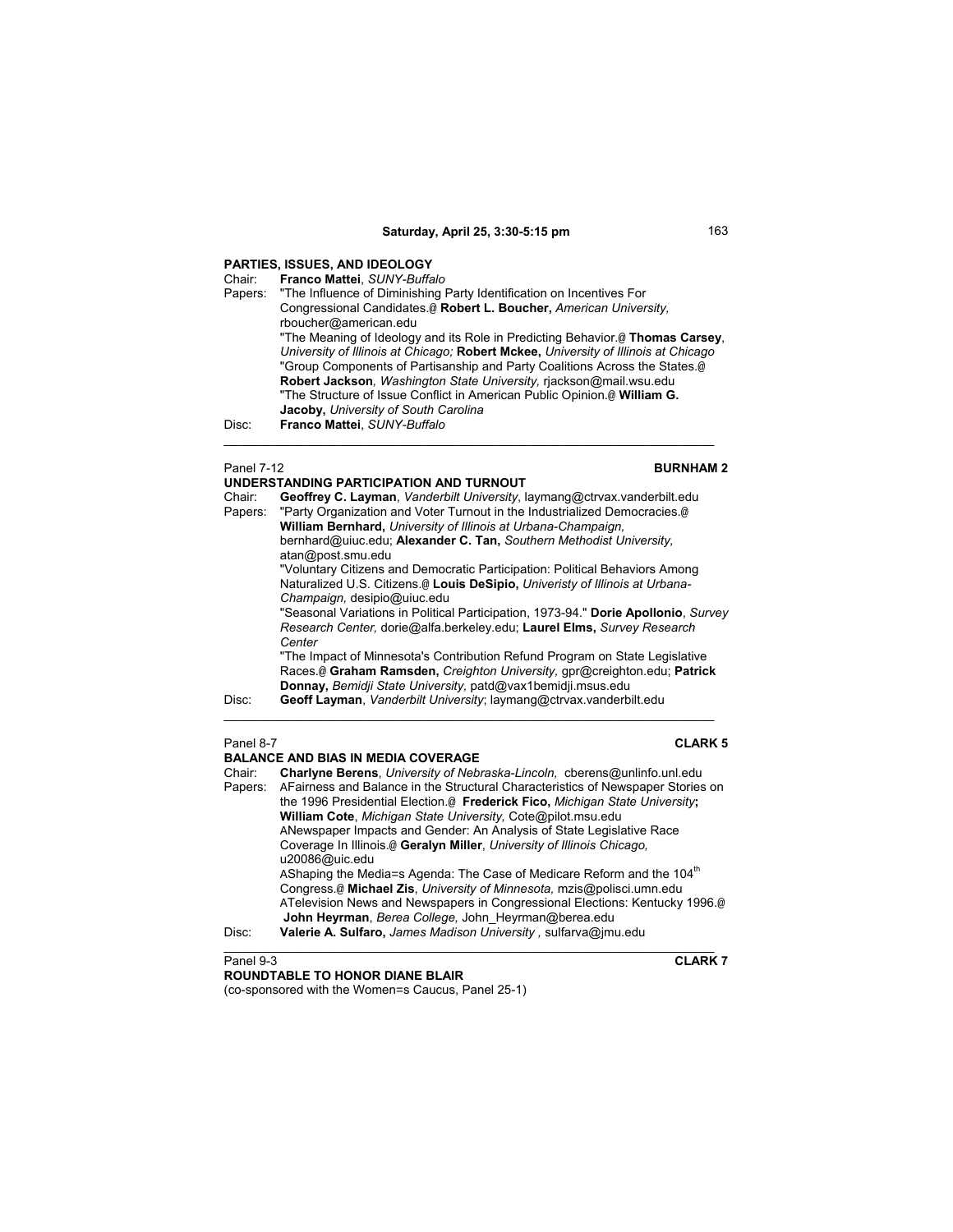164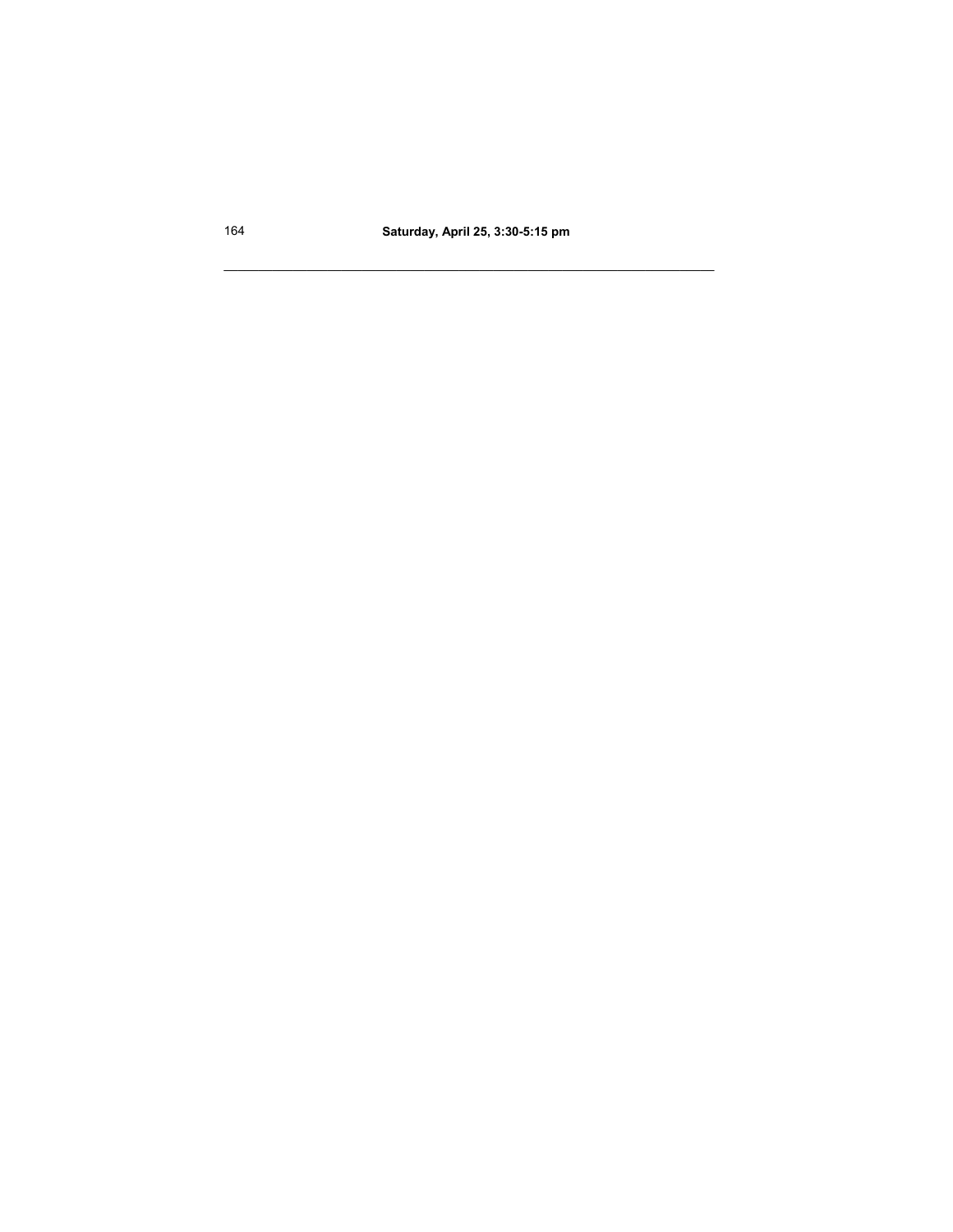| Panel 9-15        | <b>BURNHAM 5</b>                                                                                                                                                                                                                                                                                                                                                                                                                                                                                                                    |
|-------------------|-------------------------------------------------------------------------------------------------------------------------------------------------------------------------------------------------------------------------------------------------------------------------------------------------------------------------------------------------------------------------------------------------------------------------------------------------------------------------------------------------------------------------------------|
| Chair:<br>Papers: | <b>ABORTION AND FAMILY ISSUES IN LAW AND POLITICS</b><br>Kenneth P. Nuger, San Jose State University, kpnuger@email.sjsu.edu<br>AThe Dynamics of Abortion Attitudes, 1972-1996.@ Elizabeth Adell Cook,<br>Georgetown University; Ted G. Jelen, University of Nevada, Las Vegas,<br>jelent@nevada.edu; Clyde Wilcox, Georgetown University,<br>wilcoxc@gunet.georgetown.edu<br>AFamily Law, Equal Rights, and the States @ Patricia McGee Crotty, East<br>Stroudsberg University, pcrotty@esu.edu; Kenneth M. Mash, East Stroudsberg |
|                   | University<br>ALower Federal Courts as Interpreters: The Development and Definition of the<br>Pregnancy Discrimination Act of 1978.@ Michelle D.Deardorff, Millikin<br>University, mdeardorff@mail.milliken.edu<br>AContested Identity: The Legal Struggle over Gay and Lesbian Subjects.@                                                                                                                                                                                                                                          |
| Disc:             | Francis Carleton, University of Wisconsin, Green Bay,<br>cartof@gbms01.uwgb.edu; Jennifer Carleton, Oneida Tribe of Wisconsin<br>Mary C. Segers, Rutgers University- Newark                                                                                                                                                                                                                                                                                                                                                         |
|                   |                                                                                                                                                                                                                                                                                                                                                                                                                                                                                                                                     |

# Panel 10-10 **DEARBORN 2**

### **NEW PERSPECTIVES ON CIVIL RIGHTS**

| Chair:  | James Liorens, Southern University, illorens@subrym.subr.edu                       |
|---------|------------------------------------------------------------------------------------|
| Papers: | AMartin Luther King Jr. as American Statesman.@ Nathan Schlueter, University       |
|         | of Dallas, nschlue@acad.udallas.edu                                                |
|         | ACoalition Formation in the Early Civil Rights Movement.@ Dianne M.                |
|         | <b>Pinderhughes.</b> University of Illinois at Urbana-Champaign, dpinderh@uiuc.edu |
|         | AThe Civil Rights Movement, Big City Mayors and Leadership Models @ Betty          |
|         | <b>Brown-Chappell, Eastern Michigan University</b>                                 |
| Disc:   | Bernard Rowan, Chicago State University                                            |

 $\mathcal{L}_\text{G} = \{ \mathcal{L}_\text{G} \mid \mathcal{L}_\text{G} \mid \mathcal{L}_\text{G} \mid \mathcal{L}_\text{G} \mid \mathcal{L}_\text{G} \mid \mathcal{L}_\text{G} \mid \mathcal{L}_\text{G} \mid \mathcal{L}_\text{G} \mid \mathcal{L}_\text{G} \mid \mathcal{L}_\text{G} \mid \mathcal{L}_\text{G} \mid \mathcal{L}_\text{G} \mid \mathcal{L}_\text{G} \mid \mathcal{L}_\text{G} \mid \mathcal{L}_\text{G} \mid \mathcal{L}_\text{G}$ 

### Panel 12-8 **MONTROSE 3**

**POLITICAL THEORY AND PUBLIC AFFAIRS** Chair: **Frank Sposito**, *University of Chicago*, philo@spc.uchicago.edu Papers: "Reproduction of Judicial and Moral Truth in the Oklahoma City Bombing Trial.@ **Margaret Hirschberg**, *Purdue University*, hirschbe@polsci.purdue.edu "From FEPC to the Civil Rights Act of 1964: Public Reason and Paradigm Shift.@ **Amy Cavender**, *University of Notre Dame,* amy.l.cavender.1@nd.edu "Harvesting the Pearls of Democratic Theory.@ **Joseph T. Smith Jr.**, *Loyola University-Chicago*, jsmit@orion.it.luc.edu "Are Markets Compatible with Democracy?" **Suzanne Coshow**, *University of Notre Dame*; **Ed Wingenbach**, *University of South Carolina* Disc: **Frank Sposito,** *University of Chicago*, philo@spc.uchicago.edu

 $\mathcal{L}_\text{max}$  , and the contribution of the contribution of the contribution of the contribution of the contribution of the contribution of the contribution of the contribution of the contribution of the contribution of t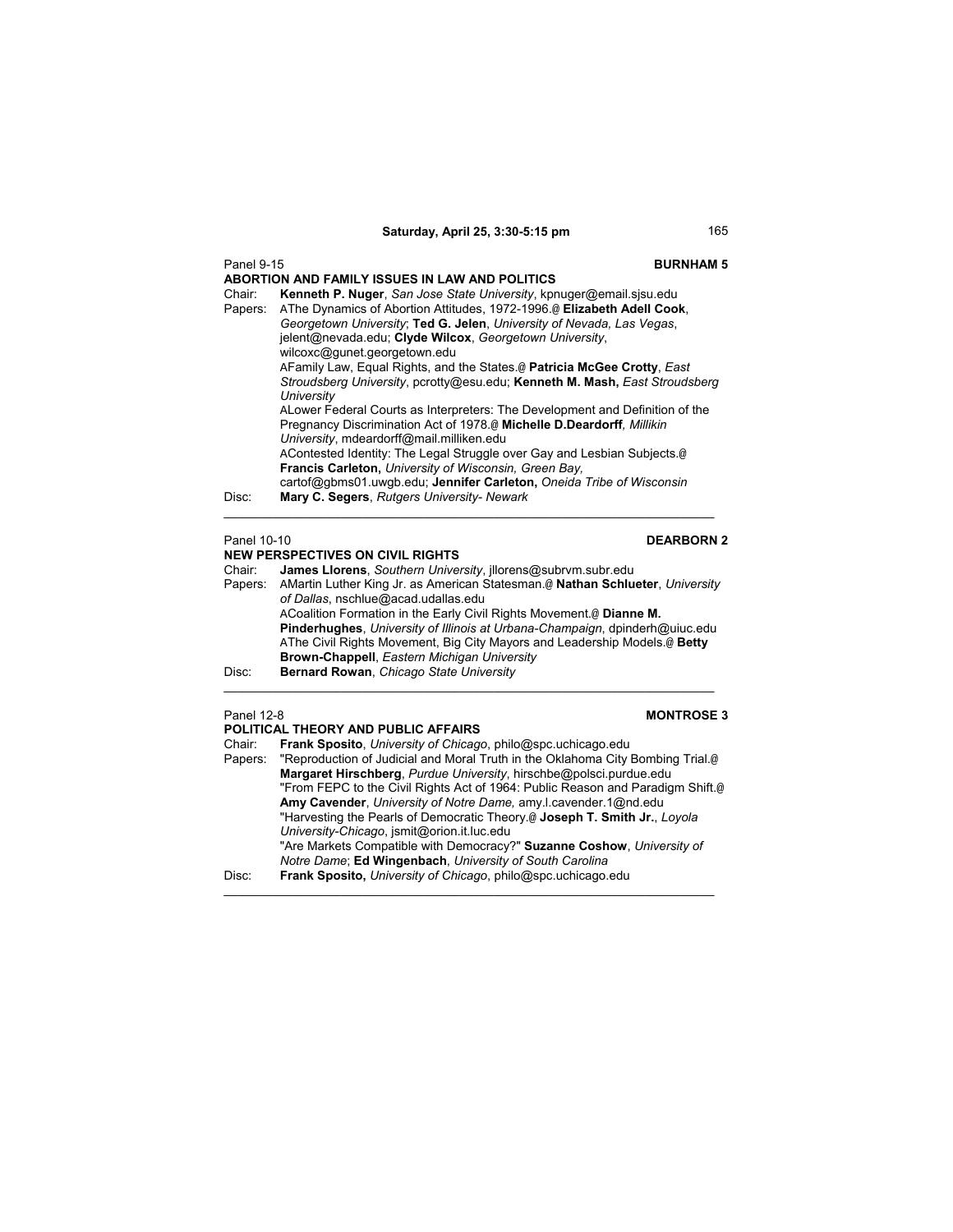Panel 13-10 **LASALLE 1 ROUNDTABLE ON FUTURE DIRECTIONS IN FORMAL MODELING OF POLITICS** Chair: **Itai Sened,** *Tel Aviv University and Washington University in St. Louis,*  sened@artsci.wustl.edu Part: **David Austen-Smith,** *Northwestern University,* dasm@nwu.edu **Steven J. Brams ,** *New York University,* brams@is2.nyu.edu **Gary Miller,** *Washington University in St. Louis,* gjmiller@artsci.wustl.edu **Norman Schofield,** *Washington University in St. Louis,*  schofld@wuecon.wustl.edu  $\mathcal{L}_\text{max}$  , and the contribution of the contribution of the contribution of the contribution of the contribution of the contribution of the contribution of the contribution of the contribution of the contribution of t

### Panel 14-2 **LASALLE 2**

|         | <b>NEW SURVEY TECHNIQUES</b>                                                          |
|---------|---------------------------------------------------------------------------------------|
| Chair:  | Henry E. Brady, University of California at Berkeley,                                 |
|         | hbrady@bravo.berkeley.edu                                                             |
| Papers: | ADo Polls Determine Public Opinion?@ Mohan Penubarti, University of                   |
|         | California at Los Angeles, mohan@pundit.sscnet.ucla.edu; Alexander A.                 |
|         | <b>Schuessler</b> , New York University, schuessler@nyu.edu                           |
|         | ACan We Believe Survey Responses?@ Jonathan N. Katz, California Institute of          |
|         | Technology, jkatz@bolem.caltech.edu                                                   |
|         | AMethods for Uncovering Nonseparable Preferences in Survey Responses.@                |
|         | Dean Lacy, Ohio State University, dean lacy@polisci.sbs.ohio-state.edu                |
|         | ASurvey Measures of Uncertainty on Candidate Traits and Issue Positions. <sup>@</sup> |
|         | Garrett Glasgow, California Institute of Technology, gg@hss.caltech.edu               |
| Disc:   | Charles Franklin, University of Wisconsin, franklin@polisci.wisc.edu                  |
|         | John Brehm, Duke University, jbrehm@acpub.duke.edu                                    |
|         |                                                                                       |

### **Panel 15-11 MONTROSE 1**

### **PARTY COMPETITION, ISSUES, AND ELECTORAL OUTCOMES** Chair: **William Binning,** *Youngstown State University* Papers: AA Doctrinal Theory of American Politics.@ **Douglas Grob,** *Stanford University*, dgrob@leland.stanford.edu AThe Quality of the Fight: Explaining Why Presidential Campaigns Matter to Outcomes.@ **Lynn Vavreck,** *Princeton University*, lvavreck@wws.princeton.edu ADivide and Conquer: Groups, Party Strategies, and the Contemporary Political Era.@ **Suzanne Globetti,** *University of Texas*, globetti@mail.la.utexas.edu ASpatial Test of Electoral Balancing in the States.@ **Christopher Jan Carman,**  *University of Houston*, ccarman@uk.edu Disc: **Andrew Busch,** *University of Denver*, abusch@du.edu \_\_\_\_\_\_\_\_\_\_\_\_\_\_\_\_\_\_\_\_\_\_\_\_\_\_\_\_\_\_\_\_\_\_\_\_\_\_\_\_\_\_\_\_\_\_\_\_\_\_\_\_\_\_\_\_\_\_\_\_\_\_\_\_\_\_\_\_\_\_\_

### Panel 16-10 **LASALLE 3**

# **PRESIDENTIAL NOMINATIONS**

Chair: **Sean J. Savage**, *Saint Mary's College*, ssavage@saintmarys.edu Papers: "Forecasting Nomination Outcomes: Does Media Coverage Throw a Wild Card into the Equation?" **Andrew J. Dowdle**, *Abraham Baldwin College*, adowdle@abac.peachnet.edu; **Randall E. Adkins**, *Concord College*, adkinsr@faculty.concord.wvnet.edu "Electoral Niche Theory: An Ecological Approach to Modelling Competition in Presidential Primaries.@ **Kenneth Yohn**, *University of Iowa*, kyohn@uiowa.edu;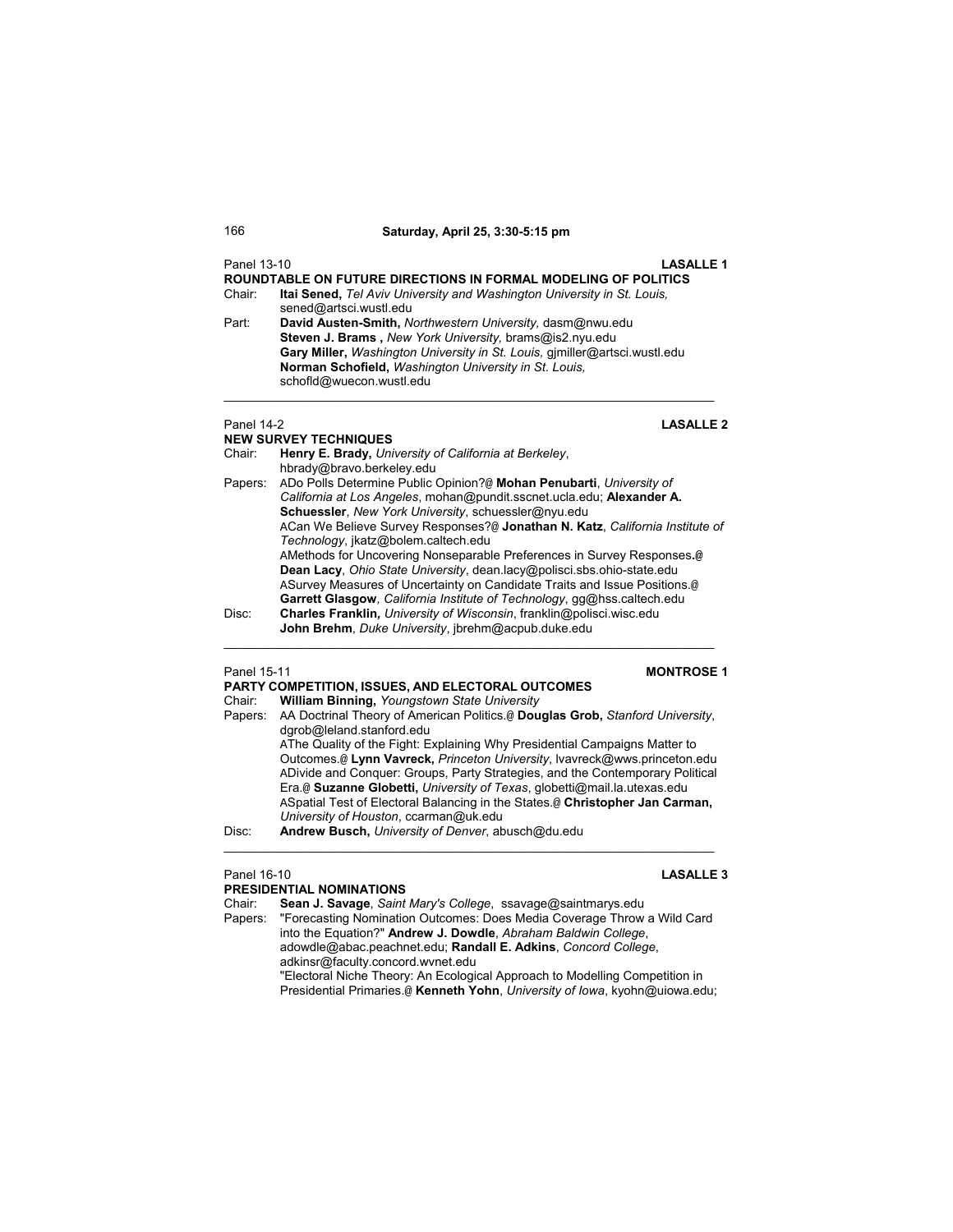**John Hickman**, *Berry College*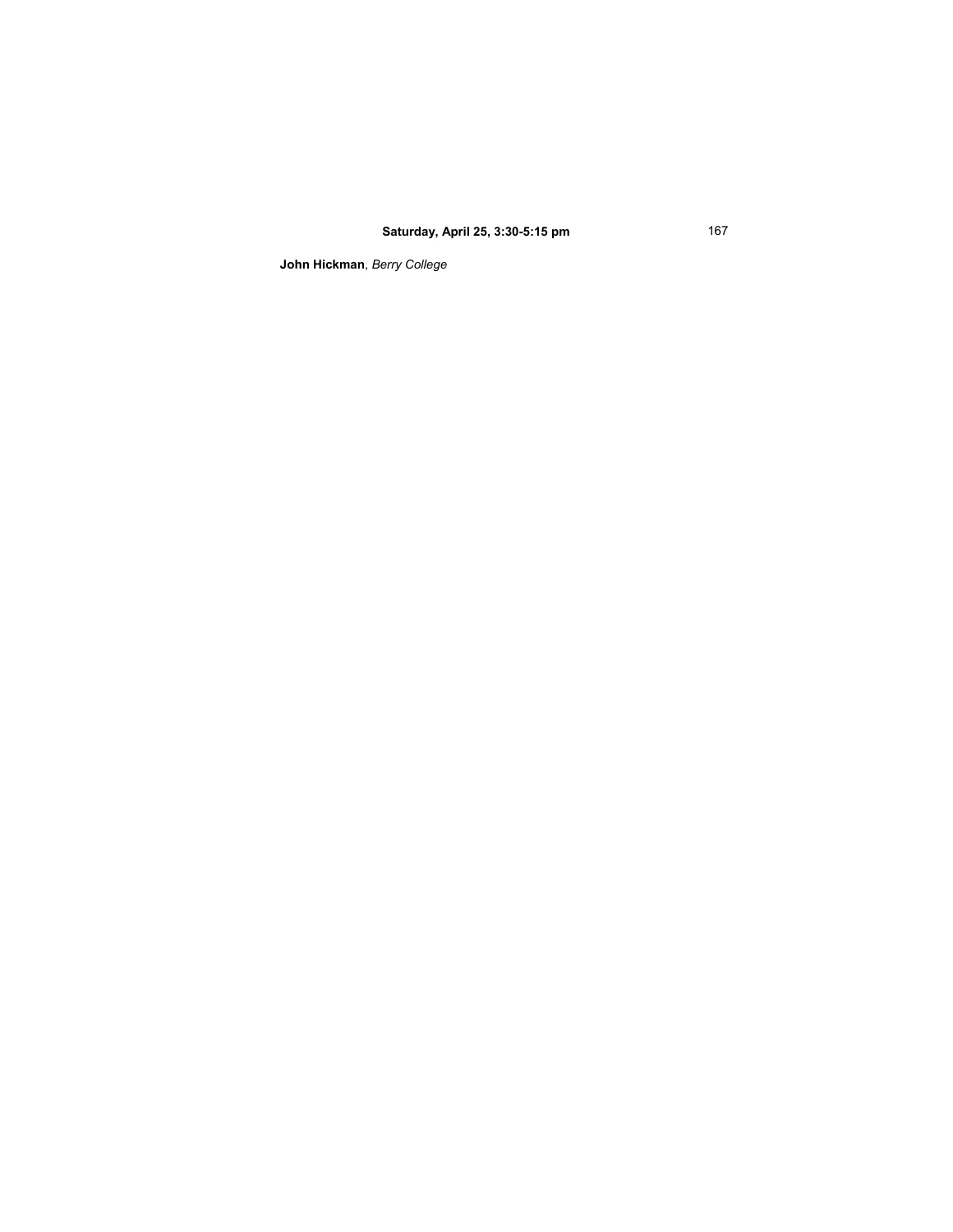"Are the Primaries Becoming Less Relevant? The Decline of Momentum in Presidential Nominating Campaigns.@ **Wayne Steger**, *DePaul University*,wsteger@wppost.depaul.edu

Disc: **Alexandra L. Cooper**, *University of North Carolina* , bogart@gibbs.oit.unc.edu \_\_\_\_\_\_\_\_\_\_\_\_\_\_\_\_\_\_\_\_\_\_\_\_\_\_\_\_\_\_\_\_\_\_\_\_\_\_\_\_\_\_\_\_\_\_\_\_\_\_\_\_\_\_\_\_\_\_\_\_\_\_\_\_\_\_\_\_\_\_\_

### Panel 17-6 **LASALLE 5**

### **PATHWAYS OF REPRESENTATION**

Chair: **Patricia Hurley**, *Texas A&M University*, PAT\_HURLEY@POLISCI.TAMU.EDU AGetting the Message: Policy Mandates and Roll-Call Voting In Congress.@ **Lawrence J. Grossback**, *University of Minnesota*, lgback@polisci.umn.edu; **Amy E. Gangl**, *University of Minnesota*, amygangl@polisci.umn.edu; **David A.M.Peterson**, *University of Minnesota*, dpeters@polisci.umn.edu; **James A. Stimson**, *University of North Carolina*, timson@gibbs.oit.unc.edu AQuiet Influence: The Representation of Exporters, Consumers and Others on Postwar Trade Policy.@ **Michael Bailey**, *Georgetown University*, baileyma@gunet.georgetown.edu ASenatorial Behavior and Constituent Information: Do the Media Bridge the Gap?@ **Wendy Schiller**, *Brown University and Brookings Institution*, wschiller@brook.edu ABetween a Rock and a Hard Place: The Effects of Constituent Heterogeneity on Congressional Representation.@ **James C. Garand**, *Louisiana State University*, pogara@lsuvm.sncc.lsu.edu; **Phillip J. Ardoin**, *Southern University*, ardoin@aol.com

Disc: **Patricia Hurley**, *Texas A&M University*, PAT\_HURLEY@POLISCI.TAMU.EDU \_\_\_\_\_\_\_\_\_\_\_\_\_\_\_\_\_\_\_\_\_\_\_\_\_\_\_\_\_\_\_\_\_\_\_\_\_\_\_\_\_\_\_\_\_\_\_\_\_\_\_\_\_\_\_\_\_\_\_\_\_\_\_\_\_\_\_\_\_\_\_

## Panel 17-16 **DEARBORN 1**

| <b>CONGRESS, THE PUBLIC, AND THE PRESS</b>                                             |
|----------------------------------------------------------------------------------------|
| Douglas B. Harris, Colgate University, dharris@center.colgate.edu                      |
| AStrategic Issue Framing in the Congressional Debate Over Gays in the Military         |
| in 1993." Robert Dion, Wabash College, dionr@wabash.edu                                |
| AThe Causes and Effects of Members' Negative (and Positive?) Evaluations of            |
| the U.S. Congress @ Daniel Lipinski, Duke University, dlip@mail.duke.edu               |
| "The Media and the 103rd Congress: When to Cover Policy Making in                      |
| Congress.@ Mark Watts, Florida International University, wattsm@fiu.edu                |
| AExplaining the Vote: Legislative Styles of Constituent Influence. <sup>®</sup> Elaine |
| Willey, Ohio State University, willey.21@osu.edu                                       |
| Patrick Sellers, Indiana University, psellers@indiana.edu                              |
|                                                                                        |

Panel 18-11 **DEARBORN 3**

### **CONFLICT AND CONSENSUS IN THE UNITED STATES SUPREME COURTCONFLICT AND CONSENSUS IN THE UNITED STATES SUPREME COURT**

Chair: **Carla Molette-Ogden***, SUNY* B *Stony Brook*, carla.molette-ogden@sunysb.edu Papers: AGEE Models of Judicial Behavior.@ **Christopher J. W. Zorn**, *Emory University*, czorn@emory.edu

ALaw Clerks as Critical Agents in the Breakdown of Consensual Norms in the United States Supreme Court, 1935-1996: A Distributed Lag Time Series Analysis.@ **Bradley Best**, *Southern Illinois University at Carbondale*,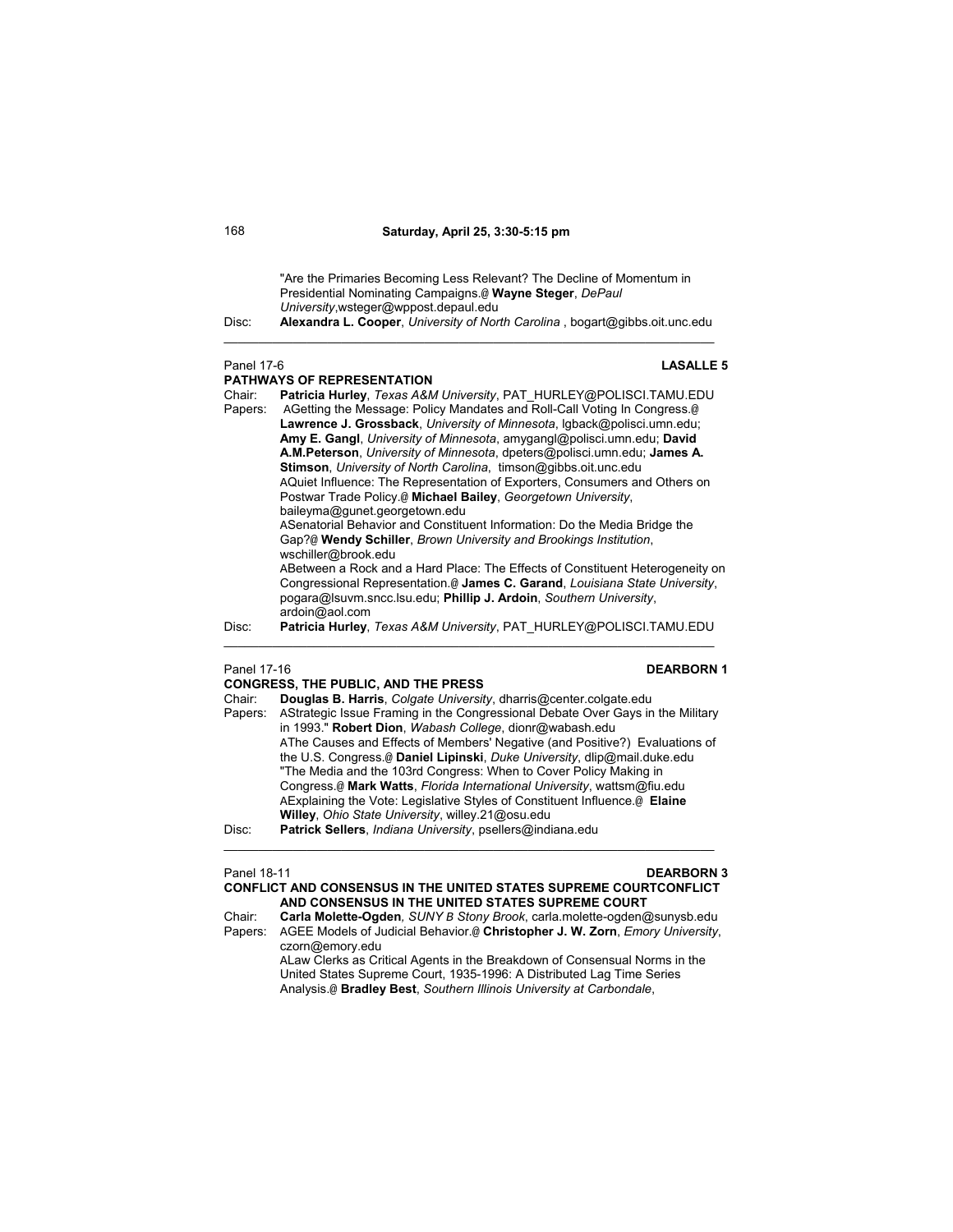bradbest@midwest.net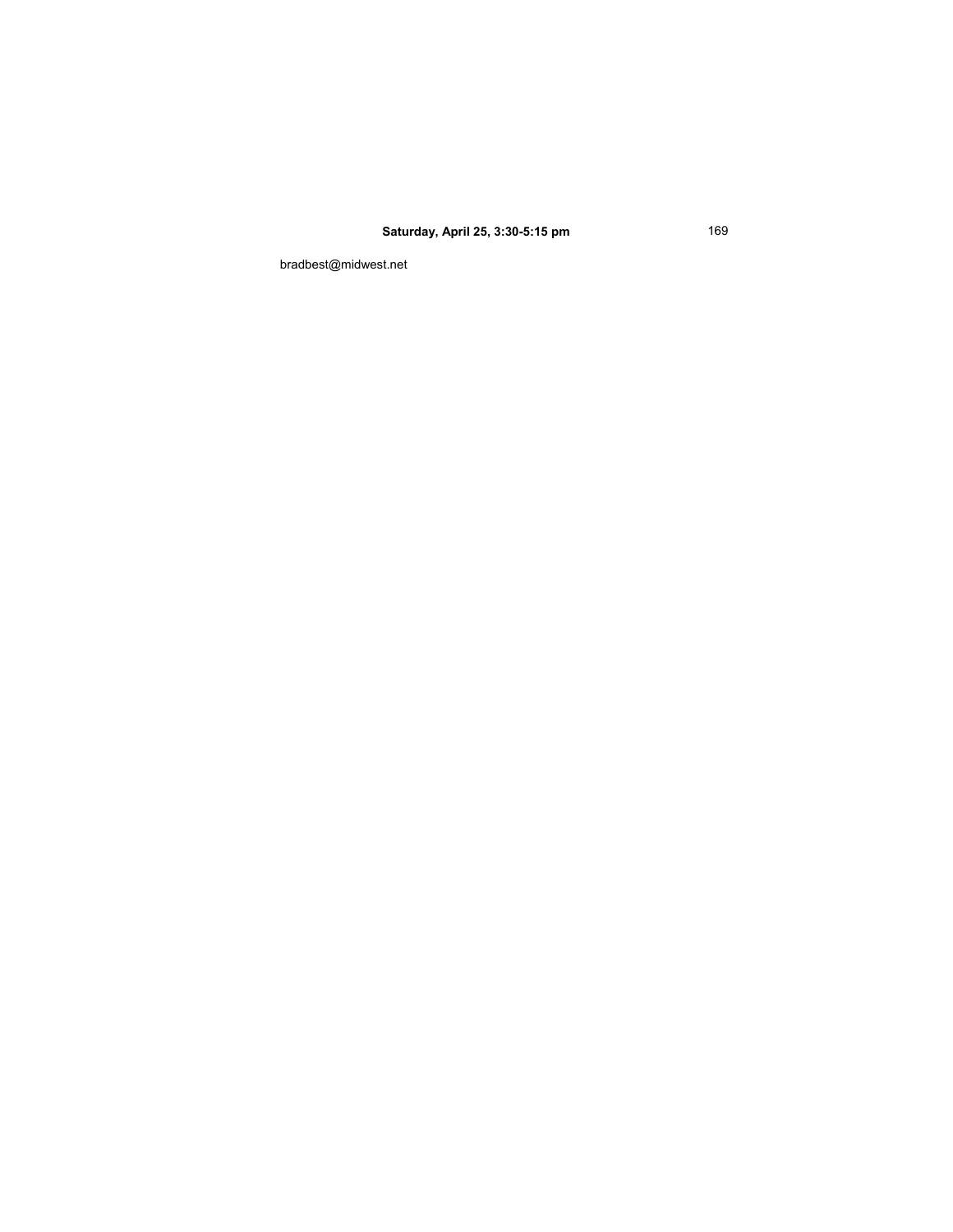|       | APIurality Opinions: The Failure of Coalition Formation on the U.S. Supreme |
|-------|-----------------------------------------------------------------------------|
|       | Court.@ James F. Spriggs II, University of California, Davis,               |
|       | ifspriggs@ucdavis.edu; Forrest Maltzman, George Washington University,      |
|       | forrest@gwis2.circ.gwu.edu; Paul J. Wahlbeck, George Washington University, |
|       | wahlbeck@gwis2.circ.gwu.edu                                                 |
|       | AMe, Too: The Use of Endorsement Memos on the Burger Court @ Sandra L.      |
|       | Wood, University of North Texas, sandyw@unt.edu                             |
| Disc: | Stefanie Lindquist, University of Georgia, cmslind@uga.cc.uga.edu           |
|       | Elliot Slotnick, Ohio State University, slotnick.1@osu.edu                  |
|       |                                                                             |

### Panel 18-14 **PDR 18**

**ISSUES IN STATE AND FEDERAL CONSTITUTIONAL INTERPRETATIONISSUES IN** 

|         | STATE AND FEDERAL CONSTITUTIONAL INTERPRETATION                                             |
|---------|---------------------------------------------------------------------------------------------|
| Chair:  | David Yalof, University of Connecticut, yalof@uconnym.uconn.edu                             |
| Papers: | AA Moralist at Heart? Justice Scalia and Affirmative Action. <sup>@</sup> Frank J. Colucci. |
|         | University of Notre Dame, colucci.3@nd.edu                                                  |
|         | ALegal Argument and the Constitutional Dialogue on Federalism @ Katy J.                     |
|         | Harriger, Wake Forest University, harriger@wfu.edu                                          |
|         | ARhetorical Play in the Politics of Representation: Tracking Strategies of                  |
|         | Justification on the United States Supreme Court @ Christopher M. Burke.                    |
|         | University of Wisconsin B Madison                                                           |
|         | AState Courts and Single-Subject Rulings.@ James L. McDowell, Indiana State                 |
|         | University, psmcdow@scifac.indstate.edu                                                     |
| Disc:   | Dennis J. Goldford, Drake University, dennis goldford@drake.edu                             |
|         | Evan Gerstmann, Loyola Marymount University                                                 |

**\_\_\_\_\_\_\_\_\_\_\_\_\_\_\_\_\_\_\_\_\_\_\_\_\_\_\_\_\_\_\_\_\_\_\_\_\_\_\_\_\_**

**\_\_\_\_\_\_\_\_\_\_\_\_\_\_\_\_\_**

## Panel 19-11 **CLARK 10**

|         | THE POLITICS OF EDUCATION IN THE STATES                                                                                            |
|---------|------------------------------------------------------------------------------------------------------------------------------------|
| Chair   | Robert Stein, Rice University, stein-a@rice.rice.wmi.edu                                                                           |
| Papers: | A Testing the Tests: The Significance of Educational Outputs to Democracy,                                                         |
|         | Economy and Public Policy @ Jeremy Lane Eccles, University of Nebraska,<br>Jeccles@unlgrad1.unl.edu                                |
|         | ASeeing Through the Rhetoric: Views on School Choice from Parents,                                                                 |
|         | Educators and Elected Officials in Cleveland and Milwaukee. <sup>®</sup> Emily Van Dunk,<br>Public Policy Forum, Emily@csd.uwm.edu |
|         | AWinning in Court: Unsatisfactory Victories @ Julie Bundt, University of Northern<br>lowa, Bundt@uni.edu                           |
| Disc:   | Robert Stein, Rice University, stein-a@rice.rice.wmi.edu                                                                           |

# Panel 20-7 **PDR 16**

**COMMUNITY ORGANIZATIONS**<br>Chair: Elaine Sharp, Universit Chair: **Elaine Sharp,** *University of Kansas* Papers: APatterns of Citizen Participation in Local Politics: Evidence from New England Town Meetings.@ **Victor S. DeSantis,** *Bridgewater State College,*  vdesantis@bridgew.edu ANegotiating Participation: Community Action in Detroit.@ **Nicholas Winter,**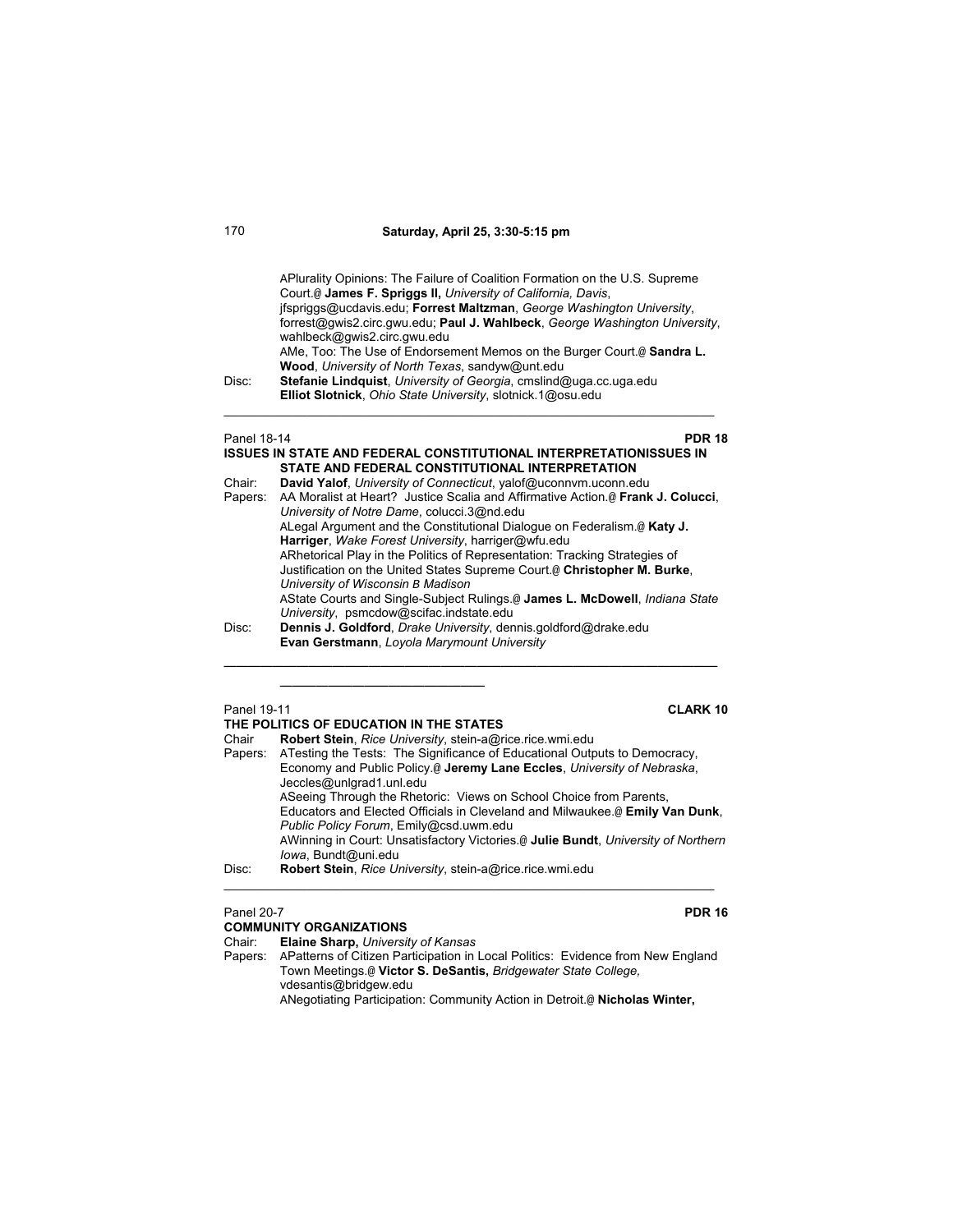*University of Michigan,* nwinter@umich.edu

| ADo the Citizens Matter? The Impact of Demographic Changes on the Urban  |
|--------------------------------------------------------------------------|
| Regime.@ Peter Burns, University of Maryland, v-pburns@bss2.umd.edu      |
| ARethinking Local Policy Analysis: The Challenge of Culture to Political |
| Economy @ Donald Rosdi, University of Maryland, drosdil@bss2.umd.edu     |
| Katherine Underwood, University of Wisconsin-Oshkosh, underwd@uwosh.edu  |
|                                                                          |

 $\mathcal{L}_\text{max}$  , and the set of the set of the set of the set of the set of the set of the set of the set of the set of

### Panel 21-11 **SANDBURG 8**

**POLITICAL ECONOMY AND PUBLIC POLICIES** Chair: **Kim Q. Hill**, *Texas A&M University*, e339kq@polisci.tamu.edu Papers: AThe Political Economy of National Bankruptcy Legislation: Lessons from the Roll Call Voting Record.@ **Howard Rosenthal**, *Princeton University*, rosentha@princeton.edu AThrowing a Dart or Using a Pushpin: The Selection and Designation Process of Empowerment Zones and Enterprise Communities.@ **Marc A. Wallace**, *American University*, wallman@american.edu AThe Wagner Act and the Boundaries of Social Policy in the 1960s.@ **Josiah Bartlett Lambert**, *University of Wisconsin, Madison*, Josiahbart@AOL.COM ARefashioning American Citizenship: The Formation of the GI Bill of Rights of 1944.@ **Suzanne Mettler**, *Maxwell School, Syracuse University*, smettler@maxwell.syr.edu Disc: **John Bohte**, *Texas A&M University*, johnny@polisci.tamu.edu

**Deborah R. McFarlane**, *University of New Mexico*, DMCF@UNM.EDU  $\mathcal{L}_\text{max}$  , and the set of the set of the set of the set of the set of the set of the set of the set of the set of

### Panel 22-2 **MONTROSE 2**

**IMPLEMENTING EDUCATION POLICY** Chair: **Thomas Hammond,** *Michigan State University,* thammond@pilot.msu.edu Papers: "School Choice and Student Performance." **Paul Teske**, *SUNY at Stony Brook,* pteske@datalab2.sbs.sunysb.edu; **Mark Schneider**, *SUNY at Stony Brook;* Christine Roch, *SUNY at Stony Brook*  "Desegregation Funding and Educational Achievement in the Chicago Public Schools." **Christine Harris**, *Northern Illinois University*; **Paul Culhane**, *Northern Illinois University*, pculhane@niu.edu; **Michael Peddle**, *Northern Illinois University*  "Institutional Development and School Violence in New York, 1985-1992." **Ed Muir**, *American Federation of Teachers*, emuir@aft.org; **Krista Schneider,**  *American Federation of Teachers*, emuir@aft.org Disc: **Jeffrey Henig**, *George Washington University*, henig@gwis2.circ.gwu.edu;

**Michael Mintrom**, *Michigan State University*, mintrom@pilot.msu.edu  $\mathcal{L}_\text{max}$  , and the set of the set of the set of the set of the set of the set of the set of the set of the set of

### Panel 23-9 **MONTROSE 7**

**SOCIAL CAPITAL, CIVIL SOCIETY, AND DEMOCRATIZATION** Chair: **Amy Fried**, *University of Maine*, amyfried@maine.maine.edu

Papers: AThe Impact of Economic Structure on Civic Engagement.@ **Stan Humphries**, *University of Virginia*

"The Deleterious Effect of Television Viewership on Membership in Voluntary Associations.@ **Harwood K. McClerking**, *University of Michigan*, harwood@umich.edu; **Kristina Miler**, *University of Michigan*,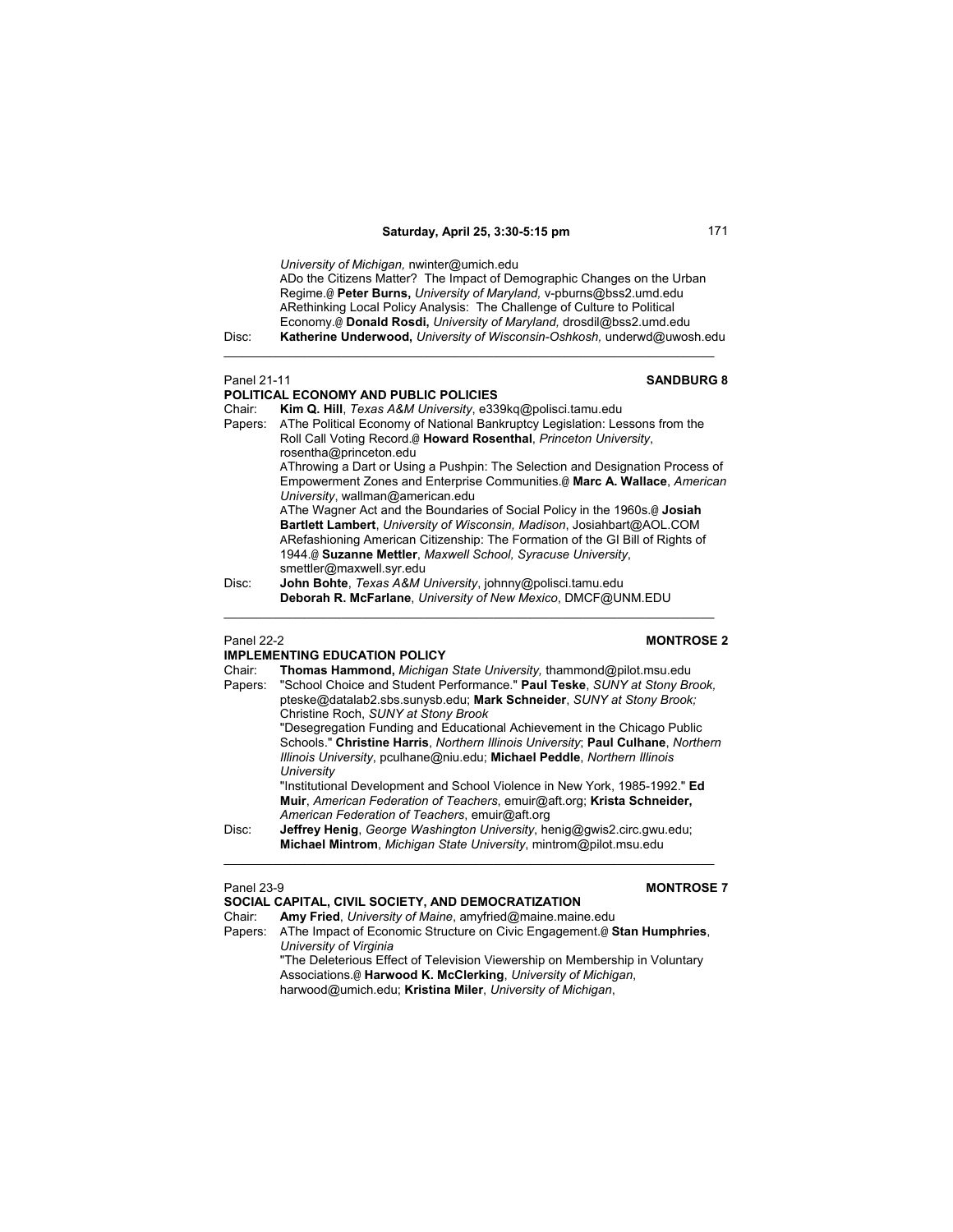| Disc:                                              | kcmiler@k.imap.itd.umich.edu; Irfan Nooruddin, University of Michigan<br>ASocial Capital and Indicators of Social Distress.@ David C. Kershaw, Illinois<br>State University, dckersh@ilstu.edu<br>Vanessa Baird, University of Houston, vbaird@uh.edu                                                                                                                                                                                                                                                                            |
|----------------------------------------------------|----------------------------------------------------------------------------------------------------------------------------------------------------------------------------------------------------------------------------------------------------------------------------------------------------------------------------------------------------------------------------------------------------------------------------------------------------------------------------------------------------------------------------------|
| <b>Panel 25-1</b><br>Chair:<br>Part:               | <b>CLARK 7</b><br><b>ROUNDTABLE TO HONOR DIANE BLAIR</b><br>(co-sponsored with Gender and Politics, Panel 9-3)<br>Marian Lief Palley, University of Delaware, mpalley@strauss.udel.edu<br>Marian Lief Palley, University of Delaware, mpalley@strauss.udel.edu<br>Anne Hopkins, Miami University of Ohio, hopkinsa@muohio.edu<br>Susan Gluck Mezey, Loyola University of Chicago, smezey@luc.edu<br>Robert L. Savage, University of Arkansas, rsavage@comp.uark.edu<br>Diane Blair, University of Arkansas, dblair@comp.uark.edu |
| Panel 26-4<br><b>XENOPHON</b><br>Chair:<br>Papers: | <b>PARLOR C</b><br>John Stack, Hiram College, z914153@oats.farm.niu.EDU<br>ACommunitarians and the >Republican Tradition=: Forward to the Past?@<br>Edward W. Clayton, Trinity College, Edward.Clayton@mail.trincoll.edu<br>AXenophon and Political Biography: Contemplating the Complexity of Political<br>Virtue.@ Elizabeth T. Janairo, Loyola University Chicago,<br>ejanair@orion.it.luc.EDU<br>AThe Transformation of the Persian Regime in Xenophon's Cyropaedia.@                                                        |

Disc: **John Stack,** *Hiram College*, z914153@oats.farm.niu.EDU

# **PANEL CHAIRS:**

**Robert J. Phillips,** *Northern Illinois University*, JBHAWK@usaor.net

**Robert J. Phillips,** *Northern Illinois University*, JBHAWK@usaor.net \_\_\_\_\_\_\_\_\_\_\_\_\_\_\_\_\_\_\_\_\_\_\_\_\_\_\_\_\_\_\_\_\_\_\_\_\_\_\_\_\_\_\_\_\_\_\_\_\_\_\_\_\_\_\_\_\_\_\_\_\_\_\_\_\_\_\_\_\_\_\_

# **AFTER YOUR PANEL, PLEASE COMPLETE THE SURVEY FORM FOUND IN YOUR PANEL ROOM AND DROP IT INTO THE SURVEY ENVELOPE. THANK YOU.**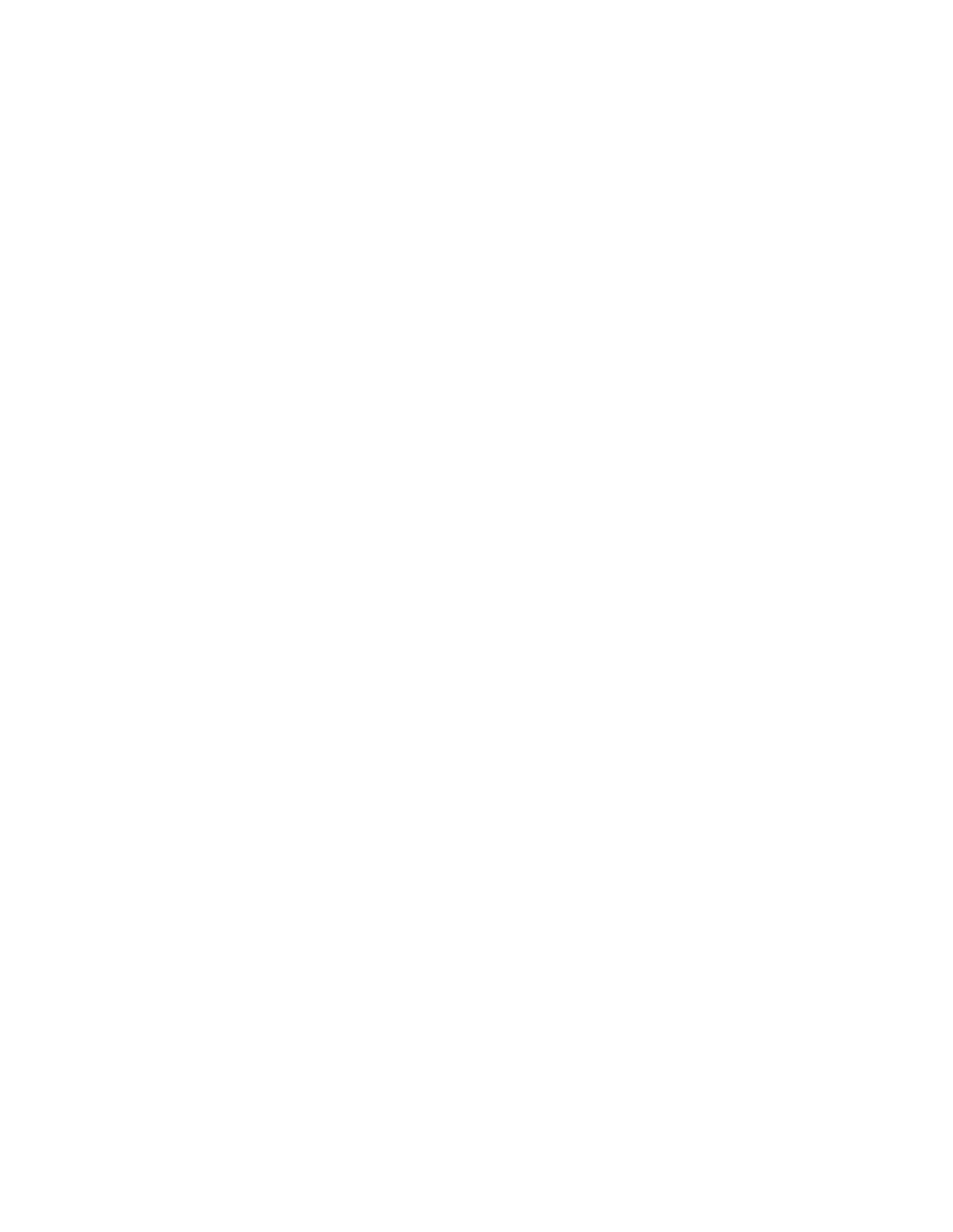### **INDEX OF PARTICIPANTS**

# **A**

Aarts, Kees, 139 Abel, Corey, 138 Abele, Dan, 78 Aberbach, Joel D, 86 Abramowitz, Alan, 53 Abrams, Herbert L., 156 Abramson, Paul R., 53, 126 Achen, Christopher H., 139 Adams, Greg D., 140 Adams, Jeffrey L., 56 Adkins, Randall E., 159 Aguilar, Edwin, 134 Ahuja, Sunil, 130, 152 Ainsworth, Scott, 117, 150 Albritton, Robert B., 53 Aldrich, John, 97, 118 AlexAssenoh, Yvette, 115 Aliotta, Jilda M., 59 Allard, Scott, 67 Allen, Christopher S., 49, 91 Alt, James E., 104, 141 Alter, Sharon Z., 106 Althaus, Scott L, 127 Altman, David, 91 Altman, Micah, 117 Alvarez, R. Michael, 63, 107, 123 Ambrosius, Margery, 67 Ames, Barry, 146 Ammon, S. Craig, 49 Anastaplo, George, 106 Andersen, Brent, 129 Anderson, Christopher, 60, 70 Anderson, James E., 99, 110 Anderson Paul, Rachel, 127 Ankerbrand, Allyson, 63 Apodaca, Clair, 50 Apollonio, Dorie, 123, 157 Appleton, Sheldon, 62 Ardoin, Phillip J., 160 Arnold, Laura W., 76 Arnold, Peri, 140 Arsneaul, Shelly, 119 Asgeirsdottir, Aslaug, 124 Asher, Herbert, 52 Asuagbor, Greg O., 58 Atkeson, Lonna, 144

Atlas, Mark, 131 AustenSmith, David, 74, 159

# **B**

Baas, Larry, 132 Bahgat, Gawdat, 124 Bahry, Donna, 100 Bailey, Michael, 123, 160 Baird, Karen L., 99, 120 Baird, Vanessa, 163 Baker, Ralph, 84, 153 Baldez, Lisa, 78 Balkema, Richard L., 132 Ball, Terence, 64 Balla, Steven J., 87 Barabas, Jason, 147 Barclay, Scott, 110 Barker, David C., 52, 137 Barnello, Michelle A, 74 Barnes, William, 50 Barnett, Irene, 49 Barnett, Timothy J., 80 Baron, David, 107 Barrilleaux, Charles, 89, 98, 119 Barth, Jay, 101 Bartlett, Robert V., 68, 110 Bashevkin, Sylvia, 138 Bass, Harold, 106 Baughman, John, 105 Baum, Jeeyang Rhee, 147 Baum, Lawrence, 98 Baum, Mathew A., 83 Baumgartner, Frank R., 77 Bauroth, Nicholas, 119 Bawn, Kathleen, 57, 87, 97 Bay, John W., 80 Bayes, Jane, 84 Beall, Christina, 103 Bearce, David, 50 Beavers, Staci L., 66 Beck, Lowell, 75 Beck, Nathaniel, 85, 104 Beck, Paul Allen, 72, 137 Bednar, Jenna, 54 Beem, Christopher, 139 Bendyna, Mary E., 143 Benesh, Sara C., 67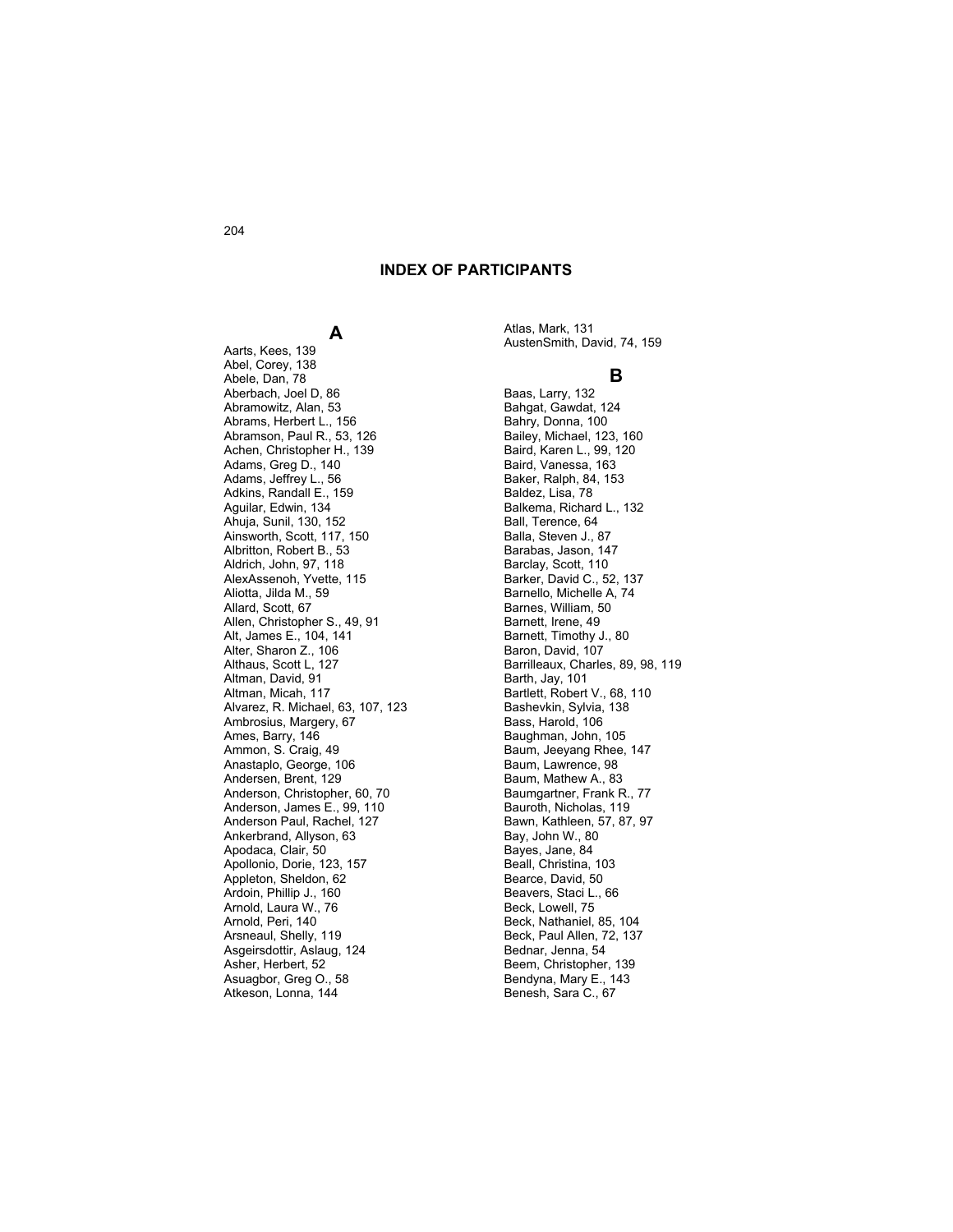Bennett, Larry, 109 Bennett, Linda L., 136 Bennett, Sherry L., 136 Bennett, Stephen Earl, 94, 115 Berard, Stanley P., 66 Berens, Charlyne, 83, 157 Berg, John, 143 Berger, Mark M., 128 Berinsky, Adam J., 51, 93 Berkman, Michael, 152 Berner, Maureen, 101, 142 Bernhard, William, 114, 157 Bernstein, Jeffrey L., 76, 108 Berry, William, 141, 152 Best, Bradley, 160 Best, Samuel, 137 Bevis, Gwendolyn G., 89 Bezdek, Robert R., 149 Bianco, William, 66, 114, 140 Billeaux, David M., 149 Binder, Sarah, 108 Binning, William, 159 Birkland, Thomas, 110 Bishin, Ben, 140 Blair, Diane, 163 Blais, Andre, 57 Blake, Donald E., 60 Blanchard, Kenneth, 133 Blankenau, Joe, 80 Blanton, Robert, 92 Blanton, Shannon Lindsey, 71 Blasi, Gerald J., 132 Blauwkamp, Joan, 73 Bledsoe, Timothy, 99 Bleiklie, Ivan, 120 Blitz, Marc J., 150 Blomquist, William, 110 Blunt, Christopher, 137 Boatright, Robert G., 136 Boeger, Leesa, 135 Bohrer, Robert E. II, 134, 146 Bohte, John, 77, 162 Boilard, Steve D., 50, 91 Bokina, John, 59 Boles, Janet, 52 Bond, Jon R., 97 Boniface, Dexter, 154 Bonneau, Chris, 84 Bookman, Adam, 58 Booth, John A., 50 Borer, Tristan Anne, 104

Bennedsen, Morten, 150 Bennett, D. Scott, 86, 150 Borick, Christopher P., 132 Borrelli, MaryAnne, 59 Bosso, Christopher J., 52, 131 Bosworth, Jeffrey, 138 Botha, Belinda, 71, 104, 125 Boucher, Robert L., 157 Bovitz, Gregory, 114 Bowen, Terry, 152 BoxSteffensmeier, Janet, 150 Boylan, Delia, 113 Brace, Paul, 76, 109 Brader, Ted, 81, 144 Brady, Henry E., 125, 159 Brams, Steven J., 159 Branton, Regina, 73 Brattebo, Douglas, 75 Bratton, Kathleen A., 74 Brehm, John, 63, 121, 159 Bremer, John, 121 Brenner, Saul, 98 Bretting, John, 101 Brewer, Mark D., 139 Brewer, Paul, 72 Brian Gaines, 140 Brierly, Alan, 67, 119 Brill, Daniel J., 80 Britton, Hannah E., 138 Brody, Richard A., 148, 156 Brooks, D. Christopher, 139 Brooks, Stephen C., 52, 105 Brown, Robert A., 64 Brown, Ronald E., 64, 95 Brown, Steven P., 123 Brown, Trevor L., 88 BrownChappell, Betty, 158 Bruce, John M., 136 Brudner, Helen G., 62 Bryner, Gary, 68, 77 Brzinski, Joanne Bay, 104, 132 Bueno de Mesquita, Bruce, 72 Bugh, Gary, 85 Buker, Eloise, 57 Bukowski, Charles, 155 Bullock, Charles S. III, 56, 95 Bundrick, Charles M., 66 Bundt, Julie, 161 Burchfield, Vicki, 80 Burden, Barry, 106 Burgess, Susan, 57 Burke, Christopher M., 161 Burke, John, 95, 150

205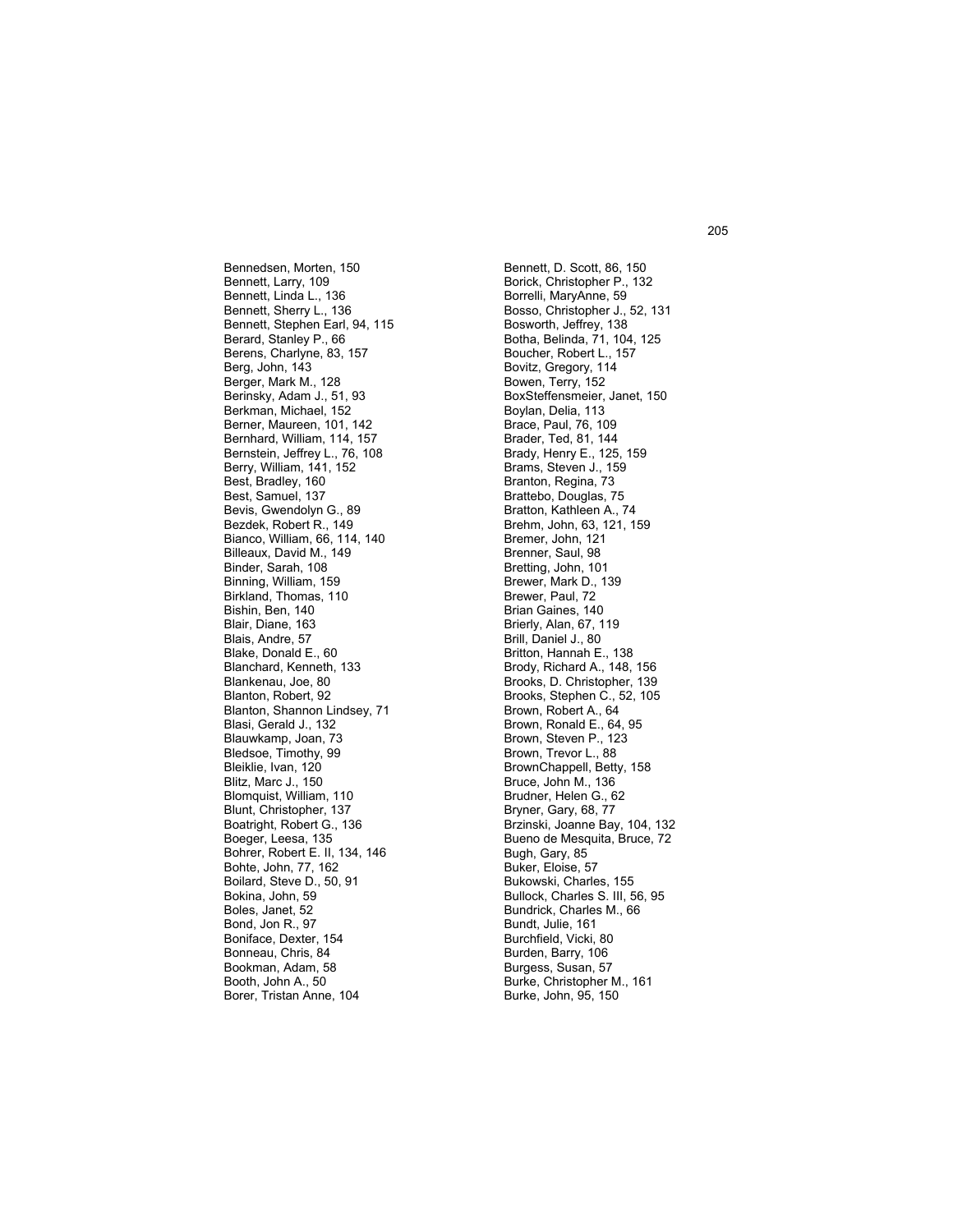### Burke, Vincent, 109 Burkhart, Ross E., 91 Burnette, Angela, 104 Burns, Nancy, 73, 93 Burns, Peter, 162 Burrell, Barbara, 106 Busch, Andrew, 117, 159 Busch, Beverly, 143 Busenberg, Busenberg, 102 Butler, Christopher K., 96 Butler, Rodney D., 129 Butterfield, Tara L., 54, 94 Button, James D., 73 Bystrom, Dianne G., 63, 106

# **C**

Cacioppo, John, 63 Cain, Michael J.G., 64 Caldeira, Gregory A., 141 Caliendo, Stephen M., 62 Calvert, Randall, 113 Camarota, Steven A, 93 Cameron, Charles M., 98 Camobreco, John F., 132 Campbell, Andrea L., 83, 99 Campbell, Colton, 130 Campbell, Sally Howard, 74 Canes, Brandice, 129, 153 Canon, Bradley C., 76, 130 Capizzano, Jeffrey, 93 Carey, John, 107, 113 Carey, Sean, 134 Carkoglu, Ali, 125 Carleton, Jennifer, 158 Carlson, James M., 59 Carman, Christopher Jan, 52, 159 Carp, Robert A., 141 Carpenter, Daniel P., 121 Carr, Jered B., 89 Carrubba, Clifford J., 91, 134 Carsey, Thomas, 157 Carter, Stephen K., 136 Cartwright, Sheri, 143 Casey, Gregory, 130, 141 Casey, Kathleen, 127 Casey, Walter, 69 Caspary, William, 128 Casper, Gretchen, 146 Casper, Steven, 145 Cassell, Carol, 105 Cassie, William E., 152

Caul, Miki, 78, 84 Cauthen, James N. G., 124 Cavender, Amy, 158 Chaney, Carole, 77, 106 Chang, Kelly Hei Young, 104 Chanley, Virginia, 83, 136 Chappell, Henry W., Jr, 104, 125 Chard, Richard E., 131 Chen , Yuche, 92 Chen, Elsa, 153 Chen, Hong, 52 Chhibber, Pradeep, 61 Choate, Judd, 68 Choi, GyoungGyu, 147 Chottiner, Barbara, 50 Christy, Carol, 89 Chung, Youn Chung, 59 Chwe, Michael SukYoung, 74 Cichock, Mark, 155 Claibourn, Michele P., 126 Clark Daniels, Carolyn, 86 Clark, John, 86 Clark, Kimberly D., 118 Clark, Michael S., 101 Clark, Paul C. II, 102 Clark, Terry D., 146, 155 Clarke, Harold, 65, 110 Clausen, Aage, 75 Clawson, Rosalee, 68 Clayton, Edward W., 163 Clements, Paul, 64 Clifton, Brett, 129 Clingermayer, James C., 77, 143 Clinton, Robert L., 97 Cobb, Michael, 53 Cohen, Cathy, 64 Cohen, David B., 75 Cohen, Jeffrey, 129 Cohen, Lauren M., 130 Coleman, Craig, 150 Coleman, John J., 65, 140 Collins, Michele, 76 Colucci, Frank J., 161 Combs, Michael, 99 Comer, John, 109 Conklin, Lauretta, 65 Conover, Pamela Johnston, 82 Cook, Elizabeth Adell, 158 Cook, Travis, 140 Cooper, Alexandra L., 148, 160 Copeland, Gary, 55, 149

## 206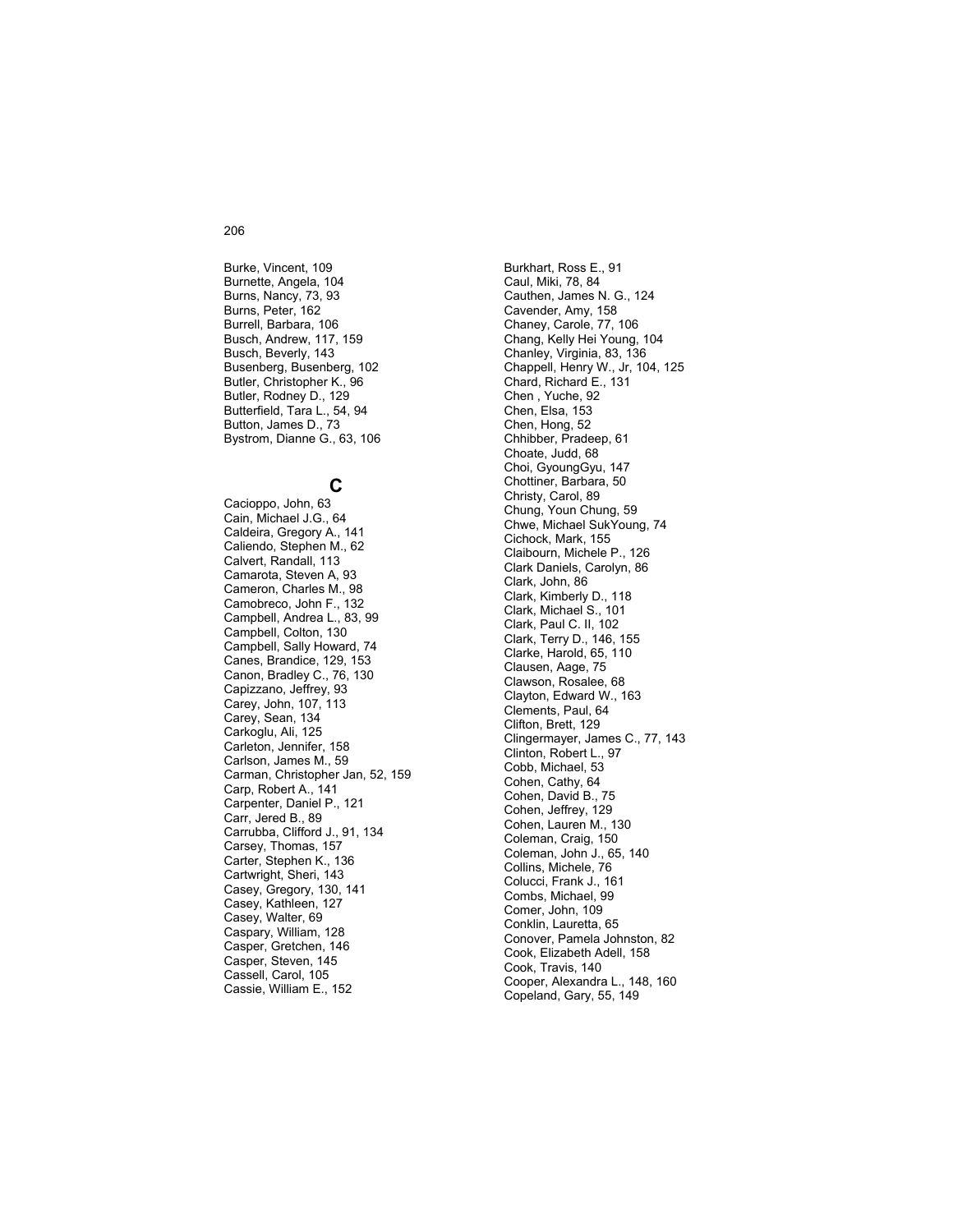Coppedge, Michael, 61 Corder, Kevin, 123 Cortell, Andrew P., 62, 125 Coshow, Suzanne, 158 Cote, William, 105, 157 Cottrill, James B., 93 Cowden, Jonathan, 65 Cox, Gary, 103, 118 Cox, James, 132 Cramer, Katherine J., 82 Crawford, Sue, 62 Crepaz, Markus, 80 Crichlow, Scott, 91 Crombez, Christophe, 150 Cropsey, Joseph, 96 Crotty, Patricia McGee, 113, 158 Crotty, William, 58 Crowe, Nancy E, 84 Crowther, William, 156 Crum, John, 102 Culhane, Paul, 162 Cunion, William, 129 Curran, Margaret Ann, 100, 156 Curtice, John, 63, 72 Curtis, Craig, 143 Cutler, Fred, 126 Cuzan, Alfred, 66

#### **D**

Dabelko, Kirsten la Cour, 129 Dagger, Richard, 95 Dai, Xinyuan, 92 Dalager, Jon K., 115 Daley, Dennis M., 102 Dalianis, Kimberly, 110 Dalton, Russell, 60 Daniels, R. Steven, 86 Darmofal, David C., 79 Dassel, Kurt, 135 Davenport, Christian, 81, 92, 135 Davidson, Roger, 75 Davies, Ann, 122 Davis, Darren W., 64, 153 Davis, Patricia, 134 Davis, Richard, 63 Davis, Sue, 68 Dawson, Michael, 64 Day, Robert, 59 De Boef, Suzanna, 123 Deardorff, Michelle D., 122, 158

Corrigan, Matthew, 152 Deason, Lucinda M., 89 DeBell, Matthew, 144 Debrix, Francois, 61 Deering, Christopher J., 86, 152 DeGregorio, Christine, 151 DeLaat, Jacqueline, 154 DeLorenzo, Lisa, 98 Demczyk, Mike, 112 Den Dulk, Kevin R., 130 Denters, Bas, 139 DeSantis, Victor S., 161 DeSart, Jay A., 55 DeSipio, Louis, 149, 157 Dias, Elsa, 58 DiBello, Nan M., 132 DielHunt, Sarah J., 59 Dietz, Nathan, 117 Dimock, Michael, 129 Dion, Robert, 160 DíUrso, Jennifer R., 146 Diven, Polly, 59 Dixon, William J., 54 Doan, Alesha E., 88 Dodson, Debra L., 148 Doherty, Joseph W., 124 Dolan, Julie, 74, 142 Dolan, Kathleen, 74, 136 Doleys, Thomas, 50 Dombrowski, Peter, 134 Donahue, Jesse, 52 Donnay, Patrick, 157 Donohue, Laura K., 150 Doron, Gideon, 58 Dougherty, Beth K., 154 Dougherty, Keith, 54 Dowdle, Andrew J., 159 Dowley, Kathleen M., 153 Downs, Donald A., 116 Drezner, Dan, 82 Druckman, James, 114, 124 Duch, Raymond M., 57 Dudek, Carolyn Marie, 112 Dudley, Robert L., 98 DuerstLahti, Georgia, 57, 127 Dunk, Emily Van, 161 Dunn, Rick, 119 Dupuis, Martin, 101 Durant, Robert, 100, 120 Durst, Samantha L., 102 Dyke, Nina Van, 116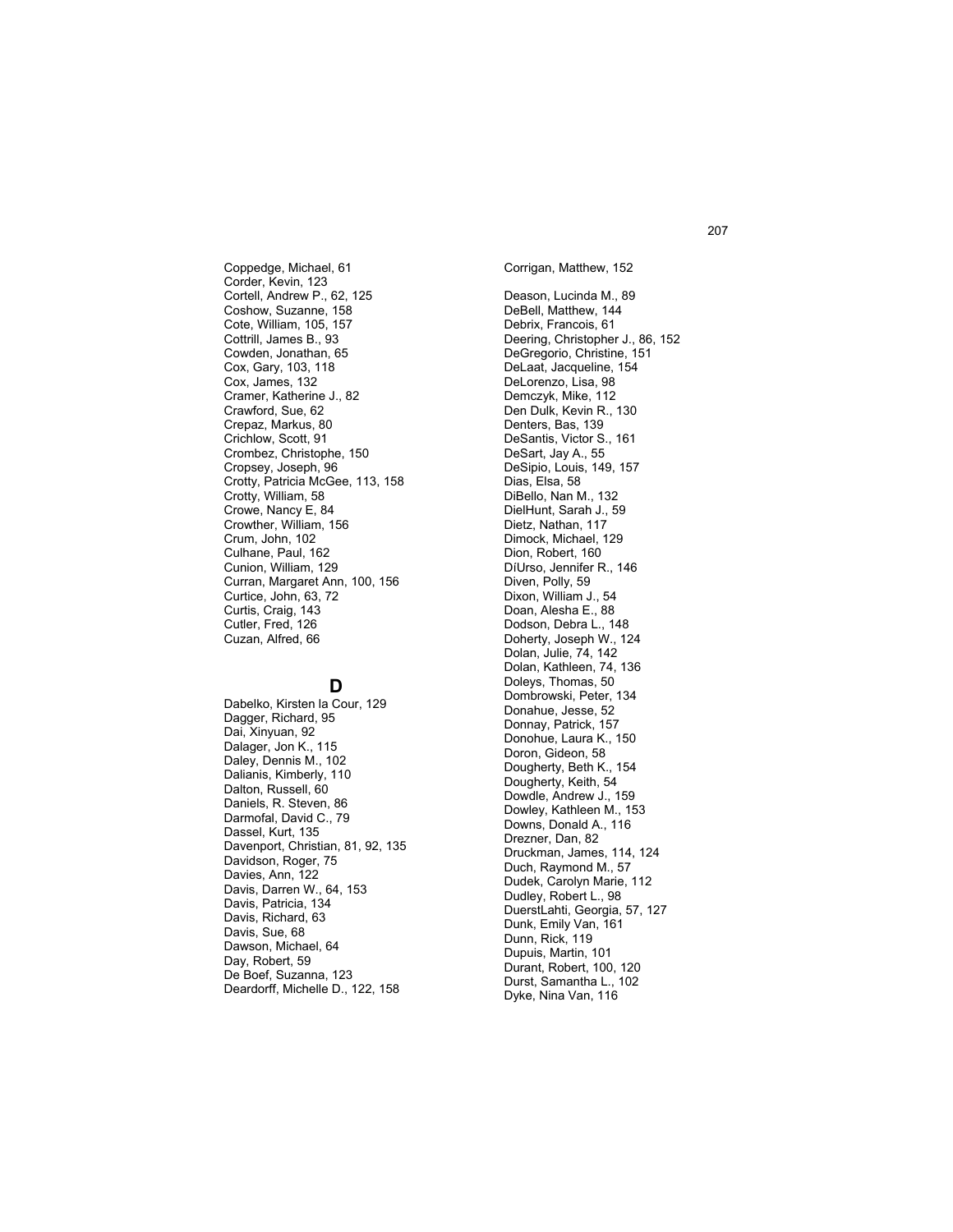**E** Edwards, George, 129 Eisenstein, James, 132 Eisner, Marc Allen, 102 Eksterowicz, Anthony, 75 Elder, Charles, 110 Ellison, Christopher G., 154 Elms, Laurel, 157 Emmert, Craig, 152 Emrey, Jolly A., 123 Endersby, James, 52, 73 Engel, Steven T., 74 England, Robert, 109 Englehart, Neil A., 110, 112 Enterline, Andrew J., 71, 151 Epstein, David, 74, 117 Epstein, Lee, 109 Ericson, David F., 128 Erikson, Robert S., 65, 126 Esterling, Kevin, 97 Evans, Geoffrey, 78 Evans, Sean, 66 Eveland, William P., 94 Ezra, Marni, 79, 115

#### **F**

Fackler, Timothy, 126, 137 Falashetti, Dino, 123 Faletta, JeanPhilippe, 66, 118 Fann, GuangJong, 128 Farkas, Richard, 155 Farole, Donald J. Jr, 87 Farrar Myers, Victoria, 135 Fastnow, Christina, 76, 140 Fearon, James D., 85 Feddersen, Timothy, 74 Feiock, Richard C., 143 Feldman, Leslie, 85, 150 Feldman, Martha, 154 Feldmann, Sven E, 150 Felter, Alison H., 70 Ferguson, Margie, 101 Fernandez, Kenneth, 88 FernandezCastro, Joaquin, 154 Fey, Mark, 74 Fico, Frederick, 137, 157 Figuereido, Rui J. De Jr., 117 Filippov, Mikhail, 96, 113

Eccles, Jeremy Lane, 161 Eckel, Douglas, 151

Filner, Matthew, 85 Fine, Michael, 60 Fine, Terri Susan, 54 Finifter, Ada, 106 Finkel, Steven E., 89 FirminSellers, Kathryn, 103 Fisher, Sam, 148 Fleischmann, Arnold, 131 Fleisher, Richard, 97 Fletcher, Amy L., 91, 132 Flickinger, Richard S., 94 Fordham, Benjamin, 135 Fortson, Ryan, 150 Fournier, Patrick, 51 Fowler, Linda L., 63 Fowler, Willie L., 53 Fox, Sharon, 67, 98 Francis, Richard M., 119 Francisco, Ronald A., 81 Franklin, Charles, 139, 159 Franklin, James, 71 Franklin, Mark N., 134 Franzese, Robert J. Jr, 114, 145 Frederick, Bob, 82 Frederickson, H. George, 100 Freedman, Paul, 137 French, Edward, 56 Fried, Amy, 145, 162 Fried, Sandra, 122 Friedman, Elisabeth, 84 Friedman, Jeffrey, 74 Frye, Timothy, 113, 134 Fugate, Gregory A., 108 Fuller, Melissa, 146 Furlong, Ed, 141 Furlong, Scott R., 69

#### **G**

Gabel, Matt, 70 Gabris, Gerald T., 56 Gaines, Brian J., 108, 117, 140 Gais, Tom, 56 Galaich, Glen, 135, 156 Galatas, Steven E., 124 Galonsky, Aron, 144 Gamm, Gerald , 108 Gangl, Amy E., 145, 160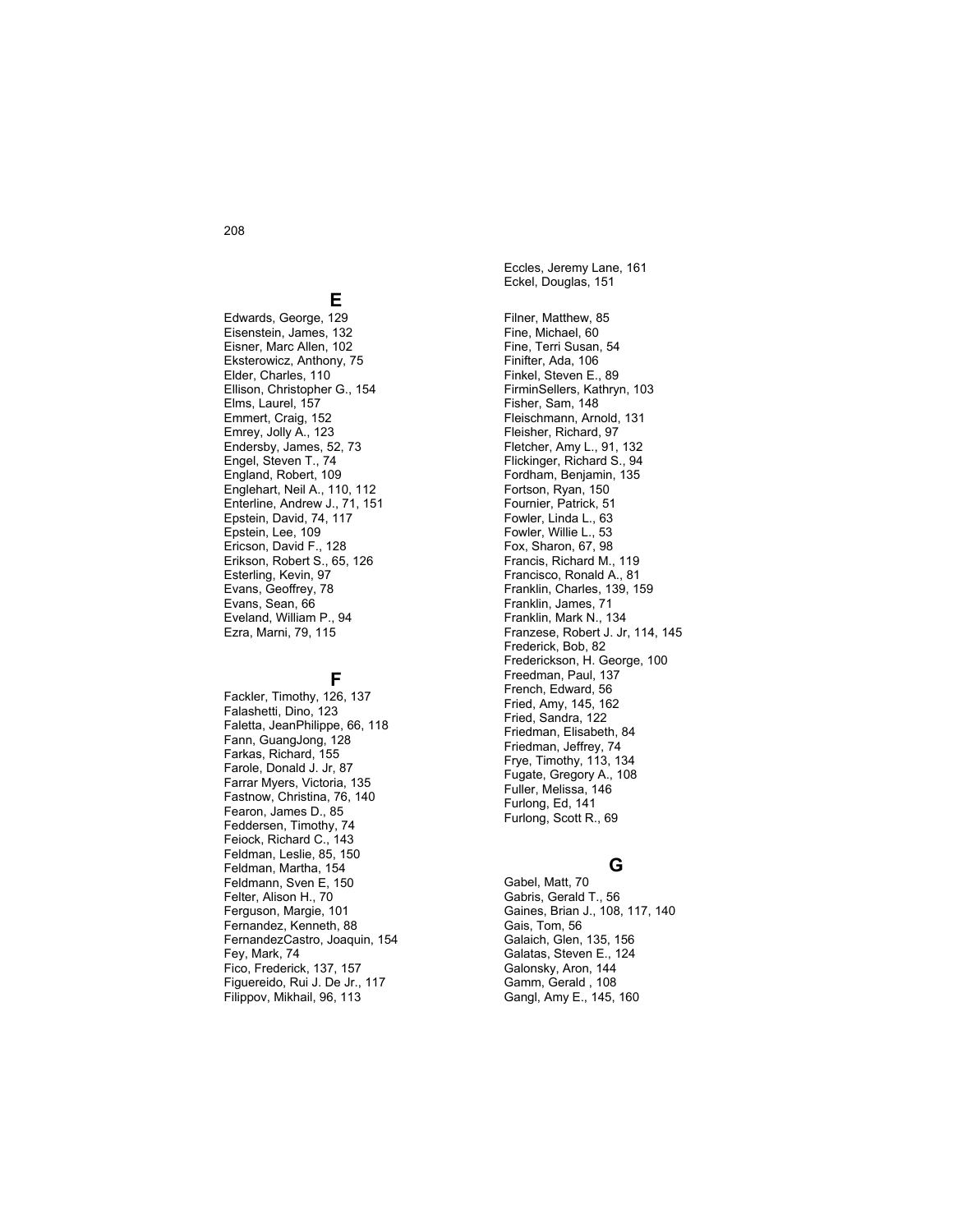Garand, James C., 95, 160 GarbrahAidoo, Elizabeth, 99 Gardner, Paul, 111 Gardner, Wendy, 63 Gelb, Joyce, 52, 78 Gelleny, Ron, 50 George, John, 86 Gerber, Alan, 114 Gerber, Brian J., 131 Gerber, Elisabeth R., 54, 93 Gerber, Mitchel, 60 Gershtenson, Joseph, 145 Gerstmann, Evan, 161 Geske, Mary, 154 Ghirardato, Paolo, 128 Ghobarah, Hazem, 126 Gibler, Douglas, 82, 135 Gibson, Alan, 128 Gibson, James L., 78, 96 Gidengil, Elisabeth, 57 Gilchrist, Alice, 156 Giles, Micheal W., 76, 141 Gill, Emily, 85 Gill, Jeff, 77, 121 Gilliam, Frank, 116 Gilmour, Terry L., 148 Gimpel, Jim, 66, 140 Ginkel, John, 85 Gissendanner, Scott , 118 Glad , Betty, 75 Glasgow, Garrett, 107, 159 Glassberg, Andrew, 76 Gleditsch, Kristian S., 123 Globetti, Suzanne, 159 Gobeyn, Mark, 143 Goggin, Malcolm, 120 Goi, Simona, 150 Goldberg, David M., 82 Goldberg, Rachel E., 72, 143 Goldfinger, Johnny, 53 Goldford, Dennis J., 161 Goldman, Ericx, 102 Goldman, Fran, 102 Goldstein, Kenneth M., 137 Golebiowska, Ewa, 93 Gomez, Brad, 121 Gonzalez, Margaret, 85 Goodliffe, Jay, 140, 151 Goodman, Craig, 119 Gordon, Craig S., 136 Gordon, Stacy B., 151 Goren, Paul, 51, 72

Gartzke, Erik, 72 Gates, Scott, 121 Gedmark , Anne, 147 Geer, John, 51, 118 Gould, Debbie, 143 Graber , Doris, 105 Grafstein , Robert, 64 Graham, Stephen A., 95 Granato, Jim, 107, 123 Grant, J. Tobin, 82, 115, 140 Gray, Tricia, 103 Gray, Virginia, 75, 109 Green, Aneu, 152 Green, Donald, 65, 114 Green, John C., 62, 129 Green, William, 60 Greenberg, Anna, 94 Greene, Steven, 139 Grey, Robert, 122 Griffith, Mark F., 95 Grob, Douglas, 159 Grogan, Colleen, 98, 120 Gronke, Paul, 66 Grose, Christian, 63 Groseclose, Tim, 128, 151 Grossback, Lawrence J., 160 Grosskopf, Anke, 141 Gruber, Lloyd, 156 Gruberg, Martin, 65, 74 GrzymalaBusse, Anna, 50 Guge, Michael, 51, 63 GÛmez, Eduardo J., 58 Gunderson, Greggory, 151 Gusmano, Michael K., 98, 120

#### **H**

Hadjiharalambous, Chris Sissie, 126 Haeberle, Steven H., 93 Hager, Greg, 97 Hagle, Timothy, 76 Hagner, Paul R., 56, 110 Hahn, Jeffrey, 156 HaiderMarkel, Donald P., 88, 93 Haire, Susan B., 67, 119 Hajdo, Domokos, 59 Halchin, Elaine, 68 Hale, Scott, 137 Hall, Andrew, 148 Hall, Melinda Gann, 76 Hall, Richard, 96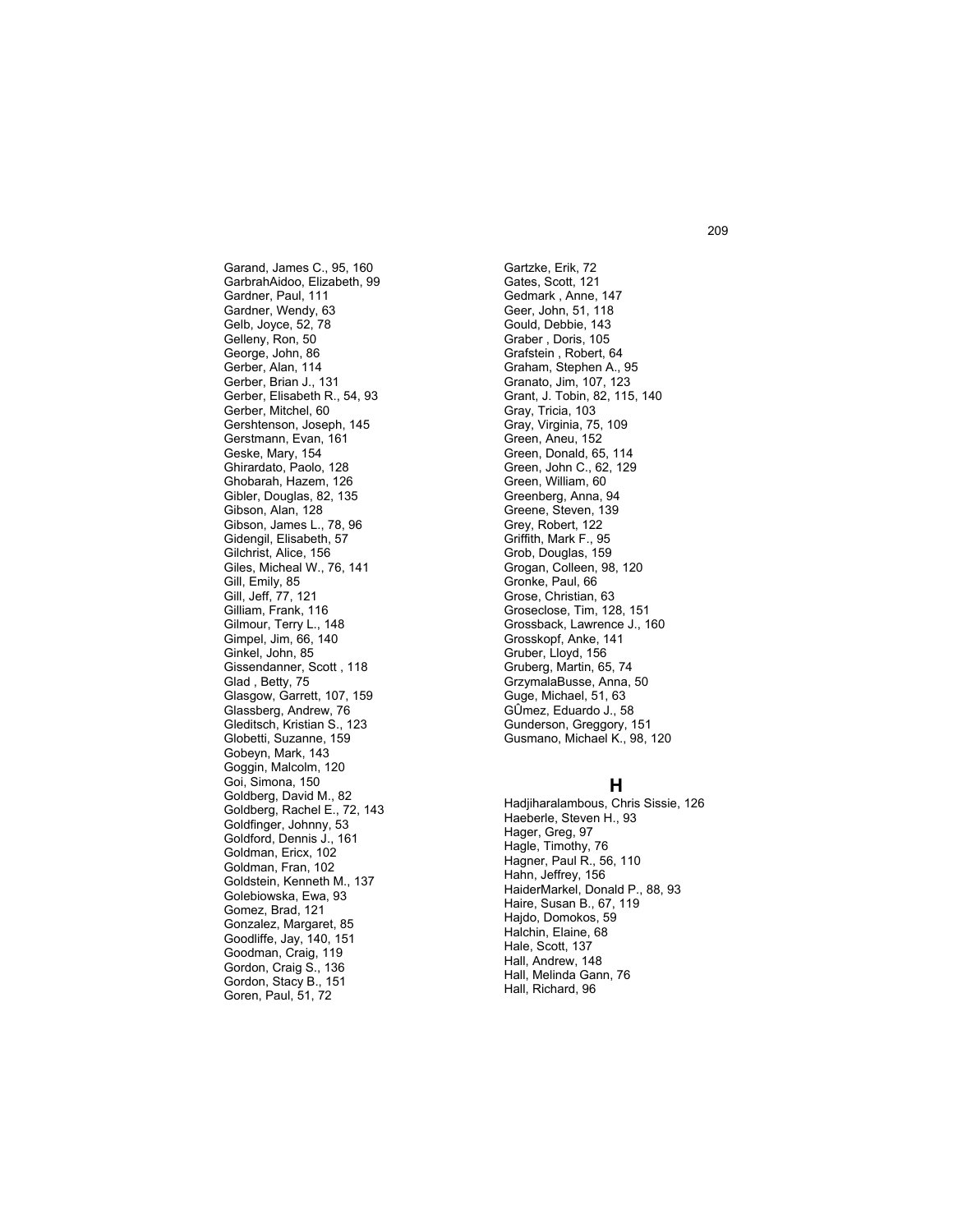Hall, Robert W., 154 Halter, Gary, 142 HalvaNeubauer, Glen, 122 Hamman, John A., 97, 129 Hammond, Thomas, 91, 162 Hannah, Susan B., 99 Hansford, Thomas G., 97 Hanson, Russell L., 64, 128 Hardin, John, 152 Harriger, Katy J., 161 Harris, Christine, 162 Harris, Douglas B., 151, 160 Harris, Michael, 58 Harrison, Brigid, 88 Harty, Siobhan, 128 Harvey, Diane Hollern, 51 Haspel, Moshe, 108, 156 Hastedt, Glen, 75 Hathaway, Dale, 135 Hauptmann, Emily, 85 Hausegger, Lori, 141 Hawkesworth, Mary, 121 Haynie, Kerry L., 118 Haynie, Stacia L., 87, 141 Hays, Scott, 88 Heberlig, Eric, 66, 86 Heffernan, Jeanne M., 138 Hega, Gunther M., 49 Heggerty, Ryan, 71 Heith, Diane, 54, 115 Heitshusen, Valerie, 103 Heller, William B., 103 Hendersen, Robert, 52 Henderson, Errol, 92 Henig, Jeffrey, 67, 162 Henry, Gary T., 136 Herb, Michael, 124 Herbst, Susan, 94, 118, 127 Herndon, Joel, 112 Herrera, Barbara E., 140 Herrnson, Paul, 66, 115 Herron, Michael, 54 Hesli, Vicki L., 68, 100 Hetherington, Marc J., 126, 147 Hettinger, Virginia A., 76, 152 Hewitt, J. Joseph, 92 Heyking, John von, 53 Heyrman, John, 157 Hicken, Allen, 112 Higgins, Patrick, 56 Higley, John, 146 Hill, David, 93

Han, Lori Cox, 115 Handberg, Roger, 55, 87, 142 Handlin, Larry, 131 Hankin, James, 96 Hill, Heather C., 142 Hill, Kevin A., 63, 127 Hill, Kim Q., 110, 162 Hinchliffe, Joseph, 58 Hindera, John, 142 Hinich, Melvin J., 126 Hinojosa, Victor, 71, 114 Hirschberg, Margaret, 144, 158 Hochschild, Jennifer, 96, 107 Hoekstra, Valerie, 96, 152 Hoff, Samuel B., 97 Hoffman, Donna, 139 Hoffman, Karen, 76 Hogberg, David, 80, 144 Hojnacki, Marie, 96, 129 Hokenmaier, Karl, 49 Holbert, R. Lance, 72 Holbrook, Thomas, 136 Holden, Matthew, 96 Holl, Melvin, 109 Holloway, Carson, 133 Holmes, Lisa M., 130 Hood, M.V., 153 Hopkins, Anne, 163 Horner, William T., 145 Horton, Richard G., 59 Hovik, Sissel, 120 Howard, Alison D., 80 Howard, Robert M., 142 Howes, John S., 52 Hrebenar, Ronald J., 75 Hritzuk , Natasha, 149 Hubbard, Clark, 93, 137 Huber, John D., 107, 118 Huckfeldt, Robert, 63, 72 Huddy, Leonie, 94 Huerta, Carlos, 149 Huerta, Laura, 149 Huffmon, Scott H., 77 Hug, Simon, 139 Hughes, John, 63, 127 Hult, Karen, 86 Humphries, Stan, 162 Hung, Chikan Richard, 131 Hunter, Kenneth G., 75, 99 Hurley, Patricia, 160 Hurwitz, Mark, 67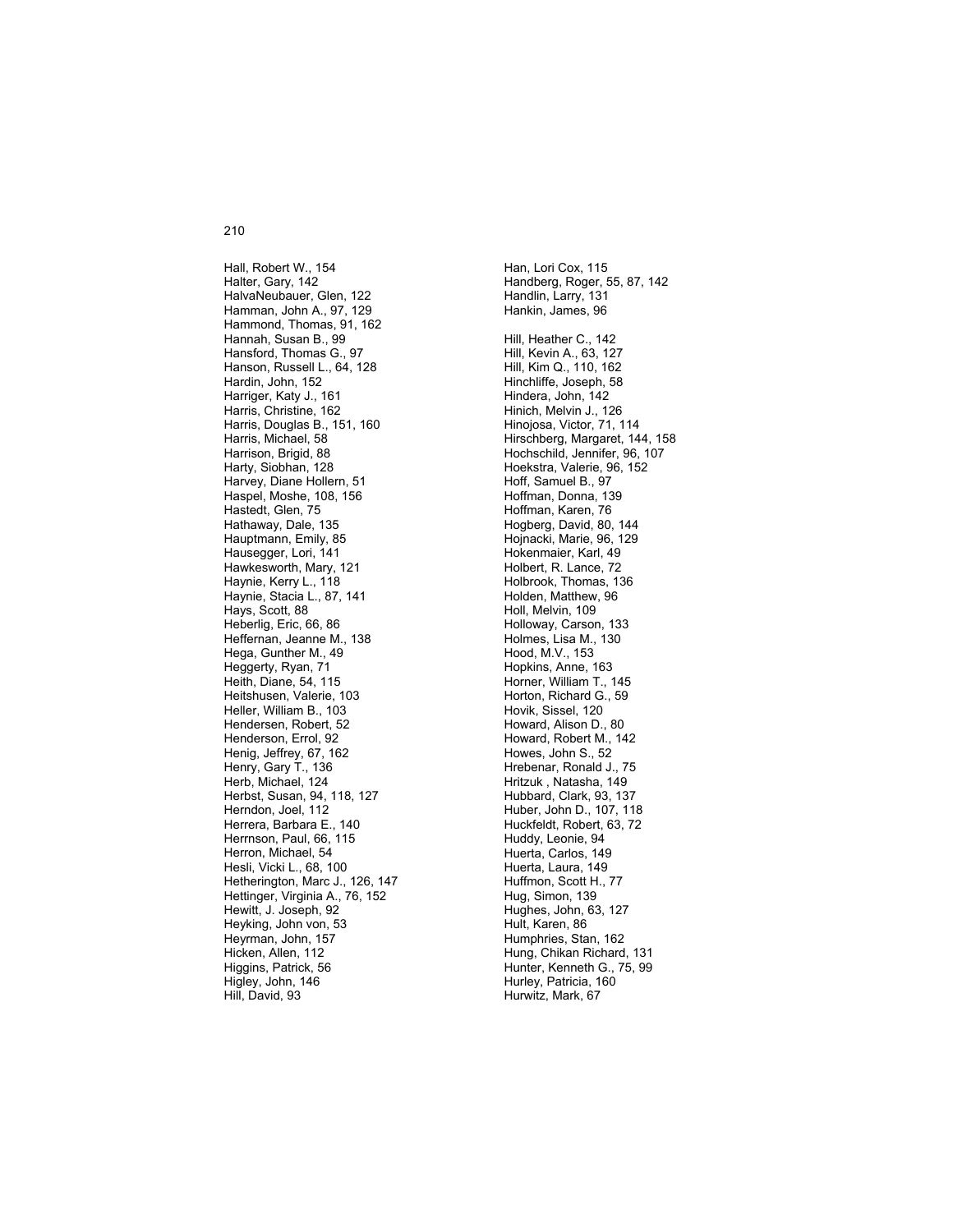Hussain, A. Imtiaz, 62 Huth, Paul, 86 Huxtable, Phillip, 147

Isaac, Jeffrey C., 85 Ishibashi, Mari, 59, 147 Ishikawa, Tomonori, 148 Ishiyama, John T., 50, 134 Ivers, David, 144

#### **J**

Jackman, Simon, 86 Jackson, David J., 73 Jackson, James, 64 Jackson, Robert, 157 Jacobitti, Suzanne, 132 Jacobs, Lawrence, 105 Jacobson, Gary, 86 Jacoby, Wade, 134 Jacoby, William G., 51, 120, 157 Jagemann, Jason, 53, 148 James, Michael Raminder, 53 Jan, George P., 142 Janairo, Elizabeth T., 163 Jang, SooChan, 135 Janiskee, Brian P., 152 Jarvis, Tracy R., 79 Jasperson, Amy, 83, 105 Jelen, Ted G., 106, 158 Jendrysik, Mark S., 53 Jenkins, Jeffrey, 66, 108 Jenkins, Richard, 51 Jenkins, Shannon, 79 Jewett, Aubrey, 55, 153 Johnson, Cathy M., 116, 127 Johnson, James, 53, 113 Johnson, Susan M., 144 JohnsonTurbes, Corie Ashani, 101 Johnston, Jocelyn, 57 Jones, Augustus J., 153 Jones, Bradford S., 54, 151 Jones, Charles O., 75 Jones, David, 63 Jones, David R., 54, 152 Jones, Lloyd, 60, 77 Jones, Mark, 78, 149 Joseph, Anne, 130 Josephson, Jyl, 59, 127 Joslyn, Mark R., 51, 136 Jozwiak, Joseph F., Jr, 91

**I** Ihrke, Douglas, 56, 77 Ikeda, Ken'ichi, 72 Inglehart, Ronald F., 110 Irwin, Douglas A, 136

Judd, Dennis R., 131

#### **K**

Kaatz, James, 56 Kaheny, Erin B., 87 Kaltenthaler, Karl, 70, 91 Kanthak, Kristin, 117, 156 Kaplan, Cynthia S., 100, 125 Kaplan, Thomas, 57 Kariithi, Nixon, 145 Kathlene, Lyn, 89, 121 Katner, Garth, 60 Katz, Andrew, 83 Katz, Jonathan N., 65, 107, 128, 159 Katznelson, Ira, 67 Keech, William R., 114 Keiser, Lael R., 89 Keiser, Richard, 76 Keith, Sara, 68 Kellstedt, Lyman A., 129 Kelly, Kristen, 132 Kelly, Sean Q., 138, 146 Kemper, Mark, 97 Kendrigan, Mary Lou, 89, 116 Kennedy, Charles L., 132 Kenny, Christopher, 126 Kerbel, Matthew R., 105 Kersh, Rogan, 128 Kershaw, David C., 163 Kerslake, Jennifer E., 72 Khmelko, Irina, 128 Kiasatpour, Soleiman M., 155 Kiewiet, D. Roderick, 81 Killian, Linda, 80 Kim, Chong Lim, 68 Kim, So Young, 125 Kimball, David, 79 Kinder, Donald , 116 King, David, 139 King, Erika G., 52 King, John C., 135 King, Ronald F., 120 Kinney, Rhonda S., 66, 130 Kirksey, Jason, 109 Kitts, Ken, 75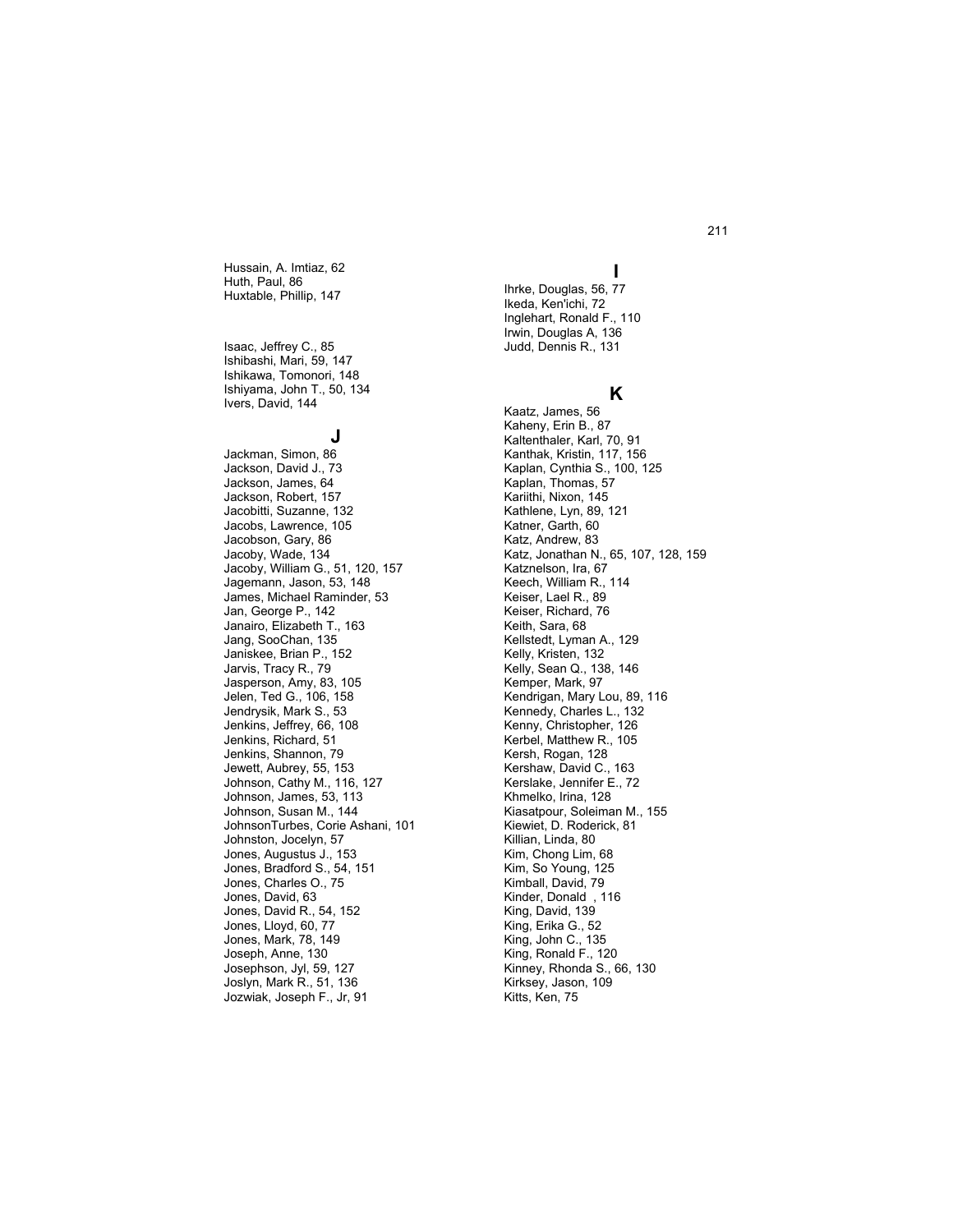#### 212

Klass, Gary, 106 Klein, David E., 67 Klingemann, HansDieter, 72 Klobucar, Thomas F., 78 Knigge, Pia, 49, 93 Knight, Jack, 64, 113 Koenig, Heidi, 153 Kohfeld, Carol, 73, 98 Kolasa, Thomas, 125 Kollman, Ken, 54 Kook, Rebecca, 58 Korovessis, Despina, 84 KotlerBerkowitz, Laurence, 126 Koyluoglu, S. D., 101, 102, 146 Krain, Matthew, 113 Kramer, Paul A., 119 Krause, George A., 95, 102, 120 Krause, Kevin Deegan, 146 Krebs, Timothy B., 109 Kreps, Brian, 131 Kreuzer, Marcus, 49, 71 Kritzer, Herbert M., 88, 119 Krosnick, Jon, 63 Kroszner, Randall S., 136 Krueger, Brian, 62 Krutz, Glen S., 97, 130 Kryder, Daniel T., 129 Kubik, William, 55 Kuersten, Ashlyn K., 87 Kuklinski, James H., 63, 89, 114 Kulisheck, Michael R., 61 Kulma, Michael G., 83 Kumar, Martha, 140

#### **L**

La Mothe, Scott, 88 Lacy, Dean, 159 Ladewig, Jeffrey, 125 Ladha, Krishna K., 96 Lake, Ron, 115 Lambert, Josiah Bartlett, 162 Lancaster, Thomas D., 112 Landers, Jim, 131 Landry, Rejean, 120 Langan, Jeffrey J., 124 Lange, Peter, 91 Langer, Laura, 76 Lanier, Drew Noble, 55 Lanoue, David, 60 Lapinski, John S., 67, 96

Knight, Kathleen, 52, 63 Kobrak, Peter, 102 Koch, Jeffrey W., 66 Koch, Nadine S., 123 Kochin, Michael, 106 Lasley, Scott, 137 Lau, Richard, 107, 137 Laux, Richard, 128 Laver, Michael, 103, 118 Lavrakas, Paul, 51 Layman, Geoffrey C., 62, 157 Leaman, David, 134 Leblang, David, 114, 155 Lebo, Matthew, 65 Ledgister, F. S. J., 106 Lee, AieRie, 70, 135 Lee, Chris, 113 Leech, Beth, 97 Leeper, Mark S., 148 Leff, Carol Skalnik, 146 Legge, Jerome S. Jr, 110 Lehoucq, Fabrice Edouard, 61 Leighley, Jan E., 73, 105 Leiras, Marcelo, 91 Leland, Suzanne, 89 Lemke, Douglas, 147 LeRoy, Michael K., 122 Lever, Annabelle, 139 Levin, David, 145 Levy, Dena, 76, 118 Levy, Michael, 70 Lewis, Carolyn, 53, 148 Lewis, Jeffrey B., 54 Li, Quan, 125 Licari, Michael J., 89, 110 Liddle, William, 113 Lightfoot, Russell, 77 Lin, Tsemin, 137 Linan, AnÌbal PÈrez, 91 Lindquist, Stefanie, 161 Lindsay, Thomas, 133 Ling, Cristina M, 145 Ling, Jeffrey, 110 Lipinski, Daniel, 66, 160 Lipsmeyer, Christine S., 61 Lipson, Daniel, 85 Litras, Marika, 89 Little, Thomas H., 149 Llorens, James, 158 Lobianco, Anthony F, 144 Lockerbie, Brad, 115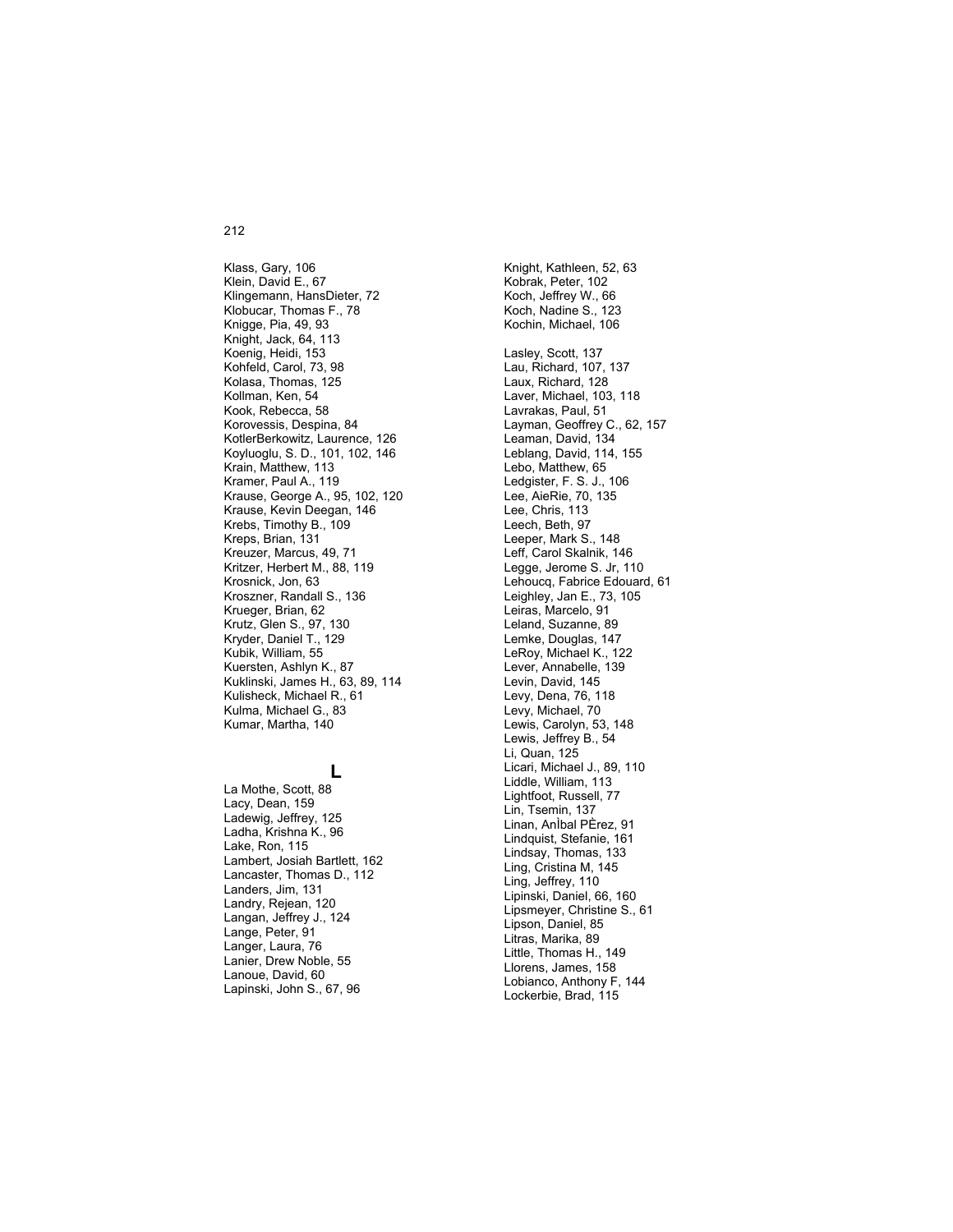Lodge, Milton, 63, 144 Loebsack, David, 122 Loewenberg, Gerhard, 75, 118 Lohmann, Susanne, 74, 104 Lollis, Brent D., 99 Lombardo, Salvatore, 56 Longley, Lawrence D., 61, 130 Lublin, David, 83, 117 Luce, Thomas, 57 Luehrmann, Laura, 125 Luke, Timothy, 61 Lum, Thomas, 125 Lupia, Arthur, 107, 114 Lusane, Clarence, 92 Luskin, Robert C., 154 LustOkar, Ellen, 71 Luttbeg, Norman R., 93 Lynch, Patrick, 56, 66 Lyon, Charles, 147 Lyons, William, 76

#### **M**

Macfarland, Joseph, 106 MacGilvray, Eric A., 85 Mack, W. R., 99 MacKuen, Michael B., 107 Maestas, Cherie, 66 Magalhaes, Mariano, 103 Maisel, L. Sandy, 66 Makinen, Amy, 49 Maltese , John Anthony, 97 Maltzman, Forrest, 86, 161 Mangum, Maruice, 64 Manian, Sabita, 146 Manicas, Peter T., 85, 95 Manning, Kenneth Luis, 141 Mao, Kristina S., 68 Mares, Isabela, 145 Marschal, Melissa, 67 Marshall, Bryan W., 130 Martin, Andrew D., 65 Martin, David, 61 Martin, Paul, 119 Martin, Paul S., 94, 126 Martin, Robert W. T., 128 Martinek, Wendy L., 123 Marton, Susan Gerard, 120 Masetas, Cherie , 123 Mash, Kenneth M., 158 Mason, John L., 55

Lopez, George, 71 Lopez, Linda, 101 Lowe, Allyson, 70 Lowery, David, 109, 141 Lowry, Robert, 141 Lubell, Mark, 131 Mason, Pamela A., 138 Massoud, Tansa, 50 Mastrofski, Stephen D., 153 Mathews, Kay, 153 Matland, Richard, 67, 104 Mattei, Franco, 52, 94, 157 Mattei, Laura R. Winsky, 74, 94 Matthews, Donald R., 75 Maurer, Lynn, 132, 154 MaynardMoody, Steven, 89 McAdams, John, 107, 151 McCabe, Barbara, 141 McCarty, Nolan, 86 McClain, Paula, 116 McClerking, Harwood K., 93, 145, 162 McClurg, Scott, 55 McCollum, Lesli, 55, 149 McCormick, John, 68, 132 McCready, Amy R., 53, 95 McCuen, Brian, 57, 76 McCurdy, Karen, 148 McCutcheon, Allan, 65 McDonagh, Eileen, 52 McDowell, James L., 161 McFarlane, Deborah R., 162 McGillivray, Fiona, 96 McGregor, Rob Roy, 104 McGuire, Kevin, 55, 87 McGuire, Mary P., 139 McIntire, Robert, 122 McIntosh, Mary, 78 McIntyre, Chris, 69 McKay, Brad R., 102 Mckee, Robert, 157 McKinnon, Lori Melton, 106 McKissick, Gary, 96 McLaren, Lauren, 127, 135 McLaurin, Michelle, 150 McLendon, Michael, 116 McMillen, Stacy, 148 McMiller, Darryl L., 64 McSpadden, Lettie, 55 Mealy, Kimberly A., 79 Mebane, Felicia, 145 Mebane, Walter R. Jr, 123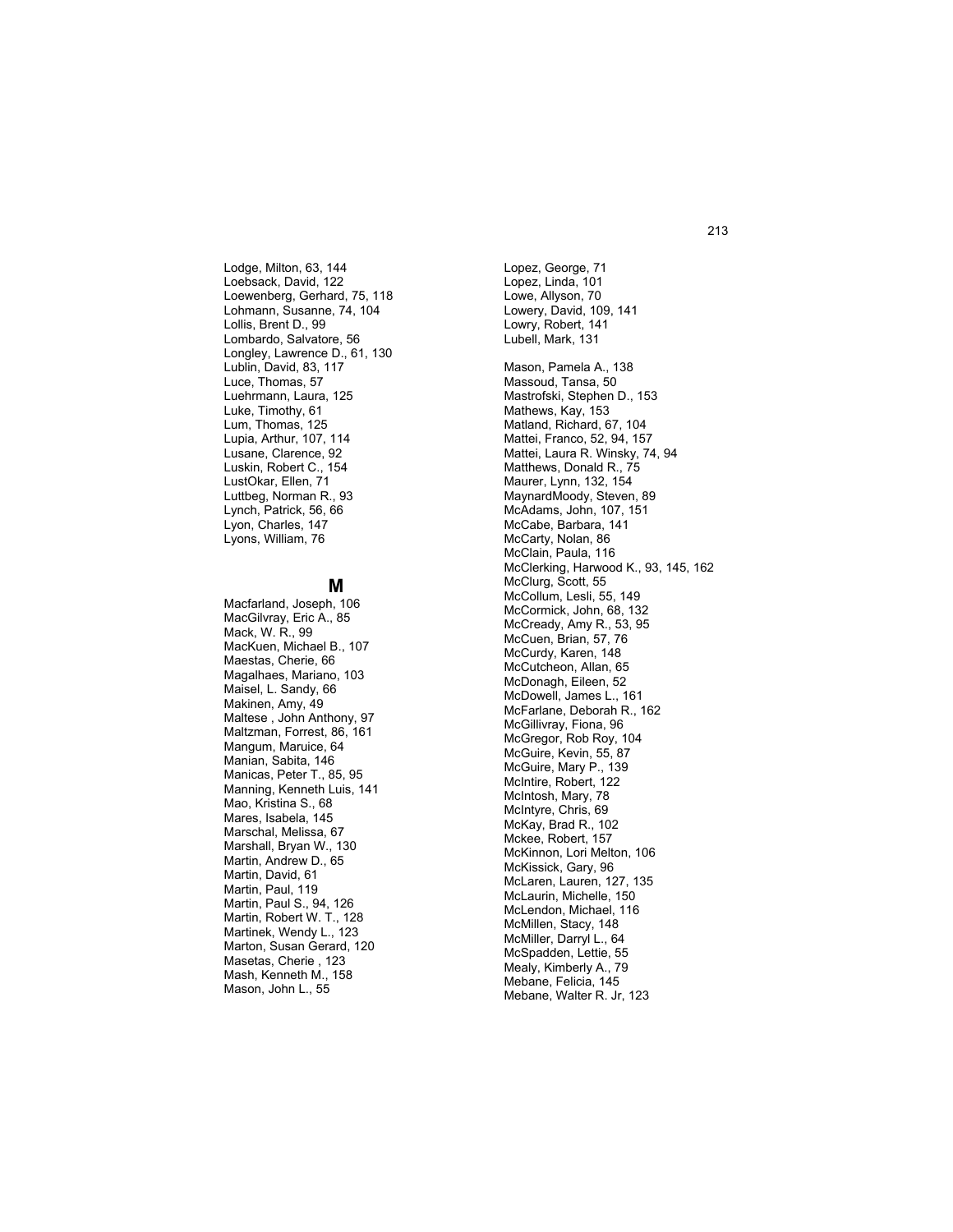Meffert, Michael F., 63, 126 Meier, Kenneth J., 77, 88, 102 Meinhold, Stephen, 60, 77 Melcher, James P., 110 Melone, Albert P., 88 Mendelberg, Tali, 53, 138 MendelReyes, Meta, 116 Mershon, Carol, 76 Miler, Kristina, 62, 145, 162 Mill, David Van, 53 Miller, Arthur H., 78, 134 Miller, Edward Alan, 99 Miller, Gary, 96, 159 Miller, Geralyn, 157 Miller, James, 116 Miller, John H., 54 Miller, Mark C., 132, 141 Miller, Warren, 148 Milligan, Lisa, 154 Milliman, Rachel M., 101 Milyo, Jeff, 96, 149 Mintrom, Michael, 88, 162 Mirsky, Laura B., 76 Mishler, William, 100 Mitchell, Daniel J. B., 142 Mizrahi, Shlomo, 128, 150 Mockabee, Stephen T., 51, 137 Modde, Douglas, 71, 80 Mohan, Paula, 101, 128 Moiles, Roger J., 97 MoletteOgden, Carla, 84, 160 Mondak, Jeffrey J., 82, 114 Monroe, Burt L., 123 Monroe, Kristen Renwick, 95, 132 Monson, Quin, 115, 141 Montgomery, Kathleen, 71, 104 Moore, Elizabeth B., 51 Moore, Peter J., 84, 103 Moore, Scott, 111 Moore, Will H., 71, 81 Moosbrugger, Lorelei, 81 MoratoLara, Andrea L., 145 Morehouse, Sarah M., 109, 117 Morgan, Claire, 128 Morgan, David R., 88, 109 Morgan, William, 105, 132 Morlang, Diana, 156 Morris, Barbara, 109 Morris, Deborah, 115 Morris, Irwin L., 104 Morton, Rebecca B., 114, 123 Moscardelli, Vincent G., 108

Merzig, Laura, 116 Mete, Mihriye, 128 Mettler, Suzanne, 142, 162 Meyer, Fred, 153 Mezey, Michael, 156 Mezey, Susan Gluck, 57, 163 Michelson,Melissa R., 149 Moser, Robert, 146 Moskowitz, David, 138, 156 Moy, Patricia, 127 Mueller, Melinda L., 94 Mueller, Paul D., 62 Mueller, Richard, 104 Mughan, Anthony, 106, 112 Muhlberger, Peter, 106 Muir, Ed, 162 Muirhead, Russ, 116 Mullen, Paul Fabian, 123 Mulligan, Ken, 79 Mulling, Craig, 135 Mulroy, David, 154 Mumoli, Grace, 137 Murer, Jeffrey Stevenson, 50 Murphy, Andrew, 53 Murphy, Bill, 75 Muste, Christopher, 82 Mutz, Diana C., 94, 114 Myagkov, Mikhail, 81 Myers, Charles T., 92, 103 Myers, David J., 99

#### **N**

Nadeau, Richard, 57 Naff, Katherine C., 102 Nagel, Stuart S., 142 Nagler, Jonathan, 123, 148 Neblo, Michael, 107 Nee, Laurence, 116 Neeley, Grant, 153 Neely, Francis, 51, 136 Neiman, Max, 88 Nelson, Blake J., 119 Nelson, Lisa S., 98 Nemacheck, Christine, 98 Neuse, Steven, 81 Nevitte, Neil, 57 Nichols, Stephen M., 66 Nickelsburg, Michael, 108 Niemann, Jennifer, 123, 148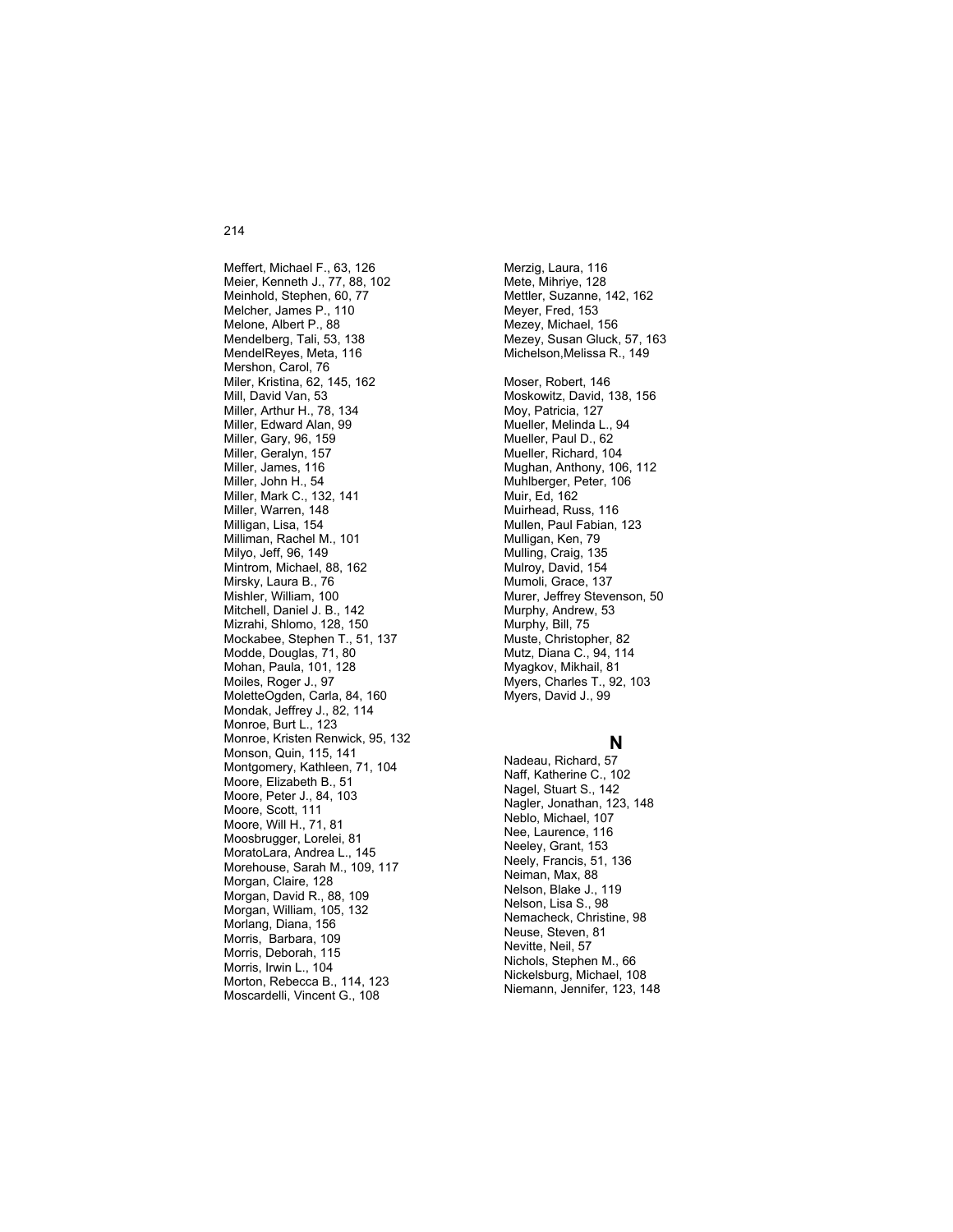Niles, Niles, 112 Nishikawa , Misa, 84 Nitzschke, Tasina, 152 Niven, David, 62 Nokken, Timothy, 65, 108 Nomi, Tomoaki, 58 Nooruddin, Irfan, 162 Nordstrom, Timothy, 151 Norpoth, Helmut, 57, 126

#### **O**

OatsSargent, Jennifer, 129 Obst, Astrid, 144 Ofek, Dganit, 65 Ogul, Morris S. , 86 Ogundele, Ayo, 55 OíConnor, Robert E., 153 Old, James Paul, 124 Oliver, Eric, 53, 93 Olson, David M., 125, 156 Olson, Laura, 62 OmoBare, Iren, 103 Orenstein, Mitchell, 134 Orth, Deborah, 100, 142 Osborne, Todd, 102 Osbun, Lee Ann, 111 Ostdiek, Don, 131 Ostrom, Charles, 126 Oxley, Zoe M., 144<br>O=Halloran, Sharyn, 87, 117, 136<br>O=Regan, Valerie, 138

#### **P**

Pacek, Alexander, 146 Pacelle, Richard, 55 Page, Benjamin I., 105, 115 Page, Scott E., 54 Pallares, Amalia, 149 Palley, Howard, 52 Palley, Marian Lief, 52, 163 Palmer, Barbara, 55, 130 Paolino, Phil, 137 Pappi, Franz Urban, 72 Parikh, Sunita, 113 Park, David, 149 Park, MyoungHo, 145 Parks, Bob, 154 Parks, Roger B., 100, 153 Partin, Randall, 153 Pascal, Elizabeth, 61 Patten, Joseph, 80

Norrander, Barbara, 73 Norris, Pippa, 52, 94 Northrop, Daniel, 124 Norton, Noelle, 127 Nowacki, Dawn Jamison, 104, 125 Nownes, Anthony, 75 Nuger, Kenneth P, 158

Patterson, Dennis, 84, 128 Patterson, Kelly, 115 Patterson, Samuel C., 75 Paul, David, 102 Peddle, Michael, 162 Pelissero, John P., 109 Penning, James, 129 Penubarti, Mohan, 159 Peppers, Todd C., 76 Perez, Orlando J., 81, 103 Perry, Robert L., 155 Peters, B. Guy, 120 Peters, C. Scott, 55 Peters, Robert, 102 Petersen, R. Eric, 139 Petersen, Roger, 85 Peterson, Anne, 88 Peterson, David A.M., 143, 160 Petrocik, John, 137 Pettai, Vello, 71 Pfeffer, Jacqueline L., 154 Phares, Donald, 88 Philippakis, Katherine, 106 Phillips, Robert J., 163 Piazza, James, 155 Pickerill, J. Mitchell, 119, 152 Pinderhughes, Dianne M., 109, 158 Pinney, Neil, 118 Pippert, Angela High, 94 Pitruzzello, Salvatore, 114 Pitsch, Anne M., 103 Plane, Dennis, 105 Poggione, Sarah, 84 Polinard, J. L., 77 Pomper, Gerald, 137 Ponder, Daniel E., 130 Poole, Barbara L., 94 Poole, Keith T., 96 Portz, John, 68 Posler, Brian D., 118, 122, 140 Powell, Richard J., 54 Powlick, Philip J., 83 Prasad, Monica, 82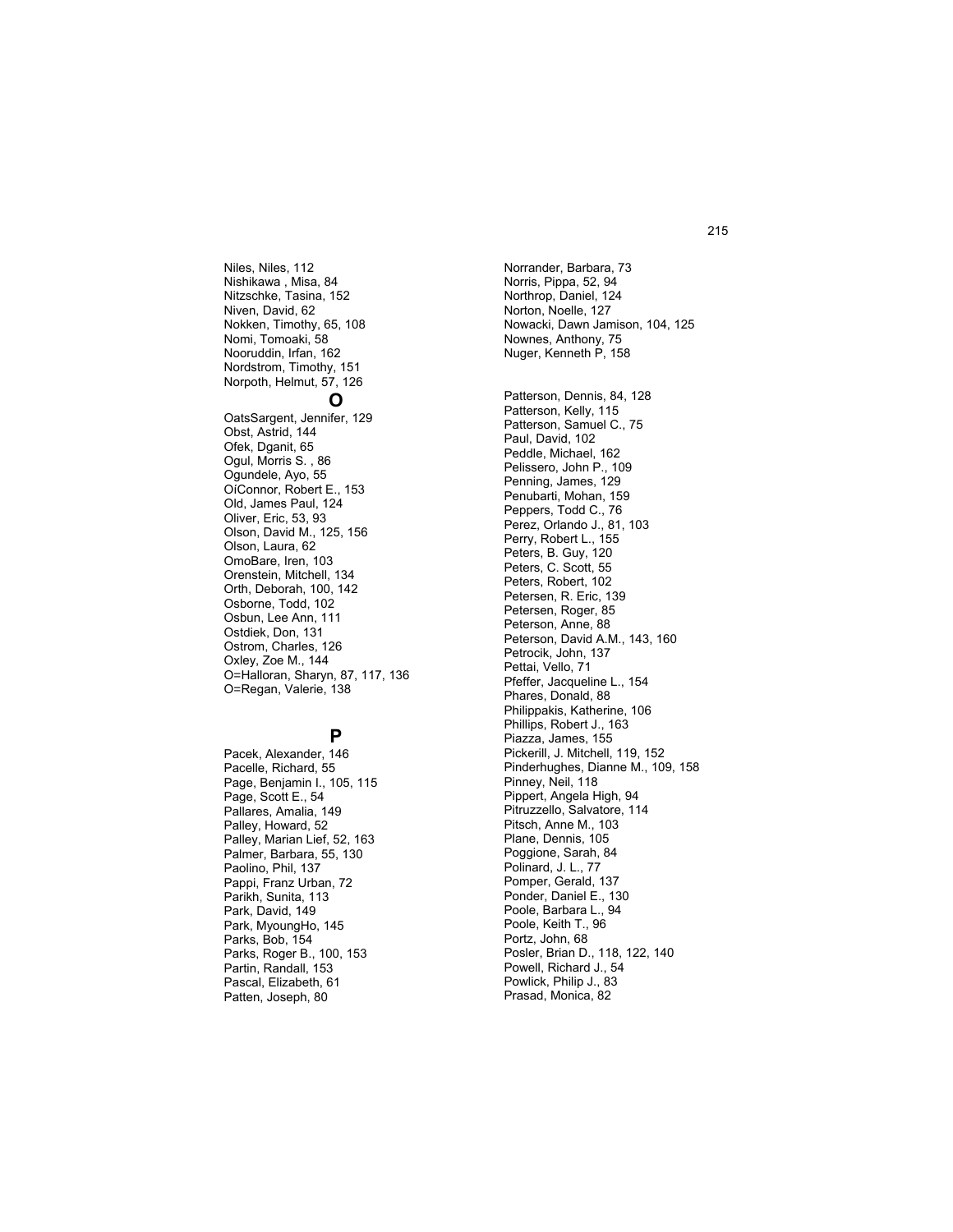# Presnall, Barbara, 149

216

Prins, Brandon C., 92 Procopio, Steven, 115 Przeworski, Adam, 147 Pultz, Robert M., 110 Puro, Steven, 87, 130

#### **Q R**

Racheter, Don, 111, 153 Rackaway, Chapman, 56 Racz, Barnabas, 155 Radcliffe, Peter, 66 Rademacker, J. Scott, 56 Rafferty, Kirsten, 156 Rahm, Dianne, 102 Rainey, Hal G., 100 Rajmaira, Sheen, 138 Ramsden, Graham, 157 Rankin, David, 83 Ransom, Bruce, 119 Razaghian, Rose, 86 Read, James, 64 Reddick, Malia, 67 Reed, William, 147 Reeves, Andrée, 65 Reeves, Mavis Mann, 65 Reich, Gary, 155 Reilly, David, 71, 82 Reinhardt, Eric, 135 Reising, Uwe, 81 Reisinger, William, 81 Reisinger, William M., 156 Remington, Thomas F., 156 Renka, Russell D., 130 Renner, Tari, 79 Renner, Tari , 70 Reveron, Derek S., 111 Rexford, Elizabeth A., 68, 71 Reynolds, Lisa, 67 Rhoads, James C., 144 Rhodebeck, Laurie A., 115 Rhodes, Carl M., 117 Rice, Mitchell F., 99 Rice, Tom W., 110 Richard, Patricia Bayer, 50 Richards, David, 113, 114 Richards, Mark, 119 Richards, Sondra, 51 Richardson, Glenn W., 52

Quan, Li, 102 Quinn, Kevin M., 65 Quirk, Paul, 102, 118, 129

Riddell, Troy, 141 Rienzo, Barbara A., 73 Rieselbach, Leroy, 148 Riggle, Ellen D. B., 93 Riley, Patrick, 74, 116 Rinella, Michael A., 154 Ring, Jennifer, 121 Rinquist, Evan J., 102 Robertson, John D., 155 Roch, Christine, 83 Rockeymoore, Maya, 68 Rogers, James R., 54, 107 Rohde, David, 66, 97 Rohret, Jill, 84 Rohrschneider, Robert, 70, 89 Roman, Peter, 151 Romero, David W., 79 Rosdi, Donald, 162 Rose, Amanda, 79 Rose, Douglas, 143 Rose, Jacqueline, 63 Rosenbluth, Frances, 103 Rosenthal, Cindy Simon, 60, 149 Rosenthal, Howard, 162 Ross, Marc Howard, 105 Rothenbach, Bert F., 154 Rothmayr, Christine, 120 Rowan, Bernard, 158 Rowe, David, 147 Rudolph, Susanne H., 96 Rudolph, Thomas J., 82, 108 Ruhil, Anirudh, 126 Rundquist, Barry, 130 Ryan, Jeff, 81 Ryden, David, 93

### **S**

Sabatini, Christopher, 89 Sacko, David, 114 Saez, Lawrence, 58 Saglie, Jo, 49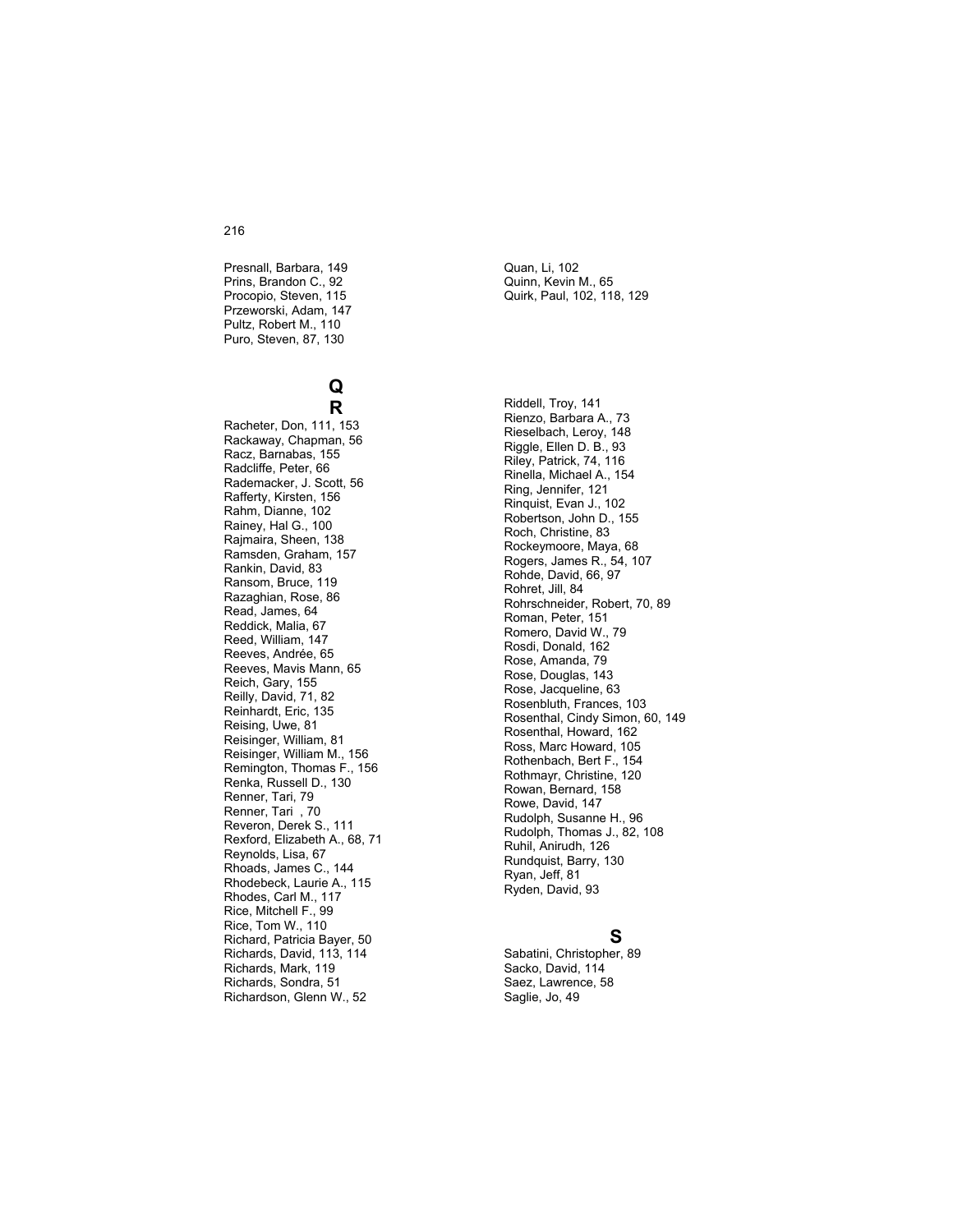Sala, Brian, 66, 97, 108 Salisbury, Robert, 150 Sanbonmatsu, Kira, 51 Sanchez, Peter M., 155 Sandel, Michael, 95 Sanders, David, 52 Sanders, Francine, 118 Sanders, Lynn, 84, 106 Sanders, Steve, 79 Sapa, Alka, 131 Scheufele, Dietram A., 94, 127 Scheve, Kenneth, 136 Schickler, Eric, 67, 97 Schiemann, John W., 53, 71 Schier, Steven, 86 Schildt, Keith A., 124 Schiller, Wendy, 96, 160 Schlesinger, Thomas, 129 Schloyer, Dean, 140 Schlozman, Kay Lehmann, 73 Schlueter, Nathan, 158 Schmidt, Steffen, 68 Schmit, Lisa, 140 Schneider, Ann, 110 Schneider, Krista, 162 Schneider, Mark, 114, 162 Schneider, Saundra K., 77, 120 Schneiderman, Stuart, 152 Schofield, Norman, 65, 159 Scholz, John, 83 Schorn, Timothy, 82 Schosberg, Samantha, 149 Schousen, Matthew, 118 Schram, Sanford F., 57 Schreiber, Ronnee, 94 Schubert, James N., 156 Schuessler, Alexander A., 159 Schwartz, Edward P., 109 SchwartzShea, Peregrine, 121 Schwieder, David, 136 Scicchitano, Michael J. , 95 Scott, David, 134 Scott, Greg, 76 Scott, Joanna V., 139, 150 Scully, Roger M., 70 Searing, Donald R., 82, 114 Seely, Jennifer C., 58, 155 Segal, Jacob, 150 Segal, Jeffrey A., 76, 98 Segal, Jennifer A., 87 Segers, Mary C., 158 Seibert, Robert F., 122

Sapiro, Virginia, 79 Sartori, Anne, 82 Saunders, Jennifer, 55 Savage, Robert L., 163 Savage, Sean J., 159 Saxonhouse, Arlene W., 116 Scalia, Laura, 132, 139 Scarrow, Susan E., 49, 60 Schafer, Mark, 91 Schaffner, Brian, 119 Seifert, Jeffrey W., 69, 92 Sekhon, Jajeet S., 114 Selden, Benjamin J., 79, 108 Seligson, Amber L., 50 Sellers, Patrick, 151, 160 Semetko, Holli, 72 Senecah, Susan, 68 Sened, Itai, 65, 159 Seo, HyunJin, 79, 137 Serduelt, Uwe, 120 Sergeyev, Boris, 110 Serra, George, 118 Shabad, Goldie, 112 Shabazz, Amilcar, 92 Shafqat, Sahar, 50 Shamir, Michal, 89 Shanks, J. Merril, 148 Shapiro, Catherine R., 107 Shapiro, Marc, 131 Shapiro, Robert Y., 105 Sharp, Elaine, 161 Sharpe, Barry, 138 Shaun Bowler, 60 Shaw , Todd, 64 Shaw, Kelly B., 68 Shea, Dan, 137 Sheehan, Reginald S., 67, 141 Sheng, Emile, 137 Shenoy, Deepak, 95 Sheppard, Maurice C., 153 Sherrill, Kenneth, 93 Shi, Yuhang, 120 Shin, Doh C., 68 Shipan, Charles R., 87, 130 Shively, W. Phillips, 58, 72 Shull, Steven, 129 Shulman, Stephen, 156 Shvetsova, Olga, 71, 113 Siaroff, Alan, 146 Sidanius, Jim, 78 Siemers, David J., 64 Siemienska, Renata, 138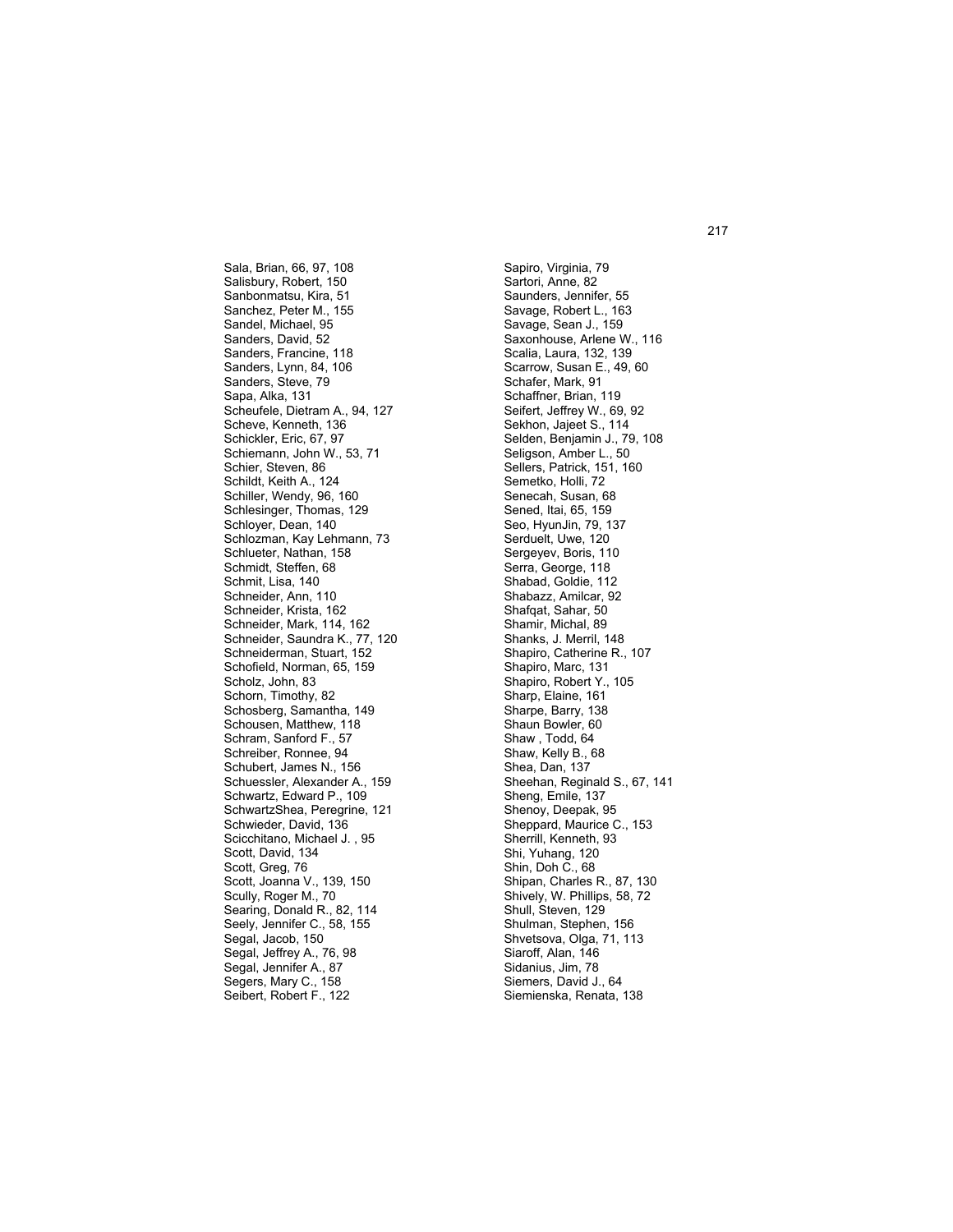Sigelman, Lee, 99, 139 Signorino, Curtis, 86 Silver, Brian, 116, 153 Sim, Kwangho, 101 Sim, Shao Chee, 101 Simmons, James, 143 Simon, Mario, 71 Simon, Mark V., 81 Simon, Maurice, 138, 146 Simon, Michael, 82 Smentkowski, Brian, 119 Smiley, Marion, 85, 96 Smith, Alastair, 85 Smith, Dale L., 92 Smith, Don, 88 Smith, Elizabeth S., 115 Smith, Jinney S., 115, 130 Smith, Joseph, 152 Smith, Joseph T. Jr., 158 Smith, Kevin B., 56, 77 Smith, Michael, 154 Smith, Michael A., 77, 124 Smith, Renée M., 136, 147 Smith, S., 156 Smith, Steven S., 108, 118 Smith, Tom W., 116 Smith, Zeric Kay, 125 Smithey, Shannon Ishiyama, 141 Smyth, Regina, 146 Snider, James, 63 Sobel, Andrew, 155 Sobel, Richard, 83 Sobisch, Andreas, 70 Solnick, Steven L., 113 Song, Meeyoung, 88 Songer, Donald R., 67, 87 Soper, Paul W., 128 Sopp, James R., 59, 138 Sosay, Gül, 62 Soss, Joe, 83, 102 Sousa, David, 129 Spaeth, Harold J., 97 Spalding, Rose, 50 Spano, Wy, 75 Spiliotes, Constantine J., 97 Spill, Rorie L., 130 Spiller, Marwin, 64 Spiller, Pablo, 109 Sposito, Frank, 150, 158 Sprague, John, 63, 83 Sprecher, Christopher, 135 Spriggs, James F II, 97, 161

Simpson, Dick, 79 Sinclair, Barbara, 97, 151 Sinclair, Valeria N., 95 Singh, Smita, 112 Sislin, John, 104 Siverson, Randolph M., 72, 85 Skulte, Jennifer A., 59, 127 Slann, Martin, 91, 124 Slocum, Fred, 138 Slotnick, Elliot, 161 Squire, Peverill, 66 Stack, John, 163 Staeheli, Lynn, 121 StahlerSholk, Richard, 135 Stam, Allan C., 86 Stearns, Maxwell, 109 Steenbergen, Marco R., 114, 134 SteenSprang, Louise M., 58 Steeper, Fred, 137 Steger, Manfred B., 95 Steger, Wayne, 160 Stegmaier, Mary, 137 Stein, Andrew J., 49 Stein, Lana, 98 Stein, Robert, 67, 161 Steinacker, Annette, 88 Stenner, Karen, 156 Stephan, Mark, 68 Stephen, Roland, 156 Sterken, Robert E., Jr, 62, 155 Stern, Peter, 59 Stetson, Dorothy McBride, 78 Steuernagel, Trudy, 89, 132 Stevenson Murer, Jeffrey, 154 Stevenson, Randolph T., 57, 124 Stewart, Charles, 97, 108 Stewart, Joseph, Jr, 144 Stewart, Marianne, 126 Still, Dennis R., 80 Stimson, James A., 105, 160 Stockton, Hans, 135 Stone, Peter, 64 Stone, Walter, 66, 118 Stonecash, Jeffrey M., 139 Strahan, Randall, 66, 108 Strand, Doug, 148 Strauss, Julie E., 74 Stream, Chris, 98 Streb, Matthew, 148 Stroh, Patrick, 156 Strolovitch, Dara Z., 84 Strom, Kaare, 81, 103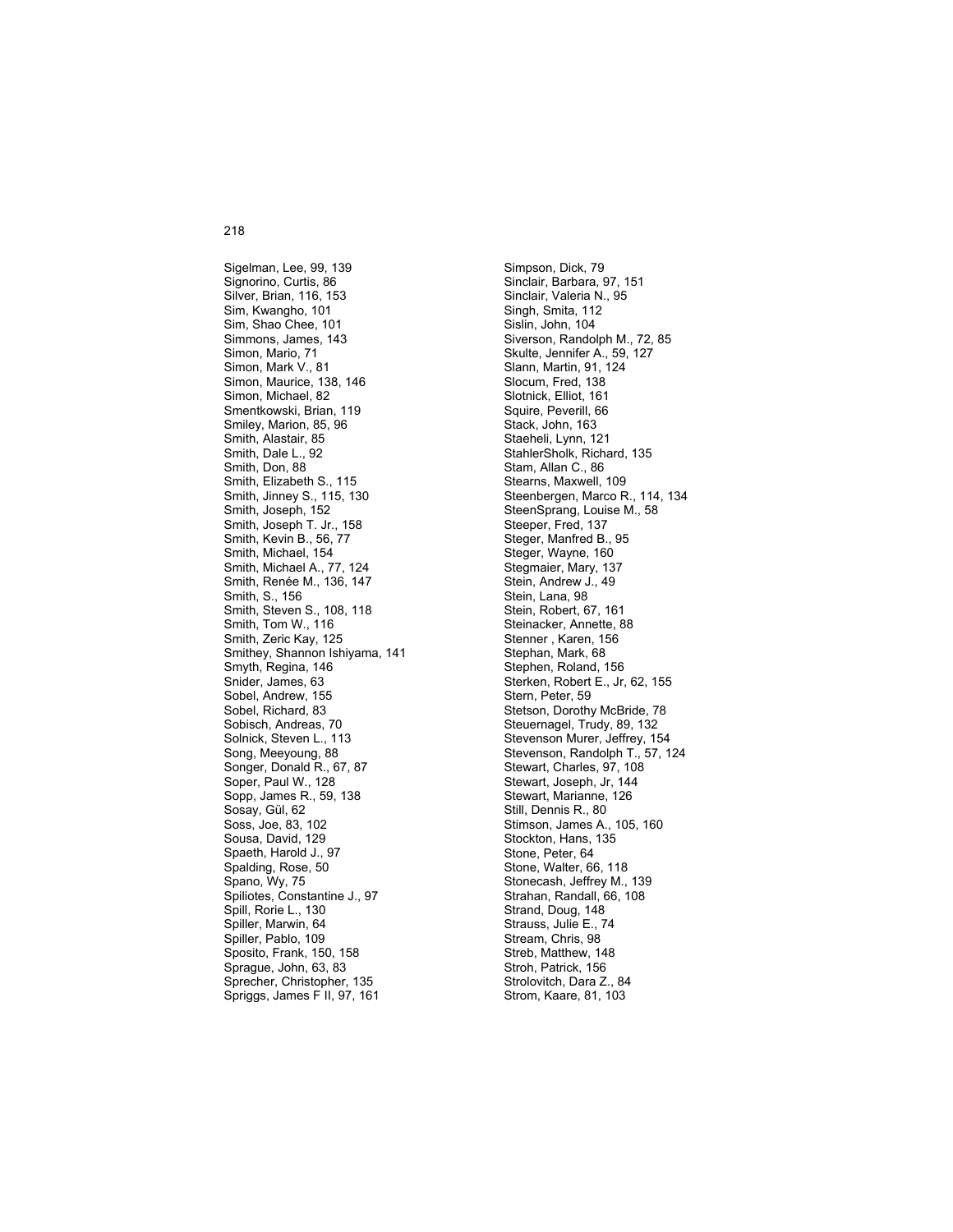Strungaru, Carmen, 156 Stuart, Carol, 59 Stuckey, Mary, 105, 127 Sugiyama, Tomoko, 50 Sulfaro, Valerie A., 51, 148, 157 Sullivan, Terry, 66 Summers, Bobby R., 80 Swansbrough, Robert, 140 Swanson, Rick A., 141 Swindle, Stephen M., 70, 81 **T** Taber, Charles, 144 Tadlock, Barry L., 92 Tafel, Heather, 154 Talbert, Jeff , 97 Tam, Wendy, 117 Tan, Alexander C., 134, 157 Tankersley, Julie, 89 Tarr, David, 151 Taslimi, M. Mark, 99 Tatalovich, Raymond, 88, 140 Tate, C. Neal, 87 Tate, Katherine, 95 Taylor, Michaell, 60 Taylor, Susan, 130 Tedin, Kent, 67 Teske, Paul, 162 Tessitore, Aristide, 133 Tewksbury, David, 127 Thacker, Patti, 93 Theis, Michael, 80, 81 Theriot, Nicole D., 59 Thies, Michael, 103 Thomas, Clive S., 75, 109 Thomas, Darryl, 92 Thomas, Matthew, 76 Thomas, Norman C., 75 Thomas, Sue, 57, 149 Thompson, Joel , 152 Thompson, Norma, 106 Thomsen, Cynthia, 93 Thomson, Vivian E., 131 Thorson, Greg, 152 Tien, Charles, 76, 118 Tiller, Emerson H., 109 Timmermans, Arco, 120 Timpone, Richard J., 139 Ting, Michael M., 150 Tomlinson, Andrew R., 52 Torres, Miram, 64 Traugott, Michael, 93

Swinford, Bill, 87 Switky, Robert, 62 Sykora, Sharon, 78, 132 Szarawarski, Alan, 79 Szymendera, Scott, 132

Traut, Caol Ann, 125 Treisman, Daniel, 113 Trevor, Margaret C, 94 Tripp, Theresa, 99 Trish, Barbara, 86 Tronto, Joan C., 90, 95 True, James L., 77, 143 Tsebelis, George, 107, 118 Tucker, Harvey, 55 Tucker, Joshua, 61, 81 Tucker, Richard, 72, 85 Turner, Robyne, 88 Tweed, Michael, 101 Twombly, Jim, 129 Tzoumis, Kelly, 68, 131

#### **U**

Ukudeeva, Jamilya, 155 Underwood, Katherine, 99, 162 Usher, Douglas, 118 Uslaner, Eric, 115, 126

#### **V**

Valyocsik, Sander, 79 Van Cleemput, Geert, 133 Van Der Silk, Jack, 55 Van Dunk, Emily, 56 Van Winkle, Steven R., 119 Vanberg, Georg, 141 Vanderbush, Walt, 134 VanDerWerff, Jeffrey A., 129 Varone, Frederick, 120 Vavreck, Lynn, 129, 139, 159 Vedlitz, Arnold, 99, 149 Veldkamp, Laura L., 147 Verba, Sidney, 73 Verkuilen, John, 58, 138 Vermeer, Jan P., 105, 115 Vermilyea, Todd, 104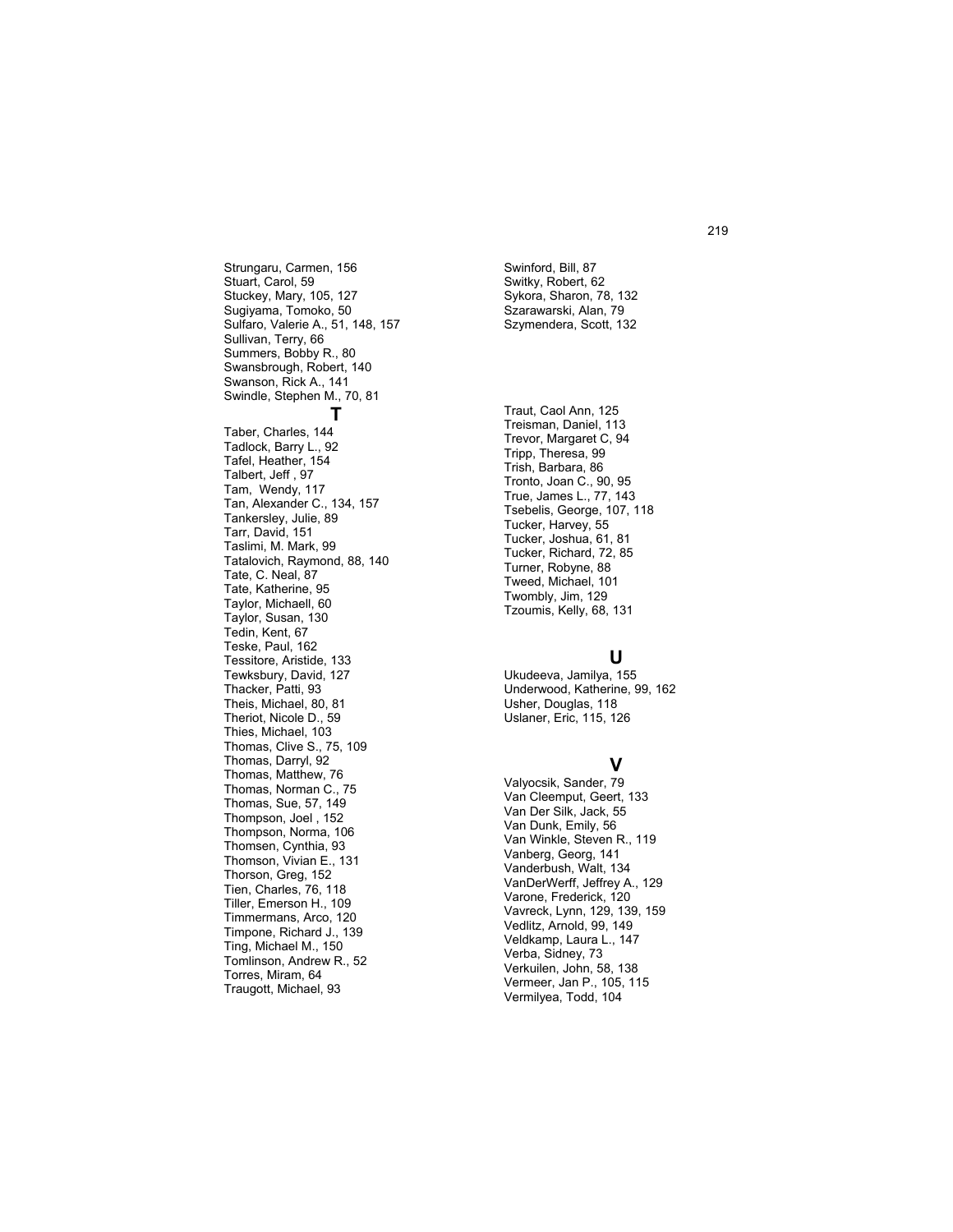#### 220

Vigilante, Katherine O'Harra, 67 Viotti, Paul, 151 Visser, Penny, 63 Volden, Craig, 117 Voltmer, Katrin, 72 Vreeland, James, 147 Vryza, Maria, 126

#### **W**

Wabshall, Shannon, 127 Waller, George A., 102, 126, 153 Waltenburg, Eric N., 87 Walton, F. Carl, 118 Wambeam, Rodney, 73, 127 Wand, Jonathan, 65 Wantchekon, Leonard, 71, 155 Warshaw, Shirley Anne, 140 Waterman, Richard W., 101 Watson, Wendy, 144 Watts, Mark, 160 Watts, Meredith, 106 Wawro, Gregory J., 96 Way, Christopher, 114 Way, Lori Beth, 139 Webber, David J., 142, 152 Weber, Cynthia, 61 Weber, Douglas, 129 Weber, Lori, 106 Weber, Ronald, 119, 152 Weiden, David L., 124 Weimer, David, 120 Weisberg, Herb, 137 Weissert, Carol, 56, 98 Welch, Susan, 99 Wenzel, James, 60 Wessels, Bernhard, 72 Weyandt, Scott, 150 Weyland, Kurt, 81, 103 Whicker, Marcia Lynn, 76 Whitby, Kenneth, 95 White, Brian C., 83, 111 Whitford, Andy, 102 Widner, Jennifer, 103 Wiefek, Nancy, 84 Wike, Richard S., 108 Wilcox, Clyde, 107, 158 Wilkerson, John D., 53, 117 Willey, Elaine, 160 Williams, Craig, 108 Williams, J. Mike, 87

Waddell, Brian, 120 Wahlbeck, Paul J., 98, 161 Wald, Kenneth D., 62, 73 WaldronMoore, Pamela, 61 Walhof, Darren, 53 Walker, Robert Wayne, 65 Walker, Thomas, 119 Wall, David, 61 Wallace, Marc A., 162 Wallach, John, 116

Williams, John, 93, 107 Williams, John W., 122 Williams, Juliet, 74 Williams, Kenneth, 138 Willis, Joy, 123 Wilson, Bruce M., 87, 141 Wilson, J. Matthew, 66 Wilson, Rick K., 96, 108 Winborne, Warner R., 106 Winder, David, 101 Wingenbach, Ed, 158 Winter, Nicholas, 161 Winters, Richard, 119, 153 Wirt, Fred M., 56 Wise, Charles R., 88 Wiseman, Alan, 151 Wlezien, Christopher, 105, 126 Wolbrecht, Christina, 76 Wolf, Michael R., 60 Woliver, Laura, 89, 94 Wolpert, Robin M., 98, 130 Wolsborn, Kay G., 56, 132 Wong, Cara J., 83 Wong, Theresa, 59 Wood, B. Dan, 110 Wood, David M., 103 Wood, Sandra L., 161 Woodard, David, 119 Woods, Neal, 67 Worsham, Jeff, 77, 99, 102 Wren, Anne, 145 Wright, Gerald, 115 Wright, John R., 87 Wrighton, J. Mark, 108 Wrinkle, Robert W., 77, 149

#### **Y**

Yacobucci, Peter, 88 Yalof, David, 161 Yarnold, Barbara M., 142